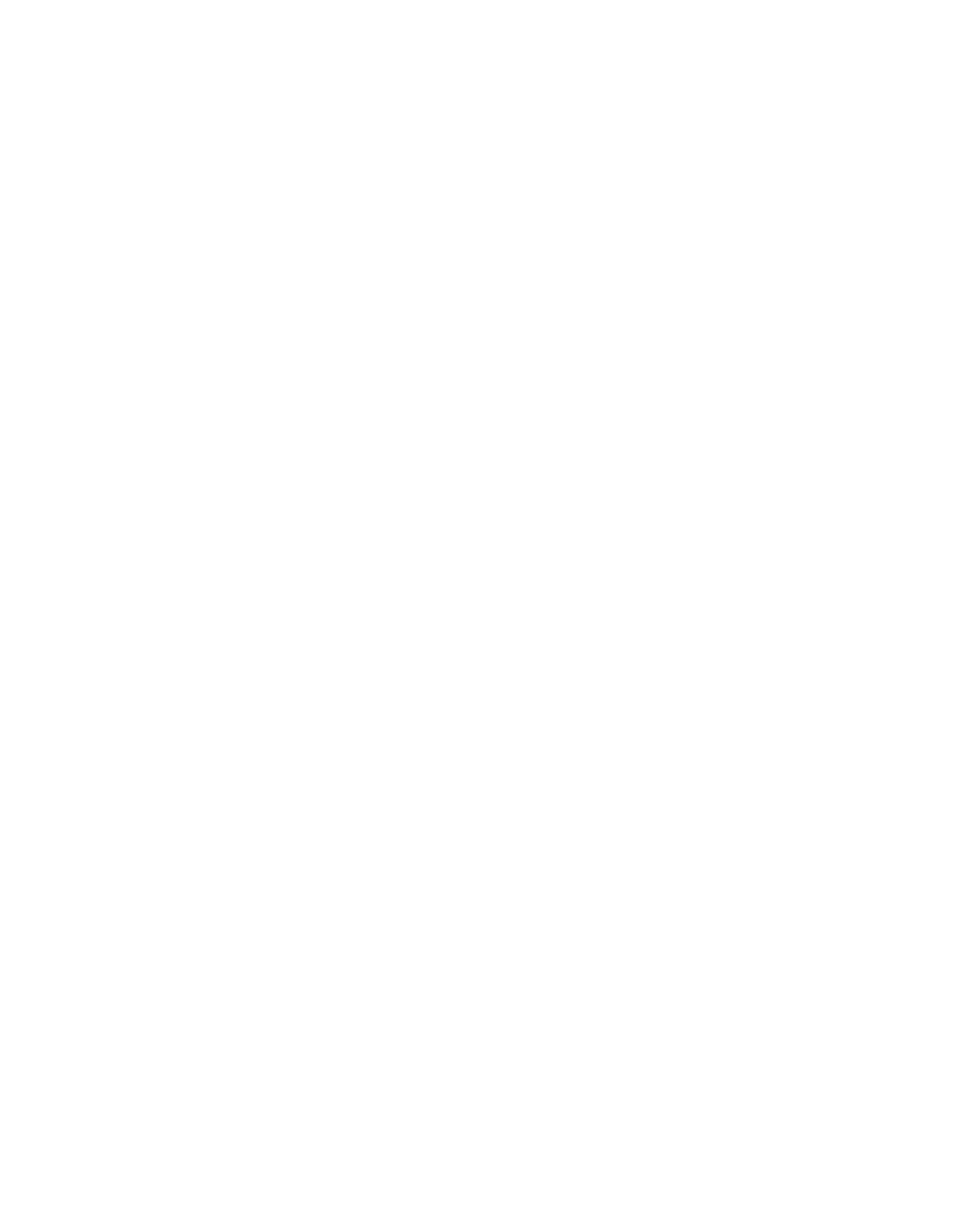### **Case Studies of Successful Schoolwide Enrichment Model-Reading (SEM-R) Classroom Implementations**

**Sally M. Reis Catherine A. Little Elizabeth Fogarty Angela M. Housand Brian C. Housand Sheelah M. Sweeny Rebecca D. Eckert Lisa M. Muller** 

When I read I feel wonderful. I feel amazing, really amazing. I read silent when I'm reading so I can keep the words in my head. It's fun to read. I feel all kinds of emotions when I read, like joyful, happy, amazing, and wonderful.

(reflection from SEM-R student log, February 2010)

The work reported herein was supported under the Educational Research and Development Centers Program, PR/Award Number S206A040094, as administered by the Institute of Education Sciences, U.S. Department of Education. The findings and opinions expressed in this report do not reflect the position or policies of the Institute of Education Sciences or the U.S. Department of Education.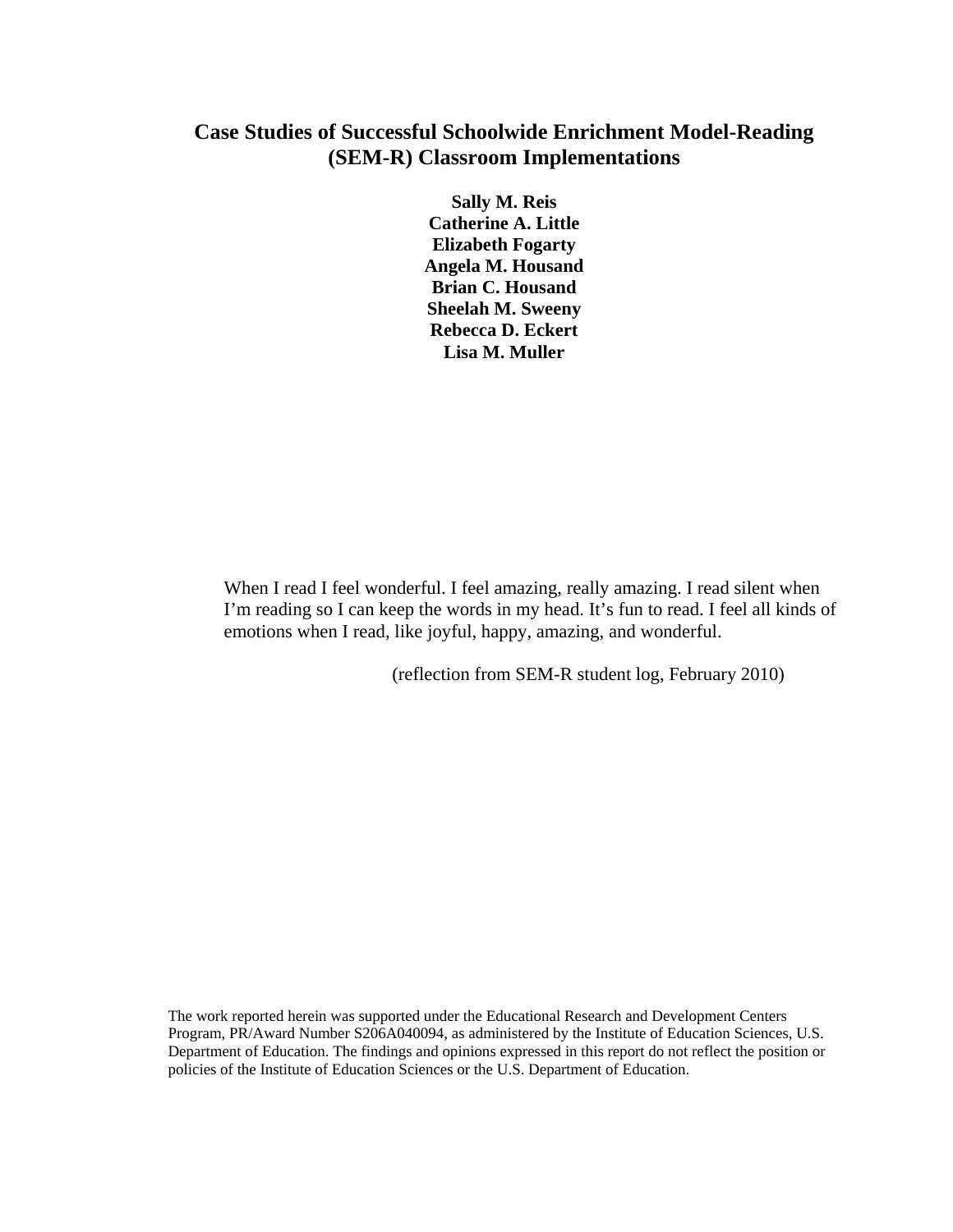### **Case Studies of Successful Schoolwide Enrichment Model-Reading (SEM-R) Classroom Implementations**

**Sally M. Reis Catherine A. Little Elizabeth Fogarty Angela M. Housand Brian C. Housand Sheelah M. Sweeny Rebecca D. Eckert Lisa M. Muller** 

#### **ABSTRACT**

The purpose of this qualitative study was to examine the scaling up of the Schoolwide Enrichment Model in Reading (SEM-R) in 11 elementary and middle schools in geographically diverse sites across the country. Qualitative comparative analysis was used in this study, with multiple data sources compiled into11 in-depth school case studies summarizing findings from researcher observations of the SEM-R and comparison classrooms. Teachers were assigned to implement either the SEM-R for 3 hours each week as part of their reading program or to continue teaching their regular reading curriculum during their reading block. Three core student categories emerged across all schools, beginning with increased student enjoyment in reading for students using SEM-R. The second most dominant student finding related to how SEM-R was effectively used to challenge talented readers, and the third related to increased selfregulation in students as observed by teachers, coaches, and principals. Teacher findings that emerged across all schools focused on the perceived benefits of SEM-R for both students and teachers, teachers use of differentiated reading instructional practices and how they were enhanced after the SEM-R was implemented, and the professional benefits and challenges experienced during their successful implementation of the SEM-R. Over 90% of the teachers implemented the SEM-R with high fidelity, and this approach was considered beneficial to all students, including those who achieved at very high and very low levels of reading comprehension by teachers, principals, and literacy coaches.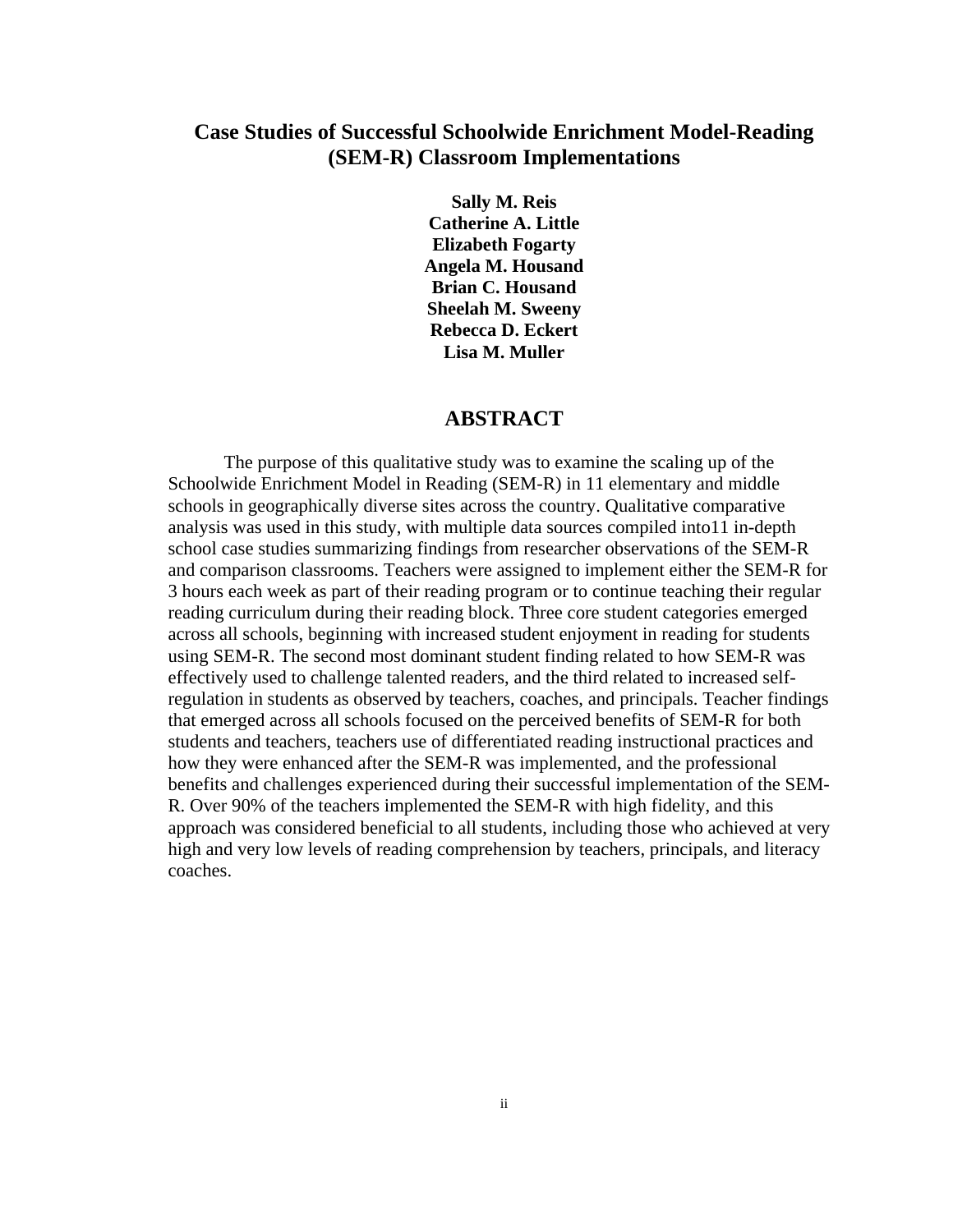### **Table of Contents**

| <b>ABSTRACT</b>                                                                                                                                                    | $\overline{11}$ |
|--------------------------------------------------------------------------------------------------------------------------------------------------------------------|-----------------|
| <b>CHAPTER 1: Using the Schoolwide Enrichment Model to Create a Culture of</b><br><b>Challenging Reading and Differentiate Reading Instruction for All Readers</b> | $\mathbf{1}$    |
| Introduction                                                                                                                                                       | $\mathbf{1}$    |
| <b>Related Research</b>                                                                                                                                            | $\overline{2}$  |
| Differentiated Instruction                                                                                                                                         | $\overline{c}$  |
| Previous Research on the SEM-R                                                                                                                                     | $\overline{3}$  |
| Engagement and Enjoyment of Reading                                                                                                                                | $\frac{1}{4}$   |
| Self-Regulated Learning                                                                                                                                            | 5               |
| <b>Research Methodology</b>                                                                                                                                        | 5               |
| <b>Research Questions</b>                                                                                                                                          | 6               |
| The SEM-R Intervention                                                                                                                                             | 6               |
| Recruitment, Professional Development, and Data Collection in Participating<br>Schools                                                                             | $\tau$          |
| Data Collection                                                                                                                                                    | 10              |
| <b>Comparison Classrooms Observations</b>                                                                                                                          | 11              |
| Data Analysis                                                                                                                                                      | 12              |
| Findings                                                                                                                                                           | 12              |
| <b>Major Findings</b>                                                                                                                                              | 13              |
| <b>Student Themes</b>                                                                                                                                              | 13              |
| Increased Enjoyment and Engagement in Reading                                                                                                                      | 13              |
| Benefits of the SEM-R for Talented Readers                                                                                                                         | 16              |
| <b>Increased Self-Regulation and Decreased Behavioral Problems</b>                                                                                                 | 17              |
| <b>Teacher Themes</b>                                                                                                                                              | 18              |
| The Use of Differentiated Instruction                                                                                                                              | 19              |
| Professional Benefits of Using the SEM-R                                                                                                                           | 23              |
| How SEM-R Meets the Individual Needs of High and Low Readers                                                                                                       | 23              |
| Concerns About the Implementation of the SEM-R                                                                                                                     | 25              |
| Limitations                                                                                                                                                        | 27              |
| Discussion and Implications                                                                                                                                        | 28              |
| Differentiation of Instruction and Content                                                                                                                         | 29              |
| Self-Regulation                                                                                                                                                    | 30              |
| References                                                                                                                                                         | 31              |
| <b>CHAPTER 2: Main Street Elementary</b>                                                                                                                           | 36              |
| <b>SEM-R Classrooms</b>                                                                                                                                            | 37              |
| Mrs. Conlon's Second Grade Classroom                                                                                                                               | 37              |
| Mrs. Everett's Third Grade Classroom                                                                                                                               | 40              |
| Mrs. Jacobs' Third Grade Classroom                                                                                                                                 | 41              |
| Ms. Bartlett's Fourth Grade Classroom                                                                                                                              | 43              |
| Mrs. Randall's Fourth Grade Resource Classroom                                                                                                                     | 45              |
| Ms. Oliver's Fifth Grade Classroom                                                                                                                                 | 47              |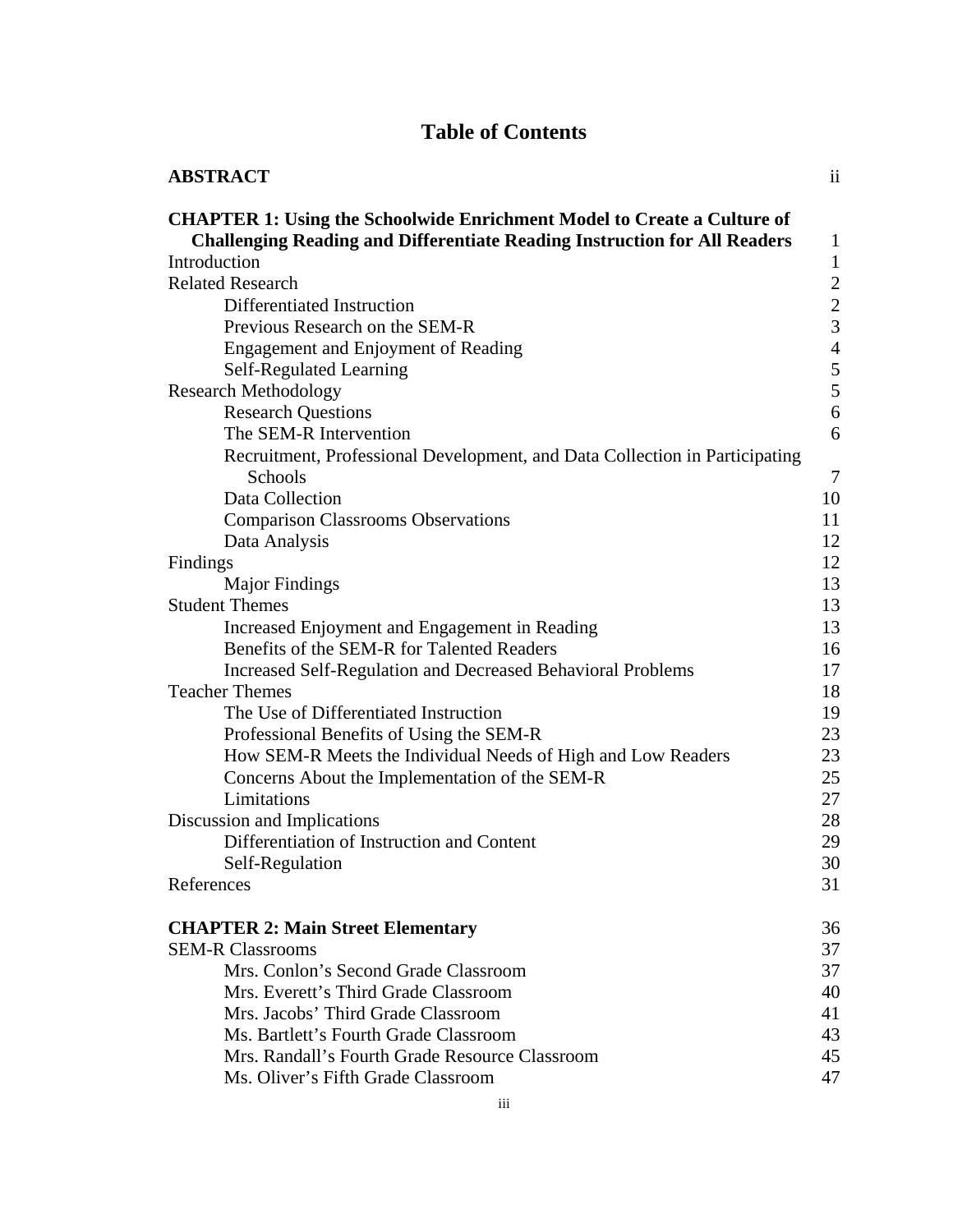## **Table of Contents (continued)**

| Mrs. Nicholson's Fifth Grade Classroom                     | 49 |
|------------------------------------------------------------|----|
| <b>Comparison Classrooms</b>                               | 52 |
| Ms. Parrish's Second Grade Classroom                       | 52 |
| Mrs. Brennan's Third Grade Classroom                       | 53 |
| Mr. Dell's Fourth Grade Classroom                          | 53 |
| Ms. Lund's Fifth Grade Classroom                           | 53 |
| <b>Substitute Teacher's Fifth Grade Classroom</b>          | 54 |
| <b>Summary of Comparison Classes</b>                       | 54 |
| Interview With Laura Hale, Principal at Main Street School | 55 |
| Findings                                                   | 56 |
| <b>CHAPTER 3: Rainy Valley School</b>                      | 60 |
| <b>SEM-R Classrooms</b>                                    | 61 |
| Ms. Jewels' & Mr. Isobe's Third Grade Classrooms           | 61 |
| Mrs. Blydenburgh's Fourth Grade Classroom                  | 63 |
| Ms. Dove's Fifth Grade Classroom                           | 65 |
| A Case for Comparison                                      | 65 |
| Interviews                                                 | 67 |
| Findings                                                   | 68 |
| Conclusion                                                 | 70 |
| <b>CHAPTER 4: North Pacific School</b>                     | 71 |
| <b>SEM-R Classrooms</b>                                    | 72 |
| Mrs. Mallory's Third Grade Classroom                       | 72 |
| Mr. Faulkner's Third Grade Classroom                       | 74 |
| Ms. Binney's Third Grade Classroom                         | 75 |
| Third Grade Perspectives in the Focus Group                | 77 |
| Mr. Champion's Fourth Grade Classroom                      | 77 |
| Ms. Stretchberry's Fourth Grade Classroom                  | 79 |
| Fourth Grade Perspectives in the Focus Group               | 81 |
| Mrs. Bowers's Fifth Grade Classroom                        | 81 |
| Ms. Finey's Fifth Grade Classroom                          | 83 |
| Fifth Grade Perspectives in the Focus Group                | 84 |
| Interviews                                                 | 84 |
| <b>Emerging Findings Across Classrooms</b>                 | 85 |
| Conclusion                                                 | 86 |
| <b>CHAPTER 5: Discovery Gifted Magnet School</b>           | 87 |
| <b>SEM-R Classrooms</b>                                    | 88 |
| Mrs. McGarry's Second Grade Classroom                      | 88 |
| Mrs. Cross's Fourth Grade Classroom                        | 90 |
| Mrs. Fennert's Fifth Grade Classroom                       | 91 |
| Discussion                                                 | 92 |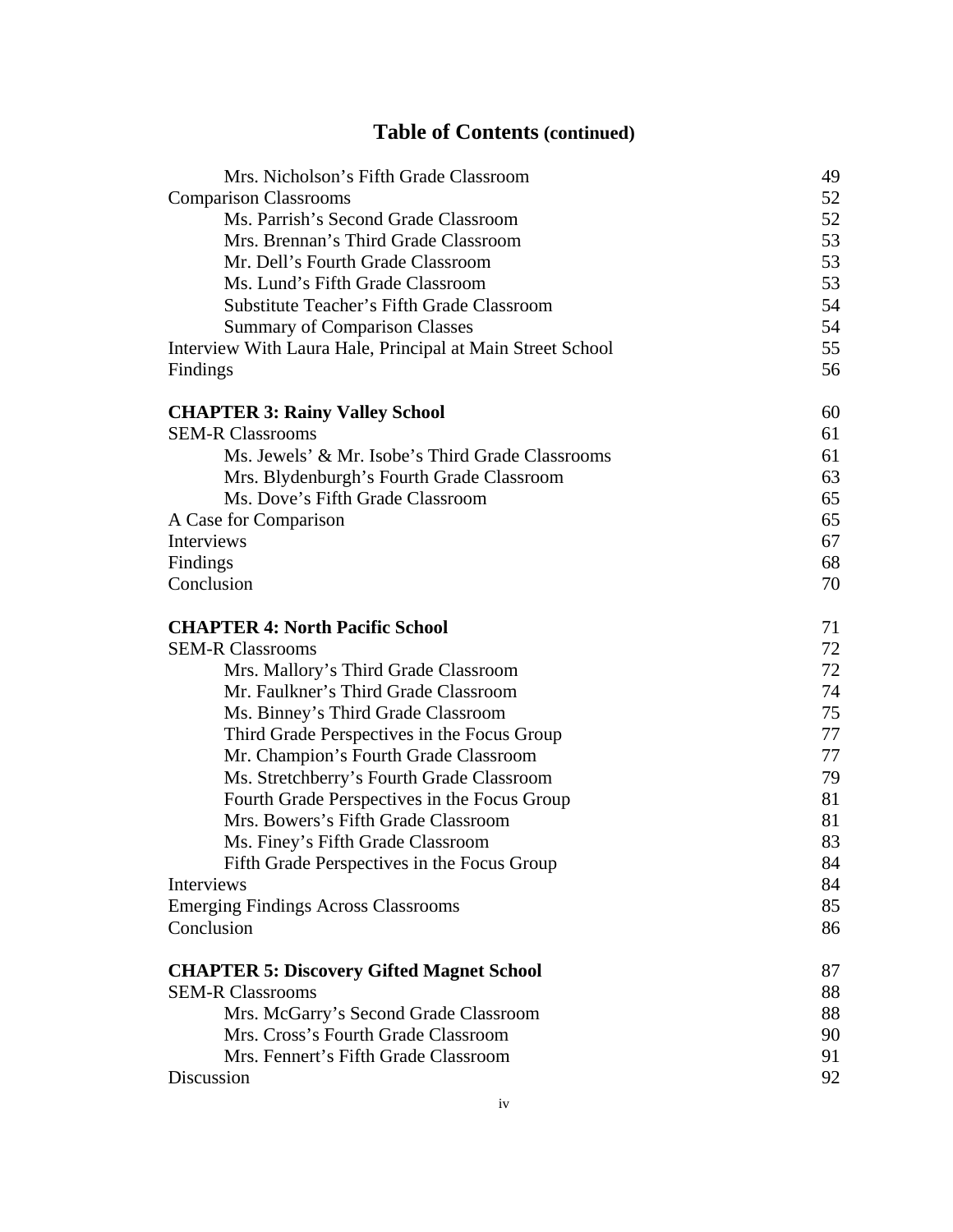## **Table of Contents (continued)**

| <b>Treatment Fidelity</b>                                 | 92  |
|-----------------------------------------------------------|-----|
| <b>Success Factors</b>                                    | 92  |
| <b>Implementation Challenges</b>                          | 93  |
| <b>Effects on Students' Reading Practices</b>             | 94  |
| Summary                                                   | 95  |
| <b>CHAPTER 6: Nelson Mandela Magnet School</b>            | 97  |
| <b>SEM-R Classrooms</b>                                   | 98  |
| Ms. Smith's Third Grade Classroom                         | 98  |
| Ms. Gordon's Fourth Grade Classroom                       | 100 |
| Ms. Forter's Fourth Grade Classroom                       | 104 |
| Ms. Baldwin's Fifth Grade Classroom                       | 105 |
| <b>Comparison Classroom</b>                               | 106 |
| Principal Interview                                       | 108 |
| Findings                                                  | 108 |
| <b>CHAPTER 7: Kendrick Elementary School</b>              | 111 |
| Findings                                                  | 115 |
| <b>CHAPTER 8: McMann Middle School</b>                    | 117 |
| <b>SEM-R Classroom</b>                                    | 118 |
| Dr. Lowery's Sixth Grade Classroom                        | 118 |
| Mrs. Jonias' Sixth Grade Classroom                        | 119 |
| Mrs. Laverty's Sixth Grade Classroom                      | 120 |
| Mrs. Slatov's Seventh Grade Classroom                     | 122 |
| Mrs. Verplank and Mrs. Bandura's Seventh Grade Classrooms | 123 |
| <b>Comparison Classrooms</b>                              | 125 |
| Ms. Shakestone's Sixth Grade Classroom                    | 125 |
| Mrs. Wheeler's Seventh Grade Classroom                    | 126 |
| Interviews                                                | 126 |
| <b>Overall Findings Across SEM-R Phases</b>               | 129 |
| Phase One                                                 | 129 |
| Phase Two                                                 | 130 |
| <b>Phase Three</b>                                        | 130 |
| Findings                                                  | 131 |
| Kids Are Really Reading                                   | 131 |
| Time                                                      | 131 |
| <b>Individualized Instruction</b>                         | 132 |
| <b>CHAPTER 9: Rosa Middle School</b>                      | 133 |
| <b>SEM-R Classrooms</b>                                   | 135 |
| Mrs. Solomon's Sixth Grade Classroom                      | 135 |
| Mrs. Morgan's Sixth Grade Classroom                       | 136 |
|                                                           |     |

v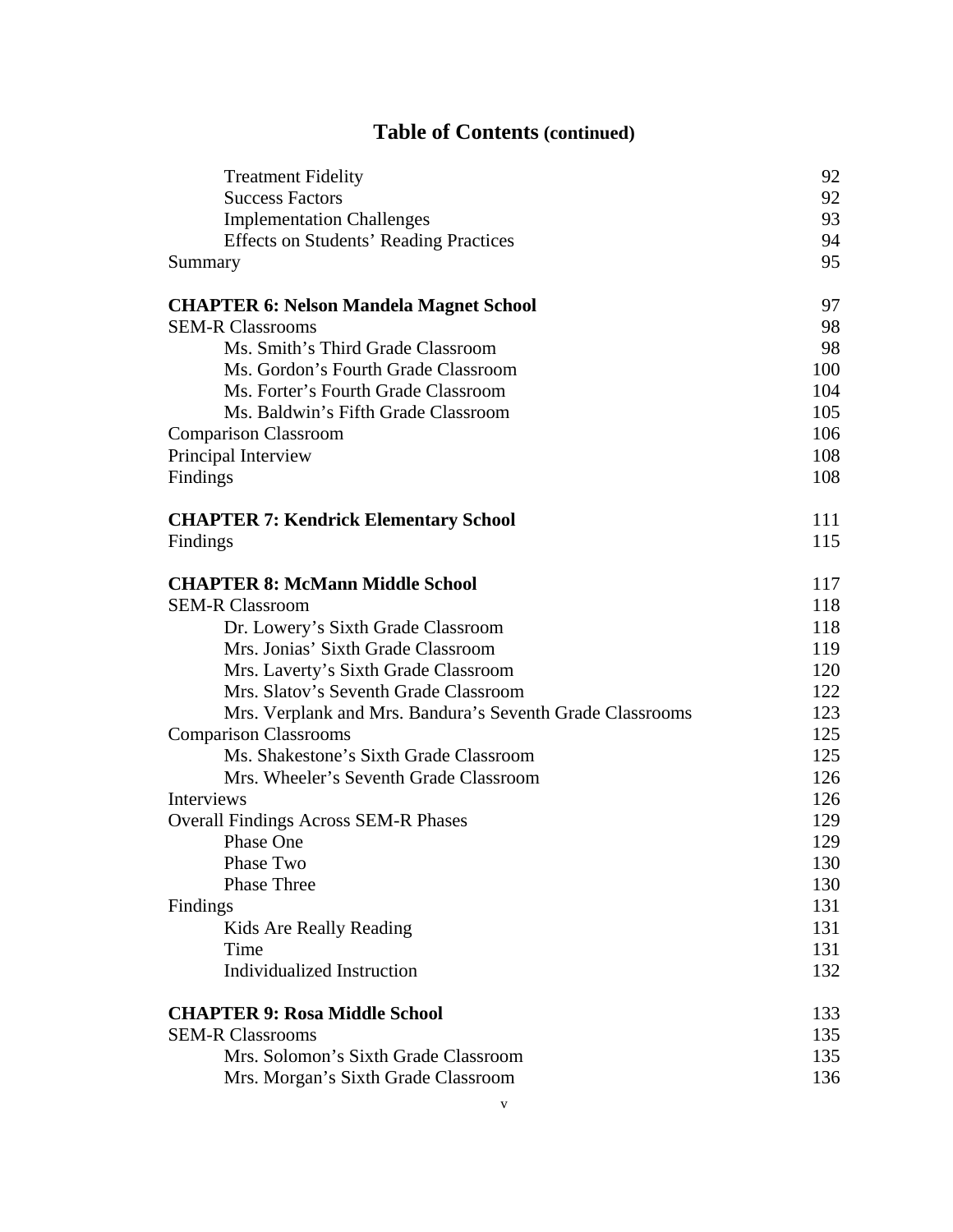## **Table of Contents (continued)**

| Mrs. Reyes' Seventh Grade Classroom                   | 137 |
|-------------------------------------------------------|-----|
| Mrs. Sandez's Seventh Grade Classroom                 | 137 |
| Mr. Stephens' Eighth Grade Classroom                  | 138 |
| Mrs. Bucknell's Eighth Grade Classroom                | 139 |
| <b>Comparison Classrooms</b>                          | 140 |
| <b>Observations by Phase</b>                          | 141 |
| Phase One                                             | 141 |
| Phase Two                                             | 142 |
| Phase Three                                           | 142 |
| Findings                                              | 142 |
| <b>CHAPTER 10: Highland Peaks Middle School</b>       | 145 |
| <b>Regular Literacy Instruction</b>                   | 145 |
| <b>SEM-R Classrooms</b>                               | 146 |
| Ms. Leverone and Ms. Mitchell's Sixth Grade Classroom | 146 |
| Ms. Walker's Sixth Grade Classroom                    | 147 |
| Discussion                                            | 148 |
| <b>Treatment Fidelity</b>                             | 148 |
| <b>Success Factors</b>                                | 149 |
| <b>Implementation Challenges</b>                      | 150 |
| <b>Effects on Students' Reading Practices</b>         | 151 |
| Time On-task                                          | 152 |
| Summary                                               | 152 |
| <b>CHAPTER 11: Jane Addams Middle School</b>          | 154 |
| <b>SEM-R Classrooms</b>                               | 155 |
| Ms. Cortez 's Eighth Grade Classroom                  | 155 |
| Mr. Malon's Eighth Grade Classroom                    | 158 |
| <b>Comparison Classrooms</b>                          | 160 |
| <b>Literacy Coach Interview</b>                       | 161 |
| Findings                                              | 162 |
| <b>CHAPTER 12: Monument Magnet School</b>             | 166 |
| <b>SEM-R Classroom</b>                                | 167 |
| Ms. Lambini's Eight Grade Classroom                   | 167 |
| Principal and Reading Coach Interviews                | 169 |
| Findings                                              | 170 |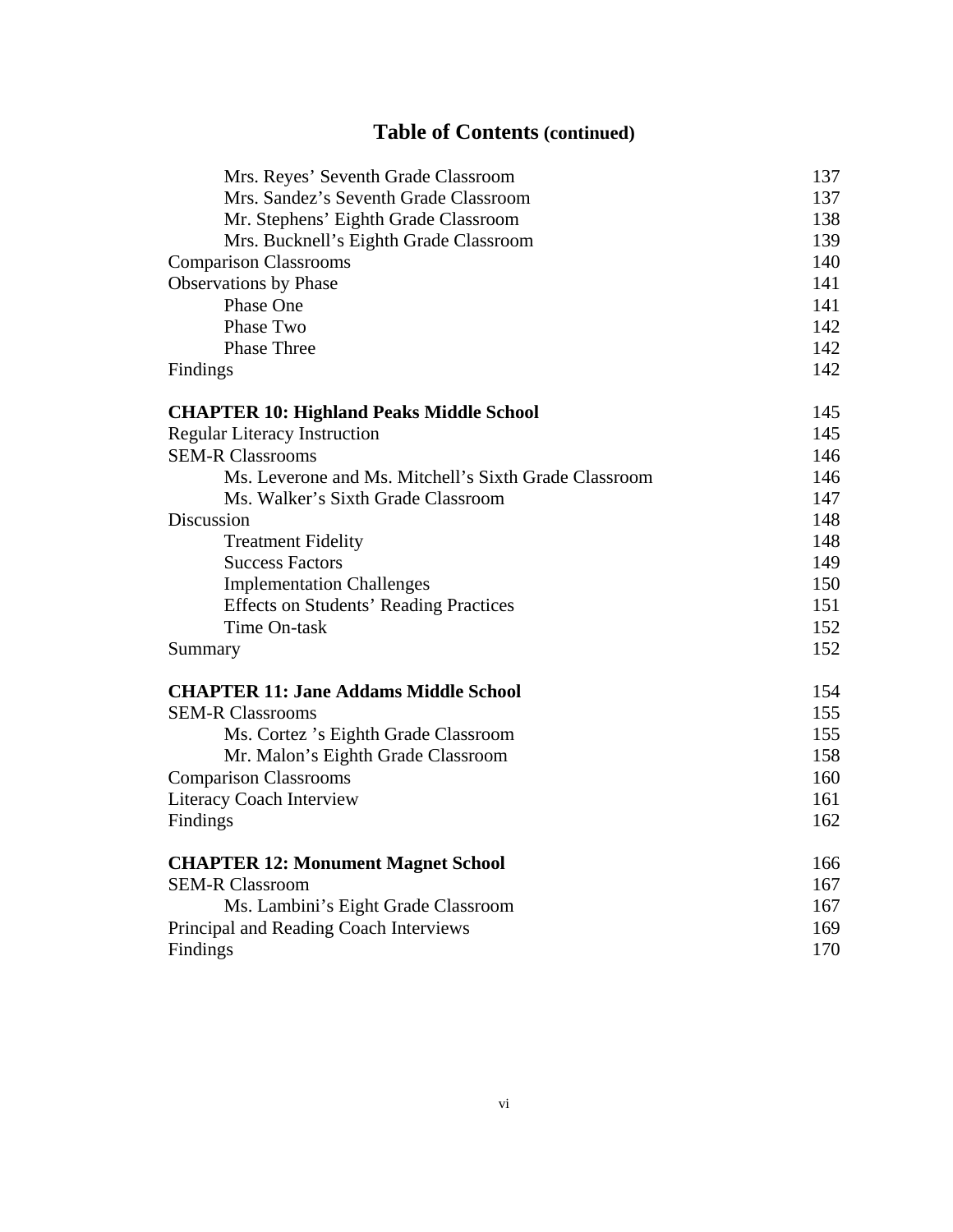## **List of Tables**

Table 1. Demographic Data 9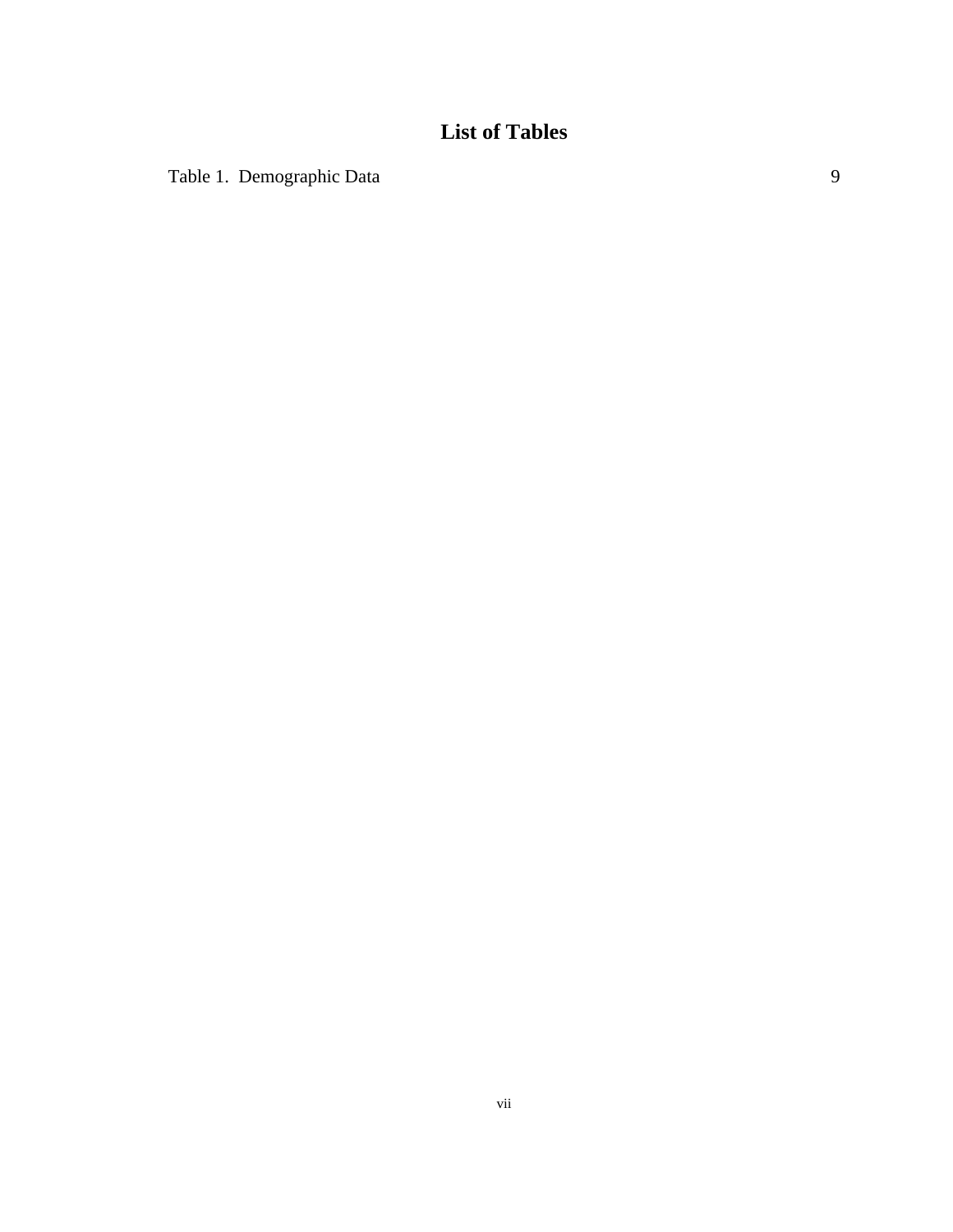### **CHAPTER 1: Using the Schoolwide Enrichment Model to Create a Culture of Challenging Reading and Differentiate Reading Instruction for All Readers**

**Sally M. Reis University of Connecticut Storrs, Connecticut** 

#### **Introduction**

The Schoolwide Enrichment Model Reading Framework (SEM-R) is an enrichment-based reading program designed to stimulate interest in and enjoyment of reading, promoting higher reading achievement by enabling students to select highinterest books that are slightly to moderately above their current reading levels. In this study, researchers examined the implementation of the SEM-R in 11 schools across the country. In previous research, the SEM-R has been found to be effective at increasing reading fluency and comprehension (Reis & Boeve, 2009; Reis, Eckert, McCoach, Jacob, & Coyne, 2008; Reis & Housand, 2009; Reis et al., 2007; Reis, McCoach, Little, Muller, & Kaniskan, in press). When teachers implement the SEM-R, they analyze students' strengths and interests and provide reading instruction through the use of enrichment pedagogy, including curricular differentiation (both acceleration and enrichment) and instructional differentiation. The goal of the SEM-R is increased student reading fluency, comprehension, and increased enjoyment of and self-regulation in reading for students who are at greatest risk for developing reading problems or becoming aliterate, or being able to read but choosing not to read.

The purpose of this study was to examine the scaling up of the SEM-R in 11 elementary and middle schools across the country in which local teachers provided support for colleagues implementing this differentiated reading enrichment approach. Professional development about the SEM-R was organized and implemented the summer before the program began. Each school sent a team of administrators and teachers to a SEM-R workshop with special guidance for coaching, and these individuals subsequently conducted introductory professional development for other participating teachers in their own schools. Accordingly, this study examined the implementation of this enriched approach to reading supported by local school-level coaches as opposed to a SEM- R research team, as has occurred in previous research (Reis & Boeve, 2009; Reis et al., 2008; Reis & Housand, 2009; Reis et al., 2007; Reis et al., in press). This current qualitative study scaled up previous research by (a) increasing the number and the geographic and demographic diversity of schools, (b) decreasing direct involvement from the research team in supporting classroom teachers' implementation of the intervention,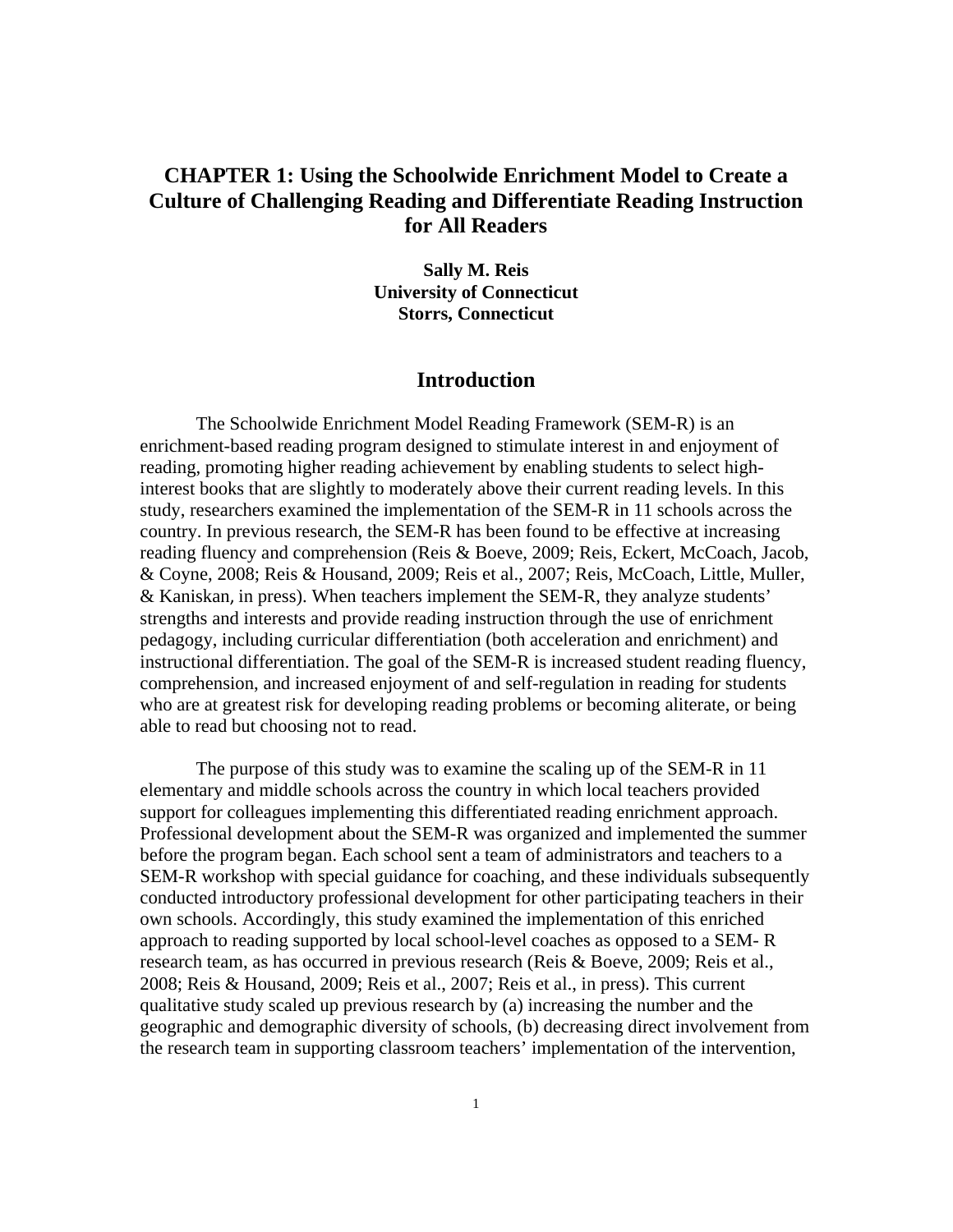and (c) using local coaches to provide professional development and coaching for implementation.

Qualitative comparative analysis was used in this study, with data collection that included finding, gathering, or generating materials that were subsequently analyzed (Strauss, 1987; Yin, 2002). Data were compiled into in-depth case studies for each school. Each individual case study, attached in subsequent chapters, summarizes findings from researcher observations of the SEM-R and comparison classrooms; interviews with SEM-R teachers, administrators, and school staff; and review of teacher and student logs, questionnaires, and other forms of communication.

#### **Related Research**

The research reviewed in this study focused on differentiation in reading, research conducted on the SEM-R, and research on student engagement and self-regulation in reading. A major theoretical influence on the SEM-R has been an emphasis on differentiated instruction using assessment data to support modification of curriculum and instruction to respond to differences in students' readiness, interests, and learning profiles (Renzulli, 1988; Tomlinson, 2001).

#### **Differentiated Instruction**

Differentiated instruction is based on the premise that learning is most effective when teachers are able to assess students' current levels of academic progress and learning styles and preferences and subsequently use this information to help students progress to more advanced levels of learning. Differentiation attempts to address the variations among learners in the classroom through multiple approaches that enrich, modify, and adapt instruction and curriculum to respond to students' individual needs (Renzulli, 1977, 1988; Tomlinson, 2001). Tomlinson (1999) emphasized that in differentiating the curriculum, teachers are not dispensers of knowledge, but organizers of learning opportunities. Differentiation of instruction suggests that students can be provided with materials and work at varied levels of difficulty through scaffolding, enrichment, acceleration, diverse kinds of grouping, and different time schedules (Tomlinson, 2001).

The most common strategy suggested in the literature to meet the needs of advanced readers is to accelerate their reading by providing them with material that is above their current grade level (Reis et al., 2004). Differentiated instruction in the SEM-R includes making adjustments to reading tasks and enabling individual students to read at levels that are targeted to their specific interests and levels of readiness. Tomlinson and Allan (2000) summarized some of the challenges teachers face when they try to differentiate, including concerns about planning and management, as well as issues of finding the time to prepare for state assessments, limited preparation time overall, professional development needs, and materials to challenge all students (Hertberg-Davis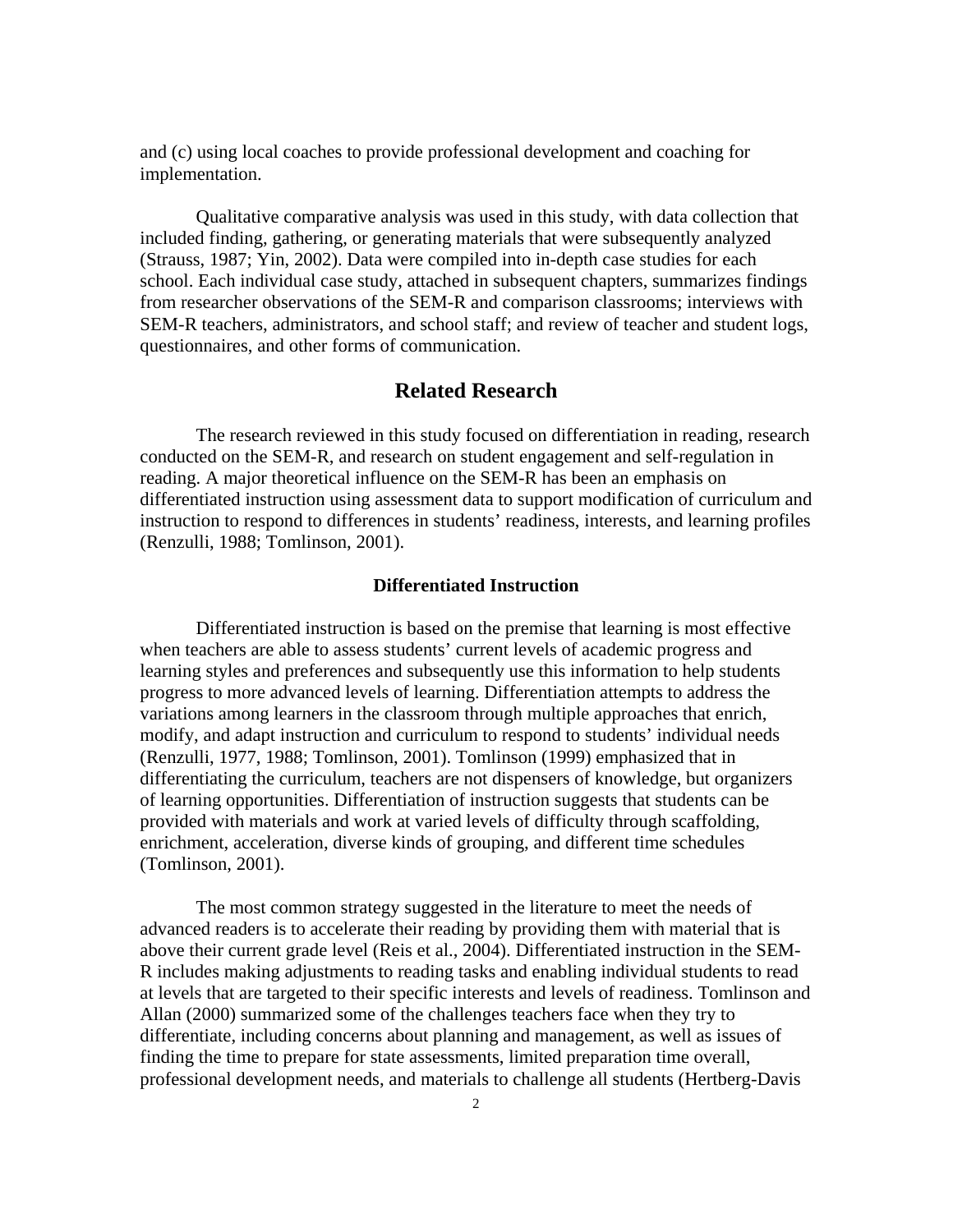& Brighton, 2006; Reis et al., 1993; VanTassel-Baska & Stambaugh, 2005). Recent research suggests that many teachers do not differentiate instruction on a regular basis. For example, in one recent study, little purposeful or meaningful differentiated reading instruction was found in reading instruction for elementary or middle school talented readers who read several grade levels ahead of their chronological peers (Reis et al., 2004). Researchers also found that above-grade level books were seldom available for these students in their elementary or middle school classrooms, and students were not encouraged to select more challenging books. Accordingly, these talented students made little continuous progress over the course of the year. Other research with middle school educators found that little differentiation occurs and that teachers and administrators believe advanced students are under-challenged in many middle school classrooms in the United States (Moon, Tomlinson, & Callahan, 1995). The current study was conducted as a qualitative investigation about the nature and type of differentiated reading strategies included in the SEM-R and whether and how they were implemented by a wider variety of teachers with a broad range of readers.

#### **Previous Research on the SEM-R**

The SEM-R is an enrichment-based reading program that is based on a widely used enrichment approach to learning called the Schoolwide Enrichment Model (Renzulli & Reis, 1997). In the context of the SEM-R, students read from self-selected, highinterest books that are slightly to moderately above their current reading levels, and teachers provide individualized, differentiated instruction. The SEM-R has been implemented in several previous research studies (Reis & Boeve, 2009; Reis et al., 2008; Reis & Housand, 2009; Reis et al., 2007; Reis et al., in press). In one study, a randomized design was used to investigate the use of the SEM-R for 12 weeks with third- through sixth- grade students from two low-socioeconomic, urban elementary schools. Teachers and students were randomly assigned to treatment or comparison classes. During the study, treatment and comparison group students participated in a direct instruction reading program in the morning, but in the afternoon, the comparison group received one hour of remedial reading instruction and test preparation while the treatment group participated in one hour of the SEM-R. Significant differences were found, favoring the SEM-R treatment group, in students' attitudes toward reading, reading comprehension, and reading fluency (Reis et al., 2007).

Another randomized design study investigated the use of the SEM-R for 16 weeks with third- through sixth-grade students in one suburban school and one urban elementary school (Reis et al., 2008). Again, teachers and students were randomly assigned to teach and participate in either treatment or comparison groups. The treatment and comparison group students participated in the regular basal reading program for one hour each morning. The comparison group received a second hour of the basal reading program instruction while the treatment group participated in SEM-R during the second hour of the reading program. Significant differences favoring the SEM-R treatment group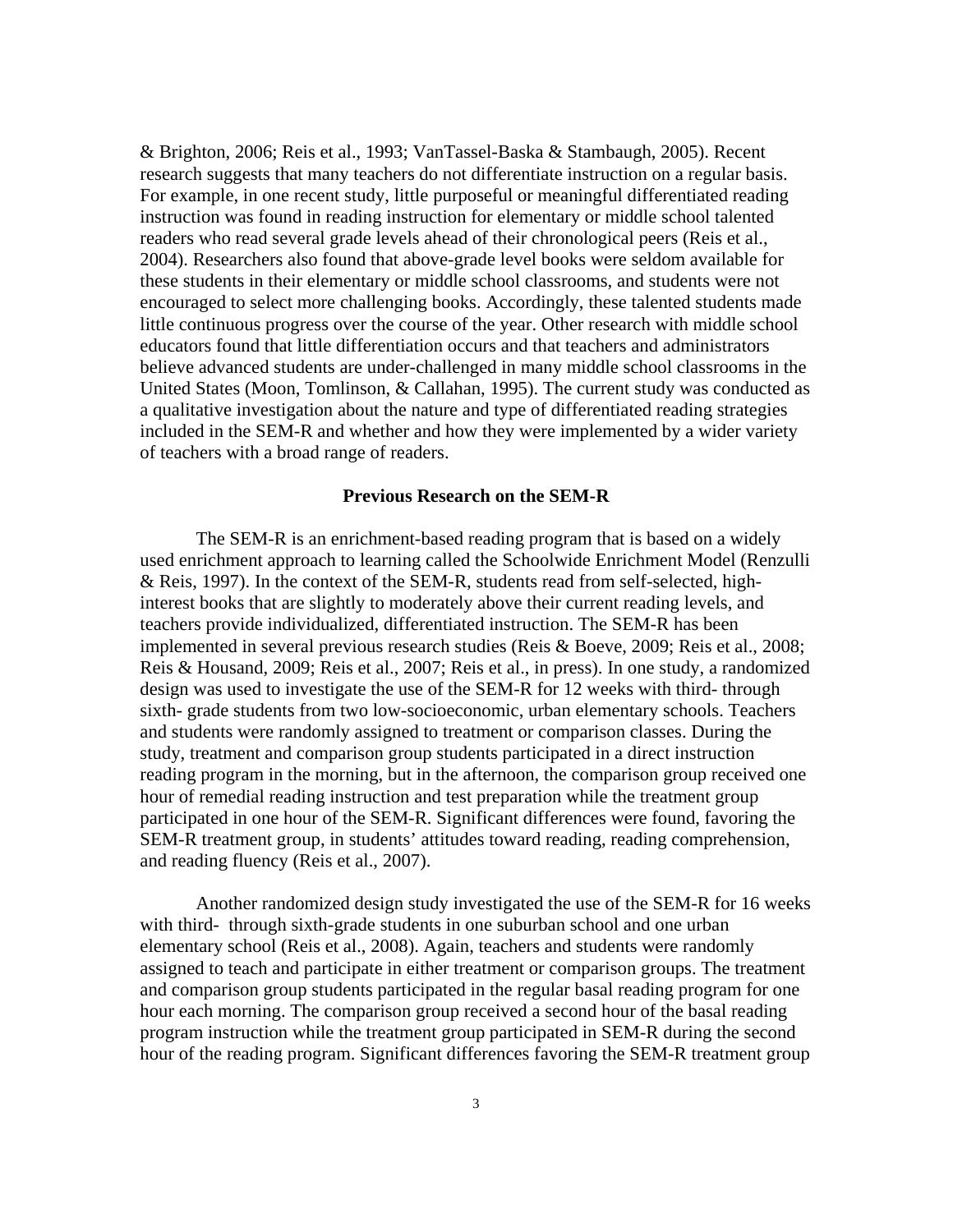were found in reading fluency, but most of the variance was explained by the results in the urban school (Reis et al., 2008).

The SEM-R has also been implemented in urban schools with high populations of bilingual students (Reis & Housand, 2009). In this study, significant differences favoring the SEM-R group were found in oral reading fluency, suggesting that an enriched reading program that challenges and engages students produced higher oral reading fluency in both English and bilingual students when used in conjunction with a standard basal program as compared to the use of the standard basal reading program alone. In other research, an after-school SEM-R program was implemented to investigate whether increases in fluency and self-regulation in reading could be accomplished in less time (Reis & Boeve, 2009). Resulting benefits included significantly higher reading fluency for SEM-R participants in a program implemented for 20-25 hours after school for 6 weeks.

In summary, previous research (Reis & Boeve, 2009; Reis et al, 2008; Reis & Housand, 2009; Reis et al., 2007; Reis et al., in press) suggests that students of various achievement levels have benefitted from the SEM-R approach. Across a wide range of schools and classrooms, evidence has demonstrated that the SEM-R consistently supports achievement at least at the same levels and in some cases higher levels when compared to regular reading instruction (Reis & Boeve, 2009; Reis et al, 2008; Reis & Housand, 2009; Reis et al., 2007; Reis et al., in press).

#### **Engagement and Enjoyment of Reading**

Research links increased levels of student engagement to higher achievement in reading (Guthrie & Wigfield, 2000; Teale & Gambrell, 2007) and research about reading engagement has focused on the importance of increasing student motivation for reading (Gambrell, Palmer, Codling, & Mazzoni, 1996), and the role of student interest in higher reading achievement (Guthrie, 2004; Guthrie, Hoa, Wigfield, Tonks, & Perencevich, 2006; Meece & Miller, 1999).

Teale and Gambrell (2007) have found that engaged readers and writers use literacy skills to read for pleasure, engage in social interaction, and satisfy their own intellectual curiosity. Goodman (1986) also underscored the importance of engagement, finding that students read because it is enjoyable, interesting, or useful. Compton-Lilly (2007) discussed a connection between avid reading and engagement in reading, as did Guthrie and Wigfield, whose research has documented the relationship between engagement and motivation, as students who read more generally have higher motivation (Guthrie, 2004; Guthrie et al., 2006; Guthrie et al., 2007). Recommended instructional practices to increase reading motivation and comprehension from Guthrie and Wigfield's research are embedded in the SEM-R, including specific attention to supporting student autonomy, exposure to and having students read interesting texts, facilitating social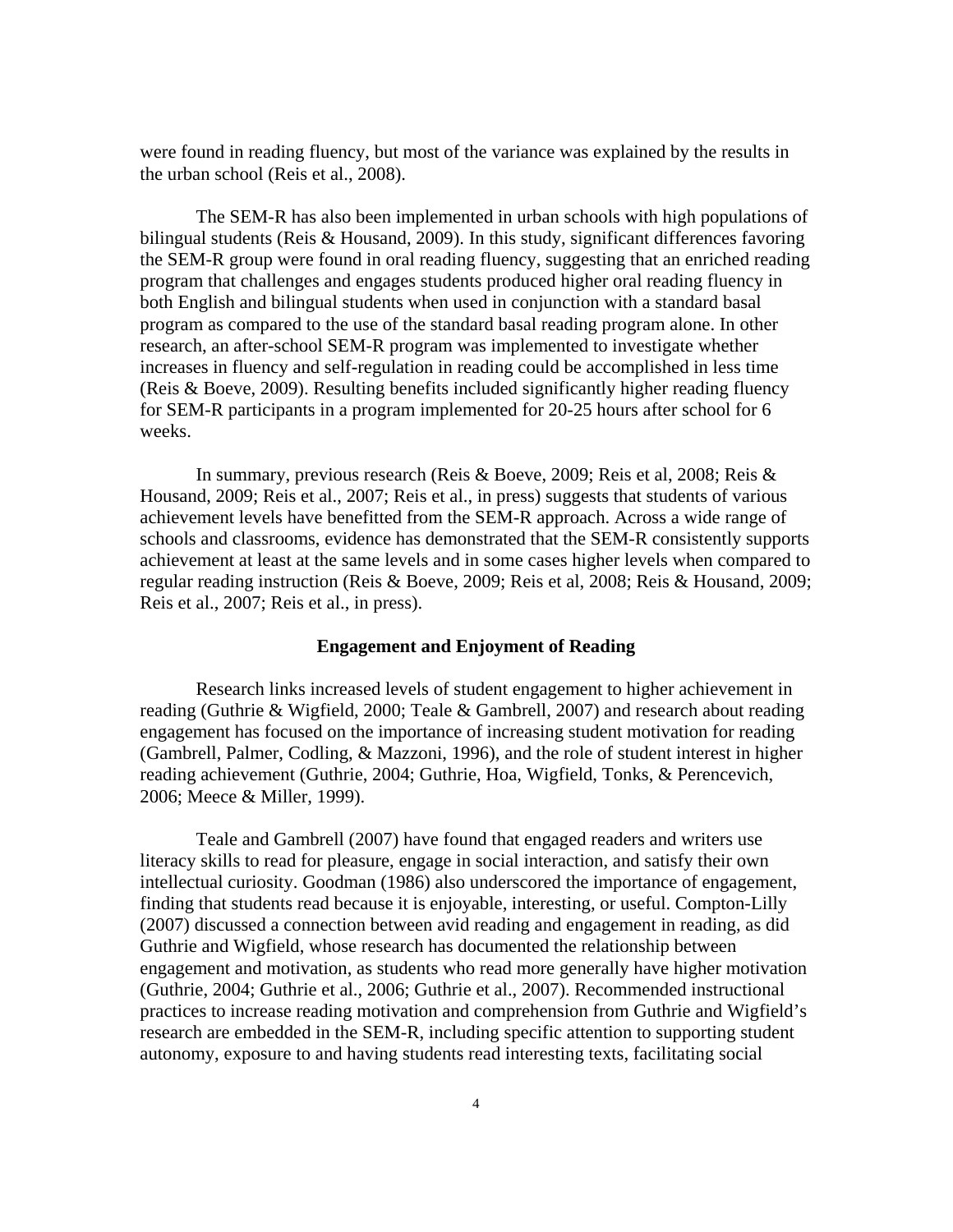interactions related to reading, and forging strong relations between teachers and students (Guthrie et al., 2006; Wigfield & Guthrie, 2007).

#### **Self-Regulated Learning**

Another area embedded into the SEM-R is self-regulation, a multi-faceted construct that numerous theorists have conceptualized and operationally defined (Boekaerts, 1997; Schunk & Zimmerman, 2007; Zimmerman, 1989, 1990). Most theorists have argued that students who successfully self-regulate their learning engage in knowledge acquisition and learn strategies to adapt their behavior, personal processes, and environment to support their learning and goal attainment. Researchers have found students' effectiveness in the process of self-regulated learning varies based on academic context, personal effort, and performance outcomes, and that academic achievement is increased by the use of self-regulation strategies such as organizing, goal-setting, planning, self-evaluating, information seeking, record keeping, self-reflecting, selfmonitoring, and reviewing (Boekaerts & Corno, 2005; Winne & Perry, 2000; Zimmerman & Martinez-Pons, 1990).

Schunk and Rice (1987, 1991) analyzed the effects of explicit instruction and modeling of self-regulation strategies on reading comprehension, finding that orienting students toward a specific goal and using verbal feedback resulted in greater increases in reading comprehension and self-efficacy. They also found that combining specific strategy instruction with modeling of the strategy to answer questions increased comprehension more than simply modeling the strategy or providing instruction on the strategy alone (Schunk & Rice, 1987). The modeling of and explicit instruction on effective strategy use are incorporated into all phases of the SEM-R.

Multiple studies have addressed how classroom environments can support students' development and use of self-regulated learning strategies (Perry, 1998; Perry, Hutchinson, & Thauberger, 2007; Perry, Phillips, & Dowler, 2004; Turner, 1995). The use of differentiation also supports self-regulated learning by providing the opportunity for students to seek help from teachers (Perry, 1998; Perry et al., 2004). Finally, higher self-regulated learning strategies are usually observed in classrooms in which students participate in evaluating their own work (Perry, 1998; Perry et al., 2007; Perry et al., 2004).

#### **Research Methodology**

Qualitative comparative analysis was used in this study with varied data collection methods including finding, gathering, or generating materials that were subsequently analyzed (Strauss & Corbin, 1999; Yin, 2002). Qualitative case study research design (Creswell, 2008; Miles & Huberman, 1994) involves in-depth, fieldbased studies of particular phenomena, such as the SEM-R (Gall, Borg, & Gall, 2002).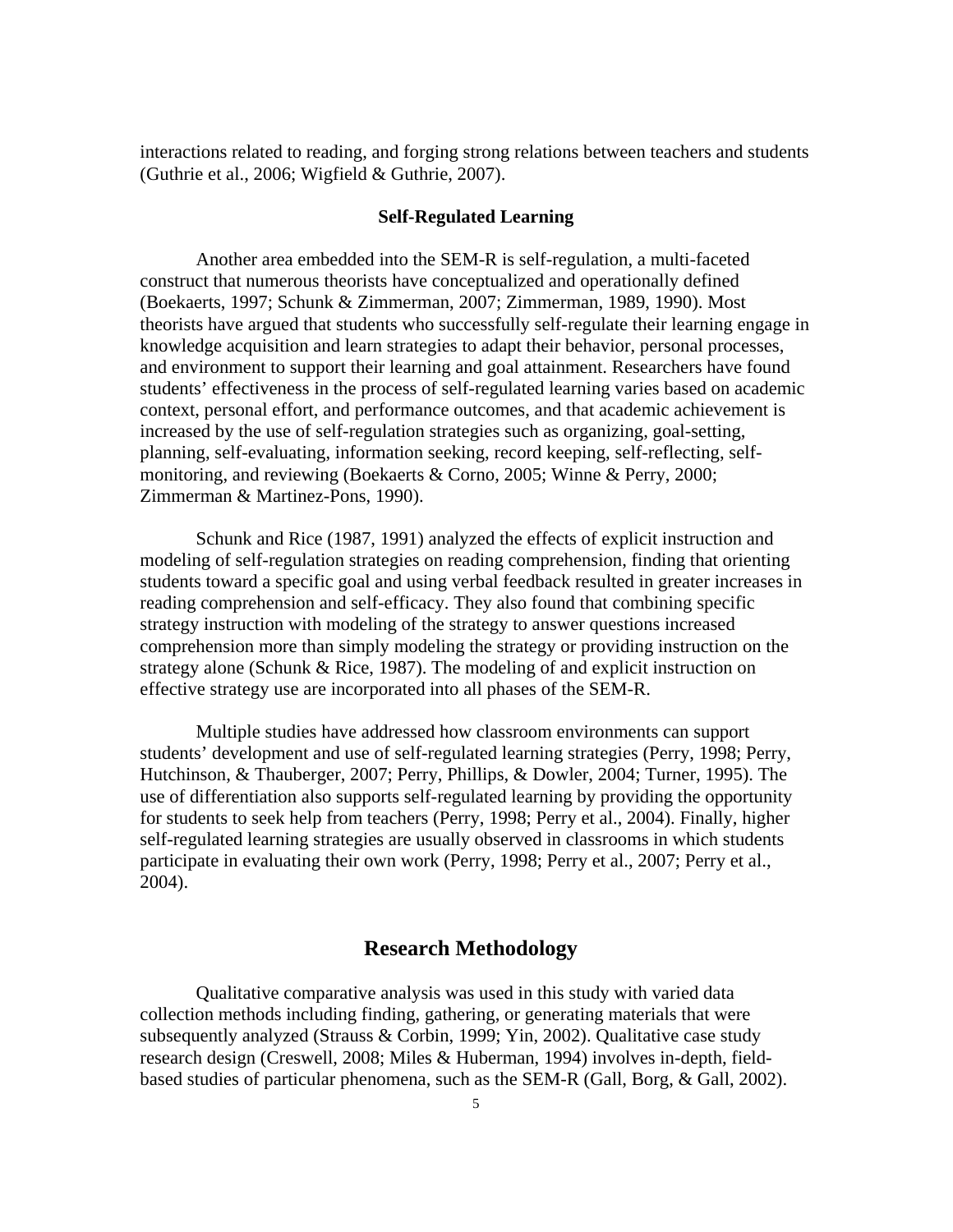Creswell described three types of case studies—intrinsic case, instrumental case, and collective case study. Collective or comparative case study research includes multiple cases that are described and compared in order to provide insight into an intervention, such as the SEM-R. This study used collective, comparative school case studies (Creswell, 2008; Miles & Huberman, 1994) that involved in-depth, field-based studies of the SEM-R with extensive data collection.

Institutional Review Board permission was sought and granted for the study prior to case study visits. Researchers from the SEM-R team communicated with school-based coaches during the school year to answer questions and encourage coaches' completion of classroom observations, and then members of the research team spent 2-3 days at each school, conducting observations in SEM-R and comparison classrooms as well as indepth interviews with principals, teachers, and literacy coaches to address the research questions that follow. In this study, researchers extended previous research on the SEM-R to focus on how implementation works with coaching and professional development for teachers handled locally by school personnel.

#### **Research Questions**

- 1. What elements characterize SEM-R implementation and treatment fidelity in classrooms for which support is provided through local professional development and coaching?
- 2. What are teachers' attitudes toward the implementation of SEM-R? What has worked best and what has been most challenging?
- 3. How have teachers and students changed their reading practices while using SEM-R?

#### **The SEM-R Intervention**

The SEM-R intervention includes three phases. Phase lengths were fluid and varied over time during the course of the total intervention. During Phase One, the "exposure" phase, teachers presented short read-alouds from high-quality, engaging literature to introduce students to a wide variety of titles, genres, authors, and topics. Along with these read-alouds, teachers provided instruction through modeling and discussion, demonstrated reading strategies and self-regulation skills, and posed higherorder questions to guide discussion. Early in the study period, these Phase One activities lasted about 20 minutes per day; Phase One decreased in length relative to the increase in time spent in Phase Two over the course of the intervention.

Phase Two of the SEM-R model emphasizes the development of students' ability to engage in supported independent reading (SIR) of self-selected, appropriately challenging books, with differentiated instructional support provided through conferences with the teacher or another adult. During Phase Two, students selected books that were at a challenging instructional level of at least 1 to 1.5 grade levels above their current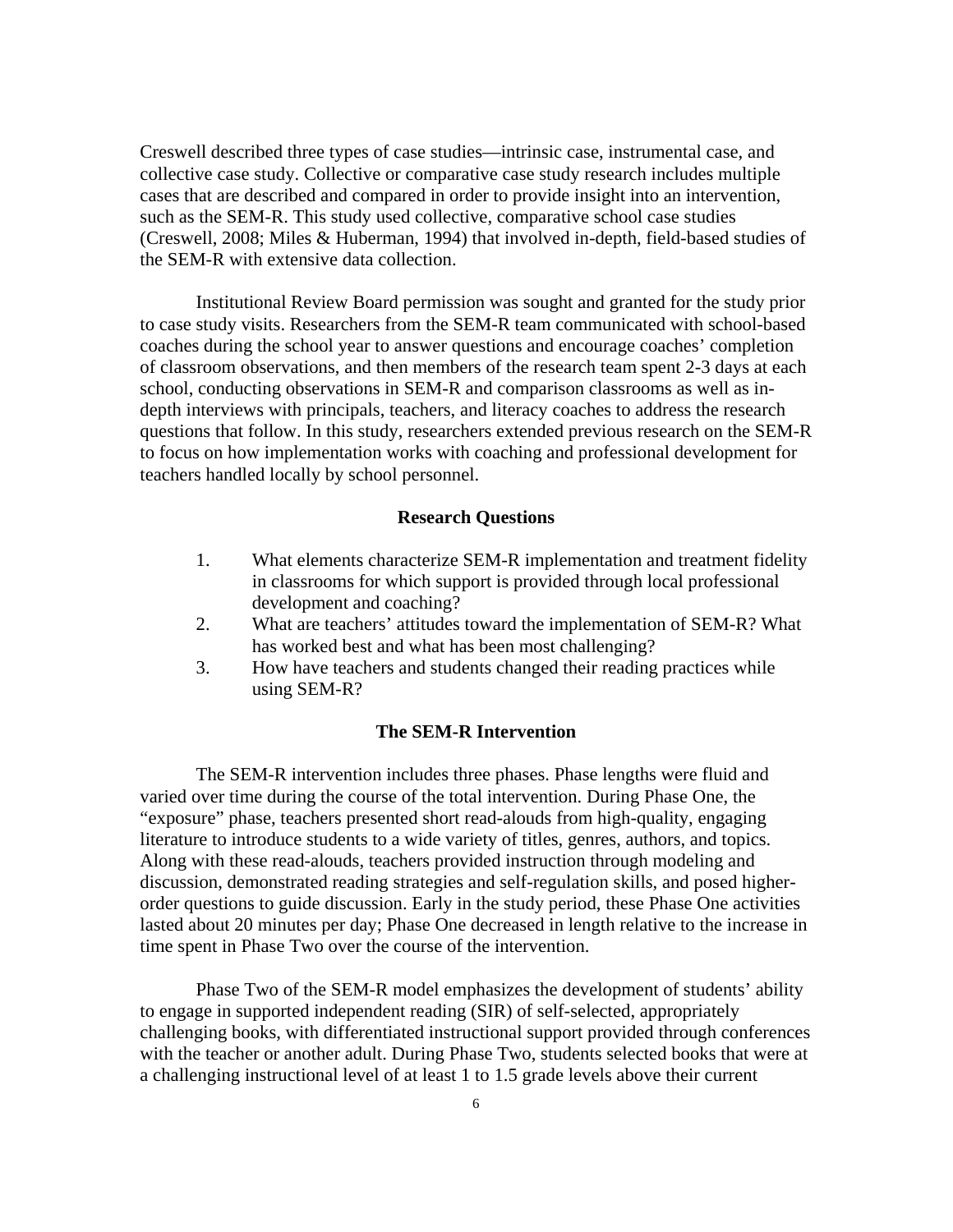reading levels. Teachers monitored each book and assisted students in the selection of books that were of interest and at appropriately challenging instructional levels. At the beginning of the intervention, students read for 5-15 minutes a day during Phase Two; over time they extended their reading to 25 minutes and finally to 35-45 minutes each day. During this in-class reading time, students participated in individualized reading conferences with adults. On average, each student had a conference 1 or 2 times per week for about 5 minutes. In student conferences and student logs, teachers consistently monitored and documented the instructional challenge match of each book read in Phase Two. During conferences, classroom teachers and instructional aides assessed reading fluency and comprehension and provided individualized instruction in strategy use, including predicting, using inferences, and making connections. For more advanced readers, conferences focused less on specific reading strategies and more on higher-order questions and critical concepts.

During Phase Three, teachers provided options for varied extension and exploration activities for students, through which students could continue to pursue topics of interest through individual or group projects, work on creative thinking tasks, extend their reading through author studies or literature circles, explore technology resources, or engage in a variety of other learning opportunities. The intent of these experiences was to provide time for students to pursue areas of personal interest through the use of interest development centers and the Internet, and to give them opportunities to learn to read critically and to locate other reading materials, especially high-quality, challenging literature related to their current reading and related interests. Over the course of implementation, students transitioned from teacher-organized learning activities related to reading to more student-directed activities, including pursuit of independent study options. The length of Phase Three varied throughout the intervention, with more or less time devoted to Phase Three on particular days based on progress in independent reading and need for time to be devoted to independent projects and activities.

#### **Recruitment, Professional Development, and SEM-R Implementation in Participating Schools**

Schools recruited for the study included those of educators who had contacted the SEM-R web site asking for information as well as schools from the network of schools connected with The National Research Center on the Gifted and Talented collaborative districts. Email requests were distributed to both of these lists. A summary of expectations was noted in the recruitment letter, and interested respondents were asked to contact project staff. Requirements for the study included the willingness to have some teachers serve as treatment group teachers and others as comparison group teachers, as well as a series of responsibilities for administrators, a school coordinator for the SEM-R, SEM-R teachers, and comparison teachers. Administrators' responsibilities included selecting and supporting one individual for the position of SEM-R Coordinator and then enabling that coordinator to spend at least 2 hours of time each month to meet with SEM-R treatment teachers. Administrators also had to agree (a) to provide the SEM-R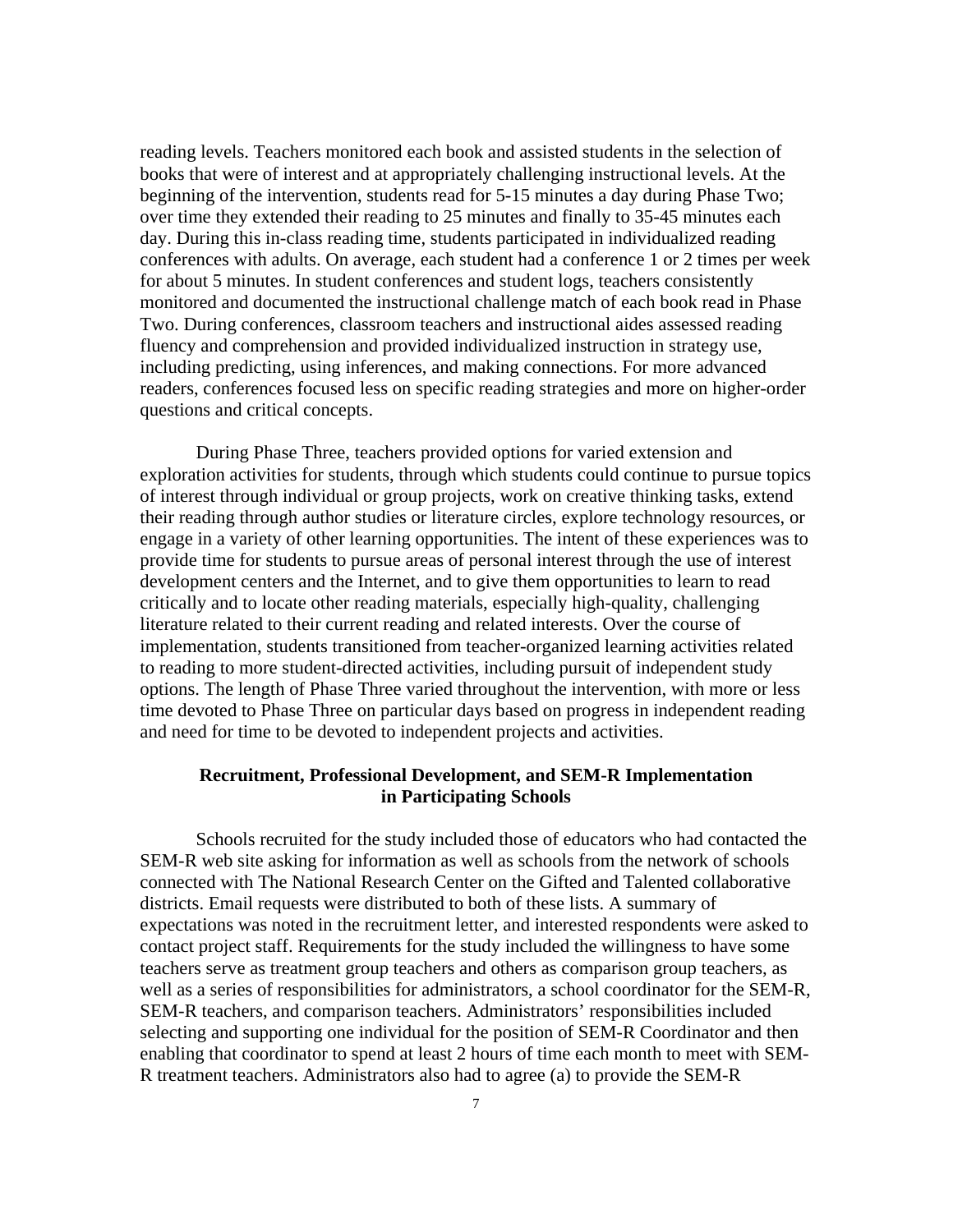Coordinator with time (up to 4 hours each week) to devote toward the administration and implementation of the SEM-R project; (b) to allow treatment teachers to attend up to 2 full days of professional development sessions over the course of the academic year; and (c) to support teachers in the implementation of the study overall, including overseeing teacher roles as treatment or comparison and facilitating the implementation of the SEM-R daily during reading classes in the treatment group.

The SEM-R school coordinators were responsible for organizing and facilitating meetings for SEM-R treatment teachers, implementing the SEM-R project, providing coaching support to treatment teachers, and functioning as liaison between the school and our SEM-R research team. This liaison role included responding to research team communications in a timely manner and assisting teachers and the SEM-R research team in the administration of pre- and post-assessments as needed. The SEM-R treatment teachers were expected to implement all three phases of the SEM-R in half of their language arts/reading block each day, for a minimum of 3 hours per week, and they were also expected to attend regularly scheduled meetings regarding the implementation of the SEM-R project with the SEM-R coordinator. They were provided with a log to track their SEM-R implementation activities, and they understood that they would be observed periodically by the coordinator and members of the SEM-R research team . Comparison group teachers agreed to support and assist with administration of pre- and postassessments and to be observed periodically. The schools whose administrators agreed to participate were further screened by our desire to have a wide range of schools across the country serving diverse communities.

The 11 participating schools were located in varied regions across the country and included 6 elementary and 5 middle schools (see Table 1). The SEM-R was implemented in the treatment group during daily reading classes in 10 of the schools; in 1 school, the SEM-R was implemented for 3 hours each week as an after school literacy enrichment block, supervised by a reading teacher. Each participating school sent a team to a summer professional development workshop on the SEM-R; this workshop included both a detailed overview of the SEM-R framework, including modeling and practice opportunities, and also smaller group meetings about coaching and facilitating during SEM-R implementation. After the summer workshop, each school's team returned to the school to provide introductory workshops on the SEM-R to the other teachers who would participate in the treatment group. The teams were provided with the same professional development materials that had been used during the summer workshop to use in their school-based sessions.

Ten of the 11schools implementing this study during the school had a two-hour daily block devoted to reading and language arts instruction. Those teachers in the SEM-R treatment group taught one hour of regular language arts instruction focusing on writing, vocabulary, and other spelling and language activities, and taught SEM-R in the other hour of the block. Treatment teachers received SEM-R classroom libraries consisting of high interest fiction and non-fiction books across several reading levels to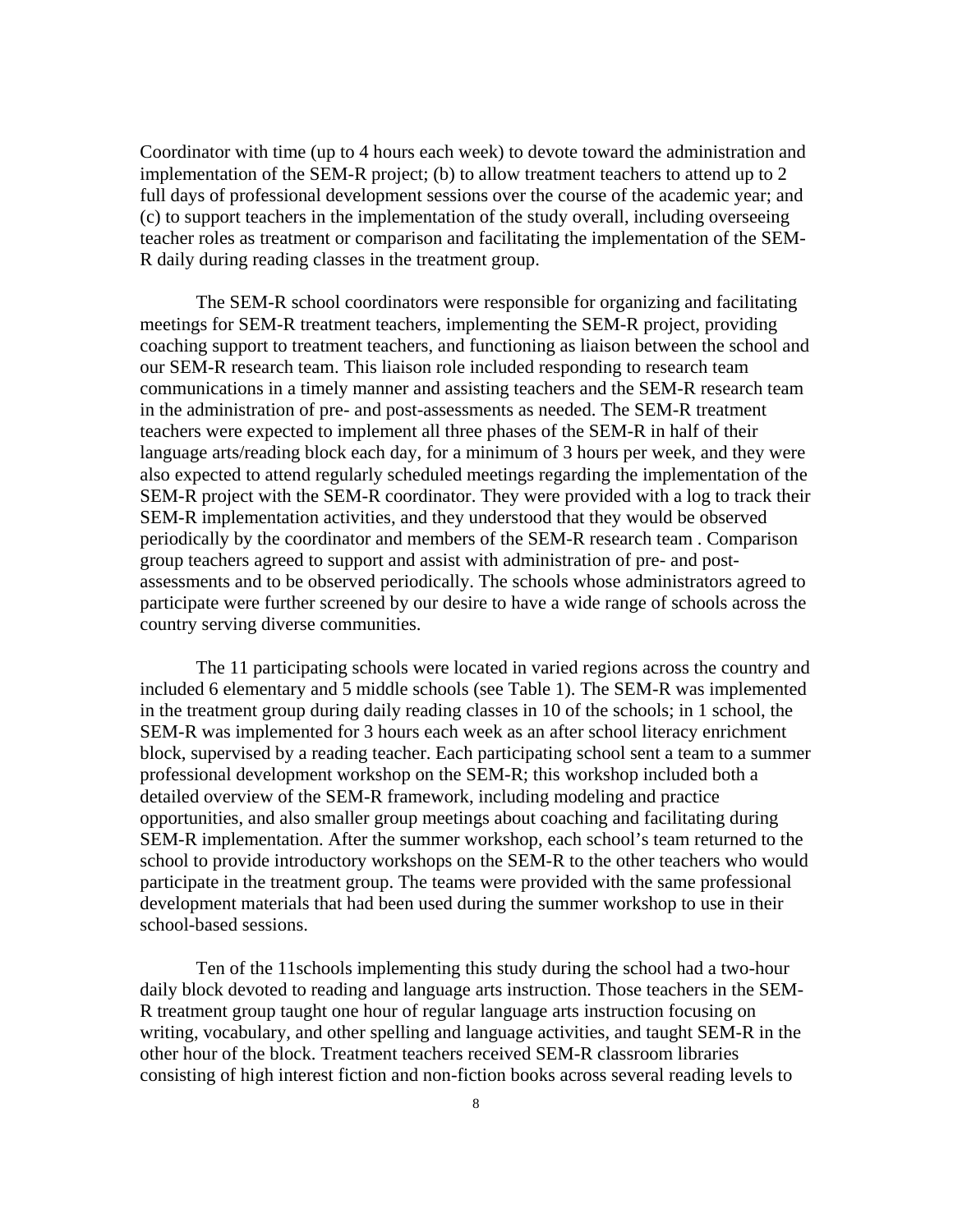support SEM-R implementation. Teachers also received sets of bookmarks that listed higher-order questions; each bookmark listed 3-5 questions addressing a particular literary element, theme, genre, or other area of study. Teachers used the bookmarks in both Phase One discussions and Phase Two conferences to promote higher-order thinking. SEM-R activities were documented in teacher and student logs, as teachers noted the activities conducted within each phase and students recorded the books they were reading and how long they spent reading each day. Teachers assigned to the comparison group continued providing locally determined language arts and reading instruction, which varied somewhat within and across schools.

Table 1 *Demographic Data* 

| <b>School Name</b>              | Location | <b>Total Students</b> | Amer. Ind.<br>Alaskan | Asian | Black           | Hispanic | White | Free Lunch<br>Eligible | Price Lunch<br>Reduced-<br>Eligible | Treatment<br>Teachers<br>SEM-R | Comparison<br>Teachers |
|---------------------------------|----------|-----------------------|-----------------------|-------|-----------------|----------|-------|------------------------|-------------------------------------|--------------------------------|------------------------|
| Highland<br>Peaks<br>Middle     | Suburban | 664                   | $\overline{4}$        | 6     | 3               | 21       | 630   | 36                     | 23                                  | 5                              | 5                      |
| Jane<br>Addams<br>Middle        | Urban    | 1069                  | 8                     | 23    | 157             | 828      | 53    | 891                    | 84                                  | 5                              | 5                      |
| Kendrick                        | Rural    | 455                   | $\overline{7}$        | 11    | $\overline{17}$ | 13       | 407   | 121                    | 44                                  | 6                              | $\overline{5}$         |
| Main Street                     | Urban    | 635                   | 6                     | 52    | 44              | 326      | 207   | 164                    | 66                                  | $\overline{7}$                 | $\overline{7}$         |
| Martin<br>Luther King<br>Magnet | Urban    | 535                   | $\overline{2}$        | 28    | 232             | 35       | 200   | 160                    | 44                                  | 5                              | $\overline{4}$         |
| McMann<br>Middle                | Suburban | 750                   | 36                    | 24    | $\tau$          | 148      | 535   | 74                     | 37                                  | 6                              | 5                      |
| Monument<br>Magnet<br>Middle    | Urban    | 187                   | $\mathbf{1}$          | 75    | $\tau$          | 46       | 58    | 68                     | 33                                  | $\mathbf{1}$                   | 1                      |
| North<br>Pacific                | Suburban | 583                   | $\overline{7}$        | 47    | 20              | 264      | 245   | 185                    | 63                                  | $8\,$                          | $\overline{7}$         |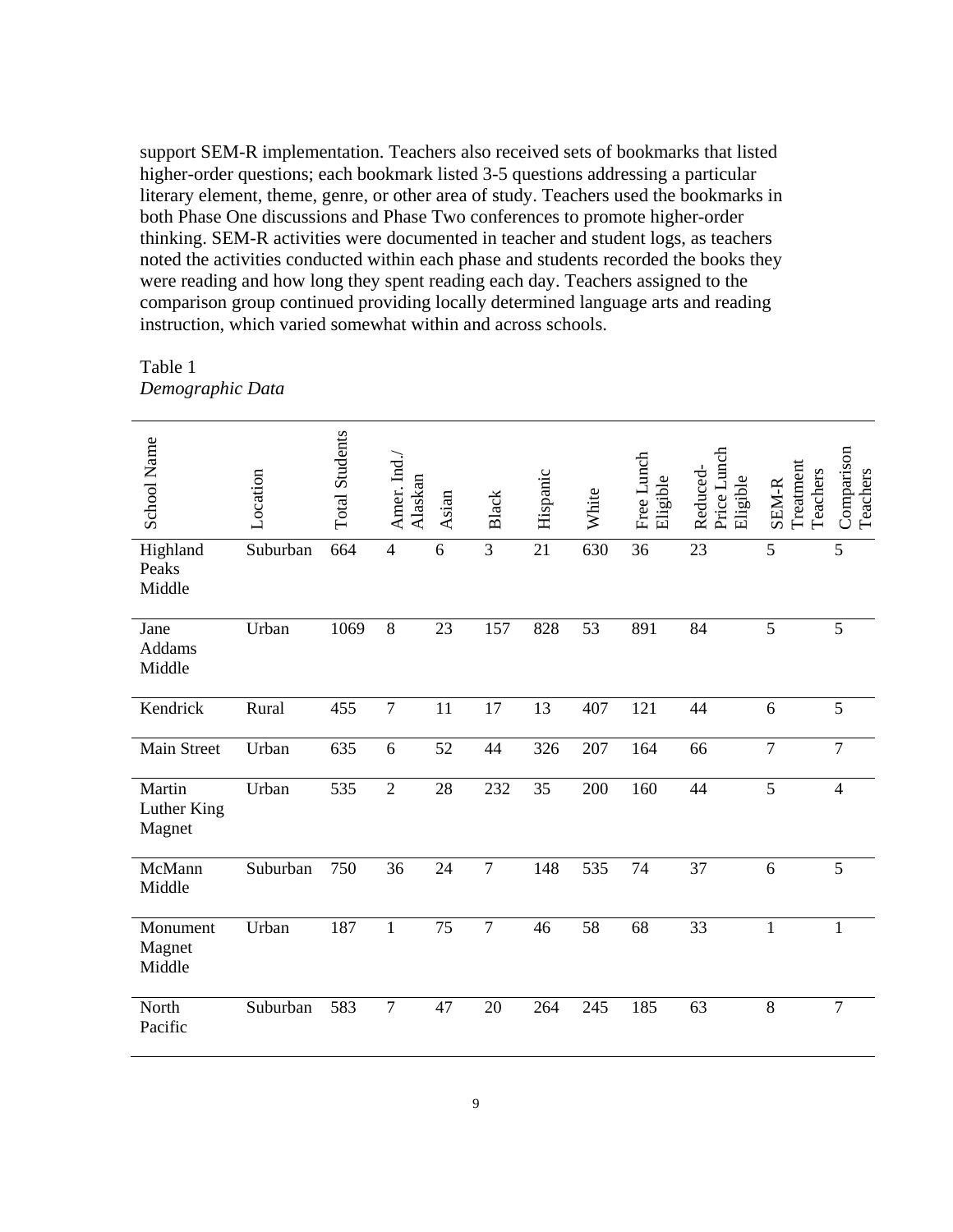| Poe<br>Classical | Urban           | 177 | $\blacksquare$ | $\overline{0}$ | $167 \quad 2$ |     | 3   | 51  | 28  |   |  |
|------------------|-----------------|-----|----------------|----------------|---------------|-----|-----|-----|-----|---|--|
| Rainy<br>Valley  | Suburban        | 708 | 4              | 64             | 33            | 224 | 383 | 118 | 45  | 6 |  |
| Rosa Middle      | Suburban 1413 9 |     |                | 107            | 56            | 778 | 463 | 501 | 193 | 6 |  |

During the study, school or district-based literacy coaches worked cooperatively with research team members to collect data such as weekly lesson plans and to coach teachers about implementation of the SEM-R. Research team members were available by email and phone during the intervention to provide support and to monitor both intervention and comparison classrooms. Research team members traveled to the schools to conduct interviews and observations of treatment and comparison classes for treatment fidelity practices and to investigate comparison group practices.

#### **Data Collection**

Research team site visits included classroom observations with review of teacher and student logs, as well as interviews with administrators, site coordinators, and teachers. Field notes from the interviews, observation notes, and treatment fidelity checklists from classroom observations were used to triangulate sources. Across the 11 schools, researchers interviewed all principals and all SEM-R site coordinators/coaches, as well as 54 of the 60 SEM-R teachers. Additionally, observations were conducted in all 60 SEM-R classrooms and in 24 comparison classrooms across all schools. During treatment classroom observations, researchers took detailed field notes on the specific features of each phase of the SEM-R observed, including notes of specific books, quotes from teachers and students, and descriptions of the classroom setup. Observations were also guided by the SEM-R Observation Scale (Little, Fogarty, & Reis, 2005), which includes a 9-item fidelity form on which observers indicate whether or not particular SEM-R elements were present during the observation. Comparison classroom observations involved careful field notes of the instructional activities observed, again with notes of specific texts used, teacher and student comments and behaviors, and classroom features. Furthermore, site coordinators' observation notes and fidelity checklists, collected throughout the year, were used as data sources in developing the case studies for each site.

The data collection procedures enabled researchers to compile thick descriptive case studies for each school that presented detail, context, and patterns of reading instruction across the SEM-R treatment and comparison classrooms for each site. Observations included a systematic description of events and student behaviors during SEM-R sessions accounting for at least 10-15 hours of observation at each school by the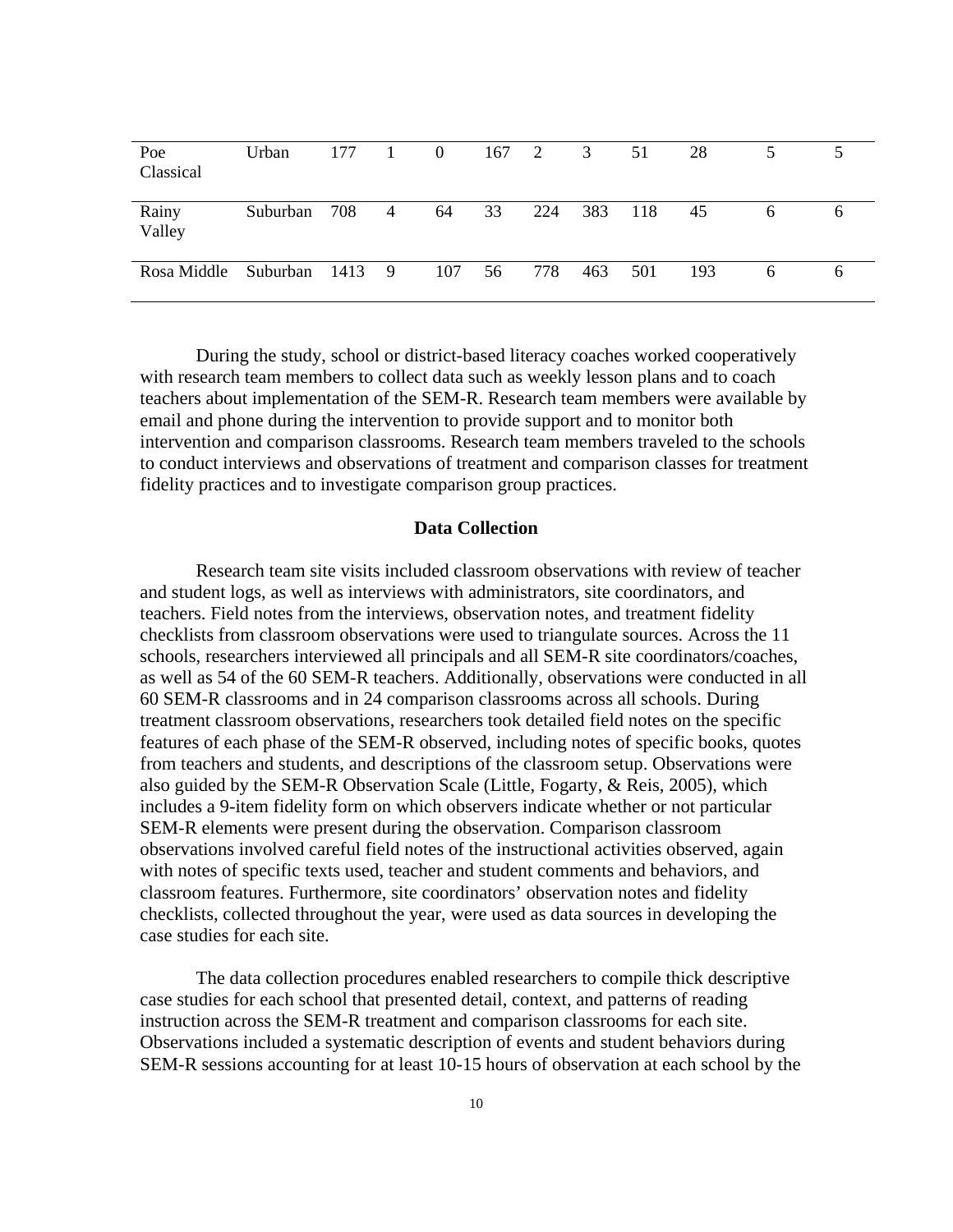treatment team and extensive additional hours throughout the year by the SEM-R coaches. Again, site visits also included in-depth interviews with key school personnel. This thoroughness in data collection was necessary to compare outcomes across cases, and develop rich descriptions and powerful explanations (Creswell, 2008; Miles & Huberman, 1994).

#### **Comparison Classrooms Observations**

Reading instruction across comparison classrooms followed a general pattern, consisting of whole group and smaller group instruction most often using basal reading programs in the elementary school and class sets of novels in the middle school classrooms. From the observations, a representative summary of reading instruction was compiled across the comparison classrooms, documenting a similar pattern of instruction across most classrooms. At the beginning of the reading period in most classrooms, time was usually spent (varying from 15-25 minutes) on whole group instruction, followed by practice or test-preparation activities. Frequently observed activities included repeated reading passages, short read-alouds followed by lengthy whole-group lessons on comprehension strategies, specific test preparation skill lessons, and discussions featuring primarily comprehension questions related to texts read by the group. In some classes, a short period of silent reading was also given, with some student choice of text without observed monitoring of challenge level. Teachers in comparison classrooms also tended to spend more minutes managing transitions between activities, as compared to time spent in SEM-R classrooms.

The majority (80%) of comparison classroom teachers were not observed to provide opportunities for reading of student-selected books during reading instructional time and rarely or never encouraged students to read challenging, high-interest literature. In one comparison classroom, for example, the opposite occurred, as students were observed being admonished for selecting a book above their Accelerated Reader (AR) levels. Many classroom libraries in comparison classrooms were small, lacked organization, and did not display books in an inviting way. Self-regulation tools and strategies, including those used in SEM-R such as documenting time read, identifying reading strategies used, and monitoring requests to teachers for help with reading, were not observed being introduced to or used by the students.

Field notes and observations documented that teachers in comparison classrooms struggled twice as often with classroom behavior and management issues as compared to teachers in SEM-R classrooms. The use of extrinsic motivation was more frequently noted in field notes of comparison classrooms, with teachers offering rewards such as parties, candy, and free time without assigned work to promote on-task student behavior. Student engagement in reading or work assignments was reported more inconsistently in the comparison classrooms, where teachers were able to engage some students during small group instruction, but other students were largely off-task during that time. The use of differentiation of instruction or content was never noted in field notes of any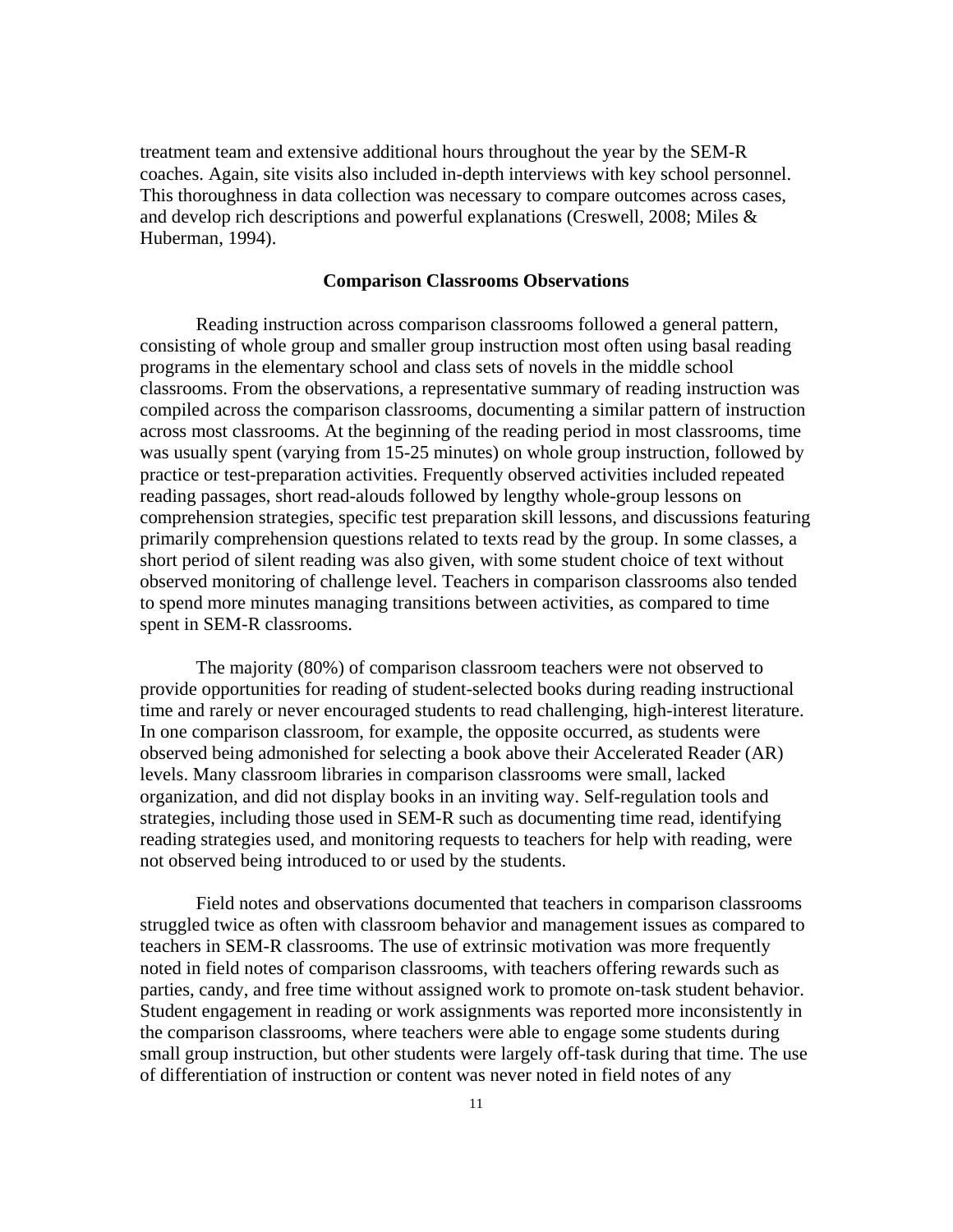comparison classrooms. Individual differences in reading were not observed being addressed in comparison classrooms for either talented or low achieving readers, with the exception of occasional groups of students being grouped together to use similar materials or basal readers.

#### **Data Analysis**

Data were coded manually using Strauss and Corbin's (1999) data coding paradigm and verified using meta-matrices and master charts that organized data from each of the schools into a standard format to enable patterns and themes to emerge (Miles & Huberman, 1994). As suggested by Strauss and Corbin (1999), data were organized into open, axial, and selective coding. Researchers independently coded, and then conferred with each other to confirm the decisions made about initial coding and emerging categories and theory. Open coding is the first stage in the coding process, and in this study, researchers examined, compared, conceptualized, and categorized all data from multiple sources including observations and field notes, interviews, and other document reviews. In open coding, codes in the data were identified and patterns and regularities were transformed into categories. Open coding occurred after initial data were collected and continued during data collection, resulting in the identification of multiple codes. Examples of open coding included teachers' observations of their students' enjoyment of and engagement in reading, with comments such as "my students love reading now" and "my students do not want to stop reading."

During the next phase of axial coding, open codes were combined into broader categories. As relationships were identified among codes, a determination was made about the relationship of an open code to an axial code. For example, over 70 comments about students' enjoyment of reading from interview transcripts and field notes resulted in an axial code of the same name. The coding paradigm examined the elements of each category in terms of conditions, context, action/interaction strategies, and consequences (Strauss & Corbin, 1999). Axial coding enabled the researchers to specify relationships among the many categories that emerge in open coding. In the last stage, selective coding was used to identify a core category across the case studies (Gall et al., 2002).

#### **Findings**

The research questions in this study addressed (a) whether classroom teachers across sites implemented SEM-R with strong treatment fidelity, (b) classroom teachers' attitudes about and experiences with the implementation of the SEM-R, and (c) the ways that teachers and students changed their reading practices while using the SEM-R. Overall, based on a review of all the data sources from across all the sites, 90% of the teachers implemented the SEM-R with strong fidelity. Findings also indicated that teachers had very positive attitudes about the implementation of SEM-R while acknowledging challenges and concerns related to this new way of teaching reading. Findings also demonstrated that teachers changed the way they taught reading, and that students changed the way they read while using SEM-R.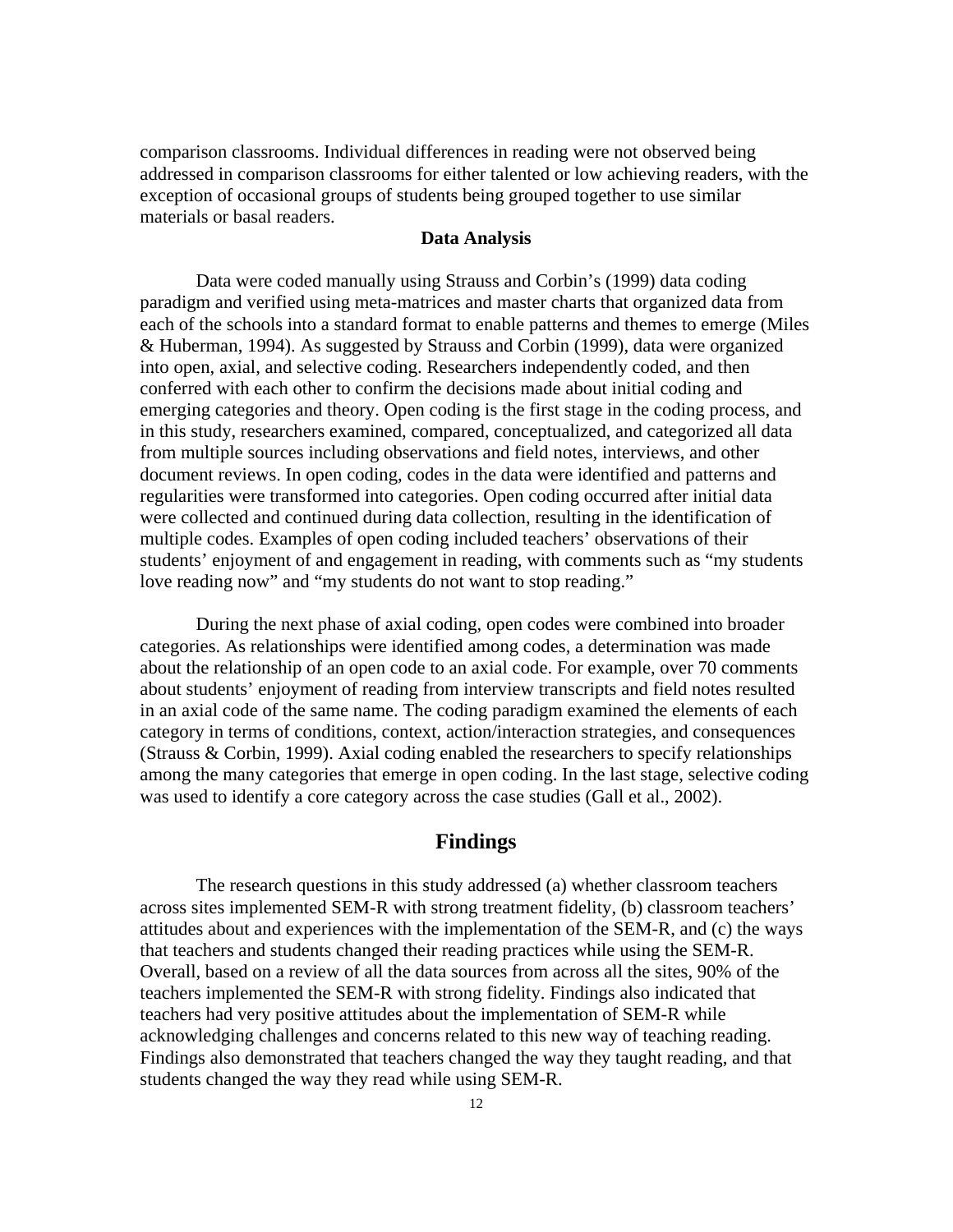#### **Major Findings**

Across all 11 schools implementing the SEM-R in this study, including elementary and middle schools, three key student-related findings and three key teacherrelated findings emerged. The first theme across all sites focused on the perceived benefits of SEM-R for both students and teachers, including perceptions of how the SEM-R affected students' reading habits and practices, the ways in which teachers' reading instructional practices changed after the SEM-R was implemented, and the professional benefits and challenges experienced by teachers during their successful implementation of the SEM-R. These themes and the additional themes for students and for teachers are discussed below.

#### **Student Themes**

The core student theme that emerged in all schools was increased student enjoyment of reading. This theme was consistently observed and discussed in interviews and site visit observations. The second most dominant theme that emerged related to the ways in which the SEM-R challenged talented readers. Across each site, teachers consistently discussed their belief that, in some cases for the first time in years, they were successfully challenging their talented, advanced readers, even though many of them struggled to maintain these students' focus on reading appropriately challenging books. The third most frequently mentioned theme related to increased self-regulation in students as observed by teachers, coaches, and principals.

#### **Increased Enjoyment and Engagement in Reading**

During observations and interviews of the SEM-R in all elementary and middle schools, the primary theme that emerged focused on increased student engagement and enjoyment in reading. Over 95% of the teachers reported positive changes in student attitudes toward reading and attributed these differences to their implementation of the SEM-R. One of the first changes that teachers reported was the creation of a classroom reading climate of increased enjoyment and engagement in reading. Each teacher and principal interviewed commented on students' enjoyment of reading, and observations across schools demonstrated high levels of student engagement in reading. Teachers consistently discussed their perceptions that the use of the SEM-R contributed to a more enjoyable reading climate and cited, during interviews, multiple success stories about student enjoyment in reading. A representative student statement from Highland Peaks Middle School summarized what the majority of teachers reported about student perceptions across schools: "For the first time, I actually read for fun instead of for an assignment because I get to choose my own book."

During observations across schools, many teachers asked students to explain their perceptions of this new reading program, and most comments focused on their enjoyment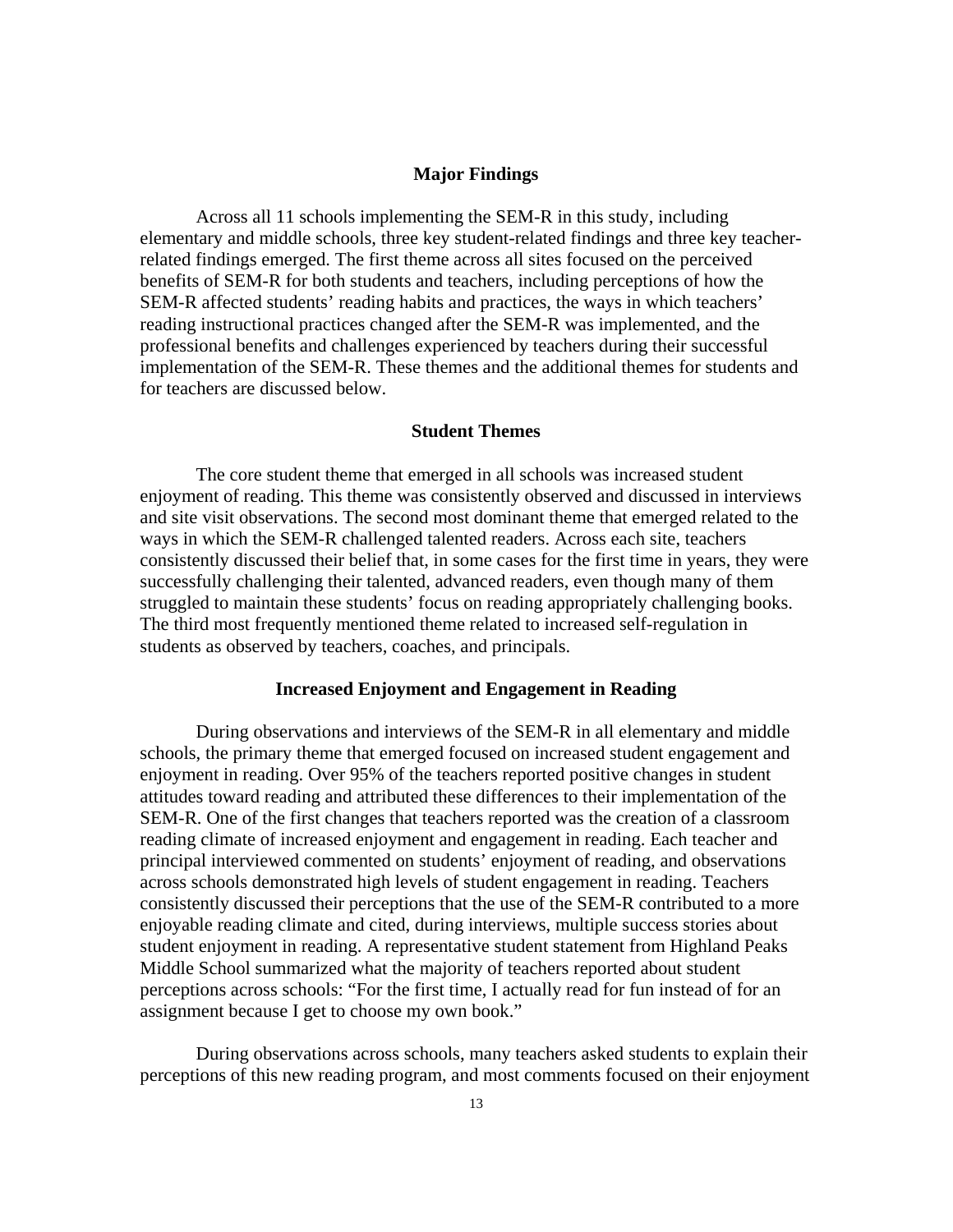of reading. For example, one of Mrs. Mallory's students at North Pacific explained, "My favorite part of school is SEM-R. My least favorite part is when we have to stop. It is not fun to stop." Another representative comment from multiple students was "I love reading in SEM-R because I can choose my book." Teachers also had positive feelings about their use of SEM-R; for example, Mrs. Mallory commented, "I enjoy meeting with my students and discussing their books. It's a great opportunity to dig deeper."

During interviews and in teacher logs, teachers continuously reported increasing levels of student enjoyment of reading during SEM-R time. At each school, teachers gave multiple examples of how SEM-R had improved reading comprehension and fluency of individual students, indicating that the greatest improvement had been that their students found reading enjoyable. At Mandela School, the same sentiment was echoed by the principal, who explained, "…to see kids excited about reading is what makes this special to me." During observations, reviews of student logs, and informal conversations, students demonstrated pride in the number of books they were reading. One student explained that she occasionally came across a book that was so well written that she intentionally did not hurry to finish it. Instead, she would read it more slowly and in short spurts, to ensure that her reading of the book lasted longer. She called the experience "savoring a book" (Mrs. Bucknell, Mandela Magnet).

At Jane Addams School, a representative student comment was made about the selection offered by the expanded classroom SEM-R library, "I can't remember when I've been so excited about getting new books!" A teacher described a struggling reader who had become much more engaged in reading, explaining, "He'll buy a book and bring it in to show me. He gets really proud when he has read a book. He's really reading a lot more." Teachers consistently discussed their perceptions of how enjoyment influenced students' reading habits and interests in reading in their SEM-R classes: "My third graders have just blossomed. They read without watching the clock." (Teacher log, North Pacific). Mrs. Conlon from Main Street discussed how her students demonstrated a greater interest in books in general, as she explained, "They love it—that's all they want to do is read. In between words on a spelling test all they want to do is read."

Mrs. Everett at Main Street shared how "The kids groan when I tell them to put their books away," and further explained that her students' fluency levels had increased, and that she appreciated the opportunity to conduct one-on-one in conferences with her students as it had enabled her to learn so much about her students' progress.

Increased levels of enjoyment were also attributed to the Phase One Book Hooks that teachers conducted. Observations from all schools summarized the ways in which enjoyment of reading was enhanced through the regular use of Book Hooks. For example, Mrs. Jacobs conducted a Book Hook on *How to Eat Fried Worms* during an observation of SEM-R in her classroom. She told the students that she really enjoyed the humor of the book, including the title. She asked if any of the students had seen the movie based on the book, and then began a short conversation about the differences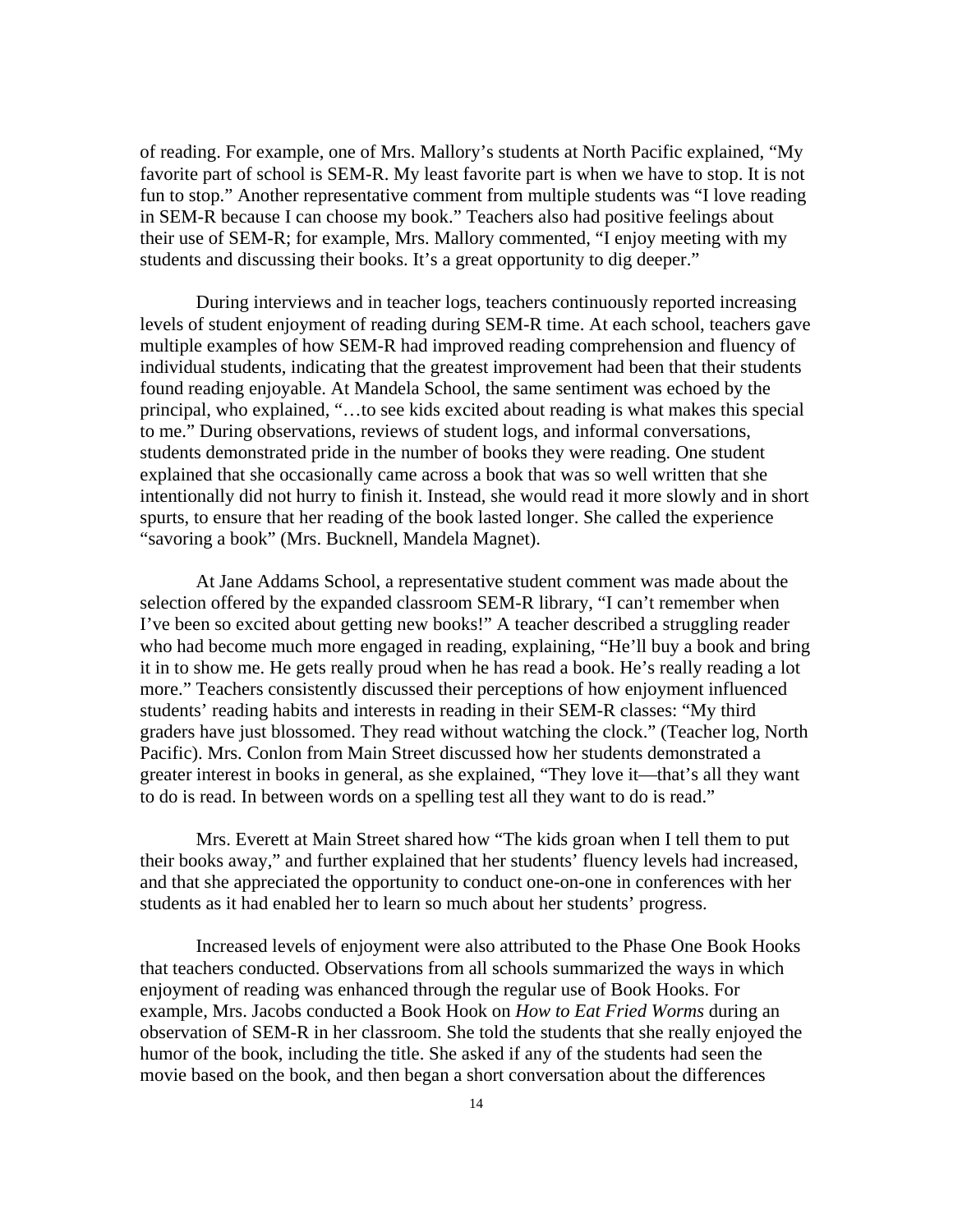between the movie and book versions of a story, based on a previous discussion about *The Tale of Desperaux.* She engaged students in a short discussion about genre, asking them whether the book was a fantasy, then asking them to compare realistic fiction and biography (Main Street School).

Teachers reported the usefulness of Book Hooks as an instructional strategy to engage students in reading, but explained that they also served other purposes. For example, teachers reported using Book Hooks to increase students' interests in reading, as well as to increase students' overall motivation to read, and to introduce reading strategies embedded in the content of their hooks. Mr. Isobe, a third grade teacher at Rainy Valley, explained that he "thinks the Book Hooks have motivated kids to choose books to read for enjoyment."

This finding about excitement due to Book Hooks emerged across all elementary schools and was mentioned as a positive part of the program by over 80% of the SEM-R teachers. Most middle school teachers had similar perceptions of the Book Hooks, but three middle school teachers reported some challenges and concerns about using Book Hooks. For example, Dr. Lowery, a teacher at McMann Middle School, conveyed her decision not to use Book Hooks by explaining, "I tried that a couple of times. These kids are beyond that." Despite the absence of Book Hooks in Dr. Lowery's class, Book Hooks were still conducted by the librarian and by some students themselves in this classroom. The librarian at McMann Middle School enjoyed doing Book Hooks with students, and reported positive results, "I do a book talk and there is a stampede to get those books."

Overall, 95% of the teachers perceived the use of SEM-R as having a positive impact on reading in their classroom and pointed to student logs to verify this finding in their interviews with researchers, showing comments like "I LOVE to read now!" (student in Mrs. Laverty's sixth grade SEM-R class, McMann MS). A student at Rosa School explained to researchers, "I used to like to read. Now I love to read." "And all of them will be readers, and will enjoy reading; last year I couldn't say that about my students." (Mrs. Randall, Resource teacher, Main Street)

At the Highland Peaks Middle School, the principal explained his belief that students in SEM-R classes enjoyed reading because they believed that they were in control of their learning. He explained that it was the first time that students had a sense of autonomy. He had read the SEM-R logs of many students and pointed to the words of a student writing in a log in this school, "For the first time I actually read for fun, instead of for an assignment, because I choose my own books."

Another teacher explained, "The firm establishment of a culture of reading is the biggest impact of SEM-R. Not only are the kids reading during Phase Two time, they are sharing and talking about books and forming their own informal book groups" (Mr. Stephens, Rosa School).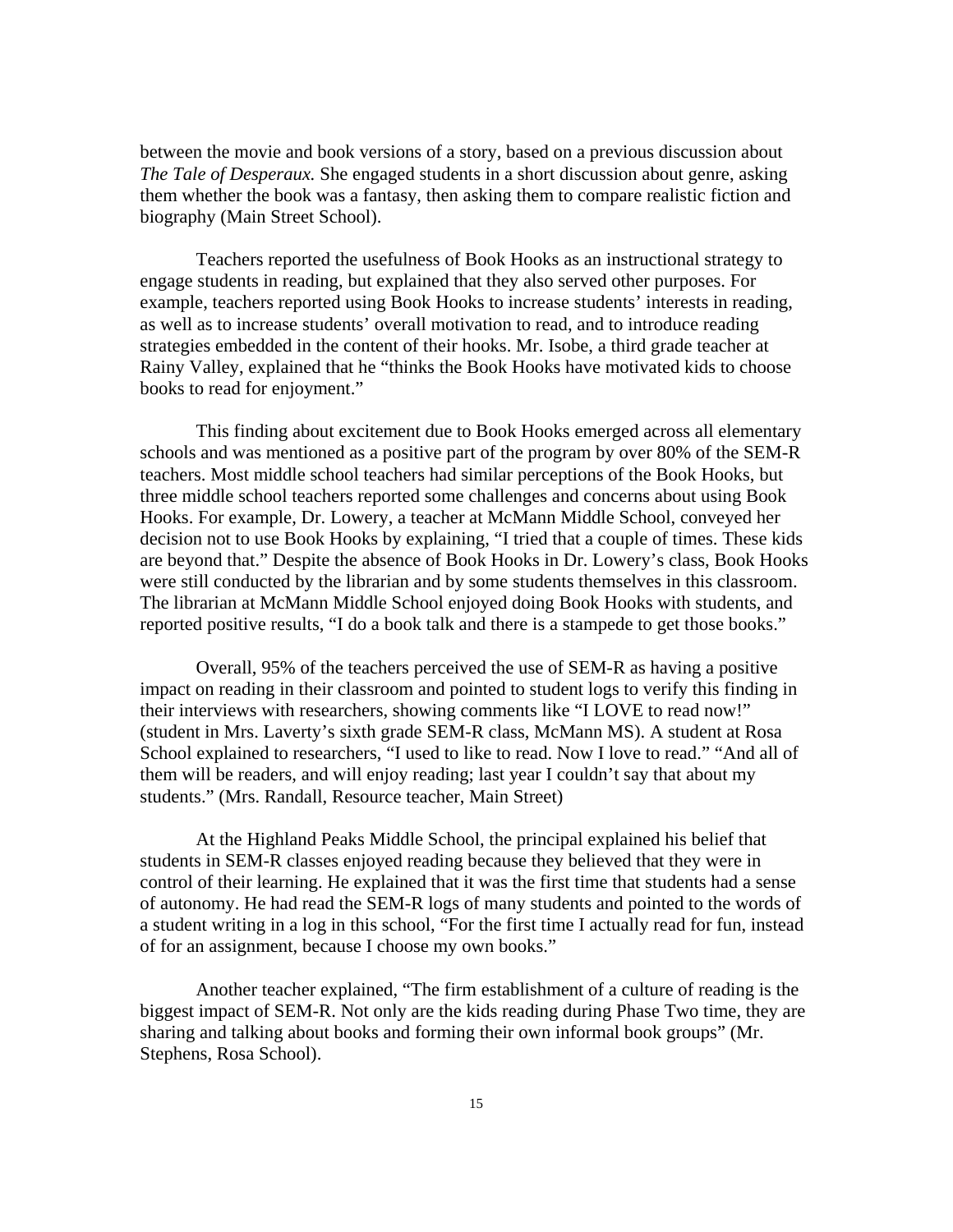In summary, the most prevalent finding in this study related to students' engagement and enjoyment of reading. Every teacher and principal explained how much students using the SEM-R enjoyed reading, and all of the observations demonstrated high engagement. The overall culture of most SEM-R classrooms incorporated strong support for literacy and involvement in reading, as evidenced by the organization and use of SEM-R classroom libraries as well as the general engagement in reading activities by students. Most treatment teachers perceived a notable difference in their students' reading involvement using the SEM-R, as compared to previous reading programs. When asked to what they attributed this increased enjoyment, most of the teachers believed that engagement and enjoyment came from students' opportunity to choose what they read, as well as to opportunities to discuss books that they were reading with their teachers and one another.

#### **Benefits of the SEM-R for Talented Readers**

When asked an open-ended question about the benefits regarding the use of SEM-R, a second pervasive category that emerged across the 11 schools related to the perceived benefits of the SEM-R for talented readers. Over 90% of the teachers and administrators discussed the positive outcomes of the SEM-R for talented readers. At Discovery Magnet, for example, all of the teachers interviewed commented that the SEM-R had positive effects on their talented readers in particular. One teacher indicated that her highest readers seemed more engaged than they had in previous years. Another reported "many students, especially my highest readers, are benefitting from reading books at their level instead of the basal reader." In fact, some of the teachers even commented on the challenge of finding enough books to meet these advanced needs. As Ms. Leachman at Rosa School explained, "the challenge has been to find enough books to support struggling readers and allow talented readers to continue to grow."

At North Pacific, teachers discussed how talented readers made measurable progress on reading assessments given during the year. Teachers at MacQueen also explained that talented readers were benefitting from SEM-R, and that their greatest difficulty was transitioning students from books that were too easy for them. At Rosa School, talented readers became a priority for teachers, as many read books at a faster rate than the teachers could initially manage.

The principal at Mandela Magnet explained that he was grateful for the SEM-R because he had not had to answer phone calls or emails parents of gifted students, as he had in previous years, about the lack of challenge for talented students. He explained that the majority of negative parental feedback he had previously received related to the lack of challenge in both math and reading, but that he had not had a complaint from any parent of a high-ability reader in a SEM-R classroom this year, and summarized by explaining that he considered this a good endorsement of SEM-R and of the benefits of the SEM-R for talented readers. At Rainy Valley, the teachers reported the delight they felt at the continuous growth and improvement for their most talented readers. The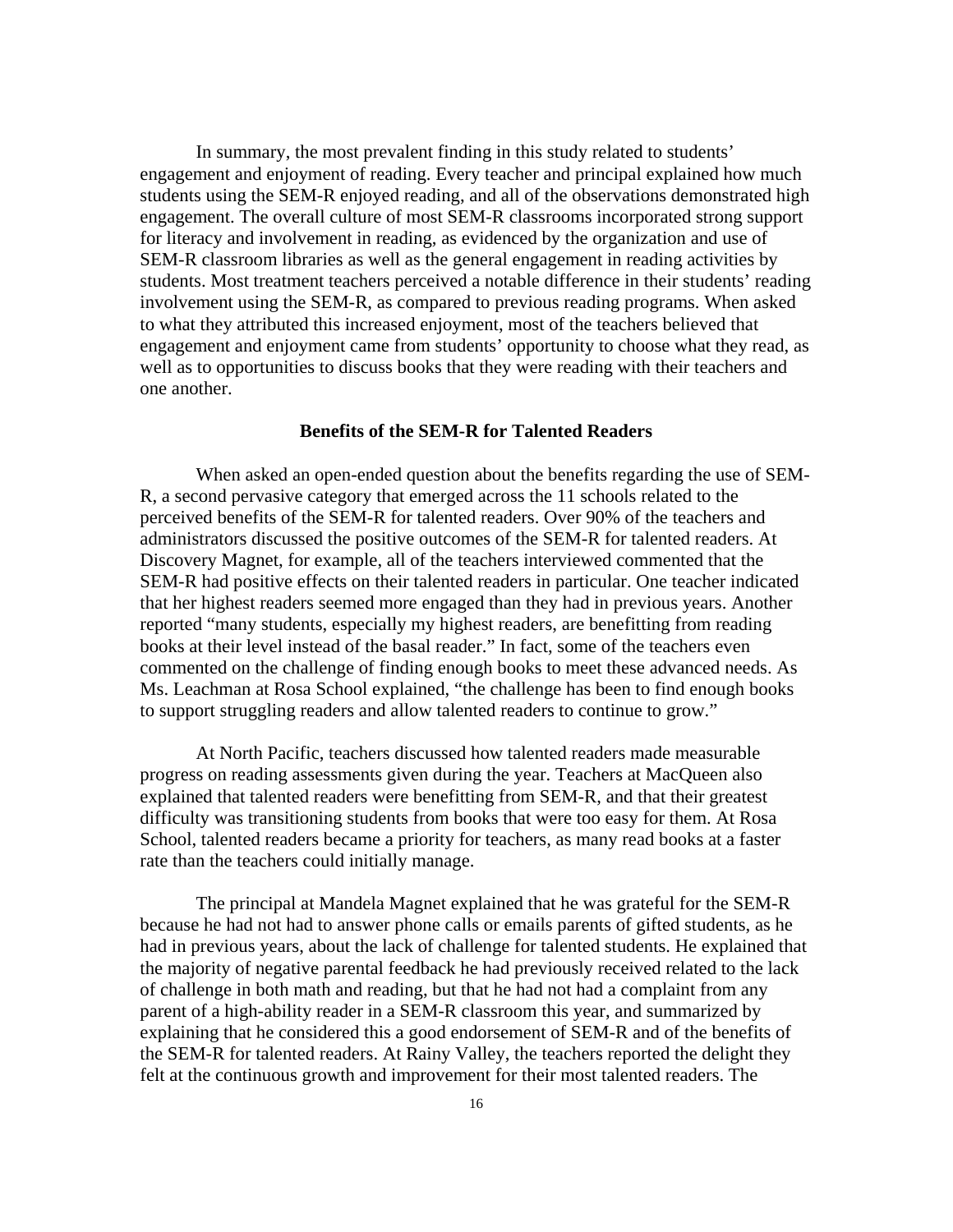principal also reiterated that talented students' growth in reading had exceeded teachers' expectations. A teacher at Main Street, Ms. Bartlett, summarized what many teachers indicated about reading instruction for this population. "Our gifted kids are not getting what they need with the basal, and I think we're losing a lot of bright kids that way."

Several teachers explained that the SEM-R provided opportunities for talented readers that previous programs had not, such as opportunities to read at a higher and more appropriate level of challenge. All of the teachers who mentioned the benefits of the SEM-R for advanced readers were able to respond to questions about the ways in which they engaged and challenged higher-level readers, such as using more advanced Book Hooks and incorporating advanced, differentiated reading strategies as well as a focus higher level questioning skills during Phase Two conferences. The broad range of reading levels of books and availability of challenging read by students in SEM-R classrooms was also an indication of the response to varied levels of student reading.

Approximately 90% of teachers also explained that while simultaneously challenging talented readers, their use of the SEM-R also helped students at the lower levels of ability in reading, commenting on how the SEM-R enabled these students access to and success in reading that they had not experienced before. Several teachers also discussed how some students "slipped under the radar" in a whole class instructional setting, while their needs and successes were more noticeable in the individualized SEM-R structure.

#### **Increased Self-Regulation and Decreased Behavioral Problems**

When asked the open-ended question about the benefits of SEM-R, over 90% of teachers discussed their perceptions that students increased their use of self-regulation strategies and displayed fewer behavioral issues during their use of the SEM-R, as compared to previous reading programs. Thus, this represented another pervasive category across sites. Teachers attributed the decrease in behavioral problems to students' increased interest. engagement, and self-regulation in reading. Patterns of student behavior that emerged across schools contributed to more focused reading during the SEM-R instructional block. These teacher-reported and observed behaviors included routines that helped students gain and use self-regulation strategies and decrease off-task behaviors. For example, at the beginning of each SEM-R time block, many teachers provided students with a specific number of minutes to retrieve their books and reading logs from a specified location if students did not keep them in their desks, and the materials were returned to the box or the file cabinet at the end of every class. The structure and expectations for the SEM-R were clearly established in most of the classrooms observed for this study. After students gathered their SEM-R materials, they usually listened to a Book Hook and then began reading with little initial direction for Phase Two. In classes in which some behavioral issues emerged, audio books were made available to support readers who struggled or had poor self-regulatory behaviors. These students were regularly observed reading individually and occasionally, as suggested in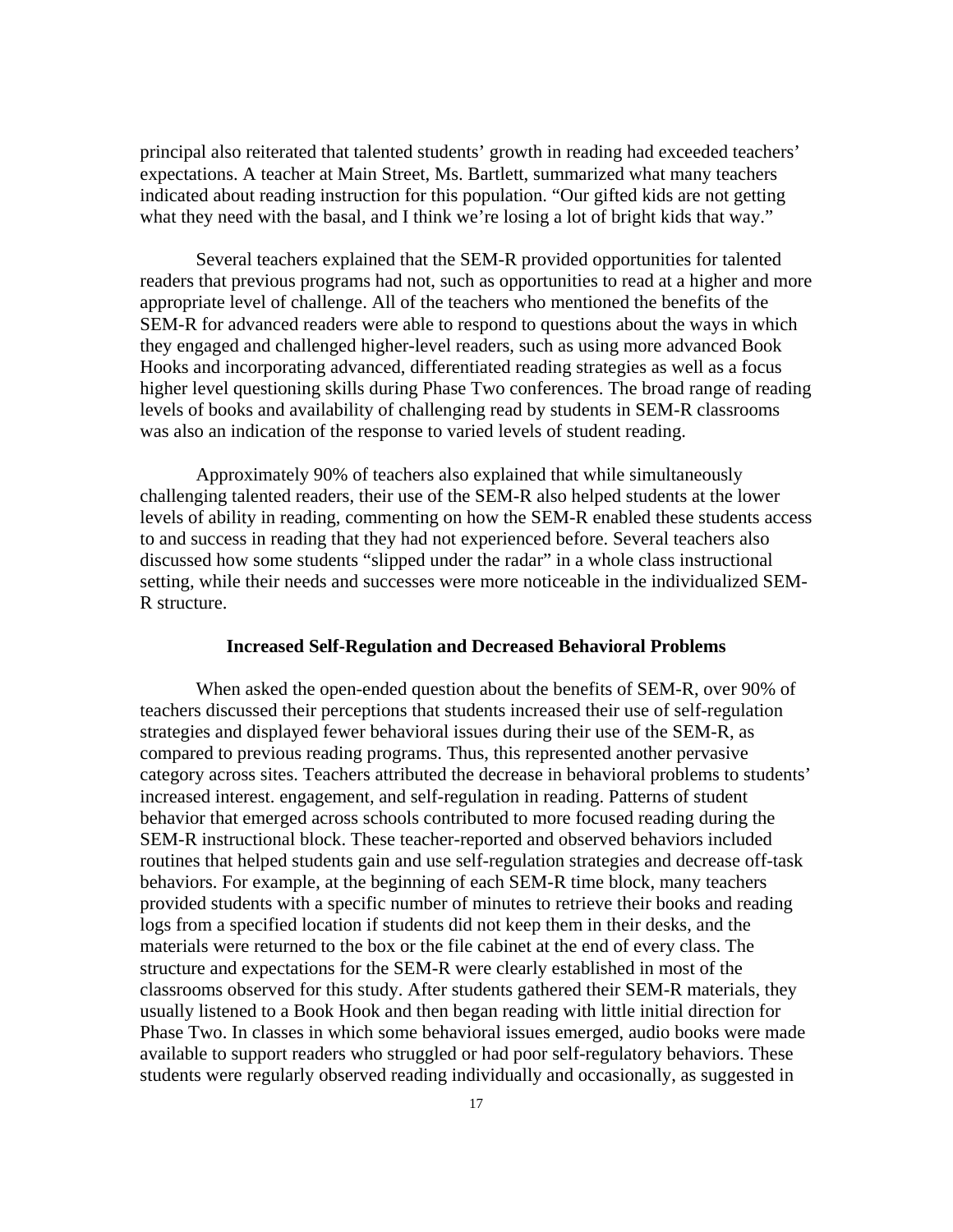the SEM-R, using the aid of audio books and headphones. Observations also suggested that students interacted with each other to increase self-regulation, asking students near them to be quiet, or to focus more on reading. These comments enabled the class to continue reading, and most teachers concluded Phase Two at the time when several students in the class lost their focus in reading.

Teachers regularly discussed students' increased development and use of selfregulation strategies both in interviews and in their logs. Teachers across sites also explained how the SEM-R emphasis on self-regulation helped students: "I have one kid this year who's more of a challenge than some, but I am able to get him to buckle down—he might just slide right through under the radar with the anthology." (Mrs. Jacobs, third grade SEM-R teacher, Main Street). The majority, over 90%, of teachers also described a positive change in the behaviors of their students before, during, and after SEM-R: "Some of them didn't know how to sit and read. At first they couldn't sit and read for 15 minutes but now they all read for prolonged periods of time." (Ms. Bartlett, Main Street)

Special education teachers who were using the SEM-R or working with special needs students in SEM-R classrooms also commented about the behavioral benefits for their students. Mrs. Randall at Main Street discussed her experience with students who struggled with self-regulation, noting the skills that her students had acquired during the SEM-R, explaining, "A lot of them have attention problems—but you'll see them monitor themselves, maybe moving to a different place or turning a different way to avoid distractions—they are really into their books."

#### **Teacher Themes**

The most dominant teacher theme, emerging with 98% of teachers when asked about instructional changes they made using SEM-R, was about their use of differentiated instruction. Teachers highlighted the specific ways they used differentiation in SEM-R to challenge talented and struggling readers, the ways in which they had increased their awareness of the unique needs of their students as readers, and how differentiated instruction helped them to help their students acquire different levels of reading skills and strategies. One principal's comment about the SEM-R summarizes what many of the teachers said about the use of differentiation. "I think the program is terrific because not only does it encourage students to read by providing Book Hooks and time, it also sets up a one-on-one coaching situation between student and teacher. This, in my opinion, is where the real learning takes place." (Mr. Taylor-principal, Highland Peaks).

The second most frequently noted theme was related to professional autonomy, as 80% of teachers who responded to an open-ended question related to their perceptions about professional benefits or challenges of their use of SEM-R discussed their perception of choice and professionalism. Teachers discussed their enjoyment of the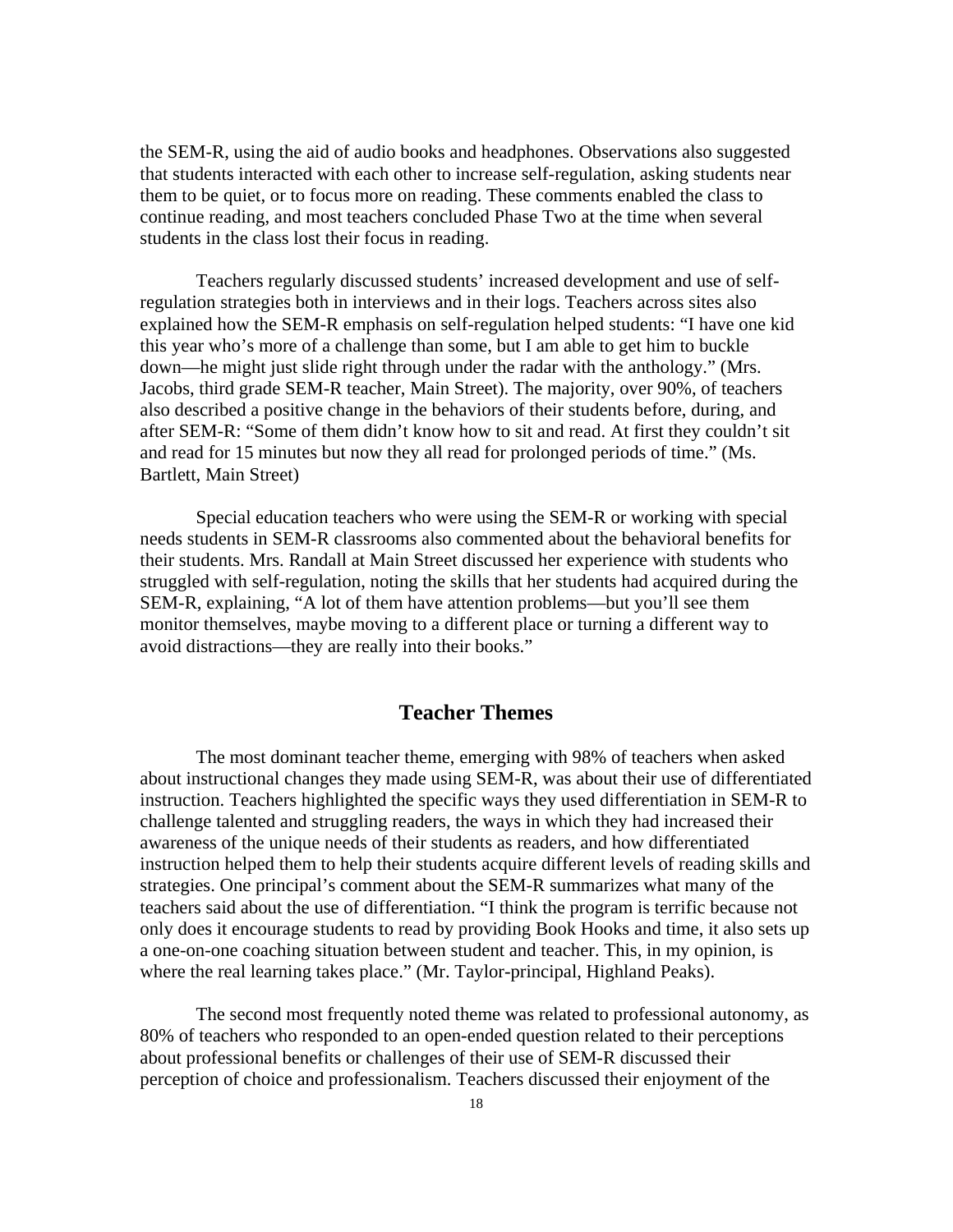differentiated choices within Book Hooks and conferences and the ability to decide on the types of questions they could ask and instruction on which they could focus with their students. For example, Ms. Binney explained she had choices about timing and types of instruction when using the SEM-R, "Since the kids are more focused in the morning, I do our SIR during the morning block and I do the Book Hooks at the end of the day" (North Pacific). Teachers also mentioned that in the years since No Child Left Behind, they had limited choice about how and what to teach, and they found SEM-R refreshing in that it gave them opportunities to use their professional judgment.

The last teacher theme related to concerns and questions generated about using the SEM-R, and the ways in which teachers' concerns related to their professional growth and development. The majority of teachers, 55%, explained that they wanted to improve their implementation of the SEM-R. For example, 25% of teachers said that they wanted to read more of the student SEM-R books before their next implementation, and 15% planned additional ways to integrate more of their state reading standards into the Phase Two conferences and the Book Hooks they conduct. Each of these teacher-related themes is discussed in depth below.

#### **The Use of Differentiated Instruction**

Across all schools, the most pervasive teacher theme related to how teachers used the SEM-R to differentiate reading instruction to challenge all readers. Teachers are asked to differentiate instruction during all three phases of SEM-R; however, observations found the most consistent evidence of differentiation occurred during Phase Two conferences. The majority, over 90%, of teachers across schools discussed their increased use of differentiated reading instruction and strategy use as a part of their Phase Two implementation of the SEM-R.

Researchers' observations of and interviews about differentiation in Phase Two conferences were documented across all schools; moreover, observation and interview notes indicated that teachers were able to integrate differentiated instruction across all phases of the SEM-R. They used differentiation in their conferences by initiating different types of conversations and asking questions that varied in focus, but generally included vocabulary development, fluency strategies, comprehension, reading strategy use, and/or literary devices such as plot, theme, and setting. Researchers noted teachers' efficacy and ability to conduct these conferences, often without bookmarks or other prompts, suggesting that they had increased their levels of skill and comfort with differentiated instruction as the year progressed.

One component of differentiated instruction discussed by most teachers involved their perceptions about how well they knew their students' skills and reading patterns after using the SEM-R, due to the frequency of their Phase Two conferences. Over 80% of teachers interviewed explained how this knowledge increased their ability to differentiate instruction. Principals noted this as well; for example, Principal Burke at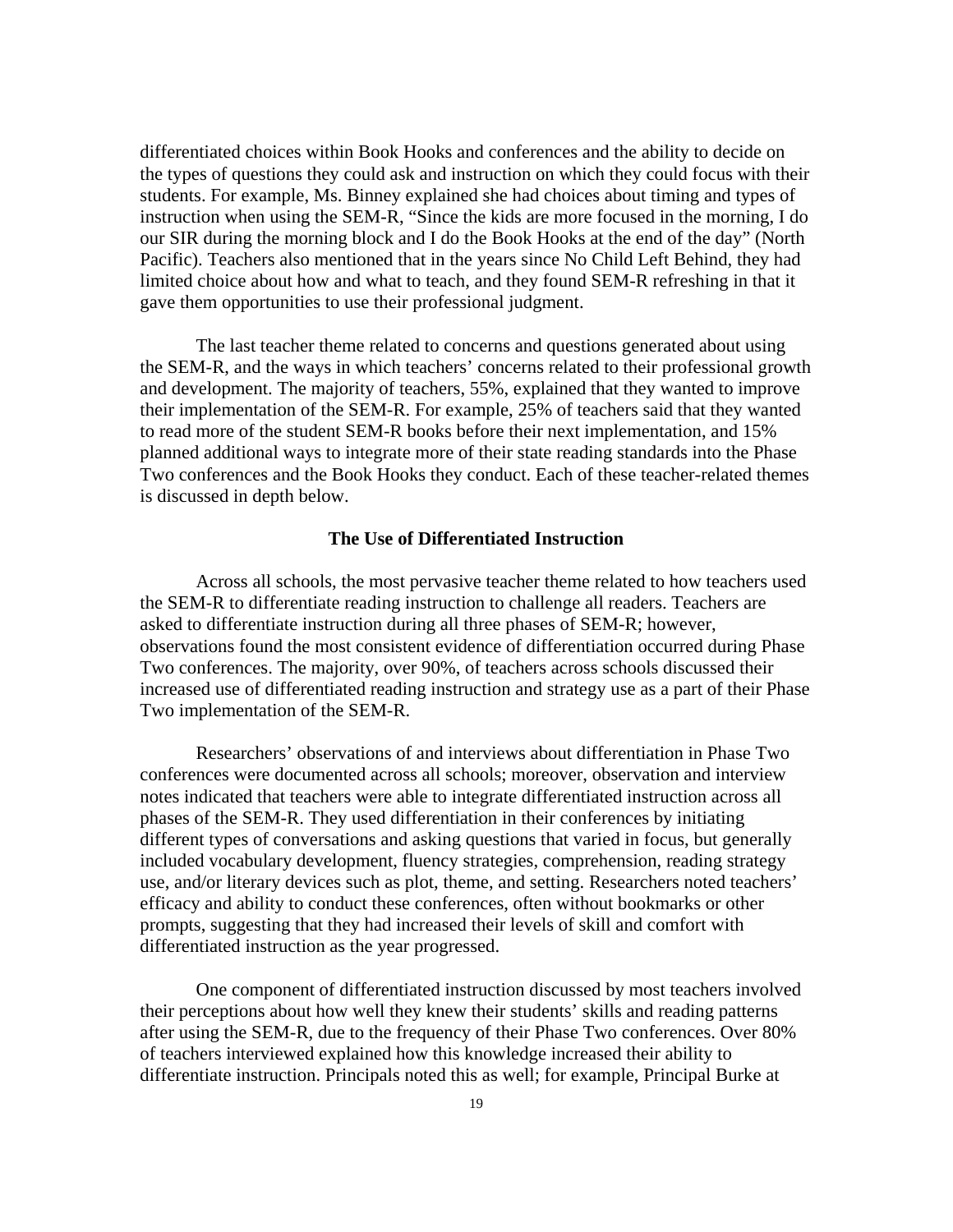Kendrick explained, "As the teachers became comfortable with what they were doing, the comments came in that they were getting to know their students as readers much more completely." The following representative teacher interviews and log entry excerpts characterize this increased knowledge of student's skills and potential:

"I know my students better than ever before and what they are reading far better than I did prior to my use of SEM-R." (Teacher log, Rainy Valley). "The conferences allow me to gain a wealth of knowledge about the students and their reading abilities." (Interview, Mrs. Mallory, North Pacific) "I have also really enjoyed getting to know the level they are capable of—you can tell some things from how they do with the anthology, but not everything." (Interview, Mrs. Jacobs, Main Street)

Over 80% of the teachers also explained that their assessments of students' individual reading skills and needs were more accurate because of the regular conferences they conducted with students in Phase Two. Most teachers discussed the increased awareness they were able to maintain with each student's progress. Teachers reported that these individual meetings with students and the book discussions were enjoyable parts of their daily routine and that they "…really enjoyed conferencing with students about what they are reading. It really helps me understand their level and interests." (Ms. Binney, North Pacific).

As teachers discussed their new process of understanding their students' reading skills, over 60% reported that using SEM-R had led them to understand that some of their students really did not understand various types of reading strategies, as their teachers had previously assumed. A representative comment echoed by most teachers concerned the fact that teachers usually assume that students already know how to use reading strategies to discuss connections, predictions, or other reading strategies, but through their conferences, they learned that many students do not. The SEM-R highlighted this phenomenon for many of the teachers.

Having an appropriately challenging book to differentiate content was also frequently mentioned, as 80% of the teachers explained that they had not really considered the level of reading challenge necessary for students at such diverse ends of reading ability. Ms. Smith reflected she not previously considered her students' level of challenge in reading, explaining that reading consultants had always told her that students should read "just right" books whenever they read. Most teachers explained that they usually asked students to pick books that were in their fluency range and never really thought about challenge.

Over 80% of the teachers interviewed mentioned diverse ways that differentiation helped them to increase their professional competency, generally explaining that the SEM-R's differentiated instructional approach benefited not only their students but also their own level of professionalism. Mrs. Solomon, for example, discussed her use of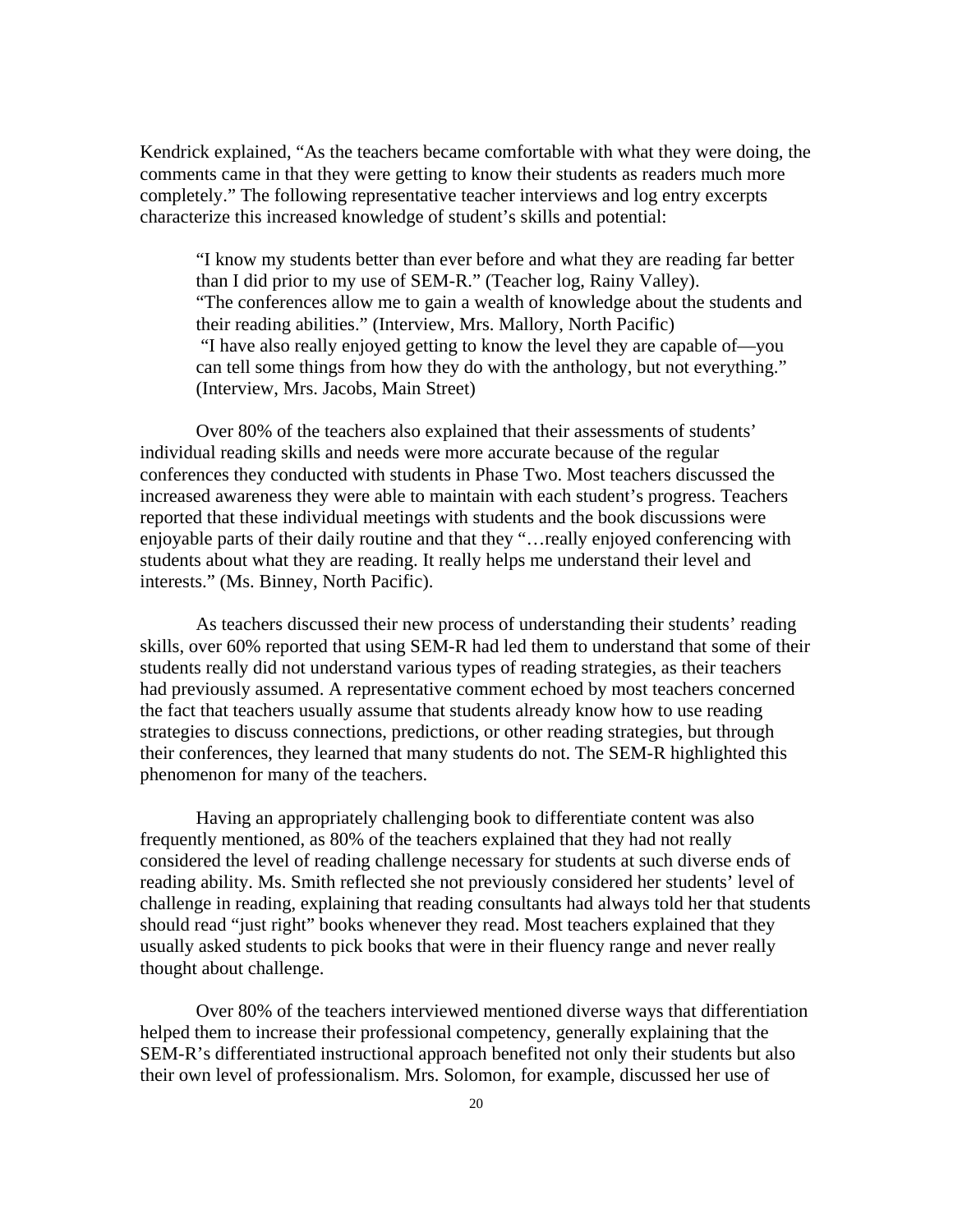differentiation during Phase Two of the SEM-R, "I am finding that conferencing doesn't have to be a formatted or equal experience for all students. Some need modeled questioning strategies while others need a little inspiration and stimulation." (Rosa School).

Representative observations of Phase Two reading conferences also demonstrated how teachers asked differentiated questions of multiple students. In one observation at Mandela Magnet, a teacher conducted nine Phase Two SIR conferences of approximately 3-5 minutes each during a 50-minute reading block. Each was quiet, focused, and employed differentiated questioning about various reading strategies (making inferences, using connections, synthesizing, determining importance, questioning, and using metacognition) using bookmarks based on students' reading levels, instructional needs, prior use of reading strategies, and interests. Mr. Faulkner at North Pacific enabled students to volunteer for conferences, using his SEM-R Teacher's Log to track the number of conferences that had been conducted with each student. He asked each student to read a short passage and then followed up with varied, differentiated, open-ended questions.

At another school, during the 45 minutes of Phase Two reading time, Mrs. Slatov conducted conferences with 8 of her 33 students, while her teaching assistant met with seven students. Using this schedule, students had a conference with an adult every other day. During each conference, Mrs. Slatov established a purpose for the conference by reviewing the student's reading log, and in most instances, asking the student to read from the book to check for correct match for challenge as well as for fluency. A variety of discussions were held during these individual conferences, including topics such as the use of context clues, advanced vocabulary, book selection, characterization, and exposition. Students experienced the freedom to make their own choices in books and seek out answers to questions they had raised in their logs. For instance, two different students were observed using dictionaries to find the meanings of words that they did not know (McMann School).

Ms. Walker began Phase Two conferences by inviting a brief summary of the book from the student, and then asking the student to read aloud. After listening to one student read, Ms. Walker asked the student why she believed that the book had been leveled the way it was. They discussed the features of the text that made it more advanced, and the student seemed excited about her book and discussed the plot in an animated way. Ms. Walker also asked several other higher-order questions about the book. During other conferences, she occasionally checked a website on the laptop next to her when she needed to understand a book's level and ensure that it was a reasonable challenge for the student reading (Highland Peaks Middle).

Over 90% of the teachers discussed the benefits of Phase Two conferences for meeting the needs of all students and commented on how students at both the high and low end were challenged using the SEM-R, again, focusing on the benefits of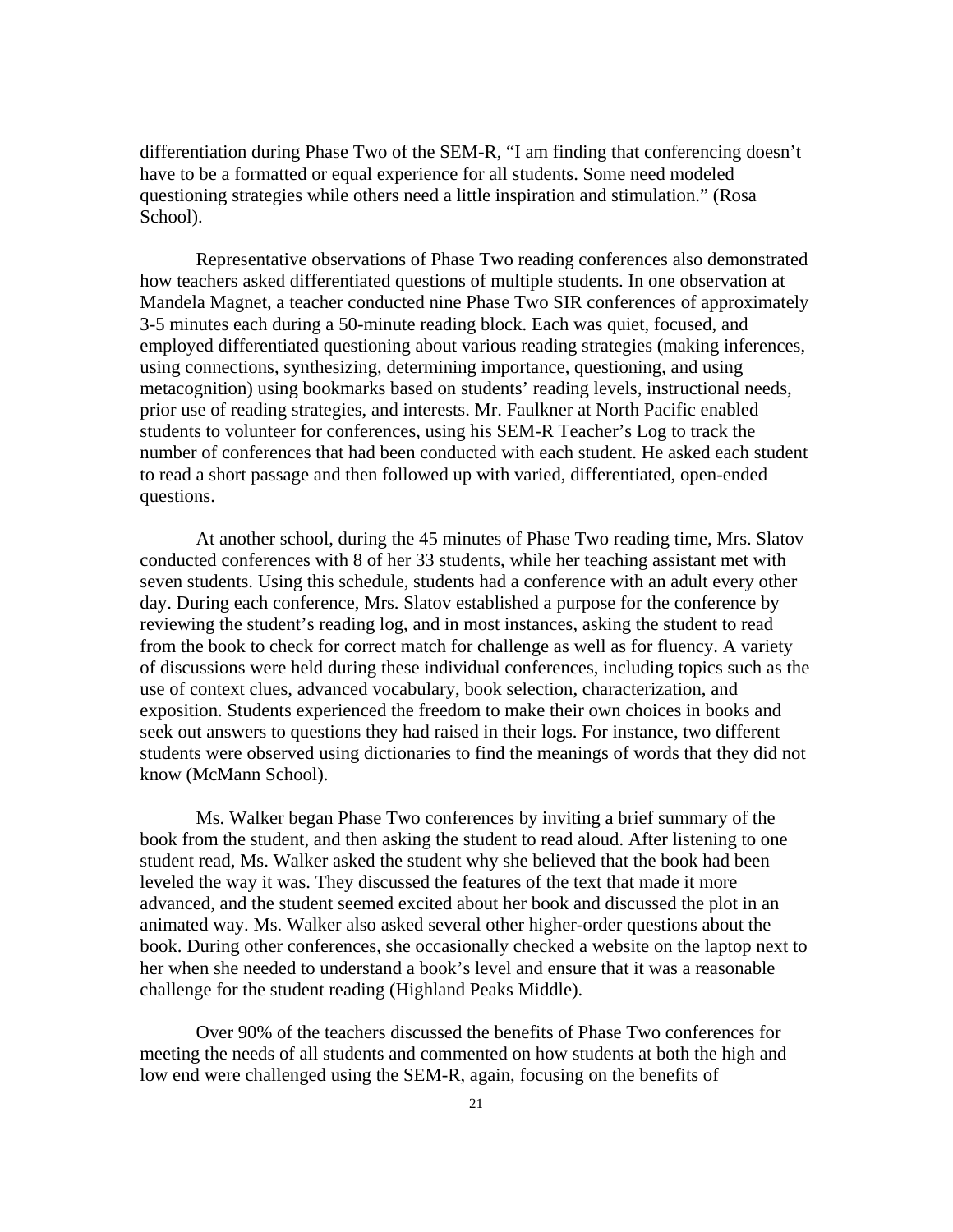differentiated instruction. "During this process I've become more aware of what they need as readers. Just because they're a Z doesn't mean that they're done with learning how to read S-level books." (Teacher log, Jane Addams Middle).

More than half of teachers interviewed expressed their concerns about the use of the status quo reading instruction in their schools prior to their use of the SEM-R. The most common concern was that gifted students were not getting what they needed with the basal programs, and teachers believed they had previously been losing a lot of bright kids. Teachers also described the ways in which their use of differentiated instruction enabled them to work individually on skills that some students had not yet mastered, but eliminate skills that other students had already mastered. "Even though that seems strange because it's one on one, you can be more efficient with your time with each student while the others are reading. You can work with decoding if that's an issue for a student, or whatever is the particular need." (Mrs. Nicholson, Main Street). Across schools, researchers observed the many ways in which teachers' Phase Two conferences included differentiated questions to address students' use of strategies in their reading. Students were also often asked to reflect on how they had used a strategy, such as synthesizing or determining importance, in their reading, or to evaluate their choice of reading materials, including whether the book was too easy, too challenging, or at an appropriately challenging level for the student. Teachers frequently compared the SEM-R to approaches that involve an anthology or basal series, explaining that the anthologies do not meet the needs of students at the higher and lower ends and that the SEM-R really helped to differentiate more effectively and challenge this population.

Observation notes indicated that many teachers seemed to have established specific patterns for their differentiated conferences. Mr. Champion at North Pacific, for example, was one of many teachers who first tried to get information about the content of the book, then asked the student to read briefly, and followed with a series of questions that addressed challenge level as well as strategy use. Many other teachers began their weekly conferences by asking students to illustrate a reading strategy that had been used in their weekly SIR reading time. Still other teachers asked the simple question, "what do you have for me this week?" thereby placing responsibility on the student to identify something to discuss, such as a Book Hook that could be used in class, use of a reading strategy, elaborating on a section that involved advanced vocabulary or questioning skills, or finding parts of a book to use for a writing prompt later in a student log.

At each school, teachers who implemented the SEM-R reported ways in which they adapted or used innovative practices to support their students in the differentiated context. In one middle school, teachers developed a weekly "consider-it" question based on a question from one of the bookmarks that they used to integrate reading strategies into conferences. They asked students to reflect on and write about the question throughout the week in their logs so that by the end of the week the teachers were confident that each student understood the reading strategy and could demonstrate its application to his or her own reading. The "consider-it questions" are just one example of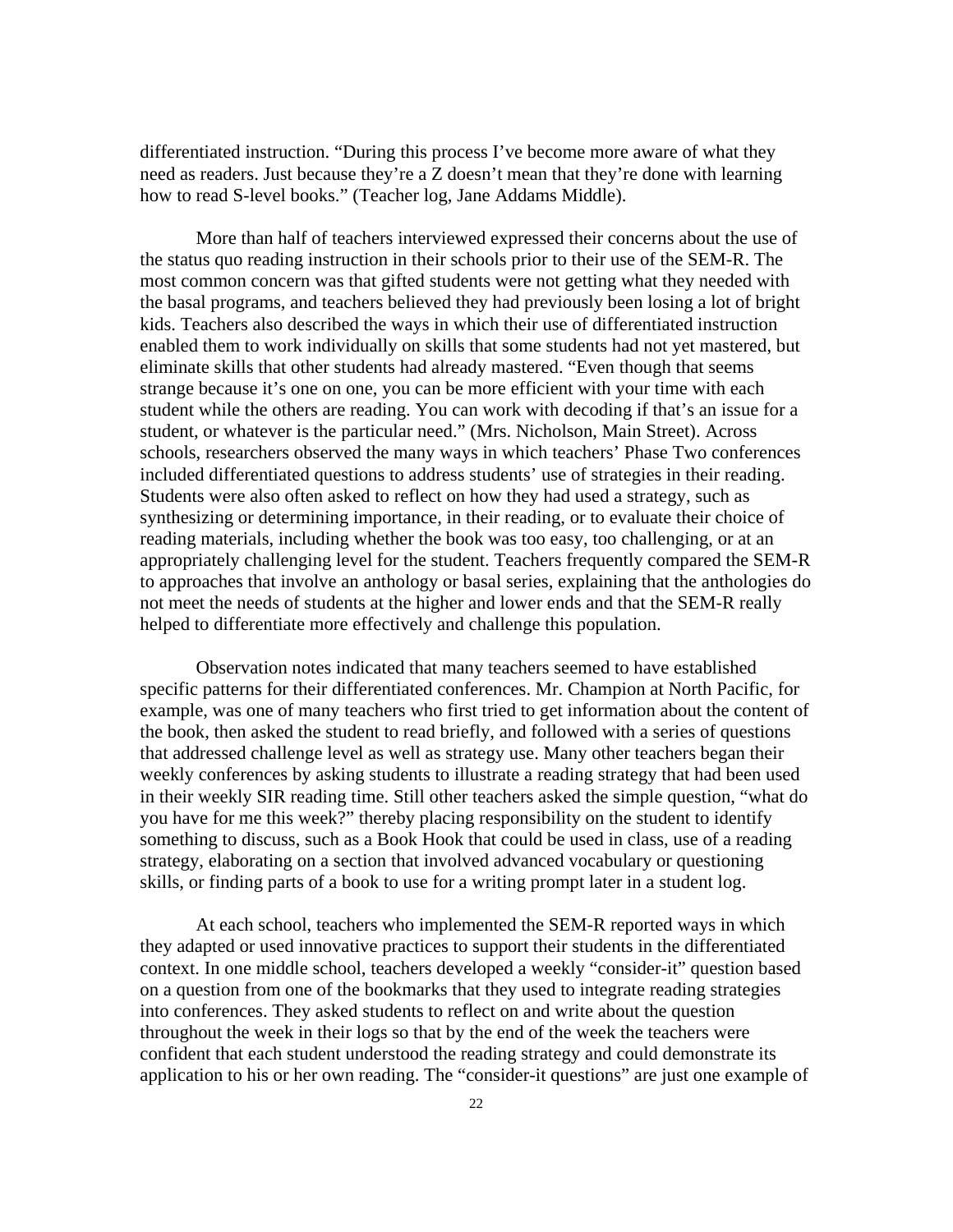how the teachers used their own knowledge base and creativity to adapt and differentiate aspects of the SEM-R for their own purposes while retaining the essential aspects of each phase. In all elementary and middle schools, the teachers reported changing instructional practices by incorporating instructional and content differentiation, and they attributed these different practices to their implementation of the SEM-R.

#### **Professional Benefits of Using the SEM-R**

One of the purposes of the SEM-R is to enable teachers to make professional decisions about how to introduce strategies, differentiate instruction, select books to challenge and engage, and choose a focus that meets each student's needs during conferences. This opportunity for teacher choice and decision-making emerged as another theme in this study in response to an open-ended question about benefits of the use of the SEM-R. A few teachers admitted they had experienced some struggle with this level of freedom, but 80% explained their pleasure in having the freedom to decide how to pursue opportunities and choices for instruction. Teachers believed that their students had positive growth in reading as well as more positive attitudes about their reading. Teachers explained, both in interviews and in their logs, the ways in which their perceptions of their own growth were intertwined with the progress of their students. "SEM-R is exciting because we, myself and the teachers, have fun teaching and we are allowed to use our professional knowledge." (Reading Specialist, North Pacific)

Mrs. Conlon, from Main Street School, commented that she hopes that her students will be able to be in SEM-R classes next year, because "…it would be harder to go back and not have that kind of freedom." The majority, over 85% of teachers interviewed for this study, displayed professionalism in their use of the SEM-R books that were provided to them, explaining that they had spent time outside of the school reading the books and would continue to do so. A frequent comment was that the teachers would have liked more time to read the books before the SEM-R started in the fall.

Over 90% of the teachers across schools commented on how the implementation of the SEM-R had required both time and effort over a period of months, demonstrating their professional efforts and the time they had devoted to differentiate instruction. The majority of teachers reflected carefully about their implementation of the SEM-R, citing both challenges and successes in their professional growth. Teachers mentioned benefits to students that made their work with the SEM-R much more personally and professionally meaningful to them. In particular, they discussed increases in selfregulation, knowledge and application of reading strategies, self-efficacy in reading, and higher scores in both reading fluency and comprehension.

#### **How SEM-R Meets the Individual Needs of High and Low Readers**

Over 80% of teachers interviewed also described their professional growth and successes in using the SEM-R to benefit all students, including those at the high and low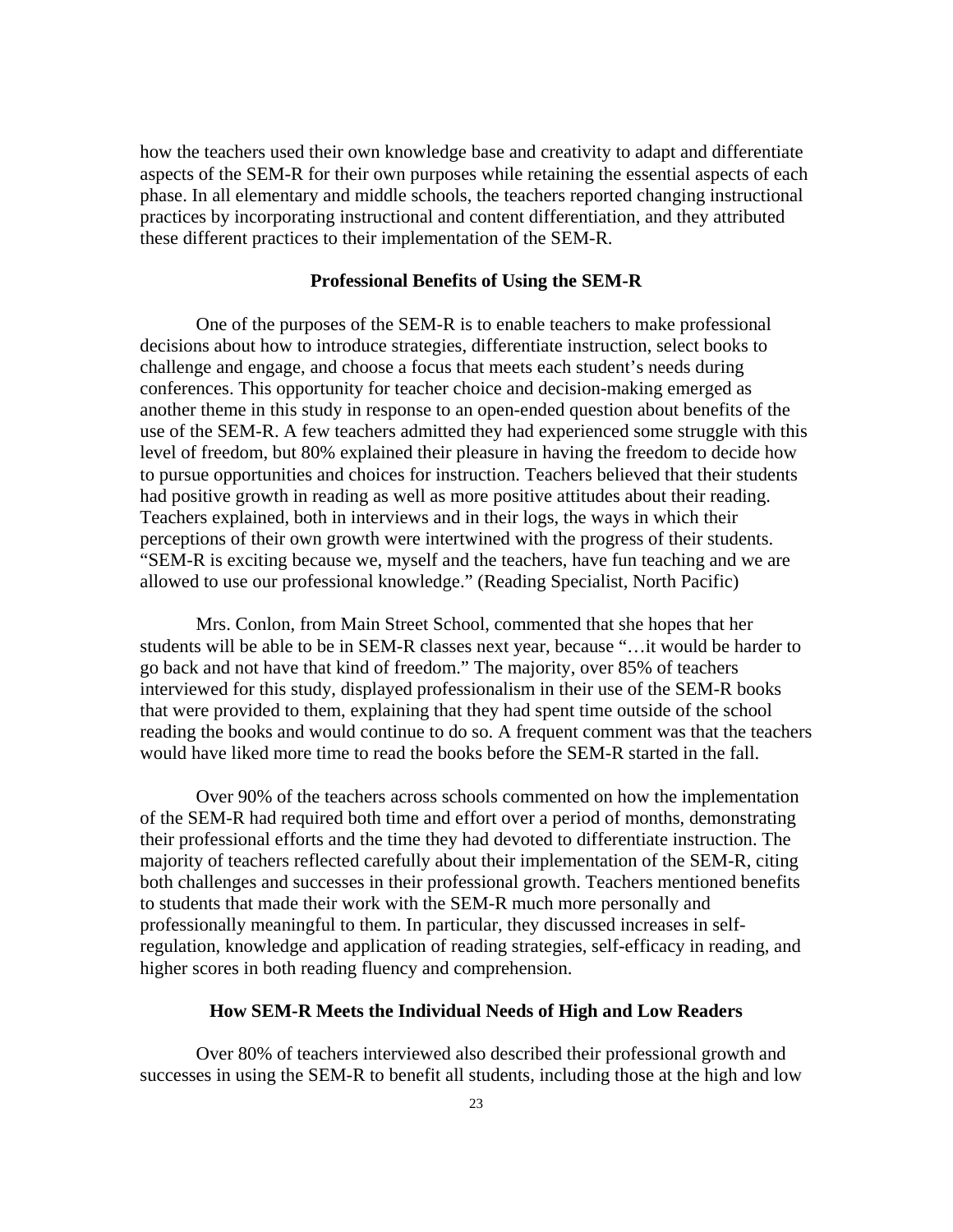ends of the reading achievement spectrum. A representative teacher comment was that "Especially for the higher-level kids, it's boring to read at a pace below their level, and for the kids reading below grade level, they struggle with some of the stories in the anthology. So the fact that they can choose their own books is the best part." (Mrs. Jacobs, Main Street). Previous research has suggested that the needs of academically advanced students are not met in many classes (Reis et al., 2004), but with the professional development and books given as part of the SEM-R study, these teachers could discuss how important it is to meet the needs of all students and give examples of how they accomplished this goal. Several teachers shed insight into how their prior use of other reading programs resulted in boredom for their higher-level students, who had been forced to read at a pace below their level, as well as the ways that students who read below grade level had struggled with anthologies and novels that were too challenging.

Teachers at all schools were able to give specific examples of how they used the SEM-R to meet the needs of students at both ends of the instructional spectrum, such as doing Book Hooks at levels that were both above and below the chronological grade level that they teach, and making sure that they used a variety of these Hooks to challenge both high and low level readers. Mrs. Jacobs explained that because she had felt that she was not reaching all levels of her students, she now balances her Book Hooks with "about three higher, two lower books per week. That way the lower readers are also excited and are sharing among themselves, laughing out loud" (Main Street).

Teachers also reported how students with unique combinations of strengths and weaknesses benefitted greatly from the SEM-R, and several explained that high readers made progress in SEM-R. One teacher commented about one gifted reader's experiences: "One student is very busy with sports, activities and his church and he recently read *Les Miserables* by Hugo. When we met, he was thrilled about the book and was going on about the relationship between the main characters. He said, 'you know, I've *never* really read a book like this (huge, complex) because I don't have time at home. Here it's quiet and I can really get into the story. It's great!'" (Mrs. Slatov, McMann Middle School).

Most of the teachers interviewed indicated that they had enjoyed numerous professional benefits in challenging both high and low readers using the SEM-R. Their use of differentiation for high and low readers required focused teacher effort to address the differing needs of these students. With regard to students at the lower levels of ability in reading, Mrs. Randall in particular commented on how the SEM-R allowed her students access to and success in reading that they may not have experienced before. Teachers interviewed also commented on how some students might "slip under the radar" in a whole class instructional setting, while their needs and successes are more noticeable in the individualized SEM-R structure. At the same time, four teachers interviewed expressed concern that some students might need more structure than SEM-R provides; Ms. Bartlett, for example, perceived that some of her struggling students might require a different level of structure. Most of the teachers, however, believed that the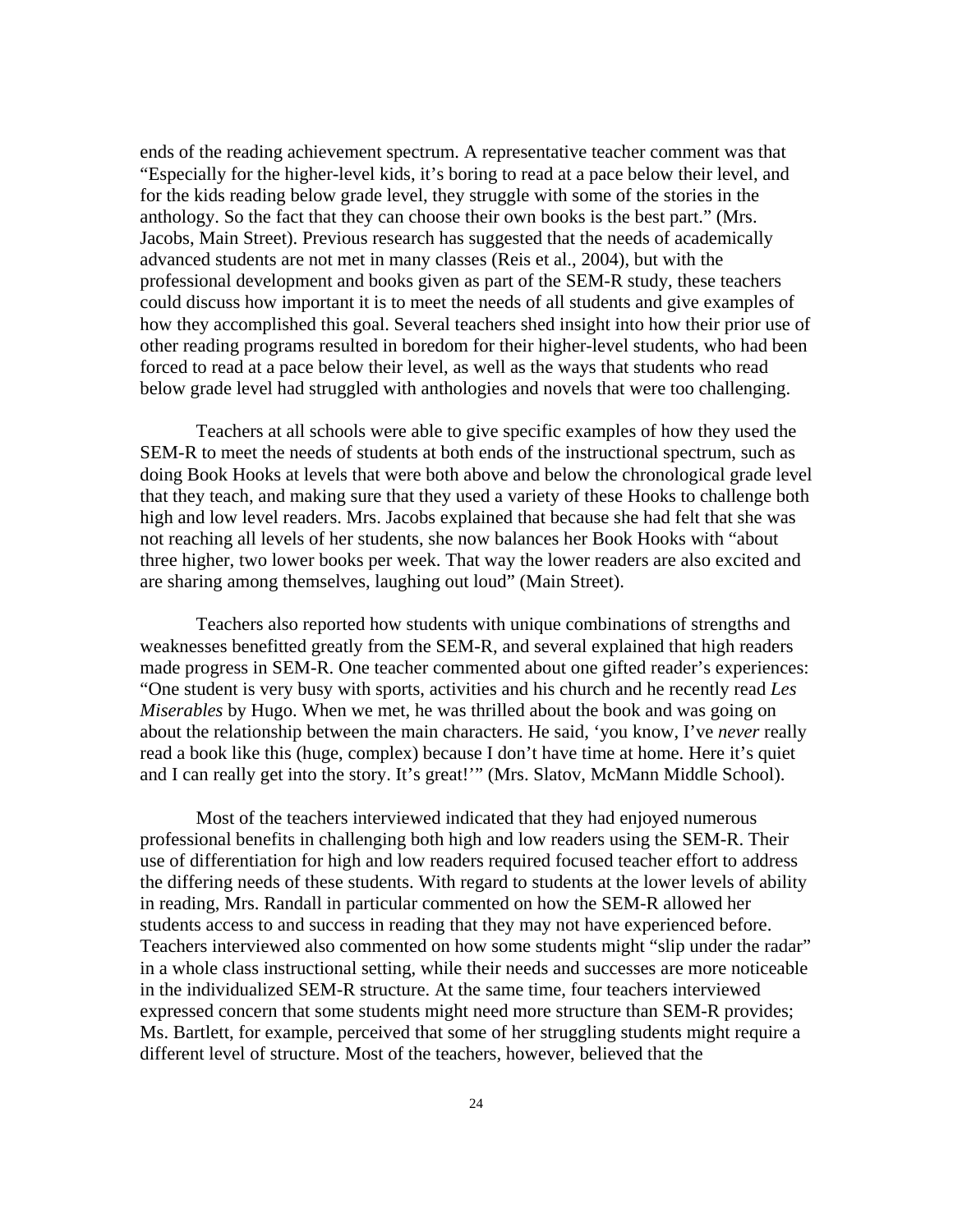individualized structure of the SEM-R was beneficial for their struggling students as well as their advanced readers.

The last pattern that emerged with regard to students at either end of the reading achievement continuum related to challenge level of self-selected Phase Two books. Most teachers observed that their struggling readers tended to gravitate toward books that were too difficult for them. Some of the teachers across all schools believed that their struggling students were aware that their reading level was below that of their classmates, and they wanted to select harder books to mirror what their peers were doing. Consequently, the teachers were faced with the challenge of finding books that were of an appropriate reading level without being too immature in content or appearance. Meanwhile, over 85% of teachers also commented on the tendency of academically gifted students and talented readers to select books that were too easy for them. "My challenges occur when allowing the kids to choose their own books. Many times in third grade, their interests are in picture books, not challenging material" (Ms. Binney, North Pacific). In a few cases, parents even applied negative pressure on teachers saying the reading was too challenging when teachers encouraged students to select appropriately challenging books. "The biggest challenge has been to get my students out of easy books. I have gotten phone calls from parents asking for them to be able to read easier books in class. I tell them to let them read the easy books at home" (Mrs. Slatov, McMann Middle School).

The combination of these two trends, more advanced readers choosing books that were too easy while struggling readers select books that are too hard, should be a focus in future research and may also suggest an important topic for discussion in professional development on the SEM-R. A related point is the issue of how teachers find and provide books that are not too challenging but not too juvenile for struggling readers, while also providing books that are challenging enough but not too mature for advanced readers. Over 70% of the teachers also expressed concerns about their lower-level readers' feelings of embarrassment about reading books they perceived to be too easy. In part in response to this issue, many teachers used the recommended SEM-R strategy of enabling students with reading problems or disabilities to listen to books on CD or tape while they simultaneously followed along with the text. This practice was also found to be effective for students who were not motivated to read for extended periods of time.

#### **Concerns About the Implementation of the SEM-R**

When asked specifically about concerns related to implementing the SEM-R, teachers in the study cited four areas. The most frequent teacher concern, expressed by 20% of the teachers across schools, related to conducting conferences with students who were reading books that teachers had not themselves previously read. A representative comment across schools was related to the uneasiness some teachers experienced about how well they knew or did not know all of the books students were reading. A common comment that teachers made was that they felt nervous when they hadn't read all the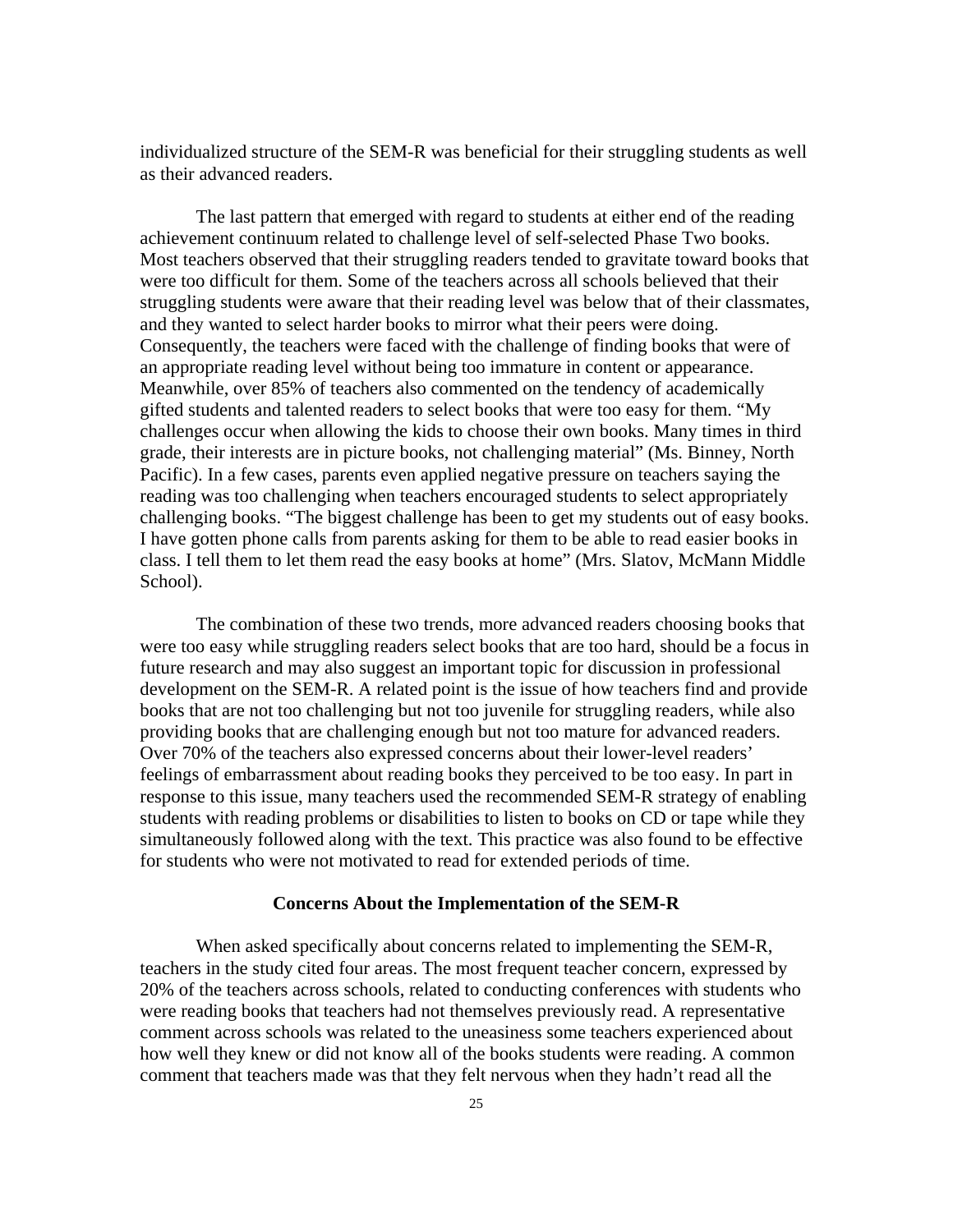books in the SEM-R library. This comment was echoed across schools at the beginning of the intervention, but over time appeared to have less effect on teachers. Mrs. Knight at Kendrick School explained what other teachers also discussed, "My colleague and I kind of mastered having [the students] talk or read while we would scan the book or at least the back of the book—It became kind of an art…It was still stressful, though, when a child came up with a brand new book."

Another finding from 15% of the teachers' observations and interviews related to planning and integrating specific objectives and skills into SEM-R instruction. The teachers in this study demonstrated a continuum of concerns about the degree to which they could use the SEM-R to introduce and integrate required skills and strategies for their language arts standards and state assessments into their language arts program that included a block of time for SEM-R. Approximately 10% of the teachers specifically mentioned having alternated SEM-R instruction with more direct instruction, and a few others made reference to administering alternate assessments or integrating objectives from their state standards into their SEM-R instruction when some students appeared to need more structure. Some students may "need more structure to keep them involved. They might sometimes just be turning pages." (Mrs. Bartlett, Main Street). Teachers seemed to have different levels of comfort with the use of the SEM-R to provide and document instruction and mastery of specific skills. Some teachers seemed to have a strong sense of the specific skills they should integrate into SEM-R differentiated instruction, while other teachers seemed to use the other part of their language arts instructional block to teach these skills. For example, this representative comment from one teacher explained what this smaller group of teachers experienced: "I am having challenges doing SEM-R 'in addition to' rather than 'in place of' some of our districtmandated pacing guide and assessment driven instruction" (Mr. Isobe, Rainy Valley)

At some school-based professional development sessions, among approximately 15% of the teachers, concerns emerged about how to integrate specific local reading objectives within the SEM-R. However, most teachers felt confident in their ability to use the resources and materials provided as part of the SEM-R training to integrate local requirements into the SEM-R framework. The use of the SEM-R appeared to affect some teachers' perceptions of how well students were able to see connections through reading. Mrs. Bandura, a teacher at McMann Middle School, reported that, "Students are excited about reading and telling you about their books. They are making connections and sharing insights I have not seen in years past with other reading programs."

Concerns about time management also emerged from the treatment teachers, but the reasons for the need for more time or better time management varied across teachers. For example, about half of the teachers interviewed discussed the difficulty of conducting enough interviews during Phase Two, finding time for Phase Three, and finding time for completing their reflections in their logs. This concern diminished as the year continued. The most frequent time concern involved time for enough differentiated student conferences during the beginning of the school year. Some teachers initially had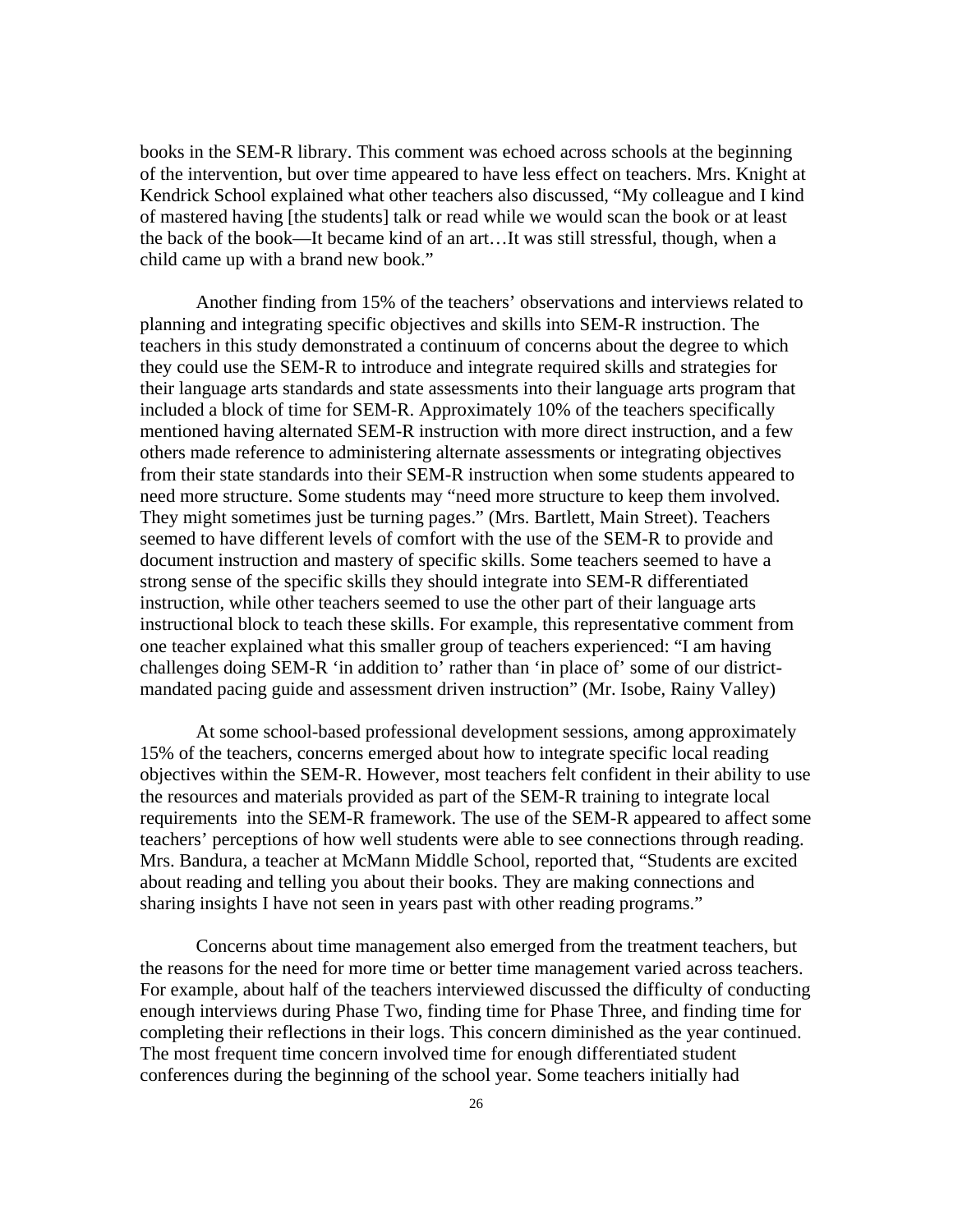difficulty conducting Phase Two conferences that were 3 to 5 minutes long, enabling them to meet with all of their students at least once a week. Teachers explained that they had to be very organized to conduct conferences with all of students in their classes during the week. "It's difficult to see [conference with] all students within the week. I can usually see 4 to 5 students per day" (Ms. Finey, North Pacific). The majority of the teachers also discussed their challenges and difficulties in maintaining their reflections in their teacher log. Approximately 60% of the teachers seemed to rely primarily on student logs for tracking purposes, and used their teacher logs less frequently.

The teachers implementing the SEM-R in this study represented a wide range of teaching styles and levels of experience, and the variability in this group emerged in their interviews about how they used the SEM-R. Many teachers demonstrated ease in planning for instruction and monitoring the skills they were integrating, and in integrating key objectives from the district or state standards into the SEM-R. Several of the teachers with less experience or less confidence seemed to need to preserve some of the security they had experienced with whole class instruction related to state standards and state test assessments in previous years.

Another area of variability was in teachers' questioning during conferences, including both what was observed and what they discussed in interviews. Some seemed to place a stronger emphasis on encouraging enjoyment and sharing than on fostering specific strategies or higher-level thinking. Other teachers selected specific areas to emphasize across conferences, usually demonstrating instructional differentiation as they worked with different students. Finally, some of the teachers seemed better able and prepared to target differentiated questions directly to individual students as opposed to using a similar pattern across students.

A final pattern that emerged in the SEM-R classroom implementation for 90% of the teachers was the evidence of a change process at work, including some of the challenges teachers experienced as they developed their own strategies for a successful SEM-R implementation. When asked about challenges faced, teachers identified questions they had but also explained how they had learned to respond to them. For example, some teachers resolved their concerns about how to integrate state or district standards by implementing new and creative record-keeping and management structures into the SEM-R.

#### **Limitations**

Several limitations exist in this study. The geographic spread and time frame of this study meant that extensive on-site observation over several months was not possible, but multiple classroom observations did occur in each school. The time constraints may limit the depth and breadth of the observations and subsequent analysis of themes and processes found in the SEM-R classrooms. The nature and frequency of observations does fall within acceptable case-study guidelines (Yin, 2002).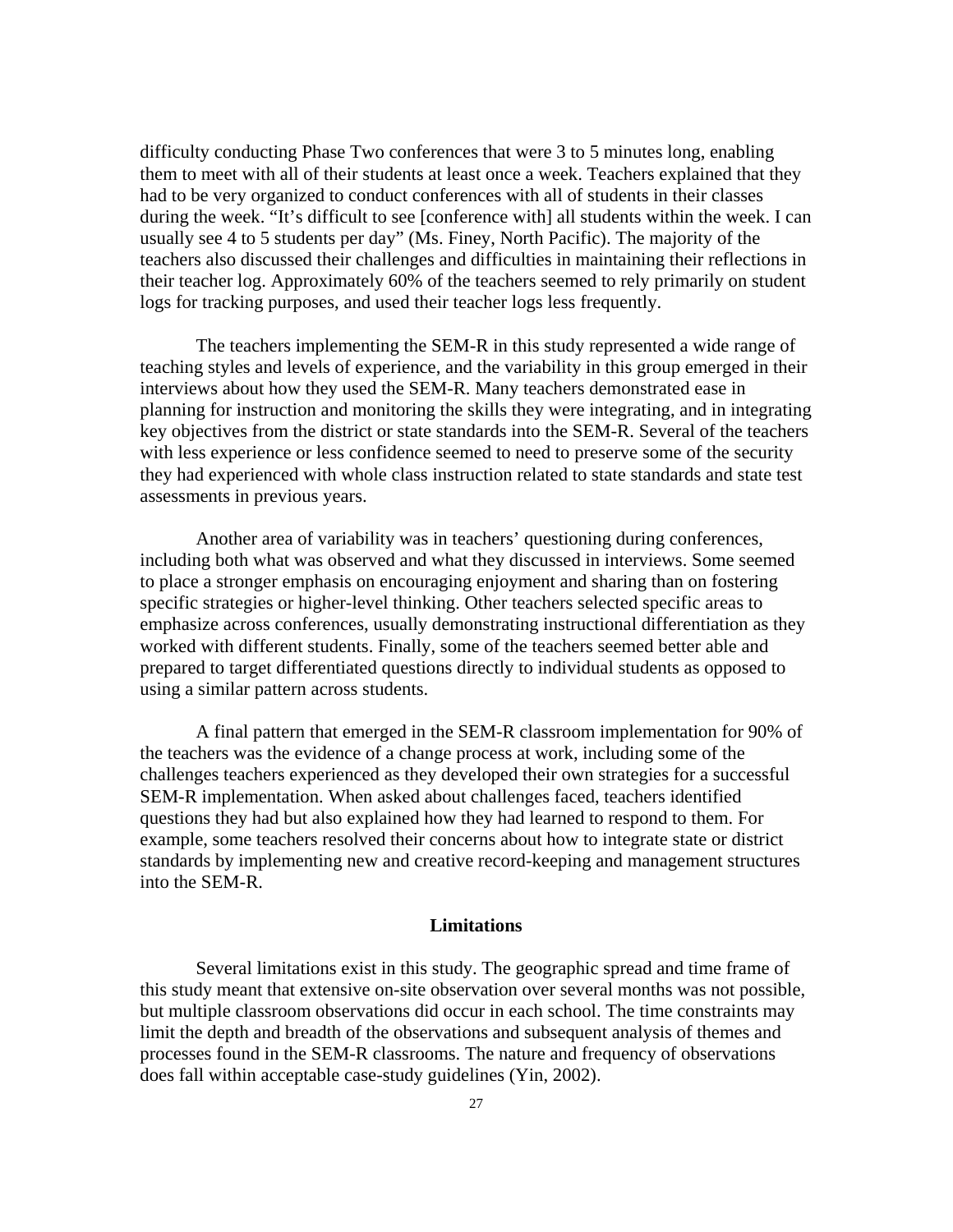Observations were conducted of the majority of SEM-R and comparison teachers in every school. All members of the research team who conducted case study research have doctorates in gifted education, with extensive training in research methodology overall and case study methods.

Another limitation involved the selection of classroom teachers for interviews and observations, as it varied among the larger and smaller schools. In the majority of the schools, all SEM-R classroom teachers were both observed and interviewed, and in others, a random selection of teachers implementing the SEM-R occurred.

Researcher bias is possible when researchers conduct observations (Yin, 2002). Every attempt was made to avoid such bias by these researchers throughout the observation and analysis process. When using interviews in a qualitative study, validity and reliability standards are applicable (Gall et al., 2002). To achieve cross-validation of the qualitative data, "between-methods" triangulation was used, including document review of the observation and interview notes as well as other records. Construct validity was achieved through the use of the SEM-R treatment fidelity instrument, and an audit trail was used to validate coding and key decisions made during the research process. As with any new program, results may have been influenced by novelty effects. The extended period of the SEM-R implementation and the frequent observations by the onsite observers, along with the observations by members of the SEM-R research team, mitigated against the possibility of this effect.

## **Discussion and Implications**

Students using the SEM-R had increased enjoyment of, interest in, and engagement in reading, supporting the research mentioned earlier by Guthrie & Wigfield (2000), Teale and Gambrell (2007), Gambrell, Palmer, Codling, and Mazzoni (1996), and Meece and Miller (1999). Across interviews and across schools, the principals, teachers, literacy coaches, and reading specialists routinely discussed the increased enjoyment of and engagement in reading of students who participated in the SEM-R. At Kendrick School, for example, Mrs. Alton and Ms. Knight highlighted student enjoyment of reading as the most important benefit of the SEM-R program. Ms. Knight, one of the SEM-R classroom teachers, explained that students' reading time had become "a sacred 45 minutes a day" and that they were upset if they did not get that time. She said that some books became so popular among the students that they would be anxiously waiting their turn for specific titles and asking the librarian for copies. In addition, students formed "book clubs" around certain books to have more opportunities to talk about the books with one another. She also noted that parents had reported an increase in reading in their children, and that children had been asking their parents to get more books for them, a finding that emerged in several other schools as well.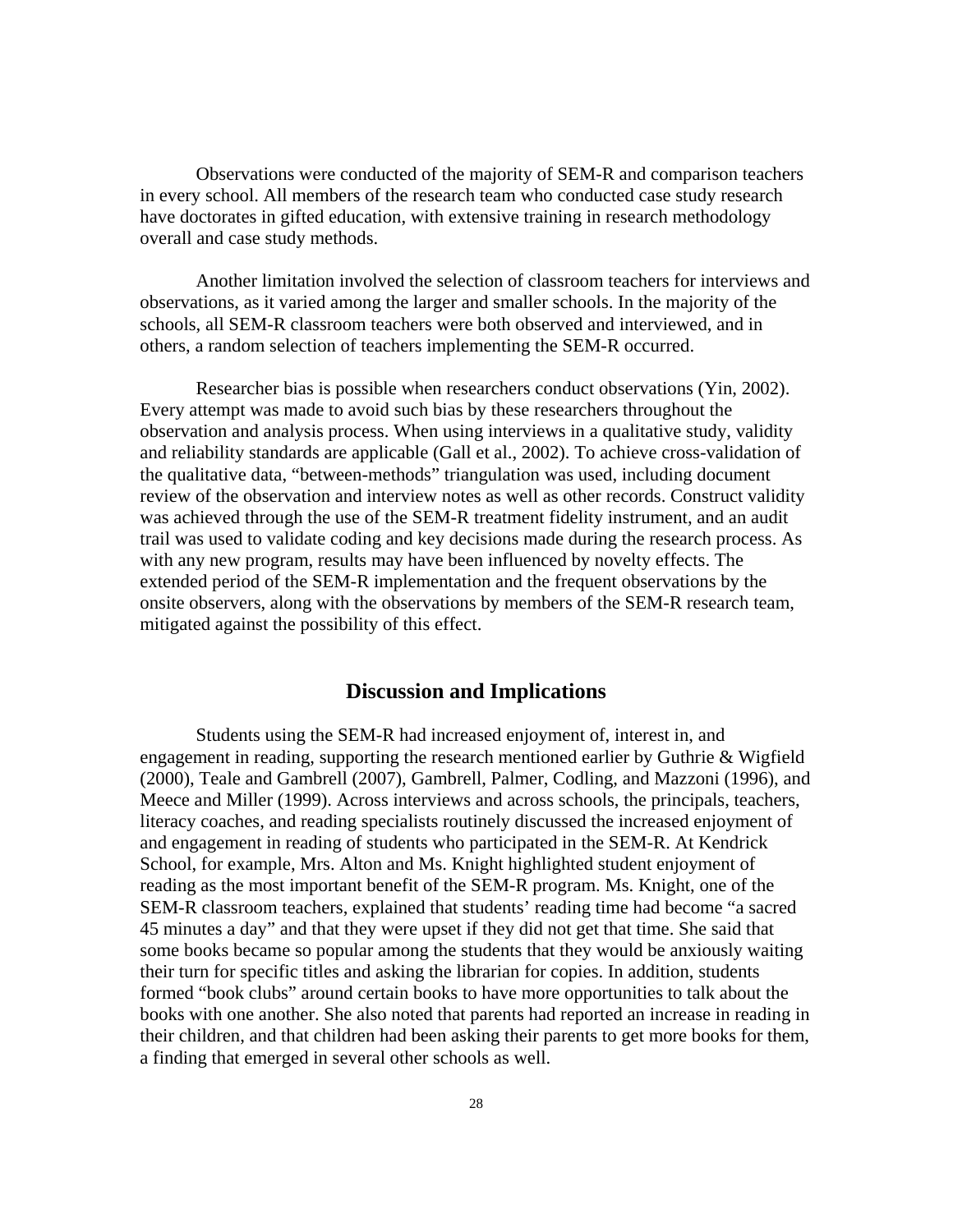The SEM-R teachers' reflections about student enjoyment and engagement in reading supports Guskey's (1986) framework about the influence of teachers' trying out an innovation with their own students before they are likely to change their beliefs and attitudes and fully adopt the innovation. These teachers gained confidence from the positive response and growth of their students within the SEM-R. All of the teachers interviewed were enthusiastic about the benefits of SEM-R for their students, and expressed eagerness about continuing to use the SEM-R and their plans to improve their implementation further through additional reading, planning, alignment, and practice. Other research suggests the necessary level of attention is rarely given to support teacher growth and change when new reading policies are adopted and implemented (Allington, 2002; McGill-Franzen, 2000). The attention of the local coaches in the implementation of the SEM-R may have been helpful, as they regularly monitored progress and assisted the SEM-R teachers, as well as completing SEM-R treatment fidelity checks. As these coaches may have been perceived as supportive of teachers' efforts to make change occur, an implication that may emerge from this finding is the importance of local support and help in the ways that teachers are asked to differentiate as well as the ways in which they are supported in this challenge. In this study, principals supported the teachers' use of the SEM-R, and teachers received classroom libraries with books for a wide range of student reading levels. In addition, they received portable CD players and a collection of books on CD as well as print copies of the books.

#### **Differentiation of Instruction and Content**

The most dominant teacher theme in this study was the consistent use of differentiated instruction and content, with specific comments and observations about how teachers used differentiation to challenge all readers, including those who were talented and those who struggled in reading. Differentiation is both a challenging and time-consuming process that requires effort to address wide variations among learners in the classroom through multiple approaches including different teaching strategies, materials, content, and other aspects of the learning environment (Renzulli, 1977, 1988; Tomlinson, 2001). The use of differentiated instruction occurred across all phases of the SEM-R, but appeared to be most successful when used in Phase Two conferences with differentiated questions about strategy use, challenge level, vocabulary development, fluency strategies, comprehension, and/or literary elements such as plot, theme, and setting. Researchers noted teachers' increased efficacy and ability to conduct these conferences, often without bookmarks or other prompts, as the year progressed. This suggests that teachers increased their levels of skill and comfort with differentiated instruction over the course of the year. Instructional differentiation was guided by the increased knowledge teachers reported having about their students' skills and reading patterns, due to the frequency of their Phase Two conferences. The use of the SEM-R appears to help teachers differentiate by giving them specific suggestions for different levels and types of questioning during conferences and enabling each student to reading appropriately challenging books within areas of interest.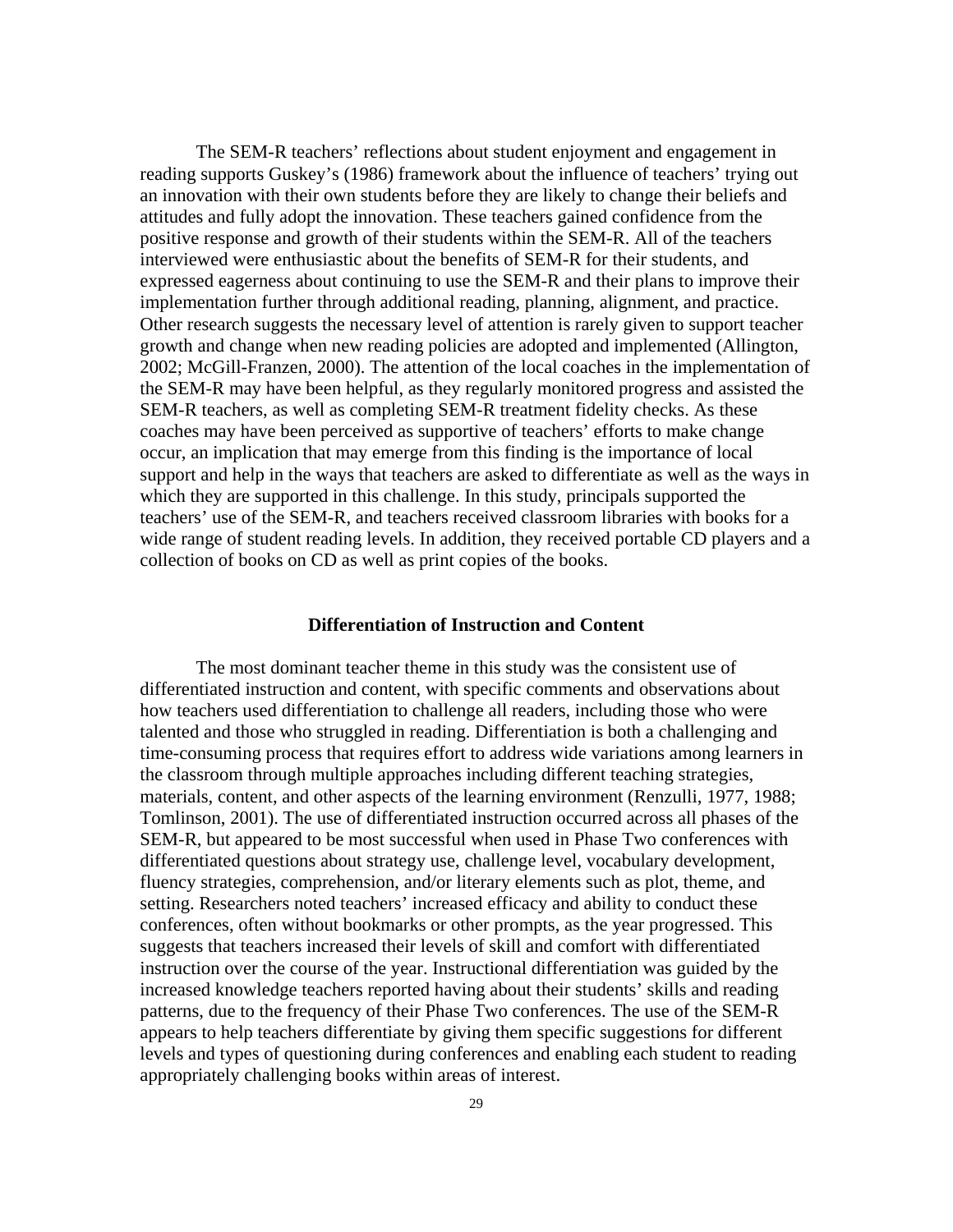As opposed to previous research that shows that teachers often have not had the professional development or training to implement differentiation effectively (Archambault et al., 1993; Hertberg-Davis & Brighton, 2006; Reis et al., 1993; VanTassel-Baska & Stambaugh, 2005; Westberg, Archambault, Dobyns, & Salvin, 1993), this study corroborates previous research that shows that with training and support, teachers can implement differentiated instruction and use differentiated materials (Reis et al., 1993). Principals attending the introductory workshop for the SEM-R agreed to support teachers' efforts and make time available for local coaching and support. These elements may also be an important implication for the use of differentiated instruction in reading. With time for professional development and preparation, materials such as a diverse set of books at appropriately challenging levels of content, and local coaching and support, differentiation was much more able to be implemented in this content area. This may indicate that starting in one content area with sufficient levels of materials and support may be an effective way to promote successful differentiation.

#### **Self-Regulation**

Teachers' and administrators' perceptions about the increase in self-regulated reading in the SEM-R intervention suggest that in this study, personal processes, the environment, and individual behaviors of both teachers and students increased students' use of self-regulation strategies in reading in the SEM-R classrooms. Researchers (Boekaerts & Corno, 2005; Winne & Perry, 2000; Zimmerman & Martinez-Pons, 1990) have found that academic achievement can be increased with the use of self-regulation strategies such as organizing, goal-setting, planning, self-evaluating, information seeking, record keeping, self-reflecting, self-monitoring, and reviewing. The study suggests that the environment in SEM-R classrooms promotes organization of materials, order, clear expectations, and rules, and also supports the use of student self-regulation strategies in reading.

Implications of this study include the need for more opportunities for selfregulation to develop in school. In the SEM-R classrooms student choices in reading material made reading more personally meaningful and challenging, gave teachers more flexibility in classroom procedures, and enabled students to engage in complex tasks, including longer periods of challenging reading and independent studies that support selfregulated learning. The teachers in SEM-R classrooms in this study modeled and integrated higher order thinking skills, encouraged students to use literacy strategies, differentiated individual conferences, and provided explicit instruction in metacognitive strategies, all of which may have contributed to student engagement and application of self-regulation to reading. Another implication of this study may be the need for other teachers to enable these strategies to be used more often in classrooms across the country to effectively engage, differentiate, and encourage self-regulation in reading.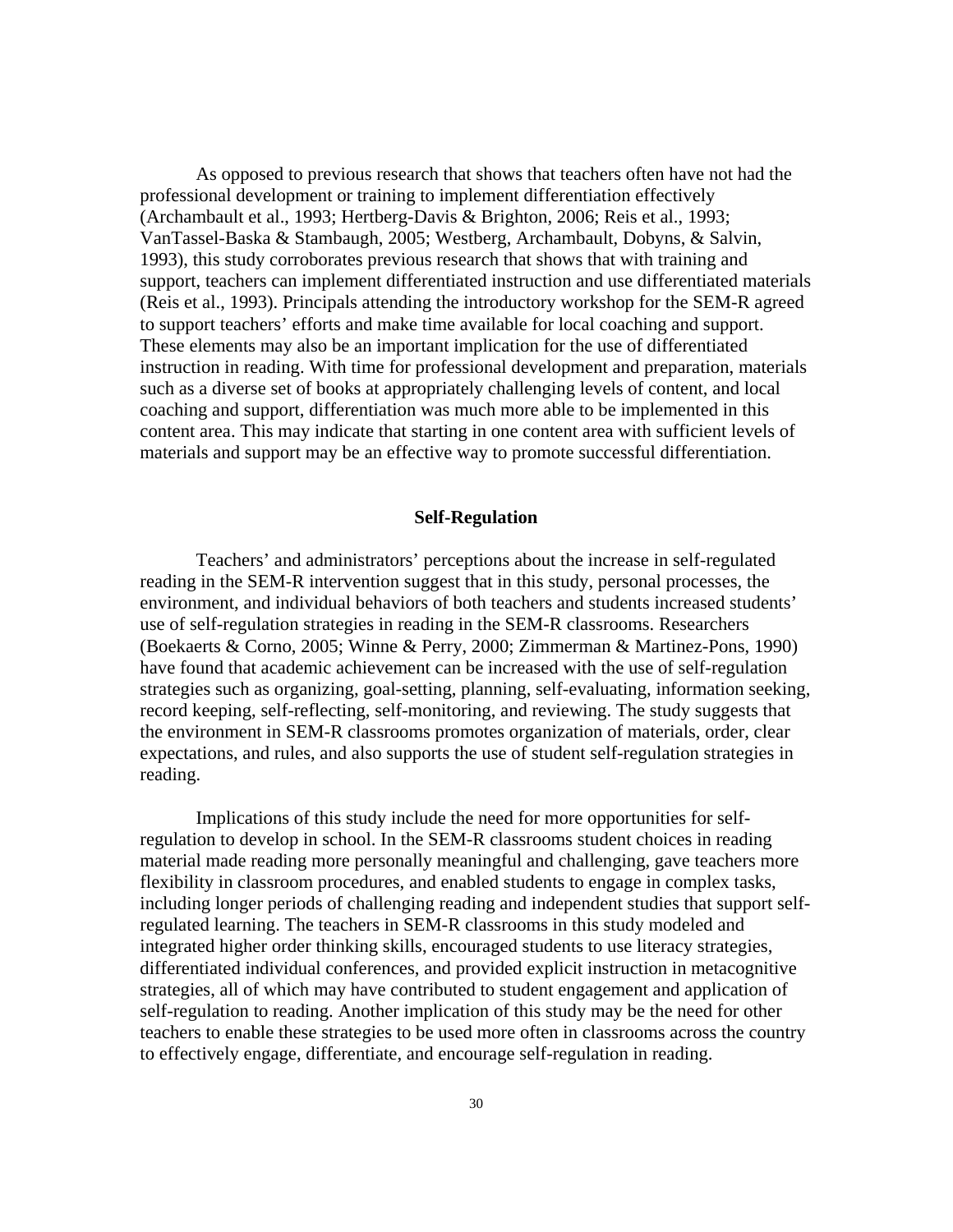## **References**

- Allington, R. L. (Ed.). (2002). *Big brother and the national reading curriculum: How ideology trumped evidence.* Portsmouth, NH: Heinemann.
- Archambault, F. X., Jr., Westberg, K. L., Brown, S., Hallmark, B. W., Emmons, C., & Zhang, W. (1993). *Regular classroom practices with gifted students: Results of a national survey of classroom teachers* (RM93102). Storrs, CT: The National Research Center on the Gifted and Talented, University of Connecticut.
- Boekaerts, M. (1997). Self-regulated learning: A new concept embraced by researchers, policy makers, educators, teachers, and students. *Learning and Instruction, 7,* 161-186.
- Boekaerts, M., & Corno, L. (2005). Self-regulation in the classroom: A perspective on assessment and intervention. *Applied Psychology: An International Review, 54*, 199-231.
- Compton-Lilly, C. (2007). What can video games teach us about teaching reading? *The Reading Teacher, 60* (8), 718-727.
- Creswell, J. W. (2008). *Educational research: Planning, conducting, and evaluating quantitative and qualitative research* (3rd ed.). Upper Saddle River, NJ: Pearson Education.
- Gall, M. D., Borg, W. R., & Gall, J. P. (2002). *An introduction to Educational Research*. (7th Edition). New York: Pearson, Allyn & Bacon.
- Gambrell, L. B., Palmer, B. M., Codling, R. M., & Mazzoni, S. A. (1996). Assessing motivation to read. *The Reading Teacher, 49* (7), 518-533.
- Goodman, K. (1986). *What's whole in whole language?* Portsmouth, NH: Heinemann.
- Guskey, T. R. (1986). Staff development and the process of teacher change. *Educational Researcher, 15*(5), 5-12.
- Guthrie, J. T. (2004). Teaching for literacy engagement. *Journal of Literacy Research, 36*  (1), 1-30.
- Guthrie, J. T., Hoa, L. W., Wigfield, A., Tonks, S. M., & Perencevich, K. C. (2006). From spark to fire: Can situational reading interest lead to long-term reading motivation? *Reading Research and Instruction, 45*, 91-117.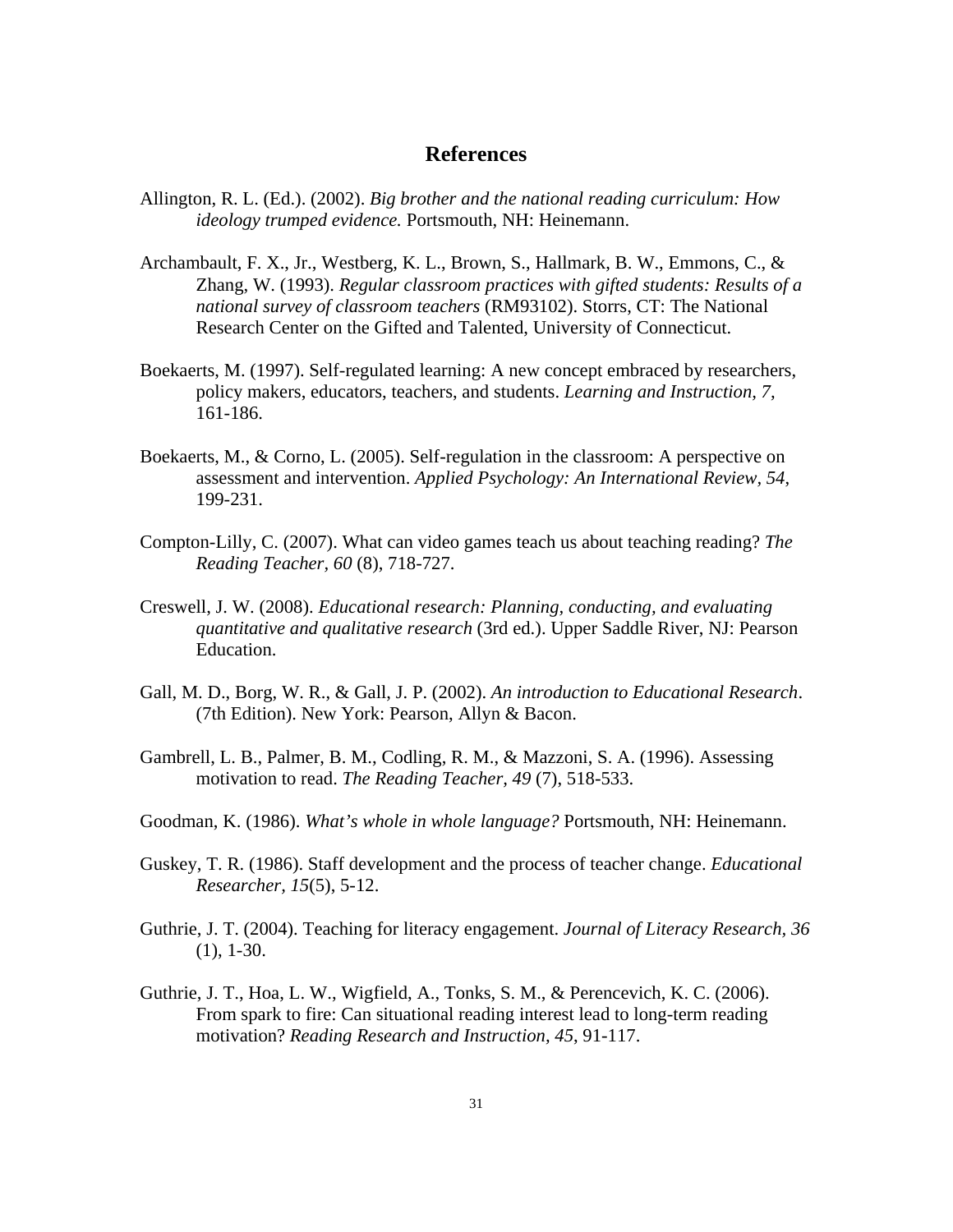- Guthrie, J. T., & Wigfield, A. (2000). Engagement and motivation in reading. In M. Kamil, P. Mosenthal, P. D. Pearson. & R. Barr (Eds.), *Handbook of reading research* (Vol. 3, pp. 403-422). Mahwah, NJ: Erlbaum.
- Guthrie, J. T., Wigfield, A., Humenick, N. M., Perencevich, K. C., Taboada, A., & Barbosa, P. (2006). Influences of stimulating tasks on reading motivation and comprehension. *Journal of Educational Research, 99,* 232-245.
- Hertberg-Davis, H. L., & Brighton, C. M. (2006). Support and sabotage: Principals' influence on middle school teachers' responses to differentiation. *Journal of Secondary Gifted Education, 17,* 90-102.
- Little, C. A., Fogarty, E. A., & Reis, S. M. (2005). *SEM-R observation scale*. Storrs, CT: Schoolwide Enrichment Model-Reading project, Neag Center for Gifted Education and Talent Development, University of Connecticut.
- Meece, J. L. & Miller, S. D. (1999). Changes in elementary school children's achievement goals for reading and writing: Results of a longitudinal and an intervention study. *Scientific Studies of Reading, 3*(3), Retrieved August 7, 2006 from the EBSCOhost database.
- McGill-Franzen, A.(2000). *The relationship between reading policy and reading instruction: A recent history* (CELA Research Report Number 13004). Albany, NY: National Research Center on English Learning and Achievement.
- Miles, M. B., & Huberman, A. M. (1994). *Qualitative data analysis* (2nd ed.). Thousand Oaks, CA: Sage.
- Moon, T., Tomlinson, C. A., Callahan, C. M., & National Research Center on the Gifted and Talented. (1995). *Academic diversity in the middle school: Results of a national survey of middle school administrators and teachers* (Research Monograph 95124). Storrs, CT: The National Research Center on the Gifted and Talented, University of Connecticut.
- Perry, N. E. (1998). Young children's self-regulated learning and contexts that support it. *Journal of Educational Psychology, 90*, 715-729.
- Perry, N. E., Hutchinson, L., & Thauberger, C. (2007). Mentoring student teachers to design and implement literacy tasks that support self-regulated reading and writing. *Reading & Writing Quarterly, 23*, 27-50.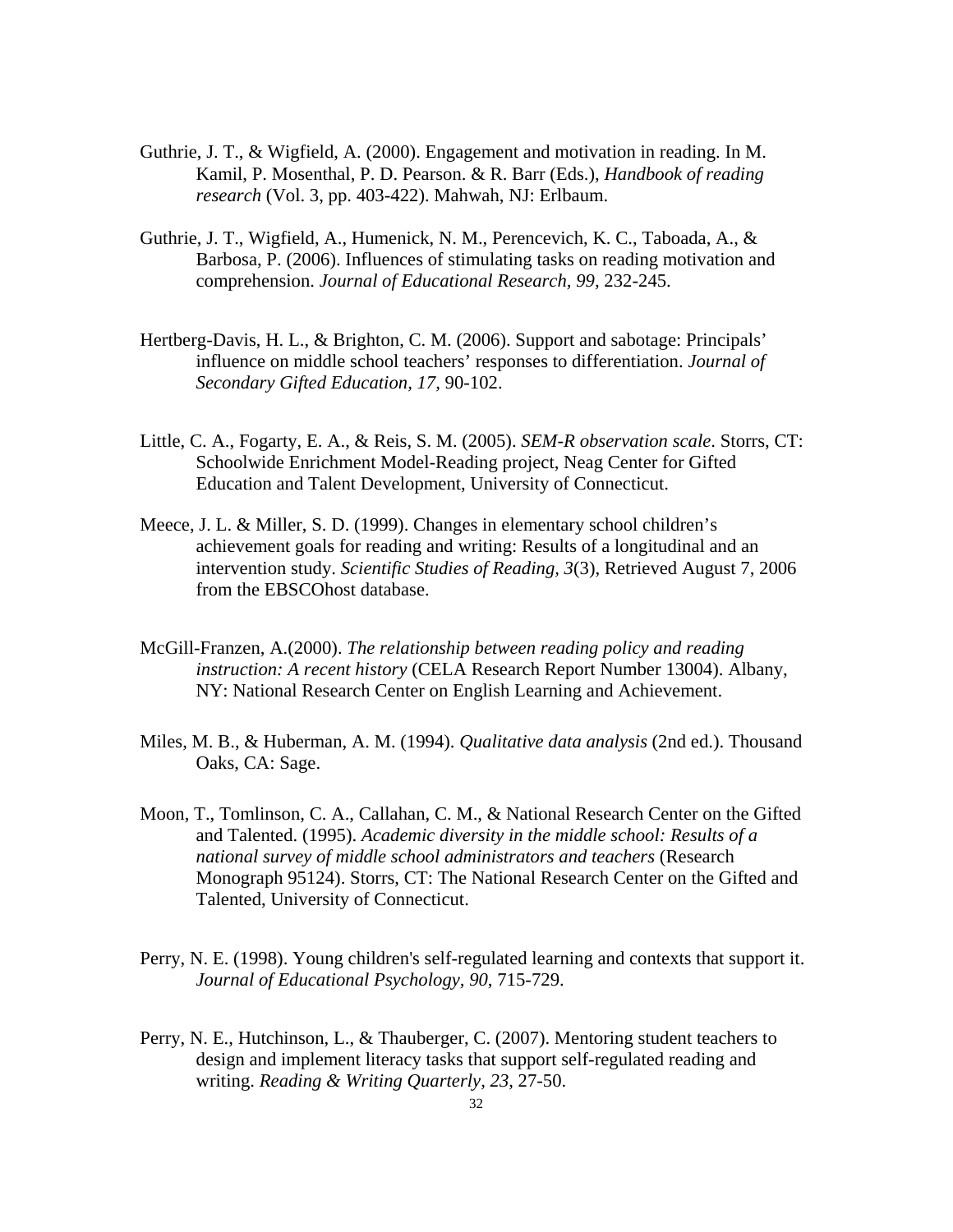- Perry, N., Phillips, L., & Dowler, J. (2004). Examining features of tasks and their potential to promote self-regulated learning. *Teachers College Record, 106,* 1854- 1878.
- Reis, S. M., & Boeve, H. (2009). How academically gifted elementary, urban students respond to challenge in an enriched, differentiated reading program. *Journal for the Education of the Gifted, 33*, 203-240.
- Reis, S. M., Eckert, R. D., McCoach, D. B., Jacobs, J. K., & Coyne, M. (2008). Using enrichment reading practices to increase reading fluency, comprehension, and attitudes. *Journal of Educational Research, 101,* 299-314.
- Reis, S. M., Gubbins, E. J., Briggs, C., Schreiber, F. R., Richards, S., Jacobs, J., . . . Renzulli, J. S. (2004). Reading instruction for talented readers: Case studies documenting few opportunities for continuous progress. *Gifted Child Quarterly, 48*, 309-338.
- Reis, S. M. & Housand, A. M. (2009). The impact of gifted education pedagogy and enriched reading practices on reading achievement for urban students in bilingual and English-speaking classes. *Journal of Urban Education, 6*(1), 72-86.
- Reis, S. M., McCoach, D. B., Coyne, M., Schreiber, F. J., Eckert, R. D., & Gubbins, E. J. (2007). Using planned enrichment strategies with direct instruction to improve reading fluency, comprehension, and attitude toward reading: an evidence-based study. *The Elementary School Journal, 108,* 3-24.
- Reis, S. M., McCoach, D. B., Little, C. A., Muller, L. M., Kaniskan, R. B., (in press). The effects of differentiated instruction and enrichment pedagogy on reading achievement in five elementary schools. *American Educational Research Journal*.
- Reis, S. M., Westberg, K. L., Kulikowich, J., Caillard, F., Hébert, T., Plucker, J., Smist, J. M. (1993). *Why not let high ability students start school in January?* (RM 93106). Storrs, CT: The National Research Center on the Gifted and Talented, University of Connecticut.
- Renzulli, J. S. (1977). *The Enrichment Model.* Mansfield Center, CT: Creative Learning Press.
- Renzulli, J. S. (1988). The multiple menu model for developing differentiated curriculum for the gifted and talented. *Gifted Child Quarterly, 32*, 298-309.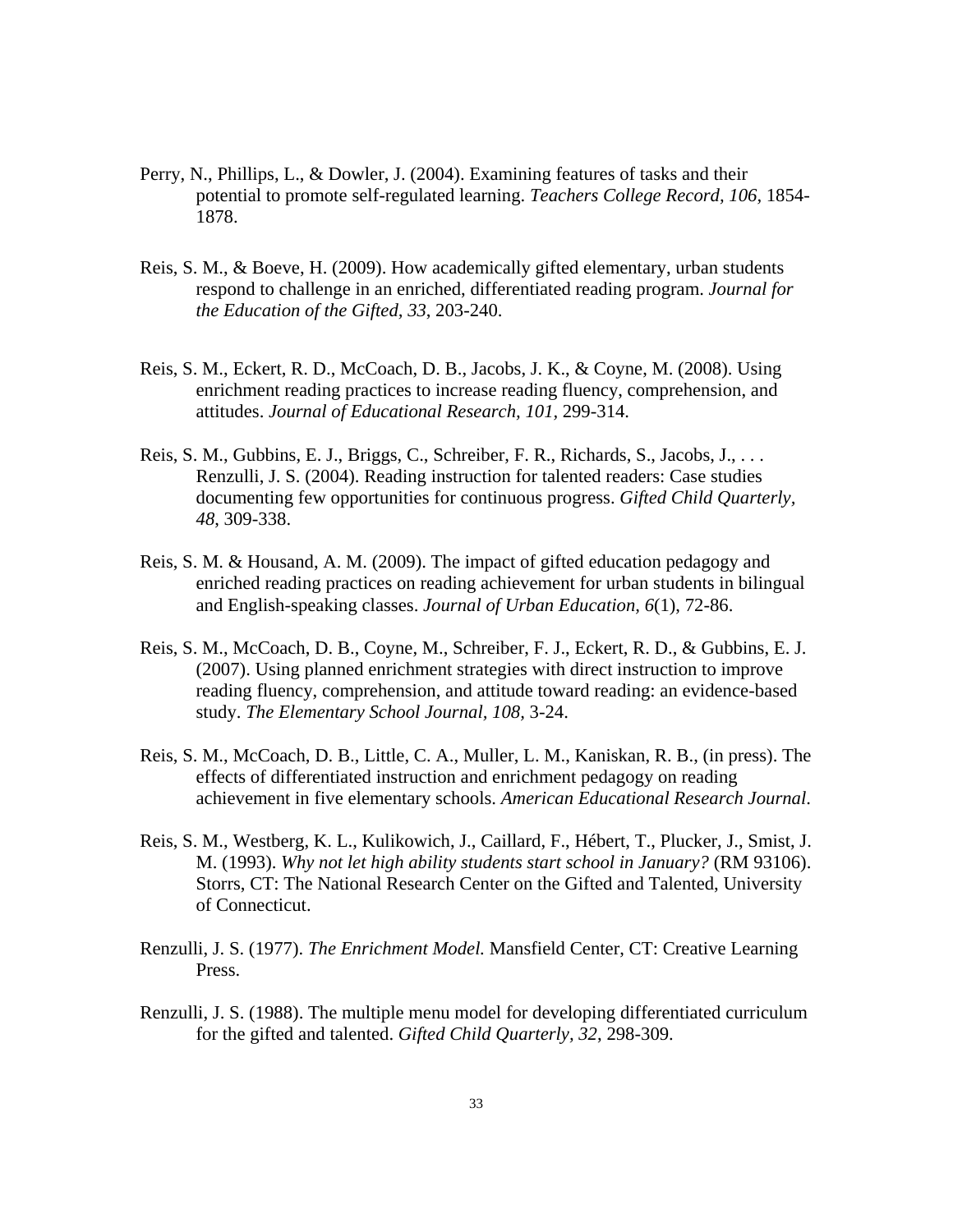- Renzulli, J. S., & Reis, S. M. (1997). *The Schoolwide Enrichment Model: A guide for developing defensible programs for the gifted and talented.* Mansfield Center, CT: Creative Learning Press.
- Schunk, D. H., & Zimmerman, B. J. (2007). Influencing children's self-efficacy and selfregulation of reading and modeling. *Reading & Writing Quarterly, 23,* 7-25.
- Schunk, D. H., & Rice, J. M. (1987). Enhancing comprehension skill and self-efficacy with strategy value information. *Journal of Reading Behavior, 19,* 285-302.
- Schunk, D. H., & Rice, J. M. (1991). Learning goals and progress feedback during reading comprehension instruction. *Journal of Reading Behavior*, 23, 351-364.
- Strauss, A. L., & Corbin, J. (1999). *Basics of qualitative research techniques and procedures for developing grounded theory* (2nd ed.). Newbury Park, CA: Sage.
- Teale, W. H., & Gambrell, L. B. (2007). Raising urban students' literacy achievement by engaging in authentic, challenging work. *The Reading Teacher, 60* (8), 728-739.
- Tomlinson, C. A. (2001). *How to differentiate instruction in mixed-ability classrooms*  (2nd ed.). Alexandria, VA: Association for Supervision and Curriculum Development.
- Tomlinson, C. A. (1999). *The differentiated classroom: Responding to the needs of all learners*. Alexandria, VA: Association for Supervision and Curriculum Development.
- Tomlinson, C. A., & Allan, S. D. (2000). *Leadership for differentiating schools and classrooms.* Alexandria, VA: Association for Supervision and Curriculum Development.
- Turner, J. C. (1995). The influence of classroom contexts on young children's motivation for literacy. *Reading Research Quarterly, 30,* 410-441.
- VanTassel-Baska, J., & Stambaugh, T. (2005). Challenges and possibilities for serving gifted learners in the regular classroom. *Theory into Practice, 44,* 211-217.
- Westberg, K. L., Archambault, F. X., Jr., Dobyns, S. M., & Salvin, T. J. (1993). *An observational study of instructional and curricular practices used with gifted and talented students in regular classrooms* (RM93104). Storrs, CT: University of Connecticut, The National Research Center on the Gifted and Talented.
- Wigfield, A., & Guthrie, J. T. (1997). *Reading engagement: Motivating readers through integrated instruction*. Newark, DE: International Reading Association.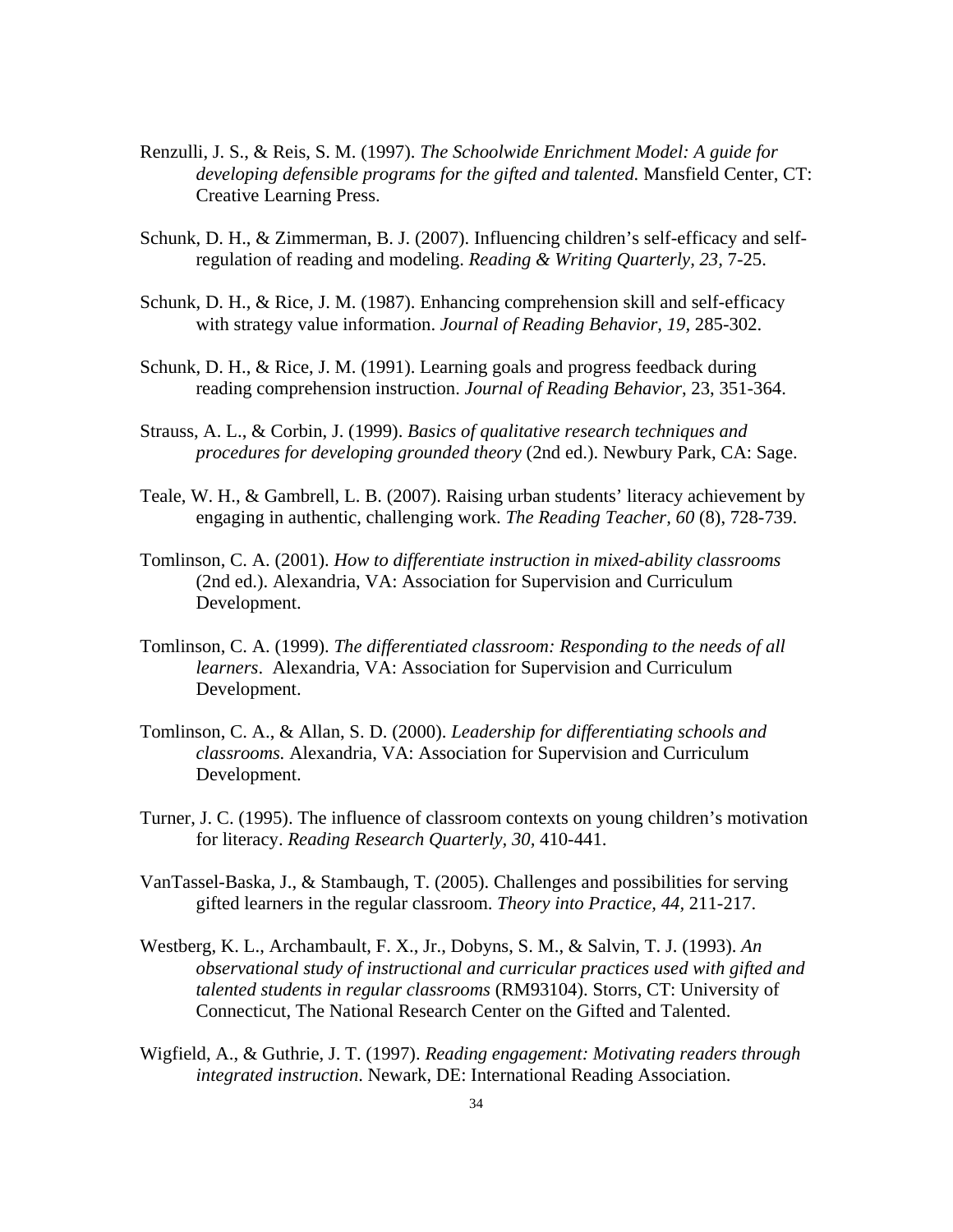- Winne, P. H., & Perry, N. E. (2000). Measuring self-regulated learning. In M. Boekaerts, P. R. Pintrich, & M. Zeidner (Eds.), *Handbook of self-regulation* (pp. 531-566). Oxford, England: Academic Press.
- Yin, R. K. (2002). *Applications of case study research* (2nd ed.). Thousand Oaks, CA: Sage.
- Zimmerman, B. J. (1989). A social cognitive view of self-regulated academic learning*. Journal of Educational Psychology, 81*, 329-339.
- Zimmerman, B. J. (1990). Self-regulated learning and academic achievement: An overview. *Educational Psychologist, 25*, 3-17.
- Zimmerman, B. J., & Martinez-Pons, M. (1990). Student differences in self-regulated learning: Relating grade, sex, and giftedness to self-efficacy and strategy use. *Journal of Educational Psychology, 82,* 51-59.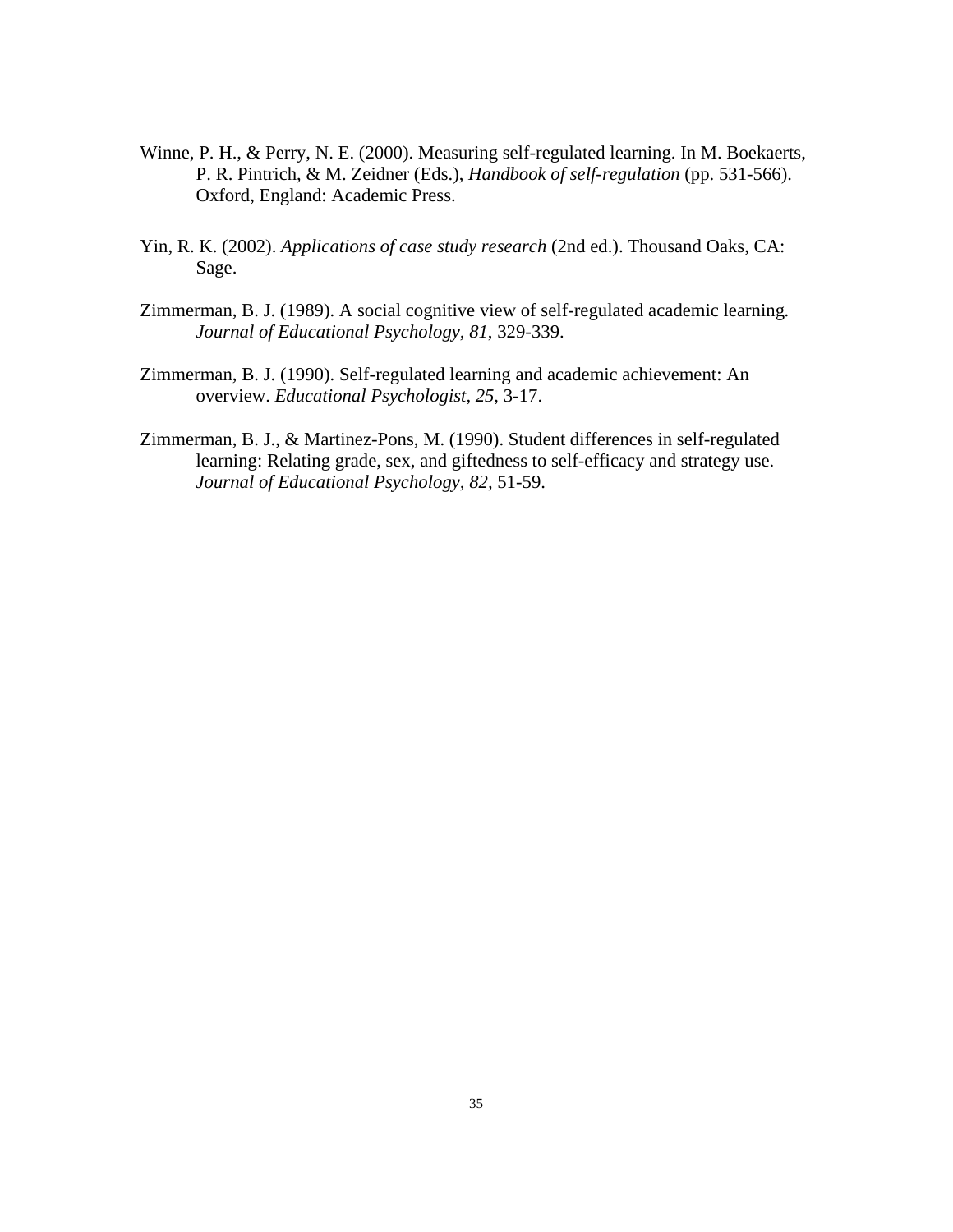# **CHAPTER 2: Main Street Elementary**

## **Catherine A. Little University of Connecticut Storrs, Connecticut**

Main Street Elementary School, like many other schools, is designed as a collection of separate buildings connected by walkways and blacktop areas. Once inside the school a sense of connection with the outdoors is immediately felt; all of the classrooms have doors leading outside, and the main eating area is located outdoors. The fence around the school and unadorned doors seemed initially unwelcoming to a visitor; however, staff and students were immediately gracious and friendly, and the classroom interiors were bright and well decorated.

The first stop on an initial tour of the school was in the "Wonder of Reading" library. Wonder of Reading "is a nonprofit organization whose purpose is to inspire in children the love of reading." Because this school was able to meet certain criteria demonstrating a commitment to improving literacy, Wonder of Reading renovated the library and provided extensive resources. The library had a welcoming design, with carpeting, comfortable reading areas, and a small amphitheater for group activities. The library was well stocked with books and had several computers dedicated to Scholastic's Reading Counts, through which students earn points by taking tests on books they have read. The librarian shared that the library is kept open to students throughout the day, including during lunch and after school, so that they learn to see it as a useful, comfortable, and accessible place to go.

Main Street School serves approximately 650 students at grades K-5. According to demographics provided on the district website, about 50% of students are from a Hispanic/Latino background, 32% are White, about 7% are African American, and the remaining students are from a variety of other backgrounds. According to the teachers and principal, many families have been settled in the area for several generations, often employed at the nearby docks. The SEM-R coach and principal both emphasized that the family backgrounds led to some interesting patterns in parent involvement and support; the primary impression given was that families tend to support the school and treat education as important, but as the primary responsibility of the school, perhaps more than the home. The principal also shared that parents were very involved at school, and that the staff worked hard to be responsive to students, parents, and the community.

Over the last 3 years, approximately 60% of students have performed at or above grade level on the state standardized tests for English/Language Arts. The school has been using the Open Court Reading program (OCR) as the primary resource for reading instruction across all grade levels for several years. In kindergarten through grade 3, class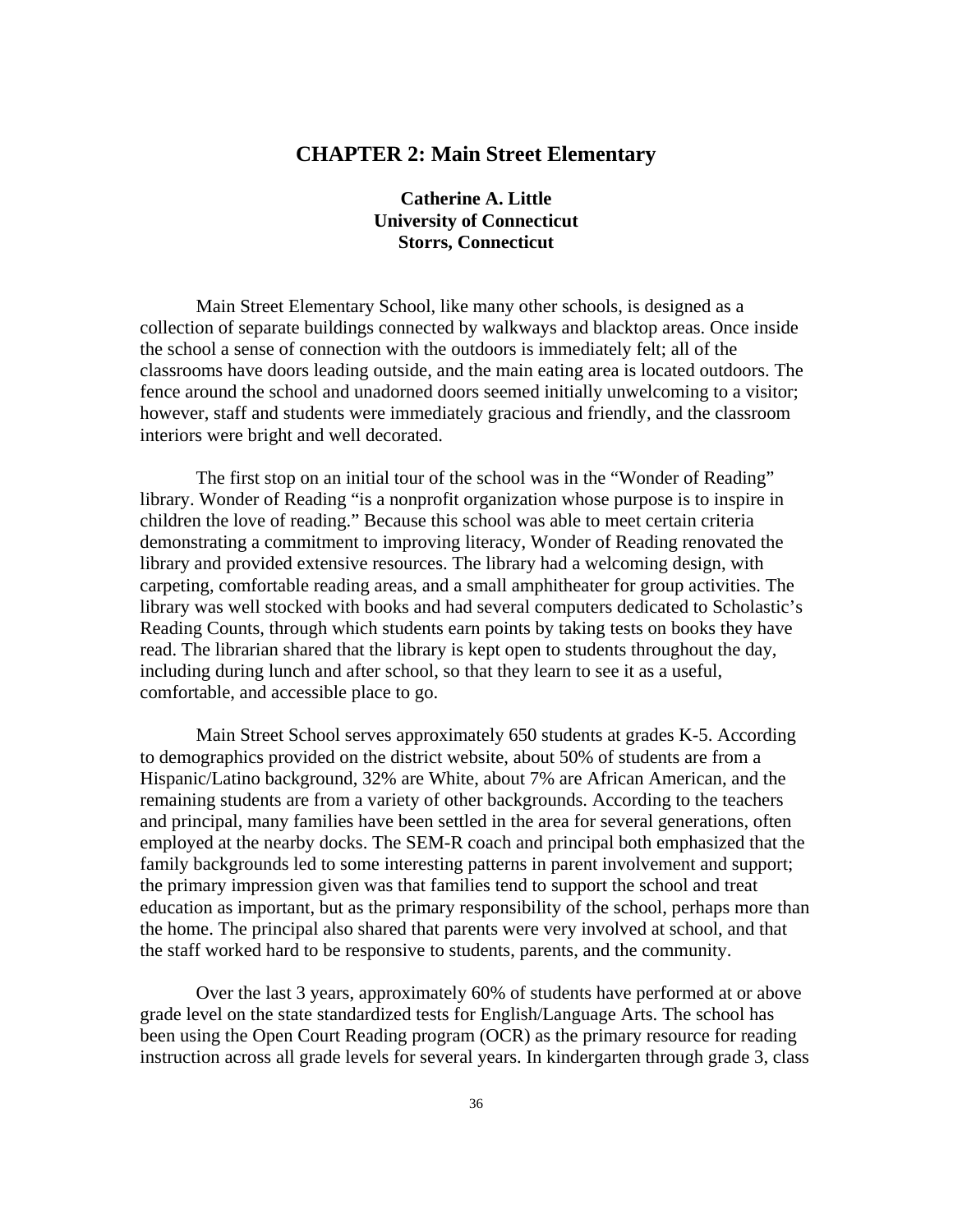size is maintained at about 18-20; class size is much larger in grades 4 and 5, with about 30-35 students in each class at those levels.

Seven teachers across grades 2-5 have implemented SEM-R this year, including two teachers each at grades 3, 4, and 5 and one teacher at grade 2. One of the fourth grade teachers is a special education resource teacher who works with students in a pullout setting. Seven teachers at the school served as comparison teachers. Four of the treatment teachers attended Confratute in the summer of 2008: the grade 2 teacher, two grade 5 teachers and the special education resource teacher. Teresa Nicholson, one of the fifth grade treatment teachers, also served as the coach for the school.

Over the course of a two-day visit, observations were conducted in all treatment classes and most comparison classes. Interviews were also conducted with all treatment teachers and the school principal. This case study visit occurred during the middle of the week after the school's spring break. On the first day of the visit the large school district had just announced that because of budgetary issues, several thousand teachers would not be returning the following year.

The following pages will provide (a) descriptions of SEM-R implementation in each of the treatment classes, informed by the interviews with teachers and the principal; (b) descriptions of the observations in comparison classes; and (c) a synthesis of findings regarding SEM-R across the school.

# **SEM-R Classrooms**

During the two-day visit to the school, I observed each SEM-R class for at least 20-30 minutes and interviewed each treatment teacher. The observations on the second day were more abbreviated than on the first because of an assembly. On the first day, Mrs. Nicholson accompanied me to the observations in second and third grade and in Kathy Randall's resource room; on the second day, I visited the other classes alone or with the school principal.

#### **Mrs. Conlon's Second Grade Classroom**

The first treatment class observation was in Mrs. Conlon's second grade classroom. Upon our entry, Mrs. Conlon was finishing a Book Hook using a Roberto Clemente biography and *Teammates,* a picture book about a critical event in the life of Jackie Robinson. About 18 students were seated on the carpet. The sharing and instructional component of this Book Hook occurred before we entered; however, during the last part of the discussion, a student asked about a sticker on the book. Mrs. Conlon explained that the sticker indicated whether the book was a SEM-R book or a free time book and she asked students to explain what makes the difference. A student replied that a free time book is a book with a lot of easy words and one that is not hard to understand.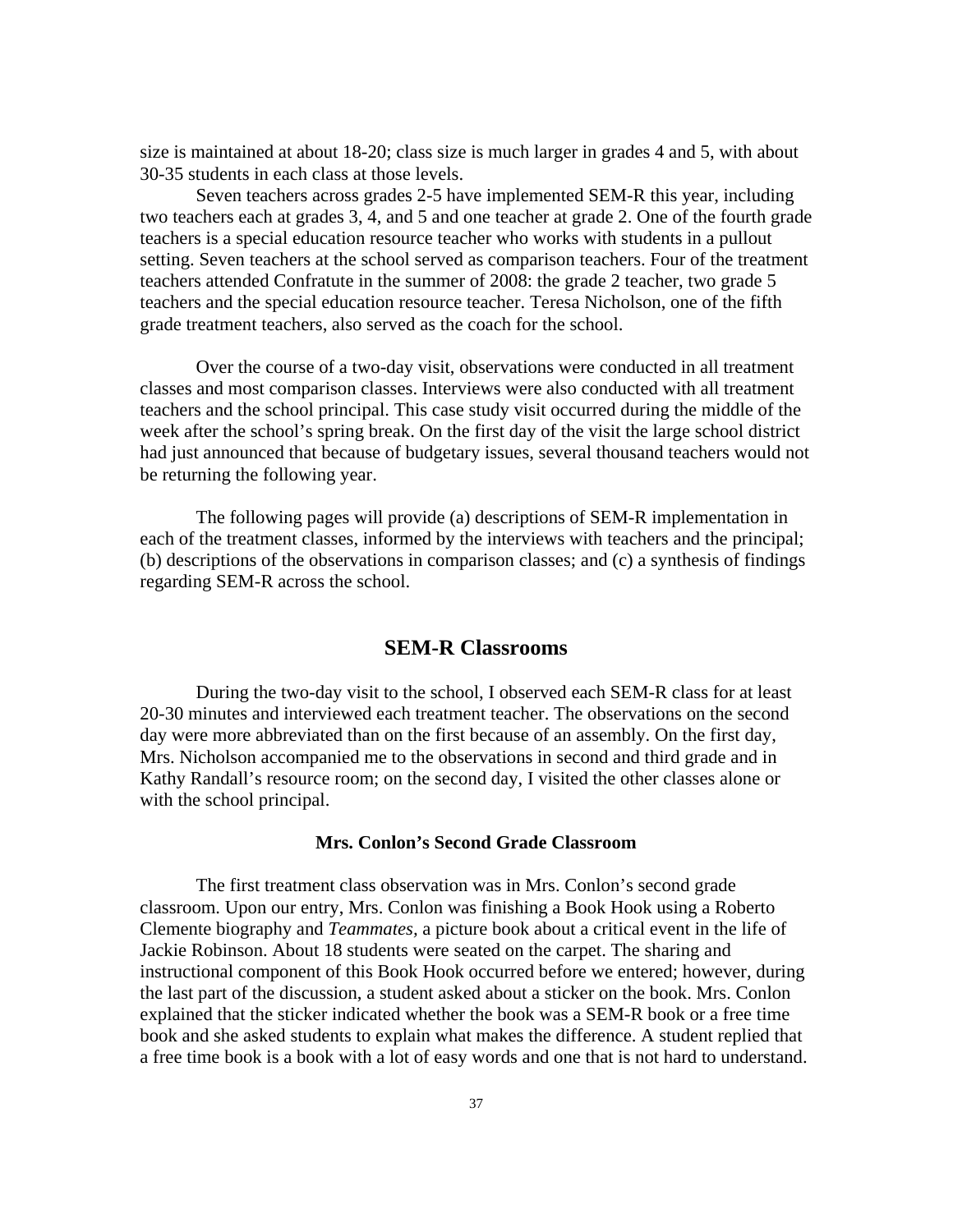To begin the transition to Phase Two, Mrs. Conlon said that the "yellow group" could be on the rug and that the other students should go to desks. The transition took less than two minutes; by 9:05, all students were seated with books open. Mrs. Conlon later reported that she had begun the year with students reading for about 15 minutes during Phase Two, but by the time of this April observation, they were up to about 40-45 minutes. Based on many of the books students were reading, one might expect that this was a class of older students; most students were reading chapter books, ranging in level from titles in the *Junie B. Jones, Flat Stanley,* and *Geronimo Stilton* series to books such as *Diary of a Wimpy Kid* and *Ella Enchanted.* One child was reading a picture book with a lot of text, and two students were reading nonfiction books (on the topics of astronomy and whales). Several titles and series appeared to be quite popular, with several students reading copies of the same books. SEM-R bookmarks could be seen in a number of the students' books, and most students had two or three books stacked on their desks.

The classroom itself was spacious, with student desks arranged in groups of about five. The walls were decorated with student work. A list of vocabulary words was posted on the board; the same list of words would also be observed in the second grade comparison classroom, and as Mrs. Conlon later shared, she was continuing with some aspects of the OCR program in coordination with her teammate as a way of ensuring that students were meeting all of their benchmarks. Also posted on the board was a list of fluency scores for students; it appeared that about half the class was reading at a rate above 100 words per minute.

Mrs. Conlon conducted conferences with the students from the yellow group. She later shared that as part of her management system, she rotated who sat on the floor with her conference schedule. She commented on how the students value their conference time: "They love to talk about their books. I sometimes forget which group I'm supposed to be calling, but they remember—they know when it's their time." Mrs. Conlon held conferences with four students during the observation, covering a range of strategies and topics. She invited connections to other texts or personal experiences from two students, asked one student to explain whether the book he was reading was "real or make-believe" and the evidence they had to support the answer, and asked a fourth student to explain how she was using her post-it notes as she read.

In her follow-up interview, Mrs. Conlon said that one of the major benefits of SEM-R was the increased awareness she has been able to maintain of each student's progress. She explained that she has continued to use some lessons from OCR and to give her students the weekly OCR comprehension tests, because she felt more comfortable using those results as a way of communicating progress to parents. She indicated that when possible, she has aligned OCR expectations with SEM-R activities, for example by integrating specific skills into Book Hooks.

Mrs. Conlon has also seen a big difference from the beginning of the year to the present in students' degree of understanding, as well as their fluency and focus in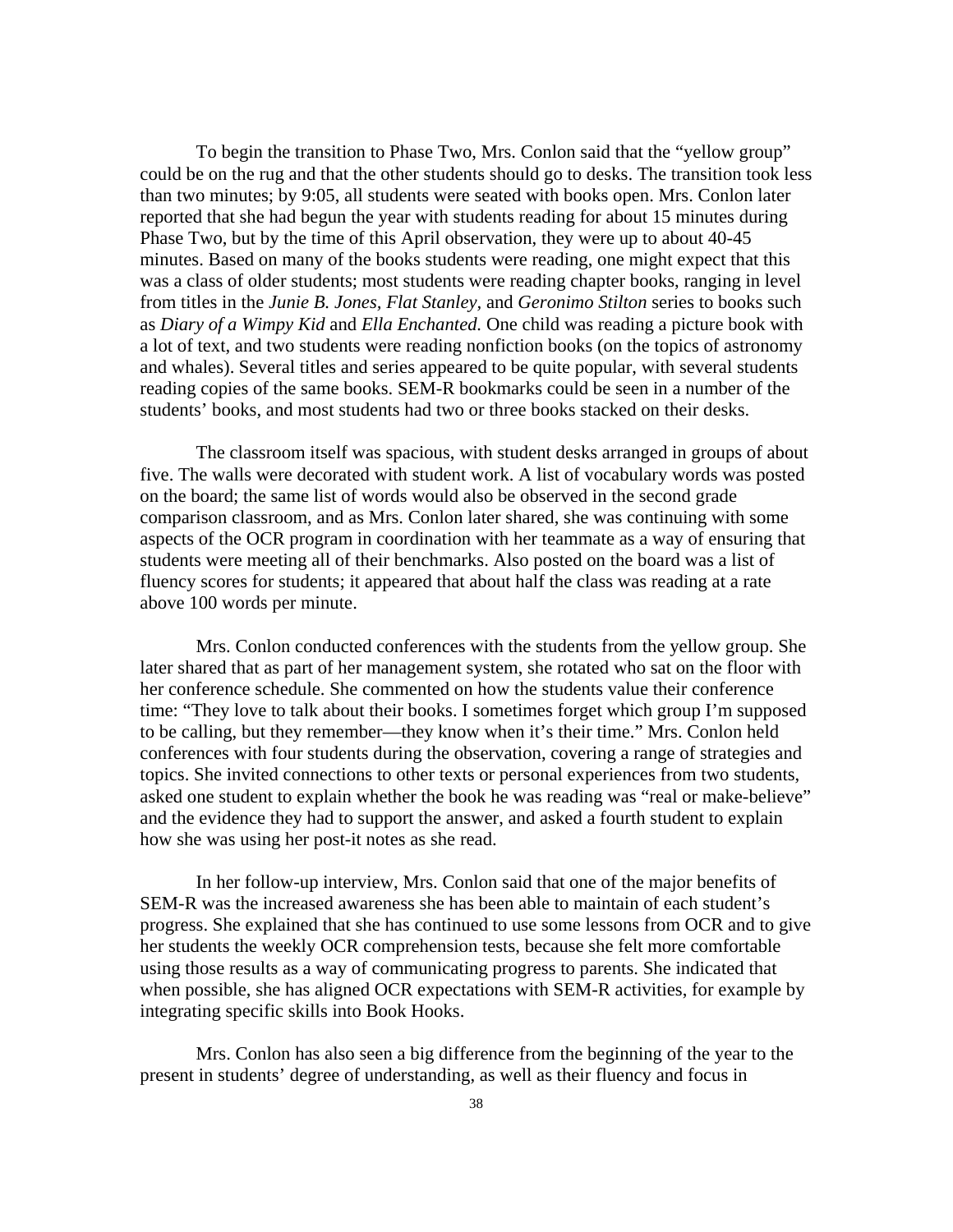reading. She found that attention to reading for long periods was a little harder for some students, particularly one student with ADHD, but that all had shown growth over the year. According to Mrs. Conlon, her students have really enjoyed SEM-R: "They love it—that's all they want to do is read. In between words on a spelling test all they want to do is read."

Another benefit Mrs. Conlon observed was that her students have developed good skills at choosing books, though she acknowledged that some seem reluctant to challenge themselves. She said that some of the boys, in particular, have tended to stay with the same sets of books, such as the *Geronimo Stilton* books, and that she has had to work with them to select something different to challenge themselves. On the other hand, Mrs. Conlon initially thought that *Ella Enchanted* might be too challenging for the student who was earlier observed reading the book, but the student has stuck with the book for more than a month and is understanding it as she progresses.

Mrs. Conlon noted her perception that SEM-R was successful with her group of students because they are a high achieving group with limited behavior issues; she noted that the second grade comparison class also has many high achievers. Mrs. Conlon commented that she hopes that her students will be able to be in SEM-R classes next year, because "it would be harder to go back and not have that kind of freedom."

The paperwork involved in conducting SEM-R was a challenge for Mrs. Conlon, particularly keeping up with her reflections in her log. Another challenge at the beginning was overall management: "... going into it thinking I knew it all, then feeling like I didn't know anything, I think I was a little overwhelmed…." She found that she needed to spend time determining what level of control she felt she needed to have about where students went to read and how she organized the groups, as well as how she planned for SEM-R, "trying to weave everything together." A third challenge was the implementation of Phase Three; Mrs. Conlon commented that she has had difficulty getting students to extend their reading, and that Renzulli Learning has been difficult because of the age of her students.

In her conferences Mrs. Conlon often uses the bookmarks to guide discussions and sometimes just listens to students read or has them retell the story, especially if she herself has not read it. She explained that she has guided her students to use sticky notes to ask questions, formulate thoughts, and make connections. She believed that some students have been more successful with this than others.

Mrs. Conlon's goals for continuing SEM-R and her plans for improvement centered on planning and knowledge of the books and their content. She wanted to be organize Book Hooks by theme and focus on conferences, so she said she intends to read many books over the summer to prepare for next year. She noted again that paperwork has been a challenge for her, but acknowledged that keeping up with her reflections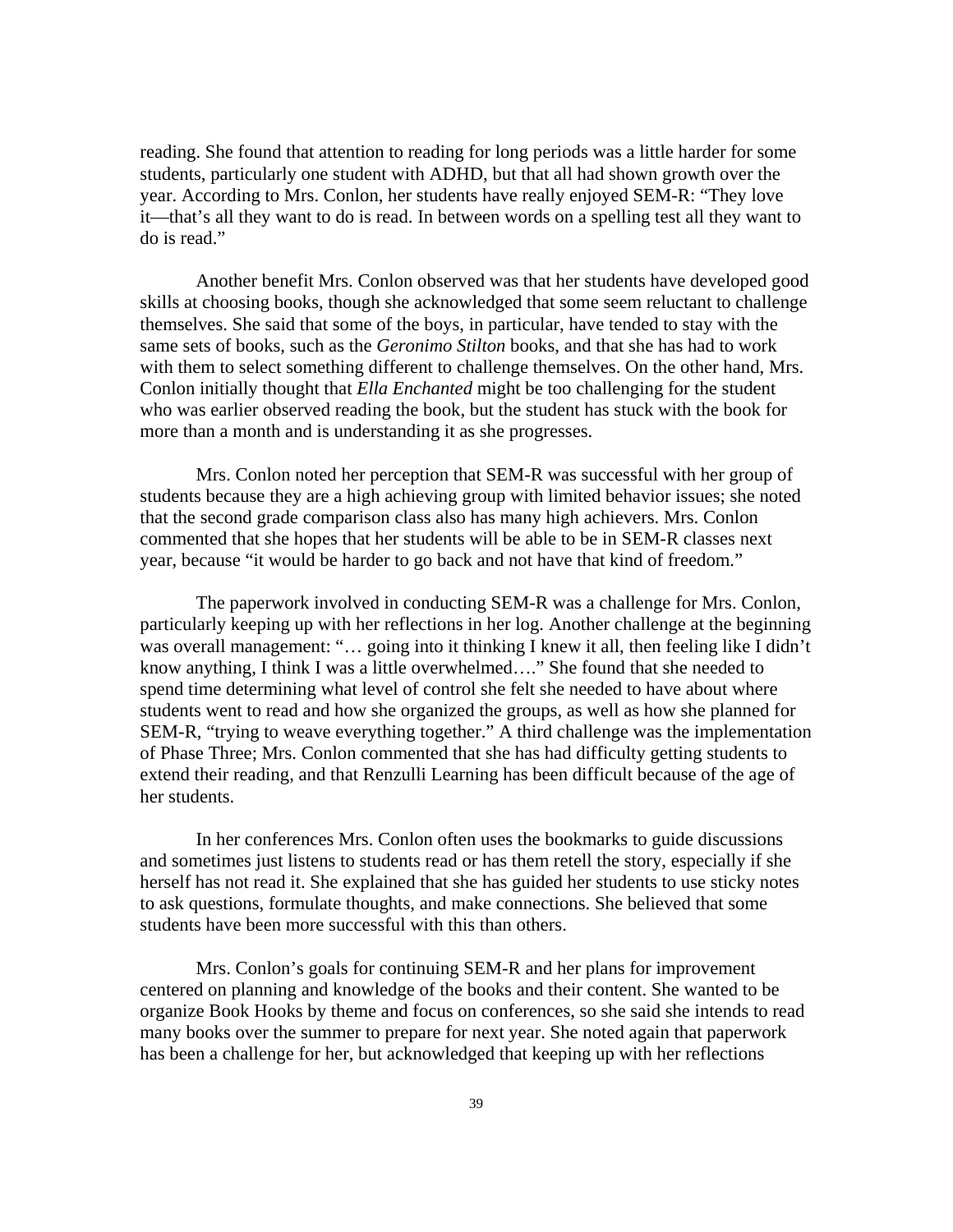would be helpful: "Next year I would go back to see what I was thinking, but without the notes I would forget and make all the same mistakes as before."

### **Mrs. Everett's Third Grade Classroom**

Mrs. Everett's third grade class was already engaged in Phase Two when we entered to observe, and Phase Two continued throughout the observation. About half of the students were seated at desks to read, and the other half were sitting or lying on the floor, all clearly engaged in their reading. Mrs. Everett was having a conference with one student while her student teacher conferenced with another. A low noise level pervaded the room; several students seemed to be murmuring to themselves as they read, but the noise did not seem to be distracting to other readers.

The students in this class made extensive use of sticky notes during Phase Two, as evidenced by many notes sticking out of the sides of the books in students' hands. Two students explained that they used the notes to write down their connections and questions, and they demonstrated specific examples. Mrs. Everett later commented, "They love the post-it activity—it gives them points for going back in conferences to talk about their books." When asked about how she introduced students to using sticky notes, Mrs. Everett explained, "I started by modeling it with a picture book, so I could show my thinking and use the post-its, and also easily be able to move the post-it when I found the answer to a question or something. Also when I read to them after lunch I model it—it helps them with making connections, and now I see them connecting everything." She pointed out a poster at the front of the room listing symbols to be used in text coding, and explained that the students also used this for reference in making their notes.

Mrs. Everett's student teacher was conducting a conference with a student on *The Lion, the Witch, and the Wardrobe.* Based on the level of struggle the student was experiencing while reading aloud, this book was probably too difficult for her, but no suggestion of changing the book was observed. On the other side of the classroom, Mrs. Everett was conferencing with a student who was reading Carl Hiassen's *Scat.* When the student came to difficult words as he read, Mrs. Everett seemed to vary her response based on the words and her knowledge of the student; she supplied some words right away but guided the student to figure out others. Mrs. Everett and the student then discussed the main character, using questions from a SEM-R bookmark about the character's feelings and whether a character was stronger on the inside than on the outside. Mrs. Everett probed a bit further to encourage deeper thinking on the latter question.

During the next conference, Mrs. Everett asked a student reading *Danny, the Champion of the World* the same question about whether a character was stronger on the inside than the outside. When the student struggled a bit, Mrs. Everett asked if he understood what she meant by the question; she explained the question further and then asked it again, and the student responded with a well-supported answer from the text.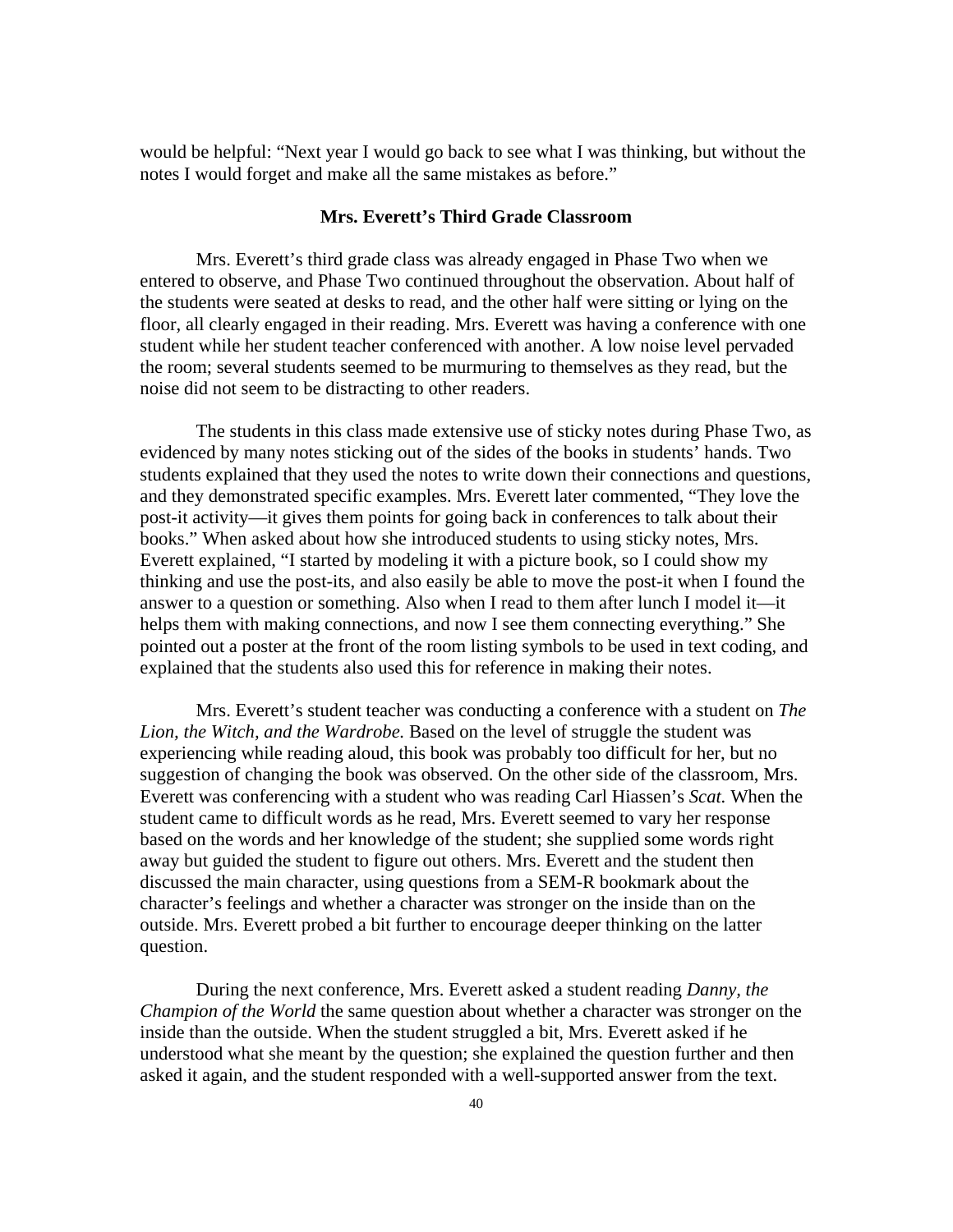Across the two conferences, the same question was used but adjusted to the particular student and the book being discussed.

Among the books being read in Mrs. Everett's room were the following titles: *Danny the Champion of the World, The Lion the Witch and the Wardrobe, Diary of a Wimpy Kid, City of Ember, Scat, The Horse and His Boy, The Titan's Curse, Otherwise Known as Sheila the Great, Inkheart,* one of the *Little House* books, and a nonfiction book about ancient cultures.

In her interview, Mrs. Everett highlighted the students' enthusiasm as a benefit of SEM-R. She commented, "The kids groan when I tell them to put their books away." She noted that all her students' fluency levels have increased, and that the opportunity to work one-on-one in conferences has been beneficial, because it has allowed her to learn so much about individual students' progress. Mrs. Everett also commented that "the library of books is a great resource. I would like to have read more of the books—I have a list of books to read this summer!"

Mrs. Everett shared that her challenges in implementing the program have primarily been keeping her own log up to date with reflections and conducting Book Hooks. She said, "I don't like just reading a part of a book to them! So I am still reading [all the way through] books to them as well." She commented that she would have liked more training on Book Hooks. She explained that early in the year, behavior management was something of an issue, because her boys in particular had trouble sitting still to read for increasingly longer periods. She noted that she did a lot of modeling and discussion about self-regulation to respond to this issue.

Mrs. Everett explained that she has worked with students on skill-building in reading by integrating strategy activities throughout SEM-R. She pointed out the text coding chart—"that's been really good for helping them build those skills"—and commented that she has integrated some of the skills from the OCR text into conferences with students. She also talked about her students' tendency early in the year to pick books that were too easy for them, but explained how she has used exposure to different books as a way of encouraging wider selection.

### **Mrs. Jacobs' Third Grade Classroom**

Mrs. Jacobs was beginning a Book Hook on *How to Eat Fried Worms* as we entered her classroom. She told the students that she really enjoyed the humor of the book, including the title. She asked if any of the students had seen the movie based on the book, and then invited a short conversation about the differences between the movie and book versions of a story, based on previous discussion about *The Tale of Desperaux.* She then engaged students in a short discussion about genre, asking them whether the book was a fantasy, then asking them to compare realistic fiction and biography. Opening the book, Mrs. Jacobs asked students what they could learn from the lengthy table of contents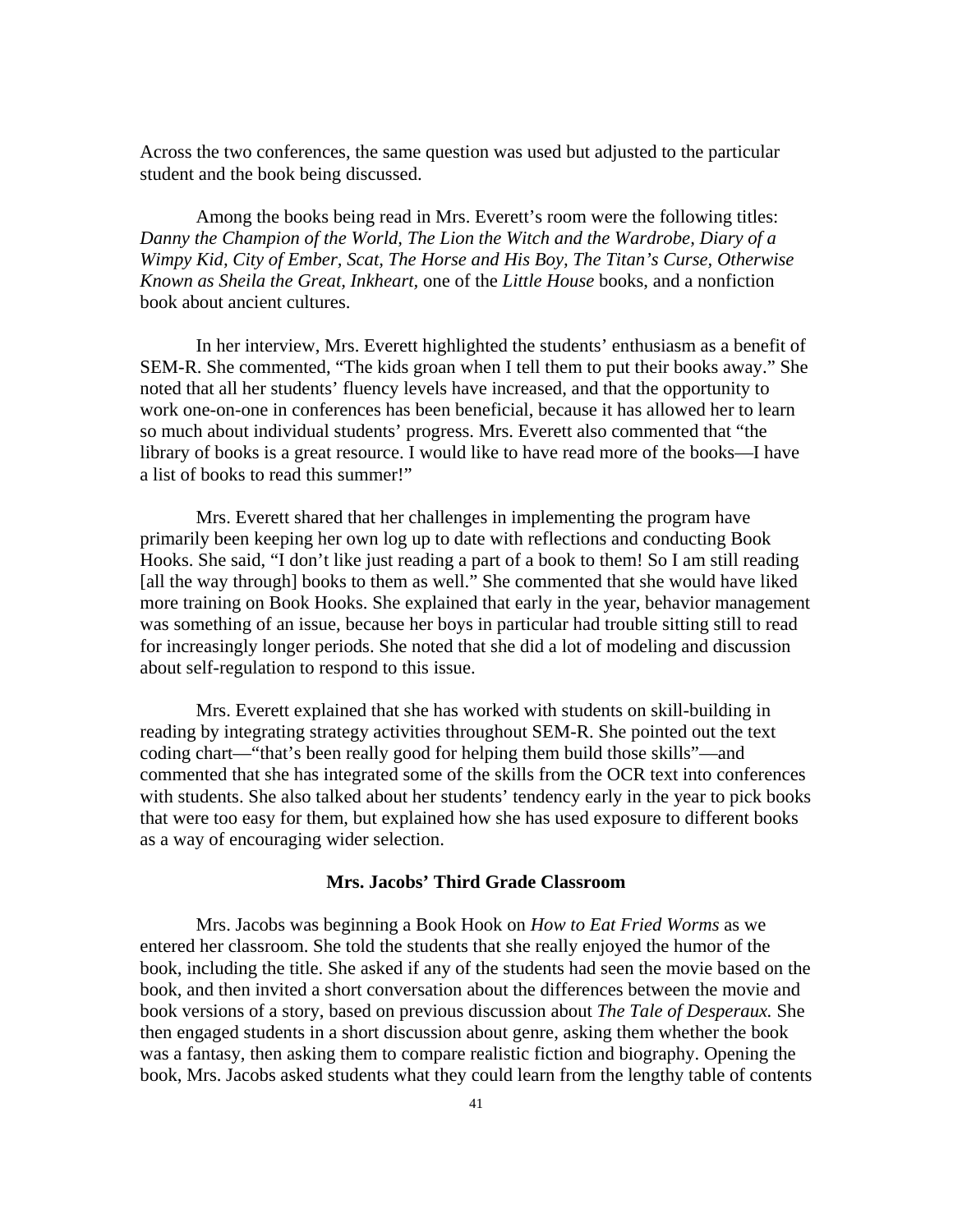relative to the size of the book—would the chapters be long or short? Finally, she read Chapter 1 aloud. The students seemed fairly engaged, with some paying attention directly while others looked around the room; about 2/3 of the students raised their hands when Mrs. Jacobs asked who might like to read the book.

The transition to Phase Two took under two minutes; students' folders, containing reading logs and books, were organized in different baskets by color, and students got their folders and moved to reading spots quickly and quietly. Most of the students went to spots on the floor; the students all seemed to have large pillows to make their spots more comfortable, and Mrs. Jacobs later shared that she had invited the students to bring pillows to school for this purpose.

During each of the two conferences observed, Mrs. Jacobs let the student sit in the rolling teacher's chair, a touch that supported the strong positive relationships that were evident throughout the observation. Mrs. Jacobs focused her questions on characters, tailoring the questions to the specific students and books. In the first conference, Mrs. Jacobs asked a student which of the two main characters she was more like; the student answered, "kind of both" but gave an explanation for only one. Mrs. Jacobs then probed further to encourage the student to explain how she was like the other character. The student at first had no response, but finally found a connection with the second character. The second observed conference focused on the sequel *Stuart Goes to School*. After listening to the student read, Mrs. Jacobs asked the student to talk about in what ways the character's behavior was similar to or different from his behavior in the first book. She followed up with questions about why the changes might have occurred and what the student thought he might have done in the same situation as the character.

Mrs. Jacobs commented in her interview that one benefit of SEM-R has been that the students could pick their own books. "Especially for the higher-level kids, it's boring to read at a pace below their level, and for the kids reading below grade level, they struggle with some of the stories in the anthology [OCR]. So the fact that they can choose their own books is the best part."

Another important benefit, Mrs. Jacobs noted, was the time spent conferencing: "I have also really enjoyed getting to know the level they are capable of—you can tell some things from how they do with the anthology, but not everything." She explained that conferences have been important both for assessment and for her relationships with her students: "It's critical to meet with every child every week because of the improvement just from week to week—and they also really value the time one-on-one with you." Mrs. Jacobs explained that she has tended to focus primarily on questions dealing with character and plot in her conferences, but has raised the level and gone more in-depth as appropriate for the student. She said that she often tries to have students working on the same type of question within conferences but at different levels.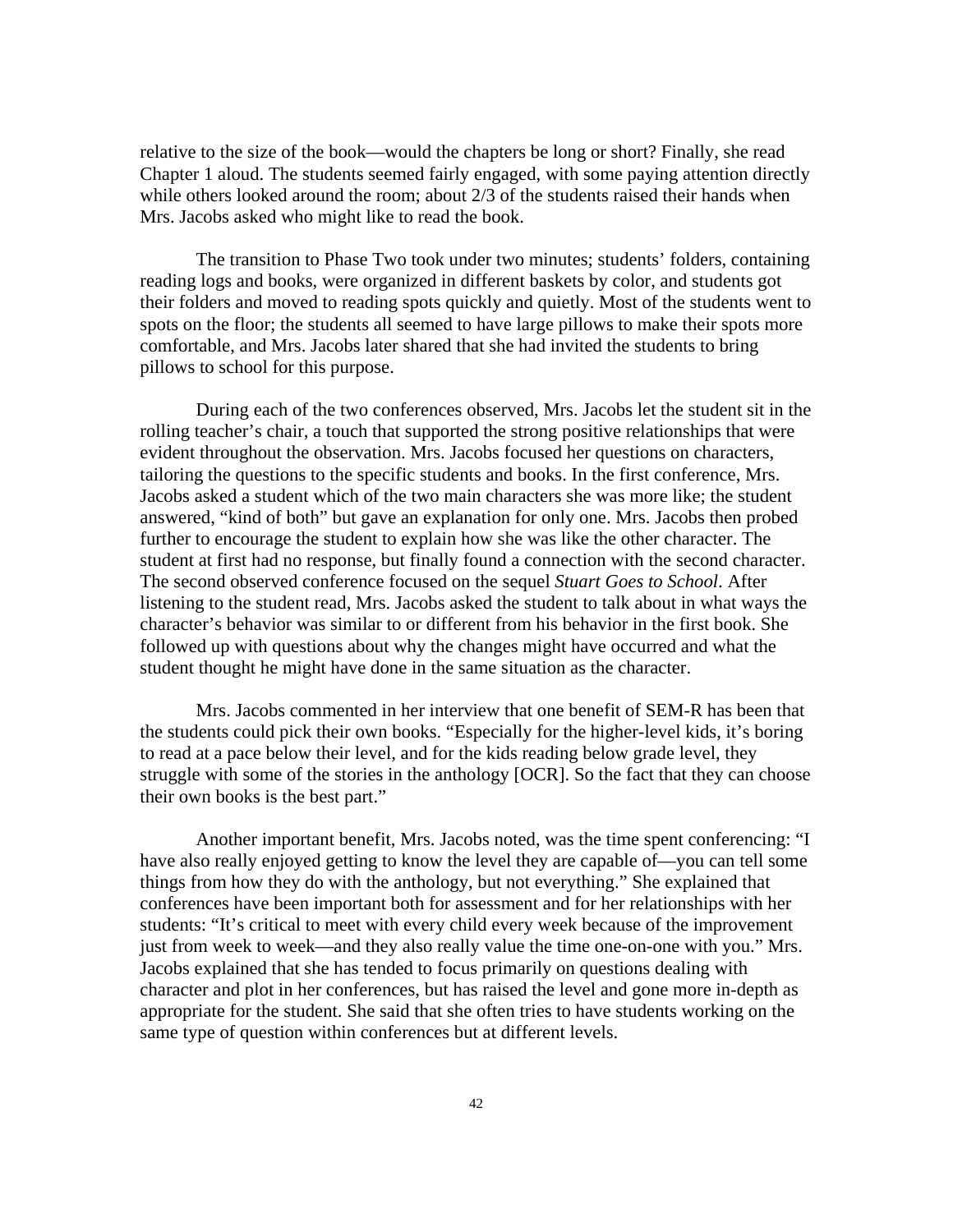Mrs. Jacobs indicated that she was comfortable integrating a broad range of skills into her SEM-R implementation. She explained that for many of the skills included in OCR, she had been able to have students apply the same skills within SEM-R; she gave examples of such lessons as distinguishing between different types of sentences and finding examples of dialogue, and noted that she felt it was important for students to be able to find these things within their own books.

In talking about challenges she experienced with SEM-R, Mrs. Jacobs focused primarily on what she has learned or changed throughout the process, including recognizing that implementing SEM-R is a learning process itself: "at the beginning it's ok not to get to every bit of SEM-R because some of it you really have to build up to." Mrs. Jacobs also talked about the challenge of determining the levels of books to use for Book Hooks. She explained that early in the year, she started with books "in the middle, but then I felt like I was being the anthology!" This realization led her to start using more challenging books to engage her advanced readers, and her numbers of students reading at higher levels has been growing throughout the year. However, she noted, she then felt that perhaps she was not hitting the other levels, so she now balances her Book Hooks with "about three higher, two lower books per week. That way the lower readers are also excited and are sharing among themselves, laughing out loud."

Mrs. Jacobs commented that Phase Three has also been a challenge; she noted that students enjoy Phase Three when she incorporates it, but that often she has found it difficult to fit in because of time constraints. Another challenge for Mrs. Jacobs has been keeping up with her teacher log; she noted that she has relied much more on the student logs for record-keeping.

Mrs. Jacobs said that her students had exceeded her expectations in their growth during the year. She noted that all of her students have improved in fluency, and that in particular, the program has helped students at the ends of the spectrum: "The anthology doesn't really help as much with kids at the higher and lower ends. This really helps to differentiate." Mrs. Jacobs also expressed her wish that she had known about SEM-R earlier, because of how it might have helped students she taught in the past: "There are so many other classes of kids that I've had that would have benefitted. I can think of many specific students for whom the anthology did not do them justice. I have one kid this year who's more of a challenge than some, but I am able to get him to buckle down—he might just slide right through under the radar with the anthology."

#### **Ms. Bartlett's Fourth Grade Classroom**

Ms. Bartlett's fourth grade class was considerably larger than the second and third grade classes observed, with about 30 students. However, when I entered during Phase Two, students were busy reading in whatever spots they had been able to find; some sat at desks, some on the floor, and some in rocking-chair cushions. Two students were taking Reading Counts tests on classroom computers. There were books in every possible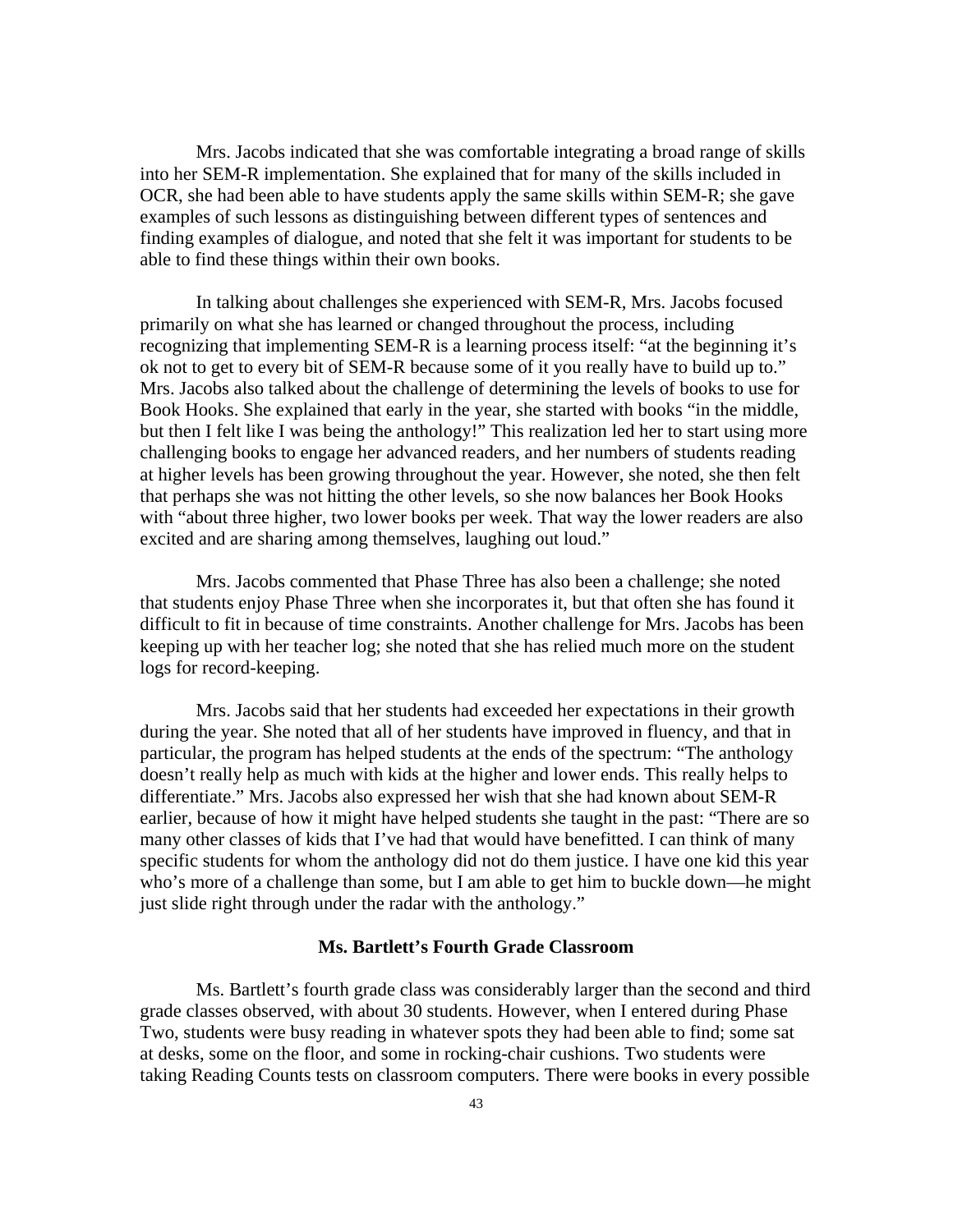classroom space—bookshelves lined the walls and were arranged at the ends of groups of student desks.

Ms. Bartlett was using a timer to help keep track of time during conferences. Students who were seated in the rocking-chair cushions were those who would have a conference that day—a management system similar to the one observed in the second grade SEM-R class.

Ms. Bartlett conducted two conferences during the observed time. She first conferenced with a student who was reading the final Harry Potter book, and after asking him to explain how he had determined the meaning of a particular word, she asked him to talk about what he thought of this book compared to others in the series. They discussed how they both wished there could be more books in the series. Ms. Bartlett then conferenced with a student reading *Scary Stories,* and after asking the student to share what he liked about the book, she asked whether he thought he should read something more challenging; they discussed what his next choice might be.

Among the books that students were reading in Ms. Bartlett's class were the following: *Ghost Cat, Diary of a Wimpy Kid, Thirteen, Crooked Kind of Perfect, Freak the Mighty, Bad Boy, Scary Stories, Sideways Stories from Wayside School,* and *Janitor's Boy.*

According to Ms. Bartlett, the greatest benefit of SEM-R has been how it has promoted students' love of reading. She explained that she has struggled against the district's "dogmatic" implementation of OCR, "because I feel like it's not the way we should be teaching reading. [SEM-R] gives the opportunity for the students really to experience literature—for me it's a rubber stamp on what I know to be good instruction." Ms. Bartlett commented that her students' reading has improved and that "they get mad if we don't have time every day to read." Ms. Bartlett shared that students have also increased their reading time considerably: "Some of them didn't know how to sit and read. At first they couldn't sit and read for 15 minutes."

In describing her approach to conferences, Ms. Bartlett commented that she has tended to focus on prediction and character analysis questions, using such questions to ensure that students have been paying attention to what they are reading. She noted, "Probably some of the questions aren't as deep as they could be—I like to let them share and enjoy reading, I feel like that's part of the point at this level." Ms. Bartlett commented that she has probably emphasized the sticky notes somewhat less than other teachers, because "I just want them to read." However, she noted that she has encouraged students in conferences to turn back in the text and make notes.

Ms. Bartlett indicated that record-keeping has been her biggest challenge with SEM-R, and that she has not really kept up her teacher log. She shared that she has relied mostly on the students' logs to document progress. Another challenge was that she felt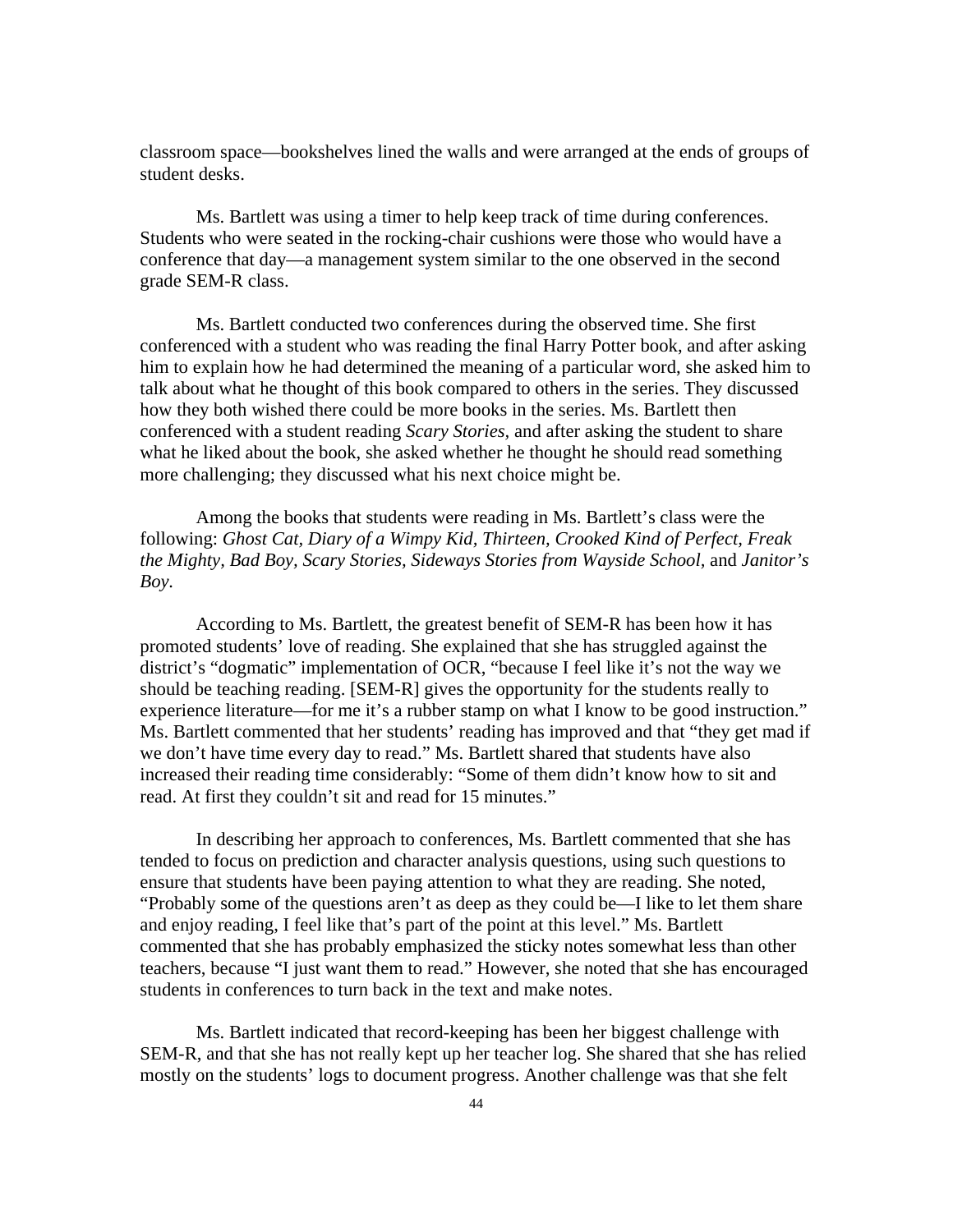some students may "need more structure to keep them involved. They might sometimes just be turning pages." Ms. Bartlett also felt it was challenging to conduct conferences on books she had not read herself; she indicated that she was planning to spend time over the summer reading more of the books. Phase Three was another area of challenge, primarily because of trying to manage time.

Ms. Bartlett shared that she has used weekly readings with questions as a way of documenting student progress in line with the school and district expectations (OCR), and she has also encouraged her students to participate in Reading Counts. She commented that these methods let her "feel comfortable that they are above the kids who are just doing Open Court."

Ms. Bartlett commented that being "passionate about it and competent as a teacher" are key aspects of doing SEM-R successfully. She said that she hoped SEM-R could be used "to help out the big urban districts as much as you can," because programs like OCR would be "very disheartening" to a new teacher. In addition, she expressed concern that "our gifted kids are not getting what they need with the basal, and I think we're losing a lot of bright kids that way."

#### **Mrs. Randall's Fourth Grade Resource Classroom**

Mrs. Randall has participated as a SEM-R treatment teacher in a somewhat unusual setting, compared to the other teachers in the school. Mrs. Randall works as a special education resource teacher, and she conducts SEM-R with the students who come to her classroom for pull-out reading support. She and Mrs. Nicholson explained that the school provides a flexible reading support program, and Mrs. Randall works with students who have IEPs for services but also with students who do not have IEPs but need additional support.

Mrs. Randall's room was divided into several different sections by low bookcases, and students were able to read on the carpet or at one of several tables. Posters around the room encouraged reading strategies and explained genres of books. SEM-R folders were gathered in baskets on a table. Students entered the room at different times during the observation; Mrs. Randall shared that because the students were coming from different classes and did not all enter at the same time, she generally had students begin reading immediately upon entering. Then, once all students had arrived, she would bring Phase Two to a stop and conduct Phase One, conduct conferences for a while and then move to Phase One, or conduct a mini-lesson with a small group of students while others continued to engage in reading. Additionally, extra Phase One time occurred at least once a week when a former children's librarian served as a classroom volunteer conducting Book Hooks.

During the first 15 minutes of the observation, six students entered the room and began reading immediately; two students were listening to a book on tape, three sat on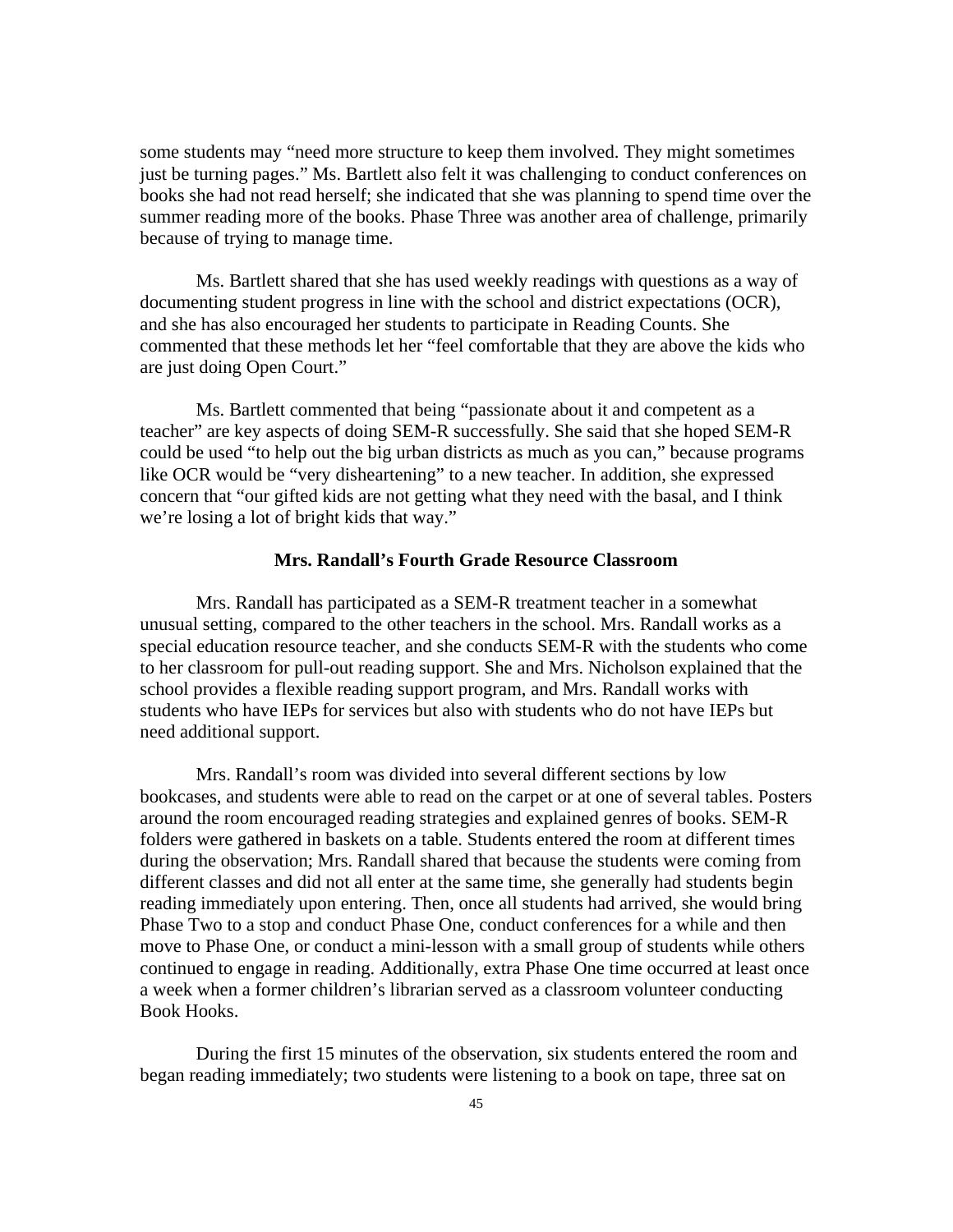the floor reading, and one sat at a table. Mrs. Randall commented that SEM-R has helped her students to feel successful in their reading and to stay focused. Mrs. Nicholson noted that the student sitting at the table, who read steadily from *The Tale of Desperaux*  throughout the observation, had never shown that kind of focus previously. Mrs. Randall conducted a conference with this student toward the end of our visit; after asking the student if she had seen the movie based on this book (no), Mrs. Randall invited the student to make predictions about what would happen next.

Mrs. Randall expressed her perception that one of the major benefits of SEM-R has been that the program allowed her to implement it in her role, because her students would not necessarily have had access to it if she were not part of the treatment group. She commented on many benefits she has observed for her students, including their interest and developing confidence in reading, as well as self-regulation skills: "A lot of them have attention problems—but you'll see them monitor themselves, maybe moving to a different place or turning a different way to avoid distractions—they are really into their books." Mrs. Randall noted that most of her students started the year below grade level, but that many have been coming up to grade level. In addition, Mrs. Randall shared that most of her students have increased from only about 5 minutes of reading time at the beginning of the year to 30 minutes now. "And all of them will be readers, and will enjoy reading," she said. "Last year I couldn't say that about my students."

Mrs. Randall explained that she sometimes used a strategy of alternating reading aloud with students in conferences, fading out this strategy as students grew more confident. She also explained that during conferences, she focused extensively on book selection and on helping her students to find books that are an appropriate match. She shared that many of her students, especially those who are low-level readers, often wanted to pick books that are too hard, "because they know that they're not reading the same things as some of the other kids and they want to pick the big fat books. So making sure they can access what they are reading is important."

Mrs. Randall also shared that she had felt it necessary to add more books to the collection for her lower level readers, and that she had focused on finding picture books and other books with relatively simple text but with more advanced concepts and symbolism. "It's important with these kids not to be assuming that they can only read and understand lower level *concepts* just because their reading level is lower—we had surprises from some kids who chose harder books. Sometimes orally maybe they struggle and can't get the words out, but their comprehension may be much higher." Mrs. Randall shared that one of her goals for next year would be to help broaden as well as raise the level of students' book selections; in particular, she wished to help some students who tended to focus on nonfiction to find fiction choices that appealed to them.

Implementing Phase Three has been a challenge for Mrs. Randall, largely because of time. However, she wished she could have had more training on Phase Three.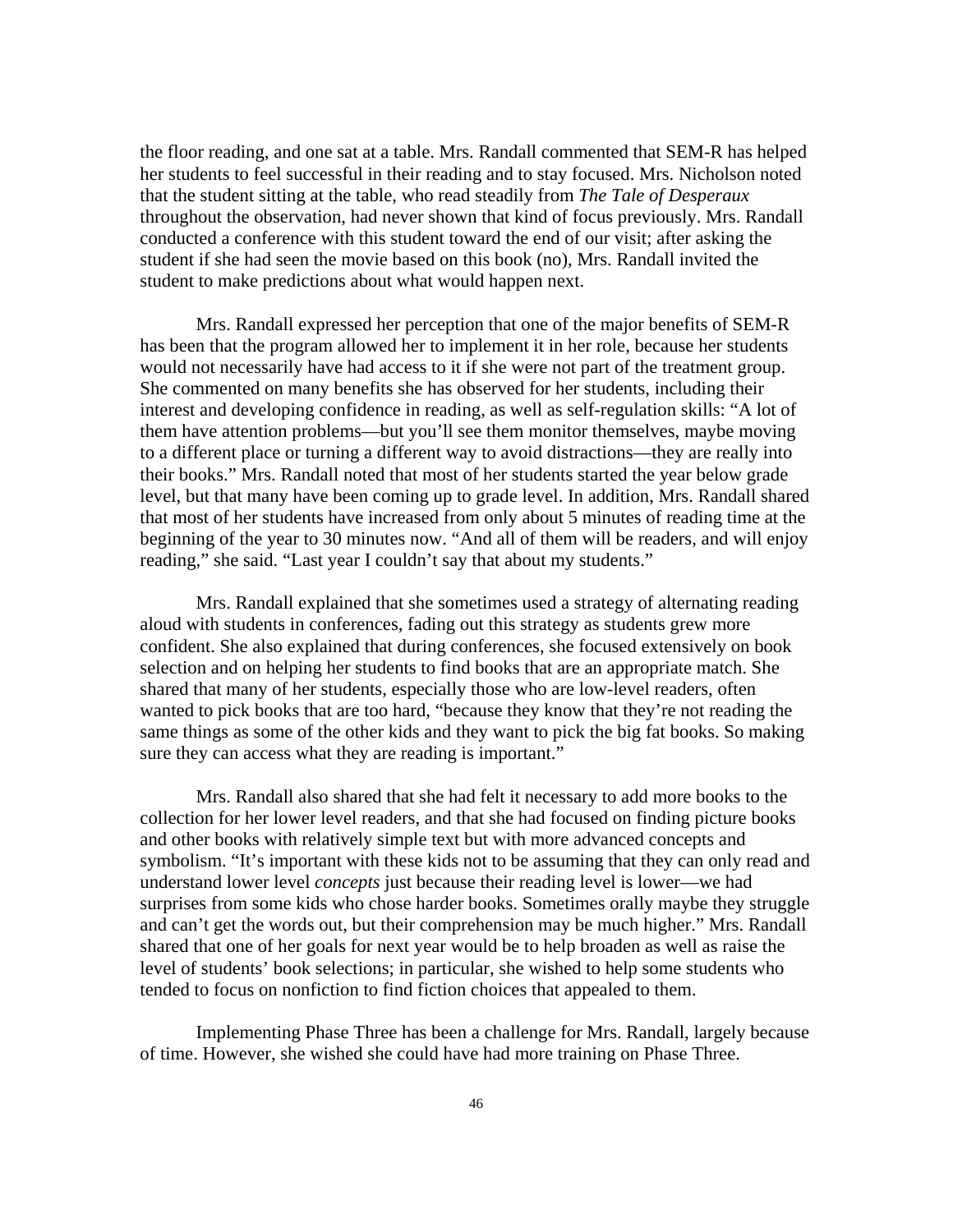Mrs. Randall raised several points about aspects of planning SEM-R and linking it to other instruction in reading and language arts. She emphasized the importance of taking time to go through the standards to determine how best to integrate them and document connections, especially because such connections "give you more confidence about what you are doing." She highlighted some resources Mrs. Nicholson had provided (from *Comprehension Toolkit,* Harvey & Goudvis), indicating that she hoped the school would be able to provide more resources like these.

Another of Mrs. Randall's goals, she explained, has been to get the books for the program well-organized so that she knows the themes, concepts, and skills supported by each one, as well as having a sense of the level of each book. She demonstrated her coding system, by which she has been placing a sticky note in the back of each book noting key skills and concepts. She said that she planned to do some more work with that in preparation for next year.

#### **Ms. Oliver's Fifth Grade Classroom**

Ms. Oliver's fifth grade class was the largest class observed at that point in the visit to the school, with about 34 students in the classroom. There was limited room for students to sit anywhere but at desks, and the floor was not carpeted. Nevertheless, the room was welcoming and busy, with a lot of books everywhere and posters and student work focusing on reading.

Ms. Oliver was beginning a Book Hook on *Red Kayak.* She shared that she chose this book because of the kayaking they had done on a recent fifth grade field trip. She read aloud briefly from the book, then focused on some foreshadowing and asked students to predict what might happen next. Students suggested several ideas; Ms. Oliver's response seemed to reveal the correct prediction, but whether the students picked this up was unclear! She then read from *Pictures of Hollis Woods,* commenting that the cover had intrigued her. Ms. Oliver then asked students to talk about what kind of person they thought the character was, based on the excerpt.

Ms. Oliver began a countdown from 10 while students transitioned to Phase Two. As noted, there was limited space, but students took advantage of the opportunity to move to a different desk or to lie on the floor underneath a desk. All students were ready to read by the time Ms. Oliver's countdown ended, and she said they would be reading for at least 30 minutes, after which they would decide whether to continue reading or move to language centers. Across all observations, this was the only comment to students that seemed to refer to Phase Three.

Despite the limited space and the issue of students being practically on top of each other, most students remained quiet and engaged in reading throughout the rest of the observation. Only one conference was observed during the period; Ms. Oliver and a student were discussing the student's perception that his book was getting boring and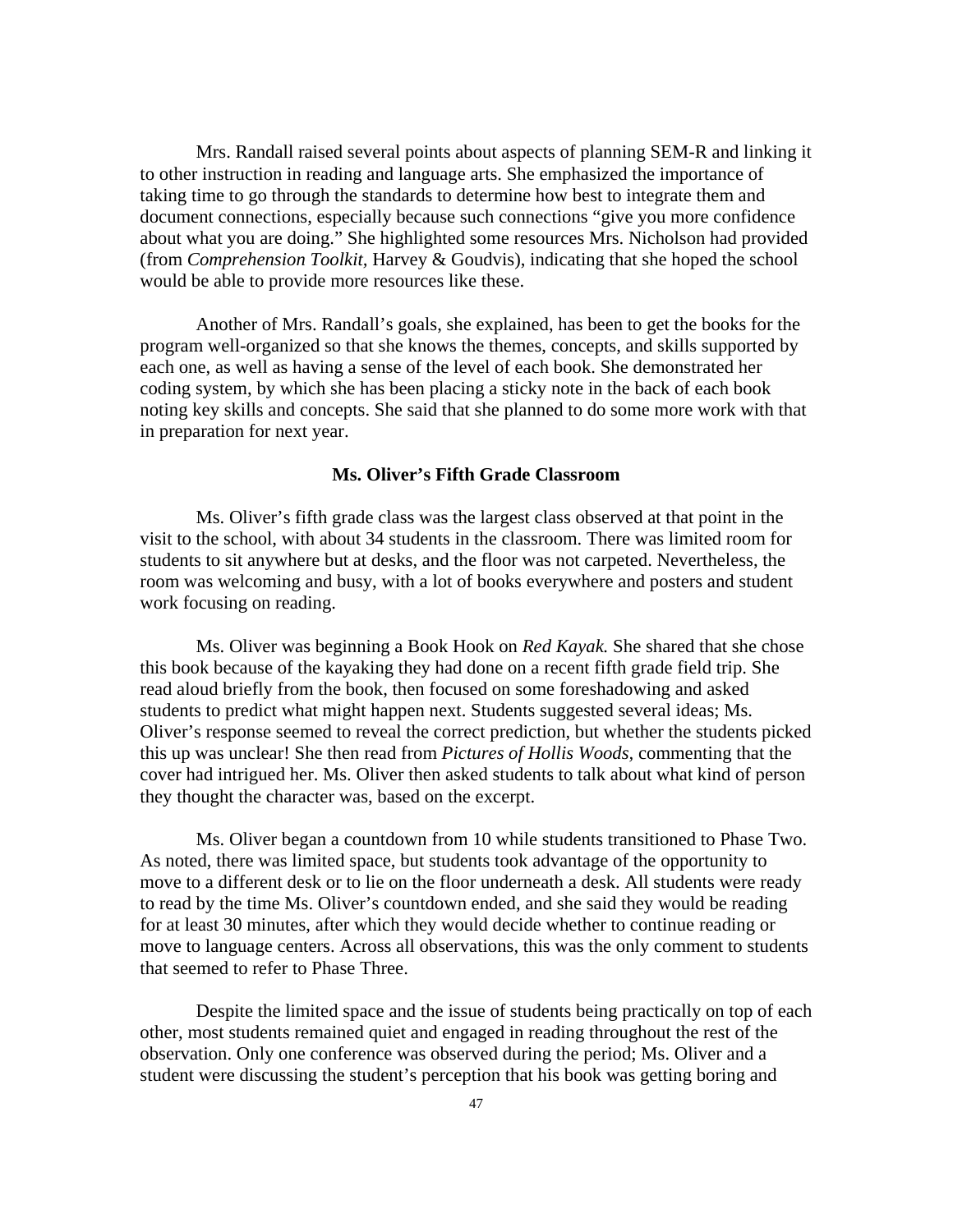confusing, and they were trying to together determine what had happened thus far in the story and why it had started getting boring. The focus was on the match of both interest and challenge level of the book.

Books being read in Ms. Oliver's classroom included *Diary of a Wimpy Kid, Hitler Youth, Captain Underpants, Love That Dog, Lost and Found, Elsewhere, Because*  of Winn-Dixie, Kenny and the Dragon, Hatchet, Every Soul a Star, Snow White [fairy tale anthology], *The Littles, Book of Dogs, Charlie and the Chocolate Factory, Yellow Star,*  and *Olive's Ocean.*

Ms. Oliver commented in her interview that one of the main benefits of SEM-R has been that students have been able to have choices in their reading. She also said, "Reading aloud went better for me this year than ever before, so that's something I'll take away from this."

Ms. Oliver commented that as a new teacher, she found SEM-R to be somewhat overwhelming; she does not believe she has a large toolbox of skills from which to draw in implementing her instruction. She said that during conferences, she generally asked students to tell her about their books and continued the conversation from there—"I didn't usually pick a specific set of skills to work on." Ms. Oliver commented that classroom management was a challenge at the beginning: "I found I spent more time policing than conferencing sometimes." She said that she found management to be easier when the students got more used to SEM-R. In addition, early in the year, Ms. Oliver was alternating SEM-R with OCR instruction, and she said that her students seemed to struggle with not having the consistency of one or the other. She said that she had decreased her OCR instruction, and although she still has been giving some OCR assessments for documentation, the students seemed to have settled into SEM-R.

Guiding her students to particular books was another challenge. Ms. Oliver said that she wished that she could have read more of the books in advance. She specifically indicated concern about helping lower-level readers find books that were a good match. She said that some of these students tended to perceive that they should be reading something more advanced to be like their peers and to pick books that were too difficult for them; in addition, many of the books actually on their reading level were "too juvenile." Ms. Oliver reflected that she had tutored adult nonreaders in the past and that perhaps some of the books from that context might be appropriate choices for struggling but mature fifth graders in the future.

Because of the budgetary issues in the school district, Ms. Oliver likely will not have a full-time teaching position next year. However, she said, "The thing I'm taking away from this is that as a child I was an avid reader, and some of these kids are, and we're not really supporting that in schools. I feel more prepared to support that for those kids."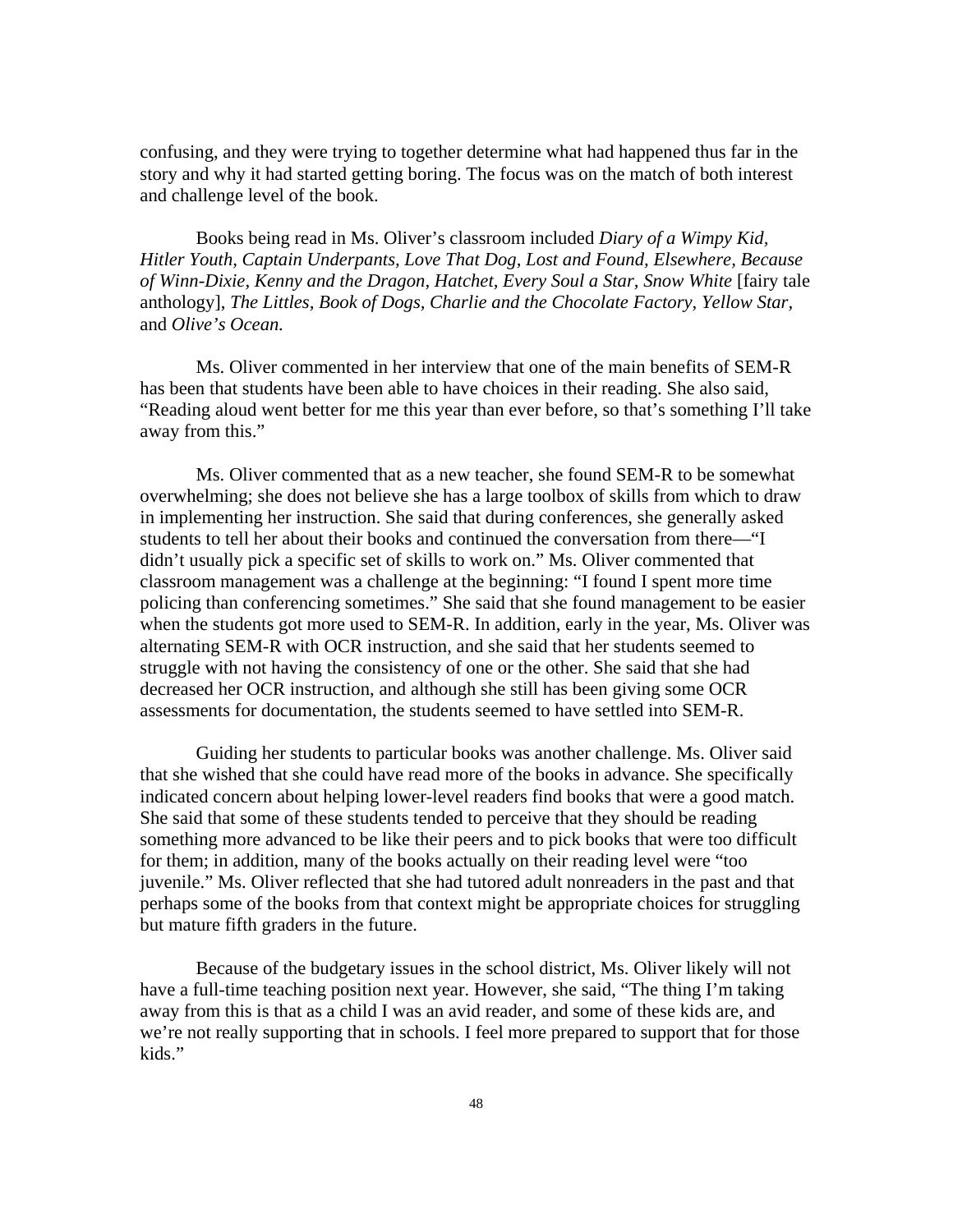#### **Mrs. Nicholson's Fifth Grade Classroom**

Mrs. Nicholson began Phase One with a discussion of nonfiction reading, including the idea that some nonfiction texts may not be intended to be read straight through from cover to cover. She used her document camera to show some sample pages from *101 Places to Go Before You're 12.* She then introduced *Hungry Planet,* discussing some sample pages, and then commented that the text in the book is pretty difficult, so students might want to consider reading a part of the book but wouldn't necessarily have to take on the whole thing. Students seemed interested in both books and leaned forward to see the pictures being shared.

Mrs. Nicholson wrapped up Phase One with a brief discussion of two novels. She explained that both *Science Fair* and *Scat* have connections to science that might help students get ready for Earth Day and the science fair. Students seemed engaged by the brief summary of the two books; Mrs. Nicholson later shared that she had been finding lately that students seemed less engaged by read-alouds and wanted to get to their own books and conferences, so she often focused Phase One on brief discussions of book selection and themes rather than reading aloud.

Following Phase One, Mrs. Nicholson directed students to find a space for reading. With over 30 students in the class, available space was limited, but most students found places to read away from the desks. The available space was expanded considerably by access to the outside; 11 girls went out to the outdoor "hallway" to read. They sat there throughout Phase Two, several in camp chairs and the rest on the floor, all facing toward the classroom and engrossed in their books. In the classroom, one small group of boys required several directed comments during the time observed to settle down, but overall students were engaged with their reading.

Mrs. Nicholson began her conferences with a student who was reading Sharon Creech's *Castle Corona.* She asked the student to talk about in what ways the book was or was not a traditional fairy tale, and shared with the student that the book reminded her of the movie *Enchanted.* They discussed the connections between the book and movie briefly, then moved on to talk about connections to other books by the author, and they discussed other Creech books briefly.

The next conference was with a student who was reading the poetry collection recently compiled by Caroline Kennedy. After the student read aloud, Mrs. Nicholson asked what the student observed about the poem, and they discussed elements such as rhyme scheme and the meaning of the term "anonymous." Mrs. Nicholson later shared that this student had been struggling to find books to engage her, and that poetry seemed to have appealed to her.

In her next conference, Mrs. Nicholson discussed *Ink Drinker* with a student, primarily focusing on why the student had chosen this book and stopped reading another book; the student acknowledged that this book was not sufficiently challenging for him.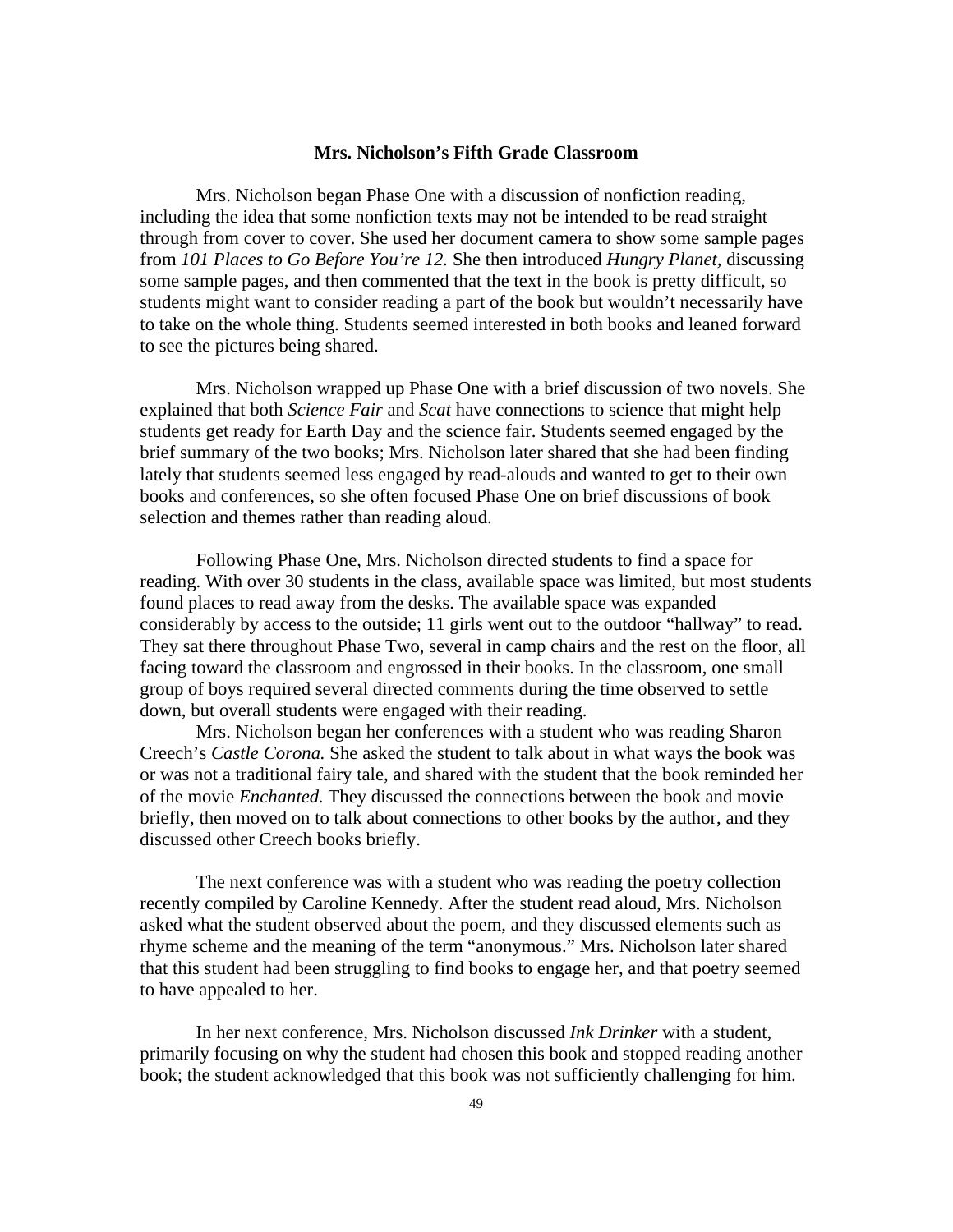Mrs. Nicholson and the student discussed which books he has most enjoyed, and how he might use those experiences to find his next book; they moved to a bookshelf together to look for a new title.

Books being read by Mrs. Nicholson's students included *The BFG, Freak the Mighty, Inkheart, Sounder, Frankenstein, Elephant Fun, Thirteen, Revenge of the Scorpion King, The Thief Lord, Elsewhere, 5 People you Meet in Heaven, Ghost Ship,*  and *Things Hoped For.*

In her interview, Mrs. Nicholson said that the biggest benefit of SEM-R was that students could take ownership of reading and make individual choices: "Not every kid is into every story, so this is an improvement over the basal in terms of matching their interests." She said that students were recommending books to each other and increasing the level of their connections: "They are paying attention to authors the way we might do as more sophisticated readers."

Mrs. Nicholson also shared her perception that SEM-R is more effective for time management than a basal program. "Even though that seems strange because it's one on one, you can be more efficient with your time with each student while the others are reading…. You can work with decoding if that's an issue for a student, or whatever is the particular need."

Mrs. Nicholson indicated that the biggest challenge for her in implementing SEM-R has been "management of paper" and that keeping up with her teacher log has been challenging. She explained that another challenge has been working out ways to build mini-lessons within Phase One around particular skills and concepts. She explained that she plans to consider emphasizing one genre per month in Phase One as a way of organizing Book Hooks and related mini-lessons. Mrs. Nicholson explained that she hopes through such strategies to reduce even more how much students use OCR: "I want to go back and align a bit more the things I'm doing with the standards. I would love not to have to make them pick up a textbook at all."

Describing her conferences, Mrs. Nicholson said she has worked over the year to reduce the length of conferences and to extend the focus of the conversations. She explained that usually about a minute of reading aloud has seemed to be sufficient for assessing fluency and the match of the book, and she has generally followed this with some discussion about the selection of the book. Beyond these initial steps, she has used the bookmarks but has decreased her reliance on them over time while still focusing on developing particular skills with particular students based on their needs, and on developing specific skills and strategies within the standards.

Mrs. Nicholson commented that her own extensive reading of children's books and of books in general has been an important aspect of her development of conferencing skills, and indeed of teaching reading in general. "It's hard to do the conferences if you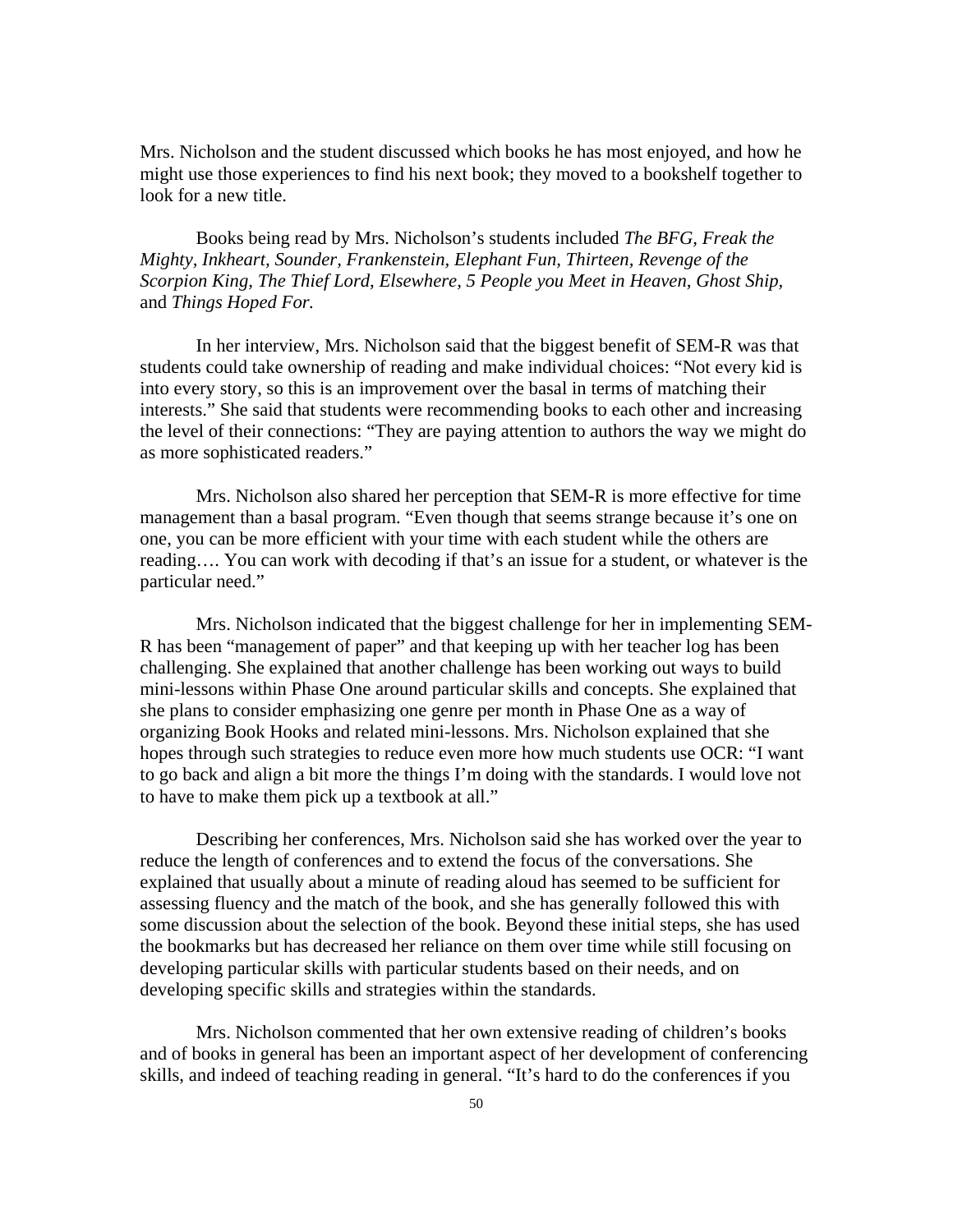don't read—but if you're not a reader, you're going to have a hard time teaching reading." She further discussed the challenge of assessing books for advanced readers in fifth grade based on maturity of the content. She explained that she has tried to screen books and make judgments as to whether specific books are or are not appropriate for specific students. She also explained that she spent time in parent-teacher conferences discussing this issue with parents. Mrs. Nicholson's comments indicated that she has been careful to get to know her students well and to assess whether certain content is or is not appropriate for them at their level of development, whatever their reading level. "I don't believe in censorship, but just using my own judgment about whether the kids are ready for those books, and again talking with parents."

Extending the discussion about parent involvement and communication, Mrs. Nicholson described monthly family reading events that she has implemented to support and encourage engagement with reading. These themed events have involved having parents come to spend a morning at school reading alongside their children and sharing in the overall experience. Mrs. Nicholson commented that parents have been excited to be involved and to take time out to read and spend time reading with their children.

Part of Mrs. Nicholson's interview focused on her role as the school's coach and liaison for SEM-R for the school. She explained that there had been some challenges in ensuring implementation because of some administrative concerns, especially because of pressure from district administrators about OCR. Mrs. Nicholson explained that the area language arts director was a strong supporter of OCR, and that it took visits to classrooms and lengthy conversations to demonstrate the potential of SEM-R to him: "I had to sit down with him to explain what the program was about and how we were covering everything needed, but the situation was problematic." The limited documentation of specific skills in SEM-R, especially compared to OCR, was a particular area of concern. In addition, although Mrs. Nicholson felt that her principal was supportive, she also wished that Mrs. Hale had been more involved in SEM-R professional development so that she would have a stronger understanding of the program.

Because of her role as a full-time classroom teacher, Mrs. Nicholson said, coaching was difficult; she had limited availability to the other teachers during instruction. She commented that she had struggled to balance her nonevaluative support role with how to respond when she saw problems. She explained that she had tried to manage these situations with strategies such as saying she was struggling with something herself and drawing teachers into conversation on it.

Mrs. Nicholson noted that she thought implementation was more difficult for the teachers who received training from their colleagues instead of directly from the SEM-R team, and that for the whole group there may have been some hesitation in sharing any difficulties they were having: "There's a fear, I think, of asking questions, because teachers don't want to look like they don't know what they're doing." She said that she used a strategy of building scaffolding when teachers expressed concerns, suggesting that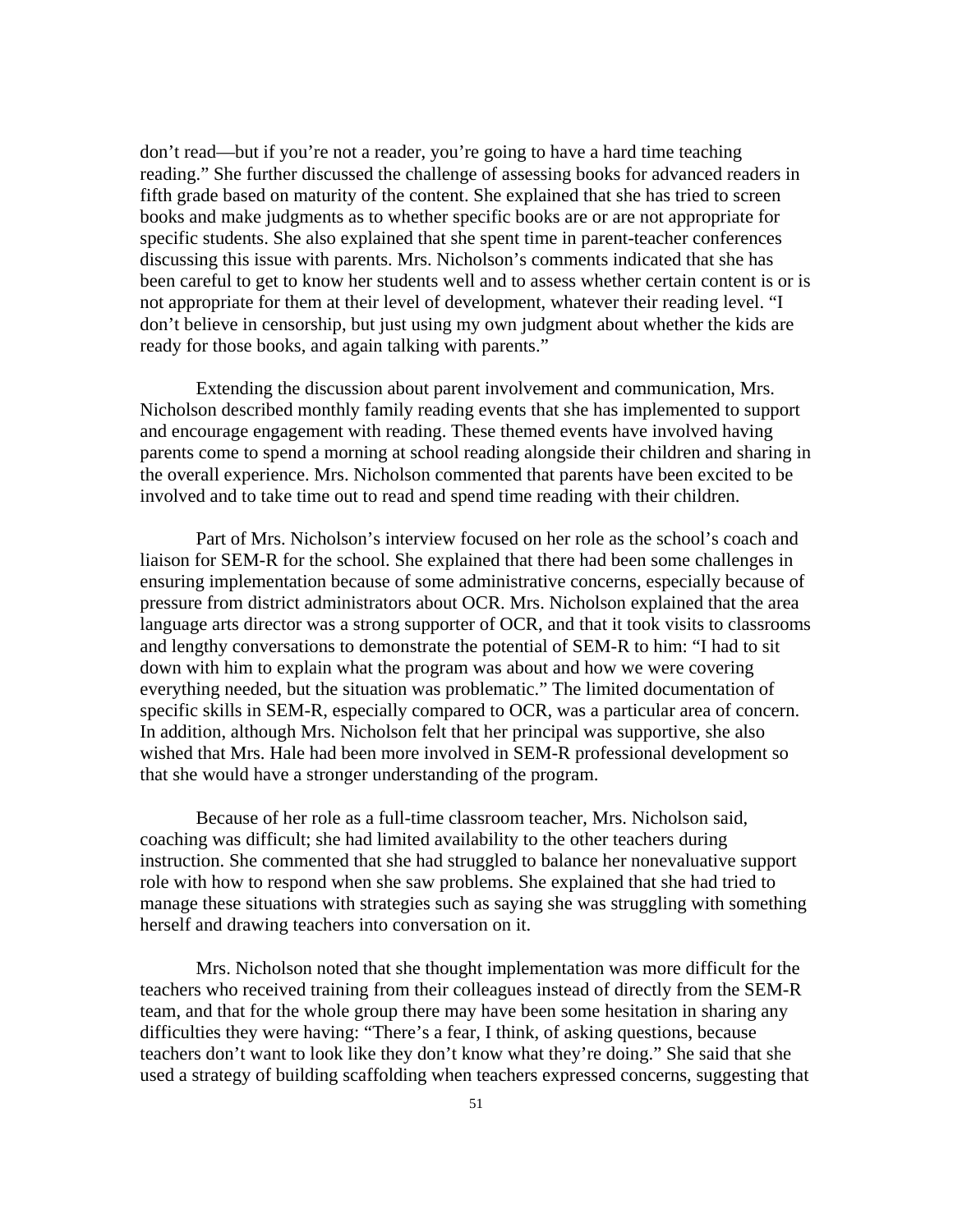they try something just for a month, and then build on that for another month, and so forth. Mrs. Nicholson also said that the SEM-R resources online were helpful, although the teachers seemed to have limited time to access them.

Mrs. Nicholson expressed her opinion that success with SEM-R was related to whether the teachers themselves were readers. "Some are readers and some are less so—I think to do this it really helps to have a good awareness of children's books—to know the text features, know the authors, and so on. When you haven't read the book, if you have a good overall sense, you can tell much more whether they've really read and understood it. And so I've been recommending, encouraging the teachers to read particular books, and some of them do and others might not."

To support the group of teachers implementing SEM-R, Mrs. Nicholson had tried a few strategies including encouraging weekly lunch meetings and scheduling a professional development day to work on materials. She provided the teachers with some resources on reading strategies from Harvey and Goudvis's *Comprehension Toolkit*, and the teachers worked together to prepare posters and to talk about how they were modeling use of sticky notes for their students and implementing that in their classrooms, with an eye to supporting one another and establishing common language across the school. The teachers felt such commonality was important, so that students who continue in the program would have some continuity in the terminology they use as well as the framework overall. Mrs. Hale, Mrs. Nicholson, and the other treatment teachers discussed the challenges of meeting as a group on SEM-R, but several commented on the support structure of knowing there were other teachers implementing in the school as well who were available for sharing and discussion. The teachers also talked about feeling somewhat awkward about the treatment/comparison class situation, and explained that the group had done some sharing in staff meetings to help alleviate those concerns.

#### **Comparison Classrooms**

Brief observations, lasting from about 10-25 minutes, were conducted in five of the seven comparison classes. Most of the comparison classes were engaged in OCR activities.

#### **Ms. Parrish's Second Grade Classroom**

Ms. Parrish's room had many similar posters and projects to Mrs. Conlon's treatment classroom next door. The vocabulary list posted on the board was the same in the two rooms; the list was drawn from the OCR story Ms. Parrish's class was reading, "Molly the Brave and Me." Mrs. Nicholson shared that Ms. Parrish had attended a SEM-R presentation prior to the school's involvement in the study, so she had some knowledge of the program; in addition, Ms. Parrish and Mrs. Conlon continued doing a lot of their planning together.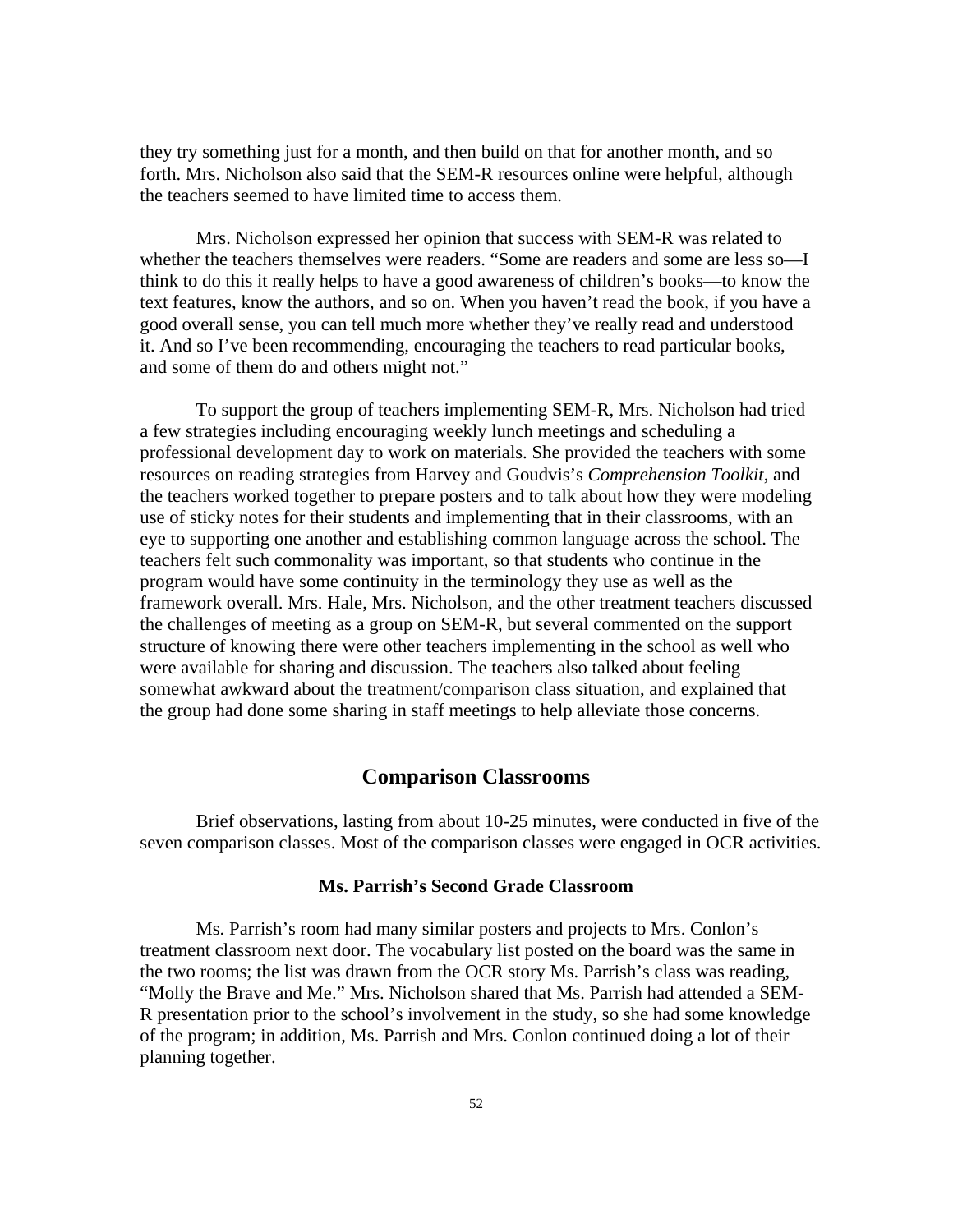When we entered, students were copying and editing sentences from the board. Ms. Parrish invited one student to the board at a time to correct a sentence, and the other students corrected their own work at their seats. Then several students shared aloud from their journals.

Ms. Parrish then asked students to take out their OCR books and to open to their current story. She engaged them in a whole group discussion of the story, which clearly the students knew well based on having worked on it for the previous couple of days. All of the students seemed engaged in the discussion, and Ms. Parrish's questions included a variety of levels; some required only recall of what was happening in the story, while others required more thinking, such as a question of which character in the story was braver and why.

#### **Mrs. Brennan's Third Grade Classroom**

Students were busy with a sequencing activity when I visited Mrs. Brennan's third grade classroom. They were creating booklets in which they identified events that happened *first, then, next,* and *finally* in the story they had been reading from their OCR textbook. When asked about their reactions to the story, several students said that they liked the story because it was exciting. Most students in the classroom seemed engaged in the activity. A few who had completed their work were reading books on their own.

### **Mr. Dell's Fourth Grade Classroom**

During my observation of his fourth grade classroom, Mr. Dell guided students in a whole group discussion of the novel they were all reading, *Island of the Blue Dolphins.* Based on the discussion, it was evident that the class had read about 1/3 of the novel so far. Mr. Dell began by directing students to a given page and asking for someone to summarize the plot to that point. He focused on a *compromise* that had taken place and explored several real-world examples of compromises. When he then asked a student to continue with the plot summary, the student said she had not been there when they were last reading the book, so she didn't know.

Mr. Dell continued the discussion of the book, drawing connections between the text and the local area, pointing out geographical connections and sharing his own experiences. Most of his questions to students were specific recall questions about plot points in the book; students were not disruptive during the discussion, but most were not highly engaged, as evidenced by limited hand-raising and the fact that students seemed to be looking around at other things.

### **Ms. Lund's Fifth Grade Classroom**

A brief, 10-minute observation was conducted in Ms. Lund's fifth grade classroom as she conducted a lesson on fact and opinion, drawn from the OCR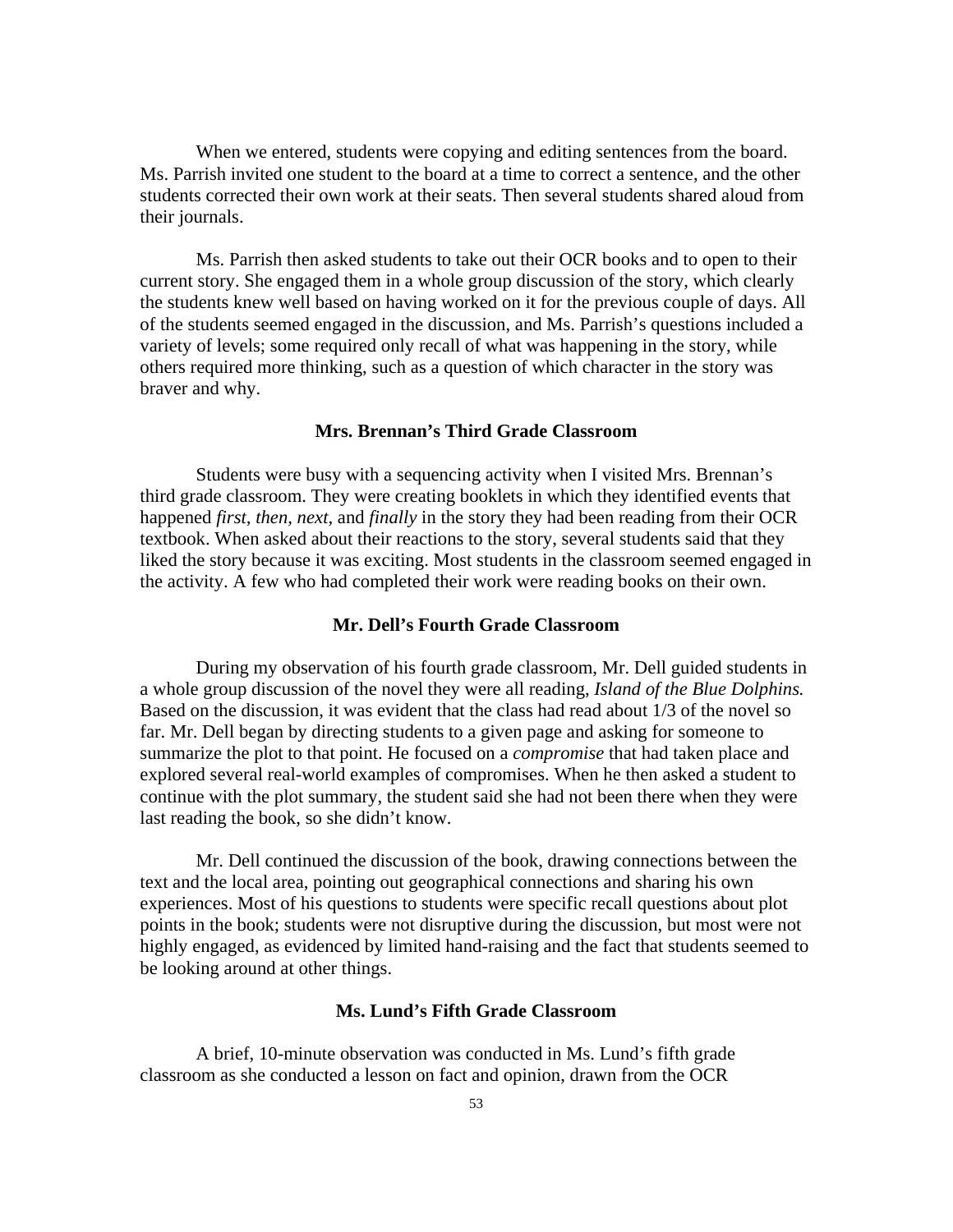workbook. Ms. Lund had students choral read definitions of fact and opinion, alternating readings with questions to help students clarify their understanding of the terms. She asked why it would be important for a reader or a writer to know the difference between fact and opinion, but did not pursue the discussion to much depth. After students read the definition of opinion, Ms. Lund invited them to give examples of opinions and explain how they knew these were opinions, but did not do the same for fact. Then Ms. Lund passed out a reading passage about King Tut's tomb and directed students first to read the page silently, then to go back and label examples of fact and opinion.

#### **Substitute Teacher's Fifth Grade Classroom**

One of the grade 5 comparison classes had a substitute for the day, but I conducted an observation anyway based on an understanding that the substitute was following the regular teacher's pattern for reading instruction. The class was reading from a story about the siege of Vicksburg from the OCR textbook. One student would read a paragraph aloud, and then the teacher would ask a question or two before inviting another student to read. Some questions probed for background knowledge, such as a question about the location of Mississippi and another about the meaning of the word "firing" in context. Other questions required students to make inferences; for example, the teacher asked why the characters were drinking tea despite the cannons and what the significance was of the weeds growing in the yard.

Students were generally responsive to the questions and seemed to be following along or reading ahead. Each time the teacher asked if any students had questions or comments, the only students raising their hands seemed to be those who were asking if they could read next.

#### **Summary of Comparison Classes**

Overall, the comparison classrooms looked similar in many ways to the treatment classes, with many books in the rooms and books on students' desks in several of them. Also, posters and student projects reflected an overall focus on literacy. Students across classes were well-behaved and, in general, engaged in the activities. The emphasis on the OCR program clearly limited the differentiation being implemented, because in each class observed, all students were reading the same thing. The teachers varied considerably in the types of questioning they employed, and the amount of reading time for students was limited in the time observed. It should be noted, however, that all of the teachers indicated in conversations or posted schedules that students would have independent reading time during the day, in a sustained silent reading format.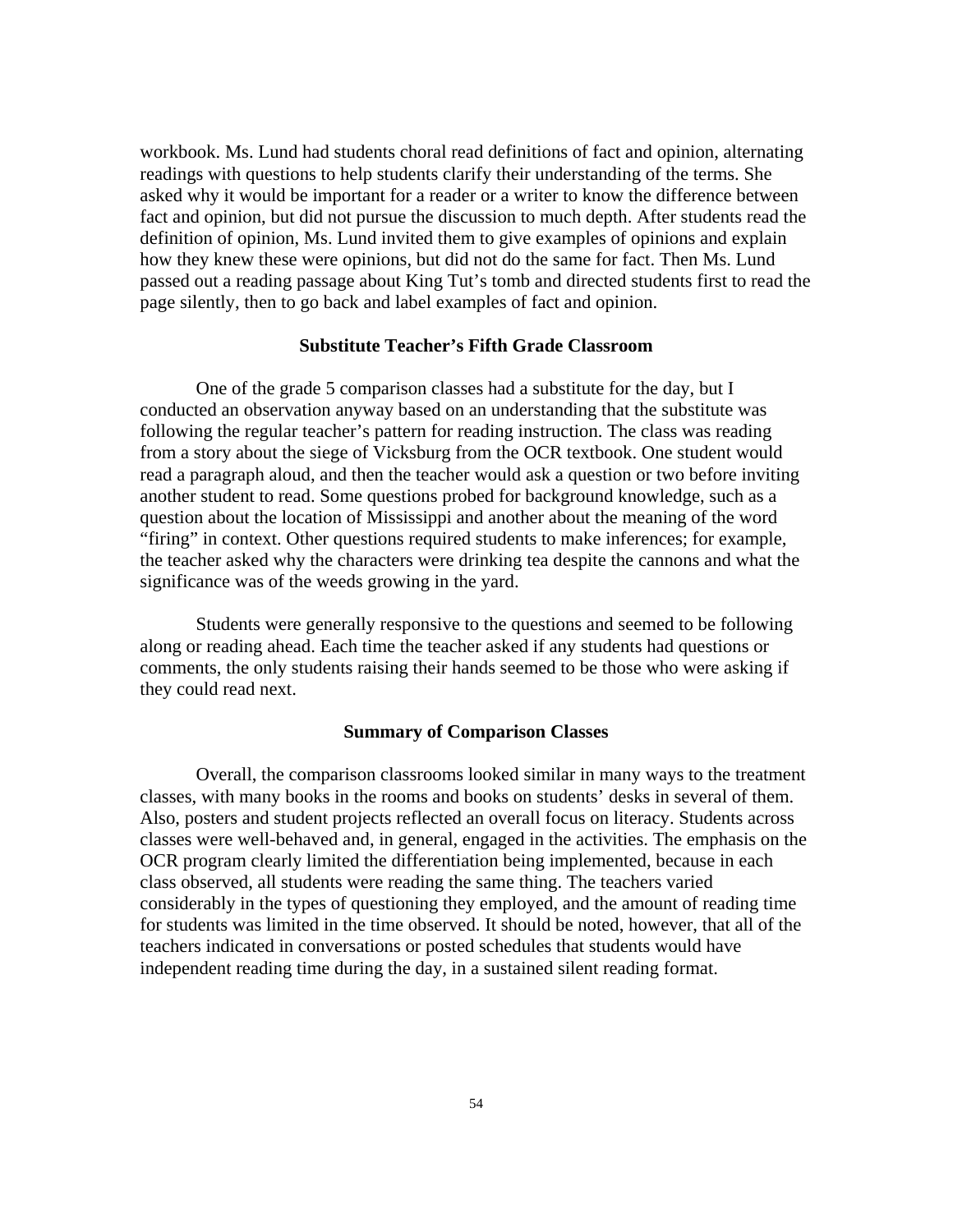#### **Interview With Laura Hale, Principal at Main Street School**

Mrs. Hale, the principal of Main Street School, commented that one of the most important benefits of SEM-R in her school had been "the love of reading that I see some students that I'm just amazed to see how much they are reading, and how much the students want to tell me about their books." She described talking with students about their books and seeing other students come into the conversation because of their excitement about reading. She explained that the program has also been exciting and beneficial for the teachers: "These are teachers who have felt stifled by Open Court—this is more like why they wanted to become a teacher." Mrs. Hale did note that for some teachers, she felt that OCR was beneficial because of its level of structure, "but for seasoned veteran teachers it's not really a good fit."

Mrs. Hale indicated that parents who are aware of SEM-R in the school have been very supportive: "The parents who know about it want their children involved in it, especially the ones who volunteer here at the school and see it." She explained that she has ensured that parents understand all students are having the curriculum covered, and to avoid perceptions that there are "haves" and "have nots" with a special program running in the school. She also noted that she has tried to avoid similar issues among her staff, and that she is trying to respond to those teachers who have indicated that they want to have involvement with SEM-R in the future. She explained that she has invited Mrs. Nicholson and the other treatment teachers to share some aspects of what they are doing in staff meetings, to preserve community atmosphere.

Challenges in implementing SEM-R, according to Mrs. Hale, have included helping Mrs. Nicholson to be able to visit other classes because of the need to cover her own, as well as budgetary restrictions that have limited the number of sub days that could be provided to allow the treatment teachers to work on collaborative planning for SEM-R. Mrs. Hale explained that her goals for further implementation of SEM-R include expanding it to those teachers who are interested and ready, assuming that the results support it as well as the evident student engagement has. She said that she is looking forward to seeing test scores at the end of the year to help to document other positive results of SEM-R, and she emphasized the importance of looking at the data to determine what is working. She explained that the area language arts director has allowed SEM-R despite his preference for OCR because the school already has a relatively high percentage of students reading on grade level.

Mrs. Hale commended Mrs. Nicholson's selection of treatment teachers, and noted that starting with a group of motivated, talented teachers was important to getting the program off the ground. She commented that she would recommend the program to other administrators, again depending on the results: "My job is to support the teachers if they can convince me that what they're doing is going to be good for the kids, I will support that. Again this is all depending on the test scores—we have to wait to see the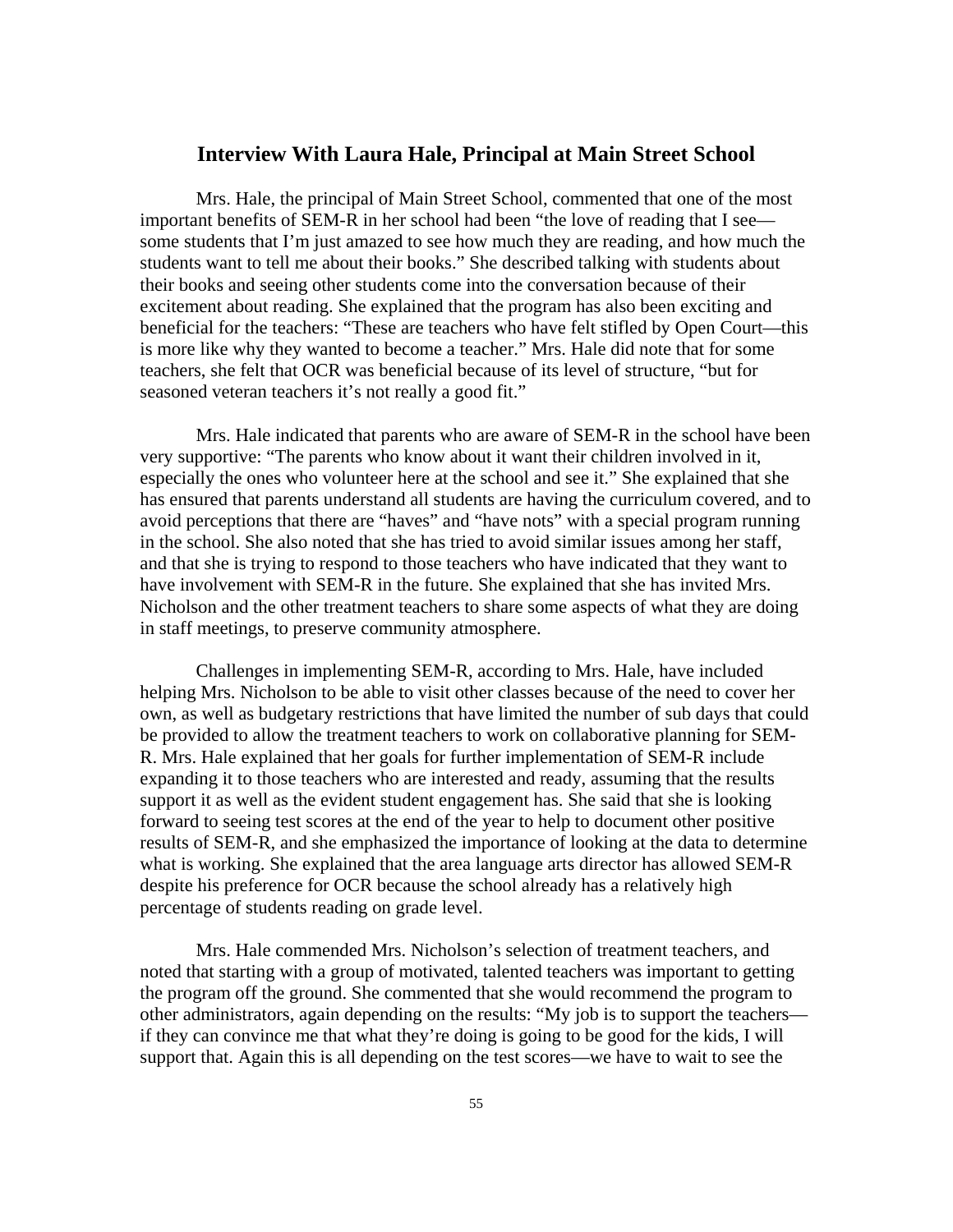results, because really that's the way the world is now, that's what matters, but assuming the results are good I would recommend it."

## **Findings**

Several findings emerged across the observations and interviews at Main Street School. The most notable patterns included student enjoyment of and engagement in reading; the challenges and benefits of SEM-R for students at the ends of the spectrum of reading ability; an emphasis on planned instructional integration to respond to standards; and time management. In addition, clear variability among teachers emerged, along with patterns regarding the process of implementing an innovation. Each of these key findings is discussed in more detail below.

Across all observations and interviews, one very clear finding was the engagement of SEM-R students with reading and their enjoyment of it. All of the teachers and the principal commented on how much students were enjoying reading, and all of the observations demonstrated high engagement. The overall culture of the school seemed to incorporate strong support for literacy and involvement in reading, as evidenced by the library, the well-stocked classrooms, and the general engagement in reading activities of students in both treatment and comparison classes; however, the treatment teachers seemed to perceive a notable difference in their students' reading involvement during SEM-R compared to previously. The teachers attributed some of the engagement and enjoyment to students' opportunity to choose what they read, as well as to the opportunities to talk about what they were reading with their teachers and one another. Several of the teachers highlighted the significant differences in level of enthusiasm between reading in SEM-R and reading in OCR. Two comments from Mrs. Conlon help to demonstrate these differences. First, in describing her students' engagement with SEM-R, she said, "It has made them enthusiastic readers. Being interested—the only unit in OCR they really like is about dinosaurs." Later, in discussing implementation of SEM-R across multiple classes and grades, she said, "Seeing third graders that I had last year and hearing about those kids now and what they are excited about—they had a love of reading then, too, but I had one of them say to me, 'I didn't really like to read before but I do now.'"

Several of the teachers talked about the benefits and the challenges that SEM-R presented for students at the higher and lower ends of reading ability. For students at the higher end, several teachers commented that SEM-R provided opportunities that OCR did not, and gave these students opportunities to read at a level of challenge. Ms. Bartlett commented, "Our gifted kids are not getting what they need with the basal, and I think we're losing a lot of bright kids that way." Mrs. Jacobs highlighted the ways in which she has been able to engage her higher-level readers with more advanced books in Book Hooks, while also raising the overall number of students reading at higher levels. The range of books being read in each SEM-R classroom was also an indication of the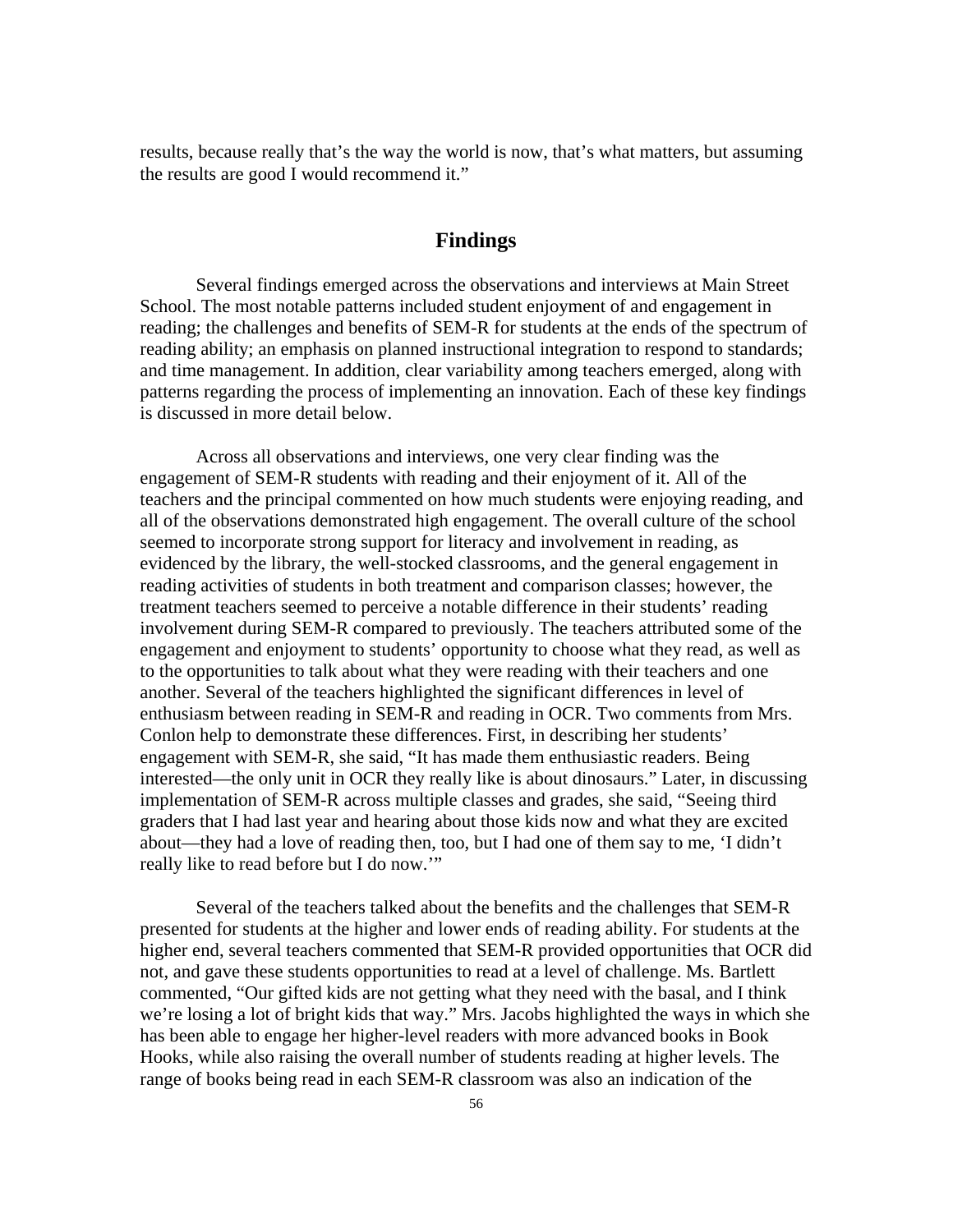response to varied levels; this range was especially noticeable compared to the use of the same readings for the whole class in every comparison class observed.

With regard to students at the lower levels of ability in reading, Mrs. Randall in particular commented on how SEM-R has allowed her students access to and success in reading that they may not have experienced before. Several of the teachers also commented on how some students might "slip under the radar" in a whole class instructional setting, while their needs and successes are more noticeable in the individualized SEM-R structure. At the same time, several of the teachers did express concern that some students might need more structure than SEM-R provides; Ms. Bartlett, for example, perceived that for some of her more struggling students a different structure might be more appropriate, and Mrs. Conlon felt that her success in implementing SEM-R at grade 2 had much to do with the high achievement level of her class in general. Nevertheless, most of the teachers saw the individualized structure of SEM-R as a benefit for their struggling students as well as their classes overall.

One further pattern emerged with regard to students at the ends of the reading spectrum. Several of the teachers, notably Mrs. Randall and Ms. Oliver, observed that their struggling readers tended to gravitate toward books that were too difficult for them. These teachers felt that their struggling students were aware that their reading level was below that of their classmates, and wanted to select harder books to reflect what their peers were doing. Consequently, the teachers were faced with the challenge of finding books that were of an appropriate reading level without being too "babyish" in content or appearance. Meanwhile, other teachers commented on the tendency of students to select books that were too easy; this pattern was not specifically attributed to advanced readers, but there was a suggestion of this in the teacher comments and observations. The combination of these two trends—more advanced readers picking books that are too easy while struggling readers pick books that are too hard—may warrant further exploration across other sites and data sources, and may also suggest an important topic for discussion in professional development on SEM-R. A related point is the issue of how teachers find and provide books that are not too challenging but not too juvenile for struggling readers, while also providing books that are challenging enough but not too mature for advanced readers.

Another pattern emerging across the observations and interviews was an emphasis on planning and integrating specific objectives and skills into SEM-R instruction. The teachers demonstrated a continuum of concern about the degree to which SEM-R supported them in covering required skills and strategies for their language arts standards and assessments. Several of the teachers specifically mentioned having alternated SEM-R instruction with OCR instruction, and others made reference to administering some assessments from OCR or integrating objectives from OCR or from the state standards into their SEM-R instruction. Consistently, most teachers expressed their dislike for the OCR program, and the principal seemed to have some ambivalence. Nevertheless, the teachers seemed to have different levels of comfort with being able to use SEM-R to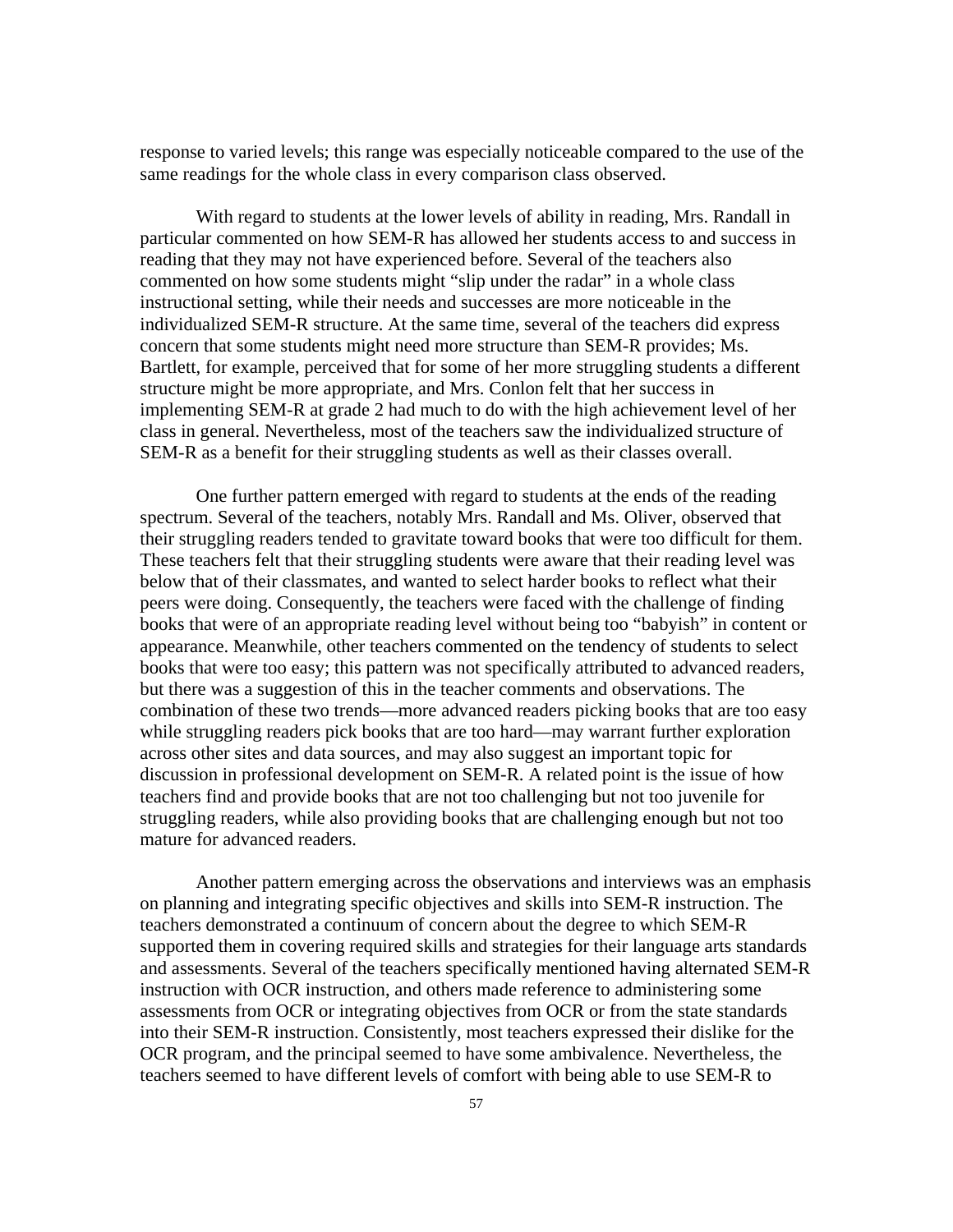provide and document instruction and mastery of specific skills; the teachers who were not using OCR much at all seemed to have a strong sense of the specific skills they were integrating into SEM-R, while the other teachers seemed to prefer alternating or doing occasional OCR activities. The concern about integrating specific objectives into SEM-R seemed to have driven the professional development time the treatment teachers were able to spend together, and the resources used from Harvey and Goudvis were perceived by the teachers to create a good bridge between the very specific instruction of OCR and the less specific linkage to skills and standards in SEM-R.

Concerns about time management emerged across the treatment teacher interviews at Main Street School. Nearly every teacher raised some issue of time management, usually referring to the difficulty of finding time for Phase Three, time for completing their reflections in their logs, or both. Each teacher commented on Phase Three as an area of challenge; several of them noted some Phase Three activities they had done, including book projects, book clubs, art projects related to reading, and Renzulli Learning, but all teachers indicated that time for Phase Three had been limited throughout the year. No classrooms were observed to be conducting Phase Three. Consistently, the teachers also talked about how they had found it difficult to keep up with their reflections. Most of the teachers seemed to rely primarily on student logs for tracking purposes, and used their teacher logs much less frequently.

The seven teachers implementing SEM-R represented a wide range of experience and of teaching style, and the variability among this group emerged in several ways in their implementation of SEM-R. As previously noted, there was variability in how much the teachers felt they needed to integrate OCR directly with SEM-R. Several of the teachers seemed to eliminate OCR almost entirely from their reading instruction; two of these teachers, Mrs. Nicholson and Mrs. Jacobs, also reflected in their observation and interview a strong capacity for planning for instruction and monitoring the skills they were integrating, so their confidence in eliminating OCR seemed warranted. Mrs. Randall, in addition, indicated a strong confidence in integrating key objectives from the standards into SEM-R. Several of the teachers with less experience or less apparent confidence seemed to want to preserve some of the security they felt the OCR assessments offered them. Another area of variability was in teachers' questioning during conferences, including both what was observed and what they shared in interviews. Some seemed to place a stronger emphasis on encouraging enjoyment and sharing than on fostering specific strategies or higher-level thinking. Other teachers selected specific areas to emphasize across conferences, usually demonstrating differentiation as they worked with different students. Finally, some teachers appeared to target their questions directly to the particular student and book with whom they were working, rather than using a similar pattern across students. Variability in questioning styles and strengths was also apparent across the comparison classes.

Many of the teachers commented on feeling some discomfort conducting conferences on books they had not read, and most of them indicated that they had plans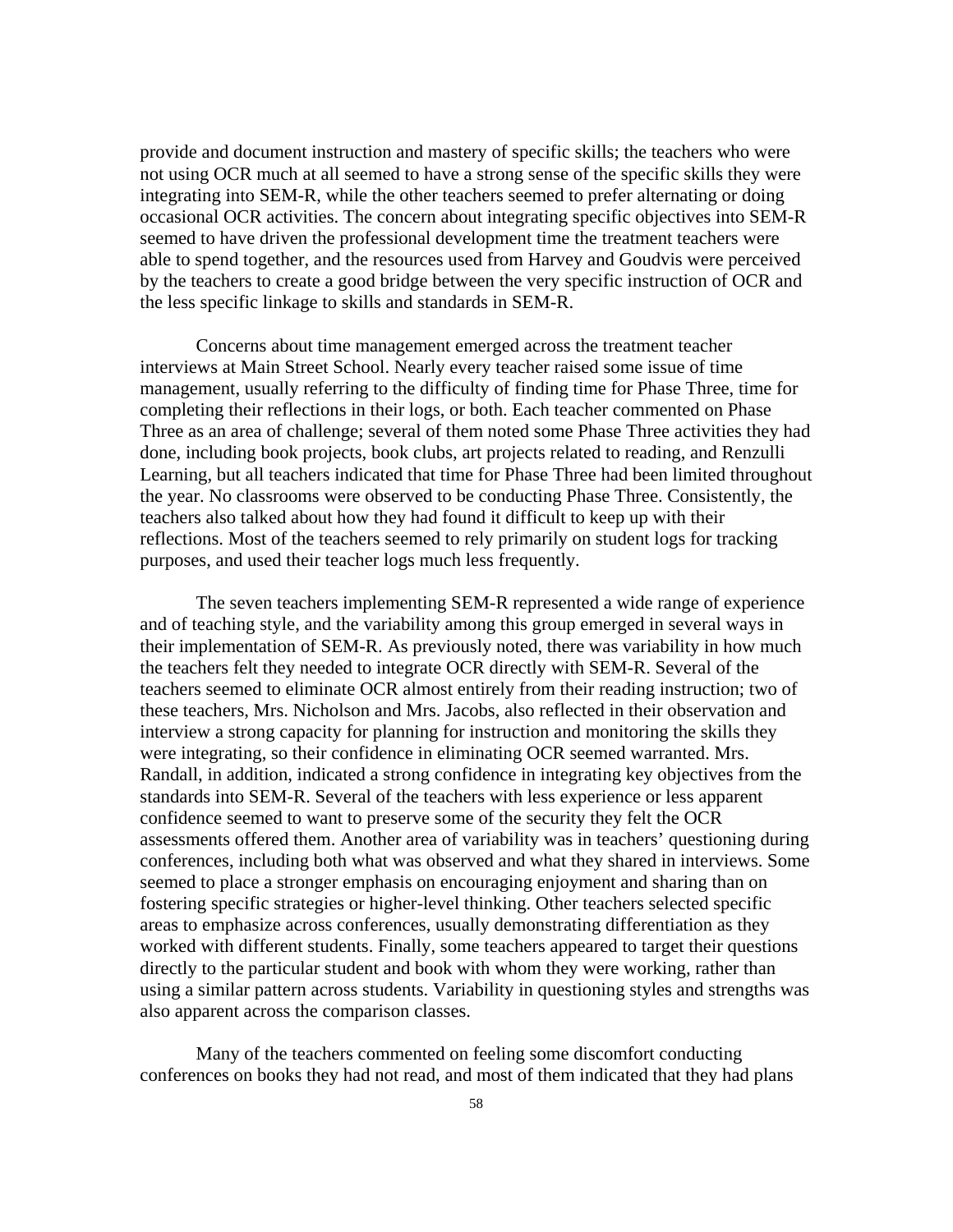to spend some of their summer reading books their students were reading, to prepare better for next year. Two of the teachers, Mrs. Nicholson and Ms. Bartlett, discussed the issue of teachers' own attitudes toward reading having a significant relationship to their work in SEM-R. Mrs. Nicholson, in her role as coach, specifically emphasized the importance of teachers' knowledge of children's books as a critical factor in SEM-R, and seemed to suggest that some differences in preference for reading children's books affected teachers' work in the program.

A final pattern that emerged in the SEM-R implementation at Main Street School was the evidence of a change process at work, including some of the "ups and downs" experienced as teachers developed their own understanding of SEM-R. When asked about challenges they had faced, many of the teachers identified challenges but also explained how they had learned to respond to those challenges. For example, the teachers demonstrated that they had resolved some concerns about how much of OCR to integrate, and they had put several management structures in place to guide their implementation. Of the four teachers who had attended professional development for SEM-R at Confratute, two specifically noted that they had come back from Connecticut feeling confident and ready to implement, but had then found themselves more uncertain as they got started; they indicated that it took some time to build their confidence as they implemented the program. Several of the treatment teachers also indicated that they wished they had had more training in certain aspects of SEM-R, including Book Hooks and Phase Three, but that they had developed their understanding as they progressed through the year.

The treatment teachers also reflected Guskey's (1986) framework about the importance for teachers of seeing something work for their own students before they are likely to change their beliefs and attitudes and fully adopt an innovation. These teachers clearly took confidence and energy from the positive response and growth of their students within SEM-R. All of the teachers were enthusiastic about the benefits of SEM-R for their students, and all expressed eagerness about continuing to use SEM-R and strengthening their implementation through further reading, planning, alignment, and practice.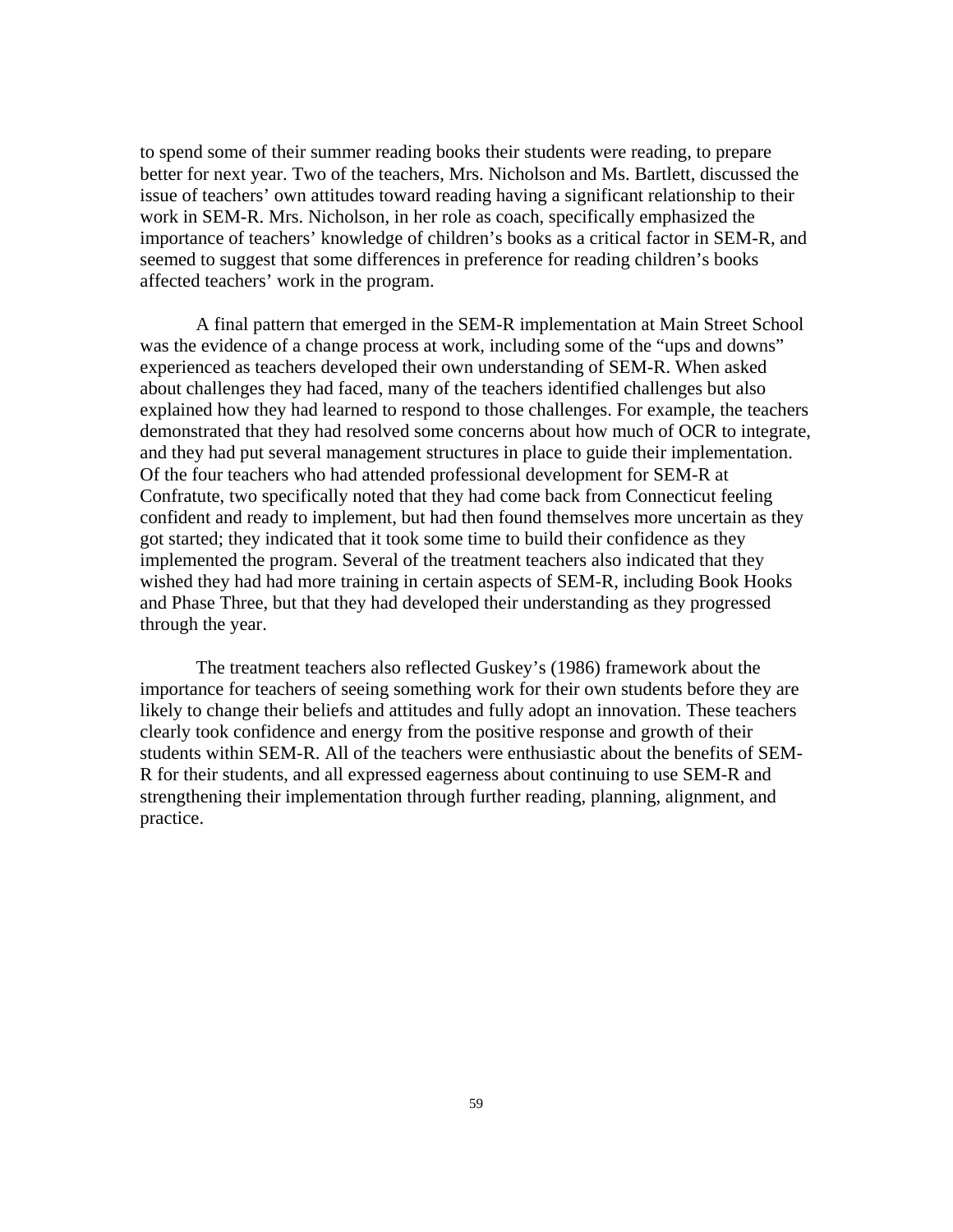# **CHAPTER 3: Rainy Valley School**

## **Angela M. Housand University of North Carolina-Wilmington Wilmington, North Carolina**

Rainy Valley School, a K-5 elementary school, was opened in 2006 as part of redistricting efforts. The newly constructed school boasts colors of grey and white with purple accents. The open campus has exterior walls of white flanked by steel arbors and covered walkways. As one approaches the school, an electronic banner flashes upcoming school events and vehicles line the sidewalk waiting to drop students off for the upcoming school day. Upon entering the office one is faced with a gracious but austere lobby and a large reception desk opposite the entrance. The harsh lines of the architecture and lack of color create an atmosphere of "business only", and the orderly manner of the office staff reinforces the image. The school's website reflects a similar orderliness, and an impression of organization as the Rainy Valley Mission Statement webpage includes three scholarly references that guide the school's culture.

Beyond the office, a rectangular center courtyard is flanked on one end with an open-air stage area separated from the multipurpose room by a large garage-like door. The classrooms are situated on the remaining sides of the courtyard opposite the administrative offices and multi-purpose room. The classrooms themselves are arranged in pods of four and are connected by a small common space, which provides access to a teacher work area and student rest rooms.

Approximately 708 students attend Rainy Valley School and a little less than half (45.9%) are students from culturally diverse population groups, mainly Hispanic or Latino (31.6%), with English language learners making up 17.0% of the total school population, and 27.0% of socioeconomically disadvantaged students.

Implementation of the SEM-R framework was a choice that aligned with the district's prescribed academic focus on comprehension. The Rainy Valley website identified the school's parsimonious version of the district focus as: summarization, making inferences, and activating background knowledge through questioning to build "comprehension."

The principal and reading specialist served as the primary contacts for the SEM-R pilot study. Teachers in grades 3-5 were invited to participate, and 7 of 13 teachers decided to implement the SEM-R. The remaining teachers' classrooms were used for comparison purposes. Review of observations by the principal, two days of researcher observation in Rainy Valley School classrooms, teacher questionnaires, and interviews with teachers, the reading specialist, the principal, and the media specialist served as the basis for this report.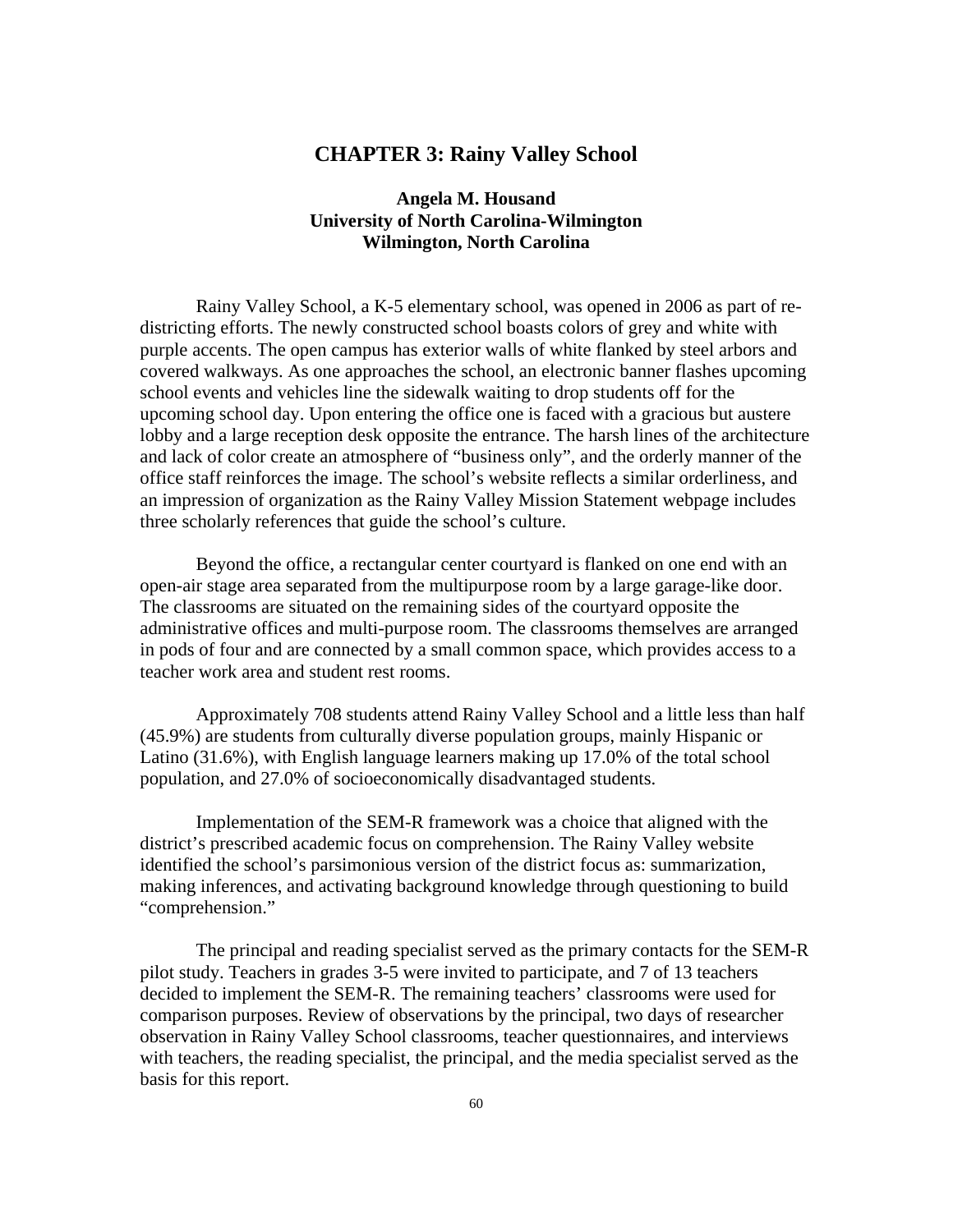## **SEM-R Classrooms**

### **Ms. Jewels' & Mr. Isobe's Third Grade Classrooms**

In the third grade, class sizes ranged from 16 students in the comparison classroom to 28 in one of the SEM-R classrooms. According to the 2007-2008 Rainy Valley School Accountability Report Card the average third grade class size for the school was 19 students per class. Two of the six teachers in this grade level voluntarily chose to implement SEM-R in their classroom. The majority (four out of six) chose not to participate in the SEM-R study.

In Ms. Jewels' third grade class of 28 students, a small group of students were receiving instruction in the corner while other students read independently. The students working with Ms. Jewels took turns reading from a trade book, round robin style, while embedded instruction was provided in the form of decoding support and questions to check understanding. After everyone in the small group had an opportunity to read, those students were asked to return to their seats as the teacher called another student, this time individually, and began conducting a conference. As the scene changed, it became clear that Ms. Jewels considered the group instruction part of the SEM-R supported reading time despite the fact that all students in the group read from the same book.

The individual student approached Ms. Jewels, as she retrieved a stack of SEM-R Bookmarks, and situated himself in the chair across from her. The conference began without a greeting as the teacher began questioning the student. The initial open-ended, higher order, thinking question, a question from the SEM-R Bookmark, was followed by a series of teacher initiated questions; primarily questions that only required single word answers:

- 1. Why do you think the author wrote this story? (SEM-R Bookmark Question)
- 2. Is it a girl dog or a boy dog?
- 3. Who else do you think would really like this book?
- 4. Do you think I would like the book?
- 5. Do you think someone in your family would like it? Your brother, maybe?
- 6. Tell me about the story and why you like it.

The teacher ended the first individual conference and called another student. During the first conference, the student was not asked to read, no discussion of genre or book match was initiated, and the majority of questions addressed comprehension level understanding rather than engaging more complex, open-ended reading strategy instruction.

As the second conference began, the form of the conference was different as the teacher addressed student self-regulation, asked the student to read aloud, and identified "plot" as the focus for the day's conversations. While the SEM-R Bookmarks were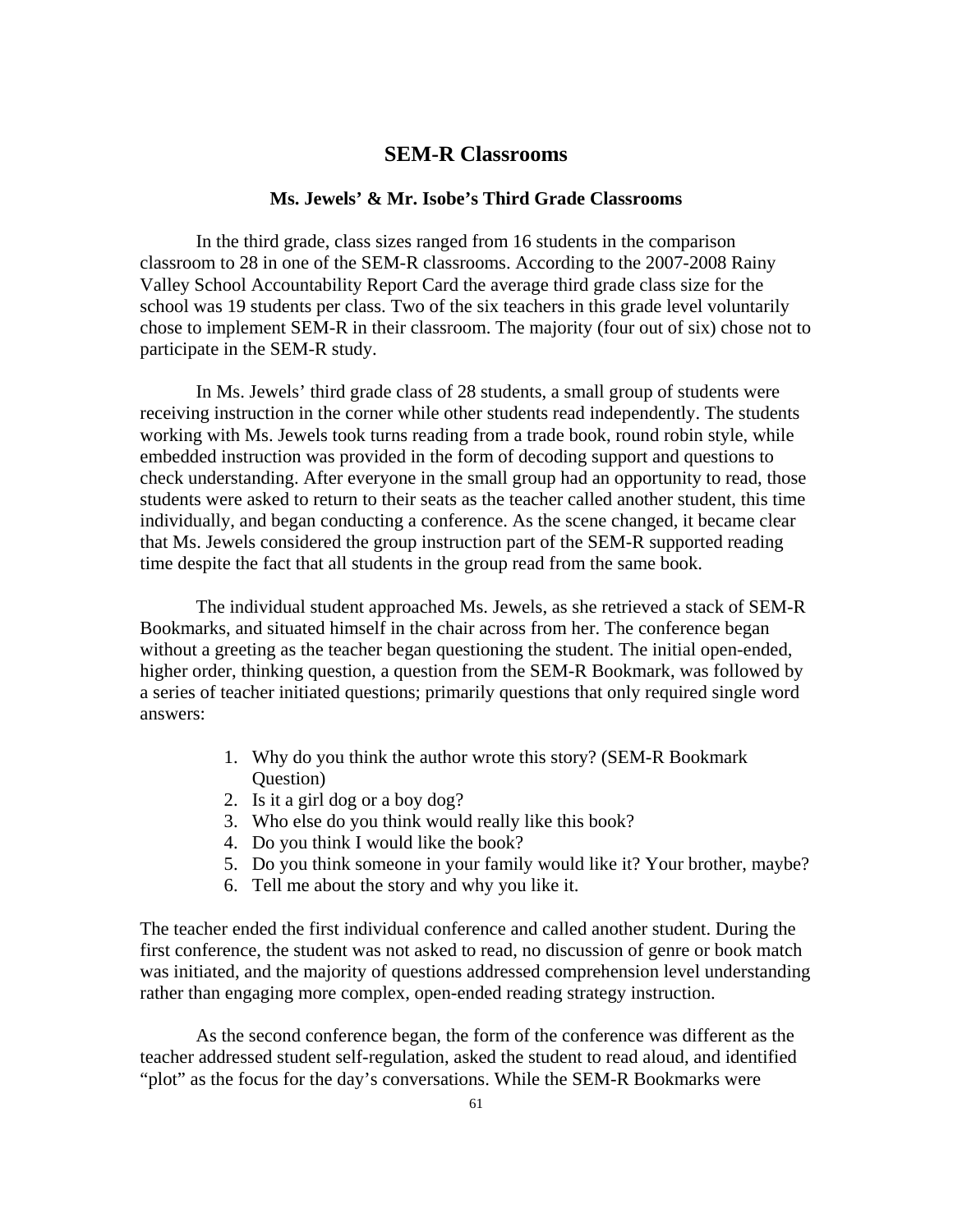available and at least one question from the bookmark was used, the majority of questions were low-level questions. The same SEM-R Bookmark question was used with the second student, "Why do you think the author wrote this book?" followed by a series of similar teacher-generated questions, "Who do you think would really like this book? Someone in your family?" One aspect of this conference was particularly noteworthy: while the second student was reading a more advanced text (a book from the *Harry Potter* series) relative to the first student, no differentiated questions were asked of the second student.

By the end of the second conference, more students were talking than reading, and the teacher was forced to walk around the classroom to help students regain focus. Once order had been re-established, the teacher returned to her conference location and began the conferences again. Two more conferences were held, but both were substantially shorter than the first two. The teacher, in a questionnaire response, provided a rationale for shorter conferences, "When we have busy weeks, with testing or other things, I am not able to do conferences with every student. I also have several students from other classes to conference with since our third grade 'levels' students for reading." She acknowledged that this marked an area for improvement supported by a professional goal she set to conference with every student at least one time per week.

No Book Hook was observed in Ms. Jewels' classroom, however she reported positive effects from the one- two Book Hooks she conducted each week in class, "My students love the Book Hooks, and they work. I've had parents tell me that their children are reading more and enjoying it." Ms. Jewels added, "Kids are so much more excited about reading because of Book Hooks!" Mr. Isobe, the other third grade teacher implementing SEM-R in his classroom, cited similar effects from using the Book Hooks, "I see them [the students] reading more books they otherwise might not attempt or even be aware of…and I think the Book Hooks have motivated kids to choose to read for enjoyment."

During an observation in Mr. Isobe's classroom, Phase Two of the SEM-R was conducted without the Phase One Book Hook. When asked about the exclusion, the teacher identified time constraints as the reason that a Book Hook was not conducted. According to Mr. Isobe, these time constraints were, at least in part, due to the requirement that teachers meet *all* of the district's language arts daily program requirements before implementing SEM-R components, "I am having challenges doing SEM-R 'in addition to' rather than 'in place of' some of our district-mandated pacing guide and assessment driven instruction."

In addition to the district mandated language arts program, the school participated in Accelerated Reader (AR), a program in which students read from a variety of trade books in their prescribed "AR Level" followed by a test. The levels prescribed by AR are not challenge level books, rather students are able to read what the SEM-R describes as "comfort reads", books that do not have challenging words or overly complex plots.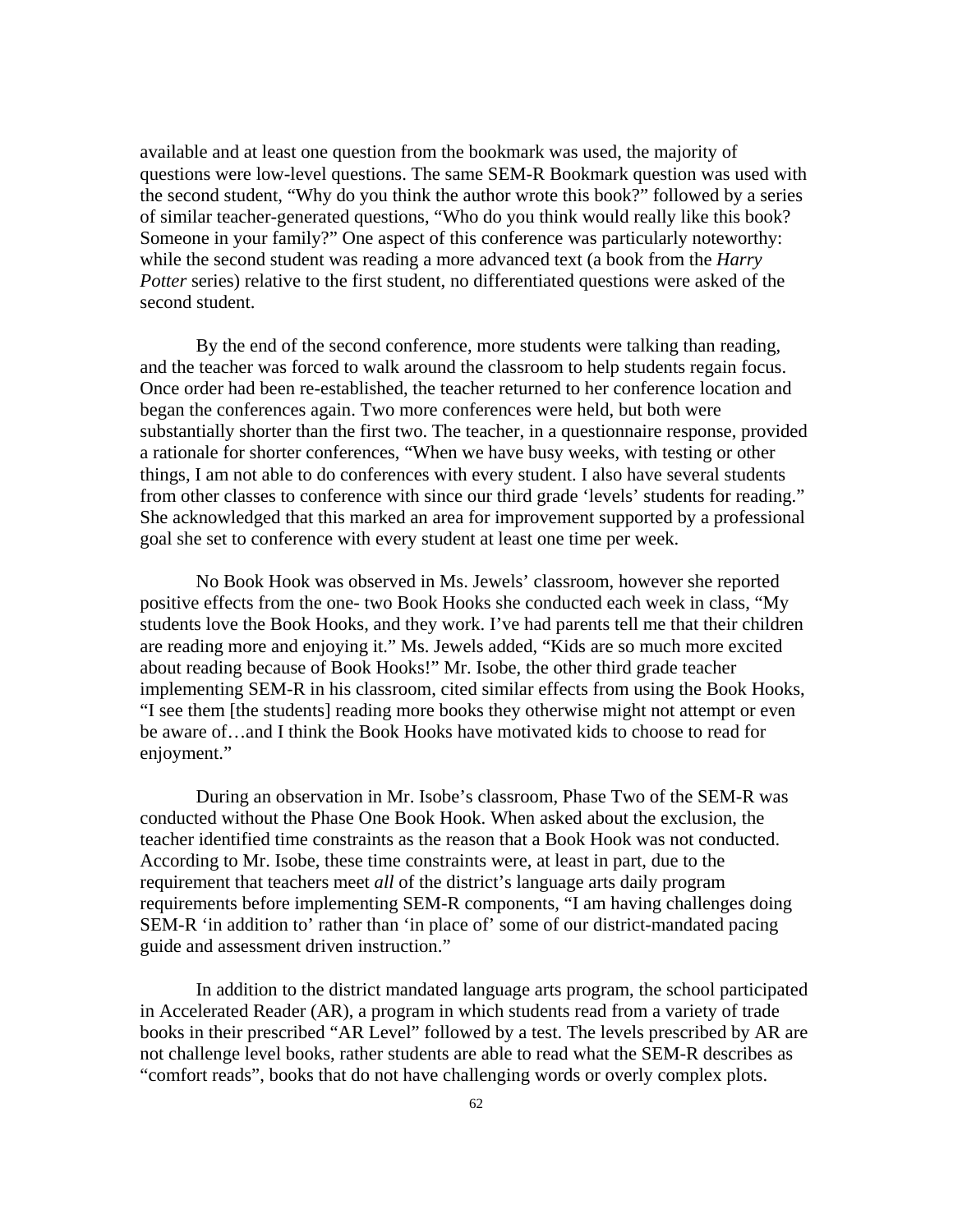Upon completion of the book and successfully passing a test students are provided incentives, often candy and points. After a class has earned sufficient points, they receive a reward often in the form of a "pizza party." Mr. Isobe described the SEM-R's place given the school's participation in AR:

Using Accelerated Reader is a bit tricky to fully incorporate [both programs], but students have gone up in reading level this year according to AR assessments and are earning AR points too, so hopefully we can meld SEM-R with our culture of Accelerated Reader to benefit all students. (Teacher Questionnaire, November, 2008)

#### **Mrs. Blydenburgh's Fourth Grade Classroom**

In the fourth grade, classroom sizes ranged from 29-33 students with an average class size of 32 students per class. The majority of teachers responsible for fourth grade instruction did choose to participate in the SEM-R, as three of the five teachers chose to implement SEM-R in their classroom.

Mrs. Blydenburgh's classroom was orderly; students were seated and working quietly on a variety of classroom activities and the classroom library was meticulously kept with books arranged in bins and on shelves. Each bin displayed and described the genre of the book, and provided the AR levels of books in the corresponding bin. The priority for the organizational system was genre first and AR level second. The impression of order was reinforced with bulletin boards neatly arranged and selfregulation reminders prominently displayed.

On this day, Mrs. Blydenburgh began SEM-R promptly at the scheduled start time of 11:00 AM by saying, "Time to get out your SEM-R books." Without a single reminder given or word spoken students withdrew their SEM-R materials. As students completed the task, Mrs. Blydenburgh asked students what page in their SEM-R Log Book should be opened and in unison, they responded, "Books to read in the future." Mrs. Blydenburgh began to talk about her geology classes in college, stating that if she had not become a teacher, she might have gone into geology because of her love of rocks and minerals. As she spoke, she placed a non-fiction book about rocks and minerals on the document camera and expounded upon her love of geology. She then began to show pictures from the book, pictures that looked like works of art, with intricate and colorful details. Mrs. Blydenburgh stopped her monologue abruptly saying: "Turn to your neighbor and explain what this looks like to you." Students immediately and excitedly engaged in a discussion with their partner until a single clap from Mrs. Blydenburgh, brought the class back to order. After a few volunteers shared their impressions of the picture, Mrs. Blydenburgh highlighted interesting facts about rock formations and connected some ideas to previous books introduced during Phase One; a book about an ice hotel and another about a salt bridge. As quickly as she began, she stopped and said, "I'm not going to show you all the pictures because there is SO MUCH cool stuff in here.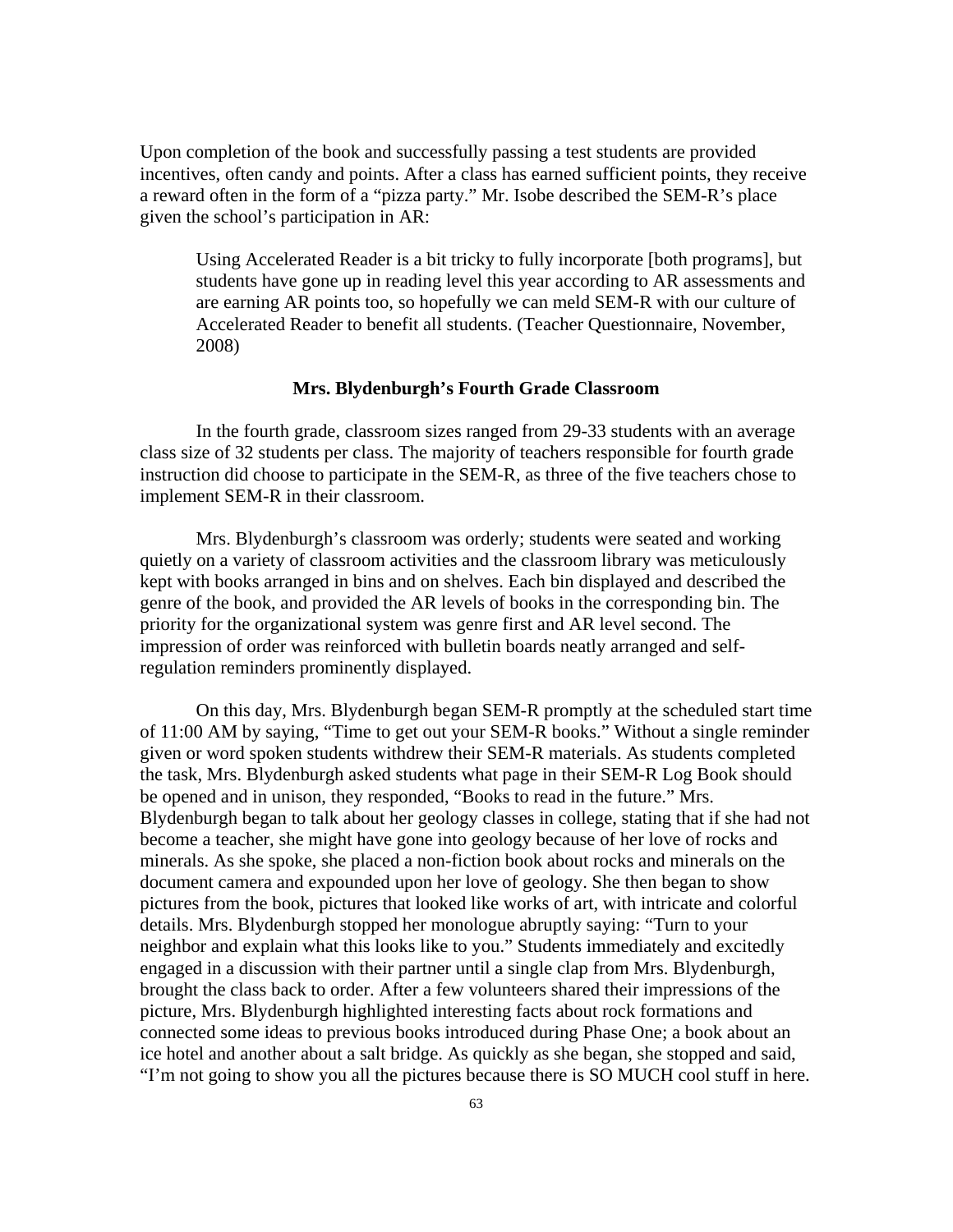Now, turn to your partner and tell them one question you would like to have answered by reading this book." In a little less than seven minutes, the teacher fully engrossed students in a process of discussion, engaged them both visually and in spoken language, and also provided multiple opportunities for higher order thinking. Students swiftly and easily transitioned into Phase Two, the supported independent reading phase of SEM-R.

Over the course of 33 minutes of SIR time, Mrs. Blydenburgh conducted three individualized conferences. With the first student, Mrs. Blydenburgh asked eight questions. Of the eight questions, five were open-ended and at the conclusion of the conference she provided the student with a SEM-R Bookmark to help focus the student's purpose for reading. One aspect of her conference that was unique was the wait-time she provided for students as they formed answers for her questions. Further, Mrs. Blydenburgh required students to answer the question that was asked. For example, after asking, "Why do you think the author wrote a second book?" The student replied, "to tell a story." Mrs. Blydenburgh responded by saying, "That wasn't the question I asked," and repeated the question, emphasizing the word second, and once again, waited patiently for the student to form an appropriate response. The remaining conferences were very different from the first in that Mrs. Blydenburgh focused on comprehension. During one of the remaining conferences, Mrs. Blydenburgh asked questions like, "Were you stopping to understand what you read?" and "Do the illustrations help you understand the story?" While she also asked higher order thinking questions of the student, the conference was very different from the more advanced strategy oriented questions asked of the first student.

On a different day in another fourth grade classroom, during 20 minutes of SIR time, the teacher conducted four conferences. These conferences were primarily focused on story structure and in one of the four conferences, the teacher was able to identify a mismatch between reading ability and the student's book choice. During another conference, the student was selecting a new book, and the teacher asked the student to read for a while and schedule a conference for later in the day to determine whether the student thought the book was a good match. Notable in this Phase Two was the short 20 minute time limit. When asked if the conference time was always this short, the teacher explained that on this day all of the fourth grade classrooms had to complete the summative evaluations of the basal reading program, the core curriculum mandated by the district. While these evaluations would normally happen on Friday, they were pushed up because the following day was the Pi Day Celebration, which would take up the majority of the already shortened day.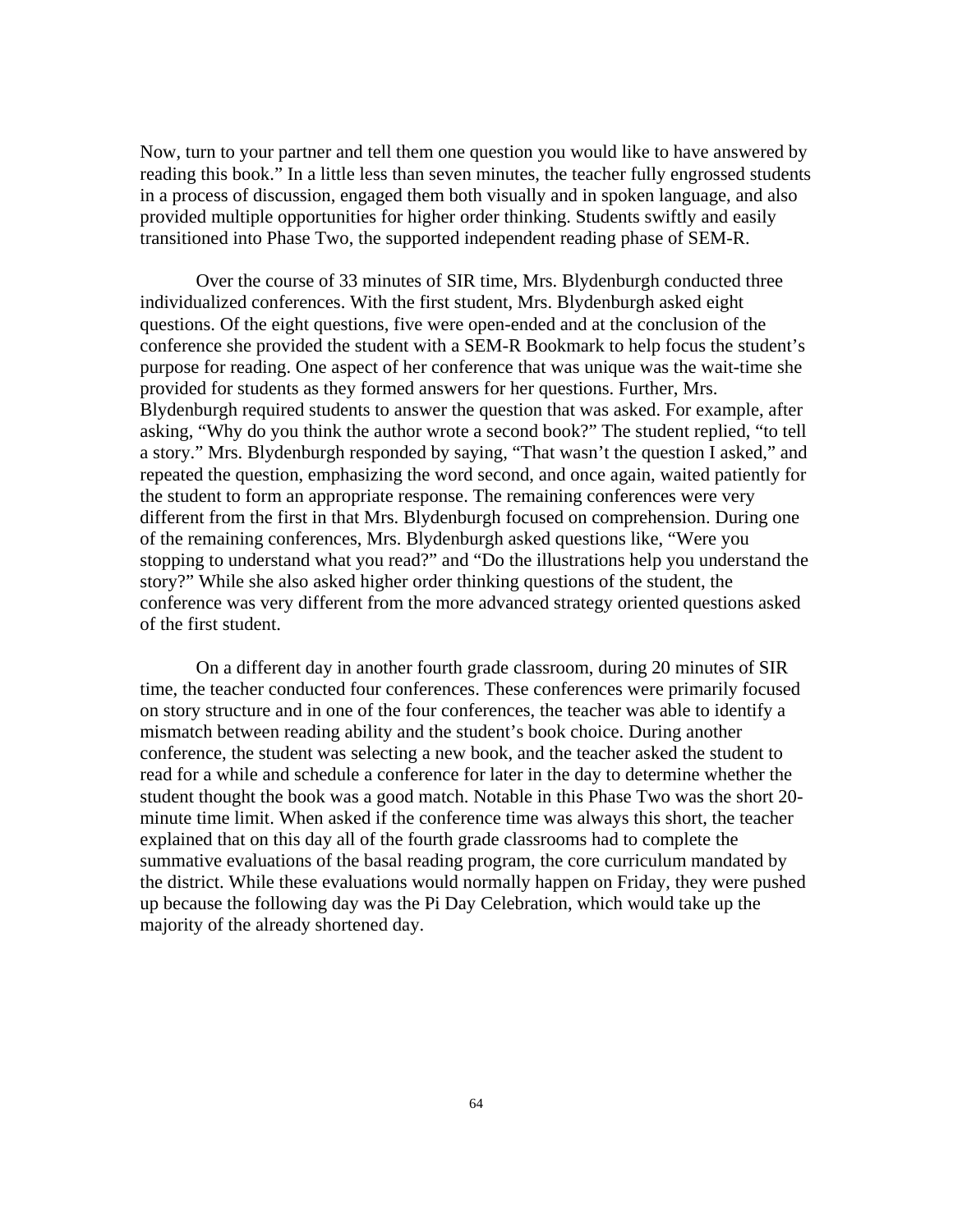#### **Ms. Dove's Fifth Grade Classroom**

In the fifth grade, the average classroom size was reported as 31 students per class. Half of the teachers responsible for fifth grade instruction chose to participate in the SEM-R as two of the four teachers implemented SEM-R in their classroom.

In Ms. Dove's classroom, books were organized on shelves and in bins by genre. On this day, students were in the process of completing the summative evaluation of the basal reading program and Ms. Dove informed the observer that no SEM-R would be conducted on this day. When asked about the reason for cancelling SEM-R on this day, the teacher expressed frustration with the obstacles that prevented her from implementing SEM-R on a daily basis. The primary hurdle she cited was the basal reading program saying, "There is not enough time to do SEM-R the way I want to because of the strict pacing guides of the core curriculum." On this day in particular, she identified the need for students to complete the summative evaluations as the reason for not implementing SEM-R and on other days, obstacles such as school assemblies and events (e.g. Pi Day, music assembly, and end of trimester celebration) often got in the way.

# **A Case for Comparison**

Observation in a comparison classroom highlighted strategies and components of both the Accelerated Reader Program and the district mandated basal curriculum. Upon entering the classroom, one immediately noticed the small, disorganized classroom library. The teacher seemed agitated, as she provided curt instructions to students without smiling. She positioned herself in the middle of the room with students' desks surrounding the perimeter and instructed students to find their partner. Students primarily turned to someone sitting next to them as they prepared to read passages identified as "repeated reading passages." The teacher held the stopwatch in the air and said, "Begin." After a minute, time for oral reading had ended and students wrote their score at the end. The process was repeated for the partner, and the exercise ended as students marked their score on a bar graph.

The general structure of the day's remaining lesson was comprised of a short read aloud followed by approximately thirty minutes of whole group instruction using the "Fix-up" strategy and a series of individual conferences with some embedded strategy instruction. After the read aloud and whole group instruction, students were allowed to read books of their choice while the teacher proceeded to conduct individualized and small group conferences with students. As students began to read their books it was notable that in this third grade classroom, all but one student was reading a picture book. The one student who was not in a picture book had selected a book from the *Harry Potter* series.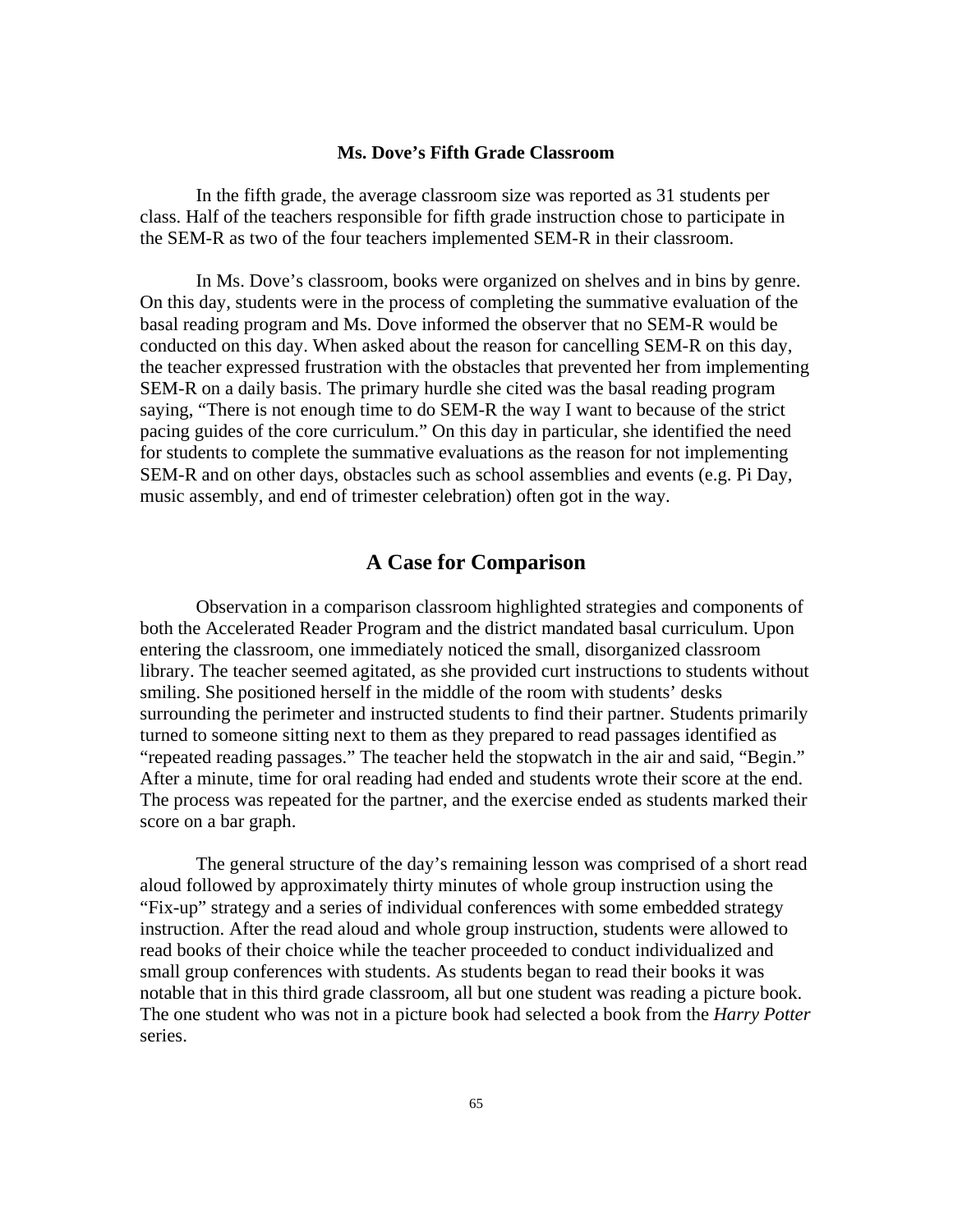The first conference was individualized with a clear focus on comprehension strategies. The initial questions were broad, yet narrowly focused, "What do you think? What is he supposed to be doing? Why do you think he is in the middle of the street? What is the title of the book?" The fourth question was asked to guide the student to the correct answer because the answer to the question *was* the title of the book. The questioning continued, "What does it look like they might be doing?" When the student responded with the incorrect answer, the teacher said, "Look again." This was the response to the student multiple times as he worked to decipher the book from the illustrations. For the second conference, the teacher called for two students to approach. While one read, she asked questions of the other and vice versa. The focus of both talks was the "Fix-up strategy" and she provided both students with a "Fix-up strategy" worksheet. The fourth student to be called for a conference approached carrying his Harry Potter book. The teacher admonished the student for reading a Harry Potter book and instructed him to get a book in his AR level. The student retreated and went to the bookshelf to retrieve a picture book.

The primary differences between the SEM-R and the district mandated reading program illustrated in this observation were the length and complexity of the read aloud, the level of questioning in conferences (i.e. comprehension level questions instead of higher-order thinking questions), and the level of student book choice. For example, in the SEM-R classrooms, students were encouraged to read challenging books or a book with one to two unfamiliar words per page, complex plots, or advanced concepts while in the comparison classroom students were encouraged to read less challenging books.

In another fifth grade comparison classroom the "Theme 4 Test" was being administered, which was weighted heavier then the monthly summative evaluations. In this classroom, students were required to construct privacy walls with filing folders so that they were not "tempted to look at other people's papers." Once the test started, the teacher informed the observer, "The reward for reaching the goal of this test is to have popcorn and juice in front of the home room students while they participate in the SEM-R silent reading time."

The differences between the basal reading program and the SEM-R were apparent in all of the comparison classroom settings. In another fifth grade comparison classroom, the teacher was in the process of administering the basal unit's spelling test. With the exception of five students identified by the teacher as having received 100% on their preunit spelling test, all students were in the process of re-checking their words. Students were instructed to finish their "vocabulary paragraph" while a few students handed out the Vocabulary and Concept Development Workbooks, which included the monthly summative evaluations. Students were instructed to complete the test and then select a book to read until it was time for lunch. The schedule, posted on the board, identified the post lunch activity as time for Accelerated Reader.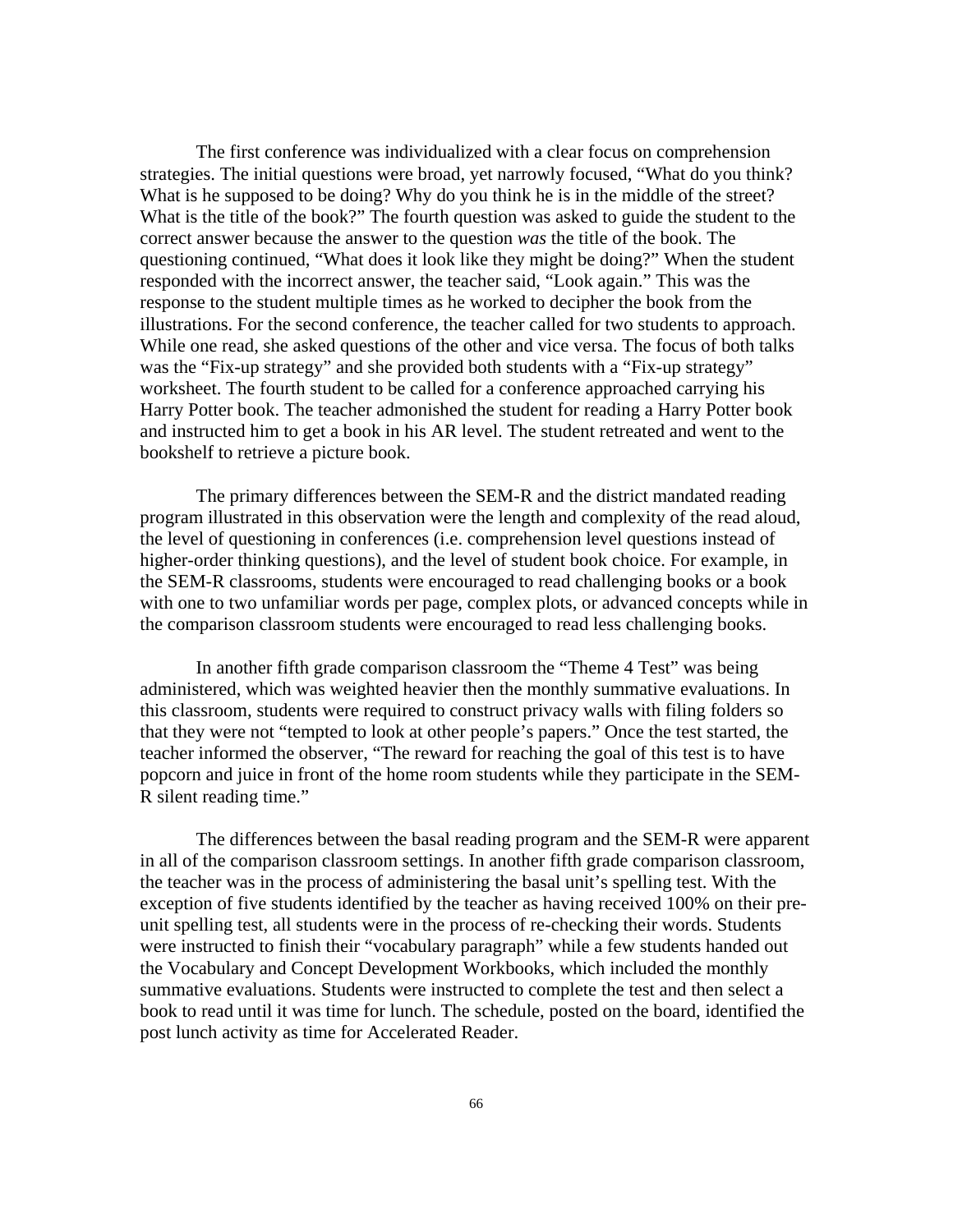Differentiation in this classroom took the form of excusing students from a test to avoid repeating material they had already mastered. The SEM-R approach to differentiation was more individualized and focused instruction on the specific learning needs of the individual as part of three to five minute reading conferences with one student at a time.

# **Interviews**

Interviews, conducted on multiple occasions, provided conflicting messages from the teachers and the administration about the implementation of SEM-R. The teachers asserted that the SEM-R implementation was not a priority in this school because the principal maintained a focus on the district's core curriculum, a basal reading program laden with whole class instruction and assessment. The principal, however, stated that garnering district support for the program was a priority and that she felt very positively about the SEM-R program. The desire to garner district support and implement the SEM-R district wide was expressed on multiple occasions by the principal and reading specialist.

In addition to the desire to expand implementation district wide, both the administration and teachers expressed an interest in continued growth of the SEM-R program at Rainy Valley. Teachers were focused on the professional development aspects of expanding and improving the implementation of the SEM-R. Specifically, teachers wanted more training to improve their implementation of Phase Three, the choice activity component of the SEM-R, as well as strategy instruction for shortening Phase Two conferences so that they might better serve students by meeting with each at least one time every week. The focus of the principal and reading specialist was on increasing material resources. On multiple occasions, they inquired about what the SEM-R research study could provide in the way of books, reading logs, and other materials related to the SEM-R program.

Although teachers perceived a lack of support for SEM-R implementation by the administration, they did see positive benefits in their reading classrooms. For example, multiple teachers had seen improvement on AR tests as well as improved performance on monthly summative evaluations from the basal reading program as compared to student performance last year. More generally, teachers cited increased growth for students, better teacher knowledge of students as readers than in previous years, and increased motivation to read as students had been "reading more than ever before."

The positive outcomes are illustrated in a story from Ms. Wallace, a fifth grade teacher working with an English Language Learner who reads at a second grade level:

Last week at conferences, one of my parents expressed wonder and pleasure regarding her son's reading. She said she often finds her son reading and this is new. One night at 10:00 she had to tell him to stop for the night.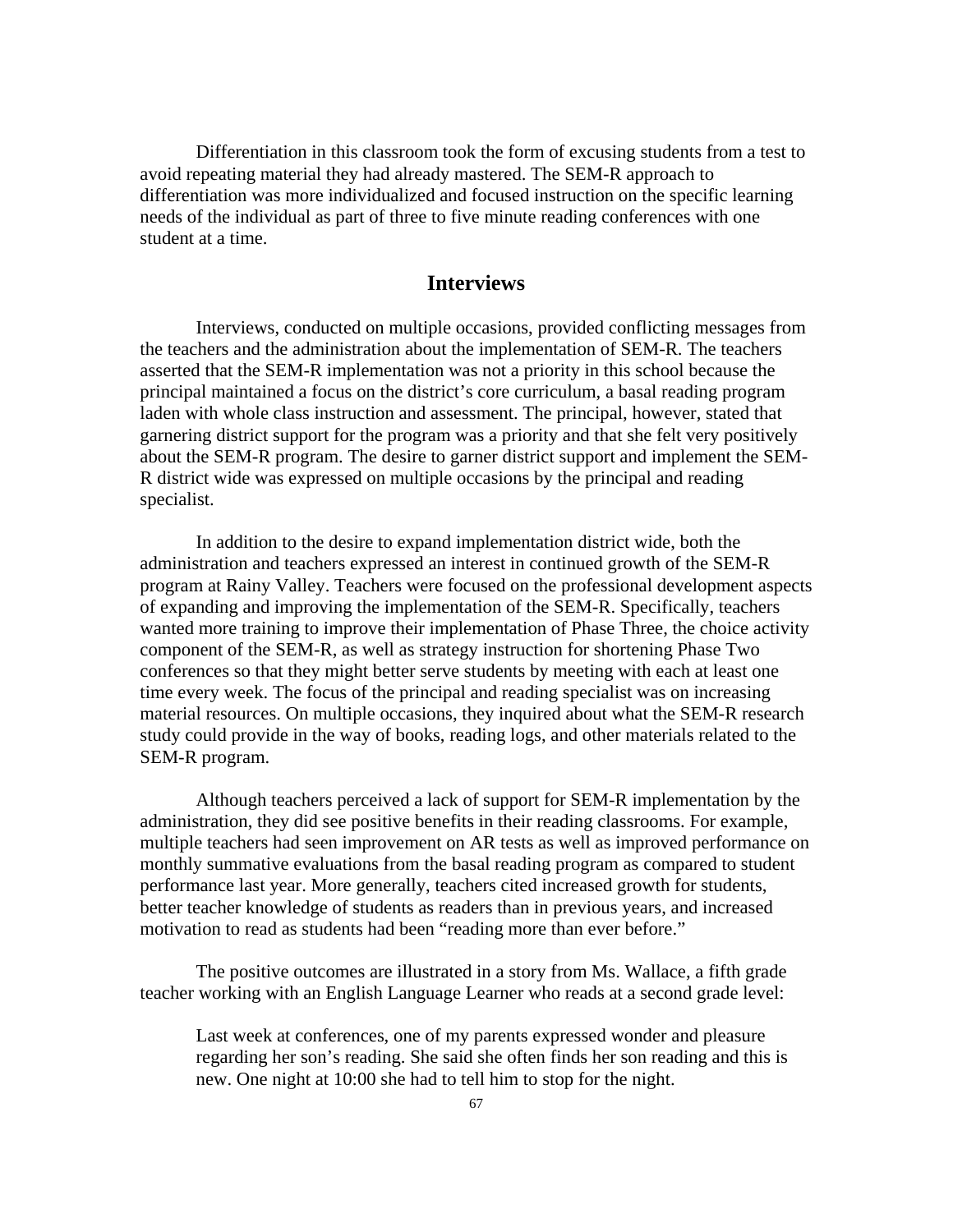The principal also suggested that the students participating in the SEM-R had scored higher in the guided reading assessments than students at the same time point during the preceding academic year. During an interview with the principal, she cited multiple benefits of the SEM-R:

- Phase Two conferences require students to be accountable for their reading and learning.
- Book Hooks allow the students to become connected to books.
- Kids talking about reading and books they read all the time.
- SEM-R's influence on the culture of the school—not only is it okay to read, but it is cool to read.
- Some struggles, but even though there have been some struggles along the way, student improvement continues and has exceeded teacher expectation.

This interview highlighted another discrepancy between perception and action. After addressing the benefits of the SEM-R and reporting continued improvement on a variety of assessments (basal reading program's summative assessments, AR tests, and guided reading assessments) for students participating in the SEM-R, the principal expressed hesitation in transitioning all third through fifth grade students to SEM-R instructional settings stating, "I am considering transitioning all teachers into using the SEM-R, however I need data to gather support and teacher buy-in."

# **Findings**

Three primary findings emerged from observations and interviews in this school: positive outcomes for students, the need for administrative support, and clear differences between SEM-R instruction and basal reading program instruction.

The principal, teachers, and parents identified positive outcomes for students. The outcomes were measured in a variety of ways, including anecdotal references, positive changes in student behavior related to reading and quantifiable data driven differences identified through multiple testing measures. The behaviors most identified were related to students' desire and motivation to read. One example of this was a story about a parent's surprise at having to force her son to stop reading. Teachers, in comparison, tended to relate increased motivation with increased growth, the ability to focus for extended periods of time, and their ability to seek books from a variety of genres. Teachers across all grades stated:

> • I think the Book Hooks have motivated kids to choose to read for enjoyment.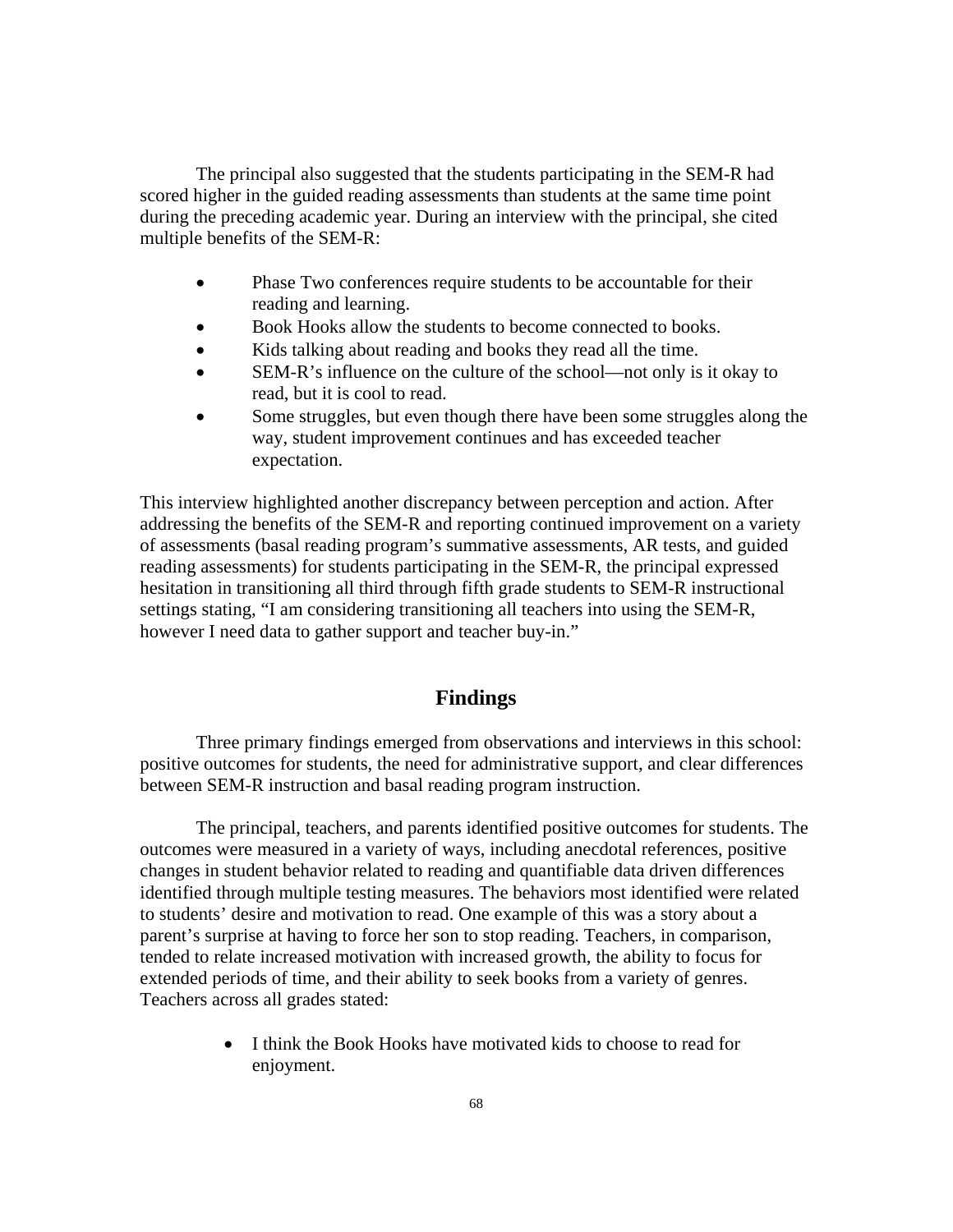- I have seen the spark and growth in interest and wanting to read new books.
- I have observed the majority of students engaged in a book independently for at least 20 minutes of time uninterrupted.
- Students are trying different genres, and they are more interested in reading.

Anecdotal outcomes are supported by data provided by evaluations used in the basal reading program, the Accelerated Reader tests, and the guided reading program. Consistently, teachers reported continuous growth and improvement for their students including the gifted students and most talented readers. The principal also reiterated that this growth had exceeded teachers' expectations.

A second finding that emerged was related to the need for administrative support both verbally and in action. At Rainy Valley, the principal was in full support of the program, however at the district level, a requirement existed about following the strict pacing and assessment schedule of the specified basal reading program, which took approximately two hours each day to implement with integrity. The basal reading program combined with the school's participation in the Accelerated Reader program appeared to prevent teachers from implementing the SEM-R to the degree that was necessary to maintain fidelity and teachers consistently identified "time constraints" as the major hurdle to full implementation of the SEM-R program. Suggestions provided by the teachers for improving the overall reading program of the school included doing only part of the basal program, providing time in the daily schedule for SEM-R implementation by removing other less effective activities, and integrating the programs rather than requiring multiple disparate programs. Finally, it was suggested that administrative support might also include additional professional development related to SEM-R and the provision of autonomy for teachers within instructional settings.

The third finding to emerge was the qualitatively different approach to reading instruction in the SEM-R compared to the basal reading program and Accelerated Reader. The primary differences teachers identified were related to differentiation of content, challenge level, and assessment. For example, assessment in the SEM-R occurred as teachers worked with students during individualized conferences targeted toward students specific needs. By conferencing with students one-on-one, teachers were able to, "know students better than ever before" (Teacher Questionnaire, January, 2009). In contrast, the basal reading program required monthly summative assessments and the Accelerated Reader program included tests on comprehension after each AR leveled book a student read. A second difference, between the SEM-R and other reading programs, was challenge level of the books students selected and read. The AR program required students to take a pre-test that identified students' current reading levels and resulted in a prescribed "level" for each student to select books from, a level that was the same as their current reading level. In contrast, the SEM-R required students to read books that were challenging so that students would grow as readers. The example from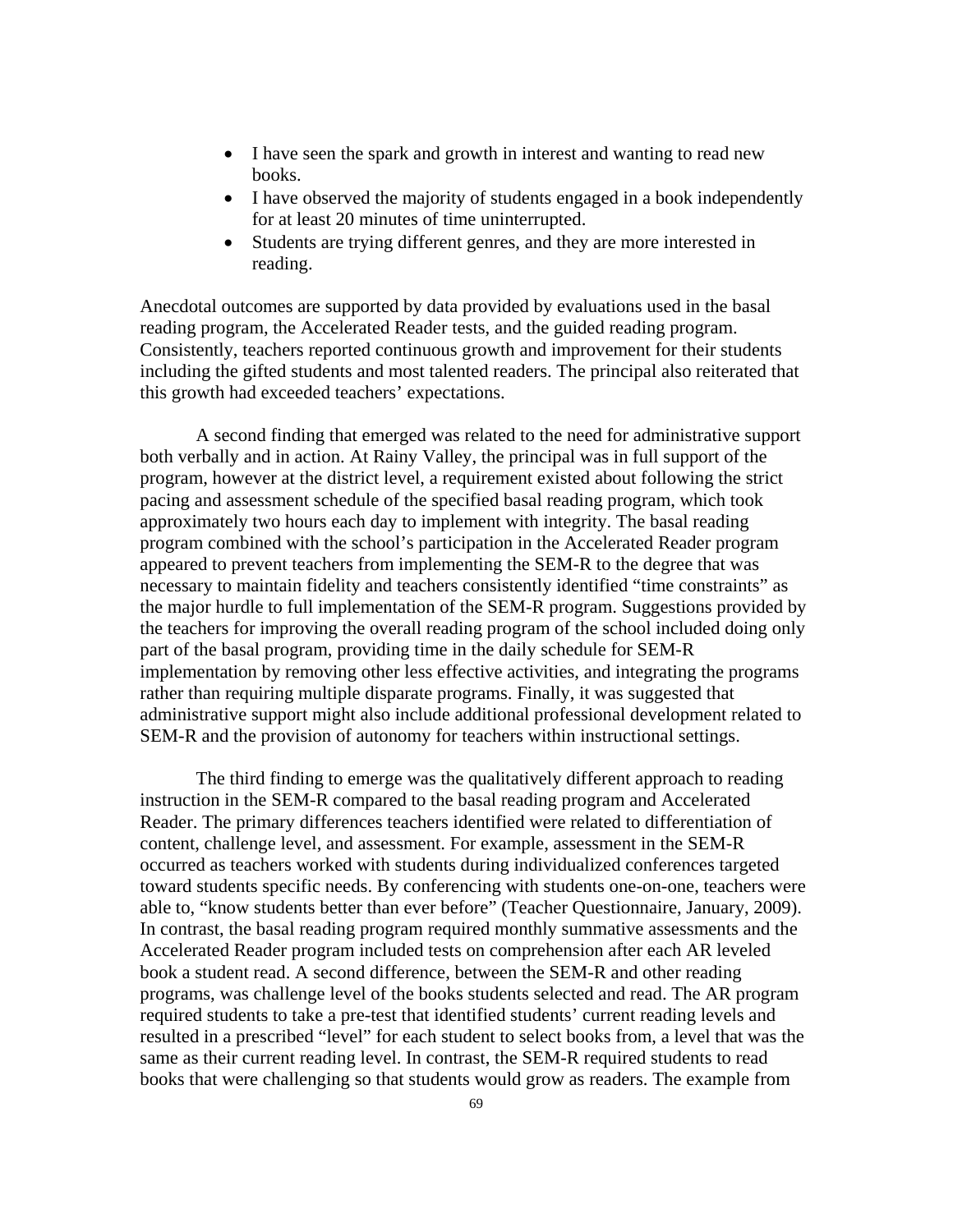observations in comparison classrooms that clearly illustrated this difference was the student who was admonished for wanting to read a more challenging chapter book rather than the picture books prescribed by the AR leveling process. Instructional differentiation also took on a different form in the SEM-R as compared to the basal reading program. In the SEM-R students were encouraged to choose books that captured their interest. Each student then participated in conferences tailored to his or her specific learning needs throughout the implementation process (in some cases decoding and in others, unraveling complex plot structures). The primary form of differentiation that occurred in the basal reading program was compacting some students out of certain assessments in areas where they had previously demonstrated mastery. The AR program was somewhat more differentiated than the basal reading program, as students were prescribed a "level" based on their performance on a formal assessment. In the SEM-R, the challenge level of books was based on ongoing informal assessment conducted by teachers, formal assessments of reading fluency and comprehension, content of weekly conferences with students, and informal measures of students' metacognitive awareness.

# **Conclusion**

The overall SEM-R implementation at Rainy Valley School suggested that the teachers wanted to continue to implement SEM-R, but due to time constraints and a lack of district level support, that goal was hindered. The principal, along with teachers and the reading specialist, seemed to be in favor of the SEM-R and consistently recognized the benefits students received by participating in the program. In addition to the positive benefits for students, teachers expressed a desire for continued professional development in the SEM-R and the school level administrative staff regarded the SEM-R as a way to increase resources for classrooms.

It did appear, as the principal explained, that the SEM-R had positively influenced the culture of the school and that reading was a priority in daily instruction. The challenge for Rainy Valley Elementary was to determine how to reconcile what were viewed as conflicting programs within the subject of reading so that the SEM-R could be integrated in the daily reading instruction, rather than being "in addition to" the current district mandated program.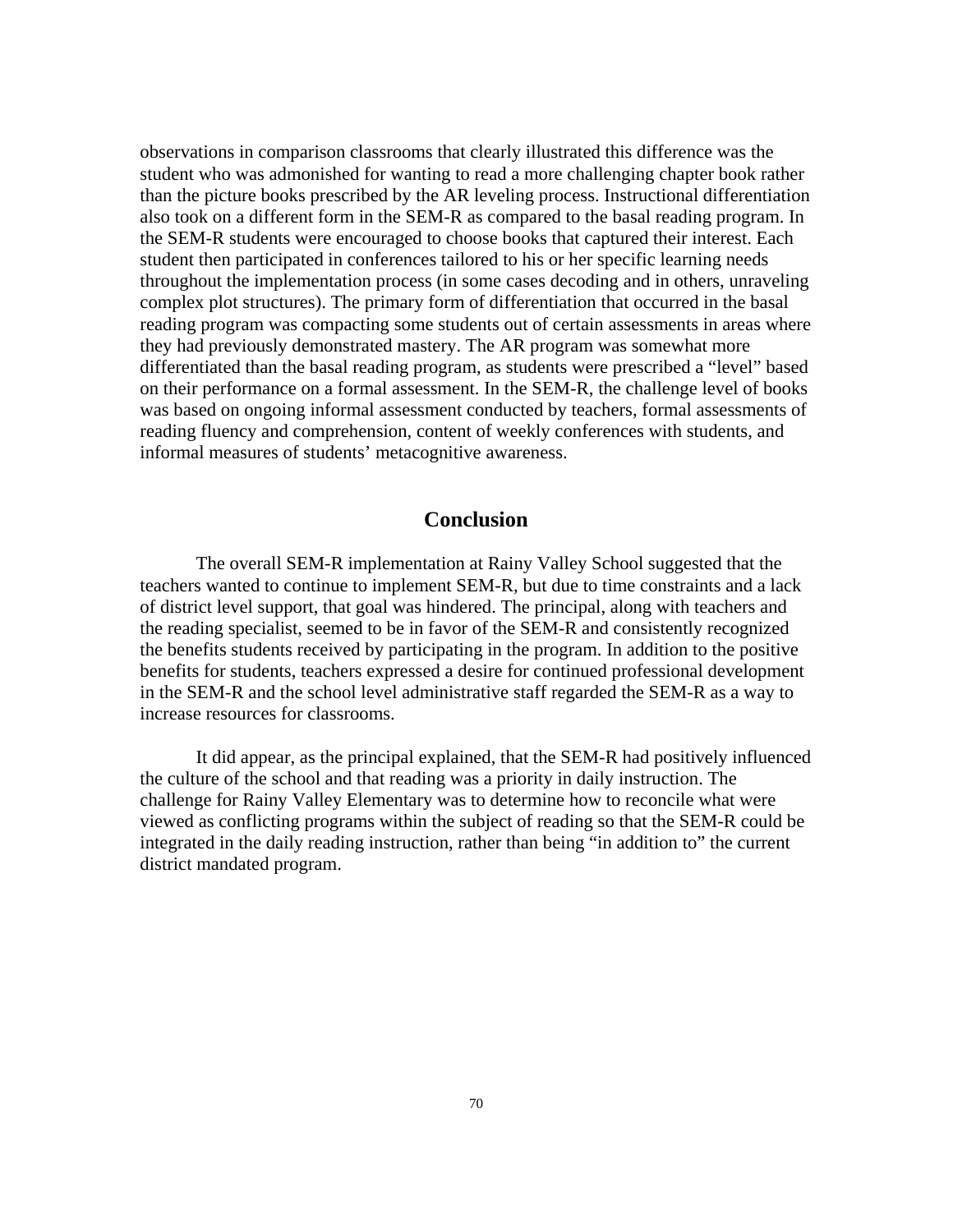# **CHAPTER 4: North Pacific School**

# **Angela M. Housand University of North Carolina-Wilmington Wilmington, North Carolina**

The North Pacific School, nestled in a hillside overlooking a busy suburban intersection, is a K-5 school that opened in 2006 as part of re-districting efforts. The North Pacific campus is open, yet separated from the outside world by a steep climb to enter the parking lot and school grounds. Upon entering the office, space appears limited, as the reception desk is just a few steps from the front door. Visitors are immediately greeted with a smile and efficiency is evidenced by the staff's responsiveness to individual needs. While the school is new, the building itself is older, constructed in the late 70's or early 80's. A sense of community pervades the front office and staff room. A homemade jewelry display adorns a table on one side of the office, while a teacher enters bearing "tamales" made by a parent on the other side. Limes, oranges, and lemons are in a basket on the long table in the teachers' workroom with a small sign reading "Help Yourself." This sense of community seems intentional as the principal explains in the 2007-2008 School Accountability Report Card:

We continue to focus on a strong home/school relationship, knowing there is a high correlation between parent involvement and effective schools. We also encourage active participation by the community in our programs and activities.

Approximately 597 students attend North Pacific and over half (56.6%) are students from culturally diverse population groups, mainly Hispanic or Latino (44.2%), a third of the population (33.0%) are classified as English language learners, and 41.0% are socioeconomically disadvantaged. The North Pacific Elementary School website identifies the school's 2008-2009 goals as: Connecting with the North Pacific community and collaborating as a professional learning community. The website goes on to define the school's focus as "Comprehension" highlighting the need for students to recognize that their thoughts, ideas, and interpretations matter.

The principal and reading specialist served as the primary contacts for the SEM-R study. All teachers in grades 3-5 were invited to participate, and all decided, with the support and encouragement of the principal and reading specialist, to do so to maintain consistency across grades and within grade levels. As full participation in SEM-R occurred with the North Pacific teachers, a similar school within the district was selected for comparison purposes. Reviews of observations by the principal, two days of observation in North Pacific classrooms, a visit to non-SEM-R classrooms in a similar school, teacher questionnaires, and interviews with the reading specialist, the principal, and the media specialist served as the basis for this report. The support and guidance of the principal combined with flexible scheduling on the part of the teachers for SEM-R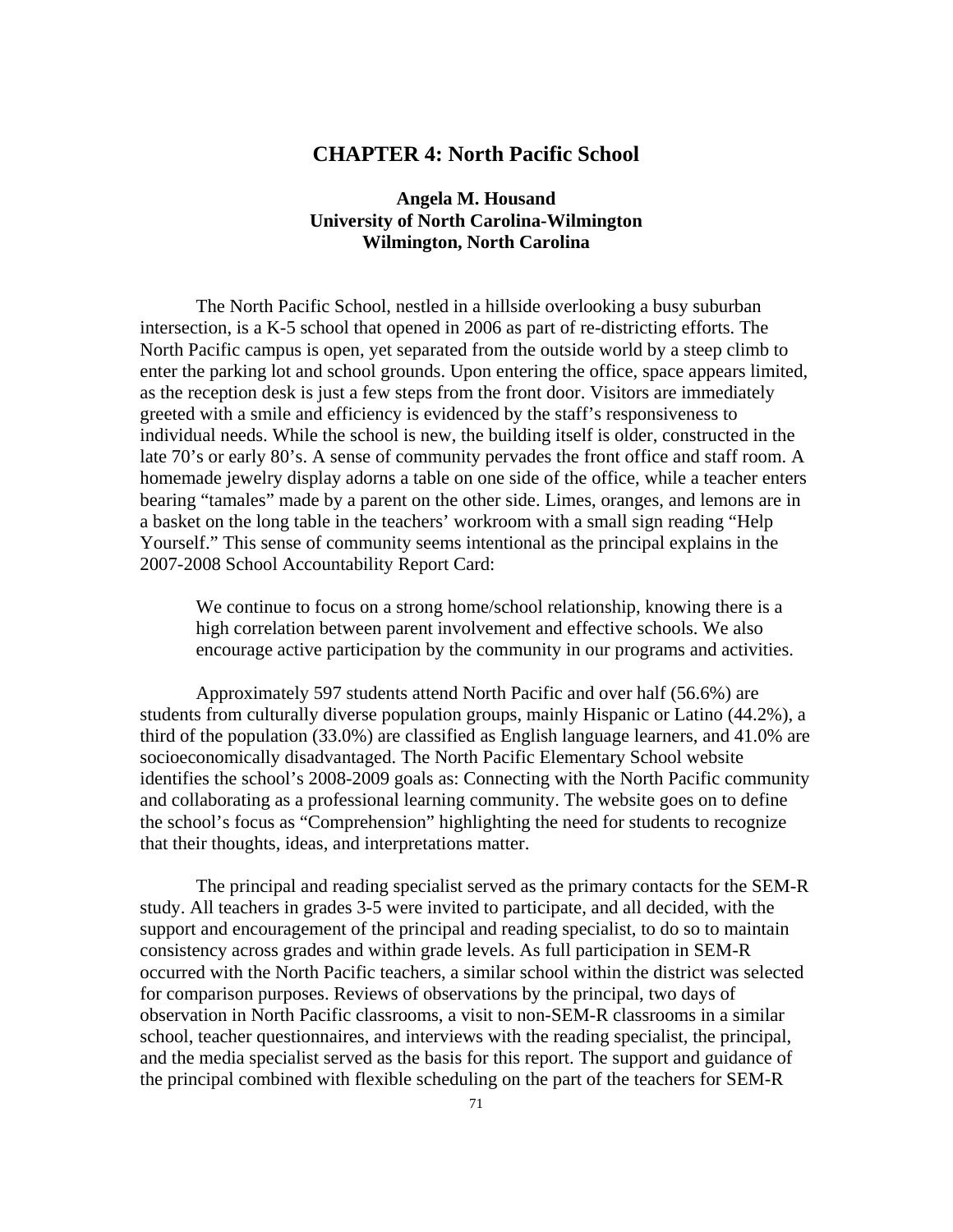time, it was possible for observations to occur in all of the SEM-R classrooms over the course of two days.

The classroom observations provide snapshots of different phases of implementation and variation in the instructional styles of the teachers. Of the ten teachers observed, seven attended a weeklong training at the University of Connecticut in which they participated in five days of SEM-R instruction and related areas of professional development. The three who were unable to attend the weeklong training session were trained by the reading specialist through direct instruction (one half day), receiving the SEM-R instructional manual, and ongoing coaching and feedback from the reading specialist as well as other teachers during the monthly SEM-R meetings. All teachers received notes from the principal after each observation citing strengths and an area for improvement.

# **SEM-R Classrooms**

The third grade class sizes at North Pacific on the days of observation ranged from 14-18 students and five teachers were responsible for teaching a two-hour block of reading and language arts each day. Fourth grade class sizes at North Pacific were larger than third grade, ranging from 27-31 students with an average class size of 29. Three teachers were responsible for teaching fourth grade reading and language arts. During observations, the fifth grade classes ranged in size from 23 to 28, and the School Accountability Report Card identified an average fifth grade class size of 31 for the 2007 to 2008 academic year. Three teachers were responsible for teaching fifth grade, and observations were conducted in classrooms over the course of the intervention and near the end of the intervention.

#### **Mrs. Mallory's Third Grade Classroom**

The classroom was organized with desks arranged in rows, side by side. Posted on the bulletin board was a list of strategies identified in the SEM-R manual. The list was identified as "The Strategy Focus" and an arrow pointed to the strategy "Making Connections." There were also reminders about self-regulation and examples of good reading behaviors attached to an adjacent wall. Books were arranged in bins and organized by genre and author series on bookshelves that lined the opposite wall. On this day, the teacher had just completed a Phase One read aloud and students were transitioning to Phase Two positions. These positions (pillows, corners, desks, etc.) were assigned locations that shifted in a regular sequential pattern every week. Students moved quickly to their position and immediately started reading their Phase Two book choices. The room was silent except for the sound of the heater and Mrs. Mallory's whispered questions as she began to conference with a student.

Mrs. Mallory began her conference by reviewing the student's most recent reading reflection in the SEM-R Reading Log. Once she finished reading, Mrs. Mallory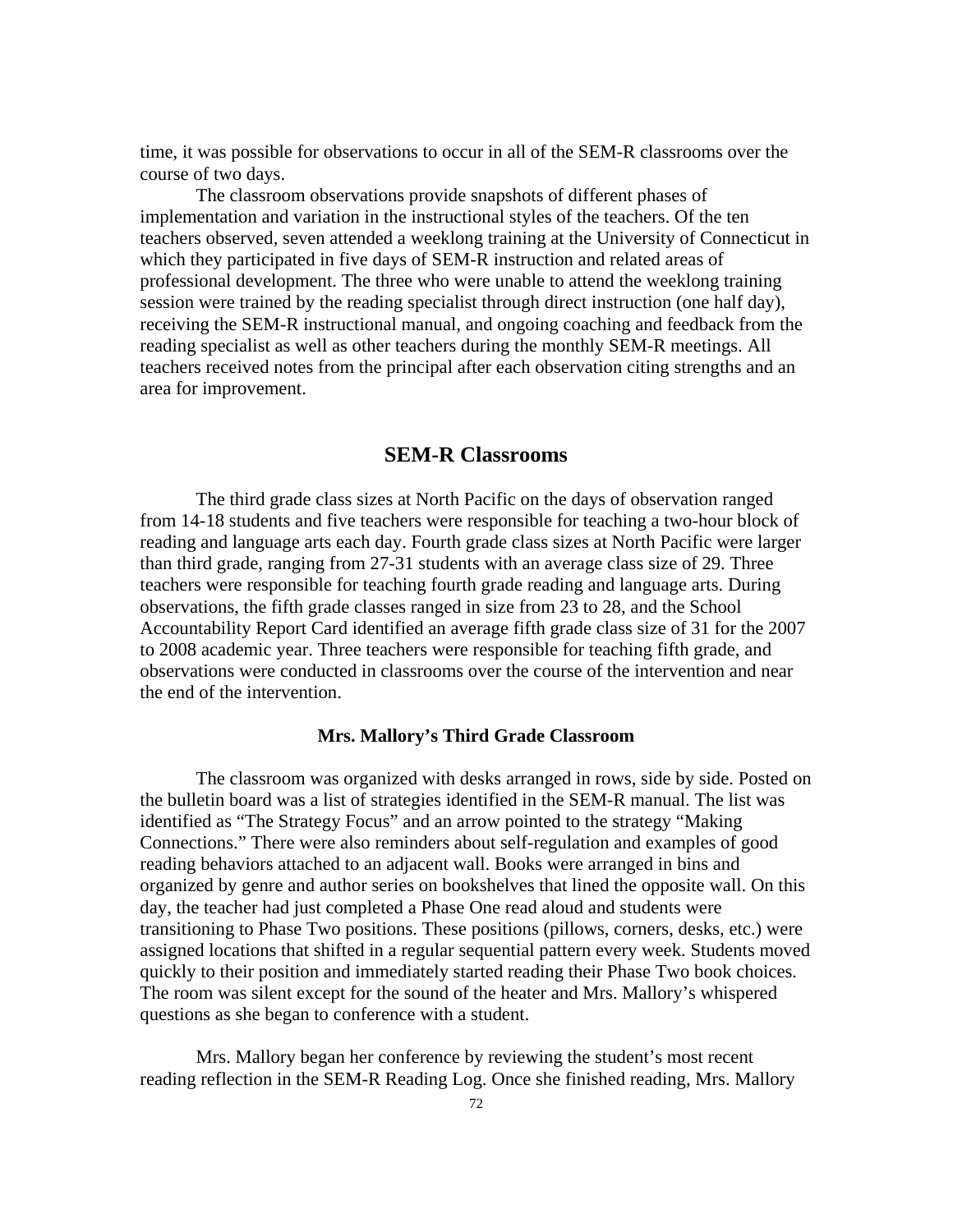asked about the character, and for the student to, "read a little to me." Once the student read a few sentences, Mrs. Mallory stopped her with open-ended questions, which tested the student's comprehension of the text:

- 1. Why do you suppose she recognized the name?
- 2. Can you make any connections?
- 3. That's good, keep reading.

After a few more sentences, the student stopped and Mrs. Mallory once again began to ask questions. The first question was, "Do you think Scarlett will change?" The student inquired about Mrs. Mallory's knowledge of the character and Mrs. Mallory responded, "I inferred, having not read the beginning…" This instance provided Mrs. Mallory with the opportunity to use her professional knowledge about reading strategies to ask higher order thinking questions and model the strategy of making inferences, a strategy often used by good readers.

The SEM-R student logs were visible on the majority of desks in the classroom. In one student log, a randomly selected reflection focused on the SEM-R, as one student wrote, "My favorite part of school is SEM-R. My least favorite part is when we have to stop. It is not fun to stop." Opening to the same date in another student's reading log, the following was found on the subject: "I truely [*sic*] love SEM-R because you get to discover things that you might not get to in real life."

During a 12-minute period of time, Mrs. Mallory held conferences with two students. The pattern was the same for both students with Mrs. Mallory reviewing the student's reading reflection, asking the student to read, and then proceeding to ask questions. There were obvious differences between the two students in reading level (one in a chapter book and the other in a book with pictures). The majority of questions for the second student were content-related whereas the majority of the questions for the first student were open-ended. Despite the variability in the two students, Mrs. Mallory asked higher order thinking questions of both students. Mrs. Mallory explained that she believed the conferences were important and had been working well in her implementation of the SEM-R, "I enjoy meeting with my students and discussing their books. It's a great opportunity to dig deeper." Later she explained, "The conferences allow me to gain a wealth of knowledge about the students and their reading abilities."

On another day, Mrs. Mallory took her third grade class to the computer lab where they engaged in a Phase Three activity using Renzulli Learning Systems. On this day, students took seats at a computer (each student had his or her own computer). Each student had a worksheet with a series of questions about the planets in our solar system. Mrs. Mallory began, "Take your seats. Today we are going to use Renzulli Learning to explore planets." She proceeded to direct students to answer the questions on the worksheet by going to the activity she had created for them and clicking on the website she had previously linked for them. Students, on this day seemed to be less focused than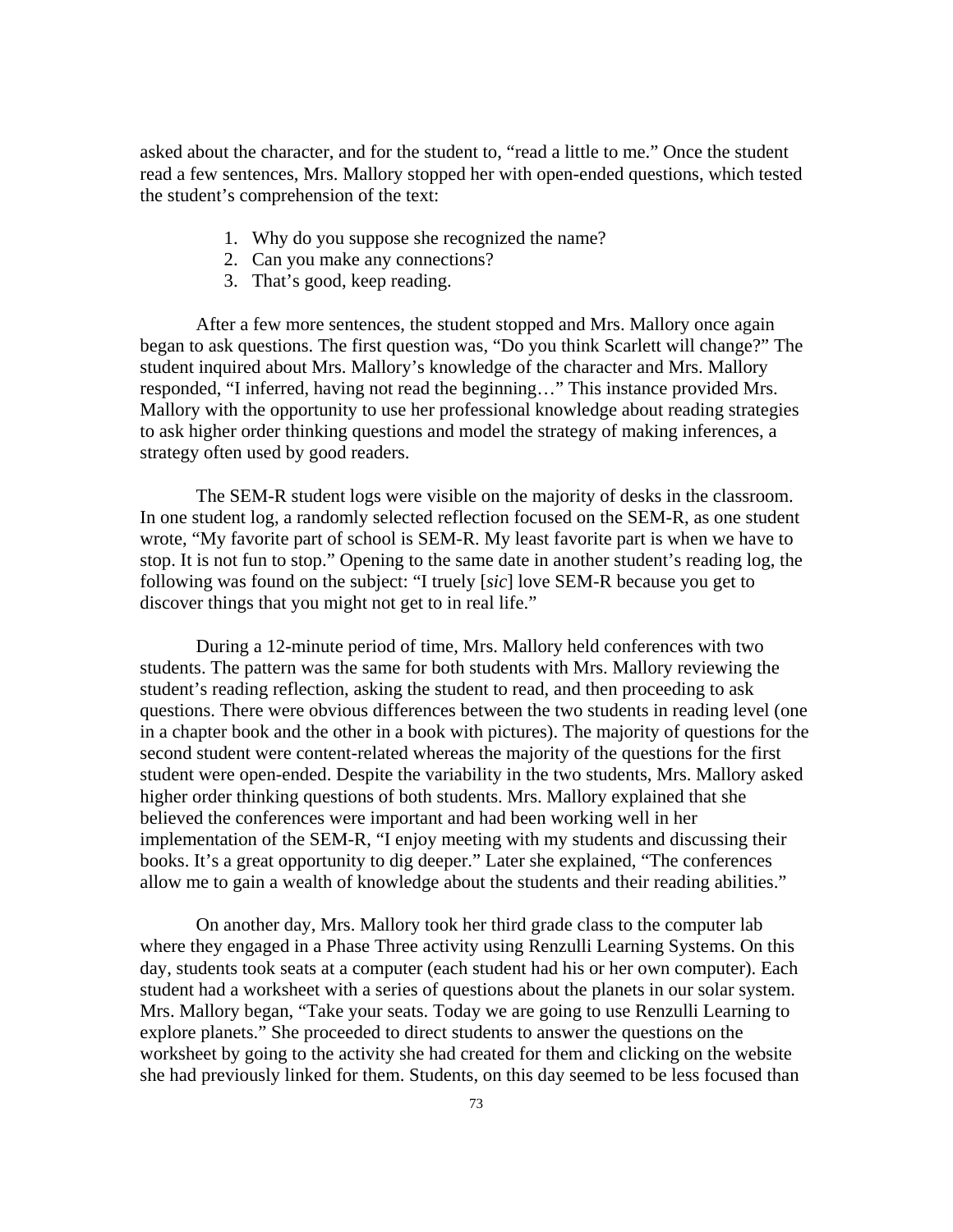they were previously, and many struggled to understand how to navigate through the website that had been linked for them. One student went to a different site, but Mrs. Mallory re-directed him to the prescribed site. He complained that he could not find the answers on the other site.

Mrs. Mallory's implementation of Phase Two provided a smooth transition between Phase One and Phase Two and incorporated differentiated questions into conferences; consequently 100% of her students were focused on reading during the classroom observation conducted. The Phase Three SEM-R implementation differed from Phase Two. For example, only one option was provided for Phase Three time instead of the suggested provision of multiple choices. Additionally, the Phase Three activity was an extension of the science curriculum rather than being an extension of a high interest topic or reading material, and there was no opportunity for creative productivity. Mrs. Mallory was aware that she could improve her implementation of Phase Three by providing choices, as she had identified it as an area for improvement and set a professional goal for herself to achieve this outcome.

#### **Mr. Faulkner's Third Grade Classroom**

Upon entering his classroom, Mr. Faulkner was engaged in a conversation with his 18 third grade students, and each appeared to be listening intently with occasional gestures of agreement such as, "oh yeah" and nodding of student heads. It appeared that Mr. Faulkner was expecting to be observed because as soon as he saw the principal and researcher, he greeted them and changed the topic to his Phase One Book Hook. The Book Hook began with Mr. Faulkner talking about the "rummage sale" he went to over the weekend and excitedly showing students a box of books he had acquired there. He pointed out that most of the books were only \$0.10 and began withdrawing books from the box to show students the covers. He encouraged the students to stop at "yard sales" and flea markets because, "…there are so many things to see and you can almost always find a book." He emphasized that having books to read does not have to be expensive and reminded them that they should have a library card. He then turned to the side of the classroom, showing students several books they could learn about later in the week, but explained that today he had chosen these books "to hook."

Mr. Faulkner used the same series of questions during the first two Book Hooks. He asked, "Do you know anything about *The Littles*? I don't. What do you think it is about from the picture?" He read the back cover. After reading the cover, Mr. Faulkner turned to the inside and read a paragraph that appeared to have been chosen in advance. He showed pictures from inside the book and identified the genre. He proceeded with the same general process for the second book, *Timmy to the Rescue*. Mr. Faulkner identified the third book as being selected because he thought Ralph, a student in the class, would enjoy it. This book, *Space*, had multiple pictures and Mr. Faulkner said, "This one catches your interest by pictures alone." Mr. Faulkner then introduced a fourth book and ended by reminding students he would introduce more "rummage sale finds" tomorrow.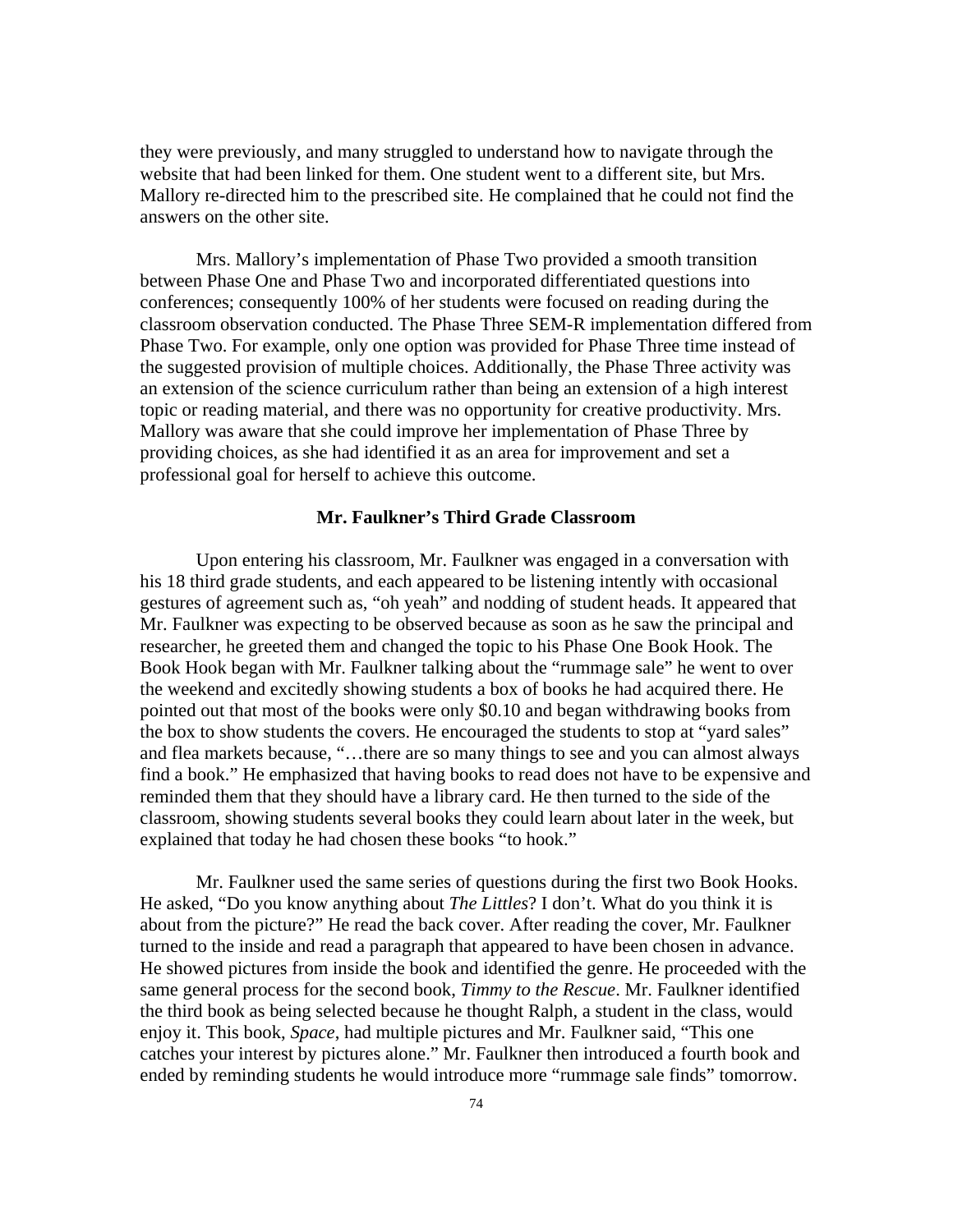On this day, the Book Hook lasted for 15 minutes, and Mr. Faulkner was able to keep students engaged and actively listening. Mr. Faulkner expressed enthusiasm for reading and his statements about finding many books for little money may have contributed to students' ability to focus for the full 15 minutes during the Book Hook.

During another observation, Mr. Faulkner conducted conferences with individual students while the rest of his class engaged in reading of their Phase Two choice books. During the observed conferences, Mr. Faulkner used differentiated questions for each student and asked open-ended questions after having students read a short passage. Mr. Faulkner allowed students to volunteer for conferences, and he used the SEM-R Teacher's Log to track the number of conferences that had been done with each student.

### **Ms. Binney's Third Grade Classroom**

Students were gathered around Ms. Binney as she pulled a small stack of orange books from behind the rocking chair in which she was seated. A glance around the room revealed books neatly organized on shelves in baskets ordered by genre and author series. Further inspection drew attention to the colorful bulletin boards with student artwork such as freehand drawings of ships and short essays recommending books for review.

On this day, a Book Hook began as the teacher, showing the students a book they seemed to be familiar with, asked, "What was the big problem in this book?" When a student responds, Ms. Binney asks, "How was the big problem solved?" After listening to the answer, the teacher proceeded to explain, "I selected these books today, because like Muggie Maggie, they have a big problem." She opened the book and began to read from *Ramona Forever* by Beverly Cleary. The students listened intently as Ms. Binney read with feeling. Students laughed at appropriate moments, demonstrating engagement with the text, and appeared to pay careful attention to the teacher as she read. After Ms. Binney proposed a few more open-ended questions, she asked the students: "When you go to the library tomorrow, what kinds of books will earn you points?" Student's hands shot up and multiple students volunteered the answer, "Books with smart solutions." The teacher reinforced the desired answer, "If you can tell me why the book will require a smart solution, you will get points." The points earned students coupons to trade for free time which students could use to go to the library, free reading, games, or other interestbased pursuits. After 20 minutes, the students were directed to pack up their homework as the school day was drawing to a close. In a follow-up interview with Ms. Binney, she explained, "Because of the way the schedule is set up, I do not have time to do Phase One and Phase Two together. Since the kids are more focused in the morning, we do our SIR during the morning block and I do the Book Hooks at the end of the day."

On another day, during a 10-minute period, Ms. Binney conducted two conferences. In one of the conferences, Ms. Binney attempted something she had not tried before. She had previously identified that Jason, a student who consistently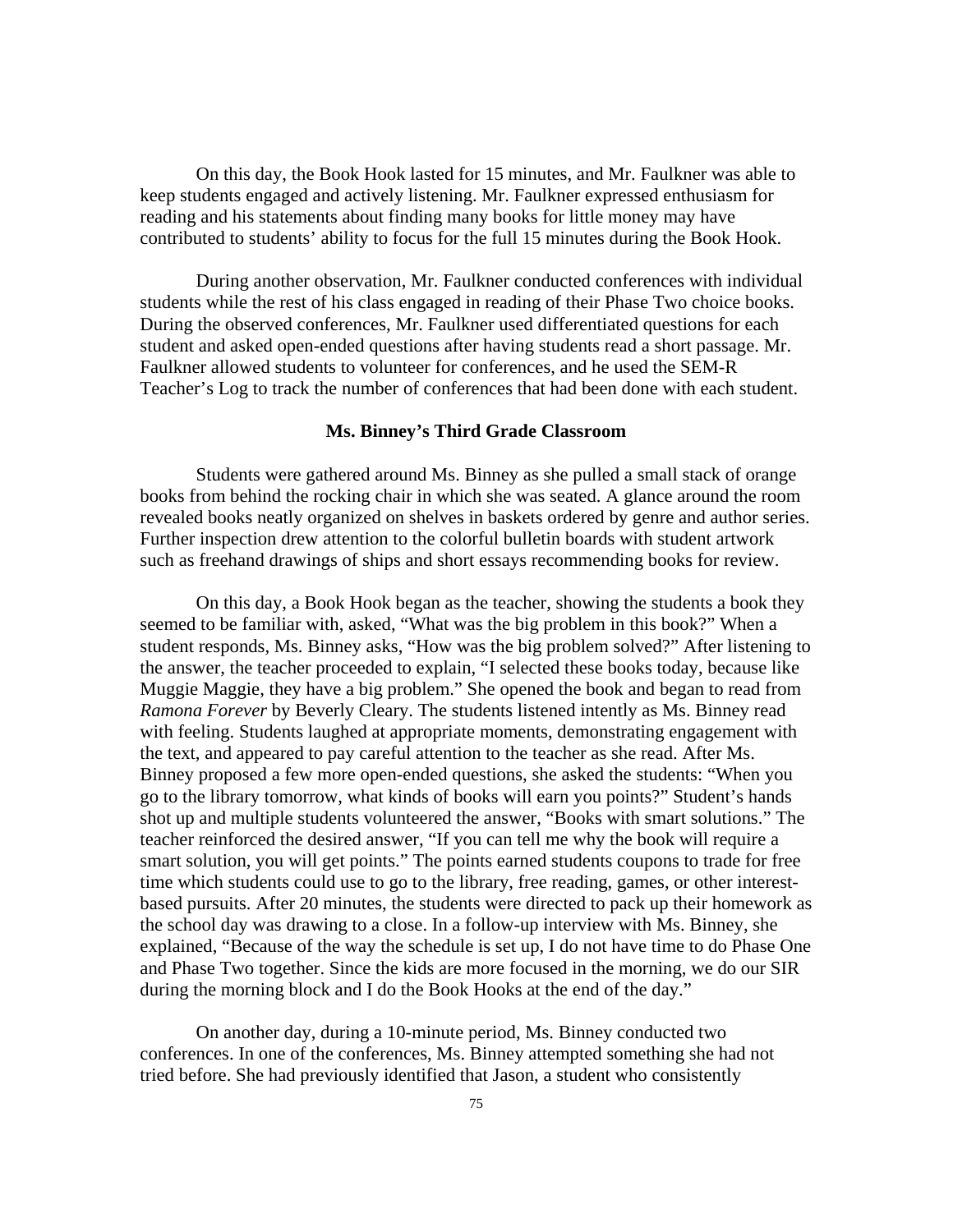struggled with focus and behavioral regulation, was reading the same book as a boy identified as "a good role model" by the teacher. The model student was consistently high achieving and rarely engaged in off-task behavior, which prompted Ms. Binney to facilitate a conversation about *Eragon*, a book that both students were reading. The facilitated conversation resembled an individualized conference in that there were openended and higher-order thinking questions: "What do you think the author's message is in this book? What do you think the author is trying to tell us about love?" In the conference, which lasted slightly longer (7 minutes), both boys' responses were directed to the teacher rather than each other. When asked to use examples from the book to support their answers, one student easily responded, whereas the other hesitated, speaking very softly in an almost inaudible voice.

Ms. Binney explained that she, "…really enjoys conferencing with students about what they are reading. It really helps me understand their level and interests." She went on to elaborate, "Students are excited about reading for the first time and parents are deciding to be more involved in their reading." It is more than just enjoyment, for as she explained, "I do see a lot of growth in my students. One in particular has much better fluency and is much more interested in reading than ever before."

Despite the expressed enthusiasm for SEM-R and the benefits of its implementation, Ms. Binney also faced challenges in implementing the SEM-R related to student book choice. Early in the SEM-R intervention, students consistently selected books that were too easy. She explained, "My challenges occur when allowing the kids to choose their own books. Many times in third grade, their interests are in picture books, not challenging material." After three months of implementation, however, she believed that the challenge related to book choice had shifted as a culture of reading challenging material had infiltrated the classroom, "…my lower readers are choosing books that are too hard and they do not want to read the easier picture-supported chapter books."

During the observations, it was clear that student reflection and record keeping were required as students consistently had their SEM-R logs on their desks, and the logs reflected the wear and tear of daily use with bent and decorated covers as well as entries throughout. In the ways that students reflected, it appeared to be evident that Ms. Binney modeled the behavior as she consistently reflected on her practice, set professional goals, and tried unique approaches to foster increased comprehension and self-regulated behavior in her students.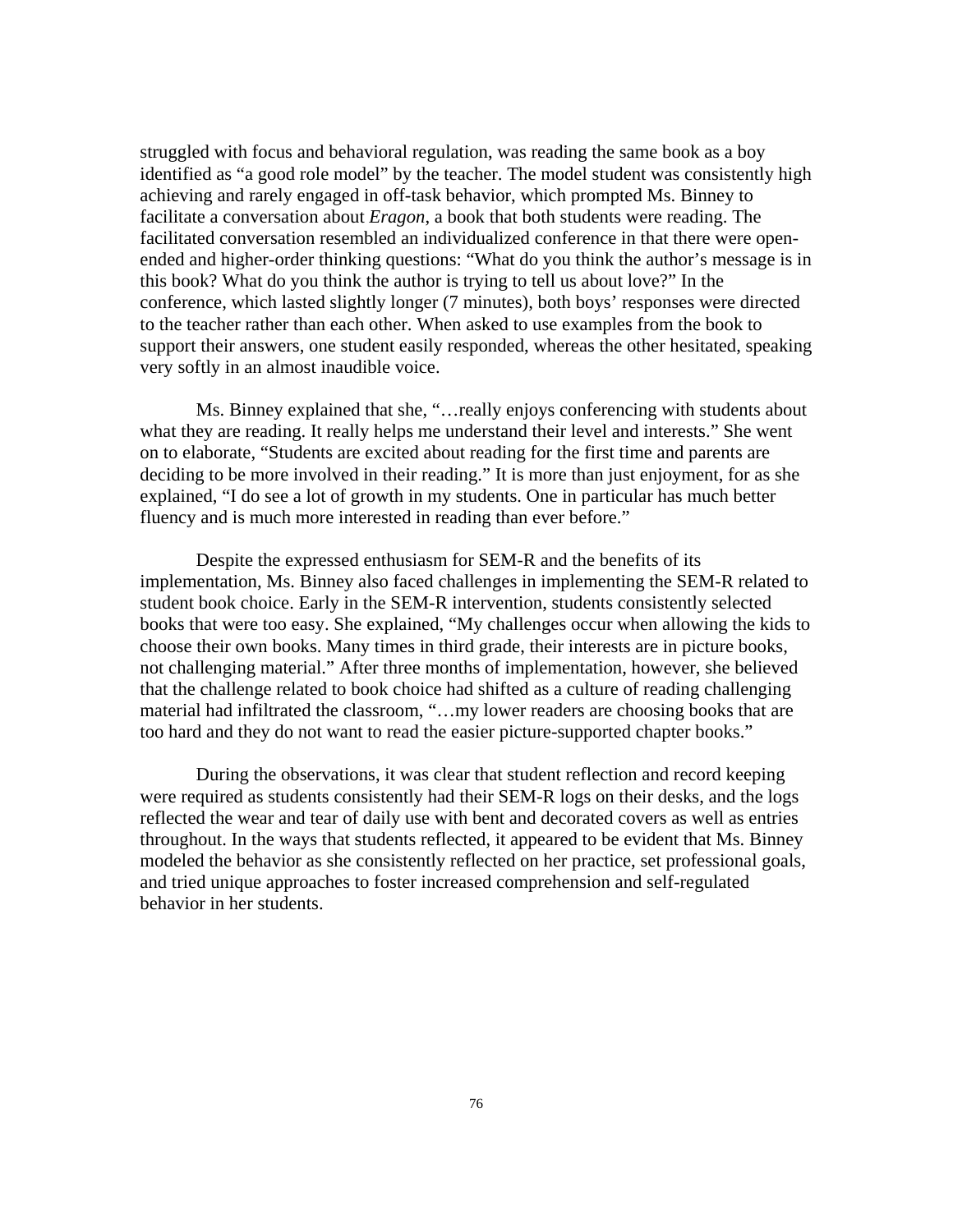### **Third Grade Perspectives in the Focus Group**

During a regular monthly meeting time a focus group interview held with third grade teachers resulted in the following general perspectives from the third grade teachers who were implementing SEM-R, as explained from the following quotations:

- My third graders have just blossomed. They read without watching the clock.
- They've turned into a class of readers. When it is time to put books away, I have to remind them to close their books so they won't trip.
- [Sarah] began as a reluctant reader, but now she is reading four books at the same time: A challenge book, a comfort read, and two books at home.

One area of concern expressed by third grade teachers was that there were not enough high interest books for struggling readers and English Language Learners (ELL). The students did not want to read about a "silly" character, but preferred, "more mature books with easier text."

## **Mr. Champion's Fourth Grade Classroom**

In Mr. Champion's classroom it was immediately clear that the 28 students in the classroom addressed independent reading choices in a variety of ways. First, on one bulletin board was a sign, framed with examples of biography book covers, that read: "Wanna [*sic*] Read a "Bio?" Near the biography board were multiple "recommendation cards" enabling students to identify the name, title, author, and genre of a book along with a brief explanation of the merits or faults of the book. Another bulletin board was entirely dedicated to reading strategies with a sign that read: "We are becoming expert readers!" In the center of the board, reading strategies such as visualization, making connections, and predicting were listed with explanations adjacent to the appropriate strategy. Below, students had filled out 6 inch by 4 inch cards, with each identifying one of three types of connections: text-to-self, text-to-world, and text-to-text. On each of the cards, students wrote a short paragraph about a particular connection and used details from the story to clarify the connection. While the bulletin boards focused heavily on reading, the arrangement of different elements was rather haphazard and random. This same approach was used in arranging the classroom library as there was no clear organization of books on the shelves and multiple shelves were at varying locations around the room.

Noticeably, the teacher did not require students to use the reflection section of the SEM-R reading log nor did he make notes for students in the conference section of the log, however, students were required to reflect on their reading and track their progress in multiple ways. For example, multiple "Quick Book Reviews" were kept on students' desks. The book reviews included information about the book that a student was in the process of reading and required the student to identify if the book was a fiction or non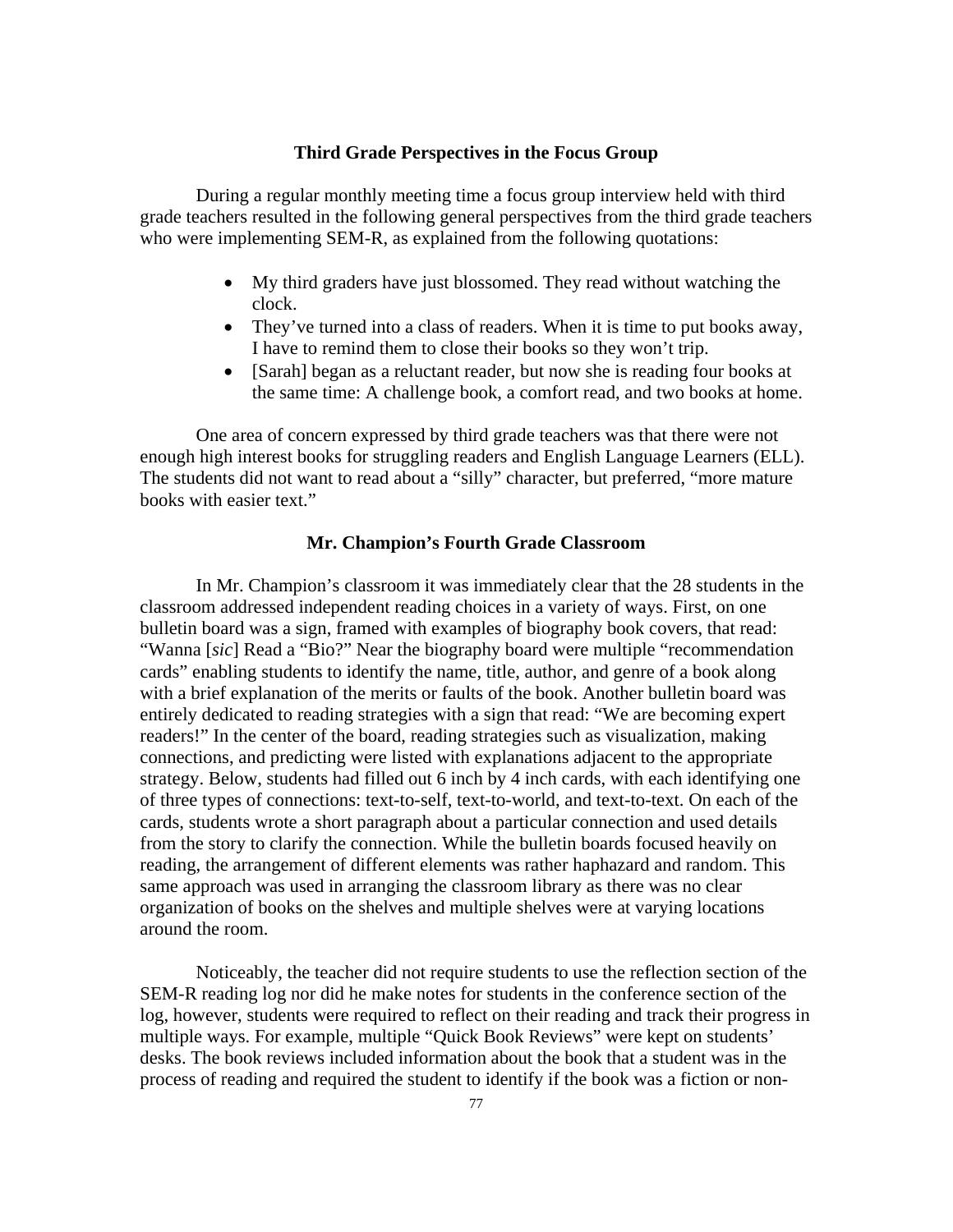fiction book. Further, the book review required a brief summary, the identification of three "really cool" things about the book, and a subjective rating of the book with an explanation for the rating. Another tracking and monitoring opportunity was provided as students had to identify their reading level and then select challenge books by choosing books that were one or two levels above their identified level. Additionally, students were asked to list multiple books that fell into the "challenge" category for future interest reads.

On one observation day, Mr. Champion's Book Hook was especially entertaining and exceeded expectations in planning, genre discussion, and student engagement. During this 15-minute Book Hook, ten books were presented from two genres: poetry and biographies. He started by talking about Walt Disney, helping students make the connection between the man and the Disneyland theme park. He then went on to link Walt Disney to Neil Armstrong and Abraham Lincoln by talking about characters: imaginary versus historical. These connections were surprising, but logical and defensible given the way they were presented. He used the contrast of imaginary versus historical to segue into a discussion of poetry as he introduced the character Runny Babbit and ended the descriptive poem by saying: "Did you know that what I just read was a poem?" He then put a fifth book on the document camera so that students could see the illustration and asked, "Did you know Shakespeare was a poet?" reading briefly from the book *Romeo and Juliet*. He moves through a succession of four more books (*Mama Goose, Dirt on My Shirt, A Kick in the Head, and What a Day it Was in School*). Students laughed hysterically and even the principal was moved to joyous tears as his expressive reading enabled students and observers to connect to the text. He suggested that poetry could be serious, funny, or non-sense and pulled another book from the side, handling it with the utmost care. "This," he said in a hushed and almost secretive voice, "is a very special book. It is older than any of us in this room." He placed the book on the document camera where it was revealed that the book was from the 1930's. He read a short poem and talked about how old books needed to be handled with care. He enticed students by saying, "If you are really lucky, I will let you read a poem out of it." He ended by saying, "Poetry is a great way to express yourself and you will get a chance to write your own later this week." Mr. Champion clearly shared his enthusiasm for reading and more than half of the class asked to read the poetry books when the Book Hook ended.

Students transitioned in less than two minutes to their SIR locations and 23 of the 28 students were able to maintain focused reading for the full 40 minutes of SIR time. Mr. Champion used a system for SIR locations in which students alternated between even and odd numbers for choice seating. Today, evens could sit wherever they chose and odd numbered students had to remain at their desks.

During the 40 minutes of SIR time, Mr. Champion held conferences with four students who had varied ability in reading. In the first conference, Mr. Champion began the conference by asking, "What book did you choose?" followed by, "Do you want to read a little to me?" In this conference, Mr. Champion asked multiple comprehension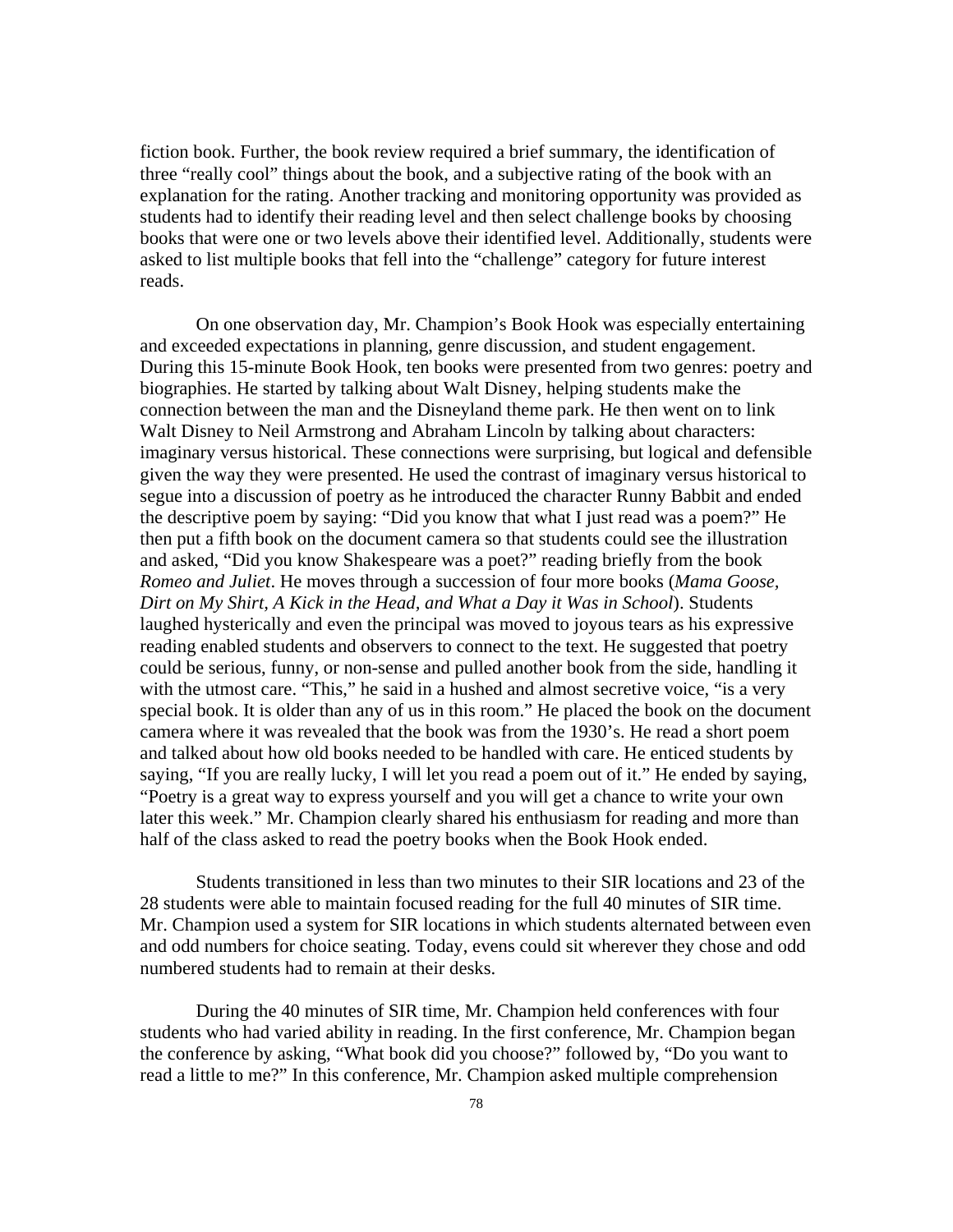questions including questions focused on character. He also helped the student with basic reading skills as he helped the boy decode a word by "chunking" it into small parts and helping him to use context clues to understand the meaning of the word. Other skill-based questions addressed genre, plot, setting, and challenge level.

The next student was reading the third book from the *Twilight* series, *Eclipse,* by Stephanie Meyer. Initially the questions were comprehension questions that did not require higher order thinking, however the student consistently volunteered additional information with her answers to questions like:

- 1. Do you like the series?
- 2. From which perspective is this one told?
- 3. Does she make good decisions?
- 4. Does she have a role in the vampire community?
- 5. She's not a vampire?

After the comprehension line of questioning, Mr. Champion asked her to read a little. When the student stumbled over the word "intercede", the teacher asked, "Can you make a guess of what that means? So, how would the vampire perceive that?"

A pattern related to conference protocol began to emerge and remained consistent across the remaining conferences. The teacher would first try to get information about the content of the book, then ask the student to read briefly, and follow the reading with a series of questions. Mr. Champion also addressed challenge level in the conferences. All but one of the four students, were well matched (i.e. one to two words that were challenging or addressed complex concepts or ideas). The fourth student was asked to select a more challenging book.

On this day, no Phase Three activities were observed, however, the teacher had developed materials to manage the Phase Three extension projects and had planned conferences to address student choice and progress.

### **Ms. Stretchberry's Fourth Grade Classroom**

Ms. Stretchberry, responsible for reading instruction in both fourth and fifth grade, had a class size of 31 students. The classroom itself had a recommendation wall where students made recommendations for books they had read along with the reason for their recommendation. One wall had a 3-foot tall tree trunk made out of paper and within and throughout the branches were forms, filled out by students, that represented text-totext, text-to-world, and text-to-self connections. The title above the tree read, "Read and Grow Tree." The classroom library was organized by genre and author, on bookshelves and in bins, around the classroom. The Principal noted, "She is always adding to her classroom library. She is the kind of person that spends her weekends at Barnes & Noble looking for new books for the kids." The reading focused environment provided evidence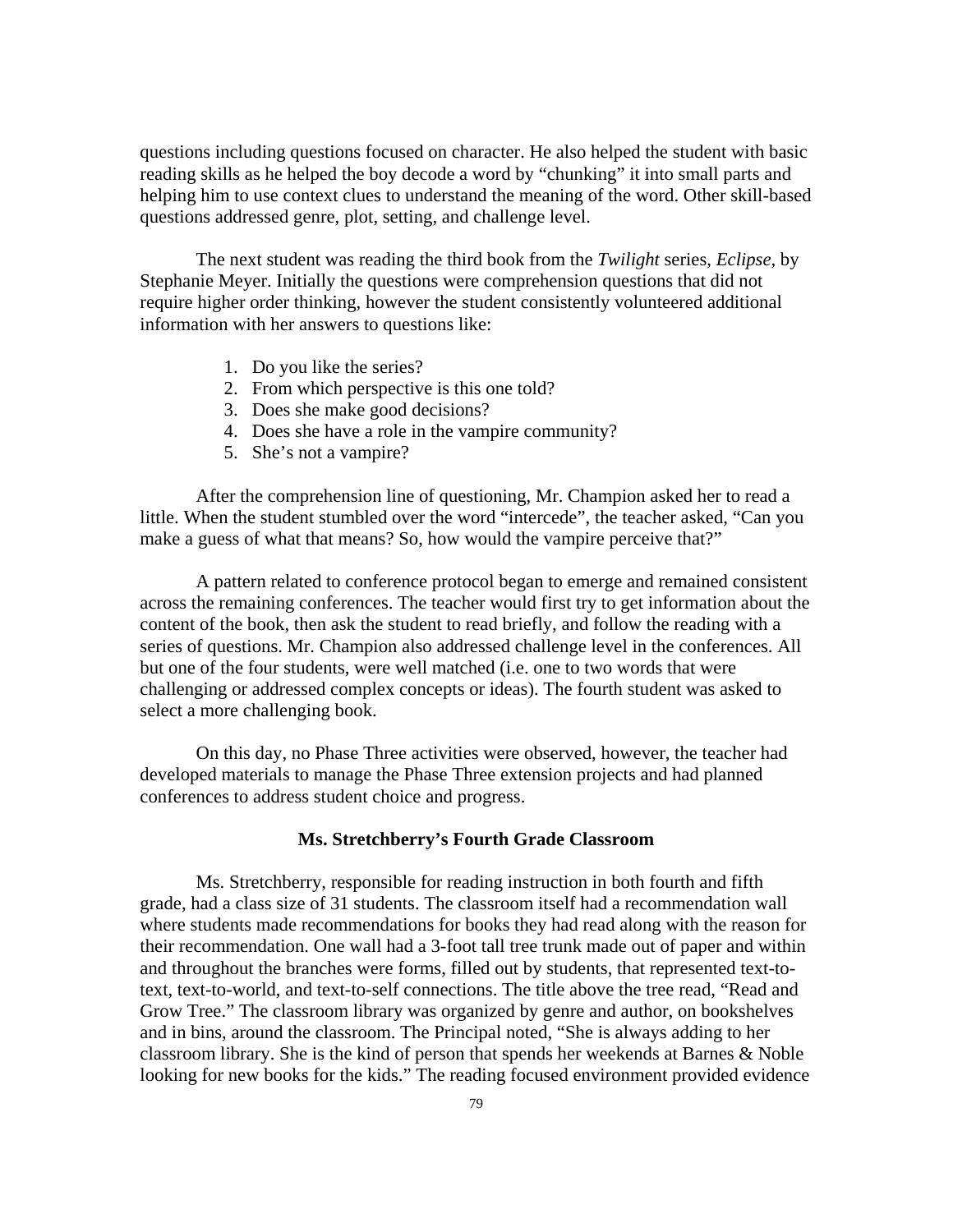of Phase Three activity as student generated book covers and various projects rested atop shelves and tables around the classroom.

On this day, the teacher introduced two books during Phase One; *A Kick in the Head* by Paul Janeczko and *Love that Dog* by Sharon Creech. The teacher opened the Book Hook by informing the students that today, they would be talking about poetry. She then asked, "When you have written poetry, what was it about? What types of poetry have you written? Haiku?" After students responded, she asked, "Why do you suppose people write poetry?" Again, she waited for student responses and then took out the book, *A Kick in the Head*, and explained that the book was a guide to poetic forms. She modeled her thinking as she engaged in a talk-aloud saying, "There are some forms in here that I've never even heard of before looking in this book. For example, I learned that a Clerihew is a poetry form made up of two couplets. Do you remember what a couplet is?" She went on to read from *Love that Dog* and shared with students that she saw the author in the bookstore for a book signing and that when the author read from the book she, "laughed out loud." She ended the Book Hook by showing students some other books she planed to introduce throughout the week, a week dedicated to poetry books.

With a simple statement, "Time to transition to SEM-R", the students scampered across the room to the corner where bins held their reading logs and the books they were currently reading. Students quickly returned to their seats with little discussion or distraction. The teacher instructed students to write the book title they were reading today in the reading log. During the 30-minute observation of the Phase Two SIR time, all 31 students maintained focus and did not look up as other students were called to the side to conference with the teacher. The conferences were close to 10 minutes in length and of the three conferences observed, no students were asked to read. In two of the conferences, the teacher asked questions about a book the students had just finished, whereas in the third conference, the student was near the end. Ms. Stretchberry expressed the conferences had helped her to develop a strong understanding of each students strengths and weaknesses, but admitted that she had a hard time keeping the conferences to 3 to 4 minutes.

During the conferences, Ms. Stretchberry consistently asked comprehension questions with higher order, thinking questions interspersed throughout. For example, in one conference the questions were:

- 1. What is the mission?
- 2. What is their role? What was their job?
- 3. What did she do? What did she make?
- 4. What did you think when she did that?
- 5. Was that smart of her?
- 6. If you were in her shoes would you have done anything differently? What?
- 7. Has she changed since you started this series? How?
- 8. What do you think is going to happen in the end?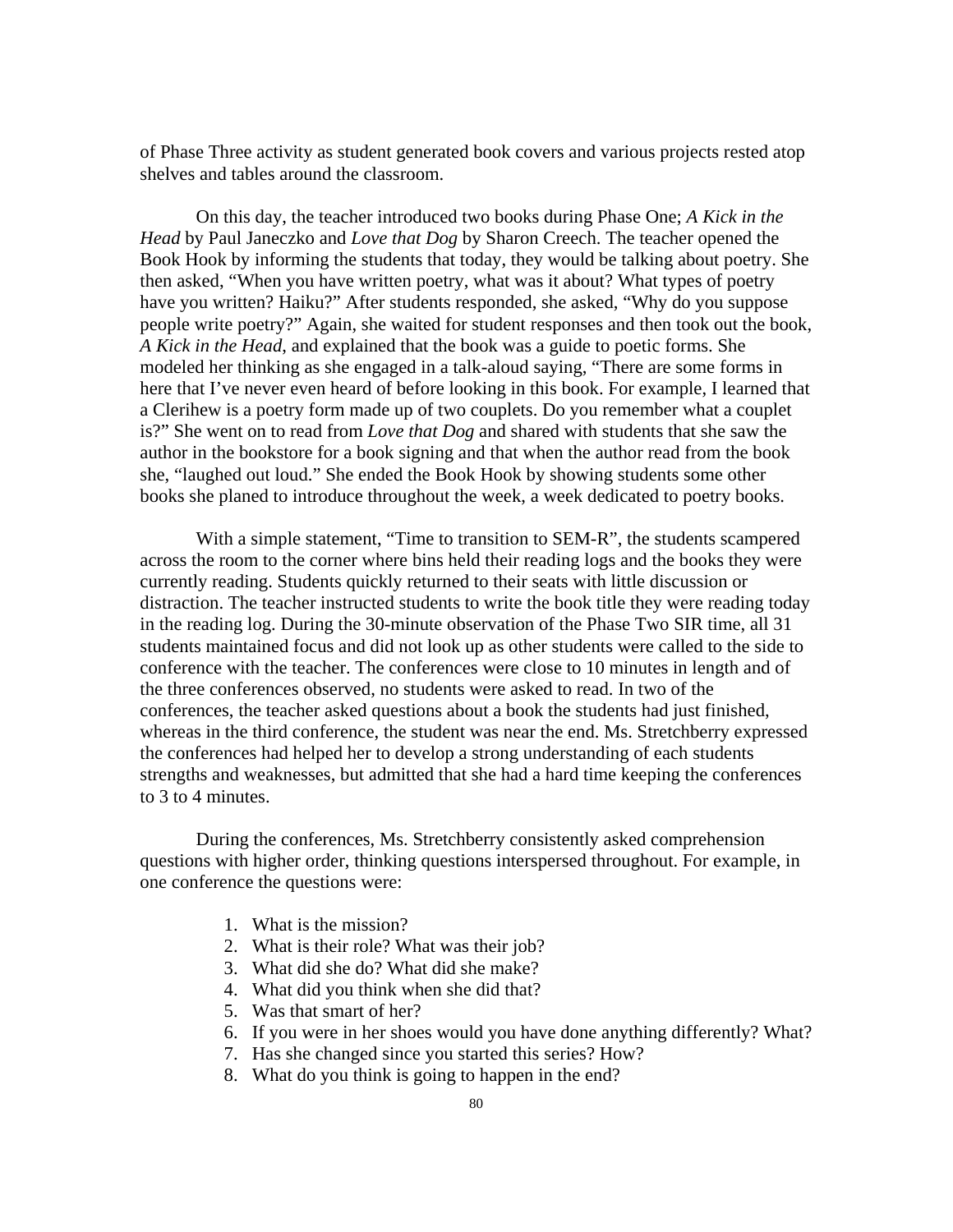9. Why do you think they sent her there?

While the questions were comprehension focused and some were higher order thinking questions, the teacher did not explicitly say or use the vocabulary of expert readers, such as prediction, plot, comprehension, or author's purpose.

During interviews, Ms. Stretchberry consistently shared that students' attitudes toward reading were changing and students were becoming more excited about reading and sharing their stories with her and with one another. She stated, "I hear stories frequently about going to the store to get a new book (Teacher Questionnaire; March, 2009)." This enthusiasm may have increased throughout the SEM-R implementation as Ms. Stretchberry had documented a clear trajectory of improvement. In the beginning students were only able to focus for 20-25 minutes on their reading selections. By the end of the intervention, Ms. Stretchberry described the students as "very focused" and students were able to regulate their behavior and maintain focus for the full 45-minute SIR time. Ms. Stretchberry clarified by sharing, "SEM-R is going better than my initial expectations. I am very pleased with my students' progress."

## **Fourth Grade Perspectives in the Focus Group**

During the monthly meeting time a group interview revealed some general perspectives from the fourth grade teachers implementation of SEM-R:

- I have seen an incredible jump in comprehension and enjoyment.
- The interest level is so much greater. They don't want to stop talking book.
- You assume kids have the strategies to pick up a book and talk about it, but they don't. This program has brought this to the classroom.

One area of concern expressed by fourth and fifth grade teachers was the challenge they felt to keep their conferences to three to four minutes so that they could conference with all of their students at least once a week. One teacher stated, "To get to all 32 students in one week is almost impossible, but it is worth the struggle."

## **Mrs. Bowers's Fifth Grade Classroom**

Mrs. Bowers's classroom walls were covered floor to ceiling with colorful student projects that represented a variety of Phase Three products that had been integrated with other content areas. For example, on one wall, numerous hand drawn ships illustrated the artistic talent of students and connected to the Social Studies curriculum. Along another wall was a series of "Independent Mini-Reports" and in another area student illustrated books sat in a row down the length of a table. In addition to evidence of Phase Three, numerous casual reading areas were spread around the room including two sofas, two rocking chairs, and a loft provided for Phase Two SIR time. A myriad of musical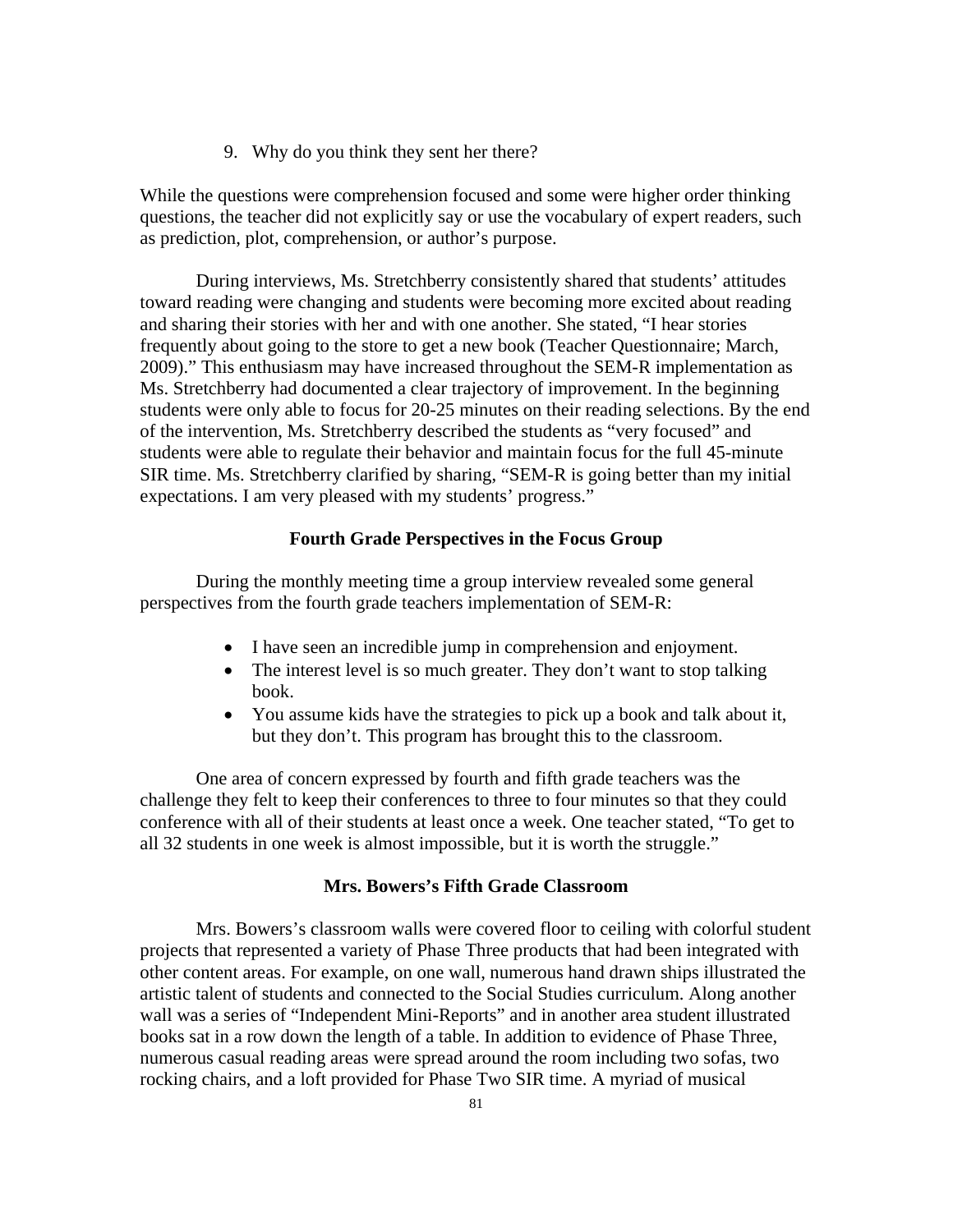instruments were in a corner adjacent to a rocking chair where students were gathered on a rug for the day's Book Hook.

On this day, Phase One was already in progress as students listened intently to the teacher read from *The End of the Beginning: Being the Adventures of a Small Snail (and an Even Smaller Ant)* by Avi and Tricia Tusa. The teacher read with expression as her eyes opened wide and her voice was loud and sharp representing a surprising moment in the book. Some students responded with physical jolts as smiles started across their faces. After a few moments the teacher ended her reading in what seemed like the middle of a sentence, much to the dismay of the students who wanted to hear more. Mrs. Bowers smiled and began to talk about what she had just read: "This is a quirky book and there is a lot of play on words. Take for example: Caught in a web of their own making…" Before the teacher could ask what that meant, one student's hand shot up and he said he did not understand the phrase. Almost as immediately as the words were said, his pace changed, "Oh yeah! Like stuck in a spider web that you made." The teacher responded by saying, "Yes, that is exactly what it means and the book is full of phrases like that." When she withdrew another book she introduced it by saying, "This is another one of my thrift store finds: *The Tomb of Anak*." She read the back cover and ended with, "it sounds very exciting, doesn't it? Remember, books don't have to be new to be good." The Book Hook lasted approximately 15 minutes and ended with an introduction to a third book, *The Red Kayak* (Classroom Observation, March 9, 2009).

Phase Two started after a 5-minute transition period, in which students gathered their self-choice books and moved to their reading spots. Many students had to refer to the "Reading Spots Rotation Chart," that was posted on the wall. There was a complex rotation system in place, but the students clearly understood, evidenced by the fact that they were able to move swiftly to their reading spot once they had checked the chart. The teacher situated herself in the corner to conduct conferences, calling each student from across the room for their conference time. During the Phase Two, SIR time, the teacher held only four conferences and only 11 students were able to maintain focus for the entire 50 minute period of time (Classroom Observation, March 9, 2009). The teacher expressed frustration with the conferences and process of questioning students about their choice reading material: "Bookmarks with discussion prompts are very limited. I like to probe more deeply into their understanding, so I do. Therefore I only get to three or four students per [SIR] session. I see each student every two weeks." Conferences were approximately 10-12 minutes in length. Students' inability to focus was attributed to the time of day by the teacher. The teacher, in a follow-up interview explained, "We rotate the schedule, so sometimes SEM-R happens at the end of the day, but students love to read so it is easier for them to focus on their choice reading than on many of the other subjects."

Mrs. Bowers provided a unique perspective on the SEM-R student logs. During parent and teacher conferences, she utilized information from each student's log to demonstrate student performance and to begin the discussion with parents about student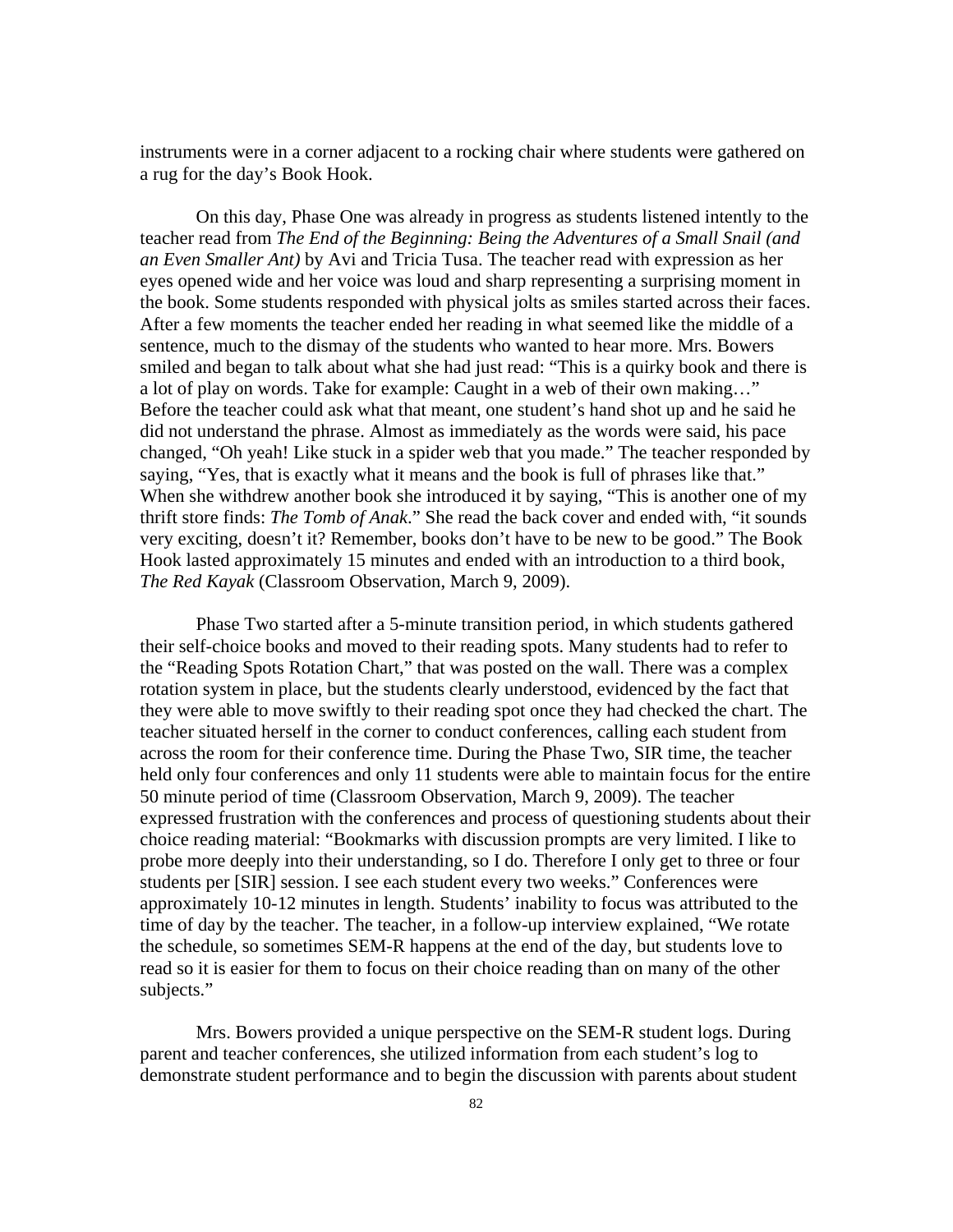accountability and responsibility for learning: "The student journals were invaluable at parent conferences for examining student reading habits. They are an essential piece for holding students' accountable…" She also reported parent perspectives on the SEM-R and their child's reading. One parent said that her child was reading at home for the first time without being asked. A second parent reported that her child looked forward to reading in school at the beginning of the day, and a third parent expressed that she was more enthused than ever before about her child's reading and learning.

### **Ms. Finey's Fifth Grade Classroom**

The classroom, like others at this school, had clear connections that students have made to text they were reading posted on a board, providing evidence of the importance of comprehension and making meaning of text. During this observation, Ms. Finey engaged students with a brief, 10 minute, Book Hook focusing on the life and experiences of Pocahontas. First, she read about Pocahontas in *Tales of Famous Americans*, and following the read aloud, she opened a calendar with a picture of Pocahontas and read the caption. She compared the two by asking students how they were the same and different. She identified how the information in one is different than the other, but both are accurate. She introduced a third book that was entirely about Pocahontas and shared with students that she had cried every time she read the story.

The class easily transitioned from Phase One to Phase Two as Ms. Finey instructed students to enter the book they were currently reading into their SEM-R Log Books. Students completed this task and began to read their book without further instruction. Over the course of this 50-minute Phase Two time, the teacher held conferences with six students for an average conference time of seven to nine minutes. When asked, the teacher explained her own challenges with conferences, "It's difficult to see (conference with) all students within the week (32 students). I can usually see four to five students per day." She also talked about how struggling students receive more conferences than the students who are part of the gifted cluster in her classroom; "I found it's easy to conference with the same students over and over while others are rarely seen. In response to her challenging situation, she made a concerted effort to address the need to meet with *all* students on a regular basis in the form of a priority list to ensure that she saw a variety of students.

Another area of concern for Ms. Finey was that certain students had difficulty maintaining focus for the entire SIR time. Her strong readers wanted more SIR time whereas her struggling readers wanted less time. She identified a couple of students who were "fake reading" during SIR time, explaining "I have a few students who struggle to stay focused for more than a few minutes (5-10). I try to conference with them regularly… During one observation, within 20 minutes of the beginning of SIR time, three to four students were engaged in off task behavior, but were able to re-focus without direction and return to their reading. After another 25 minutes, seven students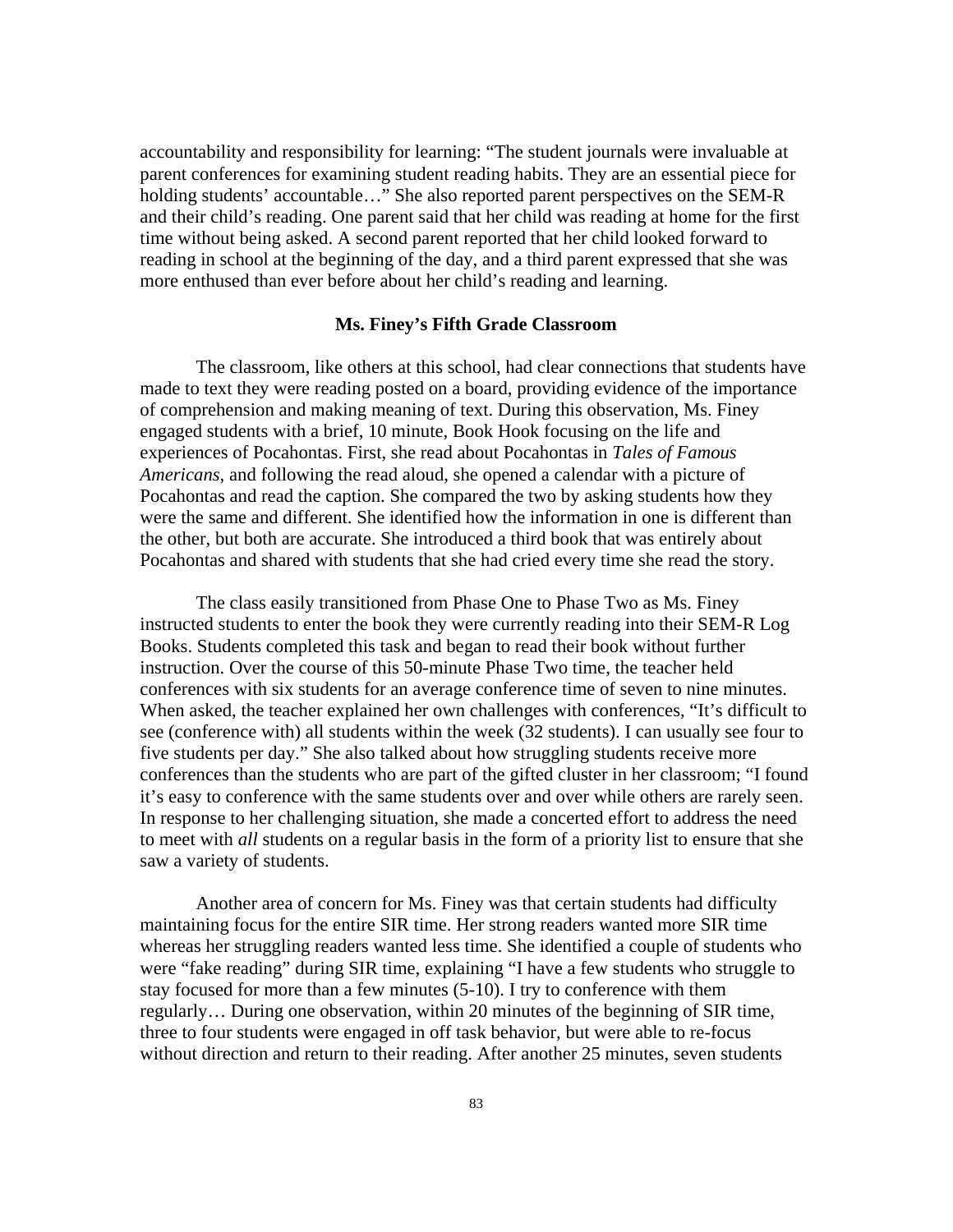were off task. Ms. Finey finished the conference she was conducting and ended SIR time for that day.

## **Fifth Grade Perspectives in the Focus Group**

During a monthly grade level meeting time a focus group revealed some general comments from the fifth grade teachers regarding implementation of SEM-R. In particular, fifth grade teachers focused on the varying ability level of students and explained how the SEM-R was influencing their learning.

- High readers are really making progress, especially in the homework summative assessments.
- One of my lowest readers is starting to take on the challenge—learning that it is okay not to know every word.

The English language learners (ELL) were a special focus as two teachers indicated that ELL students were becoming more confident and many had moved from short answers to the conference questions to being animated and more descriptive. ELL students had also been connecting to what they were reading and thinking of questions as they read.

# **Interviews**

A meeting and several interviews with the principal provided another perspective about the implementation of the SEM-R at North Pacific School. Specifically, she highlighted the reasons that have led her and the faculty to want to continue implementing the SEM-R in the future, despite the district's prescribed requisite reading program, a basal reading program.

First, she cited the conversations that teachers had in the monthly SEM-R meetings and grade level meetings, "The SEM-R has created deeper, richer conversations about students at grade level than she has seen in the last 10 years."

This statement was followed by further details about the SEM-R meetings. She identified that there was more of a peer-coaching model than she had been able to create in the past and that teachers were functioning with a new level of expertise in reading instruction. While the meetings are co-facilitated by her and the Reading Specialist, teachers often took the lead and meetings planned for 30 minutes turned into 75 minute meetings. She suggested that the teachers really appreciated the opportunity to talk to one another and enthusiasm is generated every time a teacher shares something new that they have tried related to conferences and Book Hooks. She also explained that many teachers had struggled with the Phase Three choice activities, but she felt that anxiety about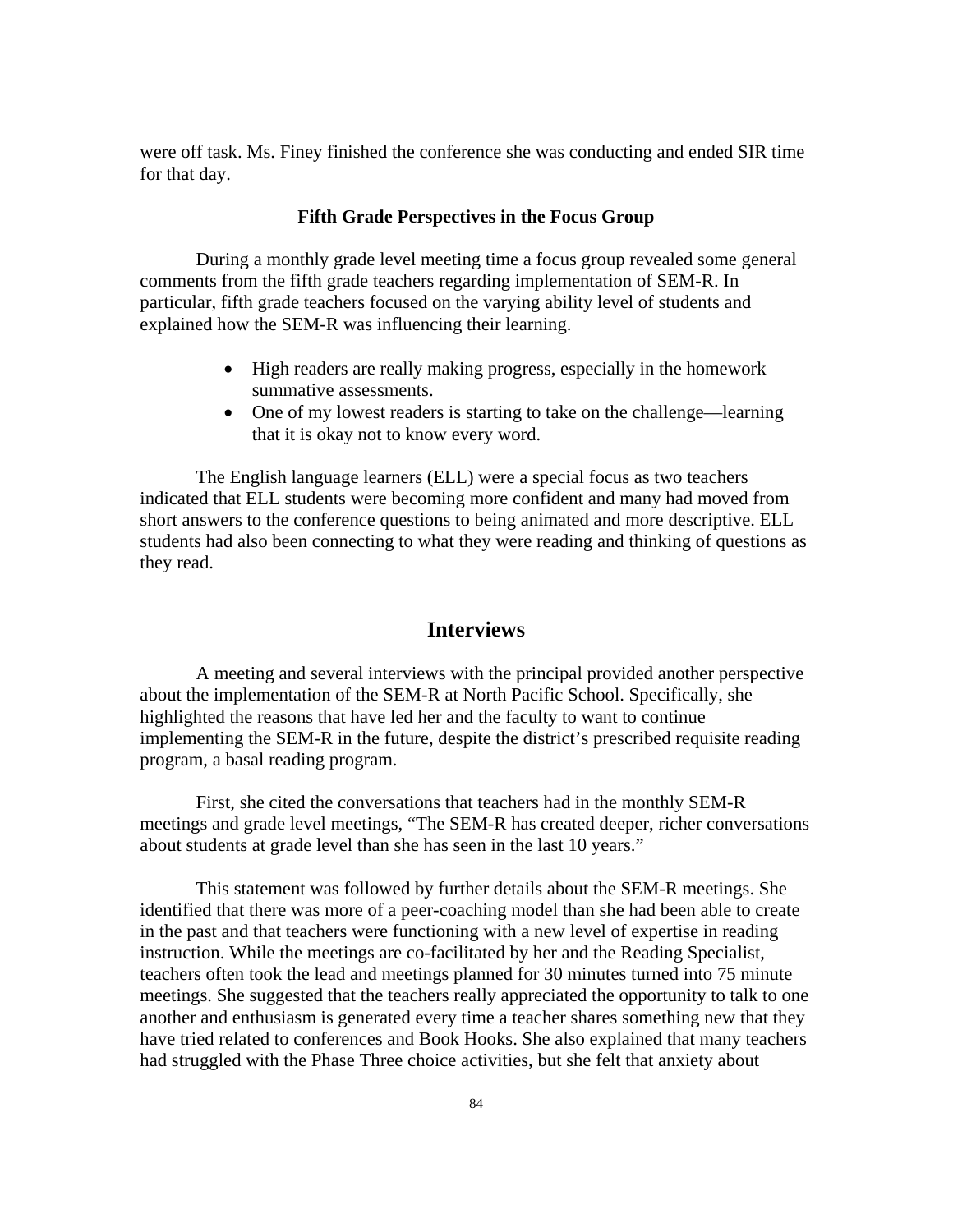implementing choice activities in their classrooms was mitigated when teachers realized that others were facing the same kinds of challenges.

The media specialist and reading specialist shared similar information during brief interviews; citing benefits for teachers and students. The media specialist was particularly enthusiastic about the students:

I have never seen anything like it. Students have never before checked out so many different kinds of books. They come in and ask for specific authors too. It is really different than anything I've seen in the past. (Media Specialist Interview, March 9, 2009)

The reading specialist, Diane, highlighted student benefits as well saying, "I have seen a great bump up in fluency with the SEM-R." Diane went on to talk about teacher benefits: "SEM-R is exciting because we, myself and the teachers, get to have fun teaching and we are allowed to use our professional knowledge."

# **Emerging Findings Across Classrooms**

Three primary findings emerged from observations and interviews: student benefit, teacher's use of professional knowledge, and book choice and access. The student benefits appeared to apply to all sub-groups in the school from English language learners to talented readers. The second emergent finding was the benefit teachers experienced when they were allowed and encouraged by the program to utilize and apply their professional knowledge. The third finding was related to book choice and selection, which manifested in many forms from access to affordable books to choice in content of reading selections. This finding was a sub-theme in teacher and student benefit.

Teachers' perceived benefits for students included academic improvement through increased comprehension and fluency, increased enjoyment of reading, and increased behavioral regulation with the ability to sustain focus for 40-50 minutes. Most teachers identified book choice as a reason students were able to read for so long. Further, the individualized and differentiated conferences enabled teachers to know their students as readers, better than other reading programs, and enabled them provide instruction that was targeted to specific student needs. Teachers also identified that all students were making progress. ELL students for example were becoming more confident, engaging in the text with more depth, and providing more complex answers to questions about the book they were reading. Talented readers appeared to have made progress as well, and teachers identified the progress as measurable. Another student benefit perceived by faculty, parents, and staff was student choice. The Media Specialist, for example, explained that students had become more sophisticated in book selection and parents pointed out that their son or daughter chose to read at home, an uncommon behavior before the implementation of SEM-R.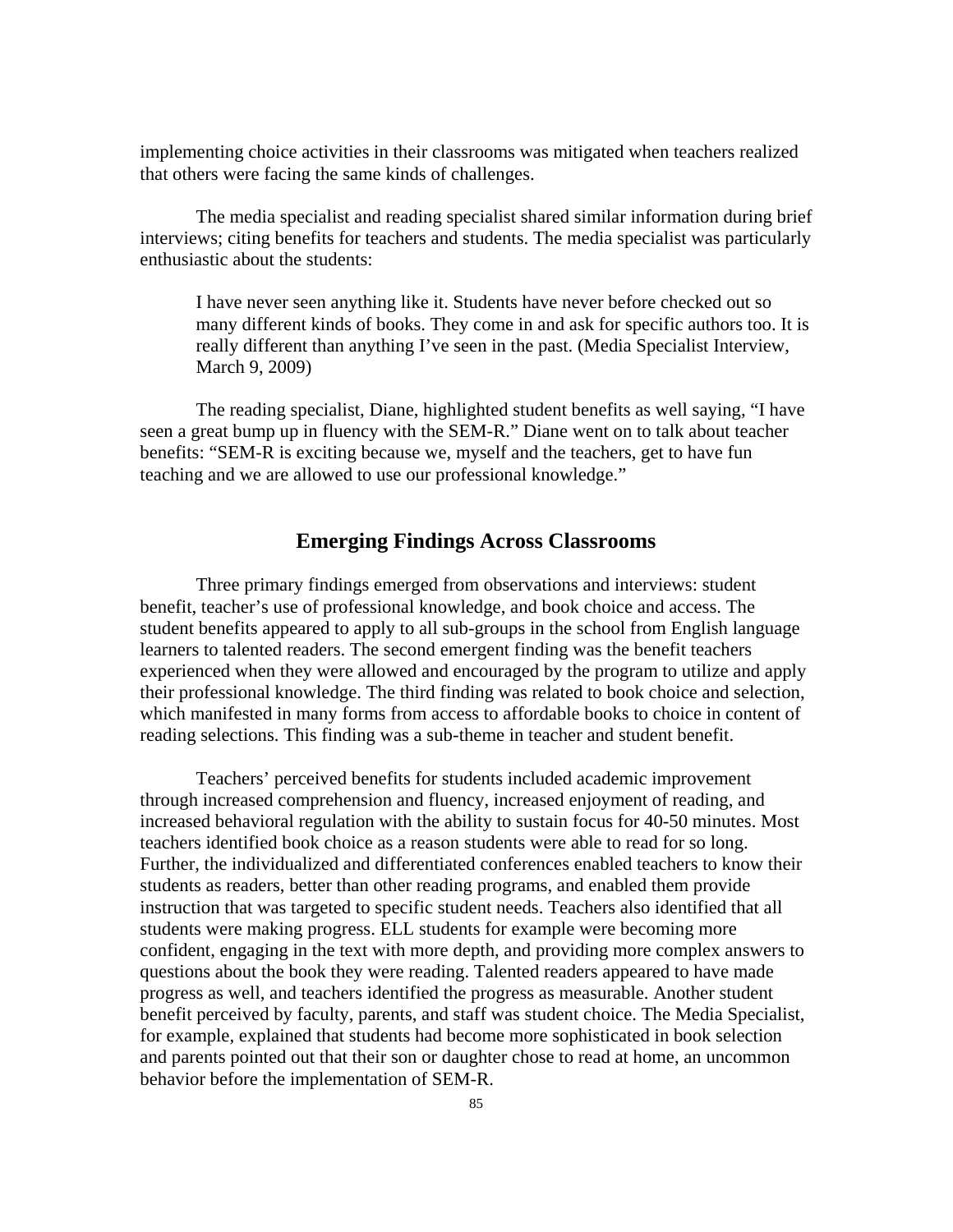The primary benefit for teachers appeared to be the opportunity to use their professional knowledge to differentiate instruction, assess student progress, model desired behaviors, utilize strategy instruction, engage in professional discourse with peers, and set goals for professional development. The Reading Specialist stated most succinctly, "SEM-R is exciting because we, myself and the teachers, get to have fun teaching and we are allowed to use our professional knowledge.

The principal, teachers, and specialists identified the SEM-R as being very beneficial both for them and their students. They communicated that they wanted to continue implementation despite the fact that the district requires teachers to commit two hours each day to the basal reading program.

Given that a large portion of the student population was socioeconomically disadvantaged, providing access to books was a focus for most teachers. Multiple teachers relied on avenues to find books that were inexpensive such as thrift stores, flea markets, and rummage sales (a.k.a. tag sales, yard sales, and garage sales). Other teachers spent off duty time, evenings and weekend days, looking for books in local bookstores. In all cases, the teachers sought books with the students in mind, selecting books for a particular student, interest area, or just something new that would expand and enhance current classroom libraries. Teachers also encouraged students to go to flea markets and thrift stores to find books and reminded students that they could read books for free if they had a library card.

# **Conclusion**

The overall impression at North Pacific School was that they had a positive experience implementing the SEM-R. A few challenges were identified early in the implementation, but teachers were able to utilize their professional community to find solutions and many looked forward to the potential of more advanced training in the SEM-R. The students, however, were the primary focus throughout the implementation at North Pacific School, and student success and enjoyment of learning has guided decision making; those that have been made and those that will likely be made in the future.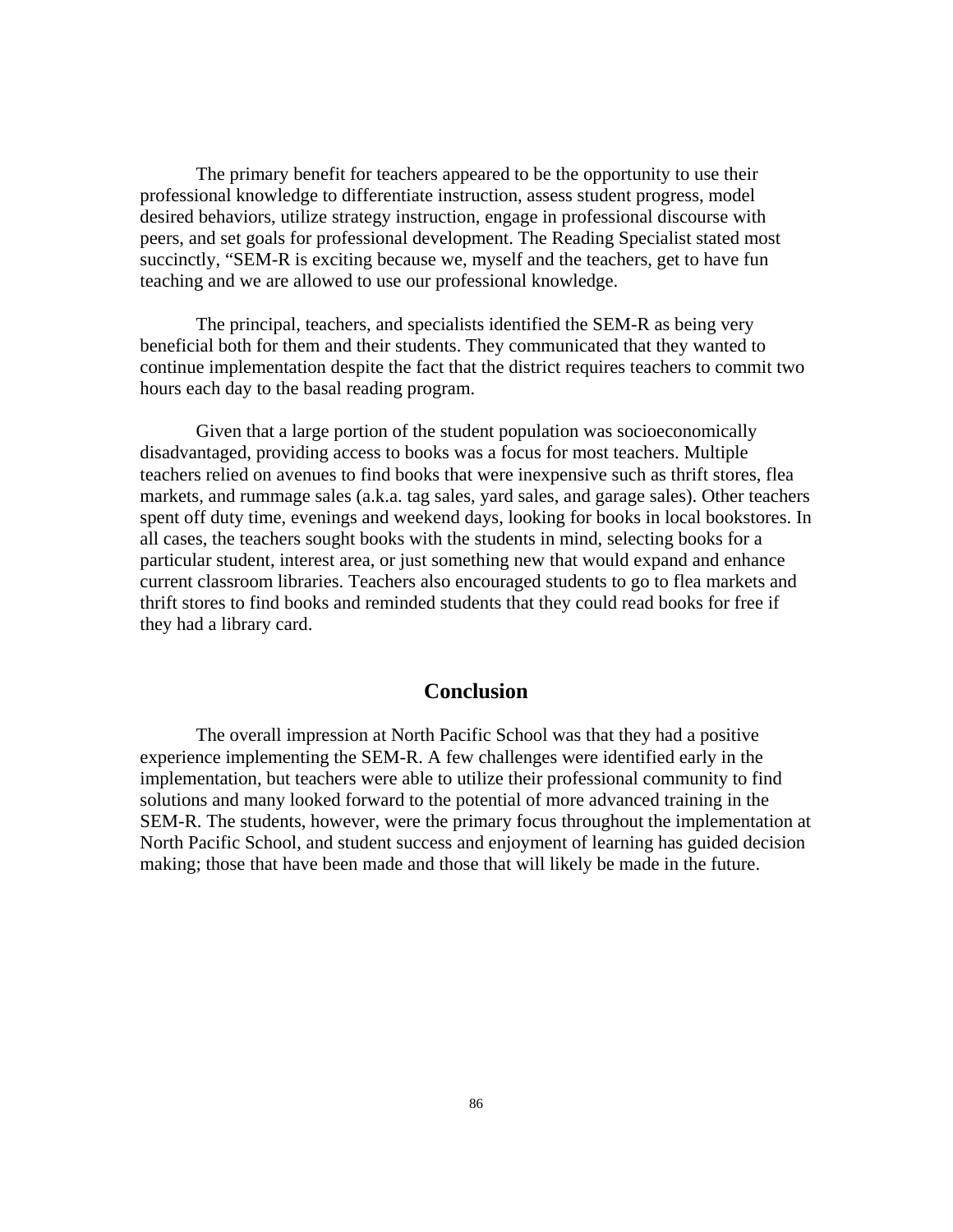# **CHAPTER 5: Discovery Gifted Magnet School**

# **Elizabeth Fogarty East Carolina University Greenville, North Carolina**

Discovery Gifted Magnet School is one of eight gifted centers located in a large, urban school system in the Midwestern United States. Located south of the city's downtown, the school is located in a one hundred-year-old building which sits on a city block amid one way streets, run-down brick duplexes and the local rehab center.

The bright hallways and shiny staircases of the interior provide a stark and happy contrast to the outward appearance of the small school and upon entering, one is greeted by a security guard who sits at the hallway station throughout the day. The primary grade classrooms are located on the first floor of the school, the third and fourth grades on the second floor, and the fifth and sixth grade classrooms are on the top floor of the school. In addition to having one class per grade level, the school has a full time art teacher, Spanish teacher, and counselor.

Perched midway between the first floor and the second is the principal's office; a great place to watch the happenings of a busy, but small school. The office occupant, Bonnie Dixon, is a watchful type of principal. She watches over all of her students and has an expert eye for good teaching. She is mindful of data and can easily recall her school's recent state test scores and improvements over years past when fewer than 100% of the children demonstrated proficiency. She is quick to point out, however, that 100% of her students have met or exceeded the standards on the statewide standardized test in the past couple years.

The school's student population mirrors the population of its surroundings. Data from 2007 indicate that 93% of the students at Discovery Magnet School are Black, while Black students comprise about 19% of the population in other schools in the same district. About 44% of the students at Discovery are from low income families; just slightly higher than the city-wide average of 41%. Like their students, the teachers at Discovery are also ethnically diverse. The teachers in the school do not mind hard work and, also like their students, seem to relish their principal's high expectations of them.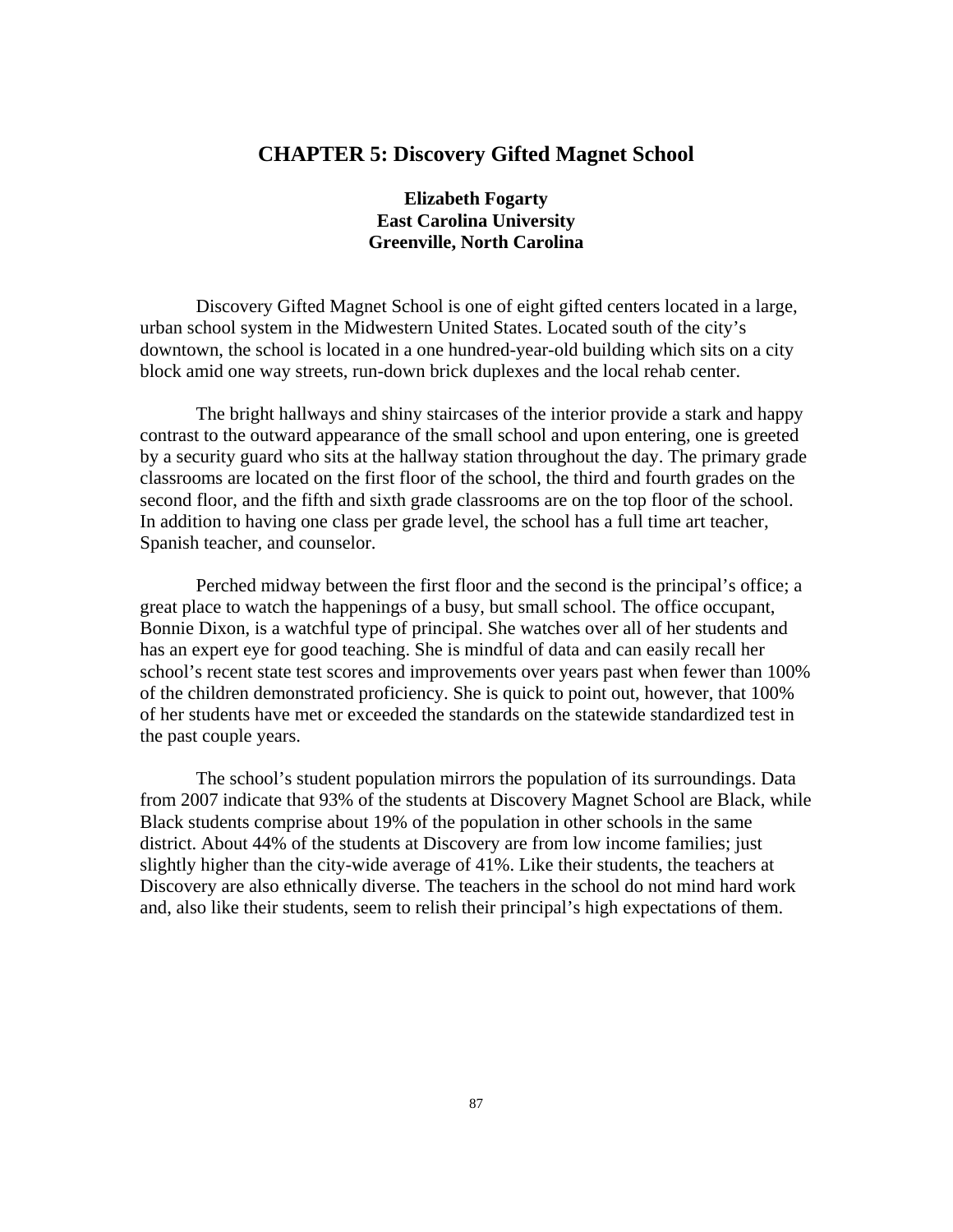# **SEM-R Classrooms**

#### **Mrs. McGarry's Second Grade Classroom**

Mrs. Rose McGarry is a neat and organized teacher. Neatly written charts line the walls and remind students of the behaviors of good readers, how to multiply numbers, or the similarities and differences of characters in a recent read-aloud. Aside from the contents of the second graders' desks, nothing is astray. Her second graders, however, are not nearly as neat and organized as she; pencils and books spill from the insides of their desks and paper piles slide from the top of one desk onto another. Second graders, however, have never really been known for organized or very task-focused. Perhaps this is why Mrs. McGarry's SEM-R implementation is so exciting; she has somehow managed to get her second grade students to read for extended periods of time in books of their choosing.

Prior to this implementation, the SEM-R has primarily been studied in the third through the sixth grades. Being that this is a magnet school for gifted, however, it was decided that Mrs. McGarry's second graders would also participate. When I arrived in Mrs. McGarry's classroom on the morning of my observation, she explained to her students that I'm one of the people in charge of the SEM-R and they lit up and became visibly excited. She explained that they would be changing their normal Monday schedule a bit so that I could see the SEM-R since they would be on a field trip the next day. The students began the day by doing their seat work. They wrote in a daily journal of some sort. As they finished their journal entries, they opened a book and started to read. When everyone had finished the seat work, the teacher asked the children to get out their SEM-R books and journals.

Mrs. McGarry began her Book Hook by telling the students that she'd been thinking about the problems that they'd been having—apparently the students had been saying that there were no books in the classroom library that they wanted to read. She said that there was actually one genre in the classroom library that it looked as if no one had even touched. She said, "I was thinking it might be time to try something new." As she said this, several of her students spoke up to share answers and it became evident what a responsive teacher she is. She was patient as she explained her reasoning behind the genre selection she had made. She discussed the topics that they'd been learning about in class, especially the Underground Railroad. She suggested that they look for biographies about Abraham Lincoln and others that they had learned about in social studies. She went on to discuss how to read non-fiction, including the fact that reading non-fiction includes reading to find the information that one is looking for which often may involve skipping around in the book and not reading the entire book.

As Mrs. McGarry continued with her Book Hook and said "I'm just going to read a little tiny section," it became clear that the students were anxious to begin their own reading. They already had their noses stuck in their own books or their SEM-R journals.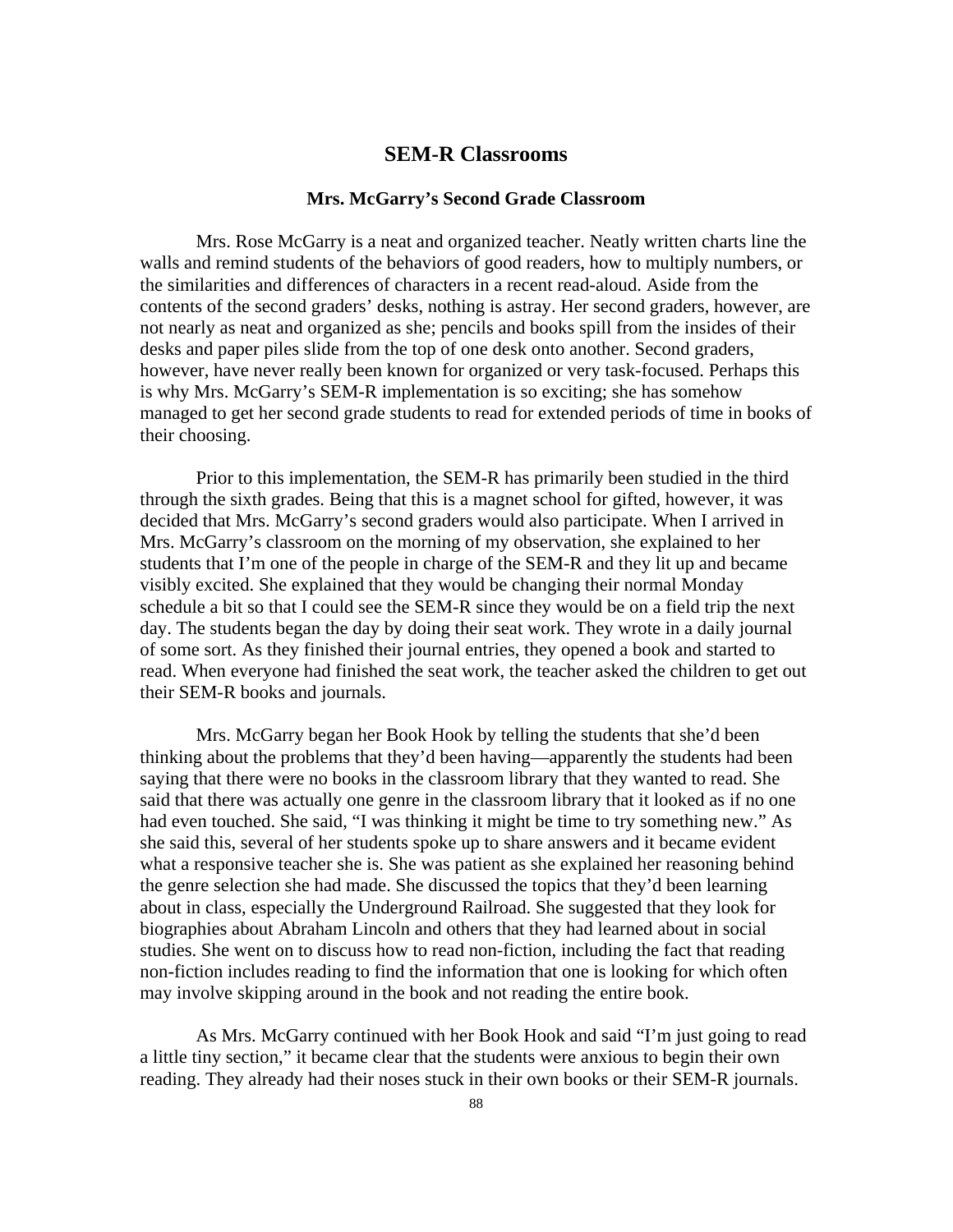Mrs. McGarry's second graders were certainly energetic and seemed impatient to move beyond the Book Hook, which had gone twenty minutes, well beyond the suggested length of ten minutes for that point in the implementation. When she finished the Book Hook, several of the students indicated that they'd love to read more about Abraham Lincoln demonstrating that Mrs. McGarry had successfully created a Book Hook that motivated her students to read something new.

As they started Phase Two, six students came to the table to sit with her. Several students were also at the bookshelf at the back of the room choosing books. They were noisy in choosing their books and seemed to be distracting others from their reading. At one glance around the room, it was impressive to notice, however, that all of the second graders in her class were reading chapter books.

At the table, one student read to the teacher as the others at the table read silently from their own self-selected books. The teacher had the student's journal and the bookmarks ready. She listened to the student read aloud for a while, and then asked the student to tell her what was going on in the book. The student gave a lengthy summary of the book and the teacher asked several higher order thinking questions. After making notes in the student's journal, Mrs. McGarry moved on to the next student at the table. In her conferences, she was able to provide students with individualized questioning and strategy instruction.

It became apparent that implementing the SEM-R in a room full of energetic and talkative seven year olds had some distinct challenges. The second grade students, more than students at other grade levels in the study, seemed to have trouble maintaining selfregulation of their reading throughout the allotted time. Also, fifteen minutes into the implementation, there were still three students at the bookshelf looking for books. Therefore, it may also be true that younger students may need more guidance in their book selection.

Throughout her teacher's log, Mrs. McGarry noted that some of the students had trouble self-regulating their reading, but that the majority of the class could do so and that all students looked forward to the SEM-R with great anticipation. Student logs also indicated that the students seemed to enjoy their reading. On September 16, for example, one of Mrs. McGarry's students wrote:

When I read I feel wonderful. I feel amazing, really amazing. I read silent when I'm reading so I can keep the words in my head. It's fun to read. I feel all kinds of emotions when I read, like joyful, happy, amazing, and wonderful.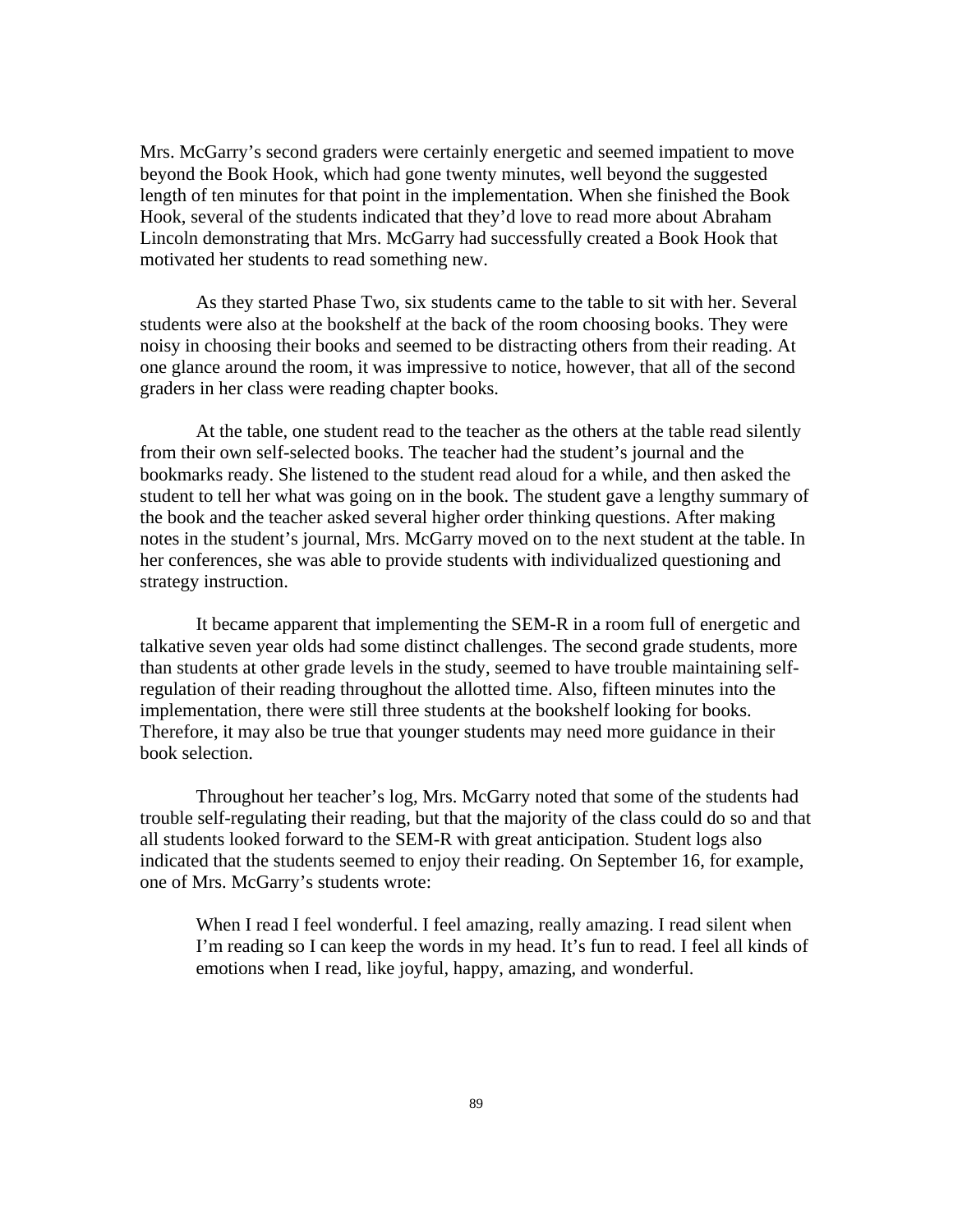Another student wrote:

I feel relaxed when I read because at first I'm like 'Ugh! This is so boring! Like that, but after 5 minutes I feel that it's interesting. I'm a reading [tipe] of child! I was born with it! I love reading! It's so interesting!

Her students' own words illustrate their love for reading and seem to show that even though some continue to struggle with their self-regulation, reading class had been an enjoyable experience overall.

### **Mrs. Cross's Fourth Grade Classroom**

As I walked in to Mrs. Suzanne Cross's fourth grade class, the students were already reading. As I looked around, I saw that most of her 29 students were engaged; with about three exceptions who seemed to be having some trouble concentrating on their books. At the back of the room sat Mrs. Cross and another woman, Mrs. Vicki Pleschefski (who I was later told is the Spanish teacher). Each adult sat next to a student and all four of them seemed to be heavily involved in their respective conversations; they didn't even look up as I came into the classroom and took a seat at the side of the room. I could see that the classroom had a fairly extensive library. Two students perusing the library found their books and quickly returned to their seats.

From where I was sitting, I could hear Mrs. Cross's conference. In her first conference, she began by asking the student to summarize the book that she had been reading. After listening to the summary, she asked the student to read a page from the book and after listening to the easy fluidity with which the student read, she told the student that next time she should choose a more difficult book. From this conference, it was evident that Mrs. Cross knew her readers' capabilities. With the next student, Mrs. Cross spent nearly the entirety of the conference discussing book choices with the student as he, too, had chosen a book that was too easy. This was an appropriate use of the conference time since the student seemed to have difficulty choosing appropriate reading material.

At the end of each conference that they conducted, Mrs. Cross and Mrs. Pleschefski wrote in the students' journals, usually assigning something to be prepared for the next conference. At the end of one student's conference, Mrs. Cross explained "I want you to start drawing some conclusions about what is happening in this book." As she explained, she wrote a short note to the student in his journal about what she wanted him to prepare prior to his next conference. Between conferences Mrs. Cross circulated among her students and checked in with students whose skills in self-regulation required monitoring.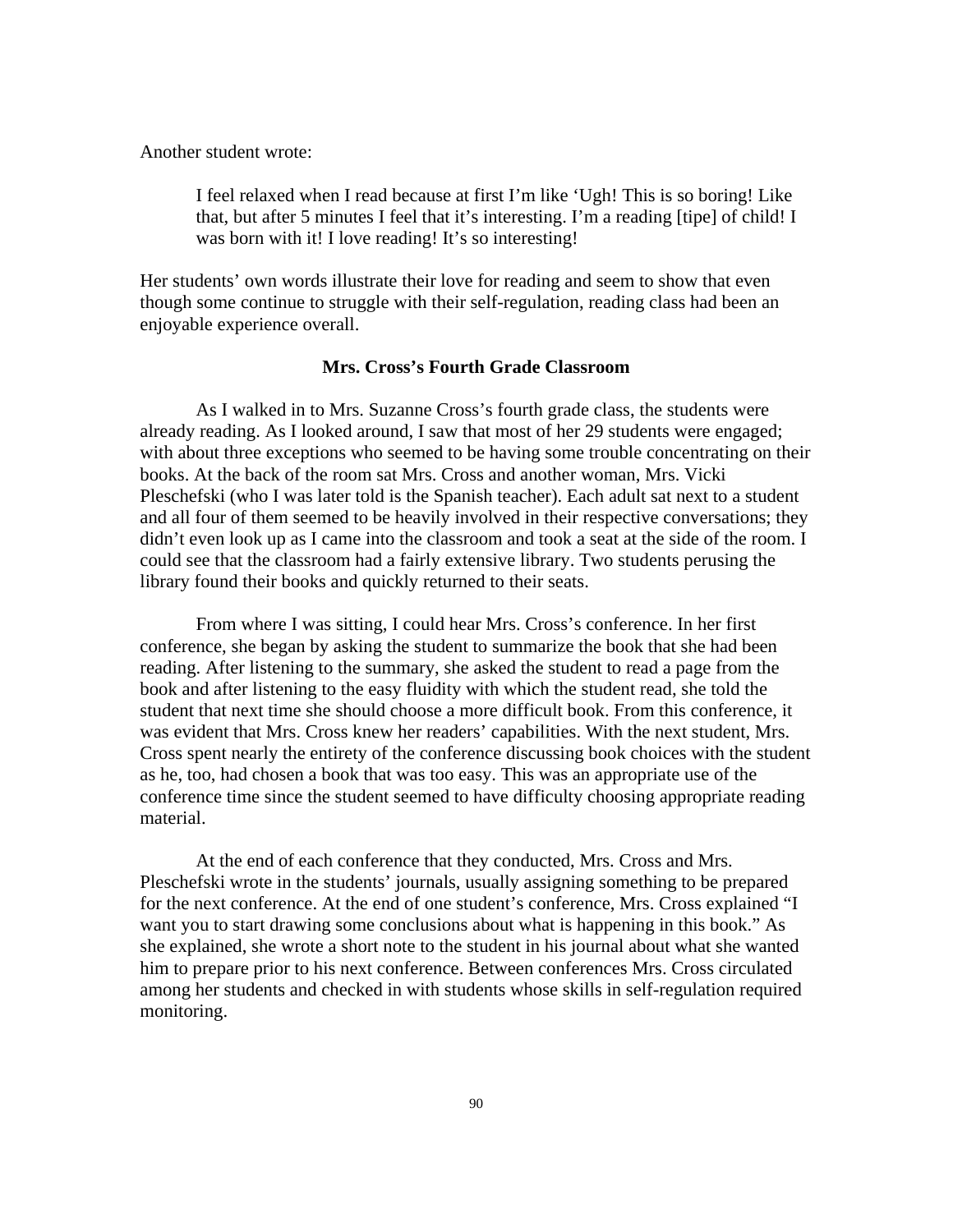#### **Mrs. Fennert's Fifth Grade Classroom**

The fifth grade teacher at Discovery, Mrs. Rebecca Fennert, teaches language arts to both the fifth and sixth grade classes. With a Master's degree in reading, Mrs. Fennert brings a wealth of reading experience to her classroom. She has a wide background of training in reading methods and techniques. In my visit, I noticed influence of her extensive training in the posters of reading strategies affixed high over the heads of the students which were visible from all areas of the room. At the back of the room was a classroom library with about twelve several shelves of books in baskets, as well as three spinning book racks, and two beach chairs. In the middle of a u-shaped desk arrangement was a small table which Mrs. Fennert used as her home base during her conferences. She had obviously taken a lot of time to set up the management of her classroom so that it would run easily and smoothly. Students seemed to know exactly what they should do and they read contentedly for an extended period of time.

Though Mrs. Fennert taught both the fifth and sixth grade reading classes, she did not use the same Book Hook content in each, but tailored her Book Hooks to the needs of each class. In her teacher log, Mrs. Fennert wrote "Phase One is fun… I enjoy trying to hook students in. I used the bookmark prompts for discussion questions in conferences and gained a lot of insight into the books." She also posted a question on the board for each week. During the week of my visit the following question was posted: "How does the personality of one character contribute to his or her success or failure?" She used the questions in her Book Hooks throughout the week, but also used them in her conferences with each of the students. In doing so, she truly wove the strategies she modeled in her mini-lesson into her student conferences.

When Mrs. Fennert started her Book Hook on *Becoming Naomi Leon* for the fifth graders, they were very attentive. It was obvious that was a time that they enjoyed. Mrs. Fennert discussed the fact that we have information about a character based on the details that an author shares with us. She read a section to the class then asked, "How do we know that she's shy? What else could that mean? Do you think that the girls will become friends?" Mrs. Fennert used several higher order thinking skills to teach her students about how readers must make inferences.

In her sixth grade class, Mrs. Fennert modeled the questions that she was wondering about prior to conducting her Book Hook on *My Brother Sam is Dead*. She said, "Even before reading this book, the title makes me wonder about some of the events of the book. For instance, I wonder how the character's brother died. I wonder if they were close to one another. I wonder how his death will affect the story." In doing this, Mrs. Fennert provided a short mini-lesson about what good readers are doing even prior to their reading. She also modeled the fact that good readers then read on to try to discover answers to their questions. She then made a text-to-self connection and explained that someone once read the book to her when she was in fifth grade. She told her students that they would always remember the person who read them a wonderful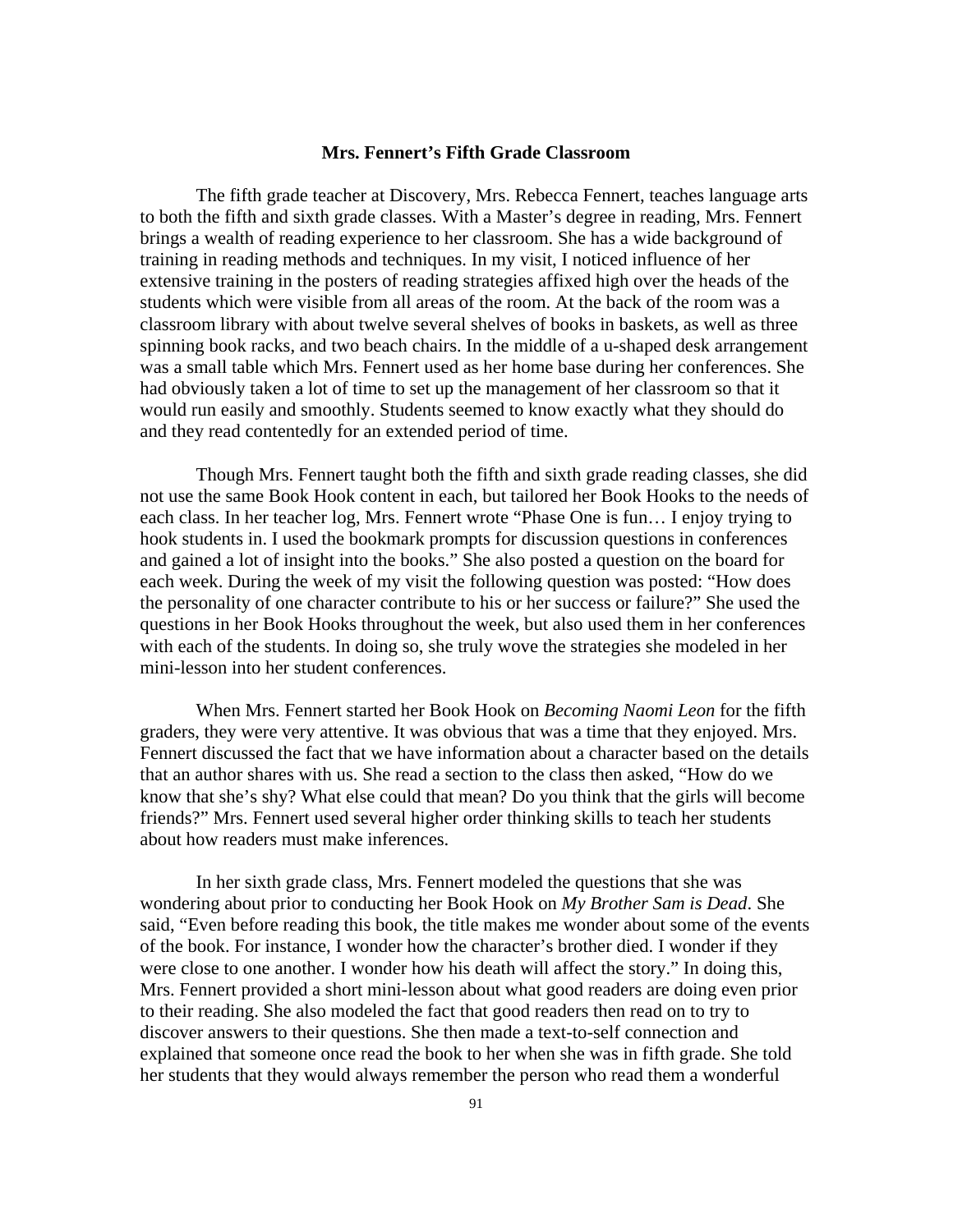book. She reminded them of last year when she read them *The Birchbark House* by Louise Erdrich and they seemed to remember that book with fondness. It was evident that Mrs. Fennert has a high regard for literacy and strives to pass that along to her students.

Throughout Phase Two, Mrs. Fennert demonstrated her ability to differentiate and individualize student conferences to meet the needs of each of her students. At the beginning of each conference, Mrs. Fennert scooted her chair right up next to a student and asked for a short summary of his or her book. She continued by asking the student about the question of the week (from the board) and since the question had been on the board all week, each student was prepared to share an answer. Her implementation of the SEM-R was highly organized and grounded in a solid background of reading knowledge.

## **Discussion**

#### **Treatment Fidelity**

The teachers in this school implemented the SEM-R with strong treatment fidelity and consistently met the expectations of the model as evidenced by the observation scale. The SEM-R became the primary delivery mode for reading instruction beginning in second grade and continuing through sixth grade. The early implementation notes indicate that nearly all of the teachers were able to reach the "meets expectations" level on the implementation scale by November. By January, however, most of the teachers remained at the "meets expectations" level, although a few had reached the "exceeds expectations" level in a couple categories. From these results, it may look like the teachers did not make advances in their implementation, but their comments indicate that the teachers' comfort levels and believed proficiency increased greatly.

### **Success Factors**

Several factors at this site reported by the administrators and the teachers, and observed by the researcher, made the implementation successful. Though not necessarily unique to this site, these aspects of this particular implementation were integral to its success.

## *Administrative Support*

Certainly one of the strongest aspects of the SEM-R in this school was the steady principal support that the program received. The school principal attended the initial summer training with her teachers and actively participated, even cheering her teachers on throughout the process. Principal Dixon also made herself available to her teachers during the implementation and helped the teachers seek out the answers to their questions. She also instituted a time for the teachers to meet with the SEM-R coach on a regular basis for discussions on implementation. One teacher wrote in her teacher log about a challenge she had faced in her implementation and indicated that she would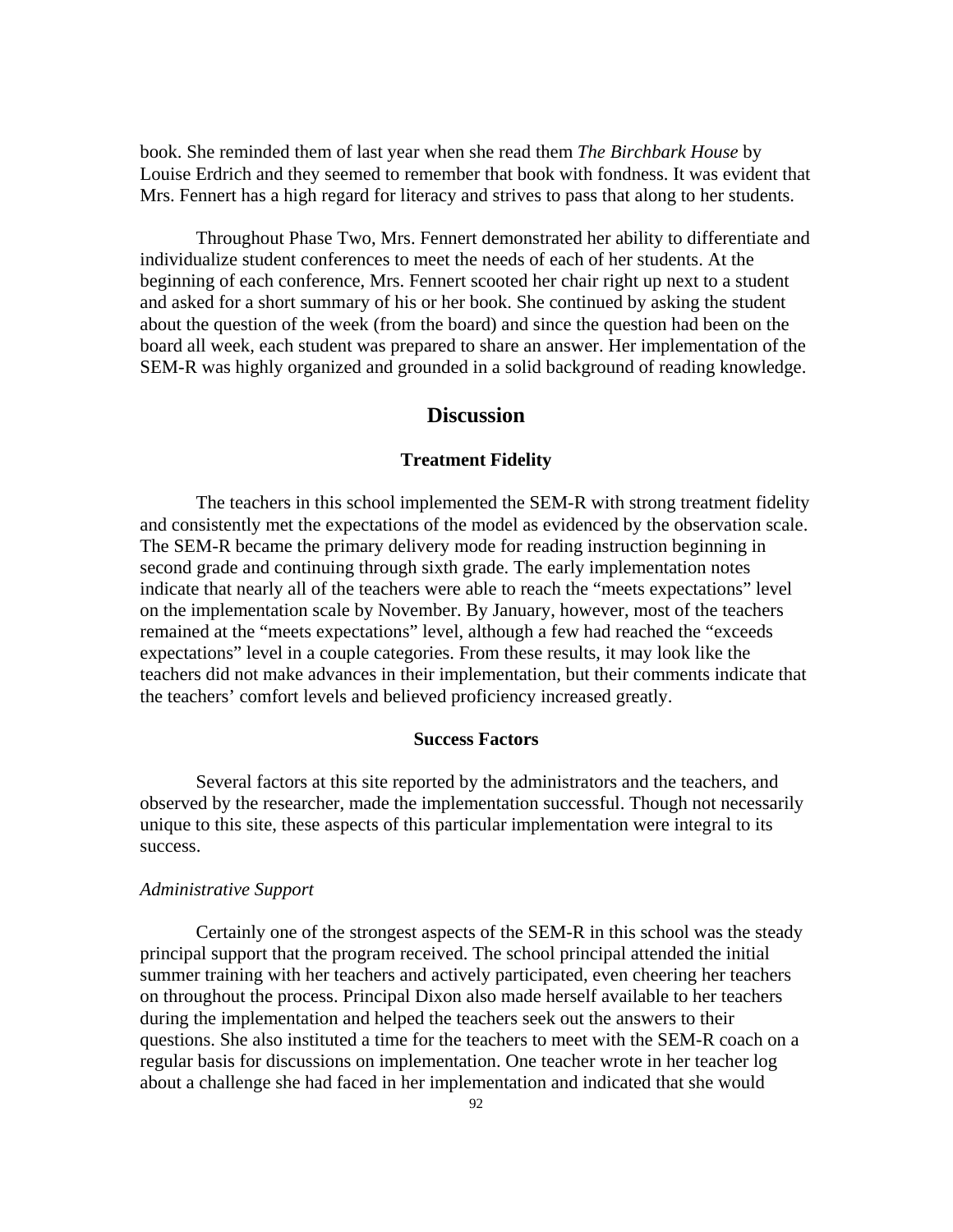discuss possible solutions with the principal. Her journal entry highlighted the relationship between this principal and her teachers and underscores the fact that they see her as a curriculum leader.

#### *Teamwork*

The teachers at this school were a small, close-knit group, evident even at the summer training prior to the beginning of the summer. Conversations with Ms. Dixon indicate that the school's faculty members think of themselves as a family and work to help one another. This philosophy was exemplified by the fact that *all* teachers at Discovery participate in reading instruction. Each classroom had been assigned a specialist to assist during the literacy block and the Spanish teacher, the music teacher, and the art teacher were all observed participating in conferences during SEM-R. Ms. Dixon noted that in this way, each teacher had a responsibility for students' literacy growth; a central goal for the school.

### *Teachers' Attitudes*

The teachers' journal entries from the beginning of the study showed some skepticism and cognitive dissonance about the viability of the SEM-R to replace more traditional methods of reading instruction. One of their main concerns was whether students would receive the reading skills necessary for comprehension. This faculty seemed driven to overcome any challenges they faced in their implementation and this proved to be a major contributor to their success. Motivation to learn the model may have stemmed from the support given by the principal and coach, but the teachers at this school worked together to learn the model evidenced by the fact that they asked questions, observed, and modeled for one another throughout the implementation. The teachers' comments in the post-implementation interviews were overwhelmingly positive and indicate that the teachers are excited about using the SEM-R in the future.

### **Implementation Challenges**

The SEM-R coach's notes from the beginning of the study indicated that the teachers struggled with several issues initially. She noted that they had some difficulty organizing the components of the model and figuring out how all of it worked together. The coach also perceived that many had difficulty giving up control of the literacy block, preferring their former more structured reading instruction methods to the studentcentered SEM-R. Finally, she noted that many lacked confidence in their implementation during the first month or two.

When asked, the teachers did not recall specific challenges that were present initially, but their journal entries indicate that many of the things mentioned by the coach may have been problematic. The teachers did indicate several overall concerns that were present throughout the study. An oft-mentioned comment was the difficulty that many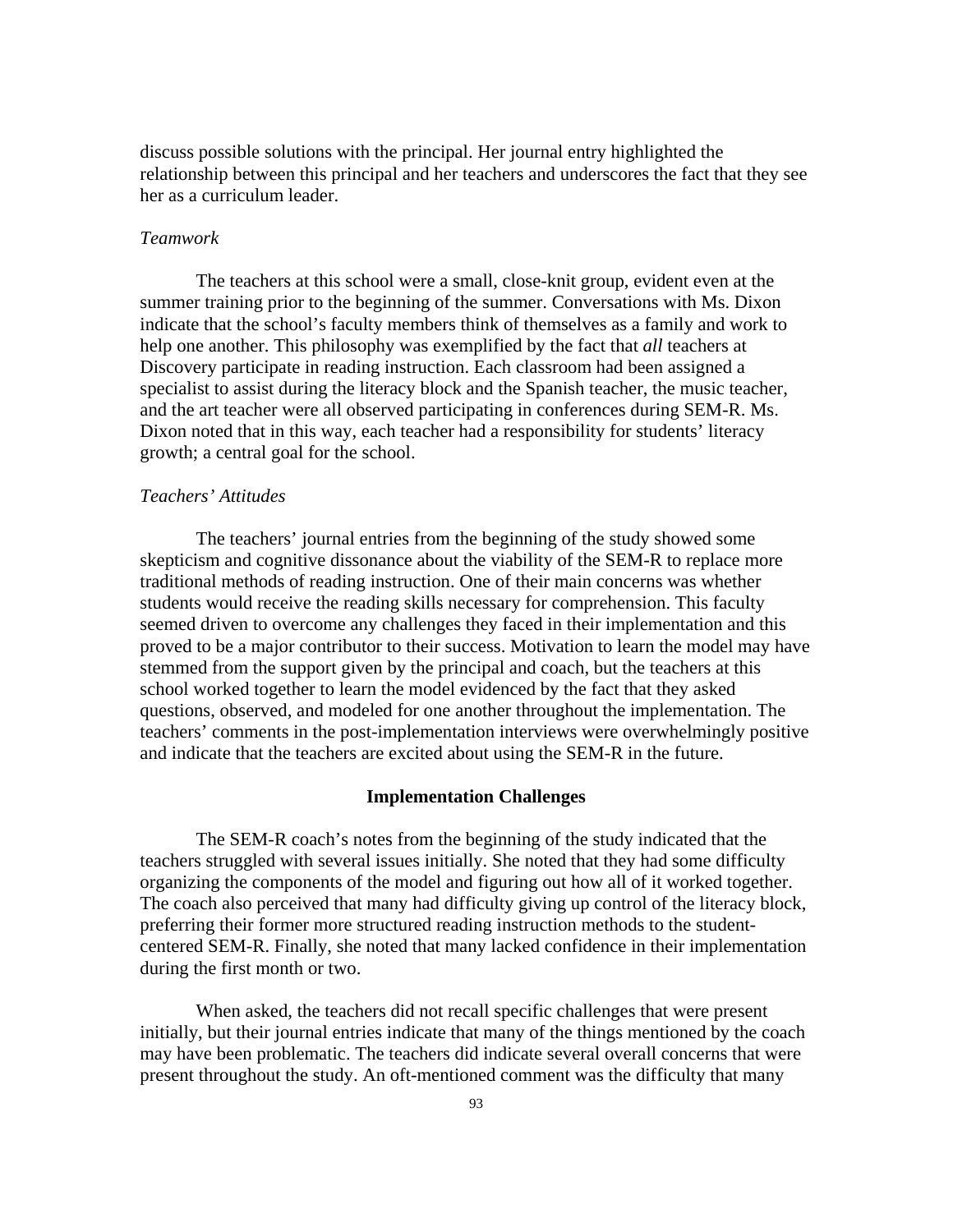had in conferencing with all of their students. This may be partially due to the fact that the class sizes at this school are larger than those found in other schools in the large, urban district in which it is located. However, at 24 or 26 students per class, they are not a great deal larger than the class sizes in other schools in the study.

Several of the teachers also mentioned that a lack of access to books was a hindrance. Discovery Magnet School is a small school without a full-time librarian. The small library is located on the second floor of the building and houses a modest selection of books, most of which are older. The principal reported that most of the books were leftovers from other schools. Most teachers noted that they rarely used the school library and preferred to stock their own classroom libraries. In their notes and in interviews, however, the teachers noted that the students had "run out of books" for the first time ever. They indicated that most of their students had read so many books during the year that they had exhausted the classroom libraries forcing the teachers to look to new avenues for books including the school library, other teachers' classrooms, and the public library.

Also related to lack of access, the teachers acknowledged that the books that they received for their participation in the study were helpful and targeted appropriately to the reading levels of most of their students, but noted that there were many students for whom the classroom library was still a poor match. In particular, they noted difficulty in finding books that were adequately challenging for their most talented readers. They often struggled in their recommendations as they were uneasy recommending books with content that was too mature for the students' developmental level, but often found that books written at the students' developmental levels were too easy.

### **Effects on Students' Reading Practices**

According to the teachers and the coach, students' reading practices have changed a great deal since the inception of the SEM-R. Teachers indicated that at the beginning of the study, students tolerated reading, but did not seem to read with enjoyment. Initially, they read from a limited pool of genres and often had a specific genre or author that they read.

By November, the teachers were reporting that their Book Hooks had gotten students "interested in books that they would never pick up otherwise." One teacher said, "When I 'hook' a book, students *usually* clamor to be the first to read it." Teachers noticed that many students had found new favorite authors and genres that they enjoyed and many had discovered a real passion for biographies. In addition, they noted that many third graders were reading books 200-500 pages in length.

Several of the teachers remarked that the SEM-R had positive effects on their talented readers in particular. One teacher indicated that her highest readers seemed more engaged that they had previously. A colleague reported, "Many students, especially my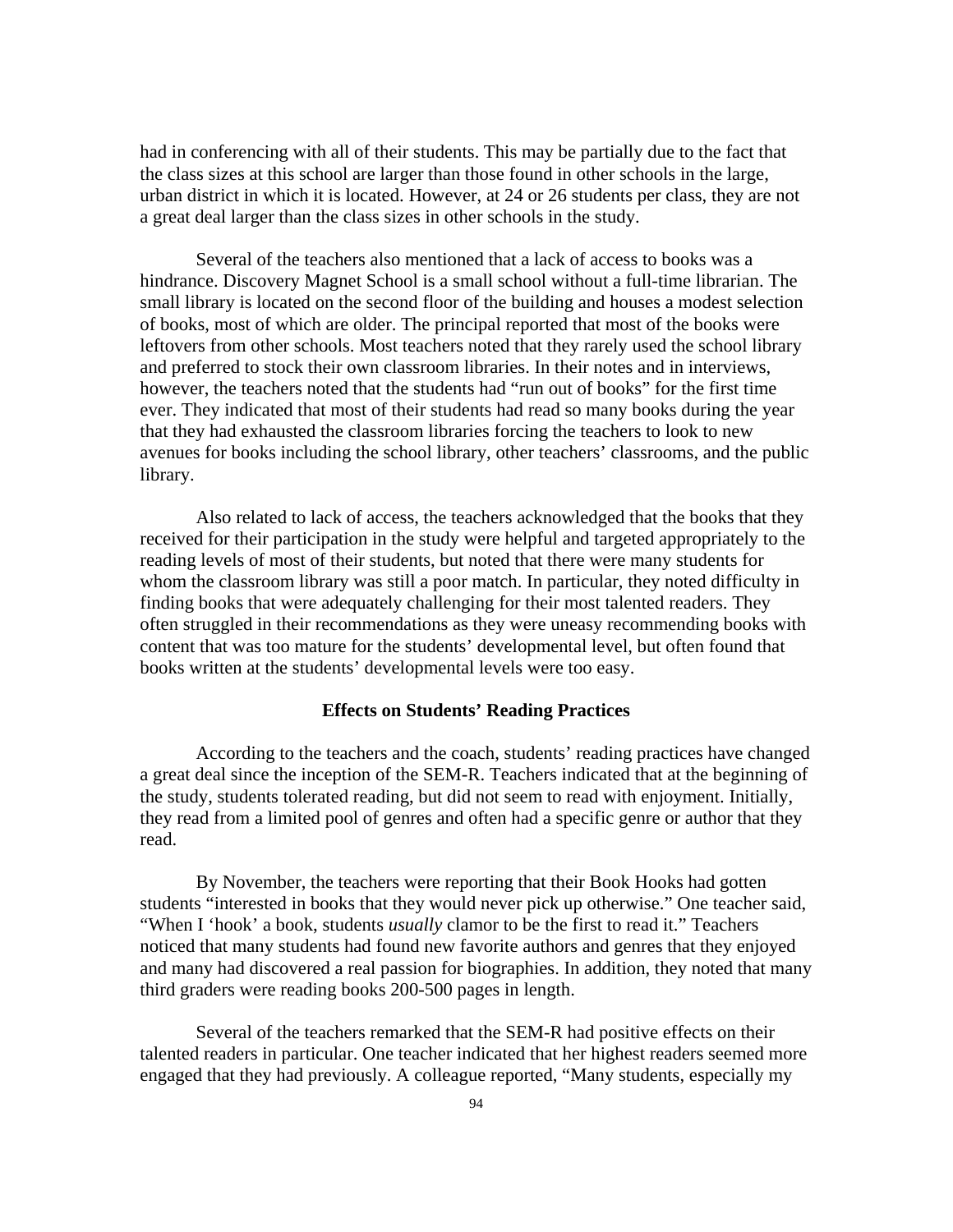highest readers, are benefitting from reading books at their level instead of the basal reader."

Teachers also shared stories of their students' individual growth and change during the SEM-R implementation. One teacher said,

One of my students was reading at a level lower than the average. I noticed, however, that she was a focused and dedicated reader during SEM-R. After the second assessment had been administered, her level increased over 200 points. She is closer to being on level. Another teacher said,

One example that comes to mind is a male student who was reluctant to read at the beginning of the year. He now reads enthusiastically. In fact, I have to ask him to stop when we have moved to another subject.

A third teacher said, "Another student has benefitted from the fact that SEM-R encourages reading slightly above an independent level. She has taken that very seriously, and as a result, her level range has gone up tremendously." These stories indicate that teachers saw the impact of the SEM-R on individual students' reading behaviors and that those results were positive.

# **Summary**

The findings at Discovery Gifted Magnet School are interesting in particular because although the SEM-R has been studied in other self-contained gifted classrooms, it has only been studied in one other gifted *school*. Furthermore, the findings are exciting because the school is set in a district in which primarily scripted instruction and low-level practices are used. Observations, journal entries by teachers and students, and interviews with administration and faculty indicate that the SEM-R has had a positive impact on the literacy instruction of teachers and reading behaviors of students at Discovery.

Throughout the interviews, teachers and administrators indicated that their experiences with the model had been exciting and many indicated that the model suited their instructional style. They were overwhelmingly positive about its effects, even in light of several aspects that they had found to be challenging. Teachers shared stories of how the model had improved the reading comprehension and fluency of individual students, but indicated that the greatest aspect had been that most all of their students found reading enjoyable.

One consistent finding at this school that is particularly noteworthy is the fact that so many of the teachers indicated that they had difficulty recommending appropriate book matches for their students, particularly for their most advanced readers. In some of the cases, this may have been due to the fact that teachers were still exploring the genre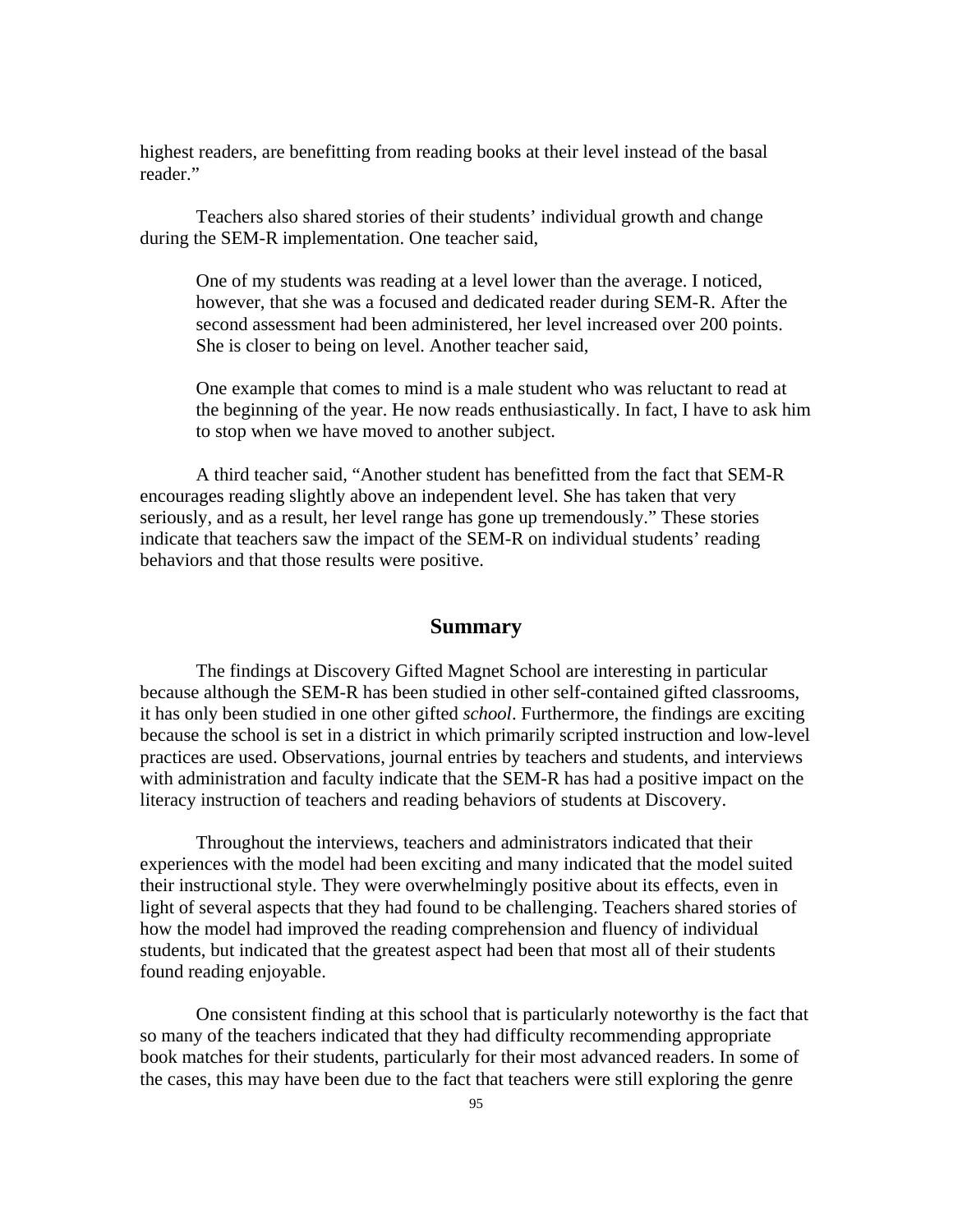of children's literature or young adult literature and had a fairly limited knowledge of books. Several of the teachers acknowledged the fact that they intended to read more children's literature in order to better their future SEM-R implementation. However, in some cases, teachers were very knowledgeable about the field and still had trouble. This may have been particularly challenging to the teachers in this school because they were working with gifted students, many of whom were talented readers. Teachers often find it difficult to make book matches that allow for appropriately difficult text as well as content that is appropriate and not too mature.

These teachers were also at a disadvantage compared with other teachers whose schools had full time librarians. An experienced librarian might have been able to assist teachers with recommending books. These findings underscore the importance of good classroom libraries, in addition to an accessible classroom library with a knowledgeable and helpful librarian.

Another finding unique to this implementation regarded the use of the SEM-R in the primary grades. Because a certain degree of independent reading must take place during Phase Two, the SEM-R is not often used in primary classrooms. This study, however, was conducted with gifted students, many of whom were talented readers. Mrs. McGarry's implementation in a second grade classroom provides evidence that the SEM-R can be used with novice readers. By January, all of her readers were reading "chapter books" and reading with a greater degree of independence than normally seen in sevenor eight-year-olds. Data from her classroom indicate, however, that the SEM-R may look different when used with younger children. Mrs. McGarry spent more time discussing and modeling self-regulation skills than the other teachers and individual conferences often consisted of training students to utilize such strategies.

Overall, the findings from Discovery Gifted Magnet indicate that the SEM-R can be used to effectively develop the literacy skills of all students, but seems to be particularly effective in motivating and challenging talented readers who may otherwise be bored or unchallenged by traditional reading instruction, including the use of the basal reader. This site further shows that the SEM-R can be used effectively at least as early as second grade. In short, one teacher summarized the effects of the study by saying, "Students love to read, and they are motivated to understand what they read. At first I thought this was going to be so much easier, but it's not. But it's so much better."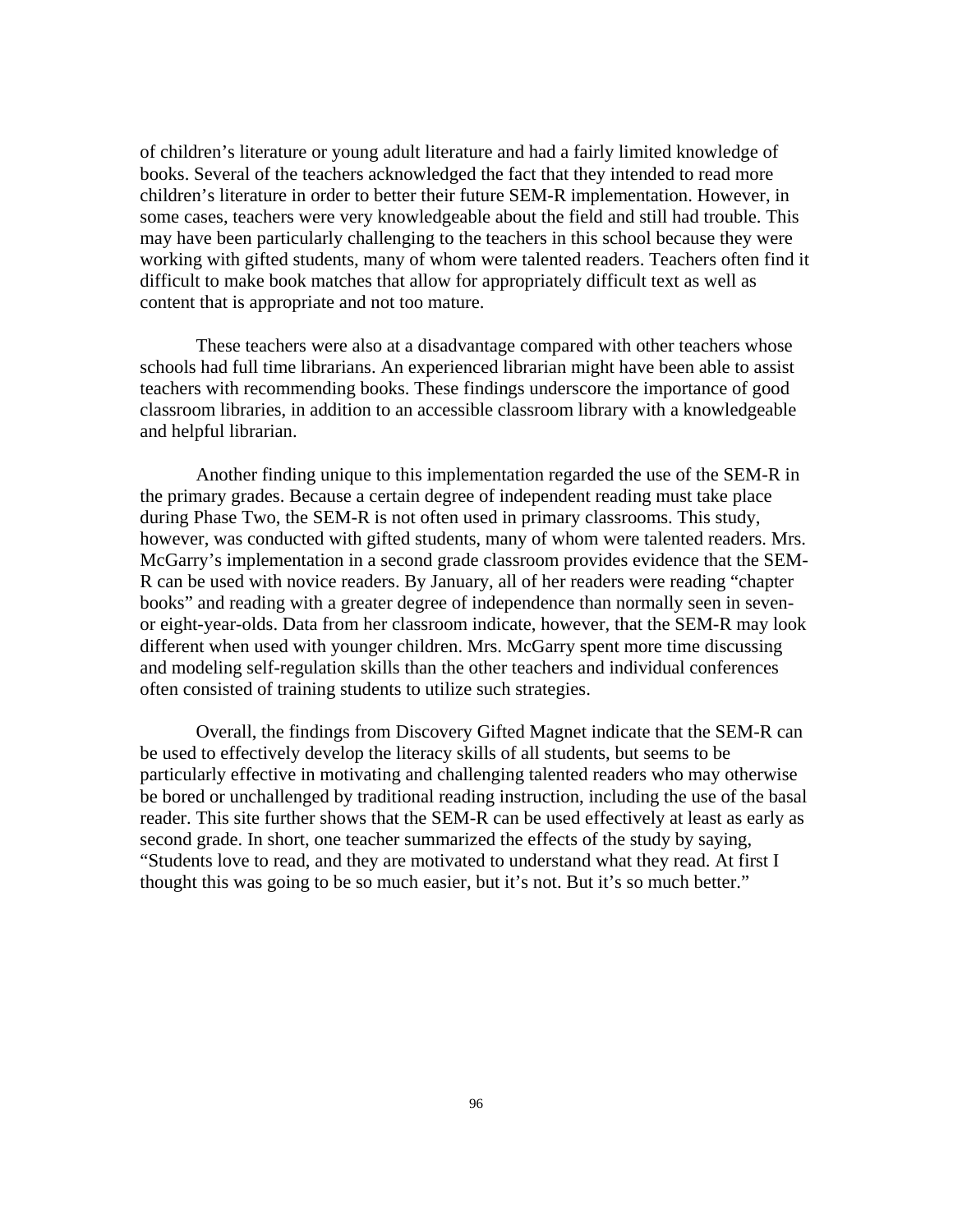# **CHAPTER 6: Nelson Mandela Magnet School**

# **Sally M. Reis University of Connecticut Storrs, Connecticut**

The Nelson Mandela Magnet School, a sprawling brick building of two floors, was originally a kindergarten through fifth grade school that subsequently merged with a nearby middle school in the 1980's, becoming a kindergarten though eighth grade Lab School. Upon entering the building, a staircase leads visitors to the second floor and wings of classrooms spread out in three directions. Established as a magnet school, the Nelson Mandela Lab School web site explains that it has an emphasis on both Fine Arts and technology. Approximately 537 students attend the Mandela Magnet School, and half are students from culturally diverse population groups, mainly African American. The school's web site explains that, over the years the school has continued to weave both fine arts and technology throughout the fabric of its curriculum at all grade levels, further elaborating that fine arts and technology can serve as powerful tools in energizing and motivating students to perform better in all academic subjects.

The gifted coordinator for the district, who also serves as the district math coordinator, has served as the contact for the SEM-R pilot study. All teachers in grades three to five who were teaching at Nelson Mandela School at the time of the pilot were invited to participate. All fourth grade teachers, one third grade teacher, and one fifth grade teacher implemented the SEM-R. Review of previous observations by district coaches, as well as two days of observations of SEM-R and non-SEM-R classrooms, and interviews with teachers served as the basis for this report. Five teachers in the school were implementing SEM-R and observations were conducted in four of the classrooms, as one teacher was absent. A brief observation of that classroom however, revealed that the students had explained to the substitute teacher what was supposed to have happened for SEM-R that day, and that the substitute had subsequently enabled all students to participate in Phase Two. The substitute teacher explained that she was amazed at how many students read quietly and with focus during the course of the Phase Two SIR time.

The classroom observations provide a rich and varied glimpse of the model in action. Only two of the classroom teachers observed had attended the summer training, while the others were trained on site by being provided with a copy of the SEM-R book, and having the other classroom teachers, the coach and the director of gifted programs for the district available for help and support.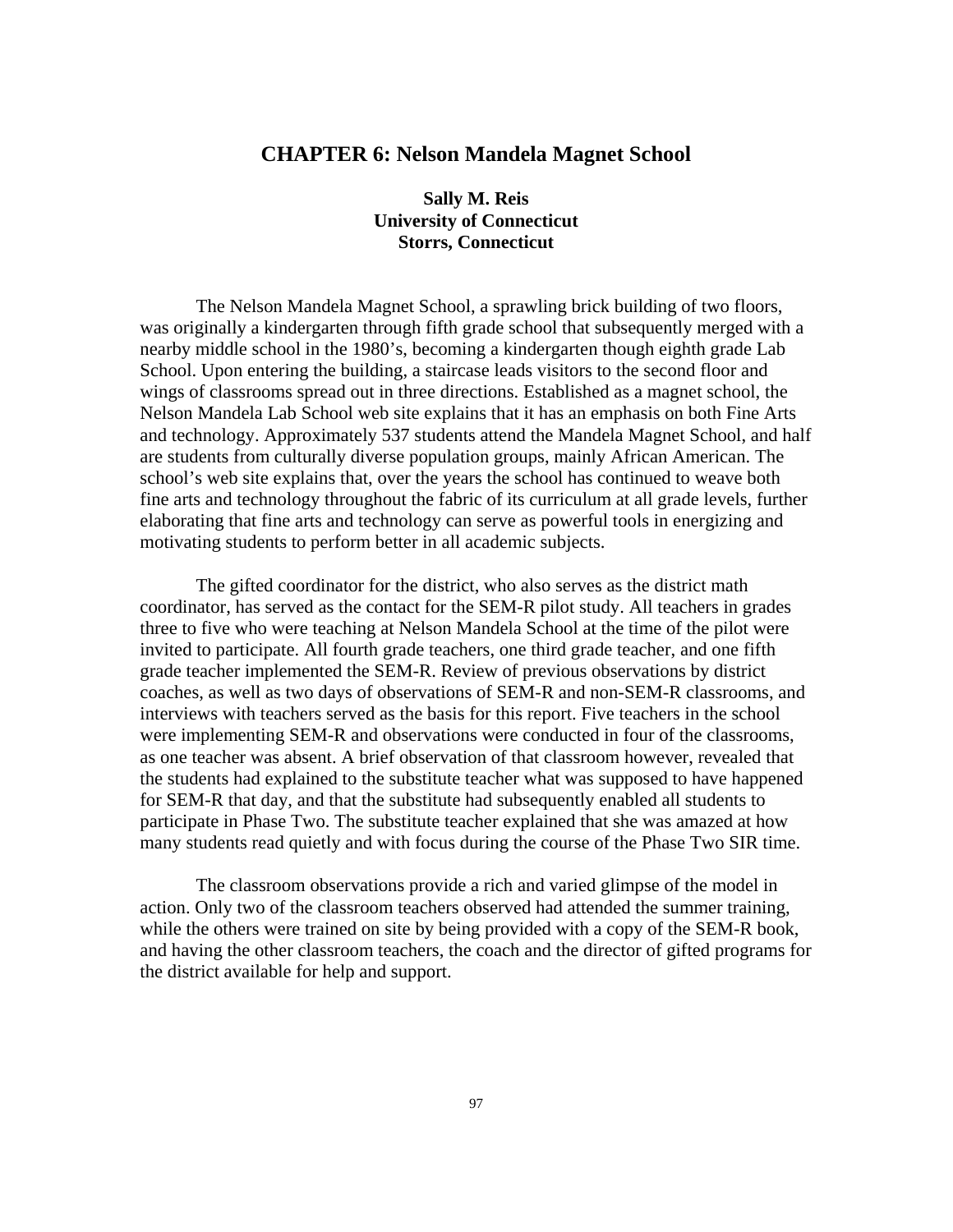# **SEM-R Classrooms**

## **Ms. Smith's Third Grade Classroom**

In the first classroom, third grade teacher, Ms. Smith, began her double block of Language Arts/Reading with a prepared writing prompt. On a white board, she wrote the prompt: Basketball and baseball are similar and different. How are they different? Use the text and your own ideas. She had evidently read a short piece to the students on the previous day from which the students were expected to make connections via the writing prompt. There were 16 students in the classroom and the students represented diverse populations. The classroom was very organized and quiet. The teacher had effective classroom management, as well as space for a large classroom library; approximately one-third of the back of the room was reserved for SEM-R library space. The bookshelves held 26 bins of books across the side of the room organized by topic and/or genre. Across the back of the room were three smaller book shelves that held 16 smaller white plastic baskets of books similarly organized with labels such as humorous books, chapter books about third grade, mysteries, fantasy, and biographies. On another wall, an additional 10 bins of books held more choices such as heroes and the human body. Books were also arranged in a library display manner on top of all book cases, standing up and opened with the covers facing the children, representing an inviting way of asking students to read. Students' SEM-R logs were neatly organized in the back of the room and writing prompts and bookmarks were scattered around the room.

On a string clothesline, spread across the top of the bins of books, was a series of teacher created posters guiding students to various reading strategies. These included posters with the following titles:

Asking Questions Before, During and After Reading What We think We Know About NE Woodland Native Americans Author's Purpose Clues Problems and Solutions in Reading Main Idea and Detail Character, Setting and Plot Making Connections When Do You Infer? How to Comprehend Text How to Decode Words Writer's Notebook

As children finished their writing prompt, their teacher directed them to their SEM-R books that were neatly stacked in two bins in the back of the room. Students appear to leave their SEM-R books in the classroom, as each child went to the bin to pick up his or her book as soon as the writing prompt had been finished. Students were also introduced to this researcher when several took the opportunity to explain why they liked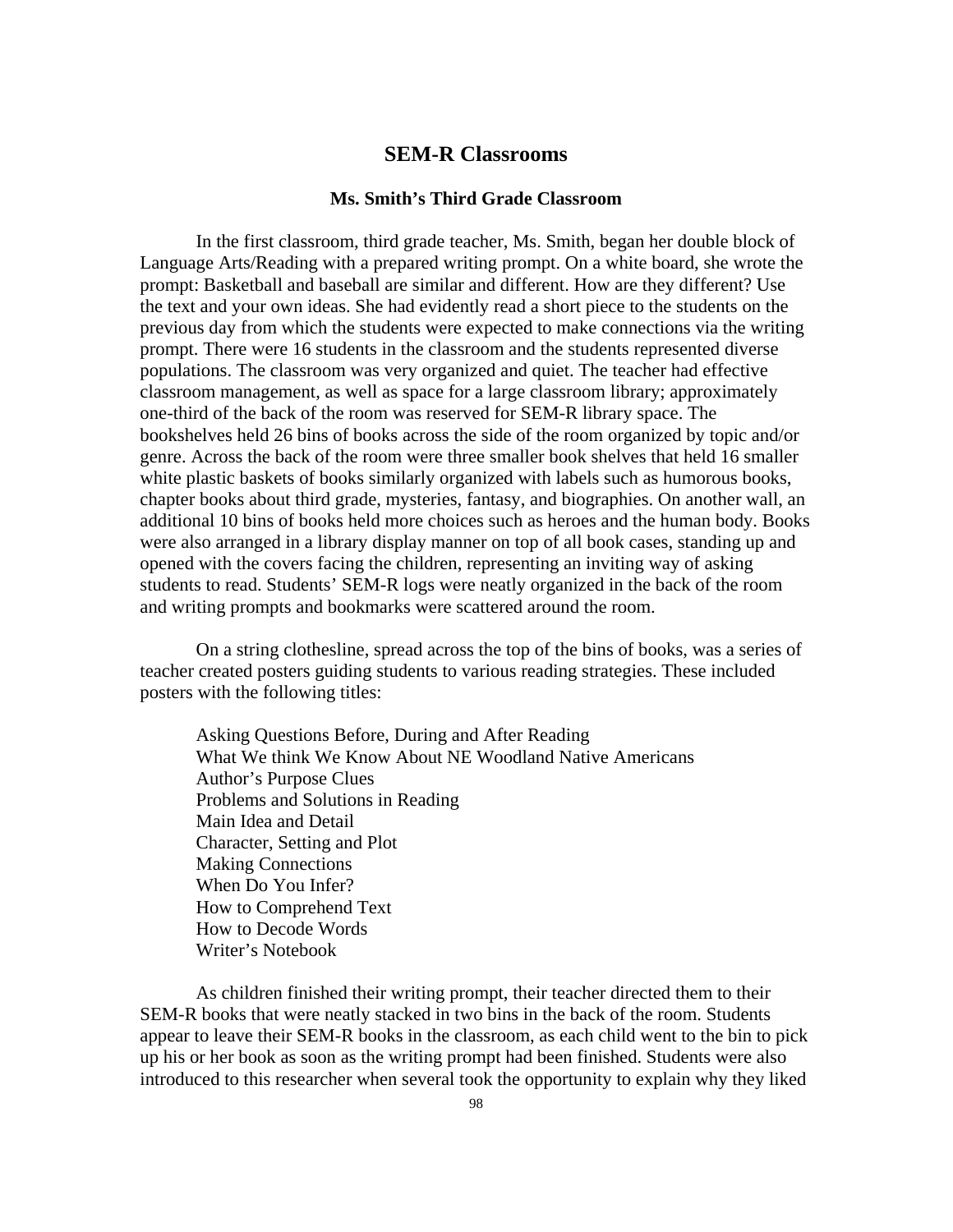SEM-R. Ben explained that he liked SEM-R because he gets to read and pick his own books. Several of the other students chimed in, and all said they liked SEM-R because they could choose their own books and also because they were able to read for longer periods of time.

Cameron, a short boy wearing a green long sleeved t-shirt, immediately began reading after he finished his writing prompt. After looking at his book for a few minutes, he glanced around the class and struggled with focus for a minute or two. As other students finished their prompts, they walked quietly over to the book bins and selected their books, which had a bookmark in them with their names clearly displayed. Cameron continued to read quietly as time went on, but his distractibility was something that he was aware of and appeared to be trying to control. The levels of reading achievement in the classroom varied greatly. One third grade boy was, for example, reading *Eragon,* while others had shorter, on-grade level chapter books of no more than 20 pages.

No Book Hook was conducted in this classroom on this day and after completing their writing prompt, students moved immediately into Phase Two of SEM-R. Within three minutes of the completion of the writing prompt, all students had their SEM-R book on their desk and were quietly reading. Most were very engaged and only Cameron, who has already been redirected by his teacher several times, appeared to be unable to selfregulate for the long period of time, despite reading an easy book that appeared to be somewhat entertaining to him.

The teacher, who communicated that she had ten years of teaching experience, was very comfortable at conducting differentiated conferences with all students. She moved easily from basic comprehension skills to reading strategy questions, to more advanced questions about literary devices such as plot, theme, and setting. After 40 minutes, the students, most of whom had read quietly and with good self-regulation, stopped reading when their teacher told them that the time was up. In our interview, she explained that she did not do Book Hooks every day, preferring to give students time to read. She also explained that she had conducted many of them in the beginning of SEM-R, but now wanted to use the time for conferences and for reading during Phase Two.

Ms. Smith summarized her reactions to SEM-R by explaining that she has seen students' confidence in reading increase greatly with SEM-R. In particular, she has watched as the struggling readers have gained confidence, explaining that they look forward to reading chapter books. She discussed Michael, a second language learner who arrived in this country last year and explained how he had learned to decode and to engage in reading:

His exposure to American vocabulary has increased so much this year. I have watched his confidence grow, as I have other children who have struggled with fluency. We finally got a few of those kids on books of high interest and all of them have increased in fluency and comprehension. The exposure of different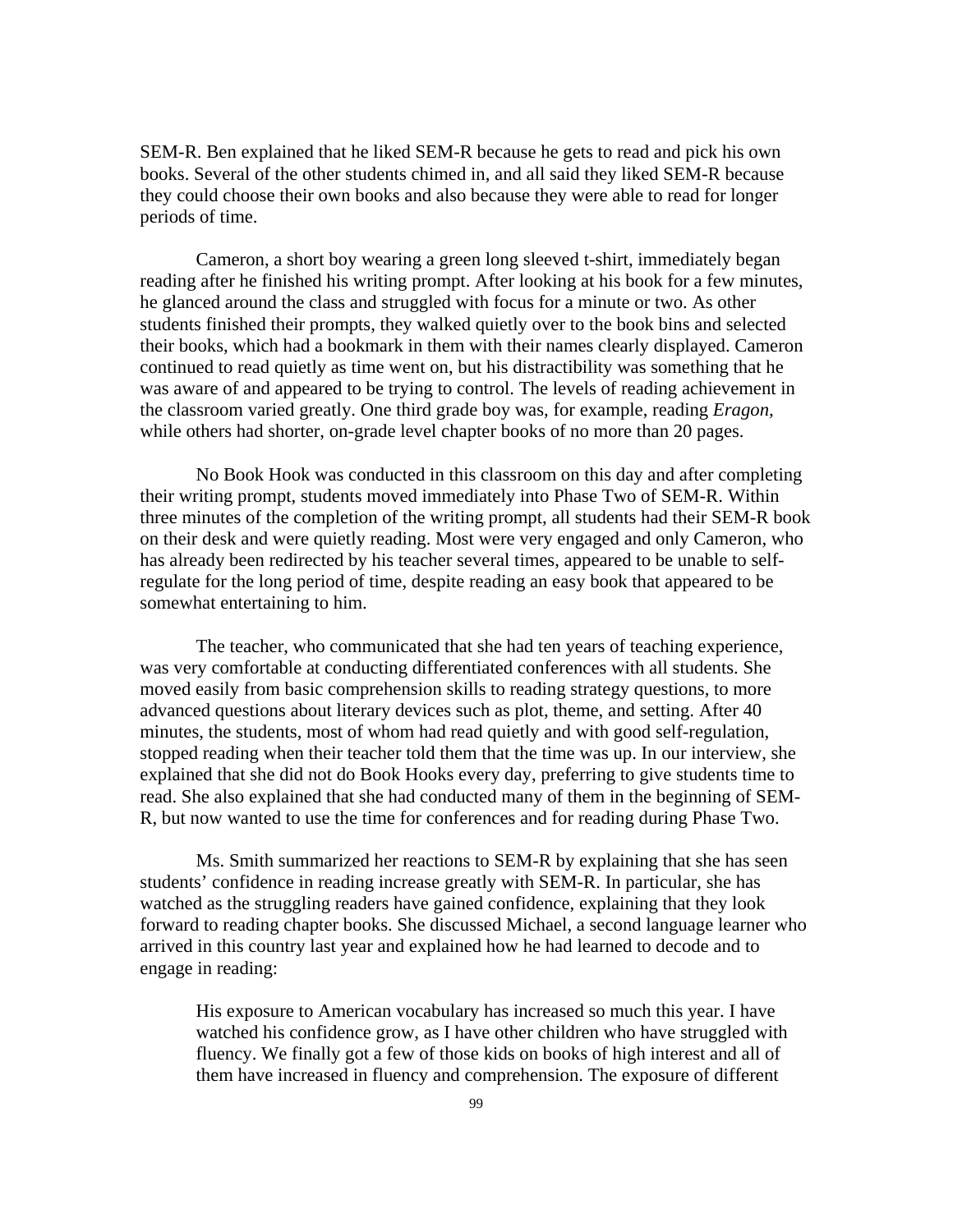types of genres during Phase One also has worked. We started with 10 minutes of SEM-R during the first week and within a month, most kids were able to read for 20 minutes. Within the first two months, by the beginning of December, they were able to read quietly for 30 minutes as well. I try to carefully keep this SIR, Phase Two time in the SEM-R every day to keep a structure every day and keep them reading. When they are finished with SIR, they can also go to picture or easier books, but many of them continue reading books that challenge them.

Ms. Smith reflected that, in the past, she never considered the level of challenge in reading, explaining that reading consultants had always told her that students should read "just right" books on a regular basis. "I always had kids choosing picture books. I used to have students pick books that were in their fluency range and I never thought about challenge. I had a student this year named Matthew who came from another school and he did not have reading skills. I did a Book Hook from *Ramona* and he chose another *Ramona* book from September to December. His comprehension soared and he did well. The books that some of my students are reading are well above the reading levels that I would have expected. Matthew's mom told me that she bought him the easy version of Despereaux and now he wants to read the unabridged version." Again, she told me that the best part of this program was that she has never seen kids feel smart in reading, "My kids who are my lowest readers don't feel like they are low readers anymore."

#### **Ms. Gordon's Fourth Grade Classroom**

In the second observation, a fourth grade classroom teacher also began SEM-R without a Book Hook, and appeared to be combining SEM-R with some small group instruction as she was meeting with a small group. In this classroom, 19 students sat at their desks reading quietly during SIR. The teacher began the SEM-R time without a Book Hook, but with a discussion of how to use comparison and contrasting as a literary device. She subsequently explained that the majority of students in the class begin the SEM-R block reading their independent SEM-R books, and explained that she had conducted many Book Hooks in the beginning of the school year, but had used them less often as time went on. Again, there was a very easy transition from the five-minute lesson on comparing and contrasting to Phase Two reading, and students were all engaged and quiet.

The same kind of range of reading levels were apparent in this classroom that had been noted in the previous classroom, with students reading very low easy-read chapter books, to students reading advanced non-fiction books. The room remained very quiet and controlled, books were readily available in bins around the classroom, and children read with focus and attention for almost 50 minutes. Organization of books varied in this classroom, as some books are more loosely organized in crates, not all of which are labeled. Other books were organized by author and genre in small plastic bins with bins labeled with authors' names including Pam Muñoz Ryan, Kenneth Oppel, Louis Sachar,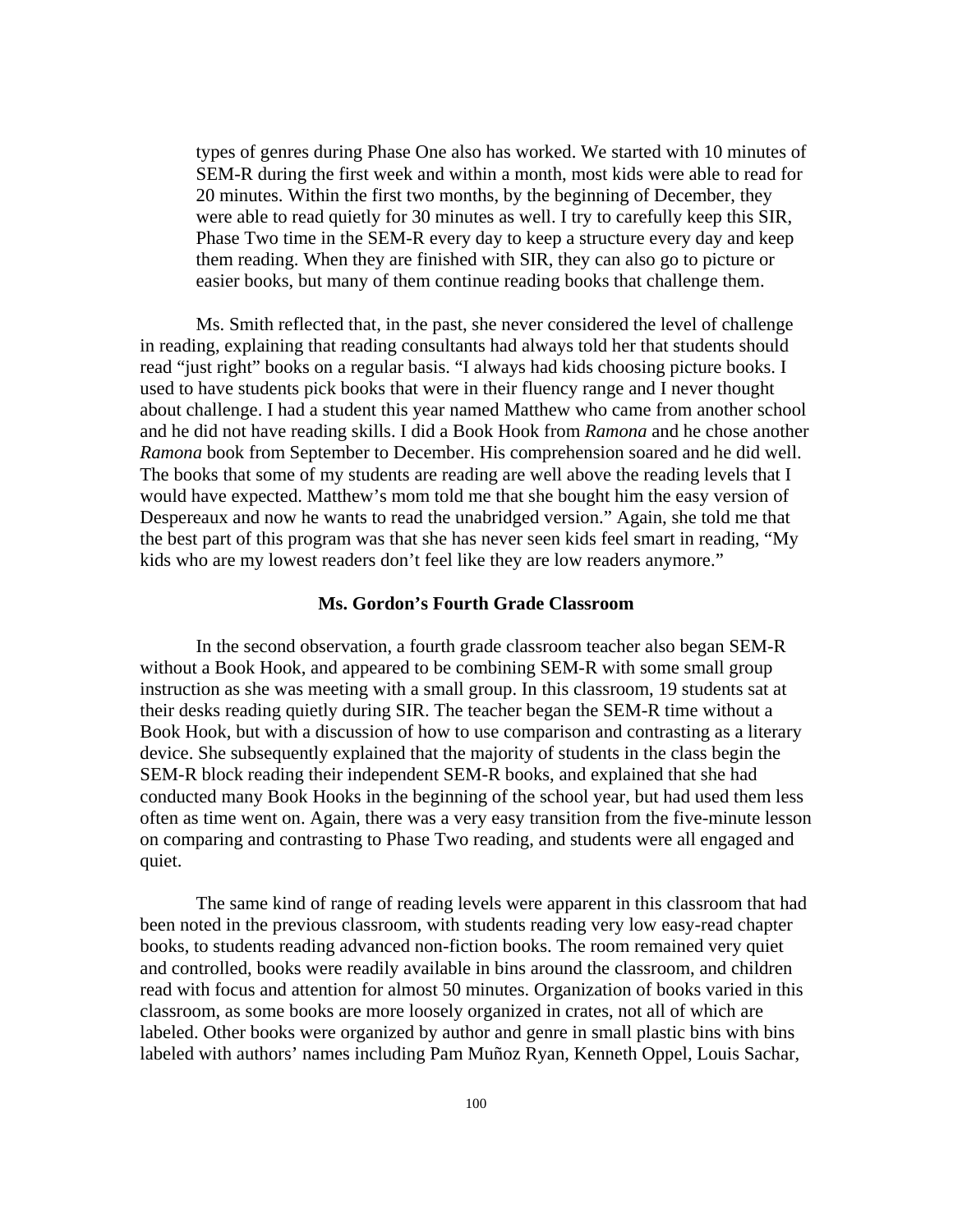CS Lewis, Avi, Judy Blume, Gary Paulsen, Lloyd Alexander, Walter Dean Myers, Mike Lupica, Roald Dahl, and Betsy Byars.

After the brief introductory lesson that was independent of a Book Hook, the teacher began Phase Two by having a small group conference with a group of four students who were all reading *Frindle.* She read aloud with them and then conducted some individual conferences with students who appeared to be lower readers, as some of them were unable to read silently but whisper-read quietly to themselves. No behavior problems were evident in this classroom, allowing for quiet conferences that were clearly differentiated, and included questions that varied in focus: vocabulary development, fluency strategies, comprehension, reading strategy use, and literary devices such as plot, theme, setting, and others. The teachers' ability to move effortlessly without bookmarks or prompts throughout the day suggested her ease and comfort with differentiated instruction. The teacher conducted nine Phase Two SIR conferences of approximately 3-5 minutes each during the 50-minute reading block observed. Each was quiet, focused, and differentiated questioning skills were used in each.

The quiet focus in the room continued as students continued to be self-regulated and the class remained quiet and orderly for the majority of Phase Two SIR. The majority of the students read quietly for the entire time, interrupted only by one of the nine teacher conferences. The teacher moved quietly around the room, conducting short, targeted, differentiated conferences. The vast majority of the students remained fully engaged in their books while the conferences were being conducted with other students nearby. Students used the SEM-R logs and there was also evidence of the use of bookmarks and sticky notes for students as they identified questions and unfamiliar words during reading.

Teacher-made posters about purposeful reading, drawing conclusions, and dialogue and writing responses adorned the walls, suggesting that both organization and careful planning are utilized in this classroom.

In a follow-up interview with Ms. Gordon, she explained that she used SEM-R regularly, "every day, five days a week." Ms. Gordon explained that she did not have a lot of difficulty getting her class to begin doing the independent reading of challenging books. She reported that she had started with 10 minutes and worked up to 50. She uses Book Hooks most or many days, and did them every day in the beginning of the year, but has used them less often as she has substituted the district curriculum with the modeled strategies as an introductory activity. She also explained that she uses Renzulli Learning once a week in the computer lab for Phase Three.

Ms. Gordon explained that she "…finds SEM-R a much more joyful way to teach reading for her." In her previous experience with guided reading she found reading instruction to be tedious. She explained that her students are so much more relaxed and happy with SEM-R. She also said that some of these high poverty kids don't have time to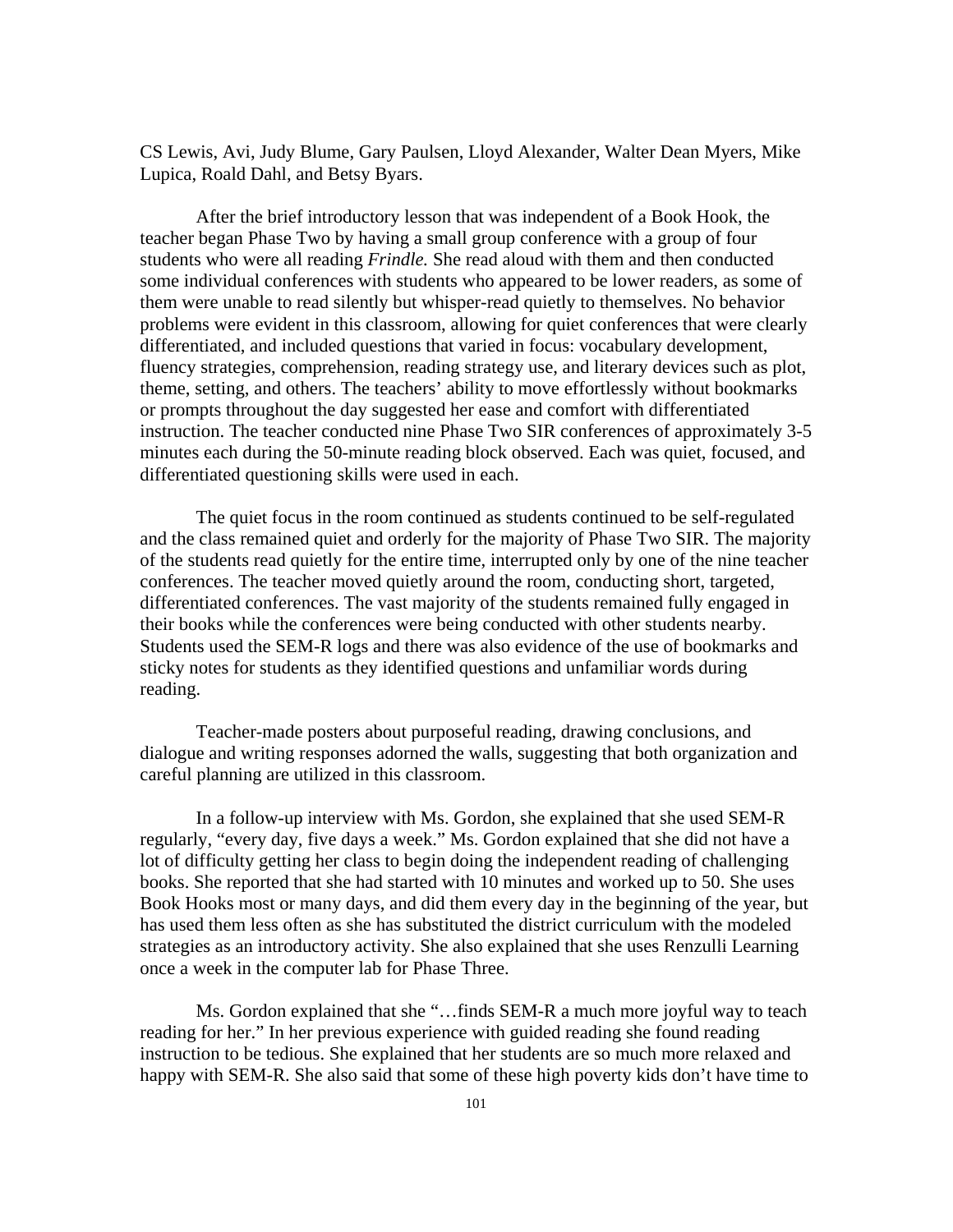talk about books at home. She also said that her students are proud that they are not in grouped reading. That is, there are no high, medium and low groups, but rather the use of private differentiated instruction. Ms. Gordon also noted that her boys are reading more than in any of her previous experiences. Ms. Gordon has seen leaps and bounds during implementation of SEM-R, explaining that her students love the choice of reading materials. "If they see a male friend of theirs read a book then they borrow a book." Ms. Gordon had been teaching 18 years and used all different types of reading programs. She borrowed some strategies but had never used a program where children have the opportunity to read for so long. Ms. Gordon had been teaching fourth grade for 11 years and had never seen that level of self-regulation. She mentioned the use of post-its as well; she would ask students to write words that confused them, as well as questions that they had about their reading.

She explained that she had in the past "…told kids that they had to follow the five finger rule, but now I enjoy getting the right challenge level and I believe there are so few behavior problems because of the challenge and choice factors in SEM-R."

She also believed that the exposure and advanced training she received at Confratute were highly beneficial. She has been reading more herself, and estimates that she read 60-80 books this year. Ms. Gordon stated that she is also better able to share things about good literature with her students, and subsequently is able to help students recognize literature that is not as strong. She likes the flexibility of SEM-R and understands that all teachers using it do not need to do it exactly the same way. "This has been the best teaching experience and the best teaching of reading I have ever had. My students ask me each day: Can I have SEM-R time? Can we read? I have never seen this before in my many years of teaching."

Ms. Gordon explained that the differentiated reading conferences worked very well for her, as each of her students is on a different reading level. The guided reading model they used last year, according to this teacher, was "horrible." Every Monday, teachers modeled a strategy using an anthology. Then during the week groups of kids who had not mastered the skill were identified and pulled out to do worksheets for targeted instruction in the deficit area. Students were grouped and given worksheets based on ability, and according to the teacher, because of this, all children knew which students were the lowest readers. The teacher said she had considered abandoning the whole program but had to follow district mandates. She also said that she used to have a sick feeling in her gut every day during reading when she had to use guided reading, and now she looks forward to reading in her classroom. Ms. Gordon hoped that if the SEM-R results were good, she would be able to continue, explaining, "…all of my kids have done well on the mid-year assessments and I think we will see good gains on the SEM-R."

Ms. Gordon explained that she has had very few parental contacts this year, and she believes that this may help her in the future. "My kids tell me that they are reading more at home, so at this point, I think that the home connection will be better." In terms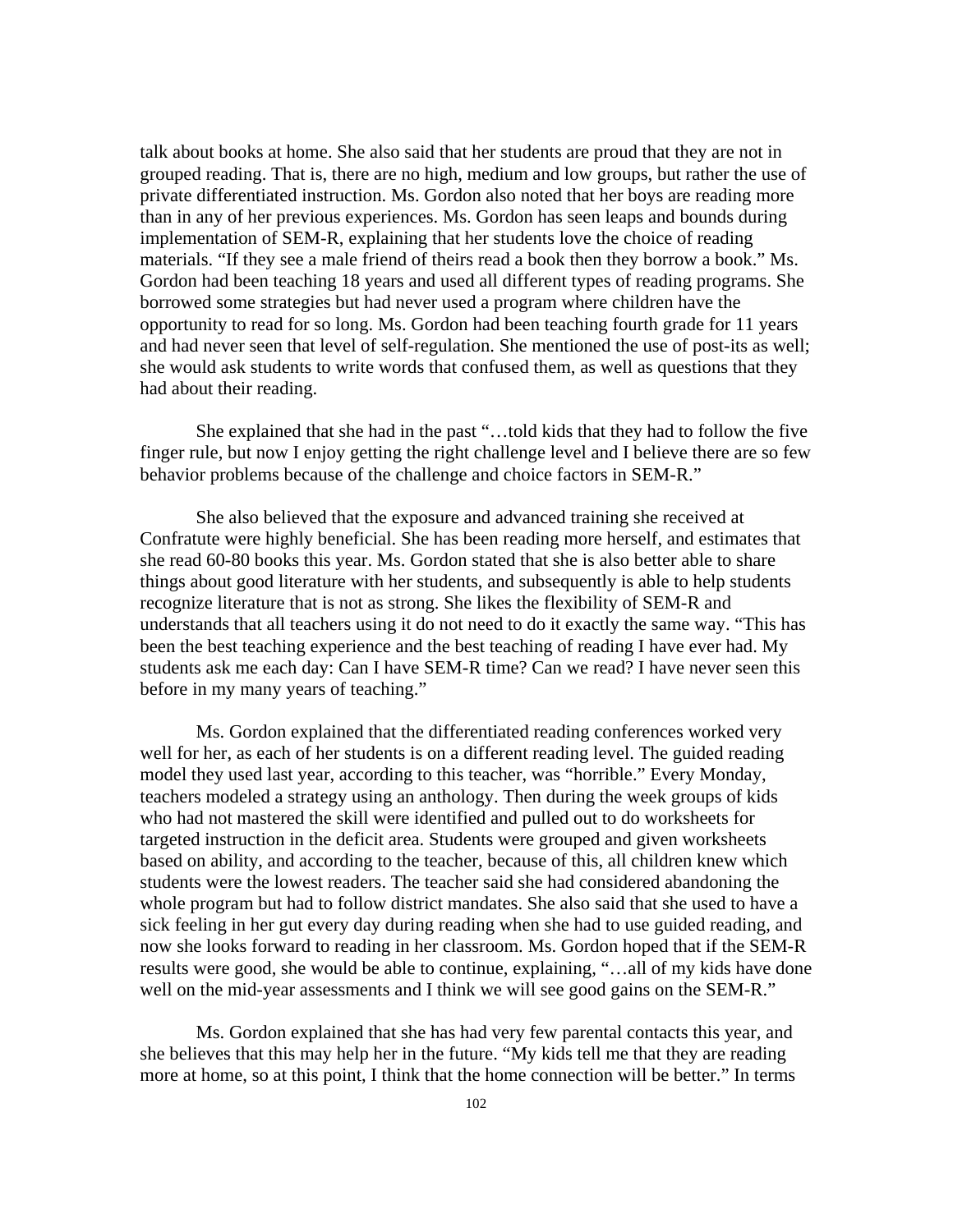of what she would want to continue with in the future, she explained that she would like to have additional training on Renzulli Learning, which was given to the teachers in this school as part of their participation in the SEM-R.

At the end of the observation, the teacher asked the students to turn around and face me, as I was sitting in the back of the classroom taking notes, and she asked them to share their feelings about SEM-R. The following comments were scripted verbatim from the majority of the students in the class.

- I really like SEM-R because you get so many choices of books. I don't really like the writing that much but it is only once in a while.
- SEM-R helps me understand what books are all about.
- Last year we were doing reading using the guided reading books that were short and small and way too easy for us. We did not learn very much at all.
- I like SEM-R because when we read all of these chapter books, I understand more words cause I have learned to better understand what to do when I come to a word that I don't know.
- I like SEM-R cause you get to read whatever you want. I don't like to write because it gets you off topic.
- I like SEM-R because you don't just have 5-10 minutes to read. You really get a long period of time to read.
- I read my SEM-R book at home because I love it so much.
- I like SEM-R because you get to choose your own books.
- One thing that SEM-R helped me with is that I used to not read very much at all but now I have gotten into the habit of reading in school and at home.
- SEM-R sort of helped me because I have always liked to read and I always read the words but I usually couldn't remember what I read. Now, because of the post-its and the conferences, I have had to learn how to read and remember. My teacher helps me when I read out loud and she asks me questions about how I read.
- I like SEM-R because you get to ask questions without criticisms.
- I like SEM-R because it shows me to new words that I did not understand.
- If you start a book in SEM-R, you have choice if you don't like it. You have to try it for 10 pages, but if you don't like it, you can choose another. And choosing books makes you like them more.
- The McMillan Reading Series was what we used before and everybody knew who the bad readers were. I like SEM-R better.
- I also really like the fact that you get to pick your own book.

Linda, the student who made the comment about the post-it notes, asked me to come over as I was leaving the class and showed me about 30 post-it notes in her book. She explained to me how she asks herself questions using the sticky notes and almost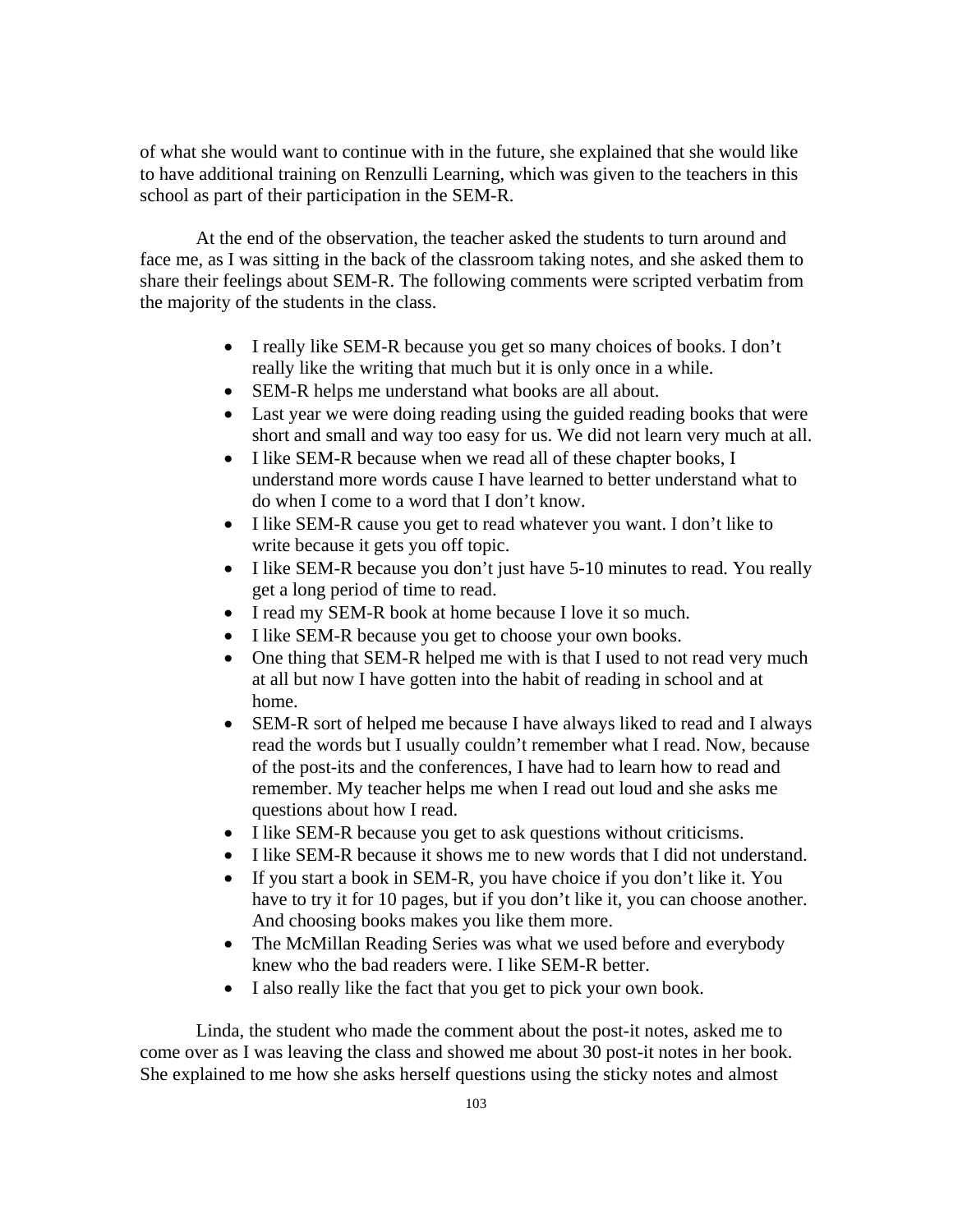always can answer them later. Linda said that when you write down questions, you are able to help yourself remember how to look for information that helps you answer the questions yourself without asking your teacher.

#### **Ms. Forter's Fourth Grade Classroom**

The SEM-R classroom observation in this room was quite different, as the teacher was doing Phase Three. Students were able to choose one of several activities during Phase Three of SEM-R. One group of students began working on projects immediately. Several others chose to continue with their SEM-R reading books in a corner of the classroom that was filled with inviting books and opportunities for reading. One young girl sat in a big rocking chair reading quietly and sighing with contentment. Another sat on a pink couch in the corner. One lay on his stomach and read on the floor with his book and elbows on a pillow. Groups of students worked with paper mache on the floor building landscapes. Another group of students who were reading from the *The Kite Flyers* by Linda Sue Park sat at a reading table with their teacher. Students read from their books and then had a literature discussion in a literary circle instructional format.

All students showed independence in their choices as well as self-regulation in the work they were pursuing. Classroom sets of books were readily available and the SEM-R books were in bins in the back corner of the classroom, just as they were in the other classrooms. Each group of children was engaged and independent during the Phase Three time. At the conclusion of the 50 minutes of SEM-R-Phase Three, students who volunteered were able to share their perceptions of the Phase Two SIR books they were reading. Most of the other students did not seem very interested during this book share, and only half of the students were listening. This was not a part of the hour for SEM-R and in a subsequent discussion with the teacher, she explained that she did this every two weeks. She also explained that she does Phase Two SIR daily, a practice that was witnessed during the second day of the observation. During that day, all students were found to be reading quietly in different types and genres of books. Several conferences were observed, and they appeared to be brief (3-5 minutes) with targeted differentiation of reading instruction.

In an interview, Ms. Forter explained that she been teaching for over 20 years, and discussed students in her class who had never liked to read before now read all of the time. Students read daily for about 40-45 minutes during Phase Two SIR. Ms. Forter said it had taken a few weeks to get a routine going, but she reached 30 minutes within a month. About five students took until Thanksgiving to reach this goal. She worked with them individually, but they would often stare off into space. This diverse class had been a wonderful experience for her, she explained, as her previous teaching experiences were in an upper middle class school district. Book diversity would be an enhanced goal, but in general her philosophy fit well with SEM-R so she believed it was easier for her. She reported that she had no special training at all, but did know she could ask the other teachers who had attended Confratute for help and support. One of the things that she had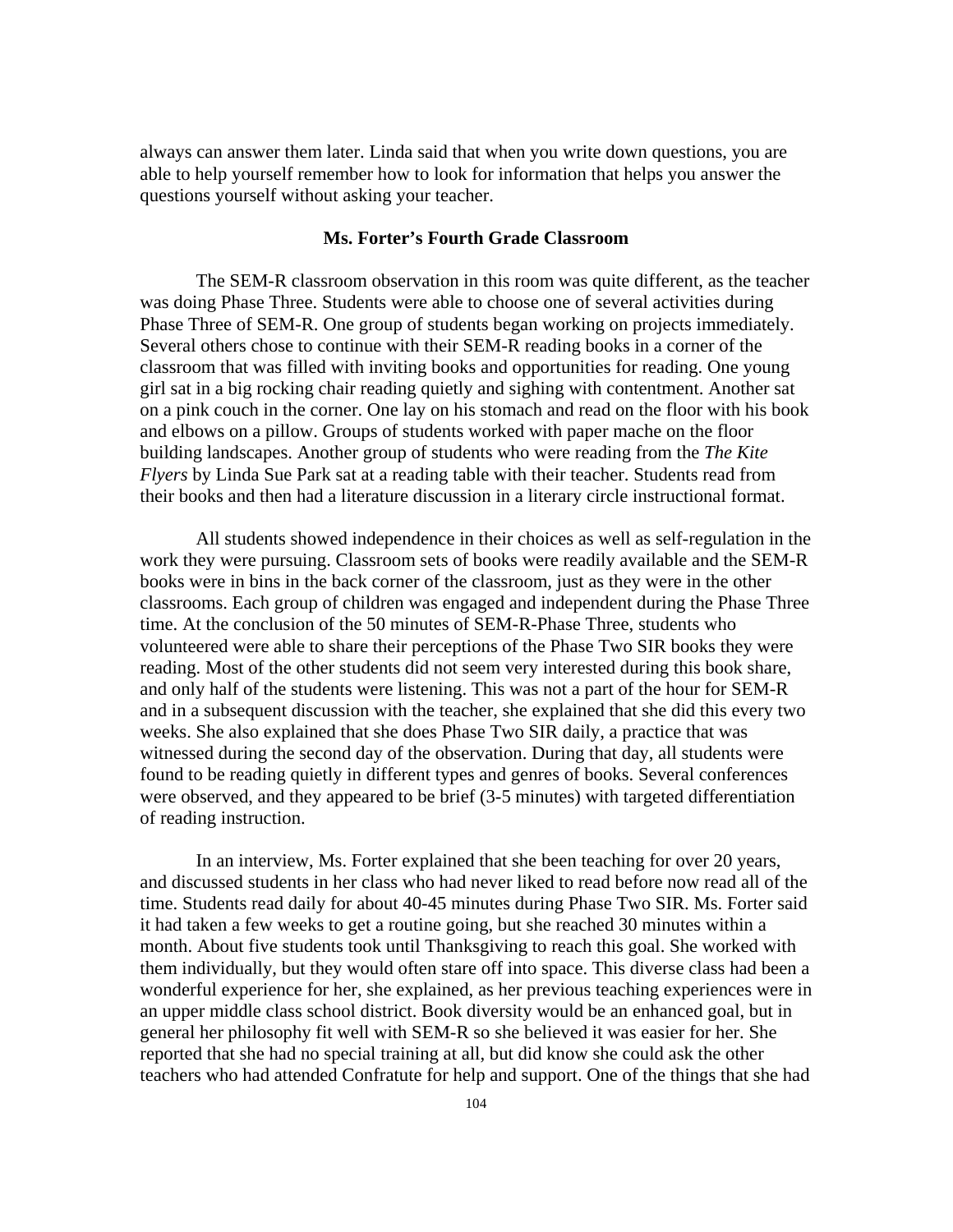difficulty with was recording notes during and after the conferences. She does not like the Treasures Series from MacMillan at all and does not want to use it next year, feeling that it was a bad match for her. SEM-R had been a welcome change. Ms. Forter also found that her kids started writing better. She brought one of her student's written responses to the other fourth grade teachers and they could not believe how strong the response was. Student improvement over the course of the year using SEM-R astounded her, and she would love to come to Confratute.

### **Ms. Baldwin's Fifth Grade Classroom**

Another SEM-R observation took place in Ms. Baldwin's fifth grade classroom in the middle school wing of Nelson Mandela. As with the other classrooms, this was a large, spacious room with a large metal set of book cases over the radiator and under the large row of windows in the classroom. Although officially a part of the middle school, all students in the classroom spent a double block of reading with this teacher who used SEM-R as a replacement for the entire reading program. Along the row of metal bookcases were a series of plastic bins filled with SEM-R books. The same system was being used as the plastic bins arranged books by genre, author, or collections such as Weird and Amazing Trivia. It was from this bin that the Book Hook was taken, entitled, *Believe it or Not, Bizarre Collections by Ripley's Believe It Or Not*. The section read aloud detailed the similarities between Lincoln's assassination and Kennedy's assassination. The Book Hook was brief and students were enthralled. Over the 6-7 minutes, students remained both engaged and attentive. A built-in, high technology projector was used to show two pages from the text with a list of similarities. Several students asked if they could read the book, the ultimate goal of a strong Book Hook.

The transition to Phase Two SIR happened very quickly and with minimal disruption. Students began reading quietly and all 18 students were immersed in their books. A special education inclusion teacher began a conference with a student in her caseload. The teacher sat at the front of the class and called students up to her for 4-5 minute conferences. Self -regulated reading was evident in all children as most were reading chapter books and as in previous classrooms, a wide variety of books and challenge levels were observed. Students sat at desks arranged in rows across the room. It was very quiet and orderly, despite the fact that school had just begun.

During the 30-minute SIR time, all students in the class except one were fully engaged in reading the entire time. That one student read for 5 minutes, stopped reading, and then started again. The Language Arts/Reading teacher and the special education inclusion teacher conducted six brief differentiated conferences. All of the student logs were utilized, and those examined showed that students in the class had used their logs regularly to record pages read, daily questions, and ideas. It was also evident that students had used the pages at the back of the log to record the books that they had read, as well as the reading list of books they wanted to read. The numbers of books completed in the list varied from a low of four or five to a high of nine or ten. No evidence of Phase Three was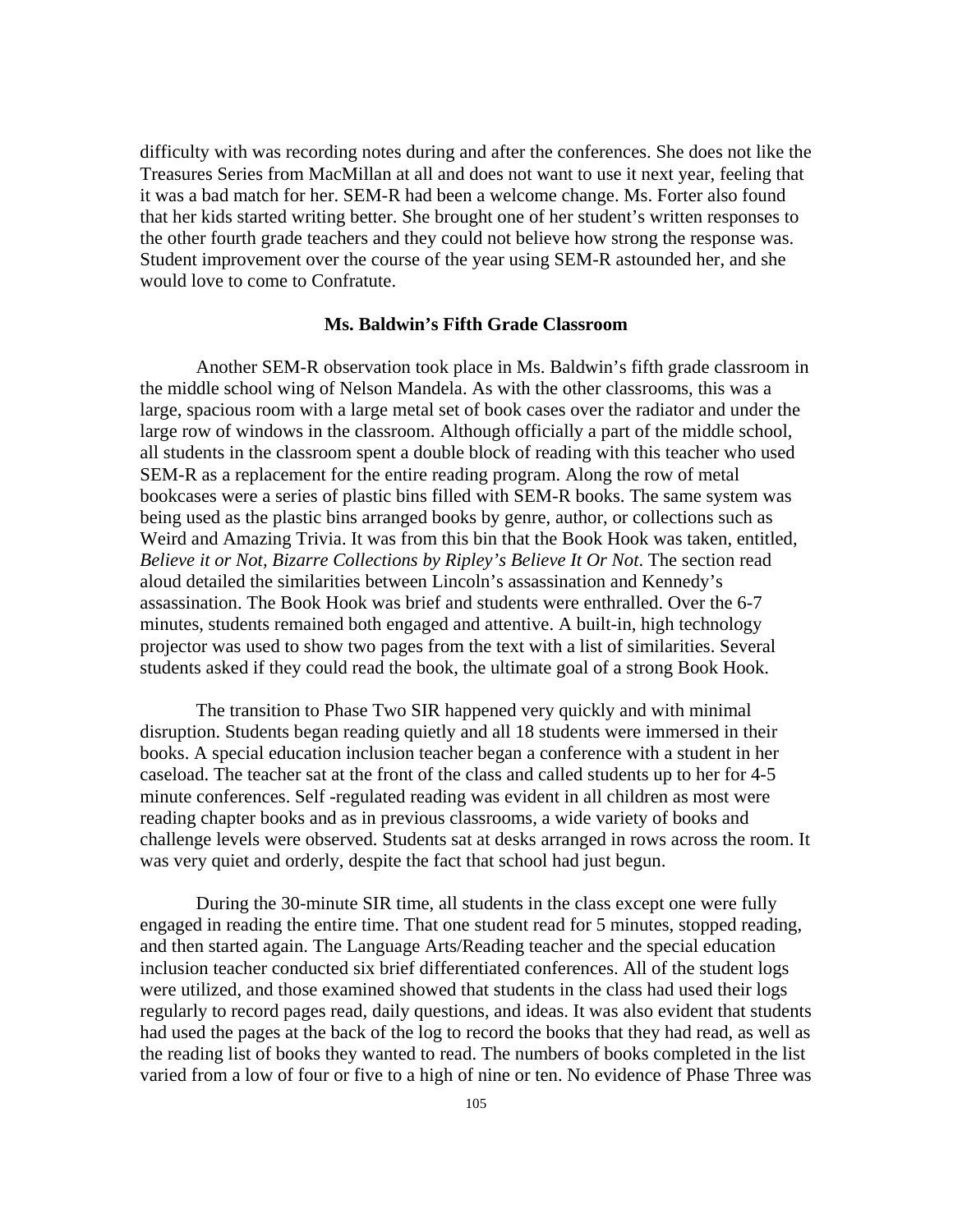noted in the SEM-R time block that was followed immediately by a literary circle in which students shared key words about the protagonist in the book they were reading, one of the prompts from the SEM-R book marks. The teacher, during a subsequent interview, explained that she loved using SEM-R, believed that she was doing the best reading instruction in her career, and simply could not go back to the previous level of instruction using the basal system.

Ms. Baldwin explained that she had come up with a few ideas for advanced training she would like to have for SEM-R, including double copies for lower readers, so that they can have a copy at home and one at school as well. She loves giving her students choices for independent reading, likes the regulation of a Book Hook and of the skills associated with the Book Hook and the independent reading. She does these every day. She would like to become a trainer for SEM-R if the district sent her back to Confratute. This new program has sustained her, she explained, showing her own notebook with the manual and all of the ideas that she added to her book. Her other ideas for improving SEM-R were to use Renzulli Learning more, as she explained that she used it each week in the computer lab as the Phase Three part of SEM-R, but that the technology teacher actually did most of the work. She also produced a list of every Book Hook she had done since September and asked about more advanced training on the SEM-R so that she could improve her skills.

# **Comparison Classroom**

In a third grade comparison classroom in which the teacher did not participate in the SEM-R training because she was pregnant, the teacher, an experienced young woman who was hired on a one year appointment to replace the third grade teacher began the class with a brief (two minute) mini-lesson on facts. Then the students broke into groups. Two students worked on the computers in the back of the class playing some games, three students (all girls) sat at a round table coloring with colored pencils, four students sat a square table and wrote extended responses to a worksheet that had been previously distributed, one student came and lay down on a carpet next to me and closed his eyes, while another group of three students met for reading group with the teacher at the front of the class. These students worked with the teacher on completing work sheets on reading. One reluctant reader would not respond to the teacher, when asked to respond to the sentence, "A long time ago, traders brought silk and spices to Europe by taking a long journey." She showed them how to restate a question that might come up on the state assessment and tried to encourage them to enhance their responses using the text.

In another corner of the room, a group of eight students worked on writing responses as well. Several of the boys in that group were off task. In a scan of the rest of the classroom, most children were not working on the tasks they had been given, with the exception of the four who had been called up to meet with the teacher in a reading group. At different times during the reading class, it appeared that only three or four of the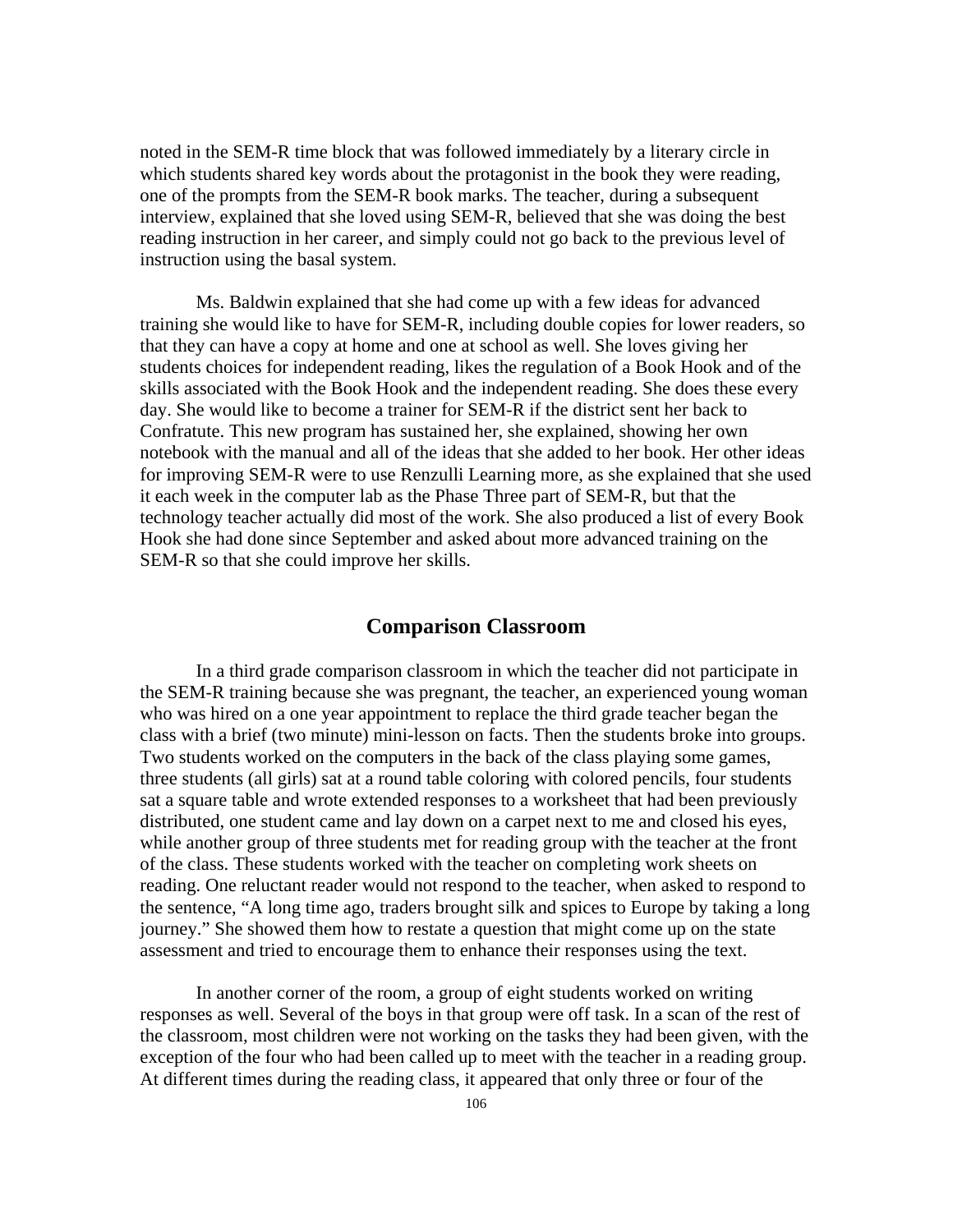students in the class were engaged in what they were doing. The teacher was frustrated and asked four or five times for kids to be quiet and to become more engaged in the lesson. After 27 minutes, she had met with one group and done one short mini-lesson. She then told students to meet in a whole group in the library area for a second minilesson on poetry. The transition was completed in 5 minutes as she waited for students to finish their work, put away their materials, and move to a reading area in the back of the classroom.

Tubs of books were spread across that section of the class with approximately half of the number of books available as compared to SEM-R classes, suggesting that other classrooms had similar classroom libraries until the SEM-R books arrived. She began the second mini-lesson with a poem called *I'm Talking Big* by Colin McNaughton. The poem was already written on a large piece of white paper on a white board in the corner of the room. She read with energy and enthusiasm and asked students about the adjectives in the poem she read.

She asked the students to read the poem aloud with her. There was a lot of conversation about the poem but then one student said something to hurt another person's feelings about a larger student in the group. She had to stop the lesson to point out how and why a person's feelings were hurt.

After reading aloud, she announced that she would meet with the McMillan group, and that she might be able to have time to meet with the Junior Great Book group. It was interesting to note that three of the four students in the McMillan group who went eagerly to the table to met with her were White, while all students in the earlier group who were doing remedial worksheet were Black. The McMillan group was working on worksheets from the program and she reviewed the work they had done which involved some measuring skills as well as some reading word clarifications. When asked about the word "lead" she explained the word by saying, "To lead means to show where to go." The other students in the classroom returned to their group work, including three girls who were drawing, two different students on the computers, and three girls in the corner working on writing skills. All students worked quietly, but no students were reading. All were involved in writing and the two on the computer were playing games that involved some writing. Students worked quietly while she worked with the four students in the McMillan group, then she took out four short books called Exploring in Space. She asked students to go to whatever page sounded most interesting to them and then asked them to read quietly to her. She helped them with words they struggled with, and each student listened as the other student read aloud. During the hour of reading instruction that was observed, no students were observed doing any reading, with the exception of the students in the MacMillan group who read for about one minute each.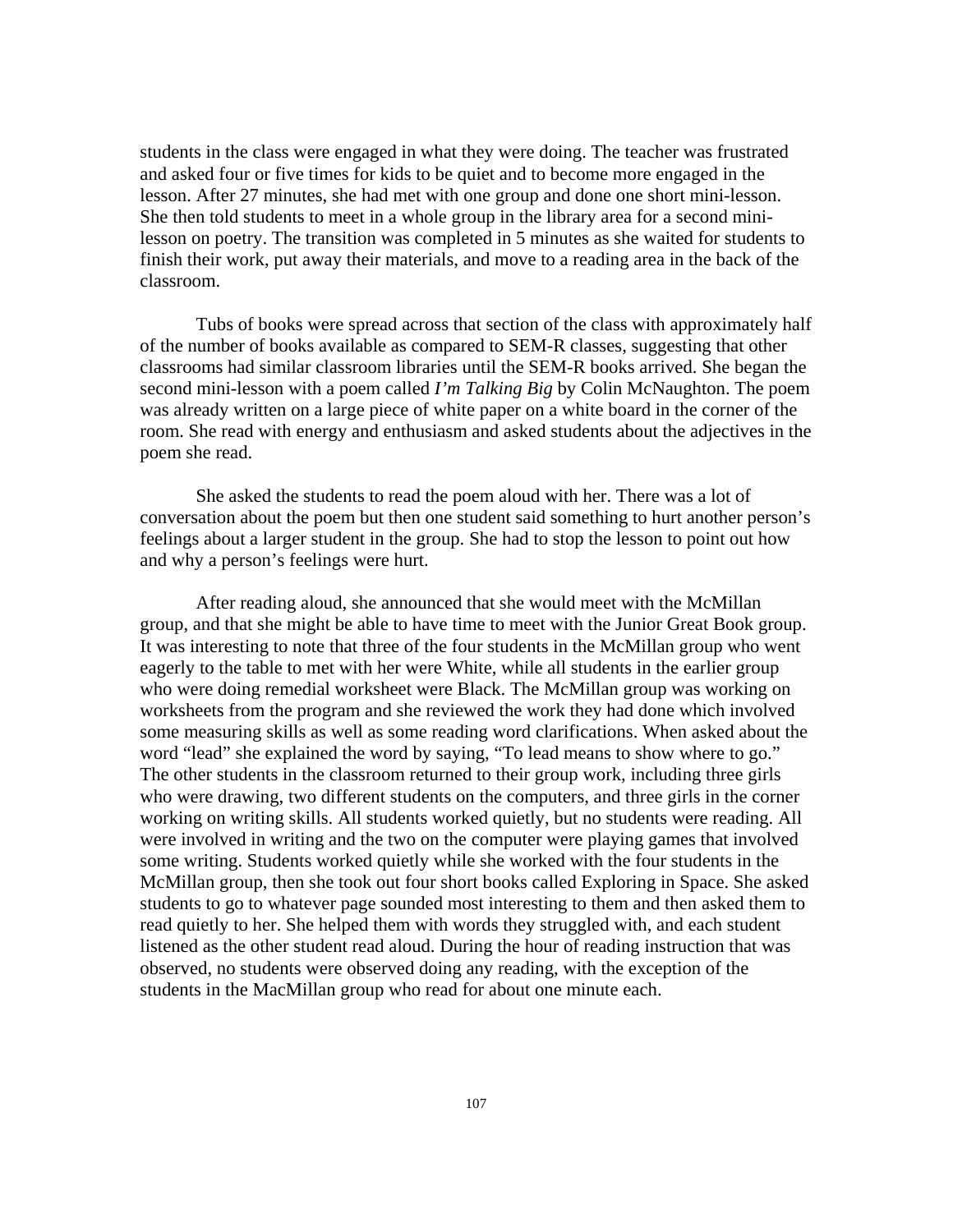## **Principal Interview**

A meeting with the principal elicited a few additional comments about SEM-R. In particular, these quotes highlight the summary of his observations in SEM-R classrooms. Children, he explained, were all reading above level and the Book Hooks were just fabulous. He said that across his observations of SEM-R classrooms, he saw more kids reading for longer periods of time. He was also impressed with the management of the program in which children chart their reading progress, explaining that the reading logs guide students in this process. He indicated that he enjoyed seeing all of the kids reading different books and that he believed that the differentiated conferences were going well. He explained that the majority of negative feedback he received from parents was related to lack of challenge in both math and reading, and that he had not had a complaint from any parent of a high ability reader who was in a SEM-R classroom. He considered this a good endorsement of SEM-R and of the benefits of SEM-R for talented readers.

His only concern related to teachers' use of reading strategy assessment, but he could not elaborate on what his concern was. His summary comment about SEM-R was, "…to see kids excited about reading is what makes this special to me."

# **Findings**

Findings that emerged from observations and interviews included the most frequently mentioned: benefits for students. These student benefits included: choice in reading, differentiated instruction, and structure in reading each day. The second most frequently mentioned theme were the benefits for teachers, suggested by the ways in which they were able to enhance reading opportunities for self-choice books, differentiate instruction, conduct enjoyable Book Hooks, but most importantly to them, watch as their students read regularly and enjoyed the reading process, as well as being able to teach in a more engaging and enjoyable way. Each of these findings appeared throughout all interviews and observations discussed in this case study.

The most prevalent finding that emerged in this case study related to perceived student benefits from SEM-R for all students, from low achieving students to gifted and talented students. These benefits included: choice in reading, differentiated instruction, and provision of a supportive structure in reading each day, resulting in higher student self-regulation. Each SEM-R teacher, the principal, the literacy coach, and the special education teachers who were briefly interviewed in classrooms discussed student benefits without any questions or prompts. In conversations about SEM-R consistency in perceived student benefits was noted. All participants made comments such as the following: "I have seen leaps and bounds from SEM-R. They love the choice of reading materials. If they see a male friend of theirs read a book, then they borrow a book."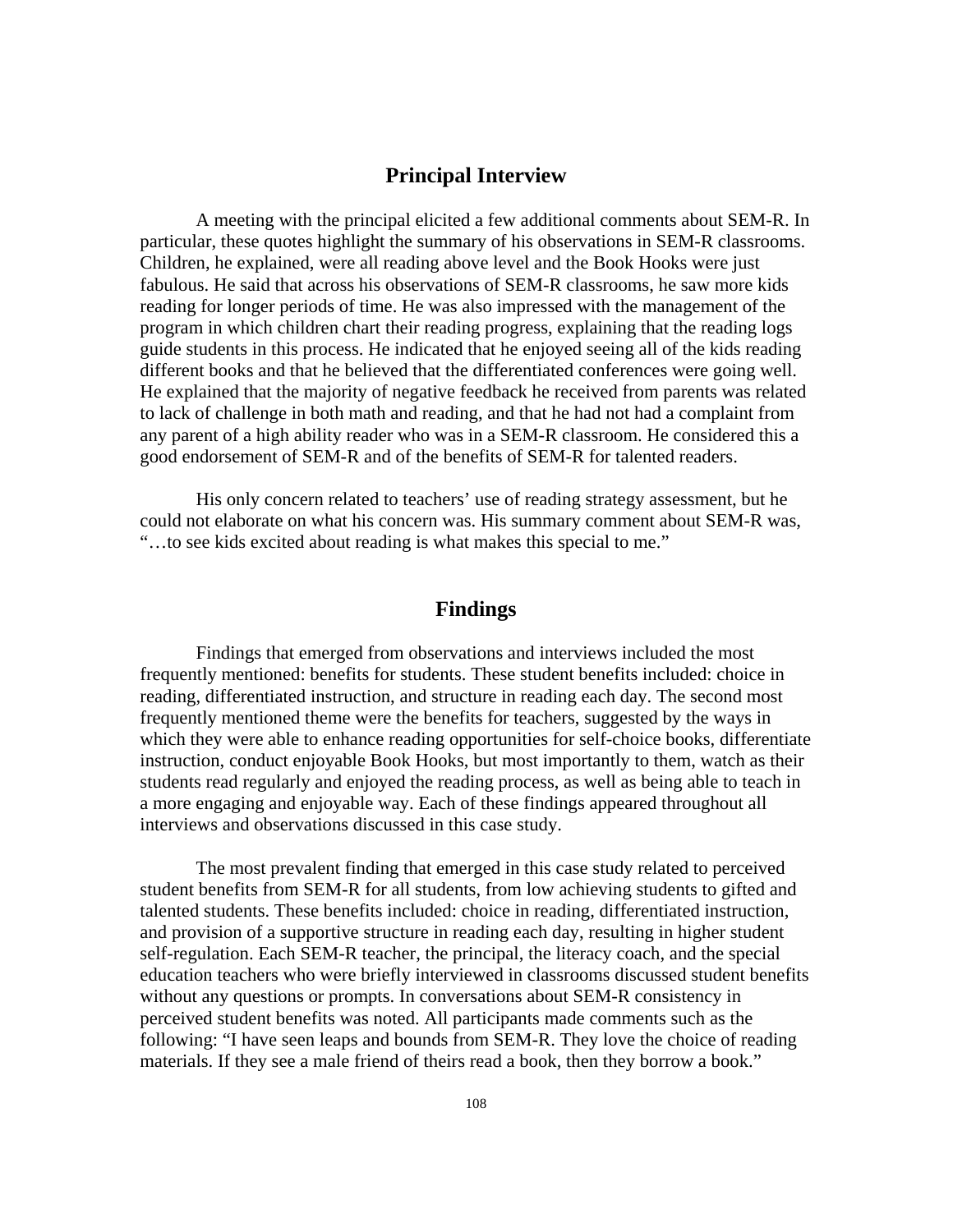Ms. Gordon explained that she has been teaching 18 years and used all different types of reading programs. She borrowed some strategies but has never used a program where children have the opportunity to choose books they want to read and continue to read for so long. Ms. Gordon also mentioned that she has never seen this level of selfregulation exhibited by her students. She also believed that the use of the SEM-R resulted in fewer behavior problems because of the challenge and choice factors offered in SEM-R. Ms. Baldwin also discussed student choice, explaining that she loves giving her students choices for independent reading, likes the regulation of a Book Hook, and of the skills associated with the Book Hook and the independent reading. She does these every day, giving time for thought, individualized instruction and choice of books.

Another teacher who had also discussed choice summarized her perceptions about the benefits of the use of differentiated instructional strategies. The teacher, who subsequently told me that she had ten years of teaching experience, was very comfortable at conducting differentiated conferences with all students. She moved easily from basic questions to more advanced questions about literary devices such as plot, theme, and setting.

Another student benefit that was discussed was student self-regulation. After 40 minutes, the students, most of who had read quietly and with good self-regulation, stopped reading when their teacher told them that their time was up in this classroom. Every teacher discussed increased student self-regulation. One explained that she had started with 10 minutes of SEM-R during the first week and within the first month, most kids were able to read for 20 minutes. Within the first two months they were able to read quietly for 30 minutes. She further explained that, "I try to carefully keep this SIR, Phase Two time in the SEM-R every day to keep a structure and keep them reading. When they are finished with SIR, they can also go to picture or easier books, but many of them continue reading books that challenge them."

Teacher benefits emerged as a second finding, as each teacher discussed professional benefits they had experienced, such as watching their students read each day, being able to use differentiated teaching practices, and not having to use a basal or the series used the previous year. One teacher expressed discontent with the idea of using a basal reader or a series for reading instruction after being exposed to the benefits of SEM-R. She explained that this new differentiated instructional approach was excellent and benefited not only her students but her own level of professionalism as well. Another teacher explained that she loved using SEM-R, believed that she was doing the best reading instruction in her career, and did not want to go back to the previous type of instruction she has used before with a basal system.

Teachers also discussed plans for improving their use of SEM-R and each had ideas for improving implementation. The teachers who had attended the training at Confratute discussed more advanced training in self-regulation and in the use of Renzulli Learning. Unfortunately, the teachers who had not attended the training at Confratute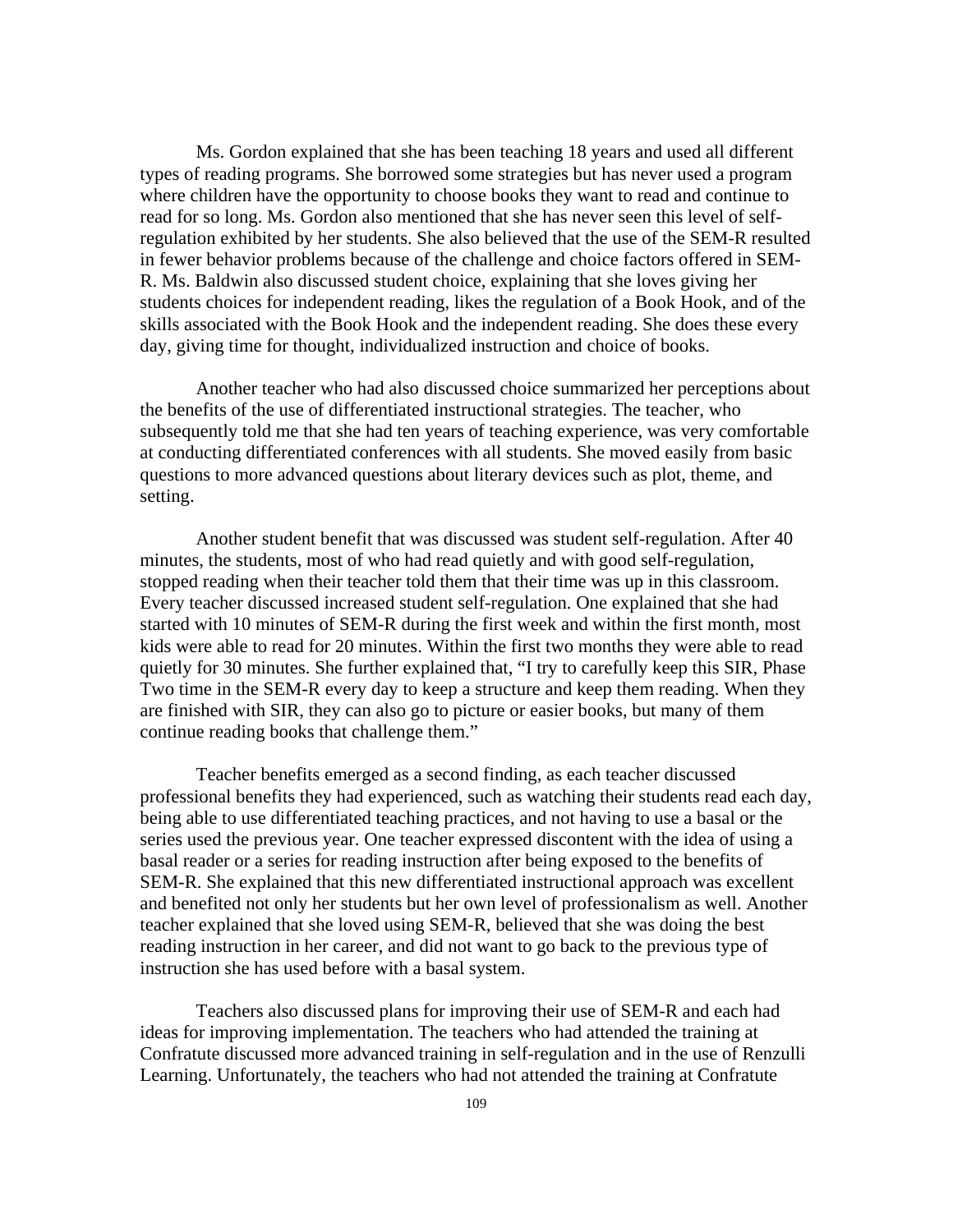training by reading the book that their colleagues had received during the summer. No formal coaching had been given despite this being a request made by all participating schools in the SEM-R study. The two teachers who had not attended the summer training did ask their colleagues who had attended the training if they had a specific question, but no coaching was provided, according to the teachers' perspectives. The two who had not attended the training read the book, sought advice from their colleagues and were able to implement the SEM-R at the levels discussed in this case study.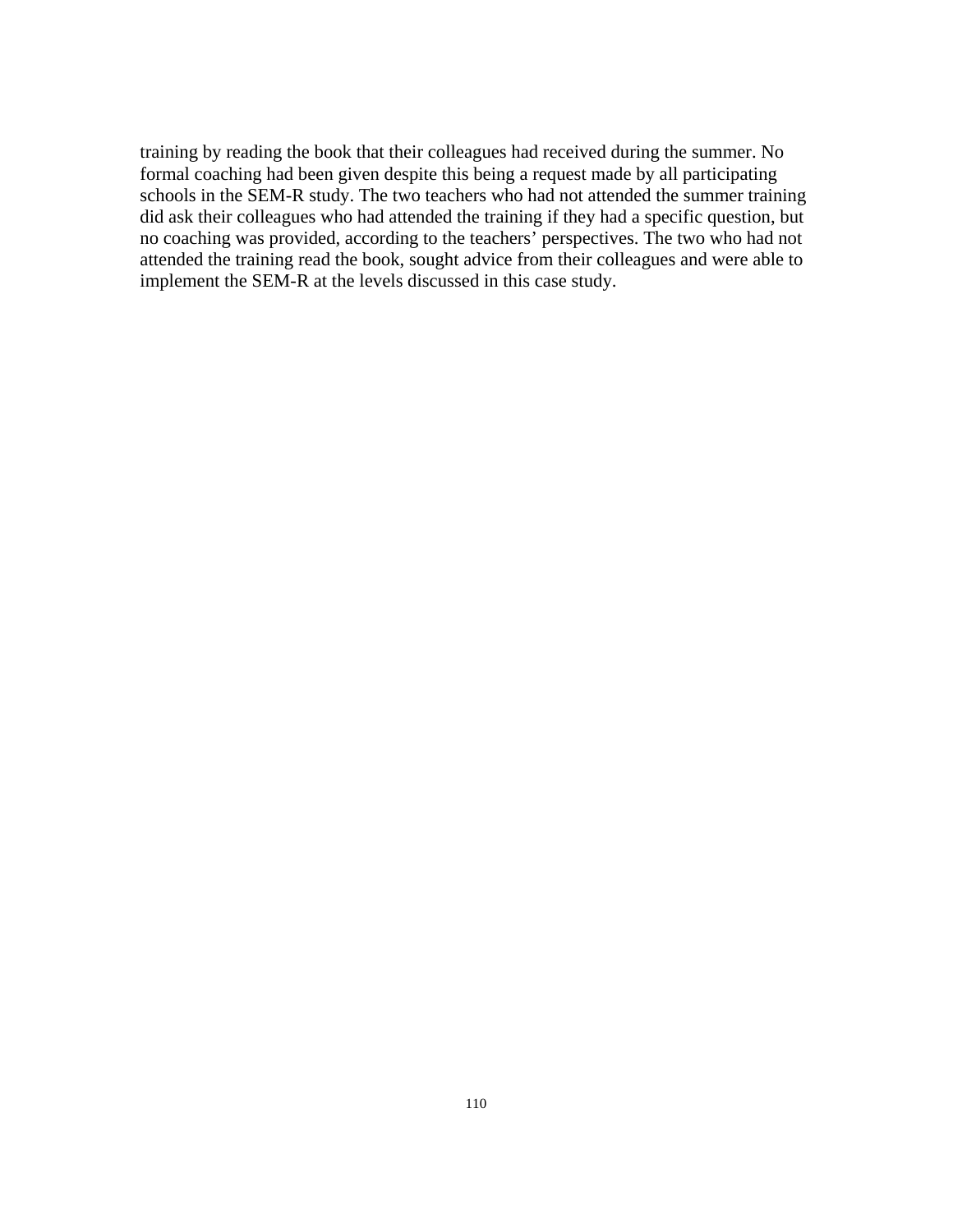# **CHAPTER 7: Kendrick Elementary School**

**Rebecca D. Eckert Catherine A. Little University of Connecticut Storrs, Connecticut** 

Kendrick Elementary School serves approximately 450 students in grades K-4 in a small town in New England. The school is surrounded by grass and trees and presents an inviting atmosphere to visitors, with bright decorations, large classrooms, and friendly staff.

The SEM-R was implemented in five classes at Kendrick's, three at fourth grade and two at third grade. The five comparison classes included two at grade four and three at grade three. Mrs. Kerri Alton, a reading specialist at the school, served as the coach and liaison. Just over 1/3 of the students in the school are eligible for free or reduced lunch, a figure slightly above the state average. About 90% of the students are White, and about 2-3% represent each of the large minority groupings of Black, Hispanic, and Asian American.

We visited the school to conduct interviews about the SEM-R implementation in late April. At that time, the formal implementation of the program had concluded, and post-testing had been conducted. Therefore, although teachers were continuing to use aspects of SEM-R in their instruction, the timing was such that our case study visit consisted of interviews and classroom visits but no actual observations of SEM-R in progress.

Kendrick's SEM-R implementation was discussed with Mrs. Alton, the coach, and Ms. Maggie Knight, a fourth grade treatment teacher. Mrs. Alton and Ms. Knight shared their personal experiences with SEM-R and also presented notes from a meeting of all the SEM-R treatment teachers and the external evaluator to provide a broader picture of implementation across classes. Mrs. Julie Burke, the principal, and Mrs. Anna Pope, the district language arts specialist, were present for the conversation, and they shared their perceptions as well. The results of this group interview were combined with review of documents such as observation notes and coach question responses in the preparation of this case study.

Mrs. Alton and Ms. Knight highlighted student enjoyment of reading as an important benefit of the SEM-R program. Ms. Knight explained that students' reading time became "a sacred 45 minutes a day" and that they were upset if they did not get that time. She said that some books became so popular among the students that they would be anxiously waiting their turn for specific titles and asking the librarian for copies; for example, the *Percy Jackson and the Olympians* series was quite popular. In addition,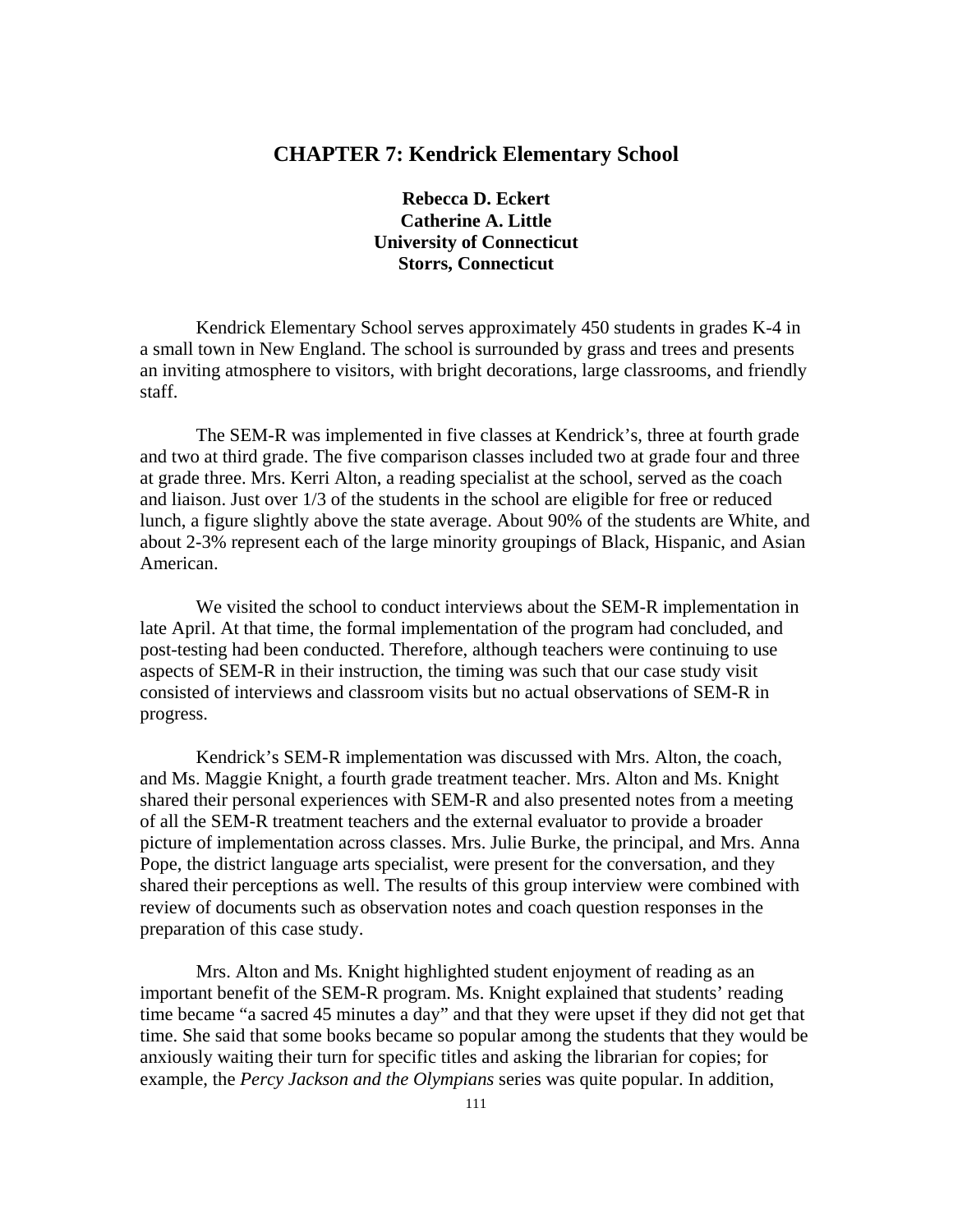students formed "book clubs" around certain books, such as *The Divide,* to have more opportunities to talk about the books with one another. She also noted that parents observed an increased interest in reading in their children, and that children had been asking for their parents to get more books for them.

Ms. Knight commented that the books provided for SEM-R implementation included many that were appropriately challenging for her on- and above-level readers in fourth grade. However, she noted that she needed to pull several lower-level books from other sources for her less advanced readers, particularly because she had an inclusion class. Mrs. Burke, the principal, echoed this concern with regard to some of the third grade classes as well, noting that the collection did not include many lower-level books. She also said that she planned to order more copies of some of the most popular books in order to provide access to more students.

Ms. Knight described several decisions she and the other treatment teachers had made about organizing SEM-R at the beginning of the year to introduce it effectively to students. For example, they converted information from the SEM-R sessions at Confratute and the SEM-R manual into posters for their classrooms. These posters included lists of what happens during each SEM-R phase, questions that students should ask themselves to promote self-regulation, and strategies for identifying appropriately challenging books. With the posters in place, the teachers could refer the students to them as reminders of what to do within each phase. The teachers also encouraged students to asses their self-regulation on a daily basis, using an informal system. Ms. Knight explained that the emphasis on self-regulation carried over into other areas throughout the school day and provided the teachers with a common language with which to ask students to monitor their own behavior.

In addition to developing posters prior to the start of the year, the teachers organized the books into baskets by genre and carefully considered ways of emphasizing book choice with students. Ms. Knight explained that she spent a lot of time with students at the beginning of the year working on ways of identifying appropriately challenging books, including using the "five-finger rule," determining whether the topic was interesting, and assessing the difficulty of the book beyond just the vocabulary. During this time, they did not necessarily read one book. Rather, they were browsed a few books and used a checklist to find titles to add to their lists of "Books I Want to Read Later."

Beyond this initial emphasis on book selection basics, Ms. Knight also spent a lot of time during conferences in the early part of the year focusing on book selection and match. She highlighted the difficulty of telling a student who was enjoying a book that he or she needed to switch to a different one to increase the challenge level; however, she said, "once they understood, they enjoyed the challenge." Ms. Knight noted that to support students in making a change to a more challenging book, she often pulled three or four books to have ready to suggest to a student during a conference.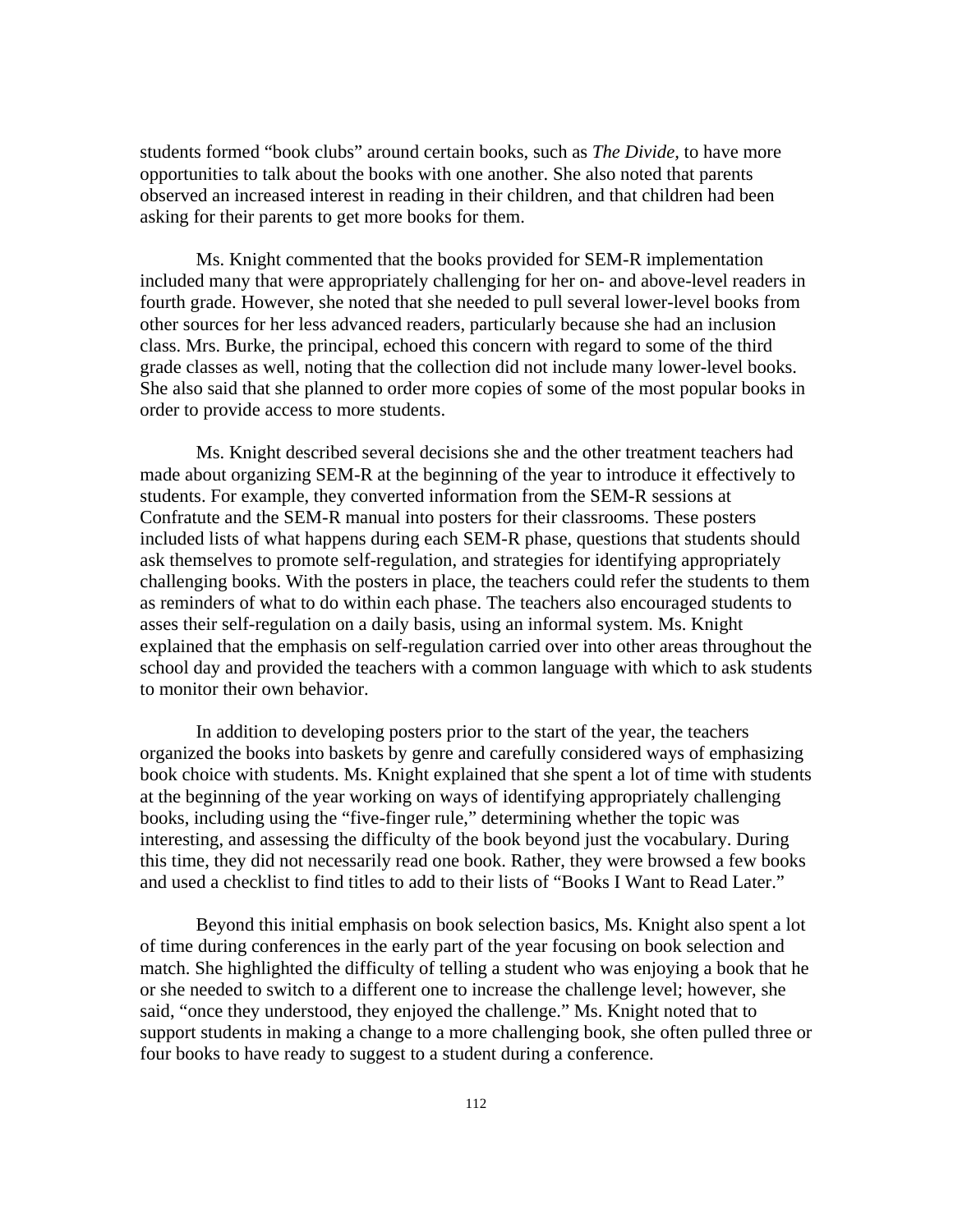Ms. Knight commented that one of the challenges of SEM-R for her and for other teachers was uneasiness about how well they knew or did not know all of the books in the collection: "I felt overwhelmed when I hadn't read all the books." She described her efforts to try to stay a chapter or two ahead of students in certain popular books in order to feel more comfortable questioning students about the books. Acknowledging that she would not be able to read all the books students would be bringing to conferences, Ms. Knight said, "My colleague and I kind of mastered having them talk while we would scan the book or at least the back of the book—It became kind of an art… It was still stressful, though, when a child came up with a brand new book."

Because of this concern about knowing details of the books students were reading, the teachers found several ways of learning more about the books and checking on students beyond those already mentioned. Ms. Knight mentioned that many websites, including author sites and the Scholastic site, have brief synopses of books available; she and the other teachers used these as quick points of reference for learning about books. She also described a strategy of having two questions prepared for each conference, a more literal comprehension question to be followed be a more interpretive one: "I could see then if they could do the first one, and if they had to fudge it I knew they couldn't do the second one." Mrs. Alton explained that when she visited classes and assisted with conferences, even if she had not read the books herself, she determined that students who were reading books with complicated plots (e.g., *Harry Potter, Inkheart*) were comprehending if they seemed able to manage the general questions she asked: "There was no way they could have made up what they were saying with the questions I was giving them."

Ms. Knight explained how she combined these strategies for checking comprehension with other management strategies, including expectations for what students needed to accomplish before coming to conferences. One key aspect of this was converting the weekly writing activity from a question response into a letter to the teacher, a strategy drawn from reader's workshop. Each Friday, students were expected to work on a letter to the teacher in which they addressed specific questions about the books they were reading. Students had access to two different formats for the letter, one for a book they were in the middle of reading and another for a book they had finished. Each week, the teachers responded to the students' letters by Monday. The students were then expected to review the teacher's letter as a way of helping to clarify their focus before starting to read each day, as well as before each week's conference. In addition, whenever a letter seemed to indicate that a student might be off-track, that student would have a conference on Monday even if that changed the overall conference schedule.

Ms. Knight and Mrs. Alton also described other aspects of planning for SEM-R and integrating related reading instruction. Mrs. Alton explained that the group of treatment teachers talked together at the beginning of the year to determine ways of incorporating things they needed to teach, such as varied genres of literature, into their Book Hooks. In addition, Ms. Knight explained, the teachers incorporated instruction on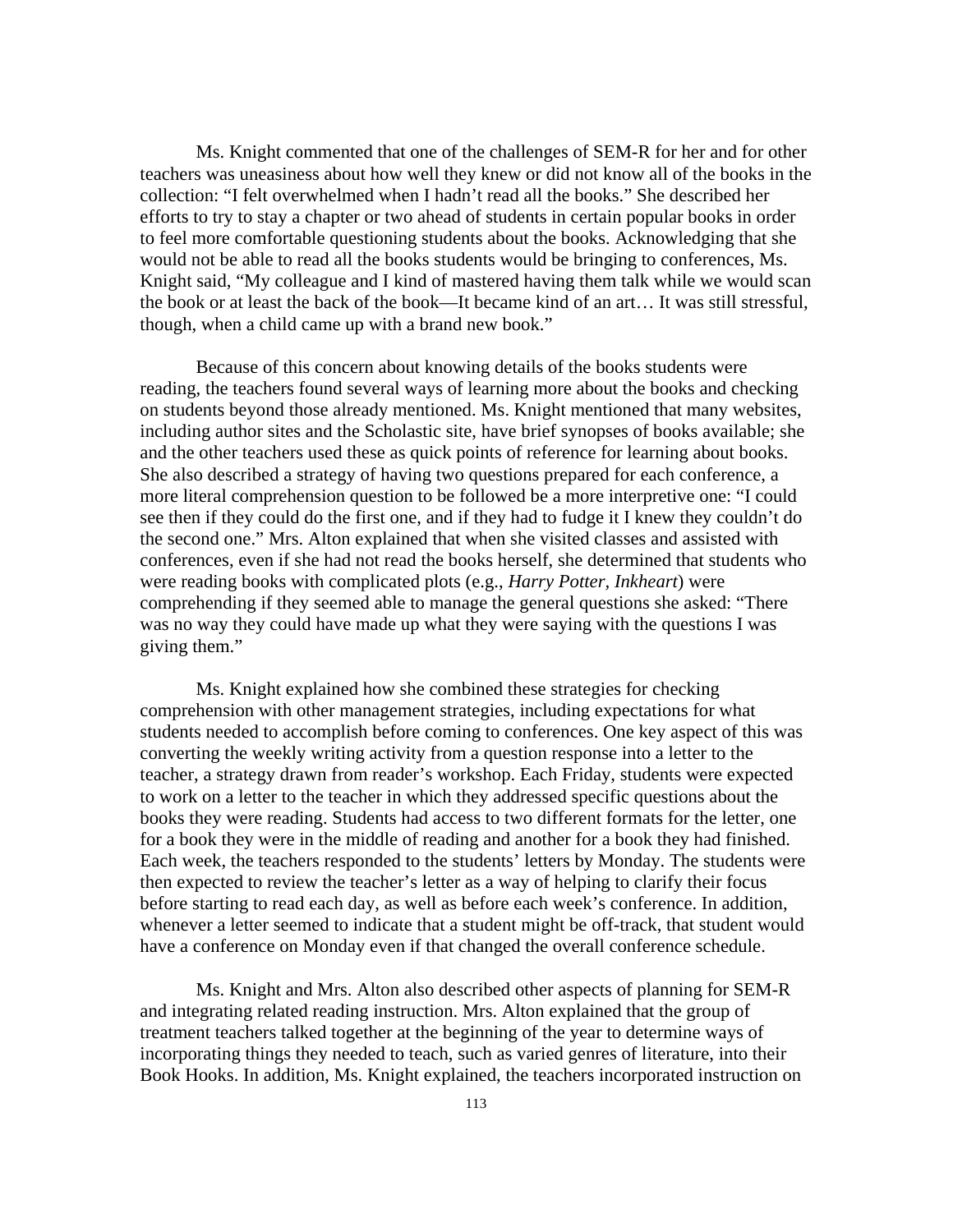such topics as language of response into Book Hooks and into conferences, as they would formerly have done within literature circles.

Ms. Knight commented that time management for each phase was challenging during implementation. She said that she found it difficult to limit the length of her Book Hooks and questioned how much time to spend modeling and teaching in Phase One versus moving into Phase Two, and that all the treatment teachers implemented Phase Three only "once in a while" as the program progressed, because of their concerns about spending sufficient instructional time with students. In addition, Ms. Knight said that she struggled with the length of conferences in Phase Two: "We never got conferences to 5 minutes, let's be honest, and we felt challenged by how much we were giving to them instructionally."

Despite the challenge of limiting conference time and the previously mentioned concerns about knowing students' books well enough, the teachers perceived positive effects of the time they spent working individually with students. The principal, Mrs. Burke, explained "As the teachers became comfortable with what they were doing, the comments came in that they were getting to know their students as readers much more completely." She described a specific child who had been very resistant to reading but seemed to be brought around by the individual attention and choice of SEM-R: "[His teacher] treated him as if he were a reader, and that kind of changed him—he had this independence to read what he wanted to read but still have accountability." Mrs. Burke stressed the importance of this kind of result, even though "his tests might not show that."

Mrs. Pope, the language arts specialist for the district, explained that some of the teachers felt challenged and a bit apprehensive about SEM-R because it represented a change in thinking: "Instead of the traditional teaching of reading, which for some kids is a turnoff, [they] had to be willing to let go of some of the old ways of instruction. So I think they struggled at some level with [integrating] the strategy piece." She explained that the teachers also seemed concerned about whether they were sufficiently covering their CMT strands and would sometimes take days out from SEM-R for some large or small group direct instruction. Mrs. Burke shared her perception that perhaps the firstyear teacher who served as a treatment teacher should not have taken on SEM-R in her first year, because she struggled somewhat with trying to work on her management and expectations along with SEM-R: "She did a great job with it, but she didn't have that toolbox of reading strategies, so she was struggling with that in the beginning…. On the other hand, I think it expanded her as a reading teacher—she went much further than she would have done had she picked up a basal or an anthology."

Nevertheless, administrators who were interviewed noted visible effects of SEM-R in the classroom, including student engagement with their books and their ability to talk about what they were reading. Mrs. Pope and Mrs. Burke shared that a group of administrators did a walk-through of the school and noticed a difference in the SEM-R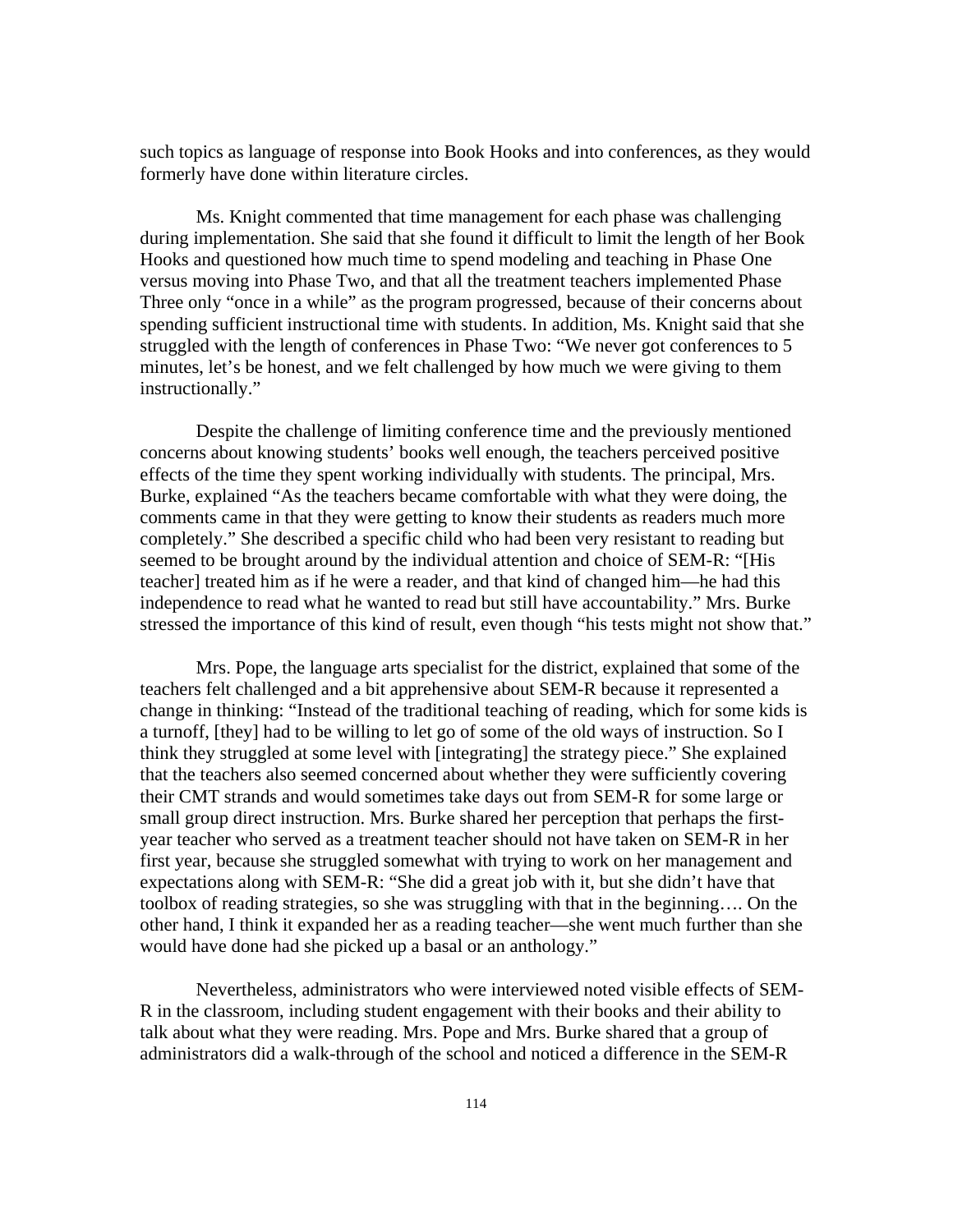classrooms, and that led the superintendent to order additional books and SEM-R materials for the district.

# **Findings**

Several key findings emerged from the conversations with school staff and other documentation (e.g., observation notes) of SEM-R at Kendrick. These findings included the enthusiasm for SEM-R among both students and teachers; challenges and concerns among teachers for how to ensure effective conferences; and investment of the school staff in developing strategies and resources for SEM-R management.

All of the school staff who shared their reflections on SEM-R explained that students developed strong enthusiasm for reading as they participated in the program. Several of the interviewees shared stories of particular students who had previously demonstrated poor performance and lack of interest in reading and whose attitudes and achievement improved significantly during their SEM-R participation. The teachers generally attributed this growth to the students' opportunity to select books in their areas of interest as well as to the one-on-one relationships that developed between teachers and students as a result of SEM-R. In addition to student engagement in the classroom, teachers commented that the librarian had noticed an increase in student requests for particular books, and parents had described more discussions about books at home and greater interest in books and willingness to read. The teachers also expressed their own enthusiasm for SEM-R, commenting on their opportunities to enjoy more books, to get to know their students better, and to take some ownership for how to implement the program in their classrooms.

A second finding from Kendrick School was a pattern of particular types of challenges that the teachers perceived in their implementation. The interviewees explained that key challenges included ensuring availability of appropriately matched books for students, some general insecurity about discussing the books with which they were not familiar, and time management with conferences. The teachers and SEM-R coach commented that they had to find many lower-level books to supplement the SEM-R reading list for struggling readers, yet also noted that they had to work extensively with average and above-average readers to ensure that they chose challenging books, rather than the easier ones they initially tended to select. A major concern for teachers at this school was their discomfort with conducting Book Hooks and conferences on books they had not personally read. The teachers described several strategies they used to manage this issue, including quick reviews of the books, available book guides, and online summary sources, as well as questioning strategies that tested student recall of key details, but they remained uneasy about this situation, even after months of practice. A third area of challenge the teachers perceived was limiting conferences to five minutes while still maintaining the integrity and instructional component of the conferences. The teachers and coach explained that they felt a tension between ensuring that each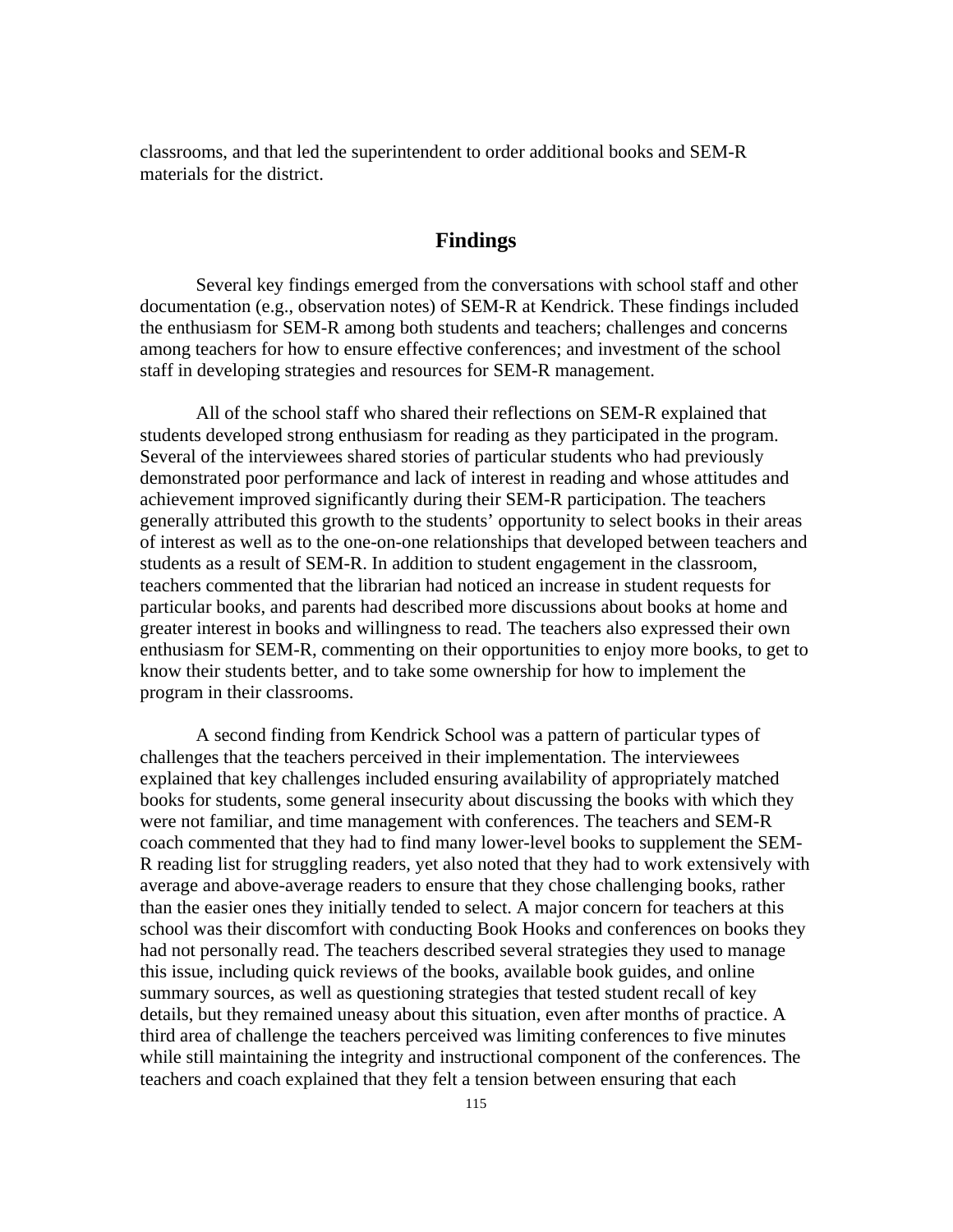conference was effective and ensuring that all students received conference time on a weekly basis. The presence of resource teachers in several of the classes was a partial support for this issue, but it remained a concern for the teachers throughout.

The third finding to emerge from data collection at Kendrick was the investment that the staff at this school put into tailoring SEM-R implementation to meet the needs of students and teaching preferences of the teachers—in other words, the degree to which the teachers took ownership of SEM-R. After their summer training but before the start of the school year, the teachers spent considerable time organizing classroom libraries, preparing posters and other displays, and deciding how to introduce students to the SEM-R phases. The teachers spent the first six weeks of school scaffolding the necessary independent behaviors of SEM-R for their students, introducing such concepts as appropriate book selection, self-regulation during Phase 2, and conference expectations in a very deliberate manner. They converted resources from their professional development on SEM-R into classroom posters to remind students about the structure and expectations of SEM-R. They also made extensive use of technology to support implementation, particularly to support their own broad knowledge of the books, the authors, and extension resources. These actions enhanced teachers' comfort with implementing SEM-R, while also providing a richer literacy experience for everyone involved.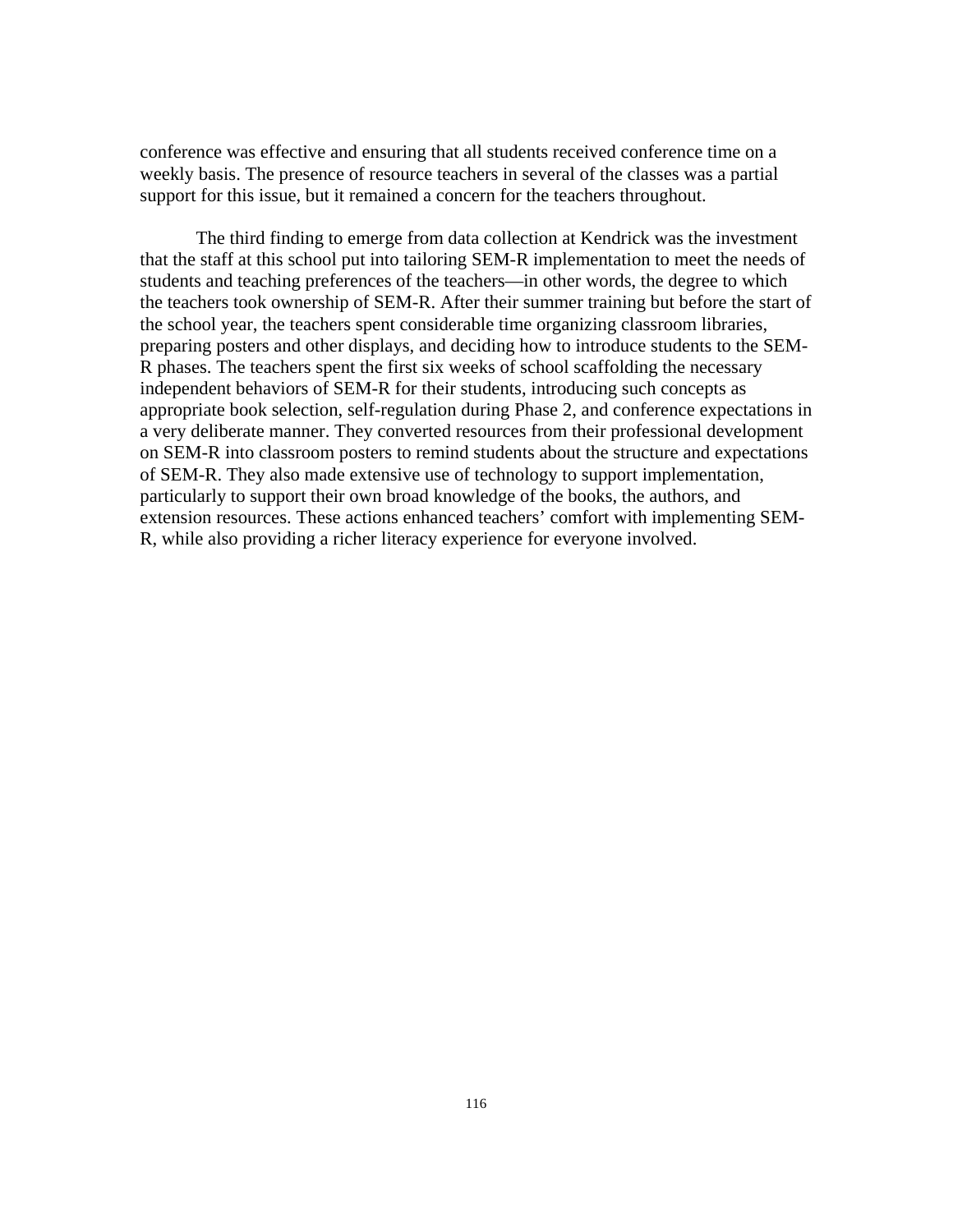# **CHAPTER 8: McMann Middle School**

# **Brian C. Housand East Carolina University Greenville, North Carolina**

Arriving at McMann Middle School, one is immediately struck by the picturesque landscape that surrounds the school. The modern, concrete school buildings form a broad, open campus that is nestled in the rolling hillside of the rural southern west coast. The school's location offers panoramic views of the surrounding hills and valleys and the campus is designed for effective use of the outside environment, offering large courtyards and open green spaces.

McMann, the only middle school in town, is located approximately one mile south of the center of the town. Completed in 2001, it includes 22 acres and it is hoped that it will meet the middle school needs of the district for several years to come. The current enrollment of the school is 760 students, however the school is designed for the future accommodation of 1,400 students with some additional construction. Adjacent to the east side of the campus is land owned by a trust that has been designated as a natural habitat that is used as an outdoor classroom.

The campus includes separate classroom buildings whose doors open onto courtyards. The design of the school makes use of the abundant outdoor space. At the heart of the campus is a separate building that houses the media center and computer labs. The library is a large, almost cavernous space with enormous ceilings and wall-sized windows that allow the natural light to pour in. Tall shelves overflowing with books fill the space.

The school district is one of dozens of small districts located in this area, covering roughly 100 square miles with a large percentage of the students in grades six, seven and eight bussed to and from school daily. According to the school's principal, when the school opened in 2001 the enrollment was approximately 900 students. Since that time enrollment has steadily declined, and now only 760 students attend the middle school in grades 6 through 8. This is the only middle school in the district, because, according to the principal "It is becoming too expensive to live here," due to significant increases in property values and taxes. Thus, the school has experienced a decline in enrollment.

The school motto is "From Possibility to Actuality." The mission statement of the school expresses the faculty/staff's firm belief that all students can succeed and that their job is to motivate and guide that success. The student population includes 1.41% African American, 4.22% American Indian or Alaska Native, 1.02% Asian, 1.92% Filipino, 15.73% Hispanic or Latino, 0.38% Pacific Islander, 74.3% White (not Hispanic), and 1.02% Multiple or No Response. Approximately 10% of the student population is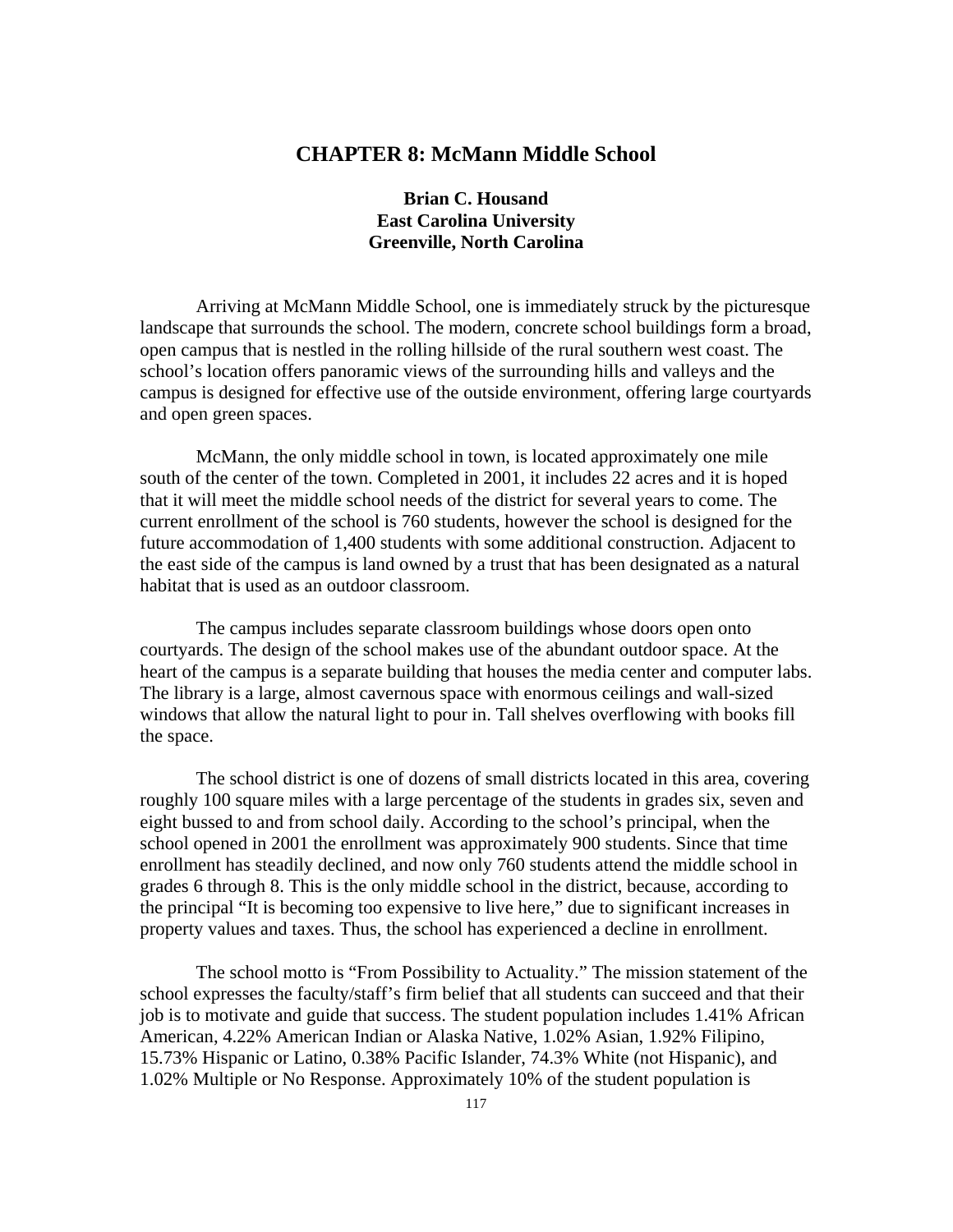categorized as socioeconomically disadvantaged and receives free or reduced lunch.

In 2006, 58% of the students at McMann Middle School scored at the proficient and above range in the area of English-Language Arts on the state standardized test. In the area of Mathematics, the percentage of students was 49.

The SEM-R was implemented in grades 6 and 7. Three teachers in each of these grade levels were chose to implement SEM-R. Five of the six teachers and the school's principal attended Confratute at the University of Connecticut during the summer of 2008 and were trained in the use of the model. The sixth teacher was unable to attend and was trained by her colleagues who had attended Confratute. A total of five teachers in grades 6 and 7 were chose to serve as the comparison classrooms for the study.

The onsite coordinator, who also served as one of the treatment teachers, provided support for the implementation of SEM-R. Additional support was periodically provided by the SEM-R research team when requested by teachers. This was facilitated by email and phone communication and regular announcements and updates. Near the end of the implementation of SEM-R, an onsite visitation was conducted by one of the researchers from the project. Classroom observations were conducted in each of the SEM-R classrooms and in comparison classrooms. Interviews were conducted with the school principal, the librarian, the SEM-R coach, SEM-R teachers, comparison teachers, and students.

# **SEM-R Classroom**

### **Dr. Lowery's Sixth Grade Classroom**

SEM-R time began after the students returned from their lunch period. The students entered the classroom and immediately began to determine where they would like to locate themselves for SEM-R time. Dr. Lowery allowed the students to spread out around the classroom. She created a variety of seating areas including a living room-like atmosphere near the bookshelves. The students were allowed to make use of this space on a rotational basis. In addition to the classroom tables and chairs, there are also a number of stools and other chairs scattered around the area. Thankfully, the classroom is a large space given the amount of furniture, materials, and 31 sixth grade students.

The classroom is filled with books and reading materials. The shelves are nearly overflowing with books, as there does not seem to be an organizational system in place. Books are also piled on top of each of the tables and on much of the counter space. Despite this lack of order, when Dr. Lowery asked the students to find a specific book for a student that she was conferencing with, the students were able to quickly locate the book.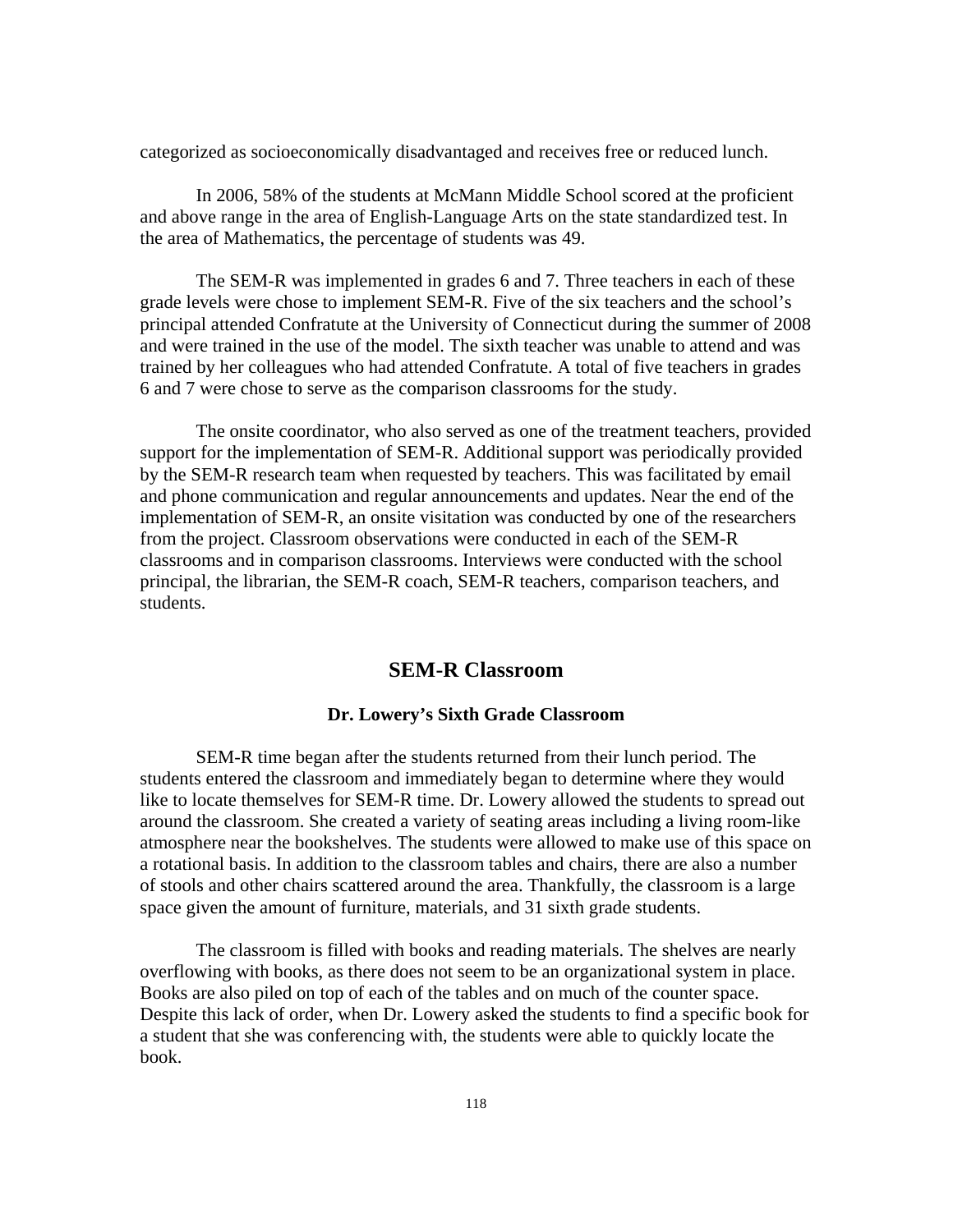Upon entering the classroom, many of the students had difficulty getting settled after their lunch period. No instruction was provided for the students at the beginning of the period other than for the students to find a place and begin reading. Phase One was not incorporated into the SEM-R time. After about five minutes, the majority of the students had settled into their Phase Two reading. Of the 31 students, all but three had a book that they were reading at the beginning of the period. The students were reading a wide variety of materials that were well above grade level.

Dr. Lowery circled around the classroom conducting brief 5-minute individual conferences with the students. The students were not asked to read from their books. Instead the time was used to ask open ended, thought provoking questions of the students. The teacher focused on helping the students to make text-to-text and text-to-self connections. Book choice and challenge were discussed with each student, but conferences did not appear to be recorded, as a record keeping system was not observed. Dr. Lowery spent a good deal of time managing the behavior of a group of four students that were having difficulty remaining focused during reading. During the 45 minutes of reading time, the remaining students were engrossed in their books.

This class includes a cluster group of gifted students that the teacher reported were reading well above a sixth grade reading level. Students were able to fully discuss which books they have enjoyed reading and articulate what they enjoyed about their reading. The students were also comfortable with recommending books to their peers. Dr. Lowery explained that the students would rather hear about book suggestions from their peers than from her. When asked about her use of Phase One, her response was, "I tried that a couple of times. These kids are beyond that." Book Hooks are now conducted by the librarian during the class' regularly scheduled visits to the media center every two weeks.

## **Mrs. Jonias' Sixth Grade Classroom**

Each week, SEM-R begins with the introduction of a new writing prompt for the week. Students have become accustomed to recording this prompt and their responses in their SEM-R logs. For this week, the students were asked to identify a decision or choice made by one of the characters in the book that they were reading. The students had to explain why they agreed or disagreed with this decision. Mrs. Jonias modeled the use of the journals for the students by using overhead transparencies. She also reported that she regularly demonstrated how the journal should be completed and modeled appropriate responses for the students. Phase One Book Hooks, were not observed during any of her classroom observations.

The classroom was very organized and was managed in a business like manner. Reading journals and books were distributed by student helpers at the beginning of the period and systematically collected at the conclusion of the SEM-R period. The bookshelves were arranged by genre and order was maintained through the use of book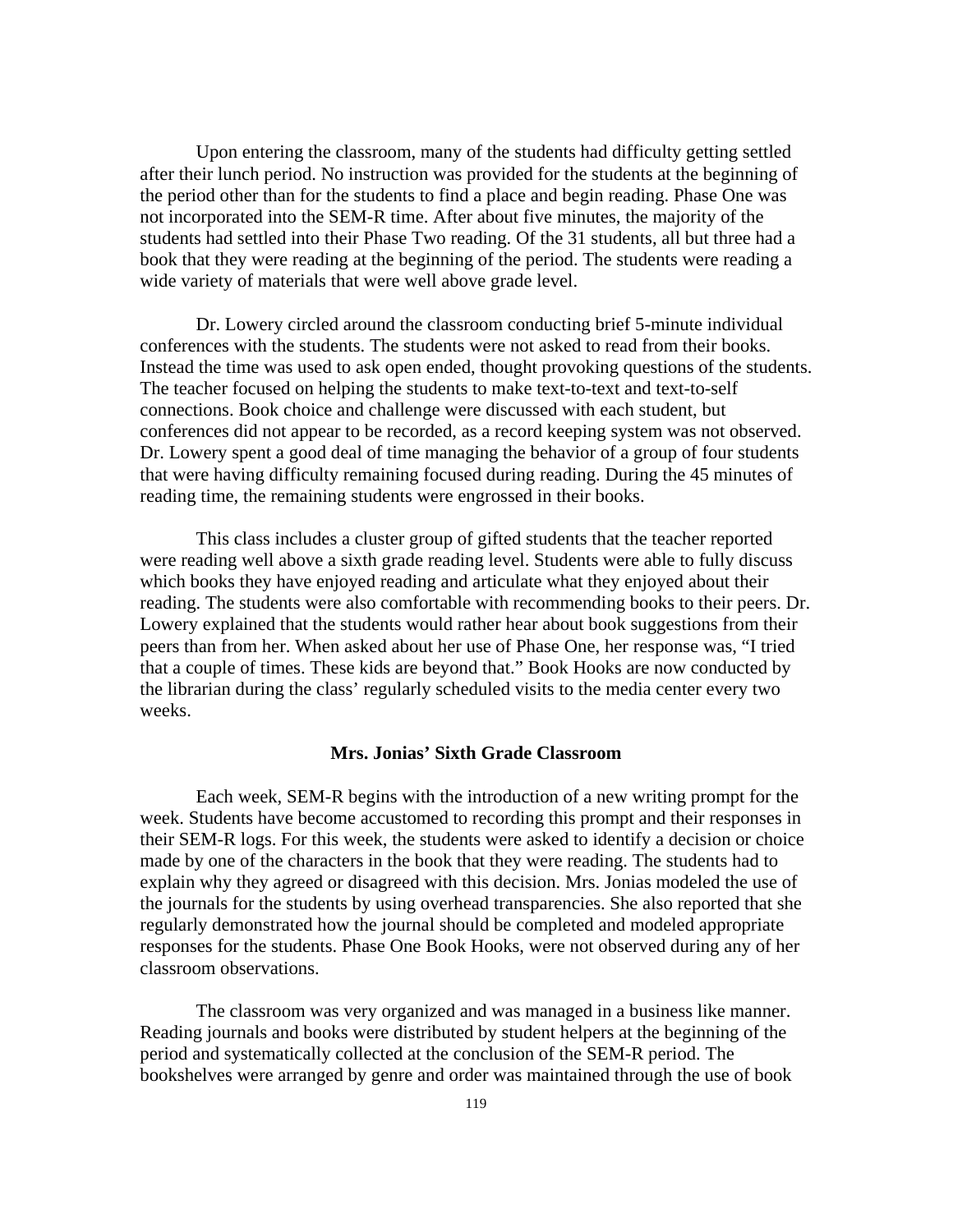baskets. Students were allowed free choice of the books, but they were required to read at least one book per month from a selected genre. Mrs. Jonias acknowledged, "It has been difficult for me to let go of control, with thematic units, I'm loosening up."

A goal of 30 minutes of Phase Two reading time was set for the class and the 23 students in this sixth grade class were readers with the lowest reading achievement in the grade. During observation of the SEM-R in this class, 16 of the 23 students were able to maintain their focus in reading for all of the Phase Two period. The use of high interest, lower-level texts was employed, and students were also observed reading with the assistance of audio books.

The teacher conducted conferences with the students throughout the duration of the SEM-R time. Students were not asked to read from their books during any of the conferences. During the classroom observation, Phase Two time was used to discuss book projects that the students had created, and these projects represented what the students had completed during Phase Three time. Students were provided free choice in their selection of the medium and the book for their projects and products included dioramas, posters, and scrapbooks. Students were also asked to explain their projects and how they represented the book that they had read. During the conferences that were observed, students were not asked to read orally and differentiated reading strategies were seldom utilized.

Mrs. Jonias reflected, "Conferencing continues to be a challenge for me. I seldom can conference with all the students in a week." During the observation, she was able to conference with seven of the students in the class in 30 minutes. However, she admitted that typically her conferences are longer and that more time is spent on managing classroom behavior.

At the conclusion of the SEM-R as the journals and books were being collected, Mrs. Jonias led a discussion of the selection of books that were made that day. Students commented on the books that they were currently reading and openly offered suggestions for other students. Students were asked to articulate why they had chosen a particular book to read. This open book talk created a dialog among the students about reading and literature.

#### **Mrs. Laverty's Sixth Grade Classroom**

The students in Mrs. Laverty's sixth grade class represented a wider range of ability compared with other sixth grade classrooms. Students began reading without any reminders beyond an initial direction that it was time for SEM-R. The ability of the students to focus on their reading was striking, as there was very little distraction and the students remained deeply engaged in their reading for the duration of the SEM-R time. Students monitored their progress with the use of the SEM-R journals and recorded the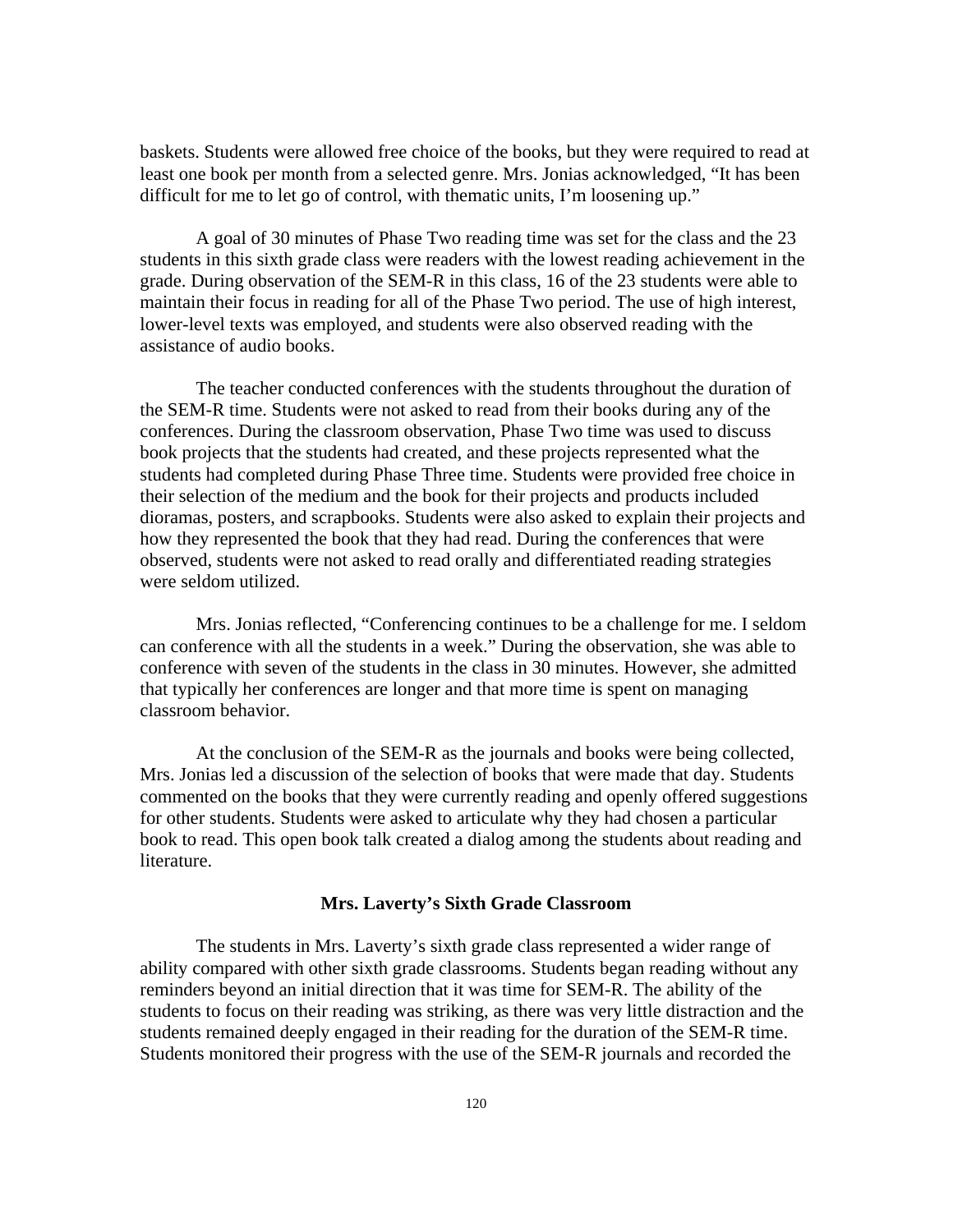books they had read, reflected on their reading, and created lists of books that they would like to read in the future.

Mrs. Laverty did not use Phase One as part of her daily implementation. Instead, the librarian conducted book talks as part of their regular library time. However, there was discussion of book selection and recommendations by the students at the end of the SEM-R reading period. Mrs. Laverty asked students who might enjoy a particular book that was being read. In this manner, students were exposed to books that were being read by other students, but Phase One was not formally implemented.

During Phase Two, Mrs. Laverty conferred with students that she had selected for the day. Students were aware of the schedule for conferencing and were expected to be prepared. Student reading journals were reviewed to establish what had been discussed previously. During the conferences, Mrs. Laverty used the connections in books that the students were reading to other texts the students had read, to what was happening in the world, and perhaps most effectively to the students themselves. She reported that the Phase Two conferences enabled her to help the students establish a personal bond with the books that they were reading.

The duration of each conference observed was longer than the recommended five minutes and typically approached 10 minutes. During each conference, students were asked to read from their books and respond to a series of high-level questions. On one day of observations, only four of the 27 students had a conference with the teacher. As in the other SEM-R classes in the school, Phase Three was implemented as a monthly book project. Little class time was provided for students to complete their projects. Instead, students were expected to construct their assignments at home. Students were allowed free choice in the type of project for this assignment. Once complete, the students in Mrs. Laverty's class displayed their assignments as part of a book project fair or what was referred to as "The Book Store." Each student was given the task of "selling" their book to other students in the class with the product that they had created. Projects included dioramas of a pivotal scene, an advice column for book characters, and character scrapbooks. In this environment, Mrs. Laverty explained that student's Phase Three projects were able to serve as Phase One Book Hooks for other students.

Through the implementation of SEM-R, the teacher reported that students in her class had become voracious readers. One student explained that she had always liked to read, but "I LOVE to read now!" Another student expressed that she used to not like reading, and after SEM-R she said, "Now, I can't seem to stop." This learned reading behavior extended beyond the SEM-R time. "If I get bored, then I just get a book and start reading." She explained that this avid reading is something that she had watched students develop over the course of the implementation. She recounted a story of one student who had arrived to the school only two weeks prior to the observation. When asked about what he thought about SEM-R, he replied, "It seems really strange. I'm not really sure what is going on with all of this reading. Everyone here loves to read. I just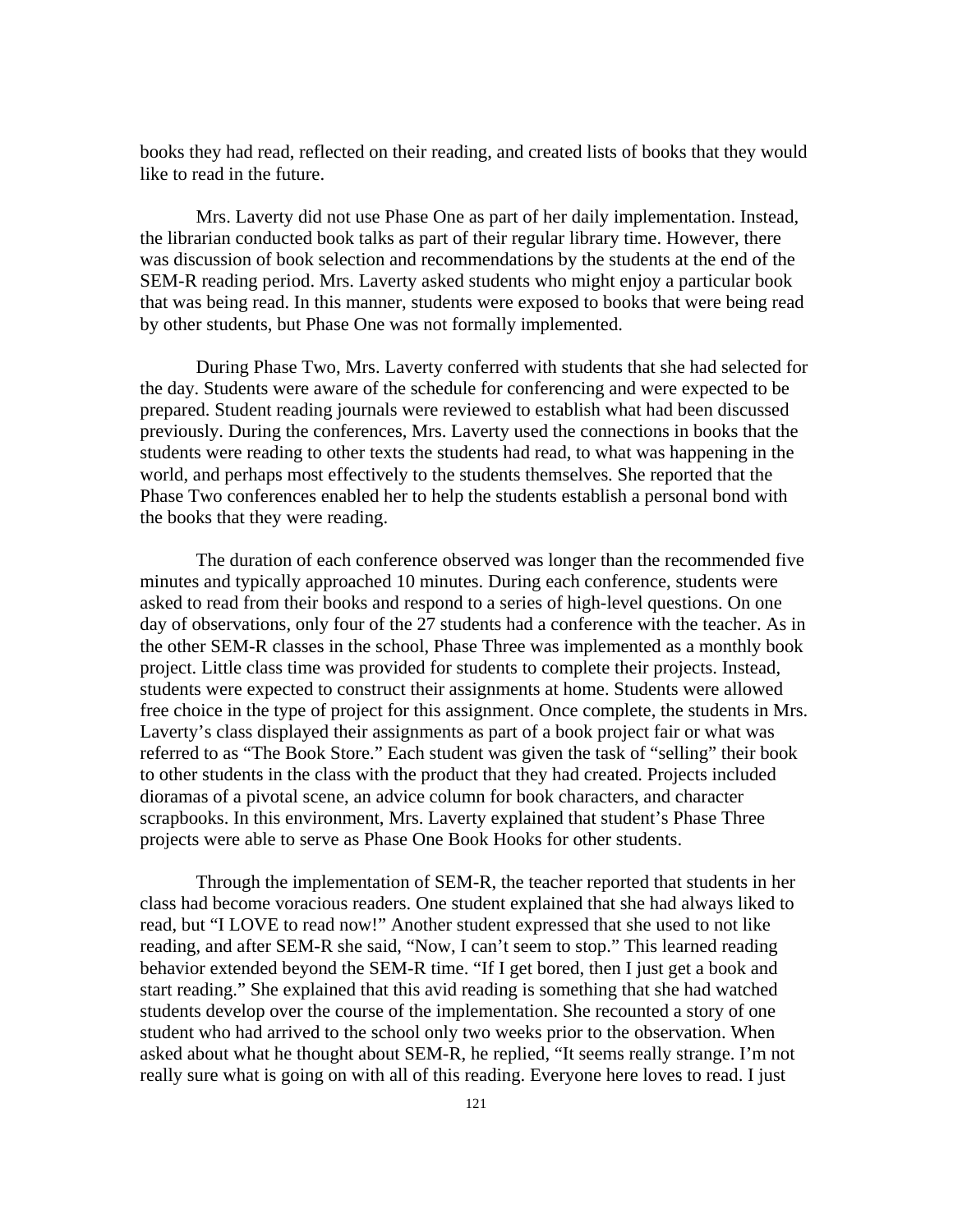don't like reading that much." Another student assured him that at the beginning of the year she felt the same way, but that over time, she had learned to love to read.

## **Mrs. Slatov's Seventh Grade Classroom**

Walking into Mrs. Slatov's classroom, one immediately begins to wonder how another person could possibly fit into this space. With 33 students, the teacher, and a part time teaching assistant, the room is filled to capacity. The classroom is organized with long tables in parallel rows that are all facing toward the center of the room. A small bookshelf in stationed by the door and is filled with books of all levels and genres. Every chair and space is full; there is not a single square inch of unutilized space in the classroom.

SEM-R began with Mrs. Slatov establishing a goal for the students from the weekly writing prompts. The suggested writing prompt for this week was: "What lesson does a character learn that will help them to improve their lives?" If the suggested writing prompt does not fit with the book that the students are reading, they are encouraged to set their own goals and develop their own writing prompt. All students monitor their reading and progress in their reading journals. Once the goal for the week was established, the teacher and the assistant created a schedule for which students would have a conference and the skills on which they should focus during each conference. SEM-R bookmarks were utilized to guide questioning, especially by the teaching assistant.

During the 45 minutes of Phase Two reading time, Mrs. Slatov held a conference with eight students and the assistant met with seven students. Using this schedule, students were able to conference with a teacher every other day. During each conference, Mrs. Slatov established a purpose for the conference by reviewing the student's reading log. In most instances, she asked the student to read from the book to check for fluency. A variety of discussions were held in these individual conferences, and included topics such as the use of context clues, advanced vocabulary, book selection, characterization, and exposition. Students experienced the freedom to make their own choices in books and to seek out answers to questions on their own. For instance, two different students were observed using dictionaries to find the meanings of words that they did not know.

The students in Mrs. Slatov's classroom were all identified as gifted and have been clustered together in this class. Students were observed reading an incredibly wide range of books. These included typical adolescent literature like *Eragon* by Christopher Paolini, *Elsewhere* by Gabrielle Zevin, and the books from Stephanie Meyer's *Twilight*  series. Some of the more interesting choices of books included *Down the Rabbit Hole* by Peter Abrahams, *The Picture of Dorian Gray* by Oscar Wilde, and A *Midsummer Night's Dream by* William Shakespeare. All of these books were selections that seventh grade students chose to read. With the variety of texts and the range of reading levels present in the classroom, the basal readers were left to gather dust on the shelf.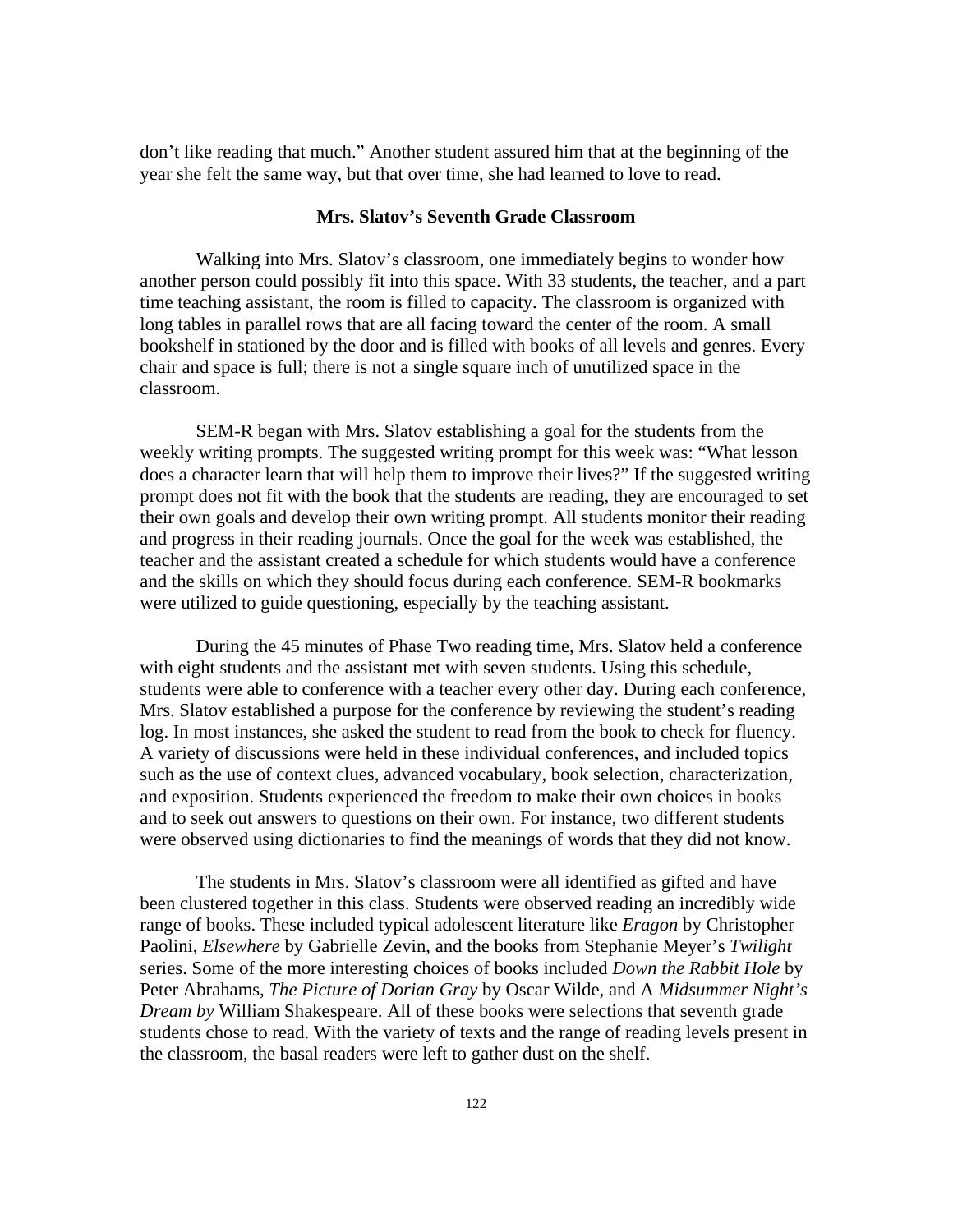According to Mrs. Slatov, "The biggest challenge has been to get my students out of easy books. I have gotten phone calls from parents asking for them to be able to read easier books in class. I tell them to let them read the easy books at home." During two of the observed conferences, students were asked to choose more challenging books. When confronted, the students were aware that they were reading a book that was not challenging for them. In one instance, the student began to giggle when asked if the book she was reading was too easy. A student reading *The Mysterious Benedict Society* by Trenton Lee Stewart indicated that the book was too easy, but she was interested in the story since it dealt with a gifted school and also explained that she could read it in a couple of days. This student stated that she was going to read either a novel by one of the Bronte sisters or Jane Austen next, but that she just wanted to have a quick, fun read.

Perhaps the most interesting choice observed was that of the young man who had selected to read Bill Sammon's book, *Strategy: How George W. Bush Is Defeating Terrorists, Outwitting Democrats, and Confounding the Mainstream Media*. This student had identified an area of interest and was electing to pursue that interest by reading a book that was most certainly not written with seventh graders in mind.

#### **Mrs. Verplank and Mrs. Bandura's Seventh Grade Classrooms**

The corner of the classroom shared by Mrs. Verplank and Mrs. Bandura had been transformed into an inviting beach scene outfitted with lounge chairs and an umbrella. Groups of three or four students were invited to have a reading day at the beach. Other students were found scattered around the classroom. Some chose to read at their desks, and others chose to read under their desks. Still other students elected to read in a quiet corner and even in the middle of the floor. The range of reading location was almost as diverse as the range of books being read.

Mrs. Verplank and Mrs. Bandura taught separate sections of SEM-R, but shared the same room. The two were true collaborators in their planning, and the structure and implementation of SEM-R was identical for the two teachers. Their classes were made up of 19 and 20 students that were reading either at or below grade level. Each teacher had been assigned a teaching assistant to provide additional support for struggling students during SEM-R.

At the beginning of each SEM-R period, the students would retrieve their books and reading journals from the filing cabinet, and the materials would be returned at the end of every class. The structure and expectations for SEM-R had been clearly established. All of the students gathered their SEM-R materials and began reading with little initial direction. Audio books were also available for students to help support struggling readers. Students were observed both individually and in pairs reading books with the aid of audio books and headphones. One pair of girls chose to buddy read, and would take turns reading orally to one another, pausing only occasionally to discuss or clarify what was happening in the book.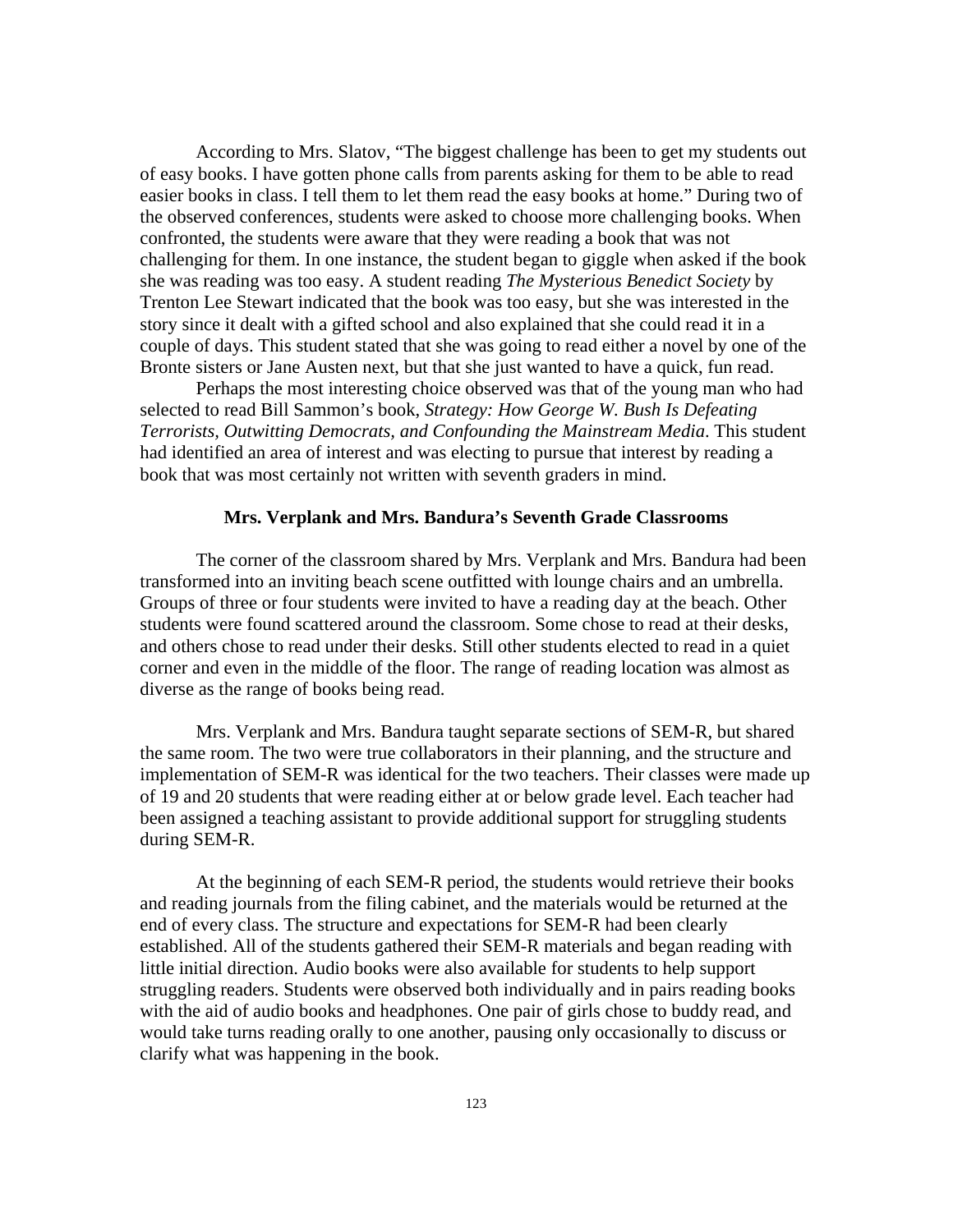Throughout SEM-R, the focus was on having the students read. Each teacher circled around the classroom conferencing with students. The number of students conferenced with each period was increased with the addition of the teaching assistant who conferenced with the lowest readers for extended conference sessions that typically lasted between 10 and 15 minutes. Conferences by both Mrs. Verplank and Mrs. Bandura began with reviewing the students reading log. A single reading objective from the state reading standards was pre-selected as the focus of the conferences. During the observation, the focus was the stages of plot. While the initial focus of the conferences was on a single objective for all students, the conversations quickly became individualized based on the needs of the students and the books that were being read. At the conclusion of every conference, a goal was established for the next conference and recorded in the student's reading log as a reminder. Both teachers commented that having the individual time to conference with their students was beneficial.

The teachers developed a new bookmark, based on suggestions from the SEM-R professional development training, to help support students during their independent reading time. One side of the bookmark was green and had the six rules of Phase Two: Supported Independent Reading.

- 1. Stay in your seat.
- 2. Stay focused. Only reading is happening.
- 3. Use Active Reading Strategies.
- 4. No Interruptions.
- 5. Got questions? Bookmark it! Post it and Flip it!
- 6. Do your best reading the whole time.

Students were to leave this marker out on their desk on the green side as a reminder of the expected behaviors during Phase Two time. If the students began having difficulty they had been instructed to mark the spot with a Post-It note in the book and flip the bookmark to the other side. The second side of the bookmark had been colored red and was a list of reading strategies and questions for the students to refer to. The red card served as a visual cue for the teachers to quickly scan and see which students might be having difficulty in their reading. When transitioning between conferences, the teachers would scan the classroom to ensure that no red cards were out. If a red card were visible, then the teacher would check in with the student.

Even though these students had been initially viewed as struggling readers, their teachers reported that they had made great progress and because of SEM-R had begun to enjoy reading. One such student resisted reading until he encountered *Inkheart* by Cornelia Funke. Mrs. Verplank said that he "devoured that book" and since then had not slowed down as a reader. One girl in Mrs. Bandura's class began the year by reading the Harry Potter series with the assistance of the audio book. She was now on the last book of the series and reading it independently.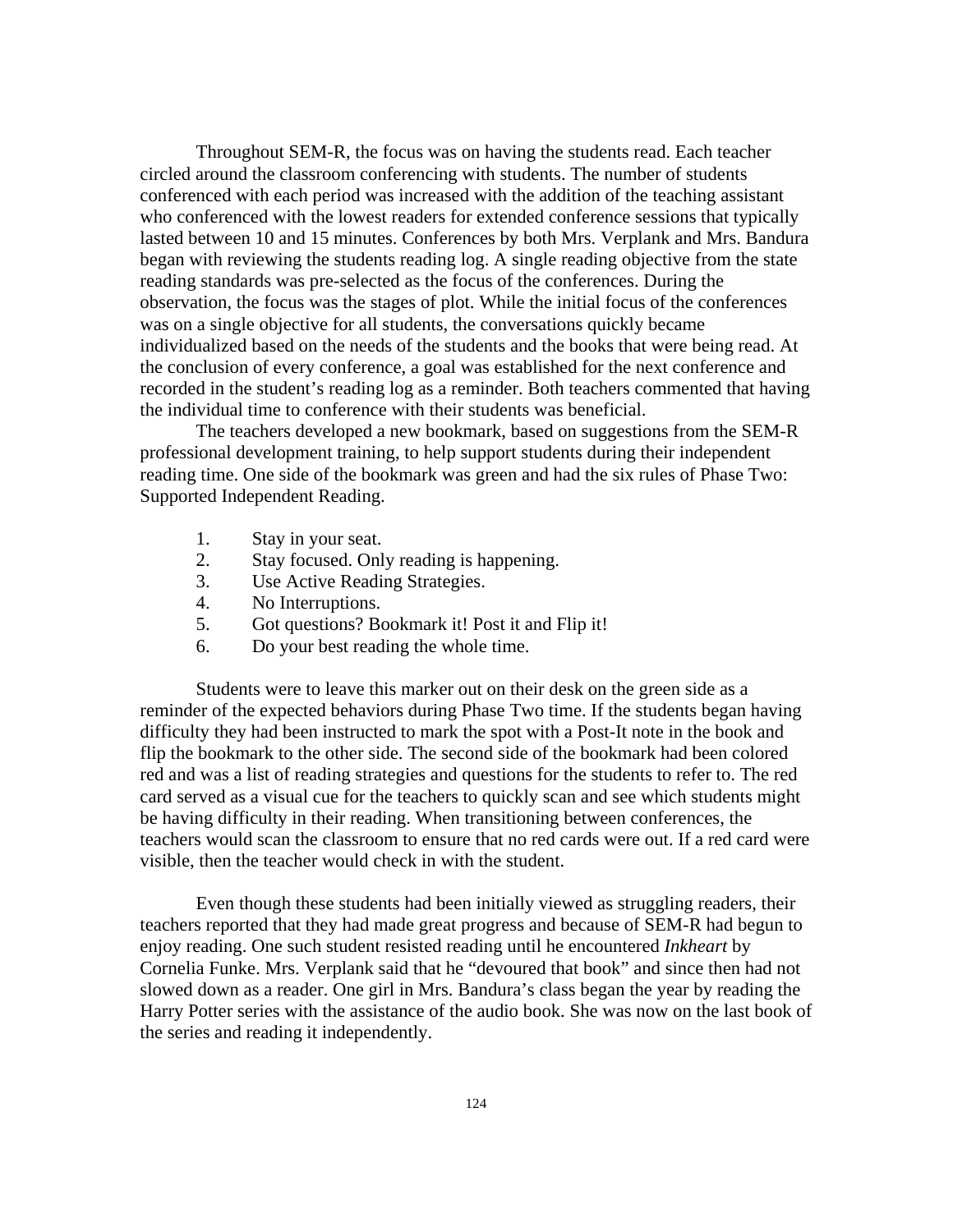During one observation, a boy was crouched in the corner intensely reading *Guts* by Gary Paulsen. He was visibly excited and kept staring at the book almost in disbelief. He fretfully turned every page and was so engaged by the book that he was anxiously biting his nails. As he finished the book, he reluctantly closed it and uttered a sigh that was of both relief that the situation had been resolved and disappointment that the book was over. After a brief moment, this once reluctant reader arose and marched over to the bookshelf to select his next book.

## **Comparison Classrooms**

### **Ms. Shakestone's Sixth Grade Classroom**

The students in Ms. Shakestone's sixth grade class were studying persuasive writing. The lesson began by asking the students if they knew what propaganda was. The teacher then explained that propaganda and certain advertisements utilized persuasive writing techniques to convince an audience to believe certain things. Ms. Shakestone explained that we must be able to evaluate the reasoning of an argument and be wary of four errors in logic: 1. Overgeneralization, 2. Unsupported inferences, 3. Either /Or thinking, and 4. Circular reasoning.

Each of these four points was defined on a separate slide of the PowerPoint presentation that guided the lesson. Students were expected to take notes by copying the information from the PowerPoint into their notebooks. Examples of each error in reasoning were provided and the students copied all of the examples into their notebooks. Since the students all wrote at different paces, the teacher engaged the students who had finished copying in a discussion by asking them to think of other examples. This portion of the class lasted for approximately 30 minutes. The students were then assigned a worksheet dealing with identifying errors in logic of persuasive writing.

The last portion of the class involved the introduction of the book, *Joyful Noise: Poems for Two Voices* by Paul Fleischman. As part of their study of poetry, pairs of students were to select and then present a poem from the book to the class. Reading of these choral poems was introduced by modeling the reading with one of the students for the entire class. All students were then allowed about five minutes to read from the poems in the book before the end of the class period.

As with the other comparison classroom, Ms. Shakestone indicated that reading instruction was primarily conducted through the use of the basal text and its supporting materials. No class time was devoted to student selected reading. However, students were expected to read for 30 minutes as part of their nightly homework during the week. Also, students were required to complete a project for each six-week grading period on a book that they had chosen.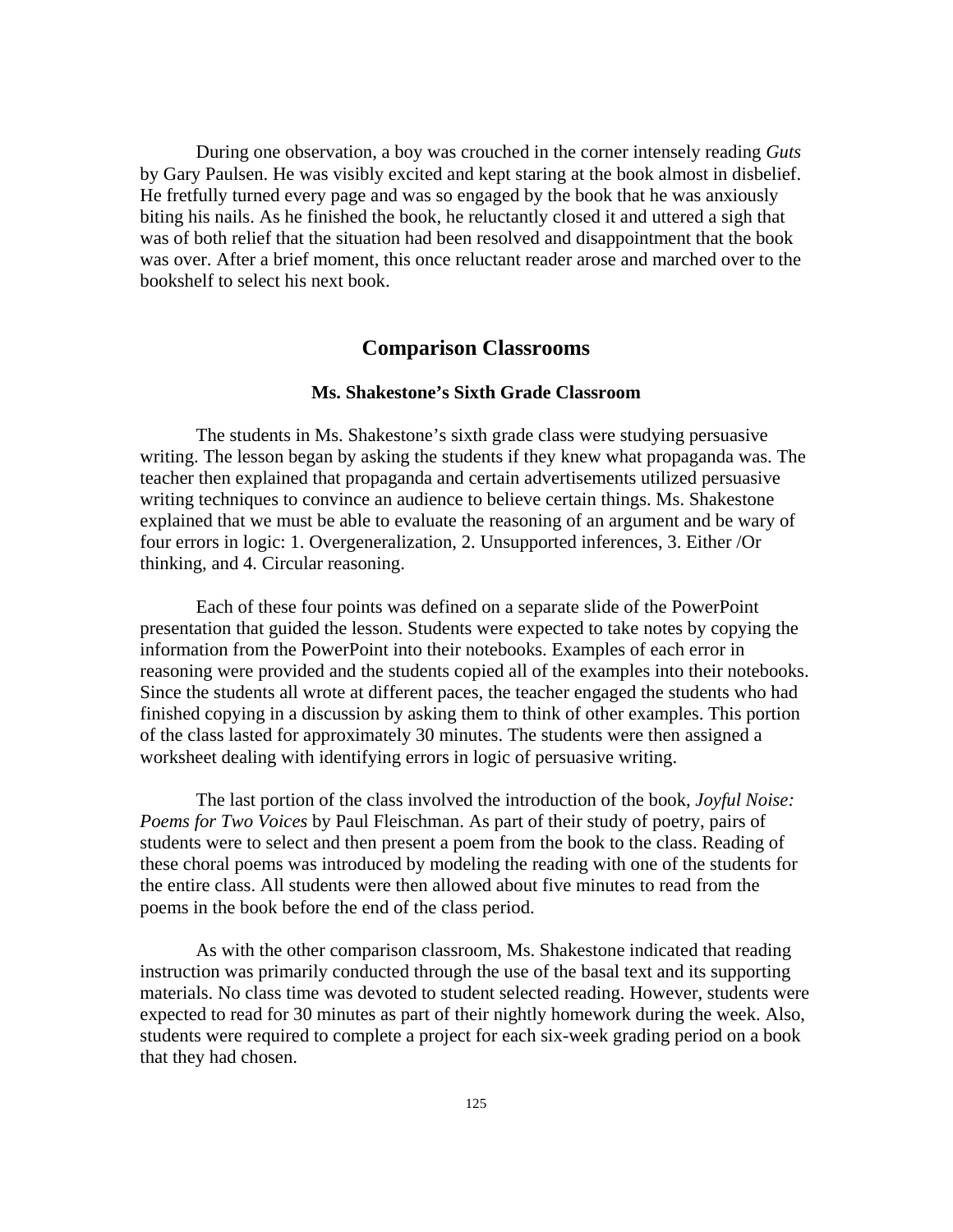#### **Mrs. Wheeler's Seventh Grade Classroom**

In comparison to the focused, silent reading of the SEM-R classrooms, the seventh grade comparison classroom was frenzy-filled. Mrs. Wheeler's class was immersed in an ongoing study of poetry and figurative language. During the observation, the teacher actively engaged her students with her instruction and provided a series of mini-lessons dealing with a variety of language arts skills. In the first part of the period, the teacher defined verse for the students, and reviewed the principles of rhyming words. The students were given the task to create a poem using at least 10 of their 20 spelling words for the week. This was a regular weekly assignment and no class time was provided to allow the students to work on the assignment. The students zoomed through a brief discussion of synonyms and then completed an activity from their weekly "spelling sheet packets."

As students completed the assignment related to multiple meanings, Mrs. Wheeler began a daily figurative language activity by asking how many students had read the book, *Twilight*. Only three students raised their hands. The teacher had selected a sentence from *Twilight* that contained the phrase, "clear, icy ribbons." The students were asked to identify the metaphor in the sentence.

The majority of the class time was spent completing an activity from the grammar textbook while Mrs. Wheeler reviewed the definition of a clause. Students took turns reading out loud from the grammar textbook about simple and compound sentences. Students were expected to pay attention because they would be randomly called on to read. After completing the reading of the lesson, students completed an activity from their grammar books in which they had to identify whether the sentences were simple or compound. To review the students' work, individual students were called to the board to write their answers.

Mrs. Wheeler indicated that reading instruction is comprised of the use of the basal reading series. The entire class reads the same story and studies it for a week at a time. She makes use of the reading comprehension and support materials that are a part of the reading series. No time is provided for individual reading during the class period. Instead, students are expected to read for 30 minutes as part of their homework on a nightly basis during the school week. Students are also required to complete a project related to a novel that they have read for each six-week grading period.

## **Interviews**

The principal, librarian, and the SEM-R teachers were interviewed during this site visit; each interview was conducted individually and was informal in nature. During this time, each person was given time to reflect on SEM-R and to provide feedback on the program.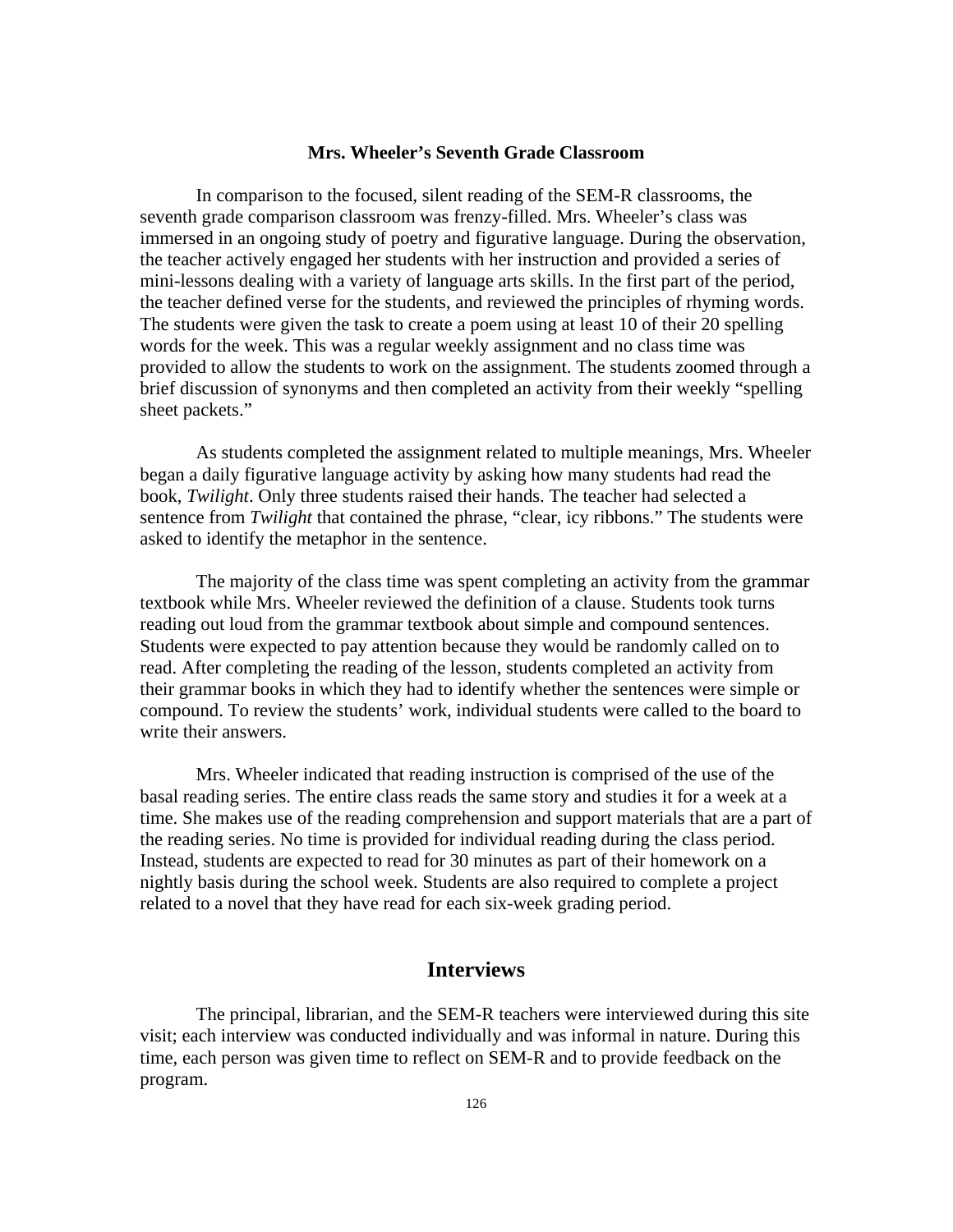The school's principal indicated that she was very pleased with the implementation of SEM-R and the effect that it had had on the attitude toward reading at their middle school. "At this point, we are wondering whether we are going to do this schoolwide. What we are looking for is data to support this." From what the principal had observed, she was certain that there would be a significant difference between the SEM-R classrooms and the comparison classrooms. From being in the classrooms and talking with the students and teachers in the SEM-R groups, she indicated that the clear message is that the students enjoy reading now.

She also noticed a marked difference in what they are reading, "The students are looking for challenge, and they are reading more adult books. We are now running into the problem of students reading books and dealing with more adult themes."

If they were to adopt the SEM-R as a schoolwide approach, the principal recognized that they would need to increase the number of books to support such a program. While this may be a program that they would like to support, she was also realistic about the amount of money that would be required to purchase books to effectively support SEM-R. According to the principal, the school has been under budget constraints for many years. As she described the situation, the school has been "…cutting away at the fat. If the budget gets reduced much more, we will have to begin cutting into the lean." The principal also admitted that as they were looking for areas to trim from the budget, unfortunately money from the library was often one of the first areas to be reduced.

The principal also commented that some of the teachers were slower to start than others, but once they began most began to see results. The teachers had reported to her how the students were changing their habits of reading and that over time the students were able to increase the amount of time that they were able to sustain their reading. With the increased time spent reading in the classroom the teachers also noticed an increase in the students' enjoyment of reading.

"I love to take the Superintendent into the SEM-R classrooms. He is impressed with what he sees there. Most times, the kids do not even know we are in there because they are so engrossed in their reading." The principal summed up her feelings about SEM-R with this statement, "There is supposed to be reading and *really* reading. The SEM-R kids are really reading. This is evident through any observation."

Mrs. Mardue, the librarian, was excited about the program and the change that it had made in the school. "I love this program," she proclaimed. She also reported that she believed that the students were excited about reading and that the SEM-R classrooms have become places of reading. "To see the kids spread out, laying on the floor, or in nooks and crannies is wonderful." According to the librarian, the use of SEM-R had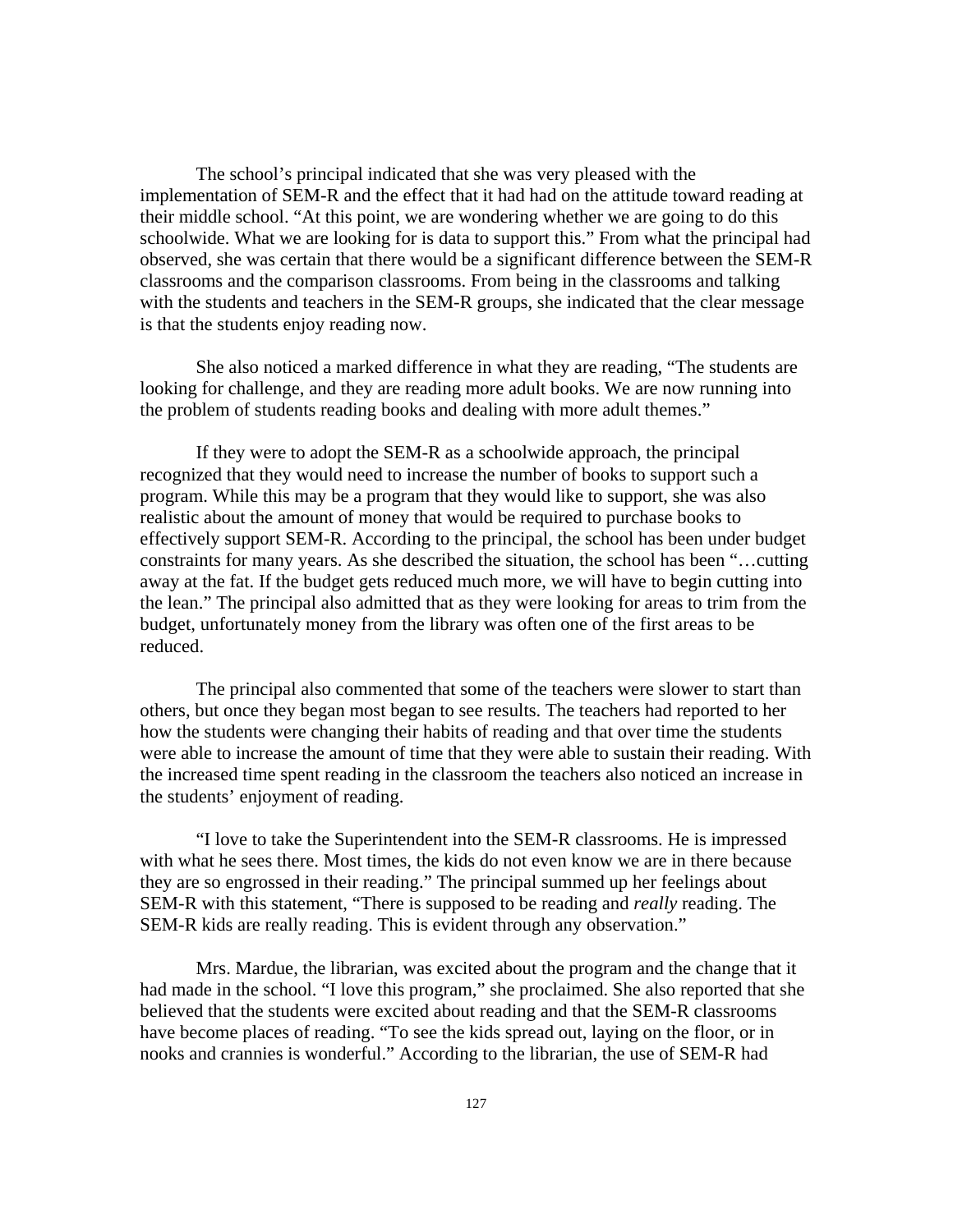significantly increased the number of library books checked out. She indicated that more students are coming to the library with greater frequency looking for books.

Each of the SEM-R teachers indicated their general satisfaction with the program. Teachers consistently commented on the positive change in students' attitudes toward reading. As Mrs. Bandura reported, "Students are excited about reading and telling about their books. They are making connections and sharing insights I have not seen in years past with other reading programs."

Teachers consistently communicated that it is not necessarily that students do not want to read, but that students do not have the time to read. Mrs. Slatov recounted an interaction she had with a student during a conference, "One student is very busy with sports, activities and his church recently read *Les Miserables* by Hugo. When we met, he was thrilled about the book and was going on about the relationship between the main characters. He said, 'You know, I've never really read a book like this (huge, complex) because I don't have time at home. Here (in class) it's quiet and I can really get into the story.' It's great!" She summed up this experience as, "Here's a good reader who chose a more complex story because he has a 'real' chance to read it."

For all students in the school there has been a tradition of having the regular nightly homework assignment of reading for 30 minutes. For students in the comparison classrooms, this is the only independent reading time that they have. The parents of the students are expected to "sign off" on the students at-home reading to document on a daily basis. However, many of the SEM-R teachers jokingly referred to this document as the "liar's log." Mrs. Laverty explained that most of the students and parents did not take reading at home seriously and that the parents would often sign the form whether the students had read for 30 minutes or not. Since SEM-R, she was no longer requiring the students to read for homework, but many of the parents were reporting that now their children were reading at home because they had become interested in reading.

The teachers were also concerned with the level of challenge for their students. For the teachers of struggling readers, they wondered whether or not SEM-R was a program that was suitable for them. These teachers raised the question of whether or not the books were too hard for the students, and struggled with how to find material that was of a suitable level for the students without being too juvenile. Teachers of the struggling readers were also worried that these students were not able to focus on reading for more than 20 to 30 minutes.

The level of challenge for students was also a concern for the teachers of the advanced readers. These teachers struggled with how to find books that offered challenge but that were also age appropriate. Teachers of talented readers reported that the greatest difficulty was transitioning students from books that were too easy for them.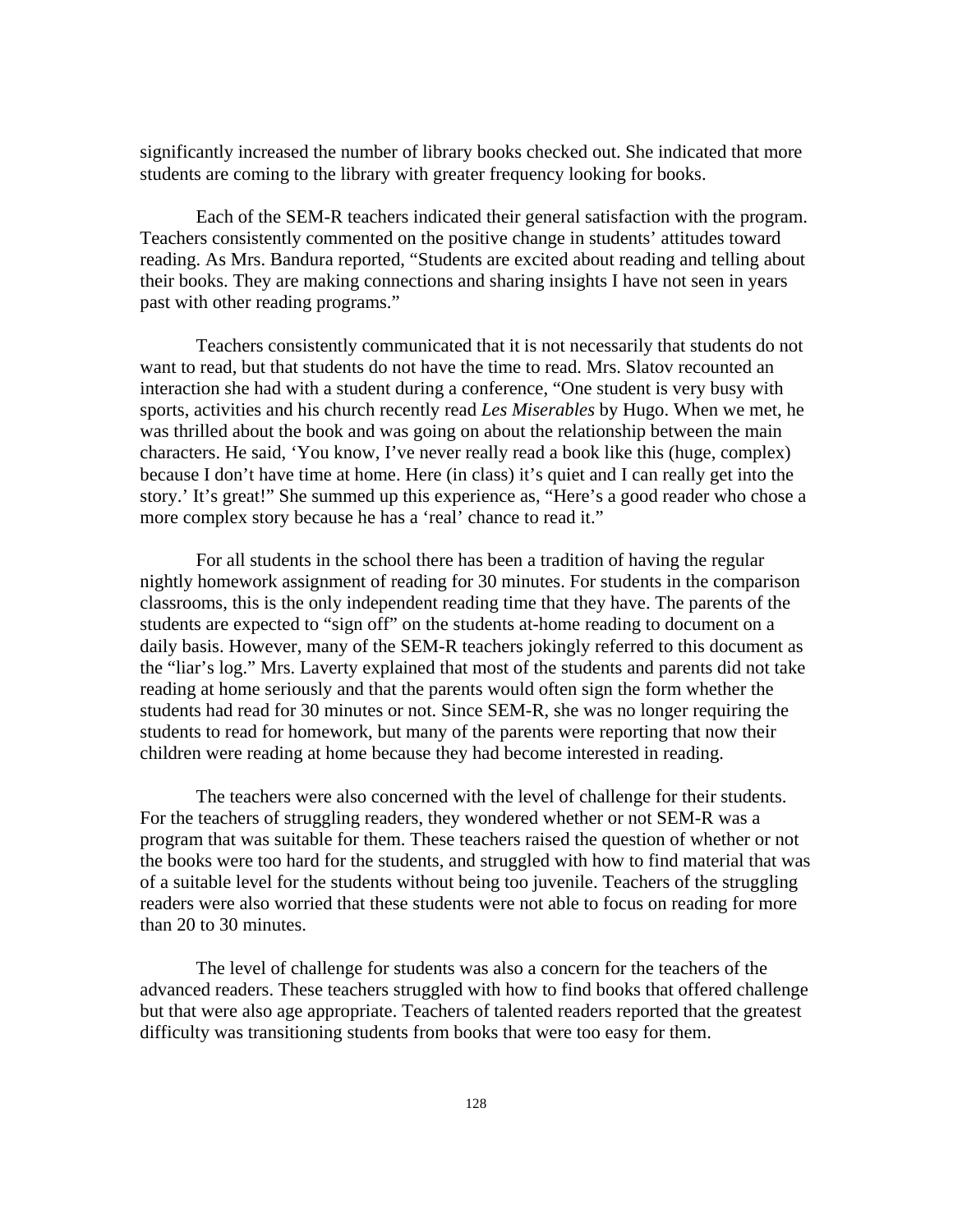Overwhelmingly the biggest concern of the SEM-R teacher was the issue of time. The school day was based on 50-minute periods, but with transitions between classes, each class was essentially reduced to 45 minutes. SEM-R teachers were expecting their students to be able to read for the duration of the class time. With this as a goal, no time was left for Phase One or Phase Three. Teachers also commented on their struggle to conduct conferences with all of the students on a weekly basis. Given the length of the class period, the number of students, and the focus on having students read for the maximum time possible, teachers began looking for ways to trim SEM-R to its bare essentials.

## **Overall Findings Across SEM-R Phases**

#### **Phase One**

Schoolwide, a lack of consistent use of Phase One was observed. Instead of regularly conducting Book Hooks as part of Phase One, SEM-R teachers relied on the librarian to conduct book talks for the class during their visits to the media center. The school librarian reported that most sixth grade classes came approximately every two weeks for book talk sessions. For the seventh grade classes, this might happen once or twice a quarter. During the book talks she would introduce 10-12 books by themes, and she reported that this method seemed to be effective. One of the librarian's book talk sessions was observed, and during a period of 15 minutes, a dozen books were introduced on a variety of topics. Five of the books were set in China, which was the country that the class was currently studying in Social Studies. The remaining books were a selection of high interest novels. The book talk consisted of a discussion of the book jackets, not of reading from the book. The students appeared interested in the book talk and afterwards the checked many of the books out. The librarian proudly commented, "I do a book talk and there is a stampede to get those books." She acknowledged that she provided book talks for the students in both the SEM-R classrooms and the comparison classrooms.

When questioned about the use of Phase One in the classroom, the teachers mentioned that they have occasionally conducted book talks to introduce new books to students particularly at the beginning of the year. All of the SEM-R teachers interviewed expressed concern about increasing the amount of time that students were reading during Phase Two. One teacher admitted that to increase Phase Two time, the daily Book Hooks were the first thing to go. The teachers did not seem to value Phase One as an important part of SEM-R. Instead, their personal measure of success of their implementation was based on the total number of minutes that the students read and the number of conferences that they were able to conduct on a daily basis.

Another believed that the students, and particularly the more advanced students, were "beyond Book Hooks and being read to," and that Phase One was not a necessary part of SEM-R. This viewpoint was supported by another teacher who reported that her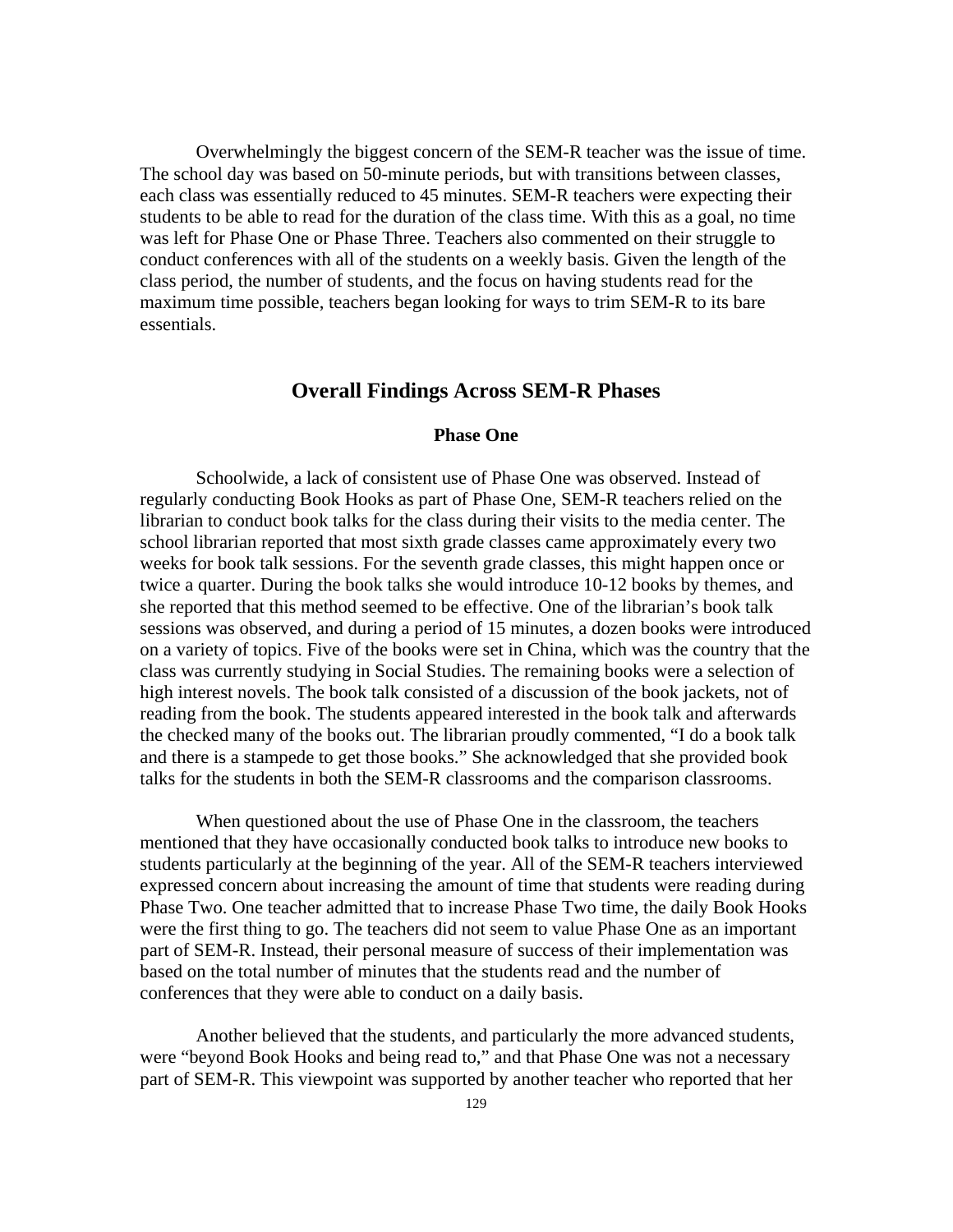students listened more to the recommendations of other students than they did to teacher Book Hooks.

## **Phase Two**

In each of the SEM-R classrooms, students engaged in extended periods of focused reading. Each observation showed students to be reading for almost the entire class period. Typically this was between 40 and 45 minutes. Students were focused in the reading of their selected books. During the observations, the students seemed to be lost in their books. If someone came into the room or there was another interruption few students even looked up from their books. During Phase Two time, the range of reading levels and the variety of texts was noticeable in every classroom. Since the students were reading books that were challenging and interesting to them, the basal reading books often sat on the shelves.

There were mixed feelings about the SEM-R reflection logs on the part of both students and teachers. Many students reported that they did not like the reflection log and that being forced to write weekly reflections distracted from their enjoyment of reading. In direct contrast to this were the students who applauded the reflection log and acknowledged it as an important tool that enabled them to monitor their progress as a reader. Several teachers also expressed concern with the students' use of the reflection logs. Generally, the use of it as a tool for monitoring progress was praised, but most of the teachers questioned the quality of their students' responses to the weekly writing prompts. All of the teachers did, however, utilize the reading logs to aid in the individualization of instruction during conferences.

#### **Phase Three**

While options did exist for the independent exploration of ideas that emerged from reading, there was not a high level of implementation of a highly effective Phase Three. The quarterly book projects were implemented schoolwide and were identical in treatment and comparison classrooms. Students were typically given three to four weeks to work on projects. However, most of the time devoted to completion of the project was slated as homework. Little class time was devoted to completion of the projects.

Options for projects did address a variety of expression styles, and listed below are the types of projects that were offered as choices for all students:

- 1. Artistic interpretation of a scene from the book in medium of your choice
- 2. Map from the book
- 3. Interview with book character
- 4. Dramatic interpretation of scene from the book
- 5. Research about some aspect of the book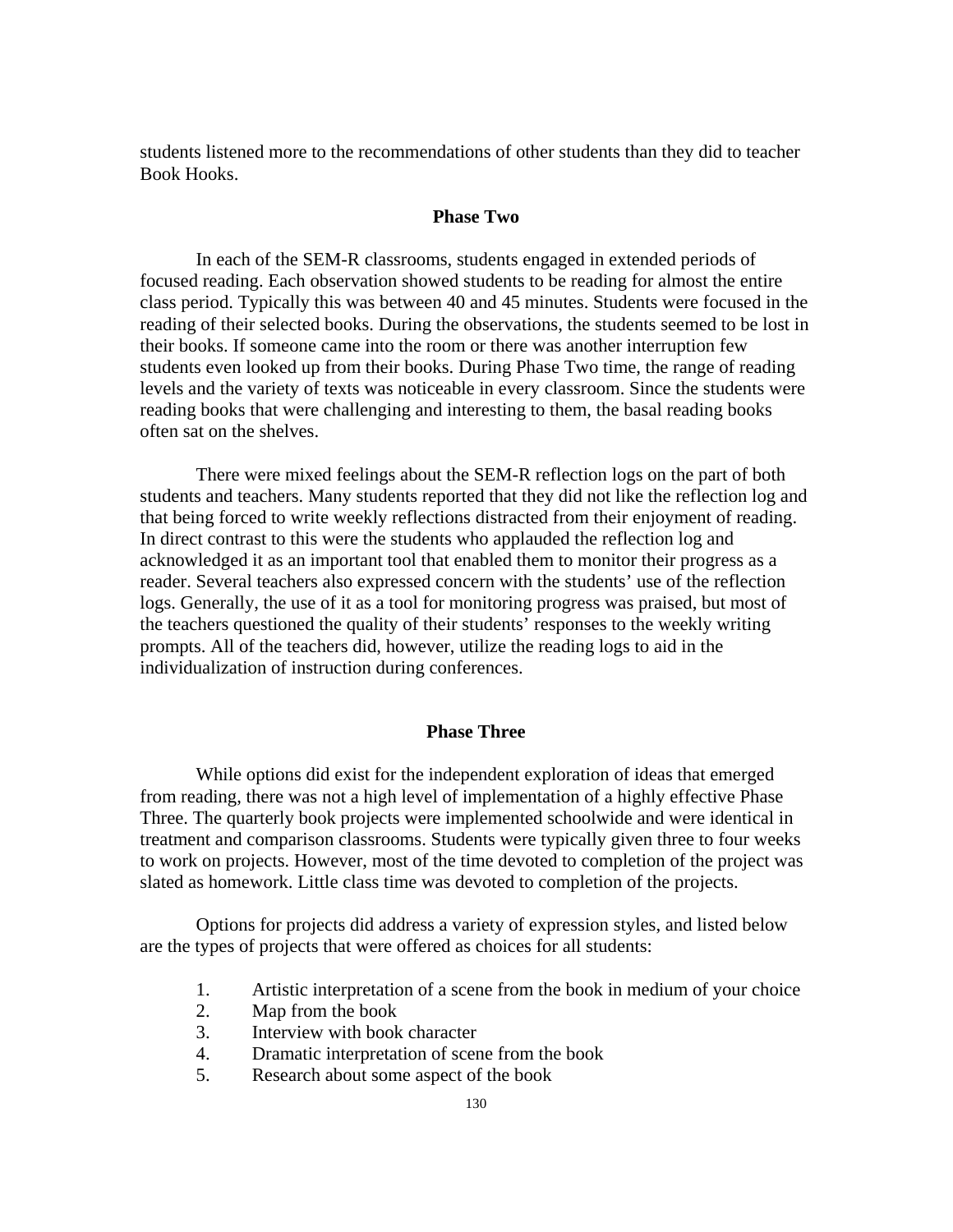- 6. Poem/Song
- 7. Advice column for character from book
- 8. Or anything else.

## **Findings**

Examining the implementation of the SEM-R at this middle school reveals three clear findings. The overarching finding is illustrated by the phrase "kids are really reading." The second finding that emerges from the data relates to the use of time. A third finding focuses on the individual experience provided by SEM-R. Each of these three findings will be discussed separately.

### **Kids Are Really Reading**

The school principal summarized the effect of SEM-R at McMann Middle School in this way, "There is supposed to be reading and really reading. These kids are really reading." Every classroom observation and interview supported this statement. The amount of reading was evident in every SEM-R classroom. The students' interest in reading has made the library "the" place to be. An increase in the circulation of the library and the number of students found reading in the library during lunch and recess is evidence of this.

Students had developed the ability to discuss books with one another through modeled discussions as part of Phase Two conferences. Students had also begun to recognize books that their friends would enjoy, and felt comfortable recommending these books to their classmates.

Many of the SEM-R students said that they had never liked reading until this year. The enjoyment of reading was not a sentiment that was communicated by students in the comparison classrooms. Teachers and students both indicated that this might be the result of having an opportunity to read during the school day. Mrs. Slatov commented, "I feel that for many of my kids, they have—through SEM-R—finally allowed themselves to 'just read.' Usually, they are multi-tasking when they 'read.' Some of my kids have been amazed that they finished a novel and 'really' liked it!"

#### **Time**

The issue of time was a recurrent finding in the observations and interviews. This emerged in two ways: the management and the time to read. A common concern throughout the implementation of SEM-R is summed up by the question put forth by Mrs. Verplank, "How do I do everything?" The SEM-R teachers struggled with how to manage meeting the requirements of the curriculum while putting all of the elements of SEM-R into practice. "I wish that we had an extra period a day to get in all of the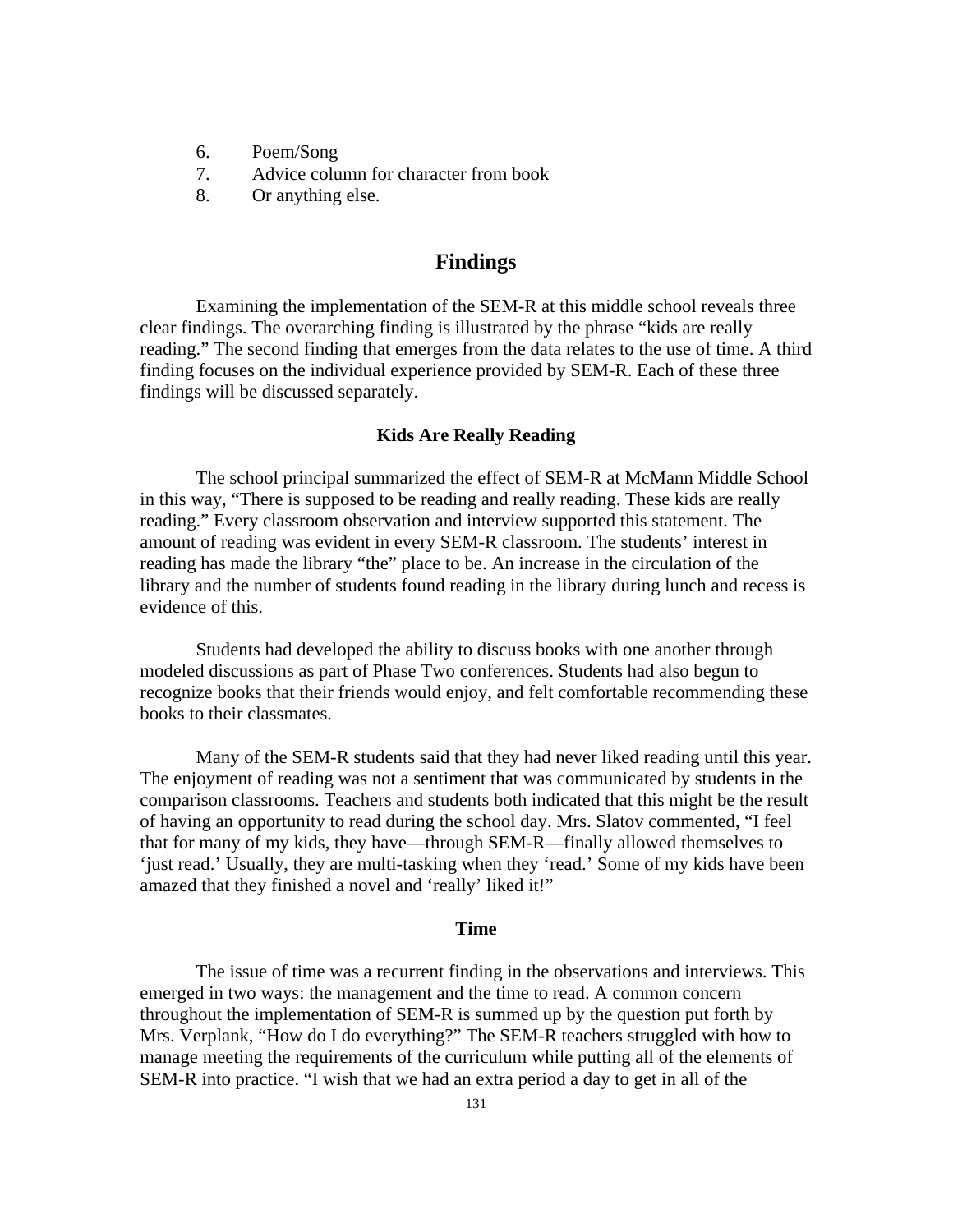Language Arts and writing objectives," Mrs. Verplank reflected. All of the teachers reported difficulty with learning how to manage five-minute conferences during Phase Two. Observations revealed that most of the teachers had learned to conduct conferences that met the expectations of the SEM-R researchers.

The structure of SEM-R establishes time for students to read during the school day. Prior to the implementation of the SEM-R, self-selected reading was relegated to the 30 minutes of required reading for homework. However, multiple teachers referred to this as the "liar's log" and indicated that this reading was not really happening. The increase in the amount of time that the students spent on reading was significant. Prior to SEM-R, students were expected to read independently four nights a week for 30 minutes, or a total of 120 minutes per week, but as noted this reading was seldom occurring, if at all. By comparison, the SEM-R students are now reading for 45 minutes five times a week for a total of 225 minutes. Teachers and students also indicated that reading outside of class was occurring more frequently than it was prior to SEM-R. As one teacher concluded, students were really reading for twice the amount of time that was being asked of them under the previous system. In addition, students were being asked to read books that were challenging for them.

#### **Individualized Instruction**

SEM-R was found to provide opportunities for teachers to individualize instruction for their students, as was apparent in classroom observations. Teachers conducted individualized conferences with their students that they considered to be personalized learning experiences. Because of these brief, weekly interactions, teachers reported an increase in the personal connections that they believed they had with their students. Most teachers indicated that they were aware of things happening in the lives of their students that they would not have known without these regular conferences.

The choice of books during SEM-R demonstrated a wide range of student reading ability and student interests. Students in the same class were seldom reading the same book at the same time. However, students in the comparison classroom were all reading the same story from the same basal reading series. In the SEM-R classrooms, students were observed to be reading books that were both challenging and of interest to them. Conferences enabled SEM-R teachers to check for comprehension and to individualize reading instruction for every student. Teachers were able to teach reading skills and strategies within the context of an authentic literary experience, rather than in isolated whole class instruction.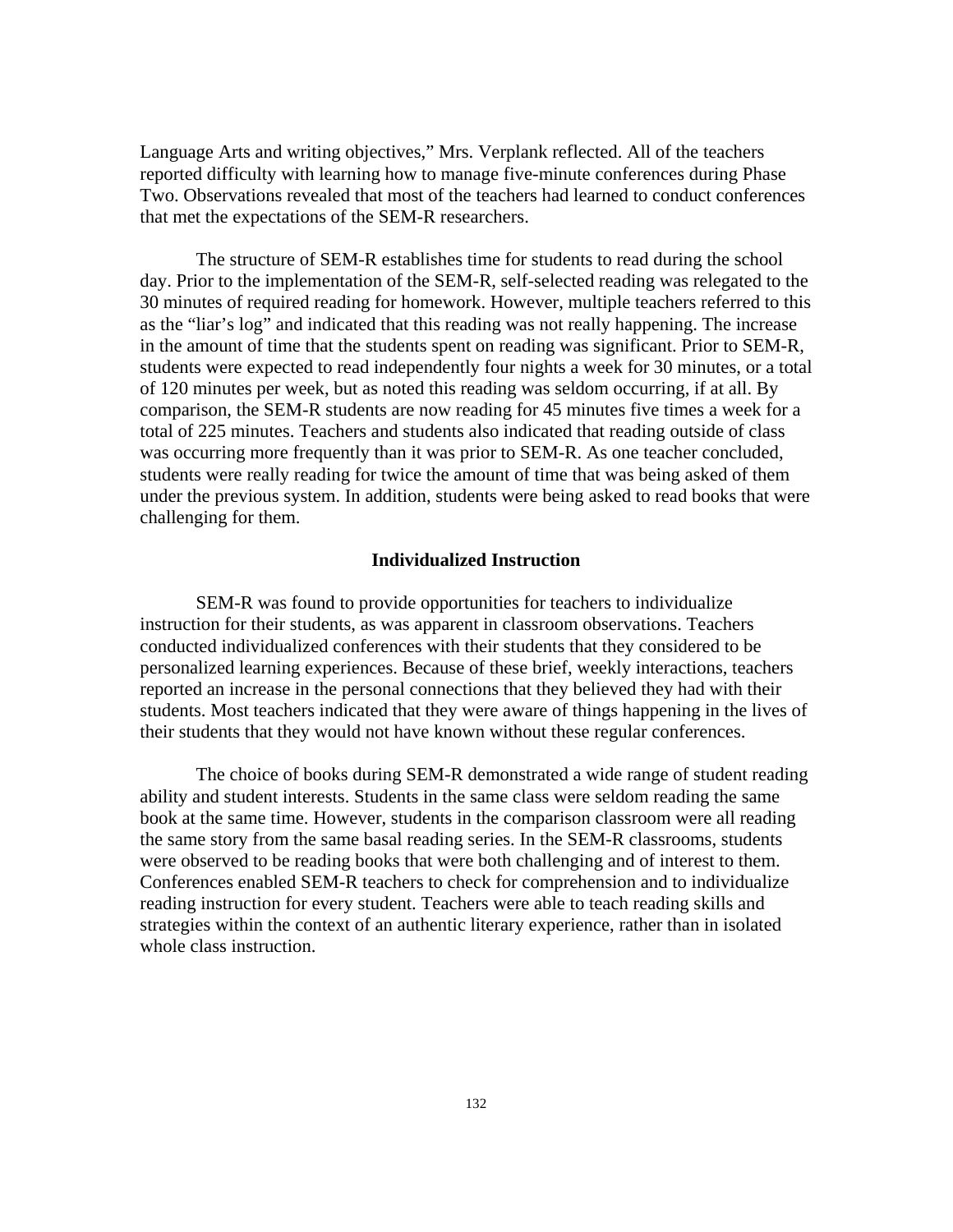# **CHAPTER 9: Rosa Middle School**

# **Brian C. Housand East Carolina University Greenville, North Carolina**

Rosa Middle School is located just off the freeway, near several strip malls and other common conveniences of suburban America. Given this setting one is struck by the incongruous placement of a horse farm only two blocks away from the school, which is located in the middle of a subdivision. In contrast, only a mile east is a rural area of rocky hills and picturesque landscapes.

The sprawling campus of Rosa Middle School is bustling with the energy of 1,460 students. Open courtyards with covered walkways are designed to take advantage of the warm year round climate. Classroom buildings form a maze-like environment that while easily navigated by students and faculty, is a bit confusing for visitors. All of the commotion between classes and the weaving in and out of buildings and passageways to reach the first classroom creates an impression of disorder, which is contrasted by the serenity of the SEM-R classrooms. Entering the classroom one is transformed from the chaotic world of middle school into a wonderland of reading.

Students were dispersed around the classroom and were deeply engrossed in reading. Scanning the room, students were observed reading in chairs, on the floor, under tables, in corners, under desks, and in every imaginable nook. The teacher held a conference with a student at a kidney shaped table and did not stop to greet the visitors. Everyone continued to be deeply engaged in reading. A single student arose from her reading place, and joyfully introduced herself and welcomed the visitors to the class. She proclaimed, "Right now it is SEM-R time. The BEST part of the day!"

Rosa Middle School is one of five middle schools in the school district. The school population includes about 38% English Language Learners, 44% of the student population is classified as socioeconomically disadvantaged and receives free or reduced lunch, 51% of the students are from a Hispanic or Latino background, and 38% of the students are from a White (non-Hispanic) background. The remaining 11% is fairly evenly distributed among African-American, Asian, Filipino, and "other" backgrounds.

English Language Arts classes at Rosa Middle School are clustered by ability. Each of the SEM-R teachers has two sections of reading each day. One of the sections is a cluster of identified gifted and talented students. The other class is a regular reading class, and students in this class typically are reading at or below grade level.

Data from the state standardized tests show that Rosa Middle School is on a road to increased achievement particularly in the area of English Language Arts. In 2007, 47%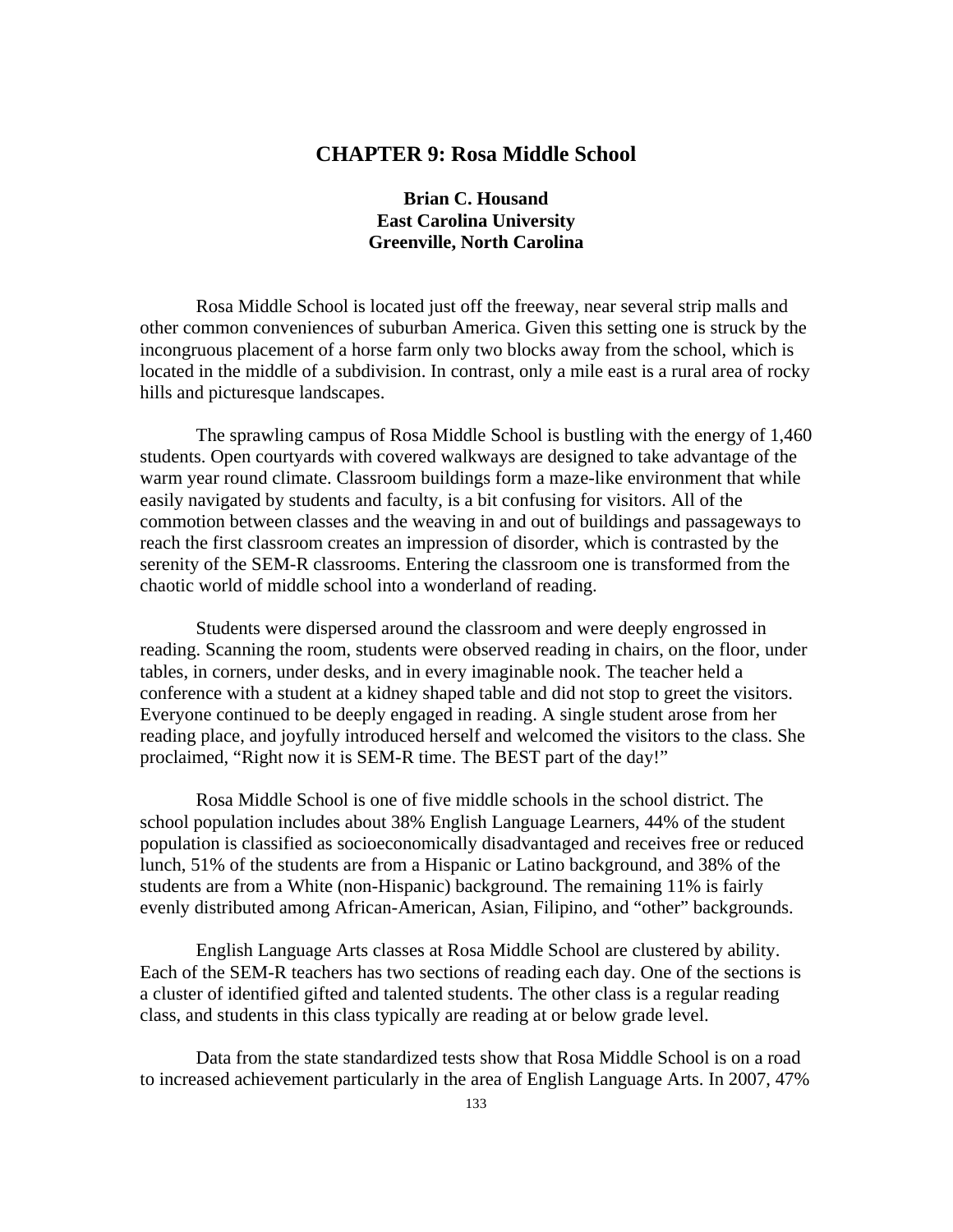of Rosa sixth graders scored at or above the proficient level. In 2008, the percentage increased to 50%. For seventh graders, 51% scored at or above the proficient level in 2007, and for 2008 the percentage was 57. Eighth graders also showed an increase. In 2007, 46% scored at or above the proficient level, and in 2008 53% of Rosa's eighth graders scored in this range. Increases in student achievement and the commitment of the school's faculty and staff resulted in Rosa Middle School being honored as a School of Distinction in March of 2009.

Mr. Ian Century, the principal, leads the school like a proud father. He stated, "Rosa is family." Mr. Century takes a personal interest in students and faculty. When observed, he frequently stopped and chatted with students about what books they were reading and how they were progressing in classes. Even with such a large student population, one had the sense that he knew every student and was aware of what was happening in their lives. He would shake hands with students and address each of them by name.

One noteworthy protocol instituted at Rosa Middle was the use of classroom greeters. As soon as a visitor or administrator entered any classroom, a student would welcome them to the classroom by introducing himself or herself, shaking the visitor's hand. The greeter would then describe what the class was doing and what the students were learning. This allowed the teacher to continue with instruction without distraction.

The principal explained that one of the goals of the school is to create a culture of reading. "On this campus, it's plain to see students and staff embrace reading. Rosa is a family of readers." Rather than spending much time talking about the school, Mr. Century allowed the school to speak for itself. "I can't wait to show you what is happening."

Ms. Toni Leachman oversaw the implementation of SEM-R at Rosa Middle School and provided ongoing support for the treatment teachers. Ms. Leachman served as the school's literacy coach and reading specialist. She provided instructional support for struggling readers during half of the school day. The remainder of her time was devoted to collaborating and coaching the SEM-R teachers.

Reflecting on the influence of SEM-R, Ms. Leachman proclaimed, "SEM-R is a wonderful program. The increase in reading has been phenomenal!" Over the course of the implementation, she observed in classrooms and worked closely with the teachers to provide support during conferences, and coached teachers on how to better conduct more timely and meaningful conferences with their students. According to Ms. Leachman Phase One has been successful in increasing the number and variety of books being read by the students. "Teachers are doing an amazing job of delivering interesting Book Hooks so that the kids are clamoring for the new titles."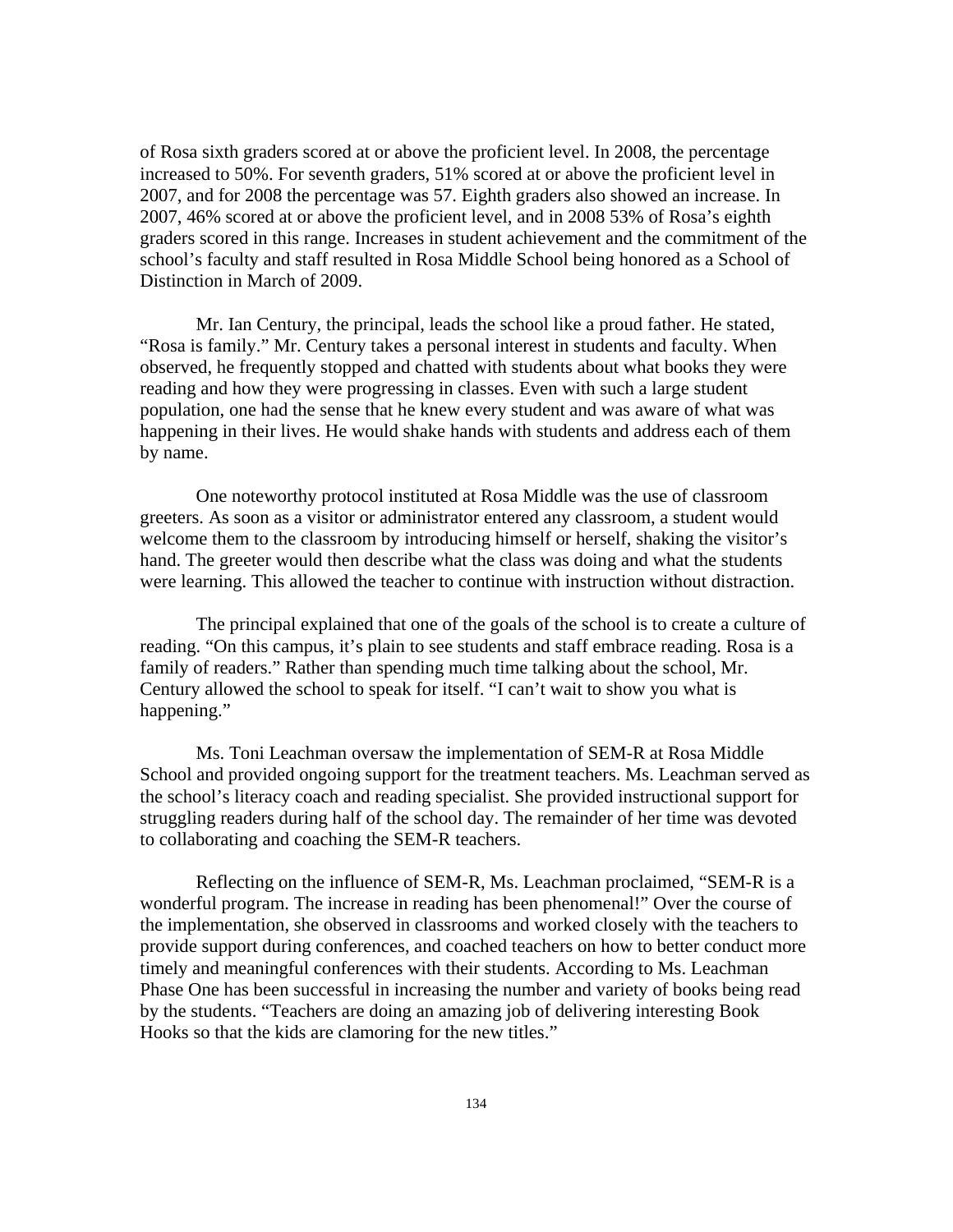From the observations of the SEM-R coach, meeting the unique academic needs of students at each end of the ability spectrum has been the real challenge for the teachers. Ms. Leachman communicated, "The challenge has been to find enough books to support struggling readers and allow talented readers to continue to grow."

# **SEM-R Classrooms**

## **Mrs. Solomon's Sixth Grade Classroom**

According to Mrs. Solomon, SEM-R had caused her students to be excited about reading, and they also wanted to engage one another in conversations about books that they were reading. The students in the class were eager to share their opinions about SEM-R. One effusively summed up her feelings, "I used to like to read. Now I LOVE to read!" Another student reflected, "I like the logs. They help me to keep track of books I have read and ones that I want to read."

During the observation, Mrs. Solomon began by hooking students with two books by Wendy Mass that she had just purchased at the school book fair: *Every Soul a Star* and *Heaven Looks a Lot Like the Mall*. She discussed why she selected the books and talked about how she used Amazon to search for books by the same author, or for related books.

A smooth transition occurred between Phase One and Two, as students were invited to begin their Phase Two reading time with the utterance of a simple sentence, "Let's dive in." All of the students immediately found a comfortable place to read without any reminder beyond this initial invitation necessary. While some students chose to remain in their desks, the majority of the students chose to find a place on the floor, in the corner, and even under desks.

Each conference commenced by reviewing the students' SEM-R journals to see what they had been reading since the last conference. Direct questions were asked about the book to establish what was currently happening in the reading. Mrs. Solomon reflected, "I am finding that conferencing doesn't have to be a formatted or equal experience for all students. Some need modeled questioning strategies while others just need a little inspiration and stimulation."

Phase Three was reframed as REZ: Reading Enrichment Zone. Students were given a menu of activities from which to choose from. Activities included, but were not limited to: a book club, design a travel journal for the characters in a book, create an artistic interpretation of a book using the medium of their choice, and compiling a character scrapbook. All were related to a book that they were either currently reading or had recently read.

Half of the students chose to be involved in book clubs, reading in groups of 3 or 4 students. In some instances these were books that differed from their Phase Two books.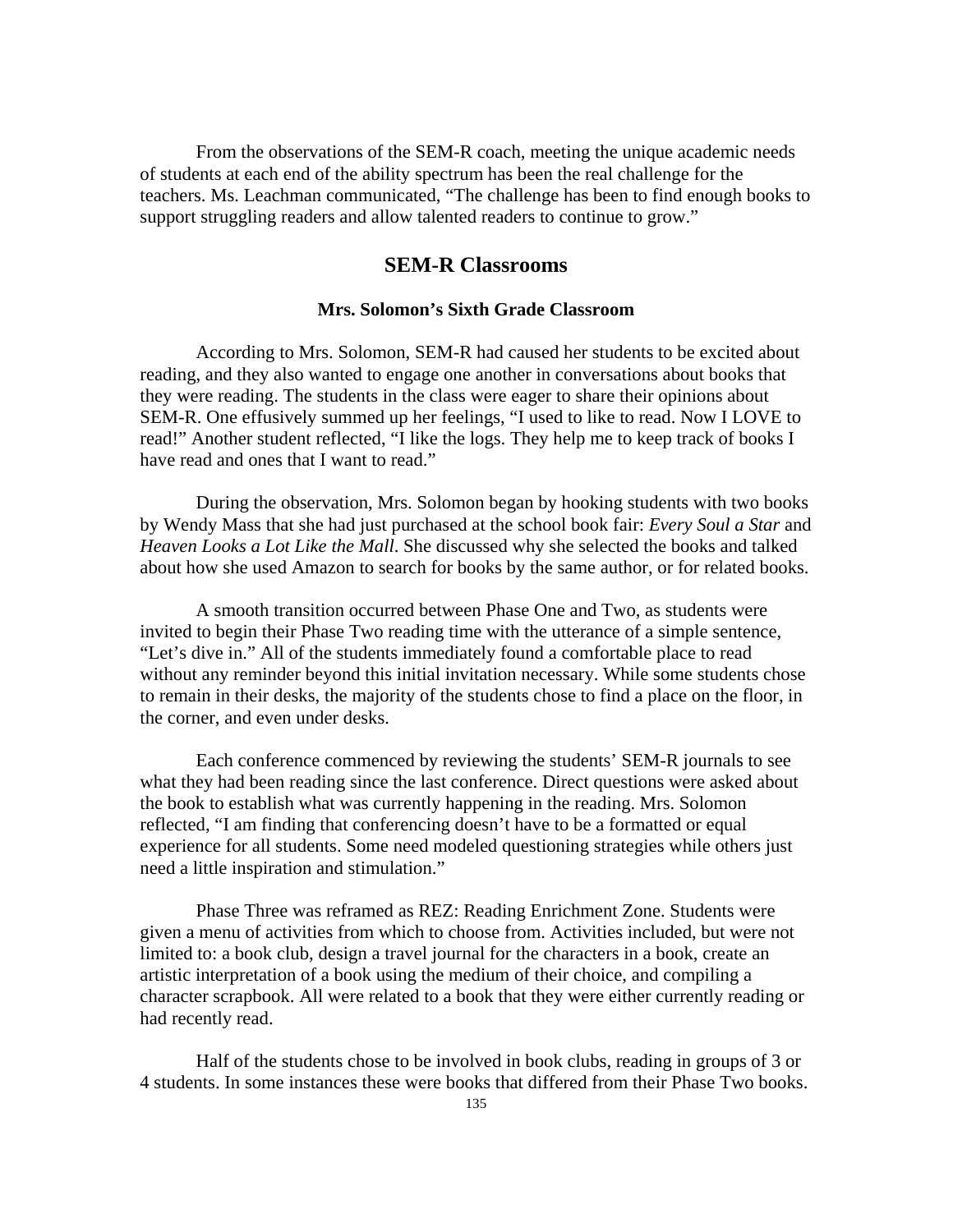During this book club time, students were writing questions and developing study guides for their books. The students expressed their enjoyment of having an opportunity to be social and to collectively read a book with their classmates.

## **Mrs. Morgan's Sixth Grade Classroom**

Walking into Mrs. Morgan's sixth grade classroom during SEM-R is like walking into a reading wonderland where students are so deeply engaged in their reading that they do not even bother to look up from their books when a visitor enters the classroom. As deeply engaged as the students were, they were very eager to share their thoughts about what they were reading.

According to Mrs. Morgan, the Book Hooks have gotten students interested in a variety of genres, authors, and novels that would most likely not have known of without Phase One. Mrs. Morgan also believed that Book Hooks presented an opportunity for engaging students in class discussion. "The students in the class want to talk about the books that they are reading and share their ideas and opinions with one another." The teacher also reported that over time that it has become increasingly difficult to conduct original Book Hooks and has had worked to keep Phase One fresh. Having exhausted most of the books provided by the SEM-R study, she began looking for additional sources for book reviews and ideas. Amazon was cited as a favorite resource for reviews and suggestions of books that are related to books that students have previously enjoyed. Additionally, she has sought out books from the school library and bookstores.

The students in this SEM-R classroom are voracious readers possessing high levels of reading comprehension and the conferences, she believes, have developed the ability to critically analyze literature on deeper levels. Mrs. Morgan reported that she still struggles with the length of conferences because she finds that she becomes so wrapped up in the deep discussion with the students that she does not want the conferences to stop. She also found that "the students enjoy the one on one attention and respond to being personally accountable for their own reading and learning." When students are in an individual conference, they have to answer the questions that are being asked. With whole class instruction, students are able to easily avoid questions.

Mrs. Morgan has successfully provided challenge for talented but reluctant readers. She recalled one student that was able to read at an eleventh to twelfth grade level, but was choosing to read books like *Diary of a Wimpy Kid* by Jeff Kinney. After several conferences, discussions and help selecting books, he read *The Swiss Family Robinson*. "He thoroughly enjoyed it, made connections with other books, characters and life. He felt proud and accomplished."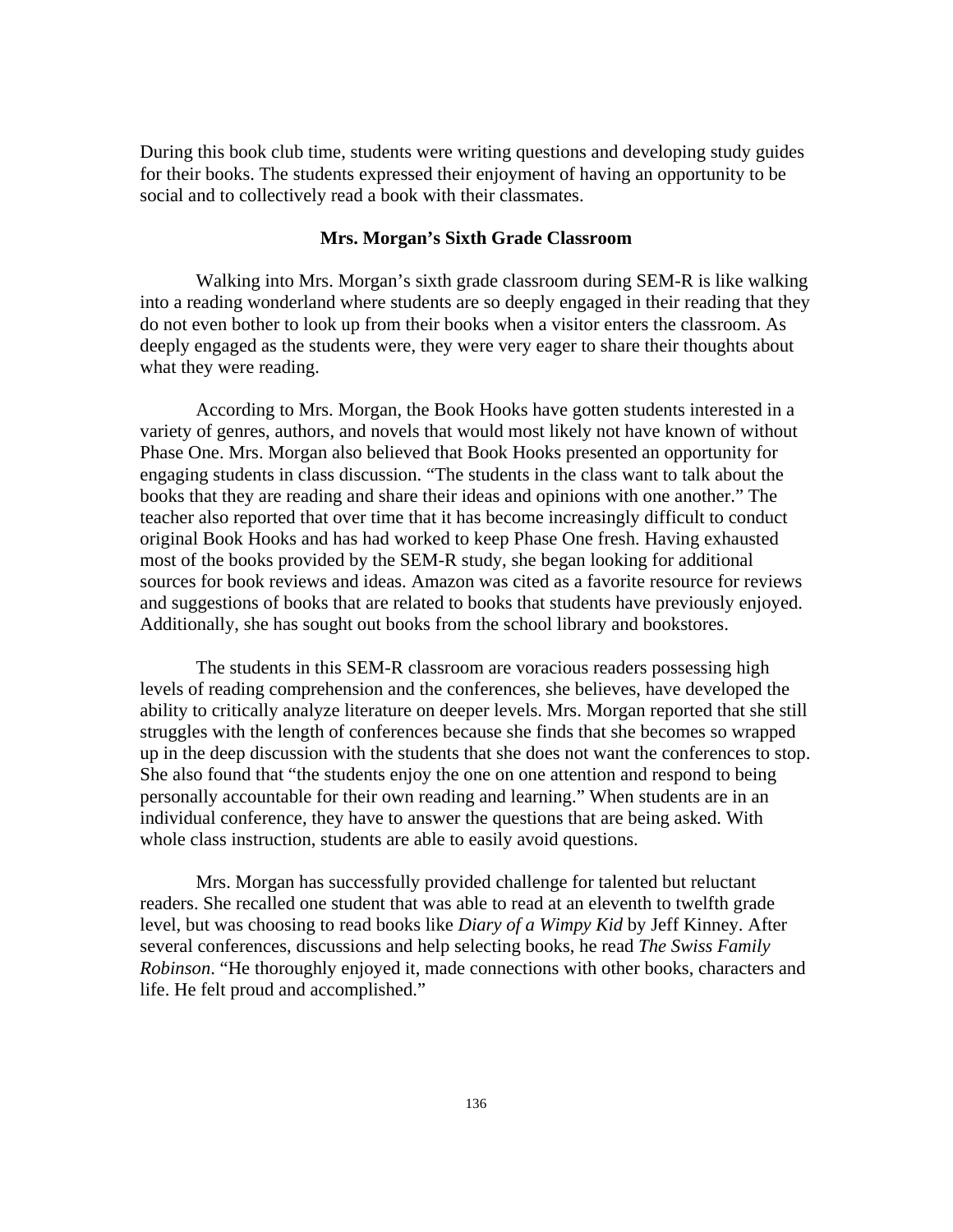## **Mrs. Reyes' Seventh Grade Classroom**

The implementation of SEM-R looks slightly different in every classroom in this school as each teacher incorporated his or her own personal focus into the model's implementation. Mrs. Reyes demonstrated how SEM-R can be successfully integrated into a content area other than Language Arts. The teacher utilizes Phase One and Phase Three time to create connections to the class's study of Social Studies content. For example, during the observation, students were studying World War II; during Phase One, Mrs. Reyes highlighted books that were set during that time period. Over the course of a week, she introduced books from the time period that encompassed a wide range of reading levels, subjects, and genres including fiction and non-fiction. Students were encouraged to share books that they had read on the topic. The following is a list of books that were presented by Mrs. Reyes to her students:

*Because of Romek: A Holocaust Survivor's Memoir* by David Faber *Behind the Bedroom Wall* by Laura Williams *My Friend the Enemy* by J. B. Cheaney *Code Talker: A Novel About the Navajo Marines of World War Two* by Joseph Bruchac *Air Raid—Pearl Harbor!: The Story of December 7, 1941* by Theodore Taylor *Heroes Don't Run: A Novel of the Pacific War* by Harry Mazer

As a Phase Three activity, students selected a book to read dealing with a topic that they were studying in Social Studies. These students then formed literature circle teams that were responsible for creating a presentation of the book and its content for the whole class. Groups were flexible and changed based on students' interests in the particular topic or time period that they were studying.

### **Mrs. Sandez's Seventh Grade Classroom**

Like the other teachers at Rosa Middle School, Mrs. Sandez teaches multiple sections of SEM-R. Similar to other teachers, she has found that SEM-R is a different experience for the students in her gifted cluster class and the students in her regular reading class. Mrs. Sandez reported that the SEM-R project had been very successful for her advanced and gifted students. The students were reading more challenging books, and they were also reading a wider variety of books and enjoying them tremendously. In addition, because of the Phase Two conferences, Mrs. Sandez reported an increased knowledge and understanding of her students as individuals, "I am learning more about them and their reading needs and strengths."

SEM-R was described as a "very challenging experience" for regular reading students, who well below grade level, usually in the second to fourth grade range. Mrs. Sandez invested a significant amount of time searching for books that were both of interest and appropriate challenge level for these students, and she suggested that, "A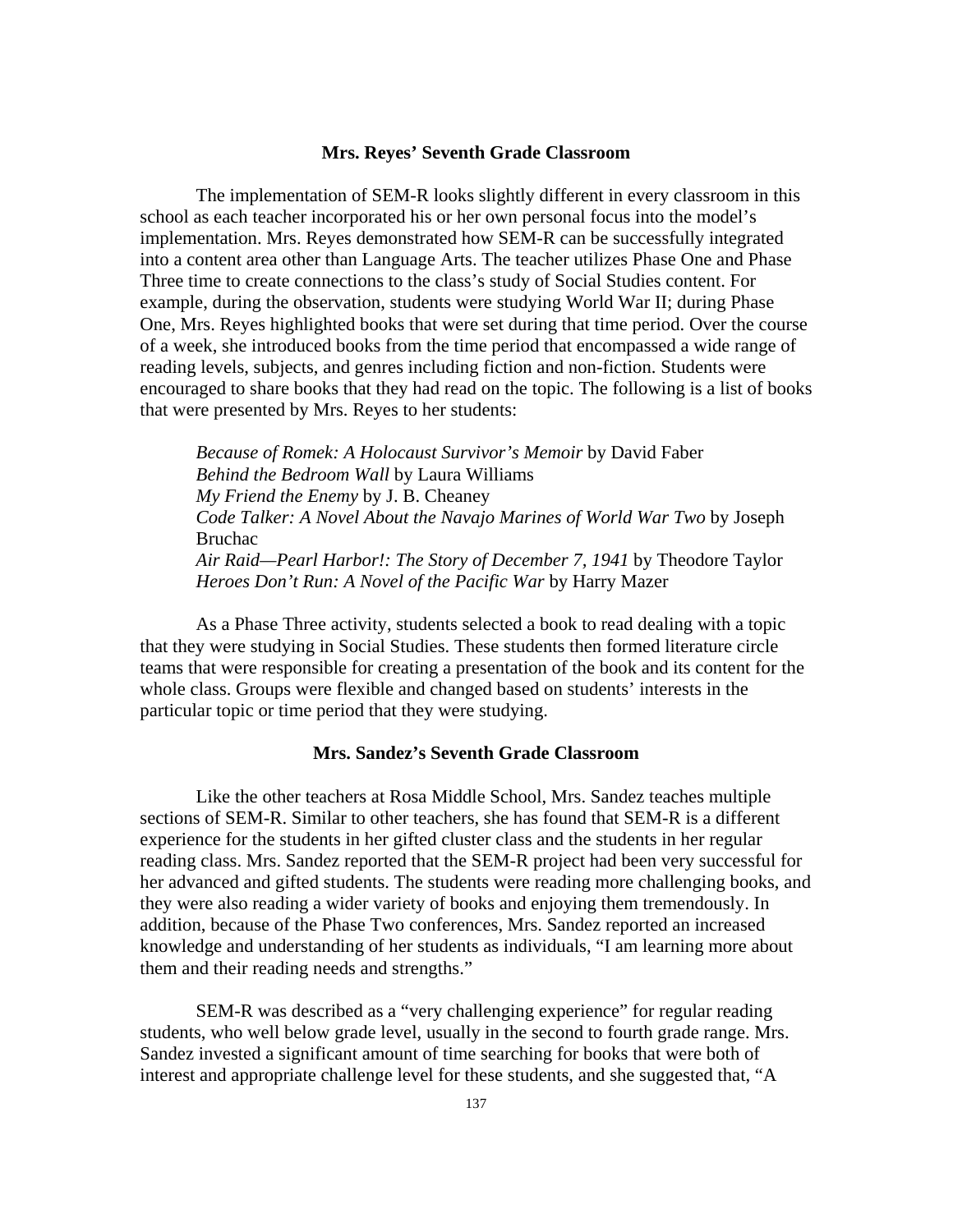resource for Book Hooks would be helpful." Many of the students in this class envision themselves as street-tough, inner city youth. Books that have captured their interest included *They Broke the Law—You Be the Judge: True Cases of Teen Crime* by Thomas A. Jacobs, *Rumble Fish* by S. E. Hinton, and *Paulo's Wall* by Rachelle Desimone. However, the teacher was concerned about the number of Book Hooks that she conducted as part of Phase One. The regular reading class has the support of two reading specialists who routinely conduct novel studies with small groups of students on a rotating basis. This allows the teacher more time to conference with the remaining students and to provide needed support and encouragement.

Mrs. Sandez believed that SEM-R was making a difference with her students in both classes. For example, one of the lowest readers was reading 43 words per minute at the beginning of the year, and according to Mrs. Sandez likely had not independently read a book in a few years. He started listening to audio books and following along with the text with the first Harry Potter books. He then progressed to reading them without the aid of the audio. He has now completed the series and has gone on to read five novels by Gary Paulson.

## **Mr. Stephens' Eighth Grade Classroom**

The classroom library in Mr. Stephens' room is truly remarkable and something that has to be experienced to appreciate fully. A series of well-organized and fully stocked bookshelves cover every available wall space. With over 4,300 books in his collection, Mr. Stephens jokingly referred to himself as the "school book repository." Even with this phenomenal collection of adolescent literature at his disposal, Mr. Stephens commented that his biggest challenge in implementing SEM-R has been to find books that force his best readers to stretch their reading ability. He estimated that about a third of his students were reading at a post high school reading level. He had been encouraging students to read young adult books like *The Book Thief* and *I Am the Messenger* by Markus Zusak in addition to older classics like *Moby Dick* and *Pride and Prejudice* with more modern classics such as *Catch-22*.

The students in his regular reading class are typically two or more years behind in reading. At the beginning of the year Mr. Stephens stated that most of them had proclaimed that they did not like to read, indicating that they had read few, if any books the previous year. One eighth grade girl informed Mr. Stephens that she had not read a book in the past two years, but by mid-November she had read 18 books and proclaimed herself a reader.

"The firm establishment of a culture of reading is the biggest impact of SEM-R. Not only are the kids reading during Phase Two time, they are sharing and talking about books and forming their own, informal book groups." An avid reader, Mr. Stephens not only possesses an impressive classroom library, but he is himself incredibly well read. He has the uncanny ability to make connections between books. This ability is demonstrated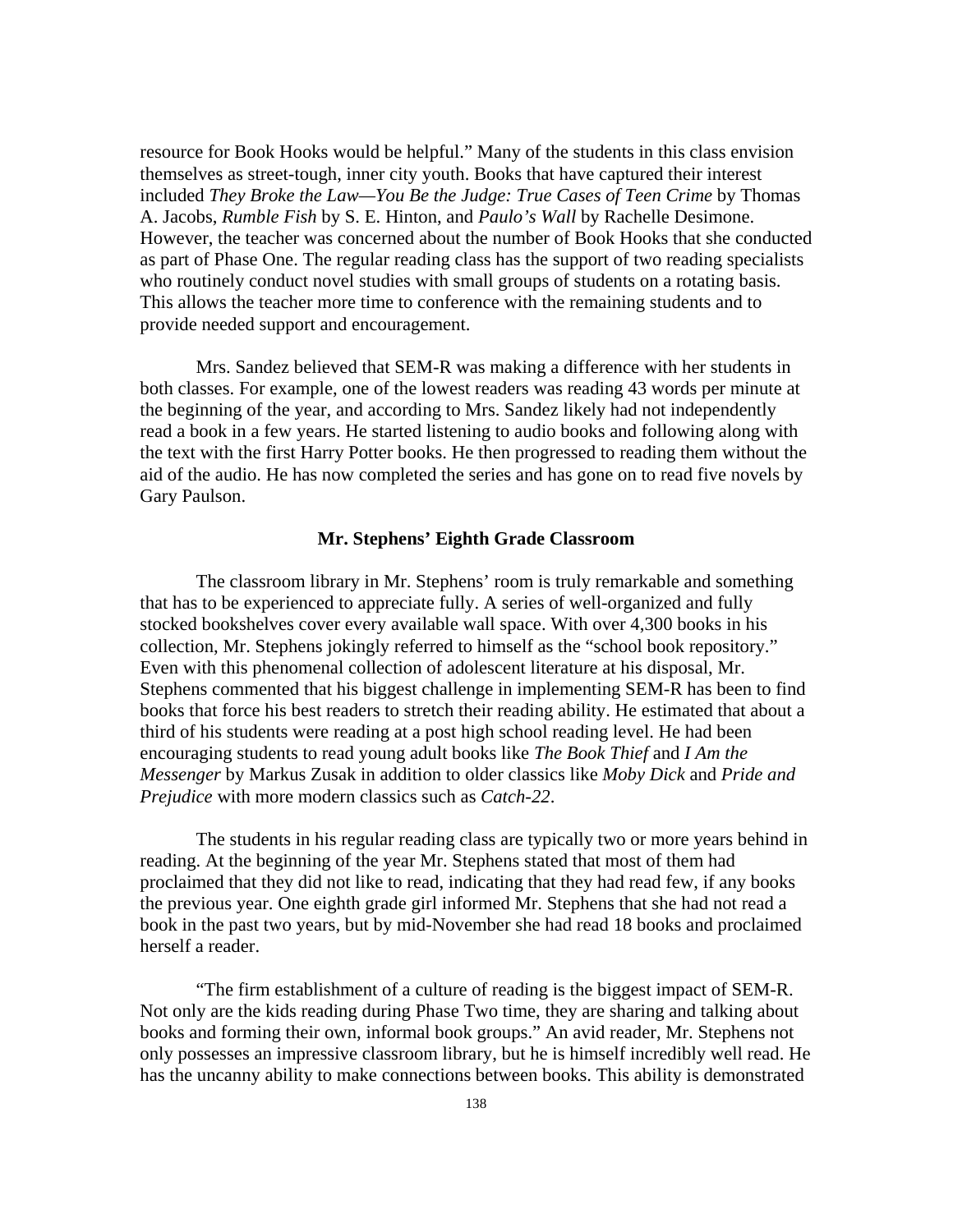during the Phase Two conferences conducted as part of SEM-R. Each conference featured a review of books recently read and a series of thought provoking questions that the students were required to answer. Because of his broad knowledge of literature from a variety of genres, including contemporary adolescent literature and classics, Mr. Stephens was able to review the books that his students had previously enjoyed and effectively suggest additional titles. Not only was he able to make these suggestions, but he was also able to retrieve the suggested title from the bookshelf and place it in the hands of the students. The more that the students read, the more they became critical consumers of the literature. "The students are becoming more active in terms of identifying books they choose to read," said Mr. Stephens. "The students are now checking the websites of their favorite authors to see what is coming out, and they are actively sharing their favorite titles and authors with their classmates."

## **Mrs. Bucknell's Eighth Grade Classroom**

Like many of the other SEM-R teachers at the middle school, Mrs. Bucknell reported two different experiences with her two sections of students. Students in the advanced class read with intensity and were prolific in the number of books completed. Meanwhile, students in the structured reading class showed progress, but there was often a struggle to keep students motivated to read and to find books that were both interesting and on an appropriate level.

For students in the regular reading class, Mrs. Bucknell typically chose to focus on a single reading strategy for an entire week. She met with students in small groups of three or four students. This allowed more frequent interactions with the students, and allowed her to help make connections across multiple texts.

Students in both groups were accustomed to using their SEM-R journals during their reading. When asked about the journals, one student commented, "Writing things down is important. It helps me to keep track of my reading and the questions that I have." Other students commented that they would like to see more note pages in the journal. The students were utilizing sticky notes but were finding it easier to record their questions and thoughts in the journal. From the observations, it appears that the reading logs have become important record keepers for both the teacher and the students.

Among Mrs. Bucknell's students was a group of voracious readers who typically read a book a day. The teacher was delighted that the students were reading so much, but she expressed frustration about what should be done with them. These appeared to be fast-talking students who were clearly excited about books. A trio of students had breezed through all of the popular series of books. It was with a sense of pride that one of these students commented that she had read the 800 page *Breaking Dawn,* the latest book in the "Twilight Series" by Stephanie Meyer, in a single day. The other pair of students commented that they frequently ran through novels in a similar manner. While there was pride in the number in of books that could be read in a given amount of time, one of the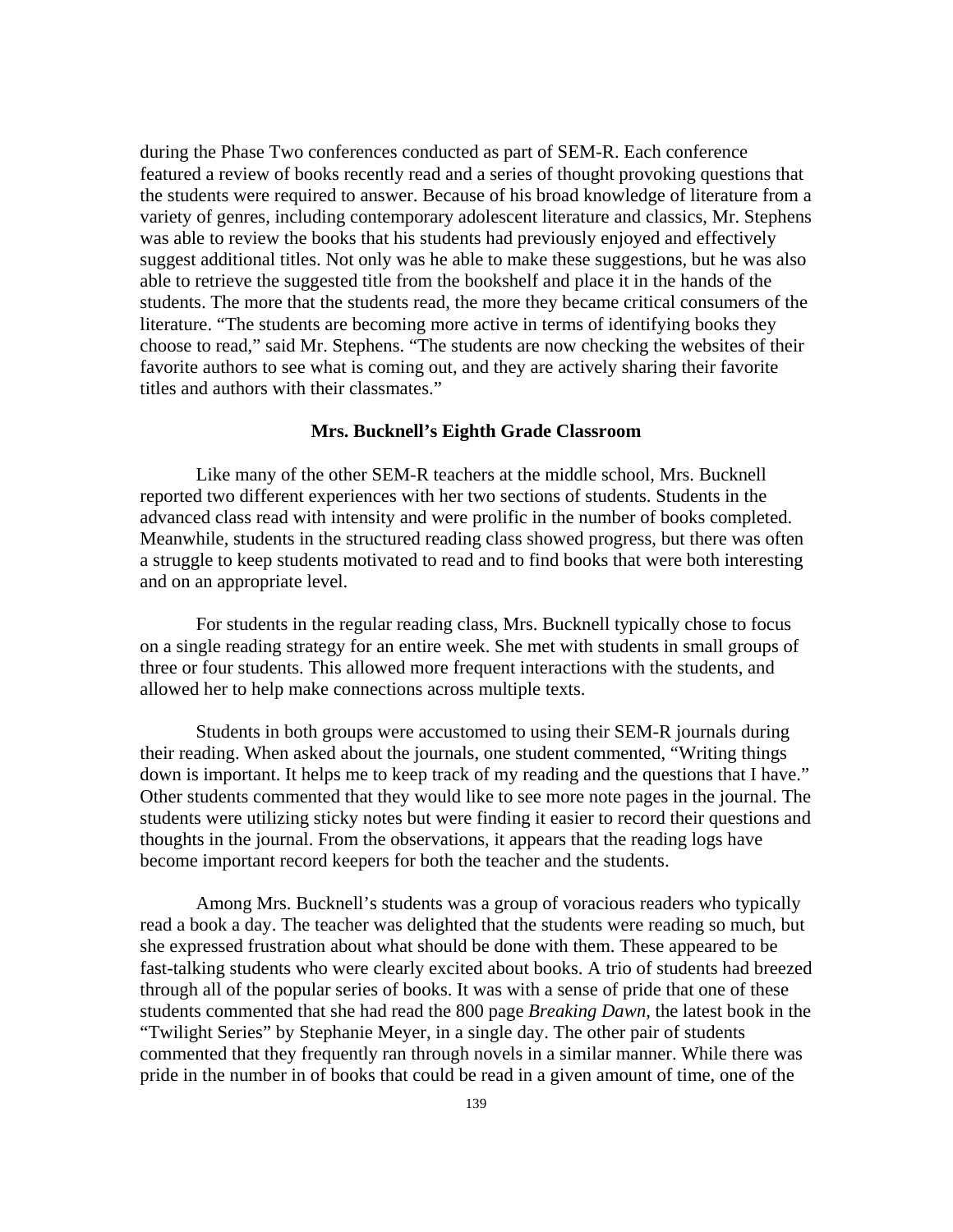students commented that she occasionally came across a book that was so well written that she intentionally did not race to finish it. Instead, she would read it slowly and in short spurts that would ensure that the reading of the book lasted longer. She called the experience "savoring" a book, and the three of them all acknowledged having appreciated a book as art.

## **Comparison Classrooms**

In contrast to the SEM-R teachers, a literature series is utilized for the majority of reading instruction. This typically included weekly stories read by the entire class. Additionally, comparison classroom teachers reported typically using most of the support materials that went along with the reading series. This included a variety of vocabulary activities and reading skill sheets. Students in most comparison classrooms were required to write journal entries on a regular basis. The topics were usually assigned and dealt with whatever the class was reading or studying. Students were required to incorporate words from their weekly spelling and vocabulary words in their writing.

Sustained Silent Reading (SSR) was part of the daily comparison classroom routine. Using this system, students typically read for 20-25 minutes per day from any book that they selected. Occasionally students were introduced to new books using book talks organized by the teacher. Unlike SEM-R, the students were not asked to read a book that was challenging for them, rather, the focus was on sustained silent reading. Individualized instruction using conferencing was not taking place. Also, the length of these conferences was half that of the SEM-R conferences on the same grade level.

Students in comparison classrooms were typically engaged in a genre study every six weeks. During this period of time, students were required to read at least one book from the highlighted genre. Most of the book talks occurred during these genre studies, as comparison teachers introduced students to books that were representative of the genre being studied. Students were required to complete some type of book report or book project and successfully pass the comprehension exam that was part of the Reading Counts computerized program.

While these educational practices were generally true for the comparison classrooms, individual classroom observations helped to further illustrate the carrying out of literacy instruction at the middle school. For example, students in Mrs. Hogan's sixth grade class were involved in a unit on poetry. Students had been studying concrete poems and had drafted and edited their own poems. Mrs. Hogan reviewed some examples of poems that students had created in previous years using the computer. She discussed with the students how changes in font and the size of text could be used to create visual and dramatic effect. Students were instructed on the use of clip art and images to illustrate their poems. The class then transitioned to the computer lab where students worked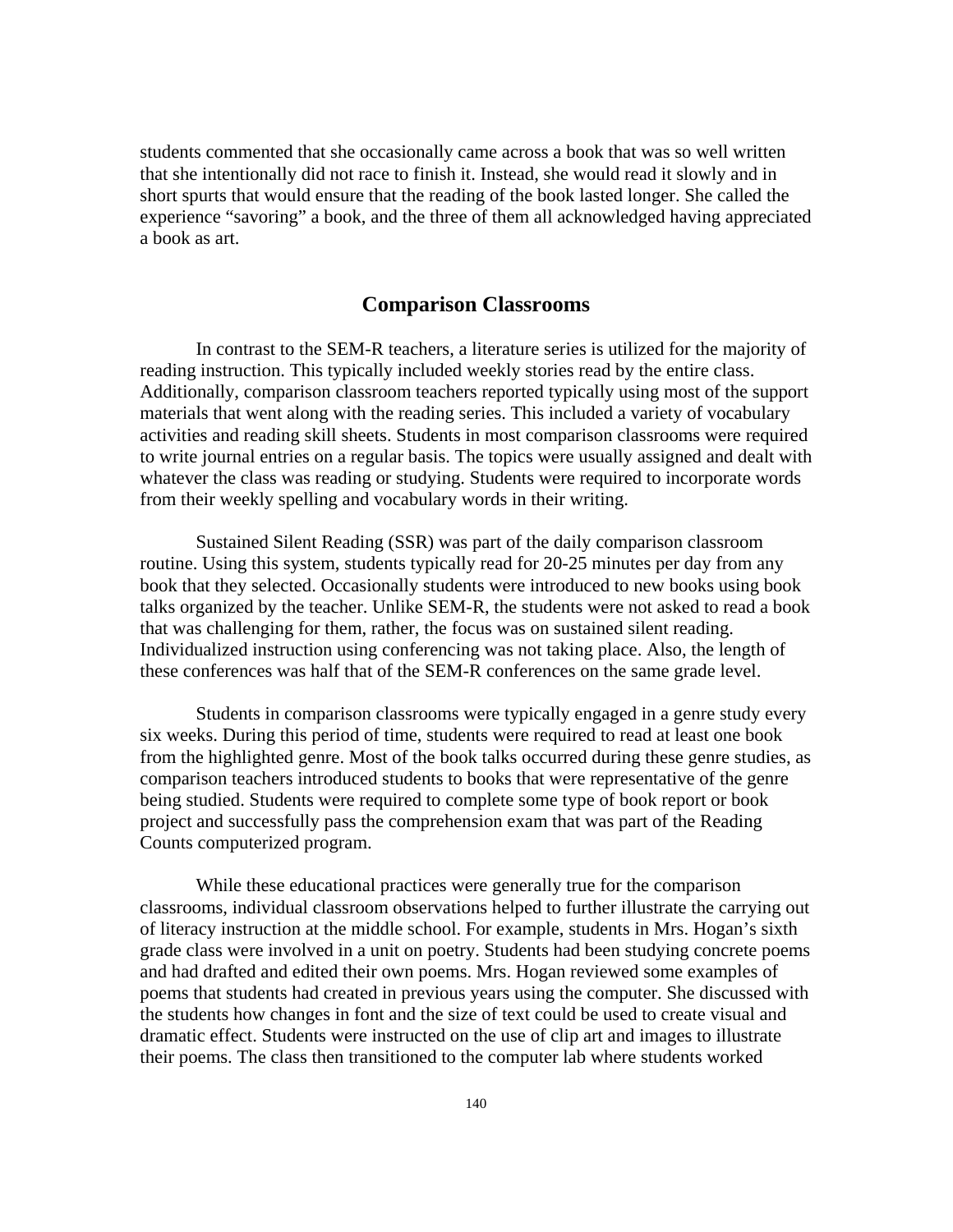independently to type their poems. Students collaborated with one another to visually enhance their products.

Students in Mrs. Mandela's seventh grade class were deeply engaged in sustained silent reading during the observation. Students were reading a wide range of titles similar to those in the SEM-R classroom. While these practices were not observed, Mrs. Mandela also conveyed that she incorporated a good deal of drama into the classroom with the frequent inclusion of plays. She also stated that she frequently employed the use of Raphael's Question-Answer Relationship (QAR) strategies in her reading instruction. One of the things that set this classroom apart from the SEM-R classrooms was a heavy emphasis on writing instruction. Judging by the large number of Thinking Maps and other graphic organizers on the classroom wall, Mrs. Mandela frequently utilized a variety bubble maps to help students organize their thoughts and writing.

During an observation in Mrs. Grant's comparison classroom, the students were all reading from a play adaptation of the *Diary of Anne Frank*. The students began the class by completing a reading comprehension quiz covering the material from the last chapter. Once all of the students had completed the assignment, the students transformed the classroom into a stage, gathered props, and donned costumes. Mrs. Grant directed the students through their reading of the scene from the play. Action was frequently stopped to have the students explain what was happening in the scene, to discuss how the characters might have been feeling, and to enable the teacher to direct the actions and locations of the students in the scene. The teacher read the narration and over half of the class remained seated during the reading because they did not have a part in the scene.

# **Observations by Phase**

The teachers at the school, with the coaching of Ms. Toni Leachman and the leadership of Mr. Century, have worked to successfully implement the SEM-R framework in their classrooms. SEM-R has been utilized to meet the unique individual academic needs of students across the entire spectrum of reading ability. The manner in which SEM-R was implemented did vary as presented in the individual classroom descriptions, however across all classrooms the SEM-R was implemented successfully. The following is an analysis of the implementation by phase across all of the classrooms.

## **Phase One**

All of the SEM-R teachers demonstrated effective use of Book Hooks as part of Phase One activities. Students were exposed to a wide range of titles and genres. Teachers worked to create connections to themes, other books and in some cases content in other subject areas. For example, Mrs. Reyes' use of Phase One time to supplement content being taught as part of Social Studies. Teachers also used Phase One time to model the use of higher order questioning and to facilitate classroom discussion.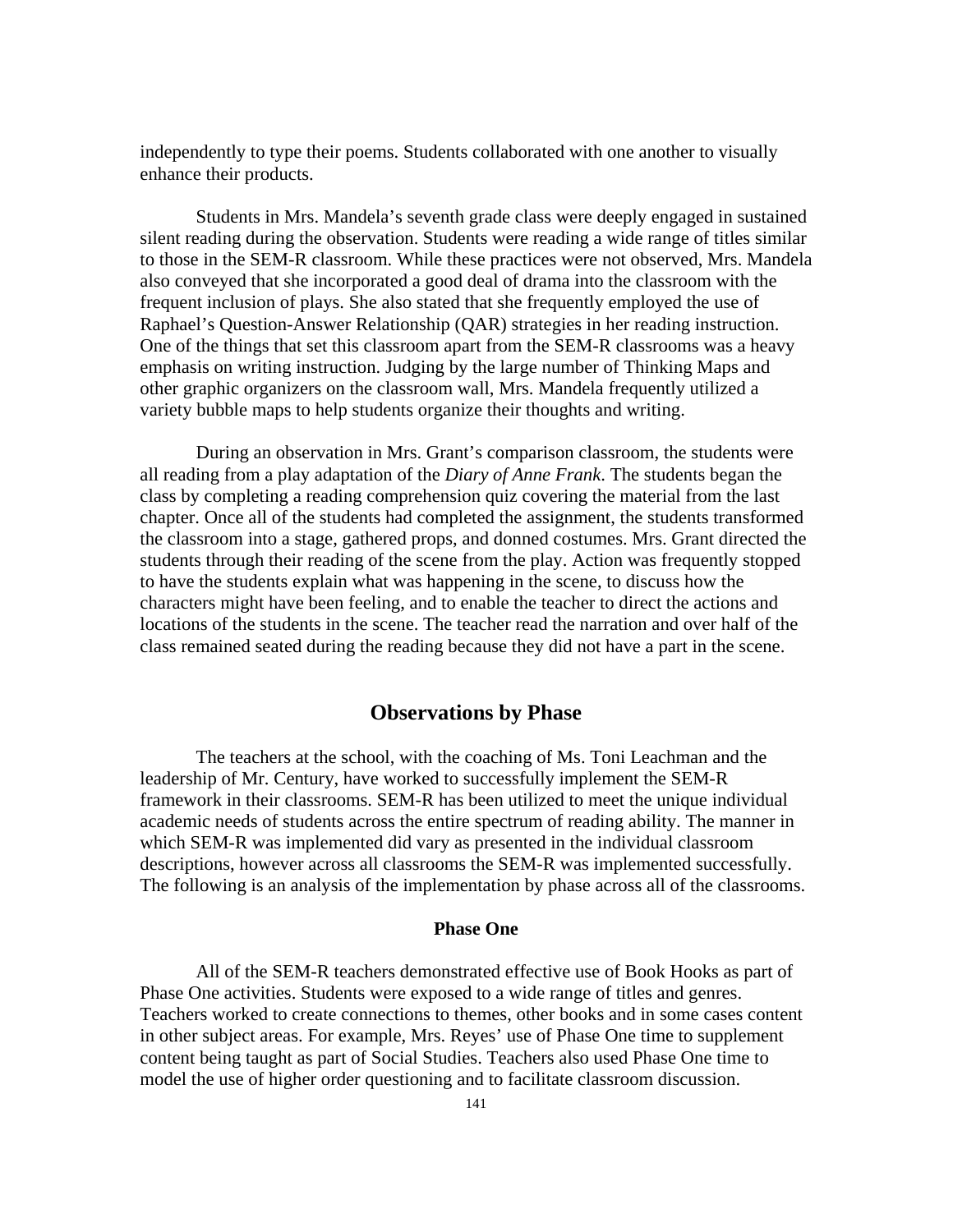Many of the teachers reported constantly finding new books to introduce as part of Phase One as a challenge. For some this was challenging because of the low reading ability of students in their regular reading class, and for others it was the challenge of keeping in step with their most talented readers. Teachers reported that they had to stay current with the changing world of adolescent literature, and that the students typically were interested in only the most current and trendy books. Most of the teachers reported that had begun to rely on Amazon as a source for finding books and reviews to assist them in finding books for Phase One.

### **Phase Two**

Conferences held during Phase Two provided individualized support and instruction for every student in the SEM-R classrooms. In contrast to the comparison classrooms, students were reading self selected books that were both of interest and appropriate challenge level for them. Teachers were providing personalized learning sessions with students lasting about five minutes, focusing on analyzing literature and the integration of reading skills and strategies.

Students were given the opportunity to read a book of their choice during the school day and most openly expressed their gratitude for the experience. Students of all ability levels seemed to be discovering the joy of reading, and many students who had claimed to have never enjoyed reading or were reluctant readers, began happily engaging in reading.

## **Phase Three**

SEM-R teachers at the middle school were beginning to find success with Phase Three, and a range of levels of implementation were present. Most of the Phase Three activities were independent or small group projects dealing with a specific book or genre. This level of implementation was very similar to the book projects that were a part of the comparison classrooms. Others, like Mrs. Solomon and Mrs. Reyes, provided a variety of choices for students to explore. Teachers were beginning to branch out and explore other options for Phase Three. They did mention the use of Renzulli Learning as a support, but the use of Renzulli Learning was not observed and evidence of its use was not present. To extend the use of Phase Three, additional support and training may be necessary. Perhaps with more time and experience, students and teachers will become more accustomed to the open ended, enrichment that Phase Three provides.

# **Findings**

After conducting classroom observations and interviewing teachers and students at Rosa Middle School, three findings emerged relating to the implementation of SEM-R. The dominant finding was that the SEM-R has helped to foster a culture of reading. The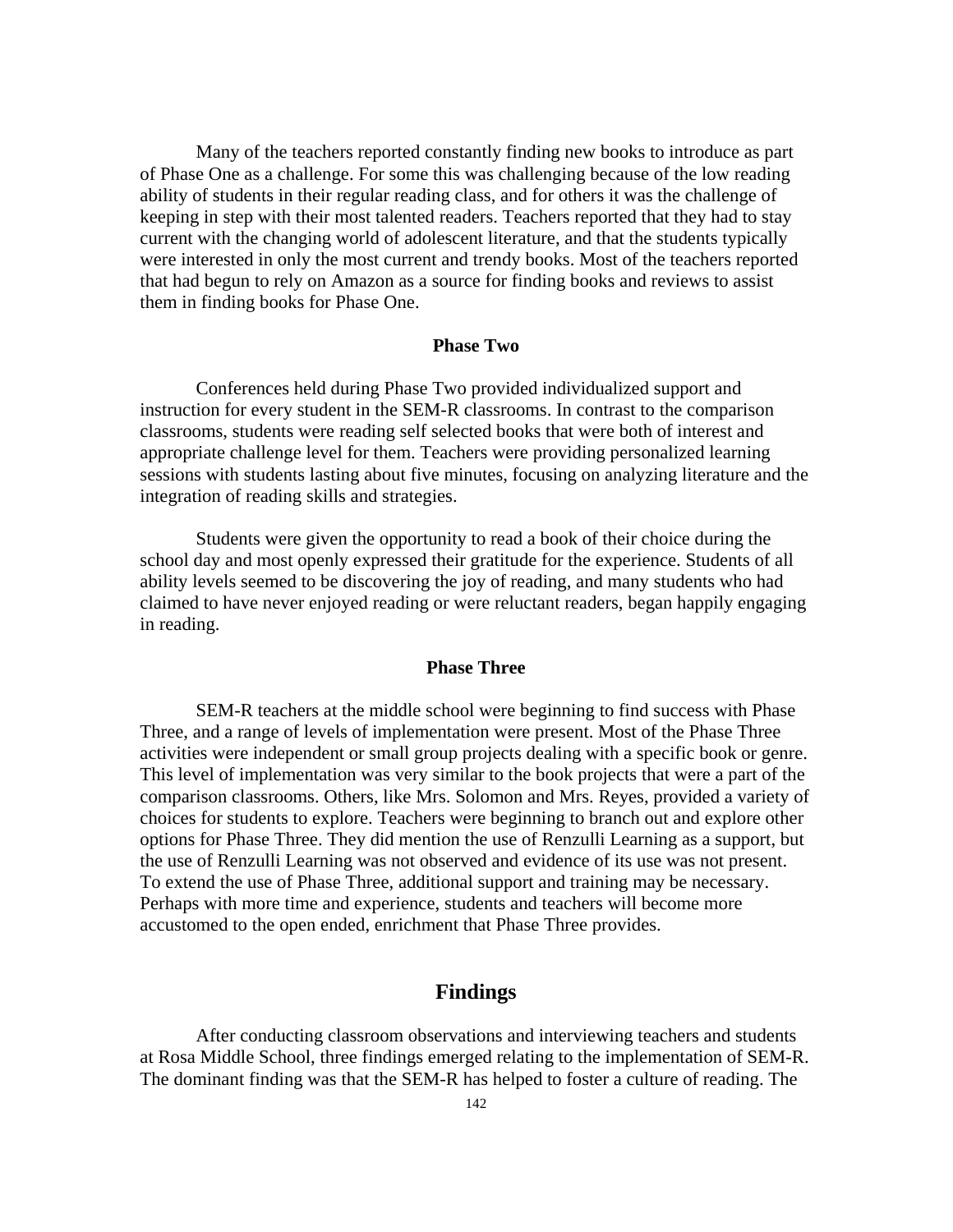second finding that emerged was related to the challenge of meeting the needs of students at both ends of the learning spectrum. The third finding was associated to the individualization of reading instruction.

The common message that was communicated by the school's principal, coach, and teachers, was that the middle school had developed a culture of reading through its use of SEM-R. Throughout all of the SEM-R classrooms, students were thoroughly engaged in the act of reading. SEM-R helped in establishing clear routines and classroom procedures that served to develop an environment in which reading was expected, encouraged and supported. Phase One of the SEM-R exposed students and teachers to a variety of authors, titles, and genres that would not have be otherwise investigated. Discussion during Phase One also helped to facilitate class discussions of literature. During Phase Two, students were provided with the time and space to become invested in the process of reading. Also, the students were given access to reading materials that were provided to stimulate interests and to challenge them to grow as readers. The SEM-R reading logs also helped to create a level of accountability for the students. The reading logs served both as a document of students' reading accomplishments and as a tool for planning individual instruction and personal reflection.

The second finding represents the biggest challenge reported by the SEM-R teachers. There was a struggle with how to meet the needs of their students at each end of the spectrum of reading ability. Teachers reported some frustration with not being able to keep their most talented readers challenged. These students were swiftly speeding their way through books at a rate faster than the teachers could keep up with. Teachers expressed concern about the lack of challenging and yet age appropriate books for talented middle school readers. Many of the most talented readers continued to read books that were well below their reading ability, and in many of these cases found great pride in the number of books that they could consume in a given period of time. In an effort to increase the challenge for these students, teachers began recommending classic texts to students and encouraged students to begin reading books that are typically read in high school literature classes.

For students in the regular reading classes at the other end of the spectrum, teachers reported a similar challenge. The issue was how to find books that were age appropriate and closer to the reading level of these struggling readers. With many of these students reading well below grade level, the students deemed many of the books that would be of an appropriate level to be simply too juvenile. Additionally, these students were often unable to maintain reading for an extended period of time. Additional support staff provided relief in some classes. SEM-R teachers found the use of audio books to be an effective tool for scaffolding reading. As students began experiencing the act of reading with the aid of the audio recording, they developed the skills to read independently.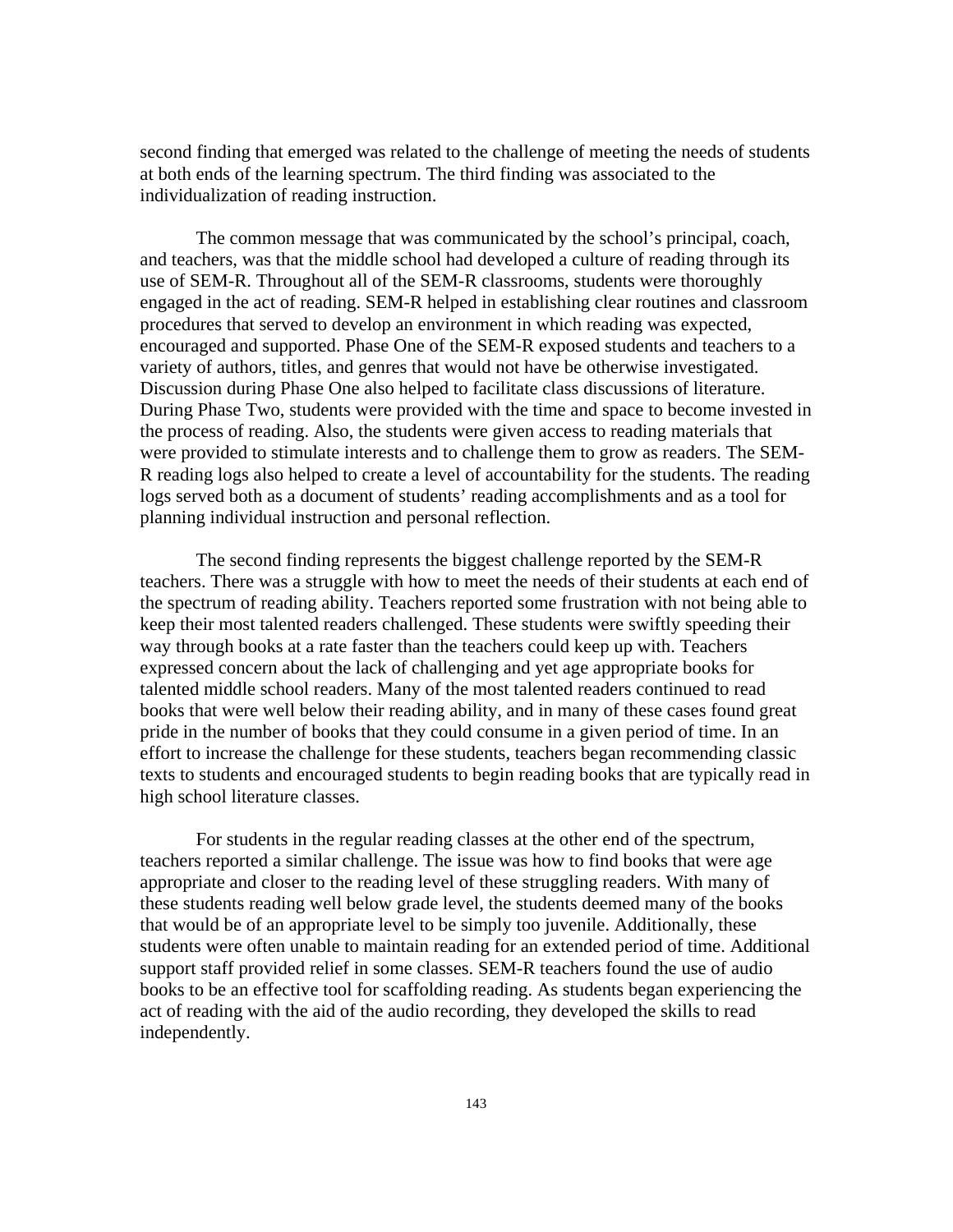In contrast to the comparison classrooms, reading instruction in the SEM-R classrooms was completely individualized. Without the use of basal reading materials or whole class novels, students were required to select books that were of personal interest and challenge to them. Also, students were expected to read during reading class. By comparison, students in the comparison classrooms were not observed to be as engaged in the act of reading for extended periods of time. The selection of books in the SEM-R classroom by the students is representative of the wide range of interests and reading abilities in the classes. Even though multiple copies of many of the titles were available, it was rare that there were two students in any given class reading the same book.

Conferences conducted during Phase Two allowed the teacher to individualize reading instruction for each student. Conferences provided an opportunity to connect with students on a personal level. During these conferences teachers frequently made use of the SEM-R bookmarks to help guide their questions and ensure that appropriate reading strategies were being assessed. The one-on-one dynamic of the Phase Two conferences ensured that the students were personally accountable for answering the questions of the teacher. For example, while higher order thinking questions might be employed in a whole class setting, students can easily hide or avoid these questions. Within the course of a week, they may never have to answer a single question much less a challenging question. With the use of SEM-R Phase Two conferencing, there is no way to avoid answering the difficult questions.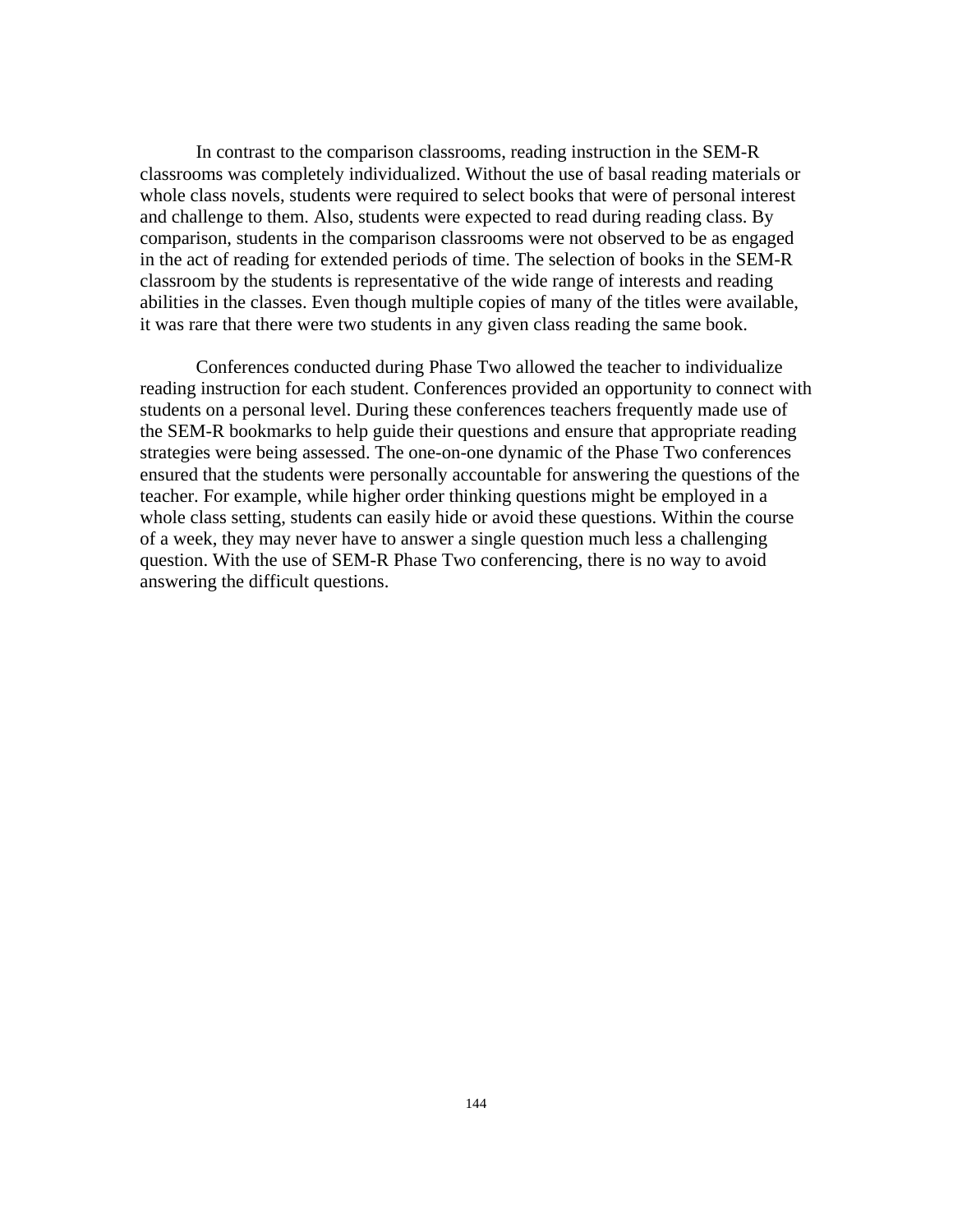# **CHAPTER 10: Highland Peaks Middle School**

**Elizabeth Fogarty East Carolina University Greenville, North Carolina**

The Highland Peaks Middle School is nestled on the side of a sloping hill 3,000 feet above sea level amid rocky peaks. The town of Highland Peaks sprawls across the hill and sits about 20 minutes outside of the nearest urban city. Approximately 650 students in grades six through eight attend Highland Peaks Middle, and only about 9% of these are eligible for free or reduced price lunch indicating that the school serves a primarily middle or upper class clientele. Accountability information for the 2007-2008 school year showed that this school performs at the "Excellent" level for "Overall Academic Performance on State Assessments" and outscored the state average by at least 20 points on reading, math, and writing. The 37 teachers at Highland Peaks appear to work closely with their principal, Jeffrey Taylor.

# **Regular Literacy Instruction**

Observations of the comparison classroom teachers appeared to show that teachers used standard literacy instruction at Highland Peaks, with teachers primarily using novel study as the basis of their instruction. Little or no use of basal textbooks was observed in any of the comparison classrooms. In one classroom, sixth grade students and their teacher were reading from the book *Fahrenheit 451*. The teacher frequently asked questions and encouraged discussion with her students to support their comprehension of the novel's advanced themes. The students were required to use higher-order thinking to understand the context of the novel, but were supported by the high level instruction used by their teacher. Just down the hall, another group of sixth graders were reading from the novel, *Freak the Mighty*. Considerably less difficult than the novel read in the other classroom, these students were exploring stereotypes to better understand the character development.

In another sixth grade classroom, a teacher led a Socratic Seminar on a short story. It was apparent that the students had received extensive training on the use of Socratic questioning and were able to use the method to sustain a lengthy and high-level discussion of the story. Midway through the class period, students from the outer ring of a circle of desks switched places with students on the inner ring and the discussion continued with equivalent intensity. The students seemed to enjoy this activity and actively participated, even staying after class to discuss the story further with their teacher.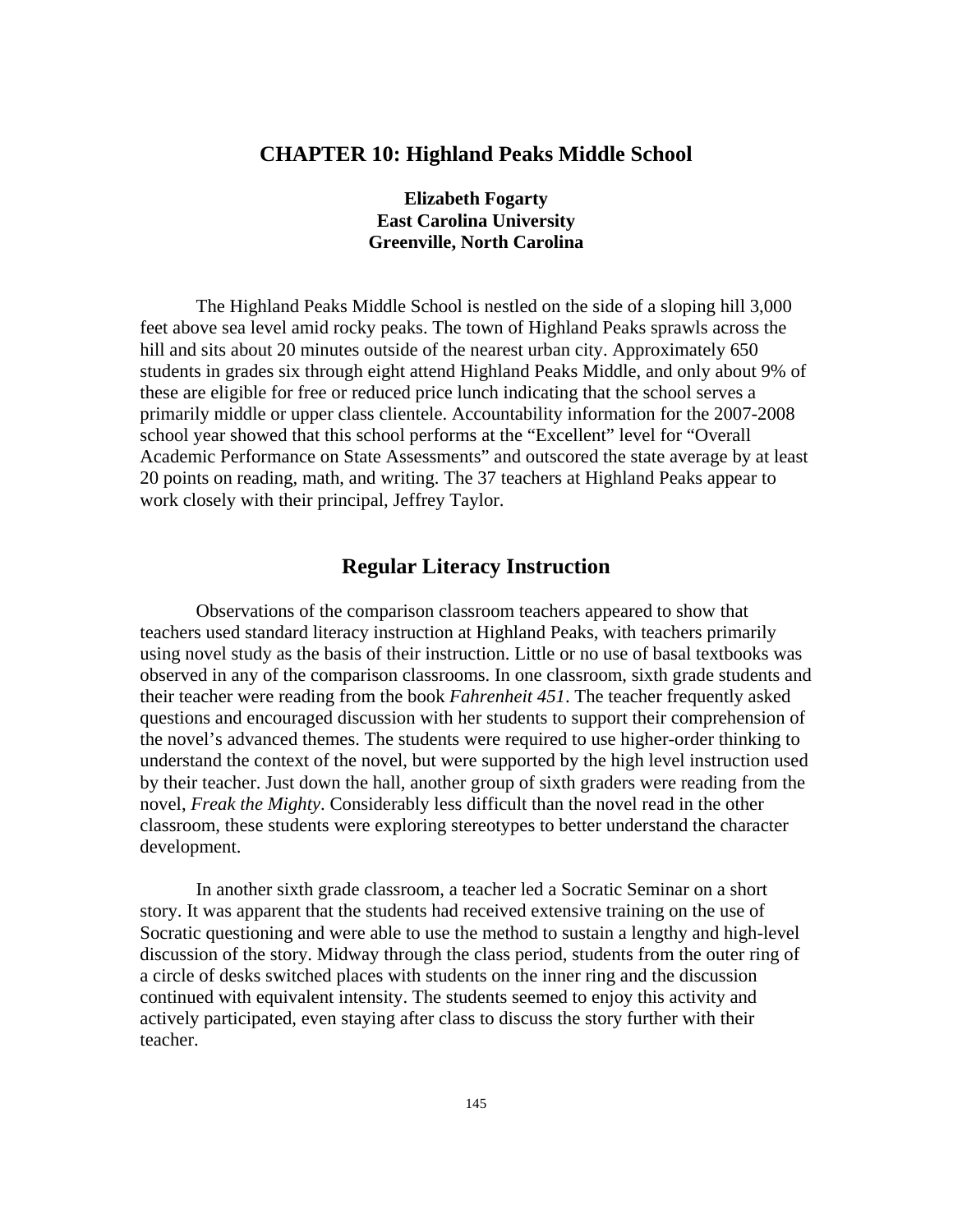Off the same hallway, a classroom of seventh graders assembled in small groups to work on the culmination of a project based on the novel they had recently finished. Each group had a large square of cardboard and a stack of papers, and worked to create a board game based on their completed novel. The students' participation could be described as haphazard since they frequently interrupted their own work time to share gossip with their group members or flirt with students sitting at the table next to them. Though a certain degree of this lack of order and discipline occurs in most seventh grade classrooms, it was so rampant in this group that little was getting accomplished on the group projects. Overall, the project seemed to be low level for a seventh grader, requiring only comprehension-level thinking. In the end, it appeared to resemble busywork more than the stimulating experience as the teacher may have intended.

Observations of several comparison classrooms suggested that a good deal of reading happens at this school. Students were frequently observed reading, and seemed to enjoy reading. It can also be concluded that many of the literacy experiences culminate in project-based learning. Some projects appeared to be authentic and a creative means for assessing student learning, but others were ineffective and ill-structured, as they appeared to require only low-level thinking. It was also interesting to note the disparity in the levels of novels used in the same grade level comparison classrooms at the same time of the year. It is unknown whether this was due to ability grouping in classrooms, or just differences in teacher expectations, as no standard set of novels appeared to be assigned in the classrooms in the same grade level.

# **SEM-R Classrooms**

## **Ms. Leverone and Ms. Mitchell's Sixth Grade Classroom**

Ms. Jane Leverone and Ms. Louise Mitchell team taught in a sixth grade classroom at Highland Peaks and often worked with one another as a way to support their implementation of SEM-R. With the help of their strong backgrounds in research-based literacy practice, the teachers were able to integrate necessary reading skills and strategies within the three phases of the SEM-R to replace the novel study units they'd used previously.

As the lesson began, Ms. Mitchell switched from a conversation with her students about their weekends to a Book Hook on *The Founders,* a book of short stories about the Constitution. She copied one of the stories from the book and asked the students to read the story individually with the purpose of writing down what they thought was important to remember about the excerpt. As they finished reading, she explained that they were learning how to determine importance of aspects of their reading. Students then shared what they had written in small groups of two to four students and discussed the difference between what they thought was important and what they believed the author of the text might have thought was important. Students then contributed their ideas to a student-led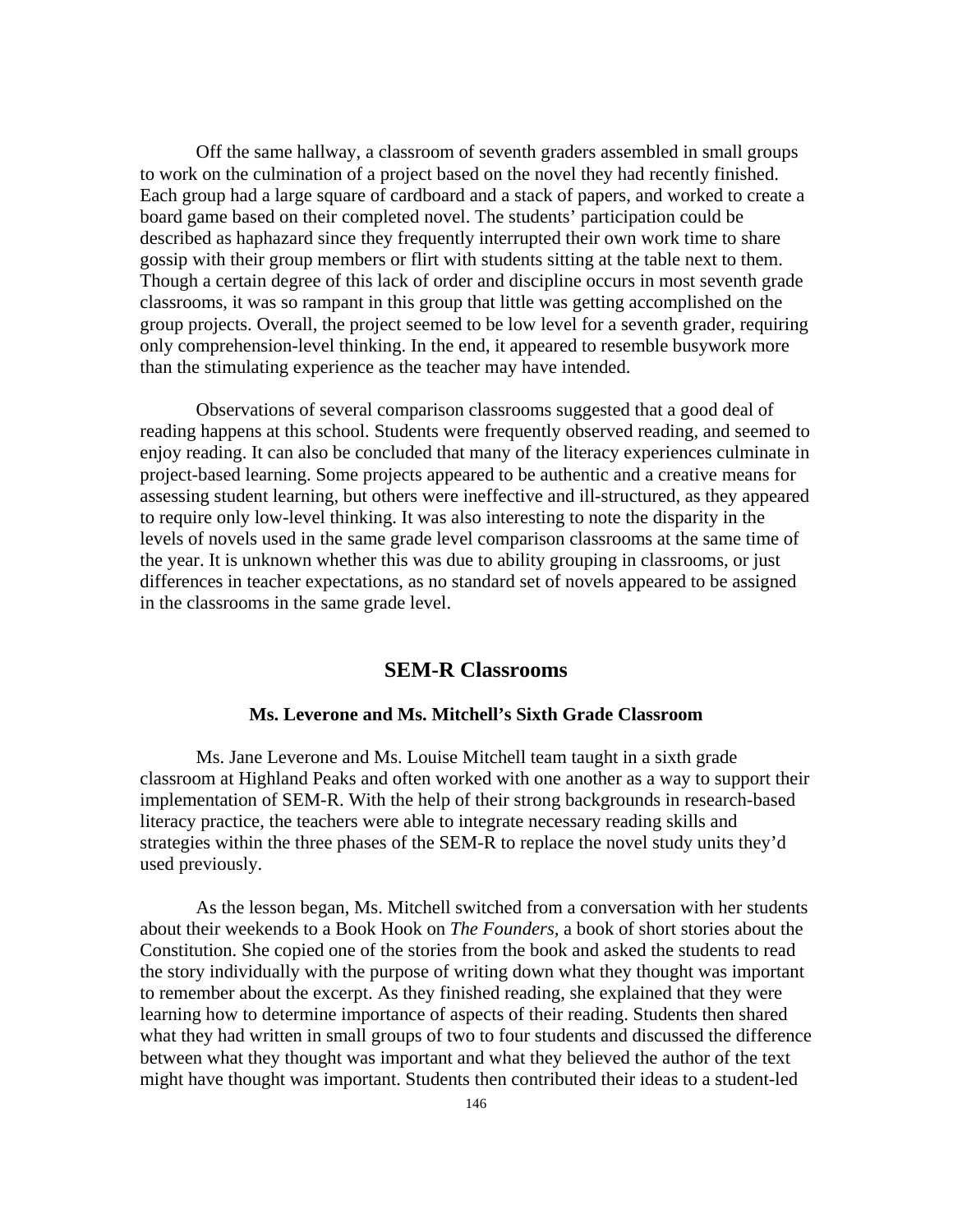discussion about how to determine the important aspects of a text. Although 25 minutes was a bit lengthy for a Book Hook at this point in the implementation, it was particularly effective for teaching the targeted reading strategy.

The students quickly switched gears when she announced the beginning of Phase Two and she immediately began her student conferences. Conference questions primarily addressed the students' use of strategies in their reading, and in each conference, the students were asked to reflect on how they had used determining importance in their reading. Students were also asked to evaluate their choice of reading materials.

To integrate the reading strategies into conferences, the teachers developed a weekly "consider-it" question based on a question from one of the bookmarks. Students reflected on and wrote about the question throughout the week in their logs so that by the end of the week the teachers were confident that each student understood the reading strategy on which it was based, and could demonstrate their ability to apply the strategy in their own reading. The consider-it question is an excellent example of how the teachers used their own knowledge base and creativity to adapt aspects of the SEM-R for their own purposes, while retaining the essential aspects of each phase.

In separate interviews, the teachers explained their perceptions of how the model had affected their students. Both noted that the initial months of the study were sometimes a struggle for the students because they were not used to making decisions about their reading material and self-regulating their own learning behavior. Perhaps the biggest challenge they found was getting the students to really challenge themselves, both in their book choices and in their thinking. Ms. Mitchell noted that when asked a particularly high-level consider-it question, the students would say, "just tell me what you want to know." One student said, "I don't want to consider anything." These responses illustrate the teachers' initial difficulty in teaching the students to think and respond deeply to their reading. Ms. Leverone commented on the differences in instruction when the SEM-R was used and said, "I think we're teaching them how to think in addition to teaching them how to read."

## **Ms. Walker's Sixth Grade Classroom**

Ms. Kendra Walker's classroom is located off the interior hallway of the language arts wing, and is one of a few windowless classrooms in the school. For some students, this would make the classroom a boring place. Evidently that was not the case for Ms. Walker's students; they chatted and laughed as they walked into her classroom. Ms. Walker took a seat on the side of the classroom and said to a student sitting nearby, "Shawn, I know it bothers you when I do my conferences right next to you, so if you want to move, it's okay." As she began her conferences, the students were absolutely silent.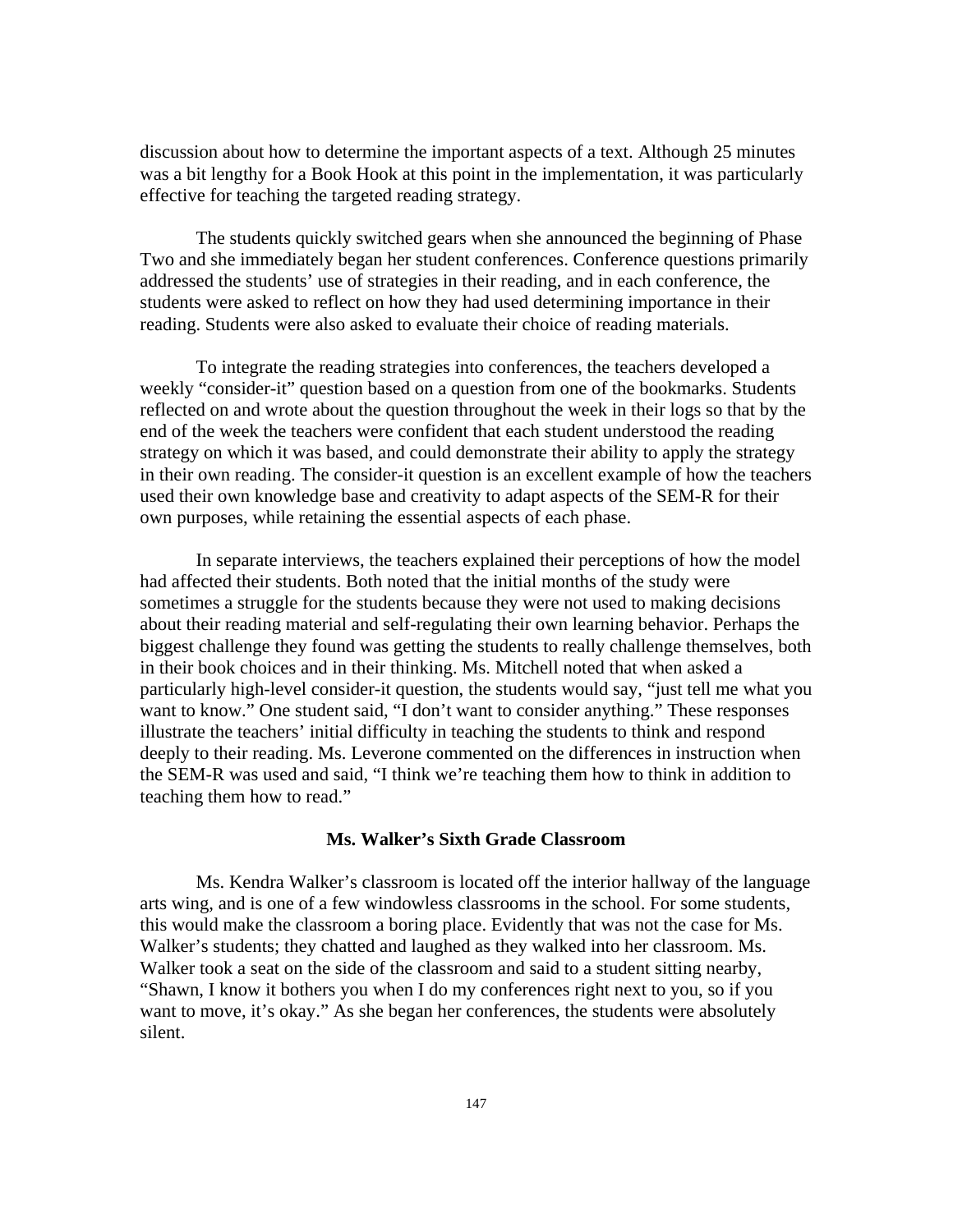The first conference began with the student's summary of the book, but after listening to her read, Ms. Walker asked the student why she believed that the book had been leveled the way it was and they discussed the features of the text that made it advanced. The student seemed excited about her book and discussed the plot in an animated way. Ms. Walker asked her several other higher-order questions about her book before the student returned to her seat. Ms. Walker continued conducting conferences, occasionally checking a website on the laptop next to her when she needed to check a book's level.

During the conference, the sixth graders read silently, completely engrossed in their books. At one point during the reading period, a student kicked the desk in front of him to get his peer's attention, but the student in front, so engrossed in his book, only said, 'Stop' and the dejected offender resumed his reading. A special education aide circulated among the students and read with several of them during the period. He conducted several short conferences in addition to the five conducted by the teacher.

Ms. Walker's overall implementation was highly organized and effective, despite her own admission in questionnaires and interviews that she had not previously taught language arts. She confessed that the SEM-R program originally intimidated her because of her lack of experience. She said that the Book Hooks were initially the most difficult part of her implementation because she had struggled to effectively integrate the reading strategies due to her limited experience. After several months of implementing the program, she perceives herself to be proficient with the model and says that she feels much more confident about the Book Hooks. She explained that, "it's been a great experience" and said that she "has loved it."

# **Discussion**

## **Treatment Fidelity**

Overall, the implementation at Highland Peaks Middle School was very strong. Both teachers and students were excited about the SEM-R program. Formal observation treatment fidelity checks of SEM-R were conducted several times during the school year and these indicated that teachers ranged from the "Meets Expectations" to "Exceeds Expectations" to the "Outstanding" category in their Phase One implementations. Their scores were slightly higher on the Phase Two implementation and indicate that they were able to reach the "Exceeds Expectations" level in most cases. At the time observations were conducted, four of the five teachers had implemented Phase Three and those doing so were each rated at the "Outstanding" level.

The Phase Three implementation across classrooms was mostly project-based and closely resembled the activity in the comparison classrooms in which students finished reading a novel and then completed a project based on their novel. Although the open-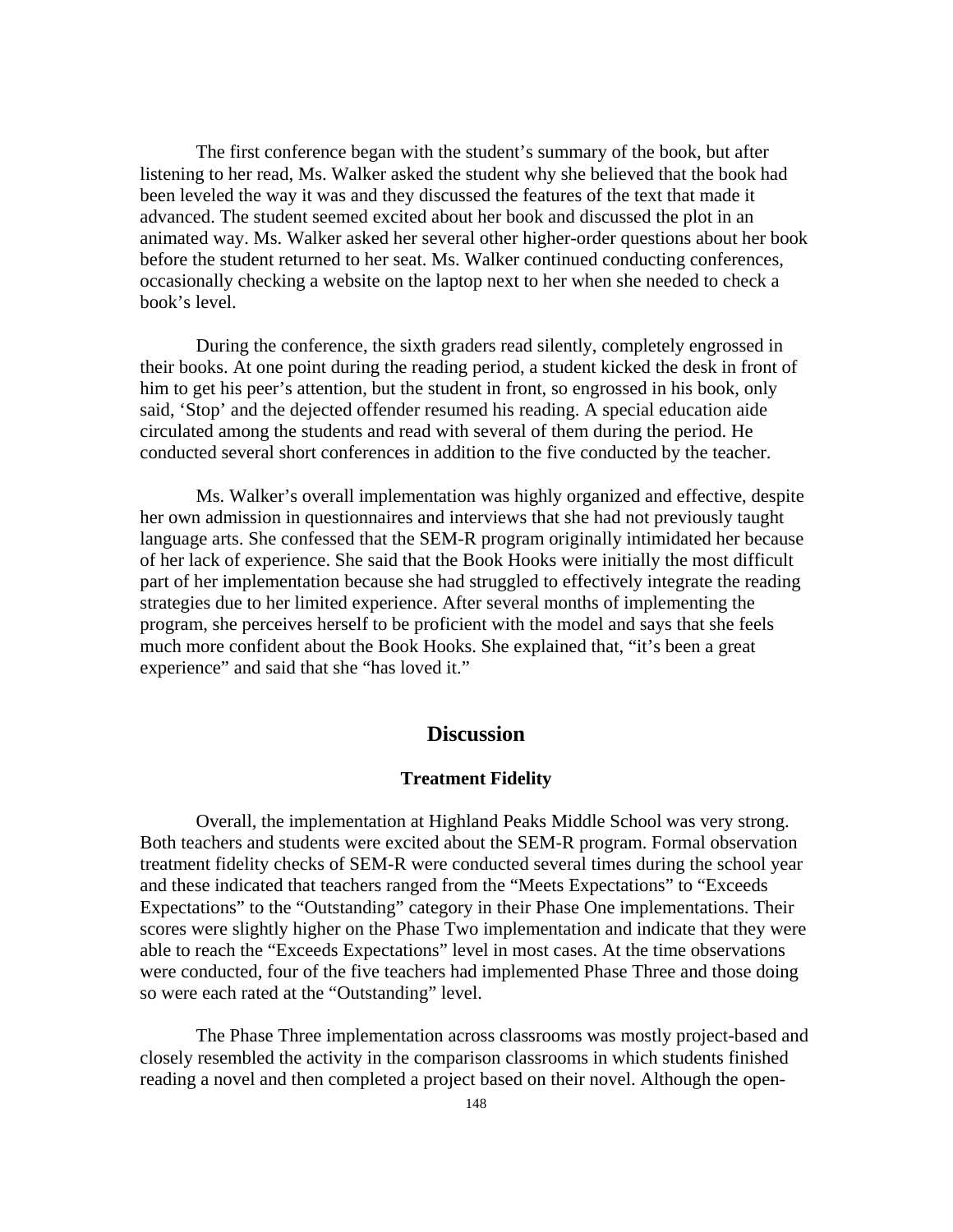ended nature of Phase Three does allow for students to complete projects based on their reading, it also does not *necessitate* that they do so, and in some classrooms it was unclear whether students were given choice and control during Phase Three time. At times, project outcomes may have been predetermined such as in the classroom where students' reading culminated in a project on an eminent person. Students read books on an eminent person of their selection and utilized websites and encyclopedias as additional sources to create a report, a presentation, or another application-type outcome. Though similar to a Phase Three activity, the missing aspect of student choice makes this project more closely resemble those assigned in non-SEM-R classrooms than a true Phase Three implementation.

## **Success Factors**

## *Teachers' Attitudes*

Perhaps the most important factor in the successful implementation at Highland Peaks was the quality of the teachers who implemented the SEM-R and their positive attitudes toward the model. Though they had faced challenges in their implementation, they seemed to focus on the benefits of SEM-R for their students. Frequently mentioned in interviews were teachers' perceptions that they knew their students and what they were reading better than they had prior to their use of the SEM-R. They also believed that knowing the students' strengths and weaknesses well allowed them to differentiate instruction in their Phase Two conferences.

The Highland Peaks teachers also showed an ability to change. When asked about her initial implementation Ms. Mitchell said, "I read the whole book after Confratute [the summer enrichment training] and then had a real sense of how to do this in my classroom. We dropped everything else. We dropped our novels, we dropped our units, etc." Another teacher acknowledged that he may have had a deficit in his teaching, prior to using the SEM-R, because he was less familiar with book levels than he should have been. These radical instructional changes and introspective reflections indicate that both teachers had positive self-perceptions of their teaching proficiency, factors that enabled them to take the risk to effectively integrate a new instructional method. Positive principal support was another factor that affected their perceptions.

Across interviews, teachers raved about the SEM-R program. They indicated that it seemed to fit their teaching styles better than other literacy programs that they had used. All teachers believed that the SEM-R would continue to be used in the years to come, long after the study had ended. One teacher said simply, "I love it. I love the whole program."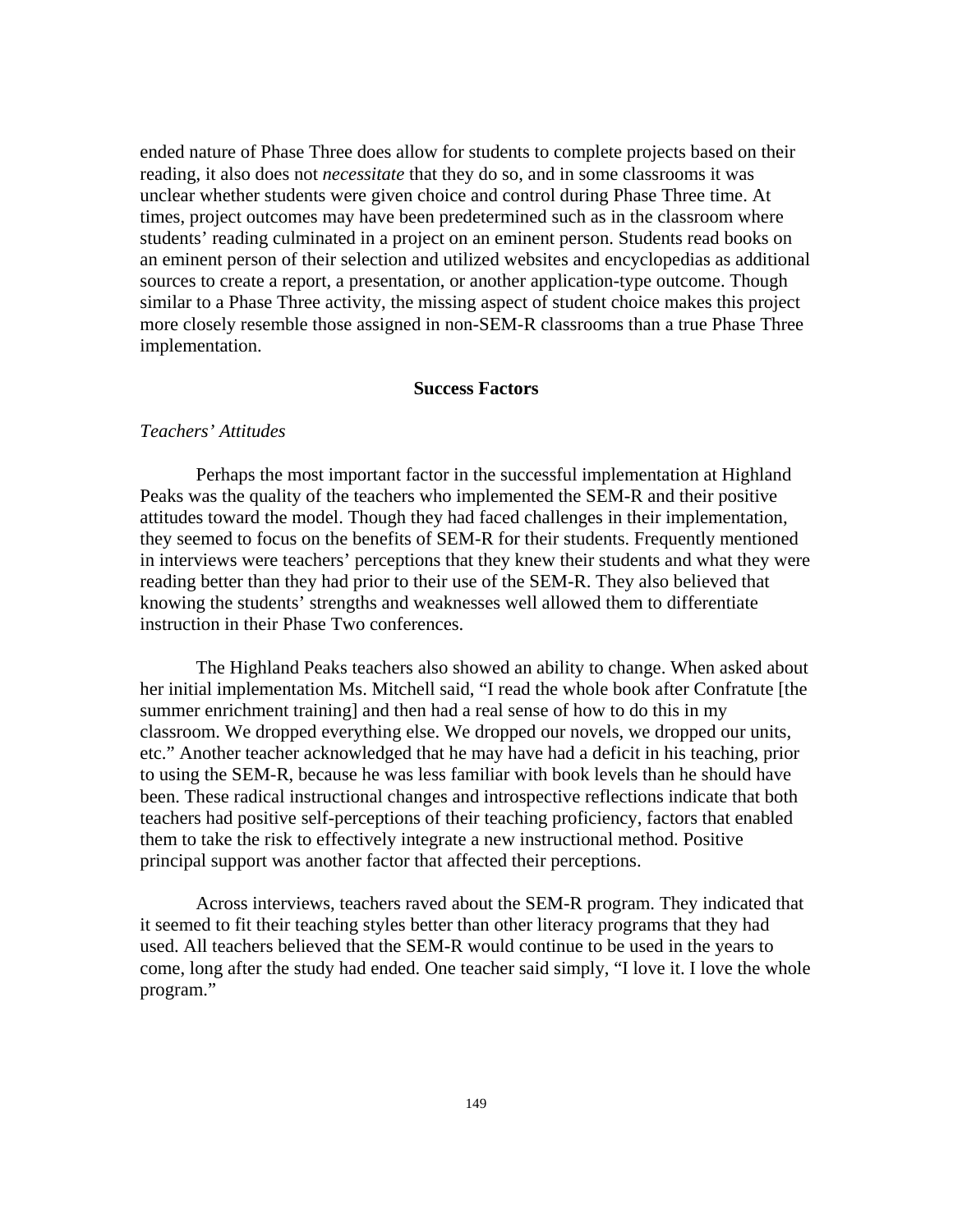## *Teamwork*

The ability of the five teachers to support one another in their initial implementation of the SEM-R was essential to their success because it developed their sense of proficiency with the model and enabled them to enhance their own performance. During initial meetings, all five teachers decided to collaborate on book lists and each was assigned the task of developing enough Book Hooks for an entire month of instruction. The teachers seemed to agree that their collaboration on book lists worked well for a while, but believed that it was less needed as the implementation continued, because their Book Hooks became more individualized focusing on the needs of their students, and also because their proficiency with the process had also increased.

Some teachers also provided additional organizational structures in their classrooms to help their implementations and shared their materials with others. The team teaching partners decided to begin a database of books complete with difficulty levels, summaries, as well as books' locations. These teachers also created an alternate reading log which included more space for students to respond to the consider-it question each week. Though the individual teachers in the study felt less of a need to compare notes as the intervention went on, many mentioned that it was helpful just to know that they *could* ask their colleagues for support whenever it was needed.

#### *Administrative Support*

Many of the teachers cited principal support as an integral feature of their successful implementation. At the beginning of the implementation, the principal provided substitutes so that the teachers could engage in some common planning time. He also stepped up his support of the program when the SEM-R coach left the district and utilized district support in the form of observations, as well as conducting several observations himself. He said, "I think the program is terrific because not only does it encourage students to read by providing 'Book Hooks' and time, it also sets up a one-onone coaching situation between student and teacher. This, in my opinion, is where the real learning takes place."

#### **Implementation Challenges**

Several challenges occurred early in the implementation at this school that initially made SEM-R more difficult for the teachers to begin. It took several weeks beyond the deadlines to secure the necessary research permissions at the site. During and after this time, construction on Highland Peaks Middle School meant that teachers could not get into their rooms to unpack and organize their books. Then, when both of these situations were taken care of, the person who had been trained as the SEM-R coordinator for the school left the district and the teachers were without a SEM-R coach. Interviews indicate, however, that these issues were more troubling to the administrator than the teachers. Although a colleague and fellow implementer did take the lead as the SEM-R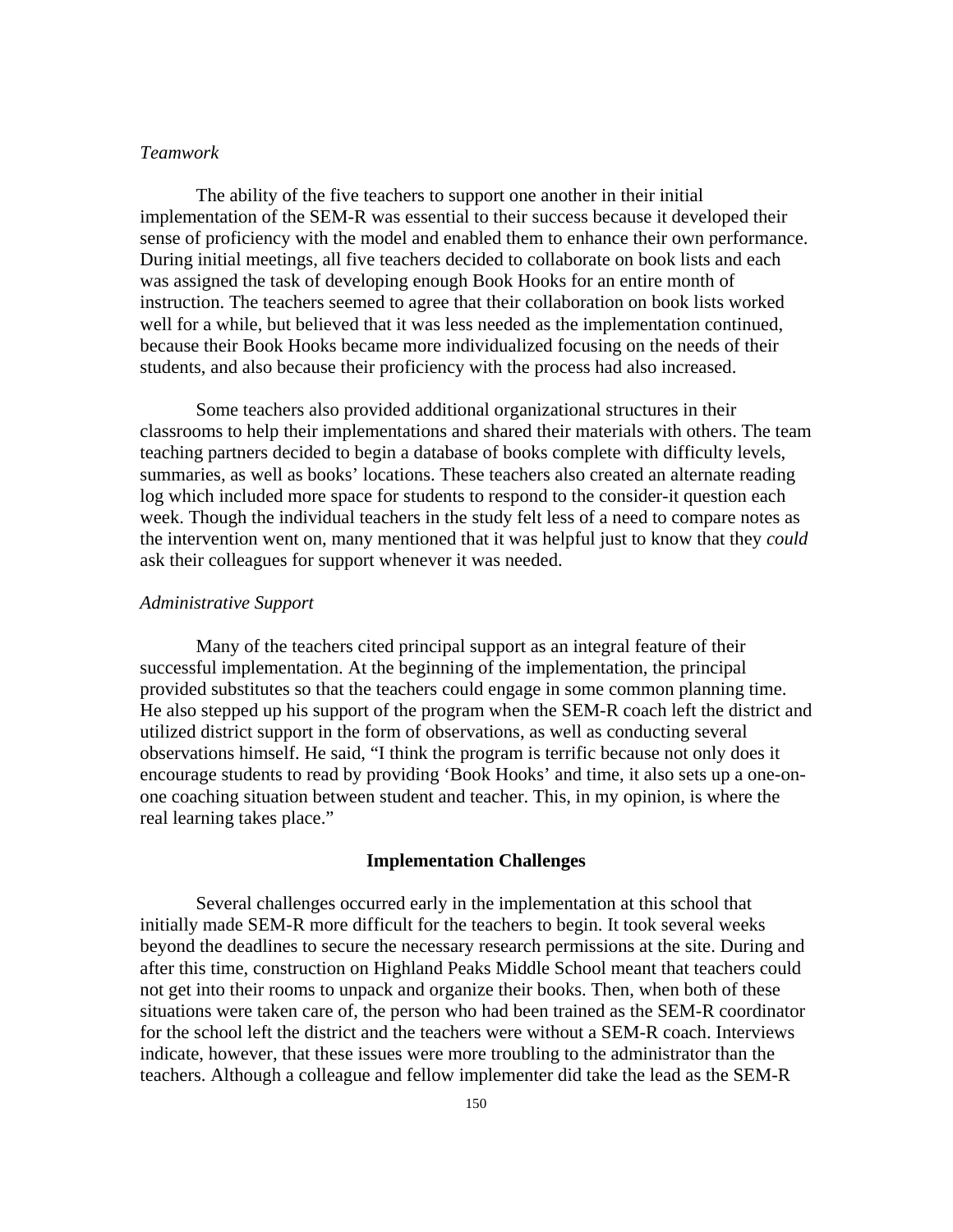coach, several teachers believed that it would have been helpful to have someone who could serve as a coach and offer advice, rather than a colleague who was in the same place with her implementation as they were.

Less concerned with the structural issues, the SEM-R teachers mentioned other challenges that they faced in their implementation and concerns seemed to evolve as the study continued. At the beginning of the study, the most frequently cited concern was the Book Hooks. First and foremost, many of the teachers admitted that they were mostly unfamiliar with young adult literature, or at least not familiar enough to have a quantity of books appropriate for their audience which would allow them to conduct at least one Book Hook a day. The teachers also expressed concern over whether they were integrating the reading strategies into the Book Hooks effectively.

As the study continued, concerns about the Book Hooks were replaced with the difficulty of finding adequately challenging reading material for each student. In response, one teacher helped her students determine their own reading level, and then provided a website that they could use to determine a book's level. Some teachers also mentioned the obstacle of having to determine whether content was appropriate for a particular thirteen-year-old. When faced with this situation, Ms. Mitchell indicated that she often called the parents of the student and asked them to examine a book to determine whether it was appropriate for their son or daughter.

Eventually, teacher's concerns were specific to the literacy content of the conferences. One teacher said, "At the beginning of the year, it was hard for them to stretch beyond summaries, main ideas, and characters." Nearly all of the teachers believed that getting the students to think deeply about their reading was a real challenge mostly due to the fact that students were unused to being pushed to do so. Teachers, however, seemed to be effective at integrating the reading strategies throughout their conferences and asking higher-order thinking questions to challenge the students.

#### **Effects on Students' Reading Practices**

Even the principal took notice of the effects of the SEM-R on students' reading habits. He said, "We have seen amazing progress. Students are *asking* to read. Because students know that the teacher will be asking in-depth comprehension and clarification questions, they will approach the teacher for help." Ms. Walker also noted that the students had amazed a substitute teacher who believed that they wouldn't be able to sit and read for thirty minutes. But the substitute said he was pleasantly surprised and he couldn't believe that the kids could read like that for such a long time. Even the parents were skeptical about the program initially, but now the program enjoys much positive support from parents who saw their students become passionate about reading.

The teachers have also noticed a difference in the reading motivation of their students. Mr. Rhyner remarked that his students were truly enjoying their reading and his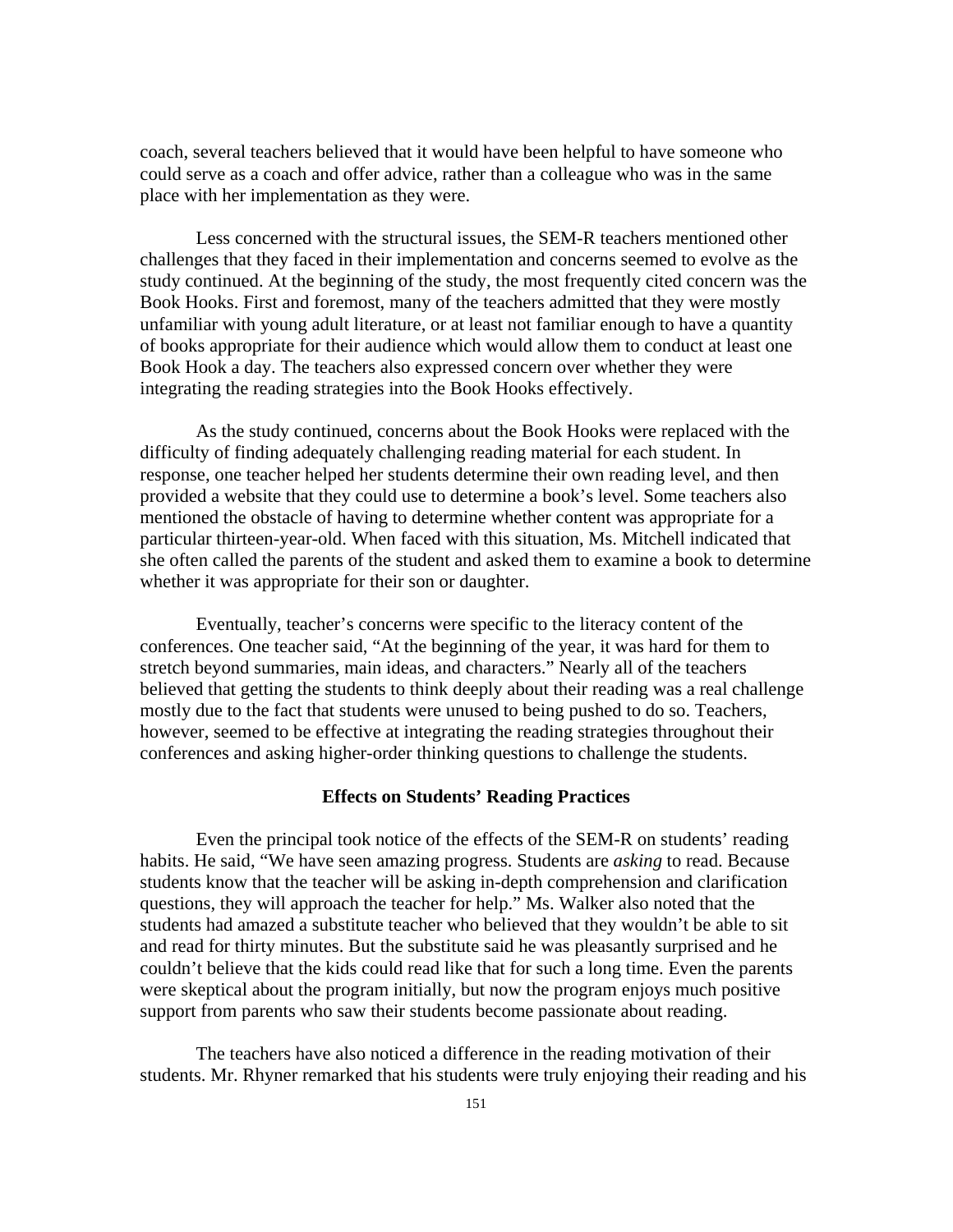class. He believed that it was because the students felt that they were in control and in charge of their learning and that it was the first time they had that sense of autonomy. In the words of one student, "For the first time I actually read for fun, instead of for an assignment, because I get to choose my own book."

Aside from becoming more motivated to read, teachers noticed that their students' reading practices had changed. Ms. Mitchell noted that her students became much more aware of the strategies they were using as they read. One student told her, "Now I focus not on how many books I read, but what strategies I'm using as I read." She also said that many students told her that they'd been skipping the parts that they thought were boring and had learned to read those parts and really think about those sections. These comments suggest an evolution of her students from simply reading for pleasure, to reading for increased comprehension.

Teachers were particularly impressed that all of their students were making progress. One teacher mentioned that she hadn't seen a marked difference between her lower and higher readers because all were making efforts to read at challenging levels making them not easily distinguishable because of the fact that they were all reading different texts. She attributed this positive change in the de-leveling of her classroom to both the self-selection of reading materials and the conferencing she'd done.

## **Time On-task**

Although not mentioned specifically in teachers' interviews, a major effect of the use of the SEM-R has to be the increased time that students are spending on-task. In several of the non-SEM-R classrooms, student misbehavior was observed and was generally unnoticed by teachers because they were teaching. Student misbehavior was almost never an issue in the SEM-R classrooms and usually only occurred when students were having a hard time self-regulating their reading behaviors. The issues were typically resolved easily in between conferences. Students generally spent about 30 minutes reading in the SEM-R classrooms. Less than a third of that time was spent reading in the non-SEM-R classrooms.

## **Summary**

The implementation of the SEM-R at Highland Peaks suggests that the SEM-R is an effective model for middle school literacy instruction. Teachers and students at Highland Peaks seemed genuinely excited about the program. The effects were obvious to parents as well, several of who told teachers that for the first time their students had asked for books for Christmas. In addition to a perceived increase in student motivation to read, teachers also believed that students were able to identify and apply reading strategies more frequently and with greater ease.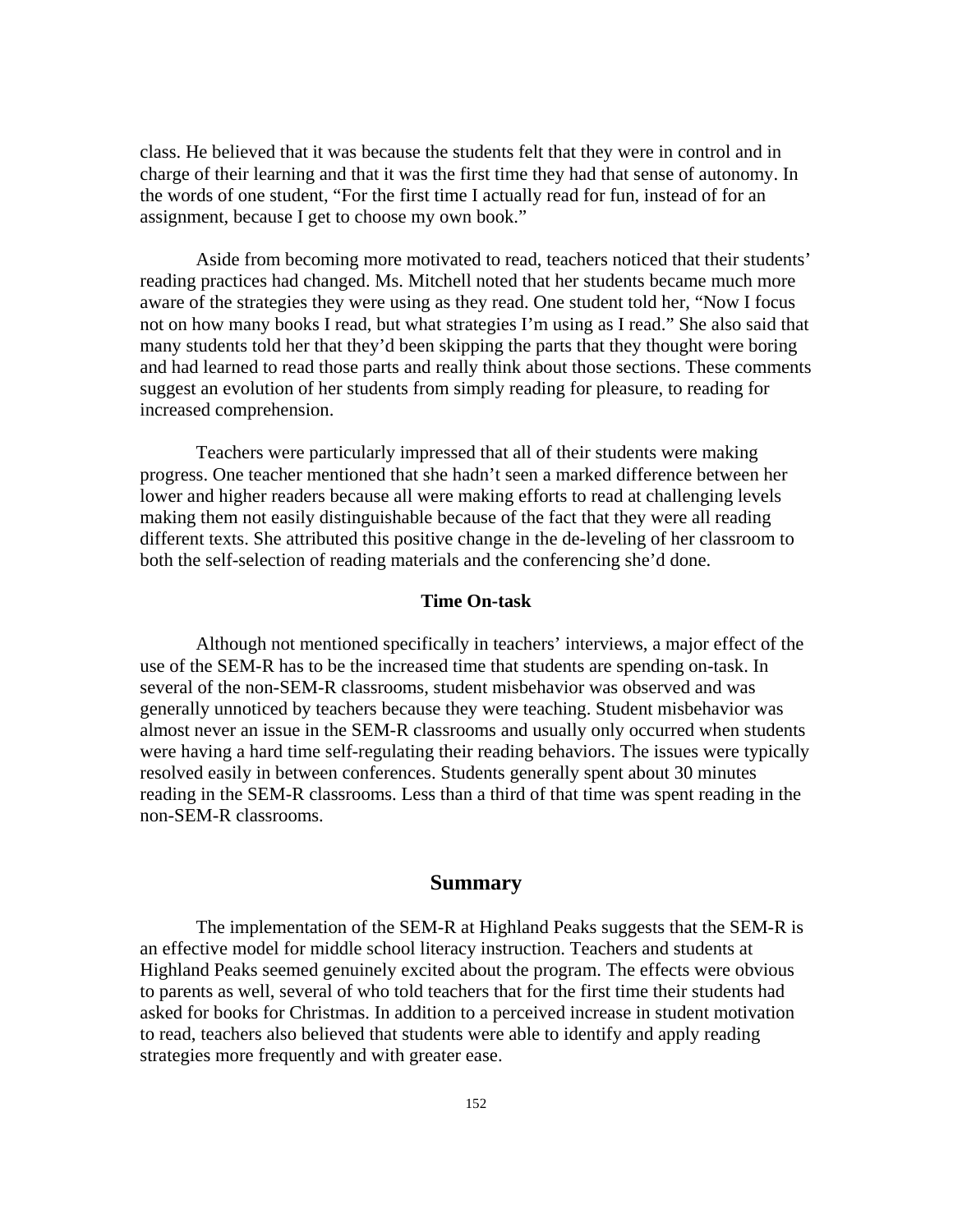Important findings emerged from this implementation of SEM-R. At least initially, teachers were unsure of whether they were implementing the model correctly and often sought support from one another. They also worked together to create book lists and generate Book Hook ideas. Therefore, it may be beneficial to have a critical mass of people who can implement the model together. Although collegial support seemed to become less necessary as the project continued, teachers' willingness to implement may be greatly enhanced when they perceive that they have a colleague they can turn to for help if it is needed.

Another interesting finding from Highland Peaks is the prevalence of project work. In most of the classrooms that were not using the SEM-R, the students completed some type of project as a culmination of the novel that they read. Project-based learning, in and of itself, is a wonderful means for making assessments authentic and meaningful. However, not every reading experience must culminate with a project and too much project work can cause the student to become weary of doing projects and lessen the overall importance of the experience. The Highland Peaks teachers seemed more projectdriven in their implementation of Phase Three than what was observed in other schools, which seemed to compromise the "choice" factor of that phase. This may have occurred for several reasons. At Highland Peaks, project-based learning seemed to be emphasized and valued so the SEM-R teachers may have been working under a perceived set of expectations. Additionally, the middle school teachers may have required a project so that a grade could be given. One conclusion that can be drawn is that effective grading practices within the SEM-R should be further explored in middle schools.

Overall, this school suggests that the SEM-R can be an effective means for the delivery of literacy instruction, as well as for promoting reading as an enjoyable learning experience. Though the teachers at this school experienced some challenges, they were able to meet them and find creative ways to solve them, often relying on one another for ideas and support. In short, it is obvious that a new model has been effective and has potential for long-term use when the principal says, "I like this so much that I was kicking around the idea of expanding into seventh and eighth grade," and adds "I dig it!"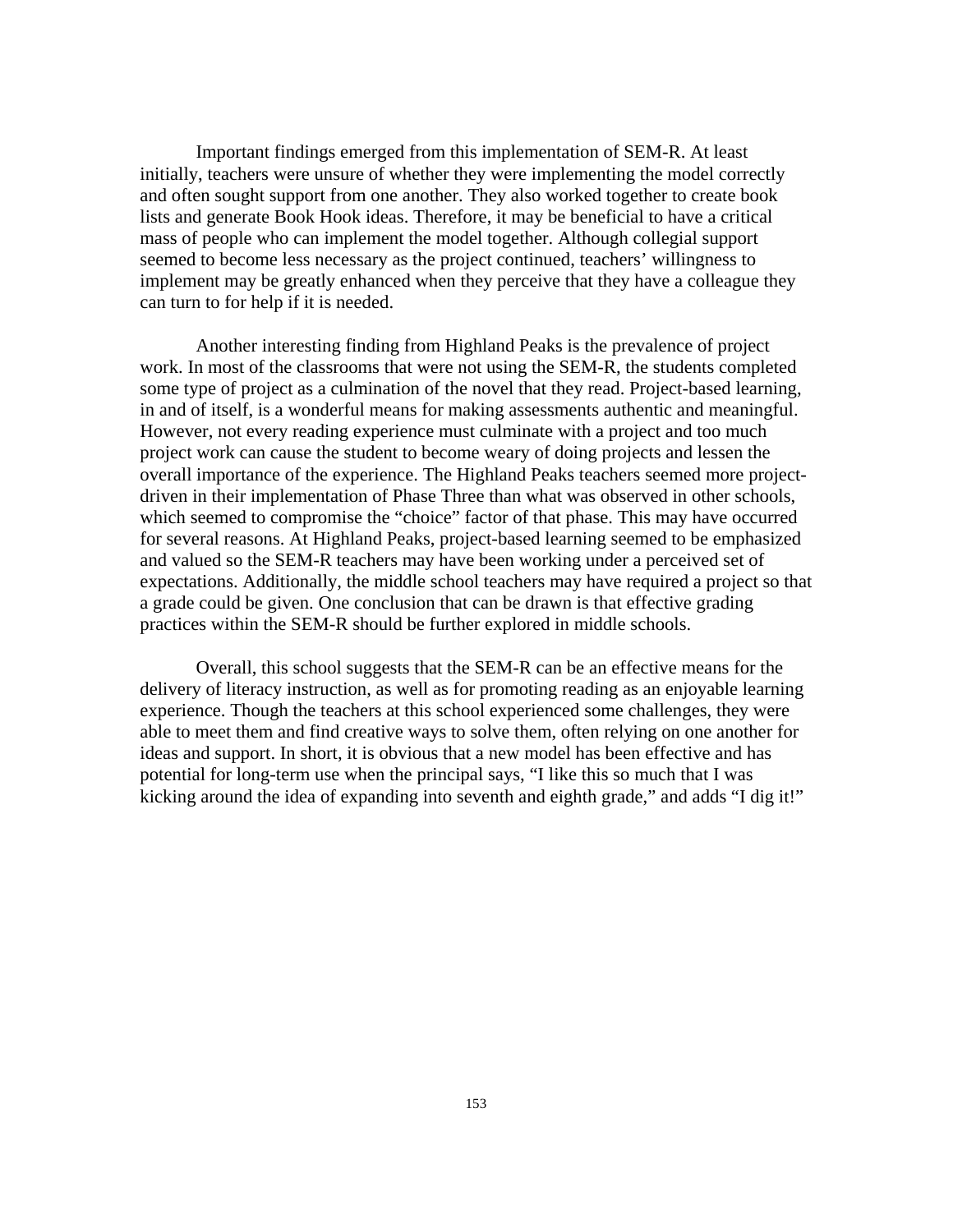# **CHAPTER 11: Jane Addams Middle School**

**Sheelah M. Sweeny Northeastern University Boston, Massachusetts** 

The steps leading up to Jane Addams Middle School could be leading to any other school within this large city. Many of the city schools appeared to have been built during the same era and therefore shared the same external appearance and interior layout. The entrance was nondescript - the façade was grey granite, and the rest of the building was made of red brick. The building was old but well maintained. Classroom sizes varied considerably, making some spaces very cramped, while others are quite spacious. Teachers, students, and visitors got a workout in the school, as there were four floors and no elevators. A security officer greeted all visitors who entered the building, recorded their names and addresses, and purpose of the visit prior to issuing visitor passes.

Students in this school, which included grades six, seven and eight, were culturally diverse, with most primarily of Hispanic heritage (78%), followed by Black (15%), White (5%), and Asian (2%). Of the roughly 1,100 students, half were male and half were female, fewer than 20% spoke English as a second language, and 12% were identified for special education purposes. This was a Title I school with 89% of students qualified to receive free or reduced price meals.

Comments from the most recent school evaluation, conducted by an external reviewer, indicated that this school continued to realize improvements in student achievement and teacher effectiveness. The school system invested in a variety of initiatives designed to help teachers collect, analyze, and use data to help them plan instruction. Teachers were involved in the review and revision of curriculum to ensure that it covered a broad base of topics and skills, so that students were engaged in relevant learning experiences. This curriculum work and data analyses were most developed in mathematics and English language arts, but the science and social studies areas were in need of improvement.

Despite the curriculum review and revisions, during the most recent year that data were available (2006-2007), the school did not achieve Adequate Yearly Progress under the No Child Left Behind law in the area of English language arts. The school was operating under the designation of "School in Corrective Action" which meant that it was the second year the school had been in need of improvement in English language arts. There was a higher than normal teacher turnover rate after the 2005-2006 school year, but 74% of the teachers currently on staff had more than three years teaching experience. The education level and certification levels were disparate: approximately one third of the teachers had a master's degree plus 30 additional credit hours or a doctorate in education,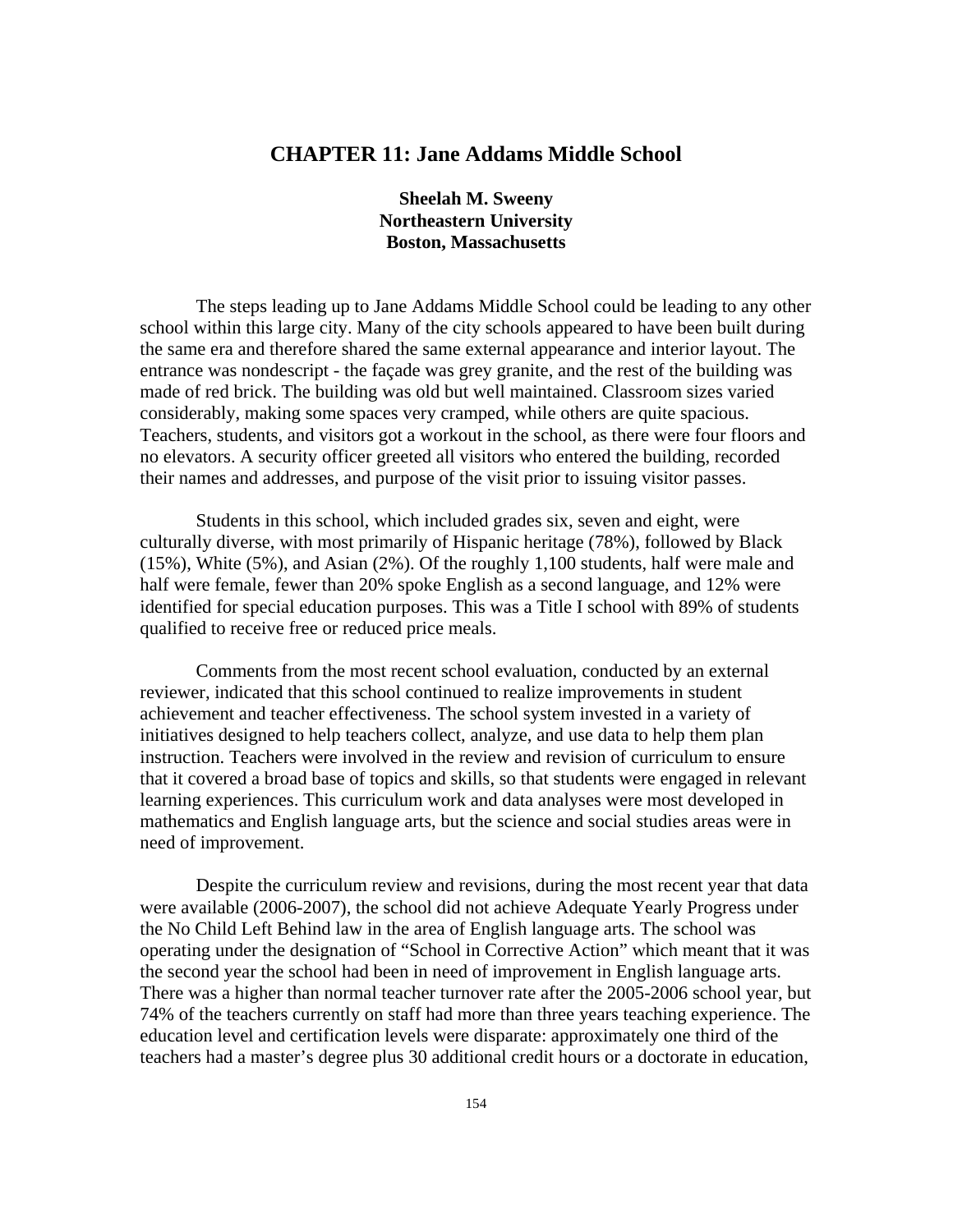yet 19% of teachers had no valid teaching certificate or were not teaching in their area of certification.

Teachers in grades seven and eight participated in the SEM-R study, with two teachers from seventh grade and three teachers from eighth grade who received the SEM-R training serving as the treatment teachers, and one teacher at each grade level who did not receive any information about SEM-R serving as the comparison. The literacy coach received training in SEM-R and was the in-school point person for contact with the SEM-R research team, as well as the facilitator of meetings of the SEM-R teachers, coach for teachers who wanted assistance as they learned how to use the SEM-R model, and she provided training for teachers who were not able to attend the summer training provided under the SEM-R grant. Data for this report were gathered by the school-based literacy coach and included information based on her observations in classrooms as well as feedback from the classroom teachers. In addition to this information, an SEM-R researcher conducted observations in the treatment classrooms and one observation in each comparison classroom, and interviewed all treatment teachers and the literacy coach.

## **SEM-R Classrooms**

## **Ms. Cortez 's Eighth Grade Classroom**

The halls outside Ms. Angelica Cortez's eighth grade classroom teemed with energetic students as they changed classes, but beyond the threshold of her room the mood was dramatically different. Calm filled the air as students filed into the classroom in an orderly fashion. The few conversations that took place were held using quiet voices. Two students immediately retrieved the SEM-R logs from a storage basket and distributed them to their classmates. Their teacher wrote the reading AIM, or goal on the board and the students immediately copied it into their reader's notebooks. While students wrote in their notebooks and recorded the name of their independent reading books in their logs, the teacher went to the classroom library with a student and helped her find a book to read. Students began reading their books as soon as they had entered the information in their reader's notebooks and reading logs. The class was silent and all 28 students were reading within five minutes of entering the classroom. The students' concentration was so deep that an announcement on the school public address system and an interruption by another teacher resulted in only three students diverting their gaze from their books.

The materials in the room were stored in an orderly fashion, just as the students conducted themselves in an orderly way in this classroom. One back corner of the room was devoted to reading materials. The classroom library was in one corner and consisted of two bookcases filled with books neatly arranged in baskets labeled according to genre or type, including the Guided Reading levels Q-Z, the common genres of mystery,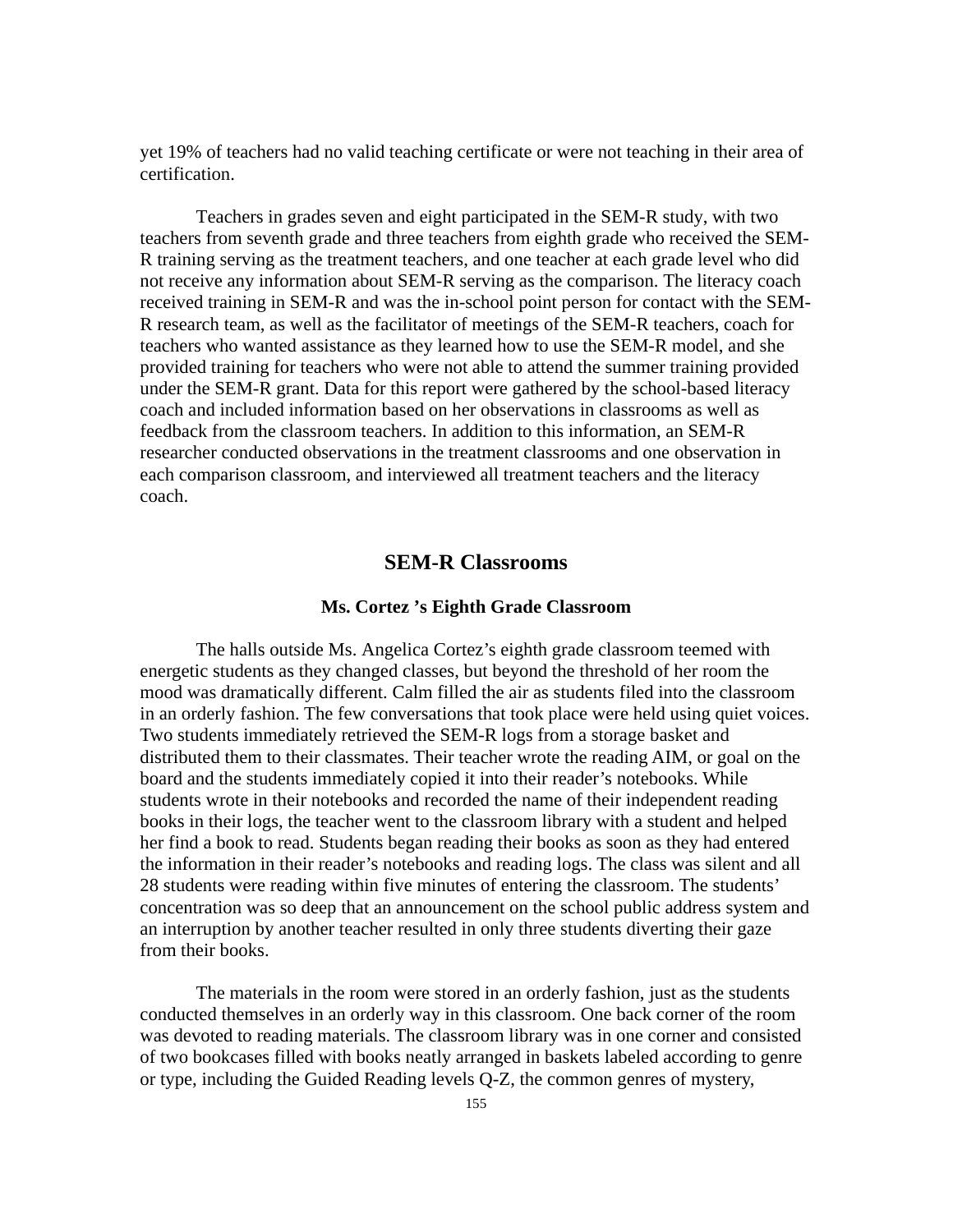realistic fiction, historical fiction, fairy tales, fantasy, legends, science fiction, poetry, the short story and play formats, classics, and the less common category of Latino literature. Next to the teacher's desk there was a small wire bookrack labeled "Return Books Here." Books on tape, tape recorders, and headphones were stored in two baskets on a desk adjacent to one bookcase.

Examples of students' work was displayed on drawn window shades, on bulletin boards on the walls, and hung from a clothesline that stretched across the room. The pieces on display were all about books the students had read. Hanging from the clothesline were colorfully illustrated posters that had carefully crafted language meant to persuade a classmate to read a particular book. Teacher-created charts also covered the walls and drawn window shades. The ones that pertained to reading included the following information:

Indie Reading Time: Did I Make a Good Choice for an Independent Reading Book?

- 1. Is the book interesting to you?
	- a. Are you familiar with the genre?
	- b. Do you like the main character or narrator?
	- c. Do you look forward to reading it?
	- d. Do the events or information grab your attention?
- 2. Is the book appropriately challenging?
	- a. Is it above your last known reading level?
	- b. Do you follow what is happening in the text?
	- c. Are there vocabulary terms that are new to you?
	- d. Does the text make you think?

If you can check off three for each category, you picked a good book!

What do we do after reading a book?

- 1. Fill in your "Books I have Read" list
- 2. Do a Book Proof to place in the reading section of your portfolio. Book Proof choices are:
	- a. Exemplary Responses (Revise a response from your Reader's Notebook & type it)
	- b. Vocabulary or Context Clue projects (fill out the sheet with new vocabulary)
	- c. Creative Responses (examples: poem based on book, alternate ending, graphic version, new story using the characters, PowerPoint presentation)

While students read, Ms. Cortez conducted individual reading conferences. Most conferences lasted about 5 minutes, but one extended for approximately10 minutes. She moved around the room and sat next to each child during a conference. The student immediately handed her his student log and she reviewed the entries he had recorded in the log. During each conference Ms. Cortez asked the student to read aloud a passage from the book and then tell her what was happening in the book. If a student had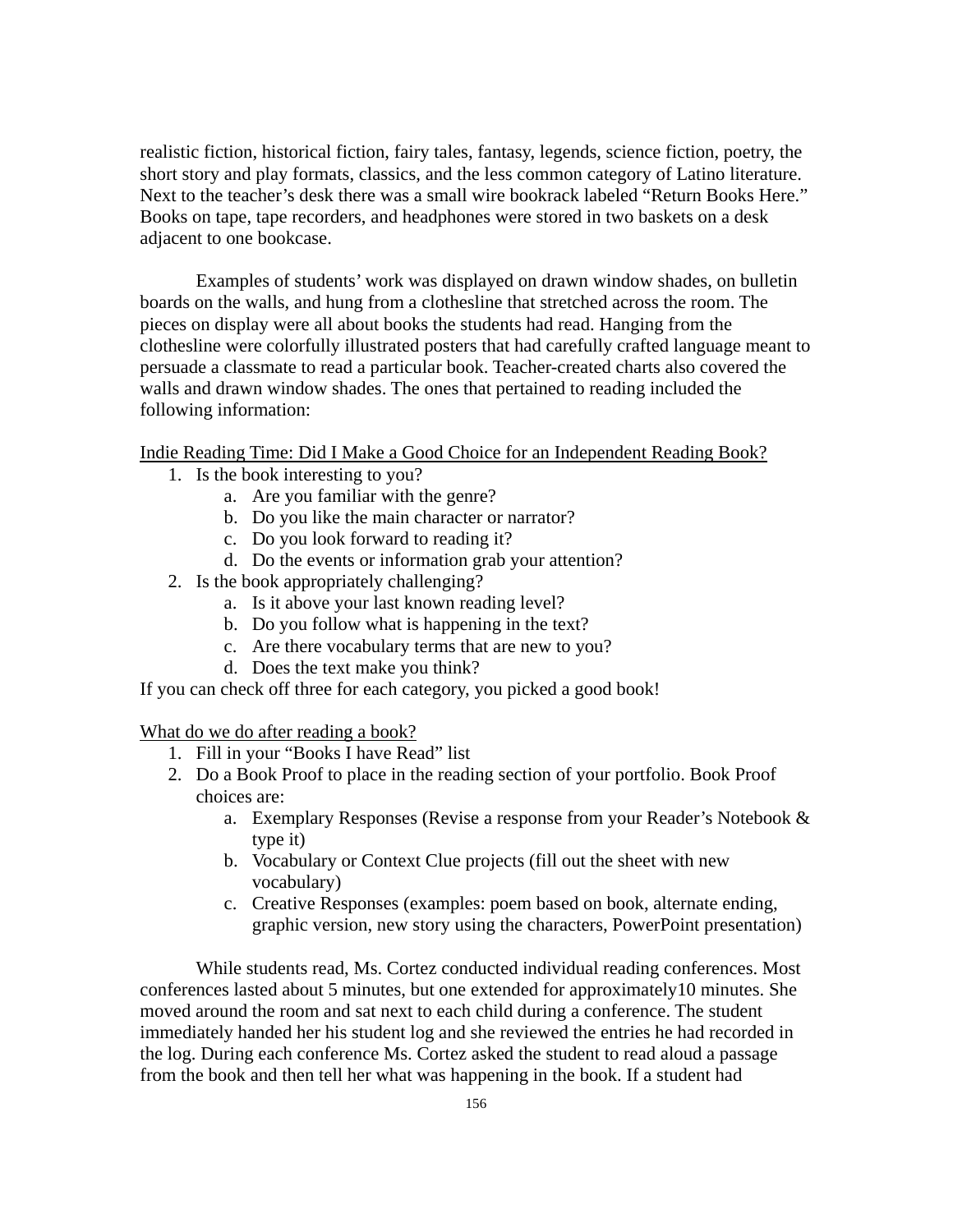difficulty with a word she often supplied the word, but went back once the child had finished reading, to check to see if he understood the meaning of the word. Her questions ranged from low-level factual questions to higher-level questions that involved an evaluation or judgment. For example, with one student who appeared to be a relatively weak reader, Ms. Cortez asked the student to explain what type of person he thought the main character was based on decisions he had made in the story, and followed up that question by asking the student if he liked the book and why.

On this day the students read for 30 minutes and Ms. Cortez conducted her Phase One Book Hook after Phase Two. She chose the book *House of the Scorpion* by Nancy Farmer and asked the students how to say scorpion in Spanish. Some responded with one word and she used another. She commented that the word in Mexican Spanish might be different than that used in other Spanish speaking countries. She continued to activate the students' schema by asking them to identify what a clone is. Two students gave acceptable responses, saying it was a copy or double, and after she acknowledged their responses she used more sophisticated language to give the description by saying a clone is an identical genetic copy. The remainder of the instructional part of the Book Hook consisted of a description of what the book was about and a discussion where the students made predictions about the types of conflicts or problems that might arise in the book. She concluded the class period by reading a section from the book. Several students indicated their interest in reading the book.

Ms. Cortez reported that she read a lot more Young Adult literature as a result of participating in SEM-R. She collected books that featured a common theme and tried to focus her Book Hooks around a theme. This allowed her to expose her students to new themes or genres such as mythology and newer fantasy books. Having a core library of books was helpful not only to her, but it served as a motivator for the students. They were very excited when they saw the new books, and one boy exclaimed, "I can't remember when I've been so excited about getting new books!"

The time devoted to independent reading built students' stamina, and Ms. Cortez felt that the approach with SEM-R increased their motivation to read. Rather than assigning reading as a punishment, Ms. Cortez tried to foster a love of reading with students in her classroom. This appeared to be working because Ms. Cortez said that the students were unhappy when they missed their SEM-R time. They read more and were more conscious of what they were able to read. In the past, Ms. Cortez never heard kids talk about books or had them pester her to make sure they were next in line to read a particular book. That changed this year. She noticed students discussing books on their own time, asking her when they could read a book, and spontaneously looking up from a book and declaring "Ms., this book is really good!" There were still a few students who were reluctant to get through books, but their motivation and confidence were improving. Some students relied on Ms. Cortez to recommend books, and she has worked to reduce their dependence on her and make informed book selections on their own.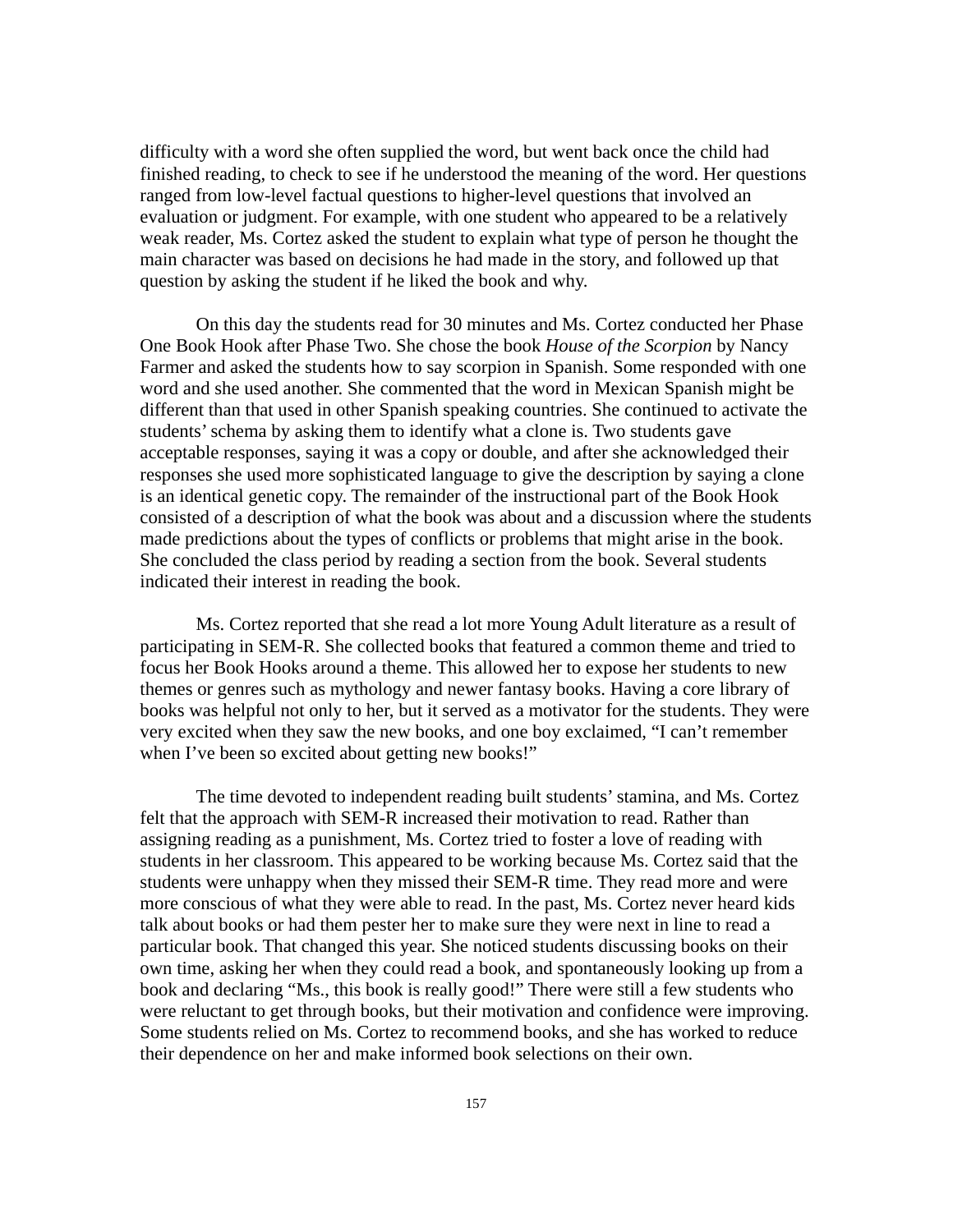Despite the success Ms. Cortez experienced with Phase One Book Hooks and Phase Two supported independent reading, she struggled with implementation of Phase Three enrichment and extension of reading. Everything about Phase Three was a challenge, including scheduling time for Phase Three, the enrichment choices she provided, the management and completion of projects, and the use of technology with Renzulli Learning Systems. Ms. Cortez referred to the SEM-R manual, talked to her SEM-R colleagues in the school, and spoke to the Renzulli Learning representative who visited the school to get more ideas and clarity on how all of the components worked together during Phase Three.

### **Mr. Malon's Eighth Grade Classroom**

Mr. Nick Malon was perched on top of his desk as he read aloud *The Wave* by Todd Strasser. Of the 23 students in this inclusion classroom, 7 of whom were girls, about half seemed intent on listening to the story. The other students were quiet, but not engaged in the Book Hook. Mr. Malon chose this book because the students were learning about World War II in social studies, and he felt that coordinating common themes or content in the English language arts class would benefit the students. The book was about a social experiment conducted by a high school teacher in California who tried, in his classroom, to replicate conditions found in Germany during World War II. Mr. Malon stopped periodically to make personal connections or provide background information to help students understand the context of what was happening in the book. After ten minutes of reading, Mr. Malon stopped to pose the 'Bookmark Question of the Day:' *How does peer pressure affect your way of thinking? Why and how? Is your Independent Reading Book affected by peer pressure?* Three boys responded with examples of peer pressure they recognized in another book that the entire class had read. During this time none of the girls raised their hands to share, nor did they appear to be attending to the conversation. One boy indicated that he wanted to read the book. On a subsequent observation in this classroom a month later, Mr. Malon was again reading aloud from this book during Phase One time.

During Phase Two SIR, Mr. Malon moved about the room and pulled up a chair next to students for their reading conferences. While listening to a student read, Mr. Malon wrote down the title of the book and date of the conference in the student's reading log. He asked a few questions, some of which were about the plot, and others that were higher level and required the student to attend to character traits and motivation. The majority of students were not engaged in reading during Phase Two SIR. They looked at their books periodically, talked quietly to a neighbor, or stared into space. Two girls needed books and spent seven minutes looking for books in plastic bins and on the bookshelf in the back of the room. The books did not appear to be organized in any particular order. Once these students selected their books, they returned to their desks, but one girl never read her book. The other girl read intermittently for eight minutes.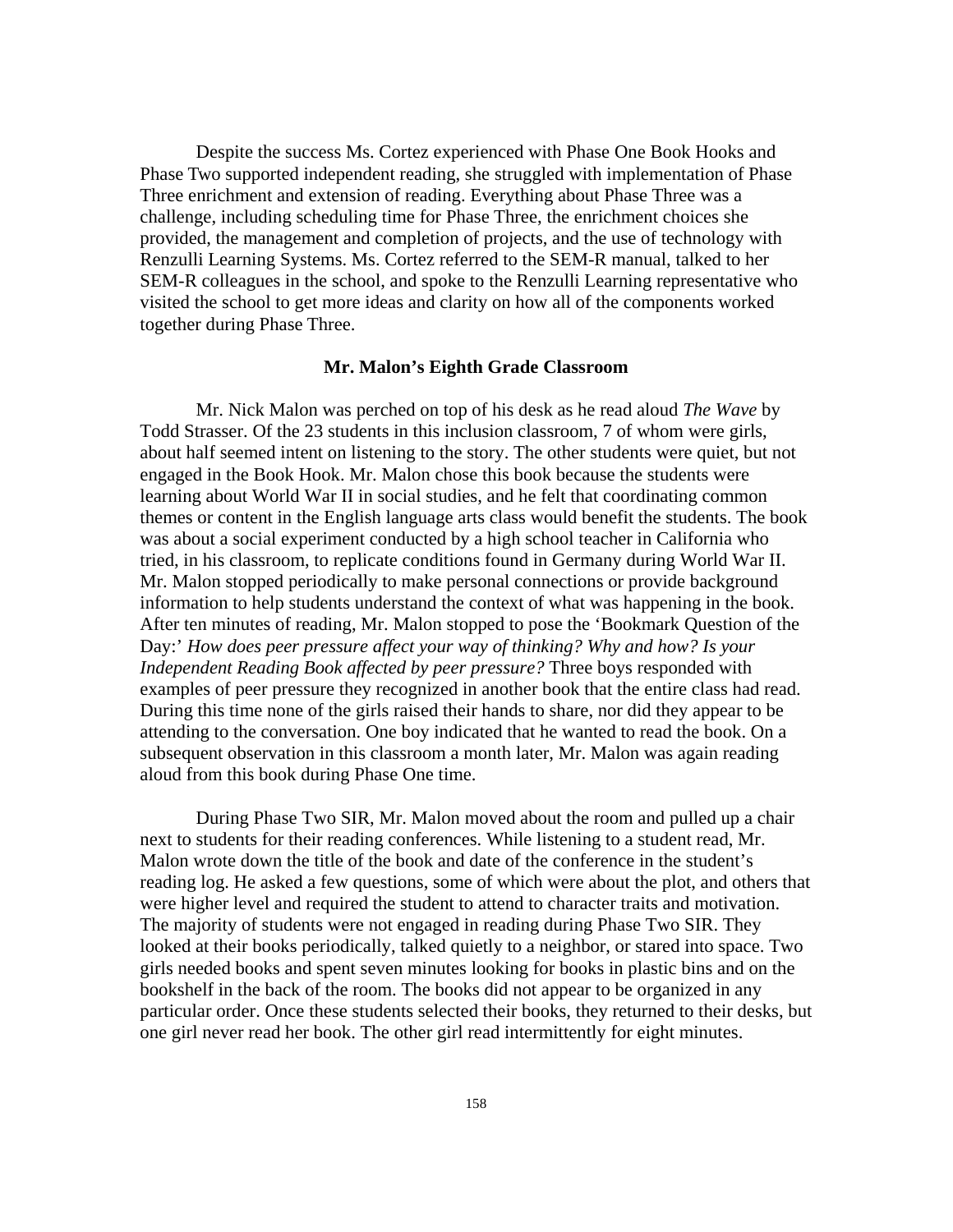On a subsequent visit to Mr. Malon's classroom, there was more evidence that he was trying to support students' ability to self-regulate during Phase Two SIR time, to choose books that were at an appropriate level of challenge, and to write thoughtful responses in their reading response notebooks. Examples of charts to support these efforts hung from a clothesline across the room, including the following:

## Independent Reading Rubric

A—I read my book quietly the WHOLE time. I was focused  $\&$  engaged with my book B—I read quietly MOST of the time. I was focused MOST of the time. I Talked 1 or 2 times.

C—I read quietly SOME of the time. I was focus SOME of the time. I talked multiple times.

F—I barely read my book at all. I was unfocused or talking almost the whole time.

| If your level is | You should be reading |
|------------------|-----------------------|
|                  | $N-\Omega$            |
|                  | $R-S$                 |
|                  | W-X                   |
|                  |                       |

What is Your Reading Level?

Reader's Notebook Heading

Date:

Title of Book:

Bookmark Question:

Response: (your response should be at least 1 paragraph with a main idea & several details from the text)

What belongs in our Reader's Notebook?

- 1. Any text that you read that makes you wonder, think or touches your emotions, you may react or respond by putting your thoughts in writing about that topic
- 2. Any text that is read to you that you have thoughts or opinions about, you should put in writing to express yourself

Mr. Malon was an advocate of SEM-R because the students were interested in reading books after he did Book Hooks. He had never seen kids so interested in and enthusiastic about reading. He wondered if it was because of the new books or the overall approach in SEM-R. The literacy coach worked extensively with Mr. Malon, who was not able to attend the summer SEM-R training, to acquaint him with the model, help him plan Book Hooks, model Book Hooks and conferences, and manage conferences. Mr. Malon continued to work on finding the right balance during SIR, between providing time for students to read and holding conferences. He saw the conferences as an intrusion on or interruption of students' independent reading, not as an opportunity for one-on-one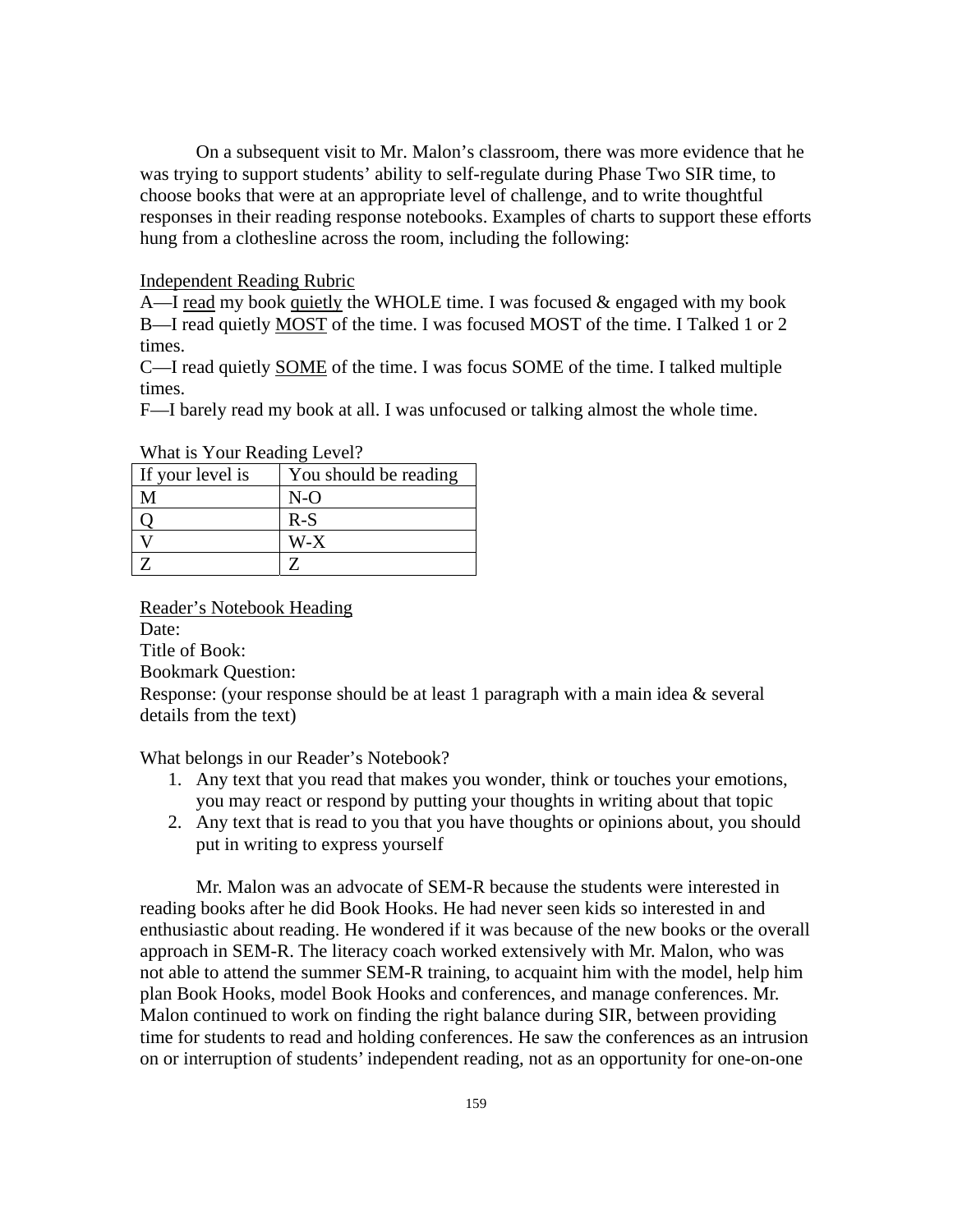instruction. This was the same problem he wrestled with in previous years when setting aside time for conferences with students during silent reading time.

# **Comparison Classrooms**

Observations were conducted in one seventh grade comparison classroom and one eighth grade comparison classroom to compare the English language arts instruction that was normally provided with the SEM-R classrooms. The observation in the eighth grade class lasted 20 minutes. During this time the teacher spent seven minutes discussing how the students had done on a recent state-mandated test. She encouraged them to always try their best, then asked what was hard about the test. One student said the reading was hard because one story was five pages long and another student said the questions were very long. Their teacher verbally reviewed some of the strategies they had been taught during their test preparation. She encouraged them to challenge themselves and pointed out that the students have done things that were challenging in their own lives. Before moving on, she reiterated that students could take Saturday test-prep class. The students were required to pass the state-mandated test to enter high school. There were approximately eight minutes of instruction during the class when the teacher launched into a conversation about a movie the students had seen. She explained that they were going to be looking at persuasion and provided an example from a movie the class had watched. During this time two students actively participated in the conversation with the teacher while the others sat quietly. A few students took notes in their notebooks. For the final three minutes of the class the teacher dictated the following question which the students copied in their reading notebooks: *Did the character encounter an obstacle or what obstacle or problem exists?* One student asked her to repeat the question and another wanted to know how to spell *obstacle*—the teacher indicated the word was on the board, but it was not evident where on the board. The students were expected to respond to the question after doing more reading in their class-assigned novel. During the final minute of class, the teacher admonished the students for not keeping the room clean and noted they could clean the room with the broom she brought for that purpose.

The seventh grade comparison classroom observation lasted 20 minutes. Students entered class and continued to be engaged in personal conversations for two minutes as the teacher struggled to get them to find seats and settle down. This class could best be described as chaotic. Of the 26 students, roughly eight of them followed the directions and copied the AIM from the blackboard into their notebooks. Others continued to talk, turn their back on the teacher, and move from one seat to another throughout the observation. Two girls spent most of the time sharing ear buds and listening to an iPod. At the beginning of the class the teacher, who was in her first year teaching at this school but had two previous years' teaching experience, walked around the room, stopped to talk with some students, but did nothing to redirect students other than to say, "Shhh." After seven minutes, the teacher read the AIM: *How do I identify and describe the elements of setting in a work of art?* She asked students to identify what the setting was in a story.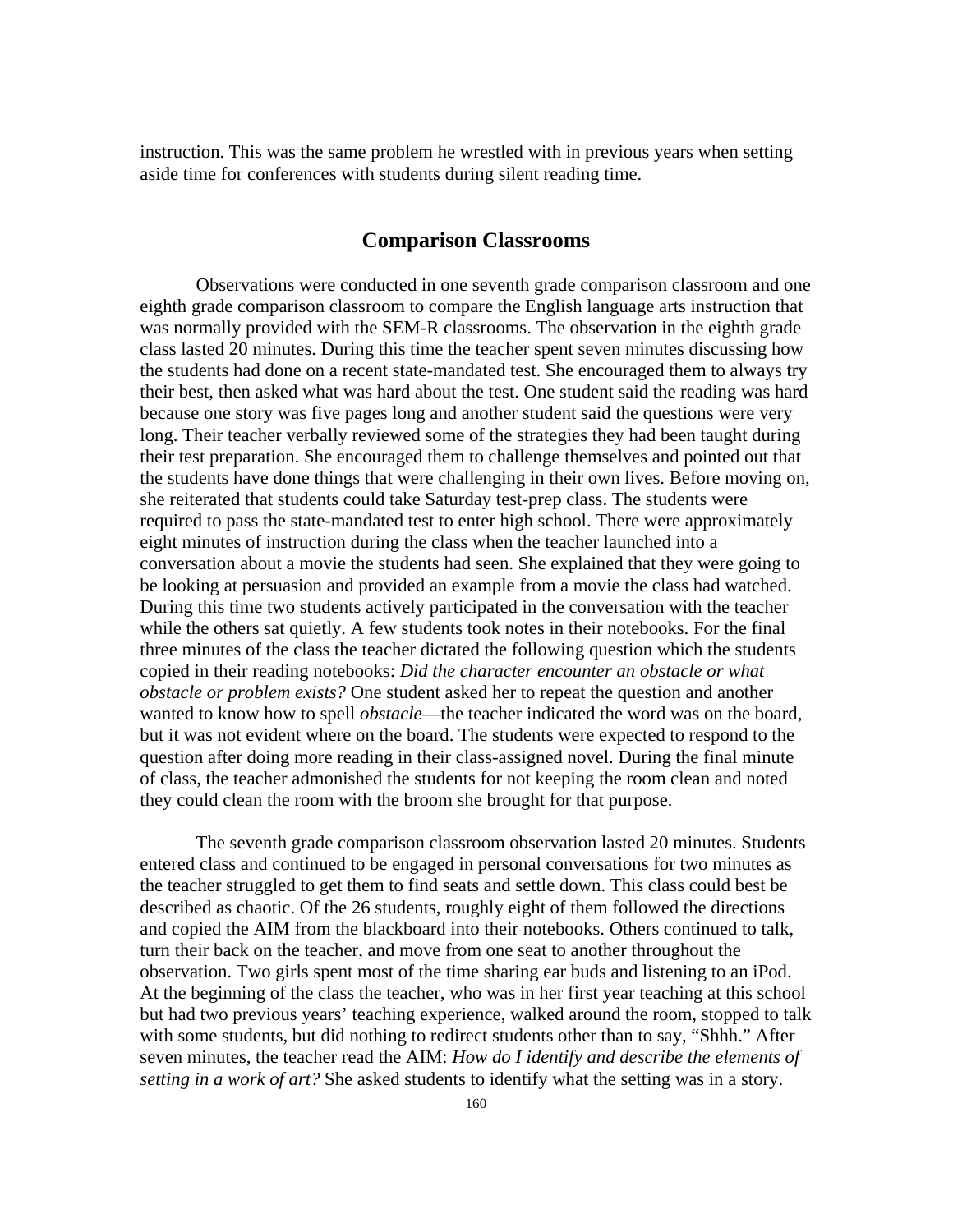She then showed the students a black and white copy of the painting Starry Night by Vincent Van Gogh. The image was approximately half the size of a piece of  $8\frac{1}{2} \times 11"$ paper, and could not be seen clearly in the back of the room where several students sat. The teacher asked students where they thought the picture took place. One student went up to look closely at the picture and offered his idea. It was too loud in the classroom for anyone except the few students seated near the teacher to hear what he said. The teacher asked the students to identify when they thought the picture took place and to speculate about the place and environment. None of the students could identify the artist, so she wrote Van Gogh's name on the board. She then told the students that they were going to look at another picture by Van Gogh called Café at Night. One student provided an explanation of what a café was. The teacher had a student hand out a worksheet to every class member. The picture was on one side and questions and prompts on the other. The students were told to look at the picture and respond to the questions and prompts that were designed to elicit thinking about the setting. The prompts included: Time—when does the story take place; Place—Where does the story take place; Environment—How would you describe the place? As the students worked, the teacher stood in front of room on one side. After four minutes she asked students to share their written responses. Students who shared their responses sat in the front of the room. One student responded to nearly every question, while others never began the assignment. At the end of the observation, the teacher said to the students, "Thank you for being *so* good today while we had a visitor here."

# **Literacy Coach Interview**

The literacy coach, who served as the SEM-R coach and observer, characterized teachers' SEM-R implementation as mixed. In her opinion, similarities between SEM-R and elements of the Reader's Workshop format that had previously been followed by teachers at the school, including read alouds, dedicated time for silent reading, and student-teacher conferences, made the transition to using SEM-R easier for the teachers. The length of time that students were encouraged to and able to read was longer in SEM-R, and the structure of conferences and read alouds, in the form of Book Hooks, was different. Three teachers were able to adapt to the differences, while two had difficulty changing their practices. These two teachers did not attend the summer training and were veteran teachers. The literacy coach provided opportunities for all treatment teachers to collaborate and she helped teachers plan all three phases of SEM-R when asked to do so. Of the two veteran teachers who did not attend the summer SEM-R training, one was very receptive to receiving assistance from the literacy coach, while the other was not.

The literacy coach and teachers were appreciative of the books supplied for the classroom libraries, but the coach offered some observations about the book selections. The students craved books that represented issues and topics that were central to their lives. These were not necessarily the types of books that won awards, but came more from the popular fiction realm. None of the students were interested in reading recent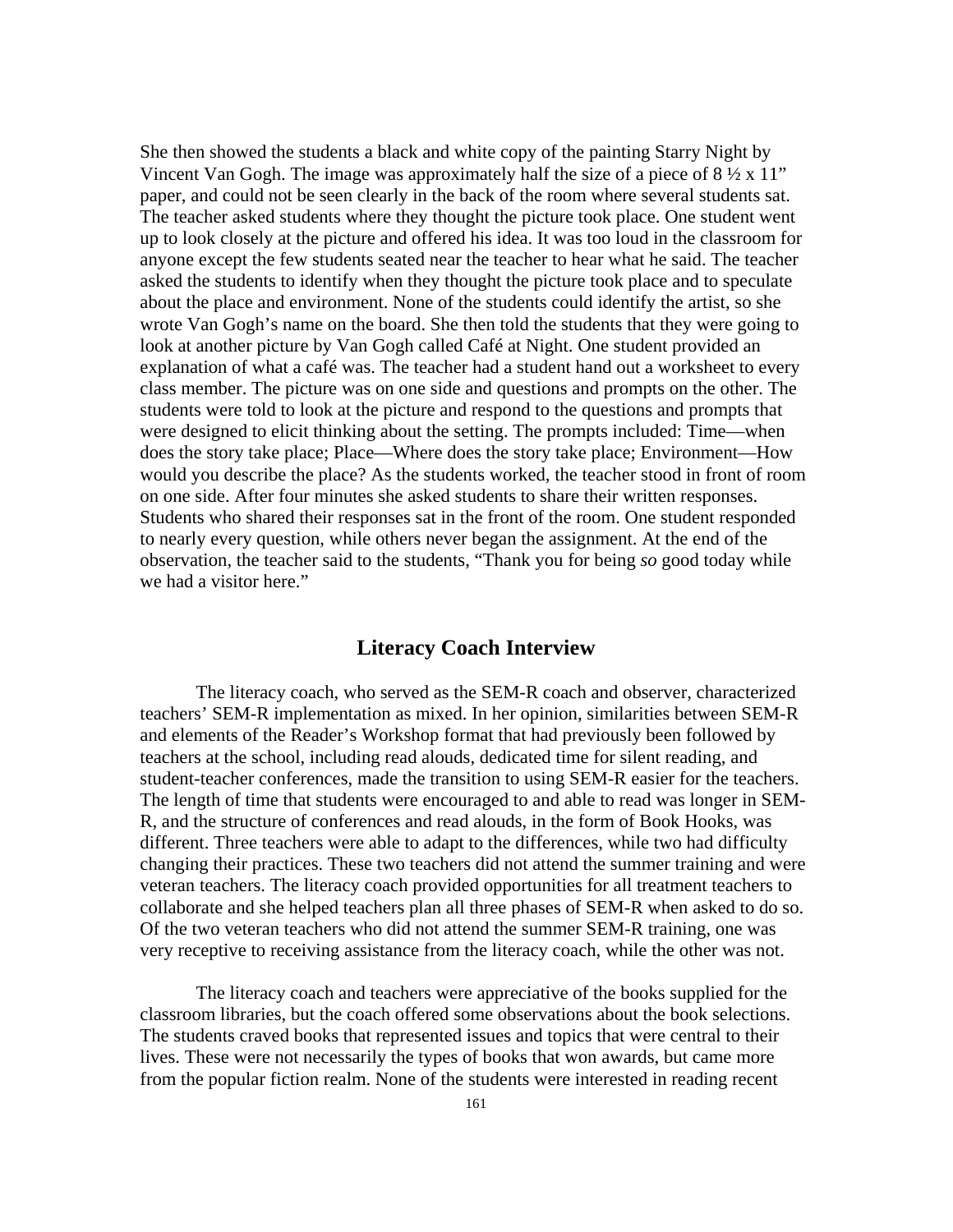award winners *Invention of Hugo Cabret* or *The Mysterious Benedict Society*. Instead, they liked books such as the *Princess Lessons* series (about the social life of teens) by Meg Cabot, *Crackback* (about football) by John Coy, *Twilight* (about vampires) by Stephanie Meyer, the *Bluford High* series (about culturally diverse teens) by Anne Schraff, books by Sharon Draper, and so-called "baby mama" books that featured teens who were pregnant. The literacy coach summed up the students' book interests this way, "they're not concerned about the world, but they're concerned with themselves and their peers. That's what they want to read about." She recognized that the popular fiction texts, and texts that were high-interest and on a low reading level, could be the entry point to stimulate students' interest in reading, and that their interest in better quality books would come with time.

# **Findings**

Several findings were consistent during the teacher interviews and observations. They included availability of and teachers' familiarity with Young Adult literature, the fit with SEM-R and the traditional way of teaching English language arts, teachers' awareness of students' reading abilities and habits, uncertainty with the unstructured nature of Phase Three enrichment learning, training, and pressure to improve students' performance on standardized tests. Each of these themes will be explored in more detail in the following paragraphs.

The books that were provided for each classroom and the teachers' familiarity with books which were appropriate and interesting for teenagers was discussed by most of the teachers and the literacy coach. They were happy to have the new books for their classroom libraries since the school had not replenished classroom libraries for several years. Teachers' opinions of the books chosen ranged from saying that many books were too easy for the students to read to identifying others as either too challenging or unappealing, such as *Ivanhoe*. Overall, the students were excited about and interested in the new books and in one classroom were 'fighting peaceably' over who got to read certain books. Several of the teachers were motivated to seek out additional books and spent their own money to further augment their classroom libraries. Two teachers indicated that they had read a lot more YA literature as a result of SEM-R, and one of them felt that getting the remainder of the English language arts staff to read and become more familiar with YA literature was essential to their future reading instruction. As one teacher explained, "I need to know something about the book or topic in advance before I introduce it to the kids." One of the veteran teachers appeared to have limited familiarity with current YA literature and depended on the literacy coach to suggest books and model Book Hooks. The other treatment teachers had more up-to-date knowledge of popular authors and series and actively searched for additional books that would interest the students. The teachers were concerned about finding books for high ability readers that were challenging, but not too racy, and they wanted more high-interest, low-reading ability popular fiction for struggling readers.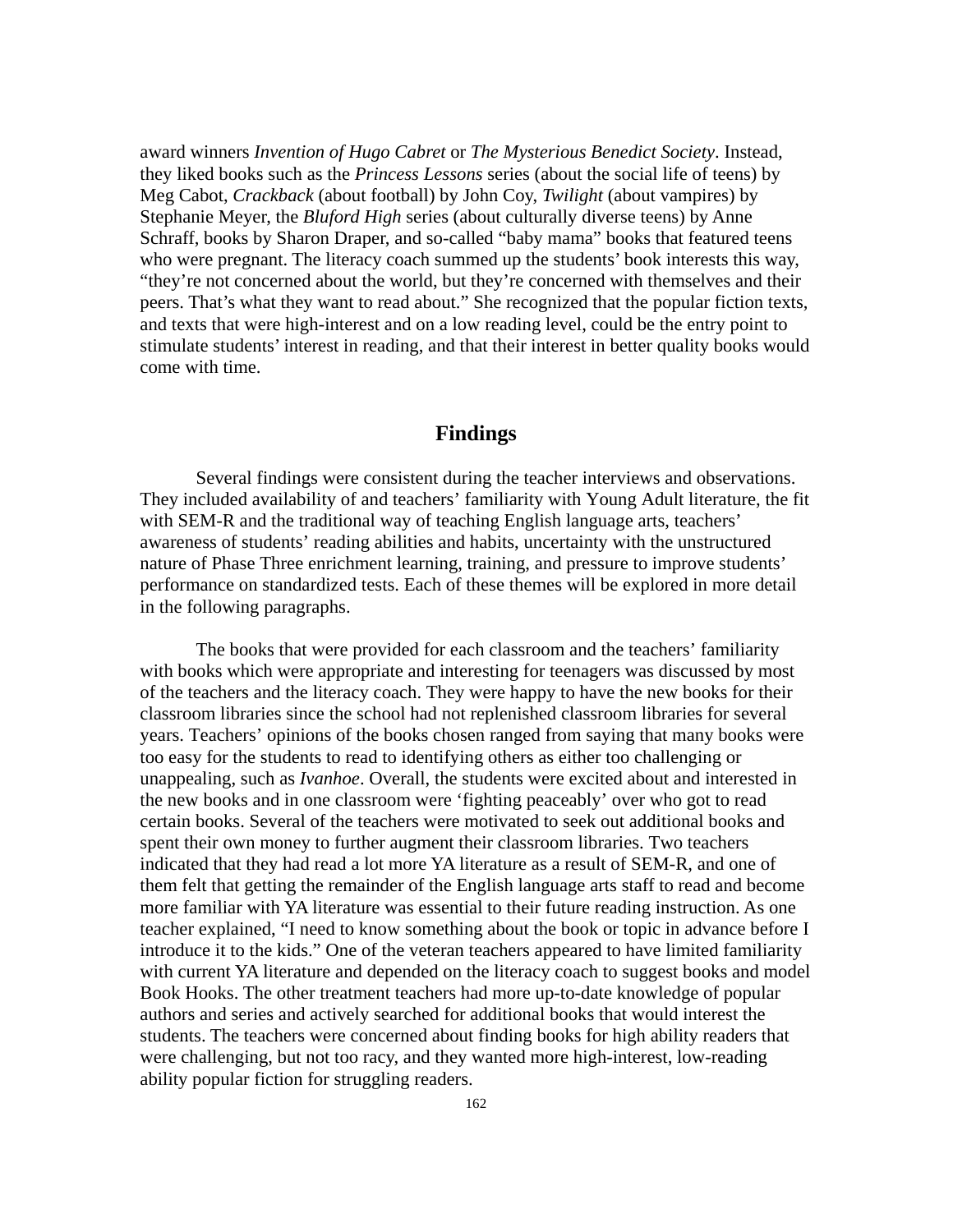The second common theme was the way in which teachers adopted SEM-R, or adapted it to make it fit with the practices they had previously used in English language arts instruction. This was exemplified in the way the teachers selected books to share during Book Hooks. At the beginning of the year the teachers adhered to the SEM-R description of Phase One and choose multiple books to hook each day, taking into account students' interests and reading levels. Teachers remarked that students were more interested in the books and they participated more frequently in discussions during Phase One when the books interested them. As the school year progressed, most teachers abandoned the practice of hooking multiple books each day, and instead chose books based on a theme. These teachers were trying to align the Book Hooks with their curriculum by choosing a theme that was related to something covered in a content-area subject, such as World War II or the Civil Rights Movement, or something that they were required to teach in writing, such as persuasion. One teacher remarked that she noticed that students' interest in the books diminished over time, but she encouraged them to be open-minded about the books she was sharing. Observations in the classrooms confirmed the teachers' practice of hooking just one book related to a theme, and the students' lackluster interest in the books. This was not the case in every classroom however, as one teacher chose other types of themes, or genres, to share with students, including myths and fantasy. She collected books related to a theme and hooked some of the books and made others available for the students to read. The students in her class were more involved in the Book Hook and interested in reading the book she shared.

Another common modification to Phase One involved the strategy instruction that should be embedded in Book Hooks. The Book Hooks often became discussions about a topic, such as peer pressure, or mini-lessons where the teacher discussed a literary element or theme in the book. During the classroom observations, no reading comprehension strategies such as predicting, questioning, or inferring were discussed during Book Hooks. Instead, in a majority of the classrooms, the students were engaged in discussion about the story events, characters' motivation, and the theme. One teacher explained that she selected a portion of the text to read where there was a rise in the action or something occurred that related to what she was trying to teach the students. The purpose of the discussion was to see if the students attended to the read aloud, what kinds of skills they used, and how they connected ideas. She used the discussions to help determine whether or not the students would be able to tackle the text on their own. Another teacher often included a pair-and-share during Phase One to allow students to try the Book Hook strategy or make connections to the book they were reading. Her goal was to get the students to be critical thinkers while reading. To accomplish that goal, she often deviated from the Phase One model and chose one book to read from beginning to end over the course of several classes or weeks. She chose one that was above the students' reading level and then led a class discussion of the book. She reverted to this traditional read aloud style because she felt that the students got more out of some books that way.

The most positive theme found among the treatment teachers was their increased knowledge of their students as readers. The teachers were able to speak extensively about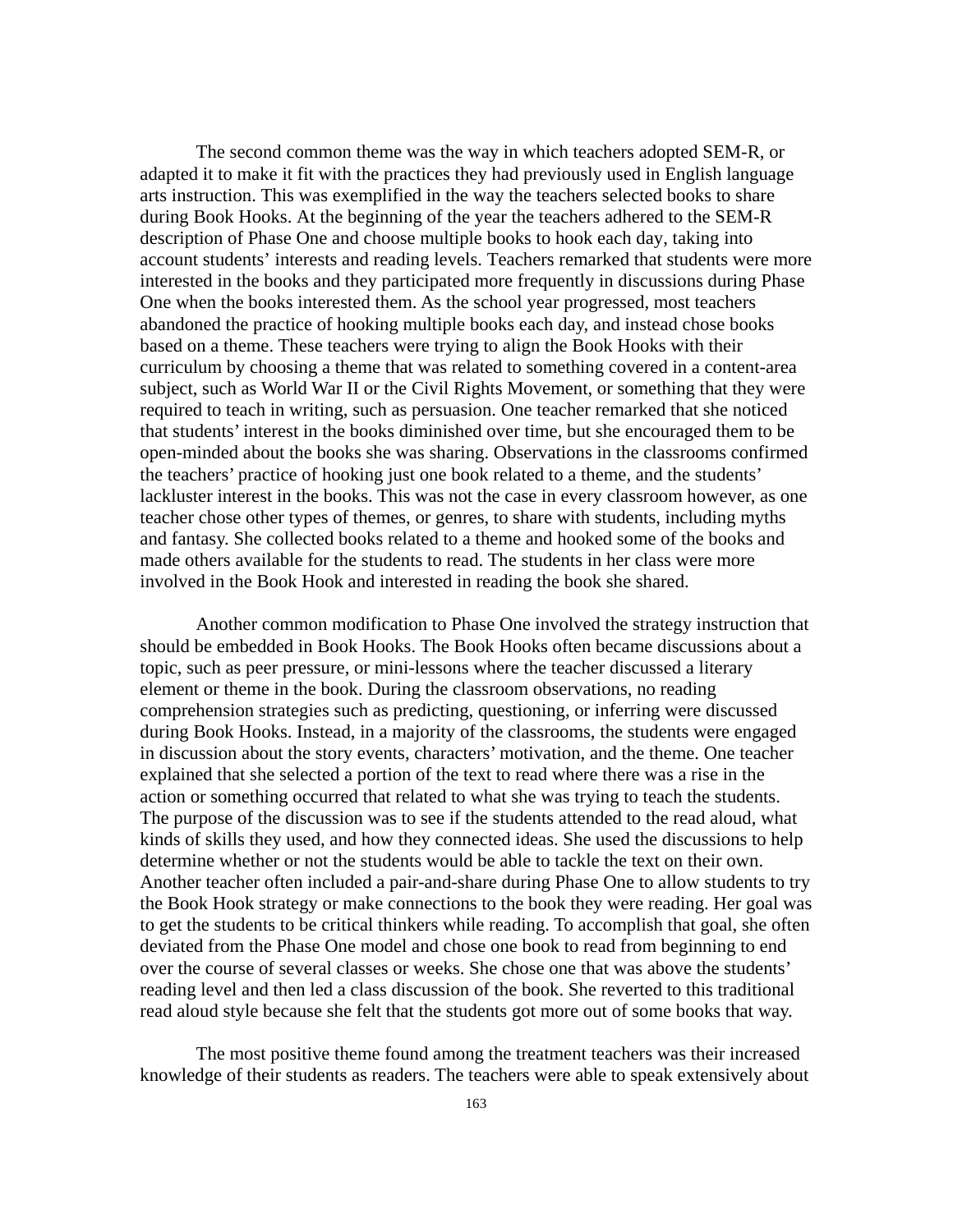the students' reading stamina, active reading, fluency, motivation to read, and independence when choosing books. They attributed this knowledge to the Running Records that they administer and to the conferences they hold with students. Speaking about conferences, one teacher remarked,

During this process I've become more aware of what they need as readers. Just because they're a Z doesn't mean that they're done with learning how to read S level books. I've built up a good relationship with them, especially if they like the book. It makes them feel good about themselves as readers. I try to be nice—I use humor a lot. I feel ELA is a personal subject—students are making connections to personal things when they are reading. I try to think about myself as a kid at that age—it's scary to have a one-on-one conversation with a teacher. I think that if I'm a little more lighthearted, they will be more comfortable. They've become more aware of things to look for in a text such as making connections, the narrator. Last year we would do a mini-lesson and assume that they know it. Now we revisit it constantly.

The teachers were able to identify growth in specific students, exemplified by the comments about two seventh grade boys:

Daniel: He is really smart. I remember him saying, "I really like Harry Potter. I never knew the books could be so interesting. I'm glad you turned me on to it." At the beginning of the year he was a middle of the road reader, and now he really wants to talk about what he's reading. He's really passionate about what is going on in the book—he almost takes what's happening personally. He's actually living it.

Roman: He'll buy a book and bring it in to show me. He gets really proud when he has read a book. He's a struggling reader, and he's really reading a lot more.

Another theme related to Phase Three. Most teachers described this phase as a challenge. The unstructured nature of the SEM-R time, choosing the kinds of activities or centers to offer, using Renzulli Learning, and managing independent projects all contributed to their anxiety about Phase Three. They wanted to see a successful implementation of Phase Three in a classroom and expressed a desire for more training using Renzulli Learning. The teachers expressed skepticism that the choices they offered during Phase Three were meaningful and worthwhile learning events for the students.

Related to the teachers' unease with Phase Three was the theme of training. The teachers who did not attend the summer training were at a disadvantage and did not implement SEM-R as well as those who attended the training. The literacy coach did not feel that she could replicate the summer training in her school. She felt she needed more training herself in order to adequately train the teachers. The teachers who did not attend the summer training felt overwhelmed at first, and relied on the literacy coach and manual to ease their anxieties.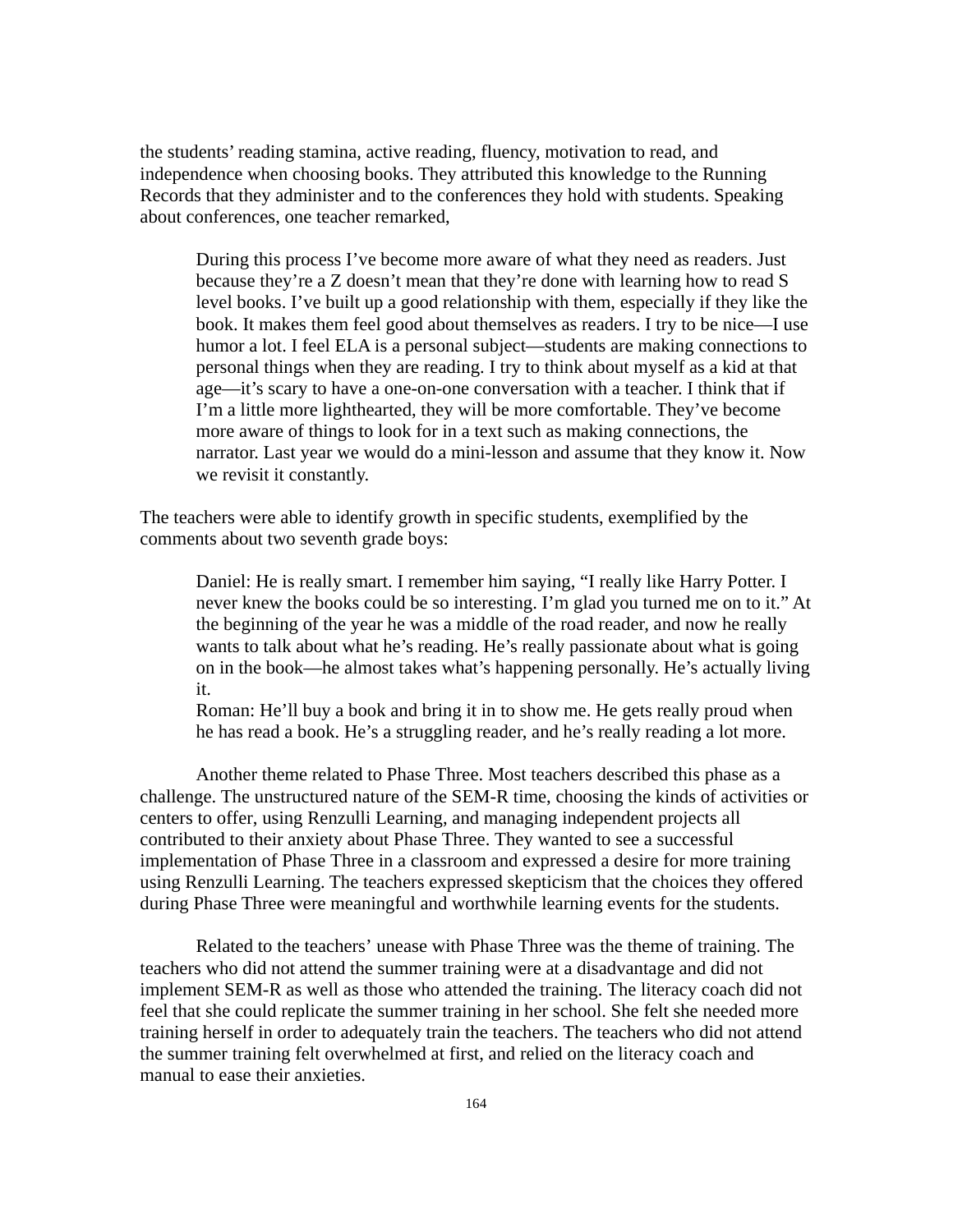The final theme had an impact on every aspect of the SEM-R implementation at Jane Addams Middle School. The teachers and administrators felt pressure to improve students' performance on standardized tests because the school did not do well on the state test last year. Weekly test preparation was mandated for all English language arts classes, including the SEM-R classes. The SEM-R teachers chose to do test-prep on one day each week. As winter approached, test-prep increased and SEM-R was stopped during December and January. Teachers occasionally did Phases One and Two during this time, but since the teachers did not feel that SEM-R was supported by the administration, they conformed to the test-prep requirements. One bright spot that emerged during the test-prep time was that the students were unhappy about missing their independent reading time.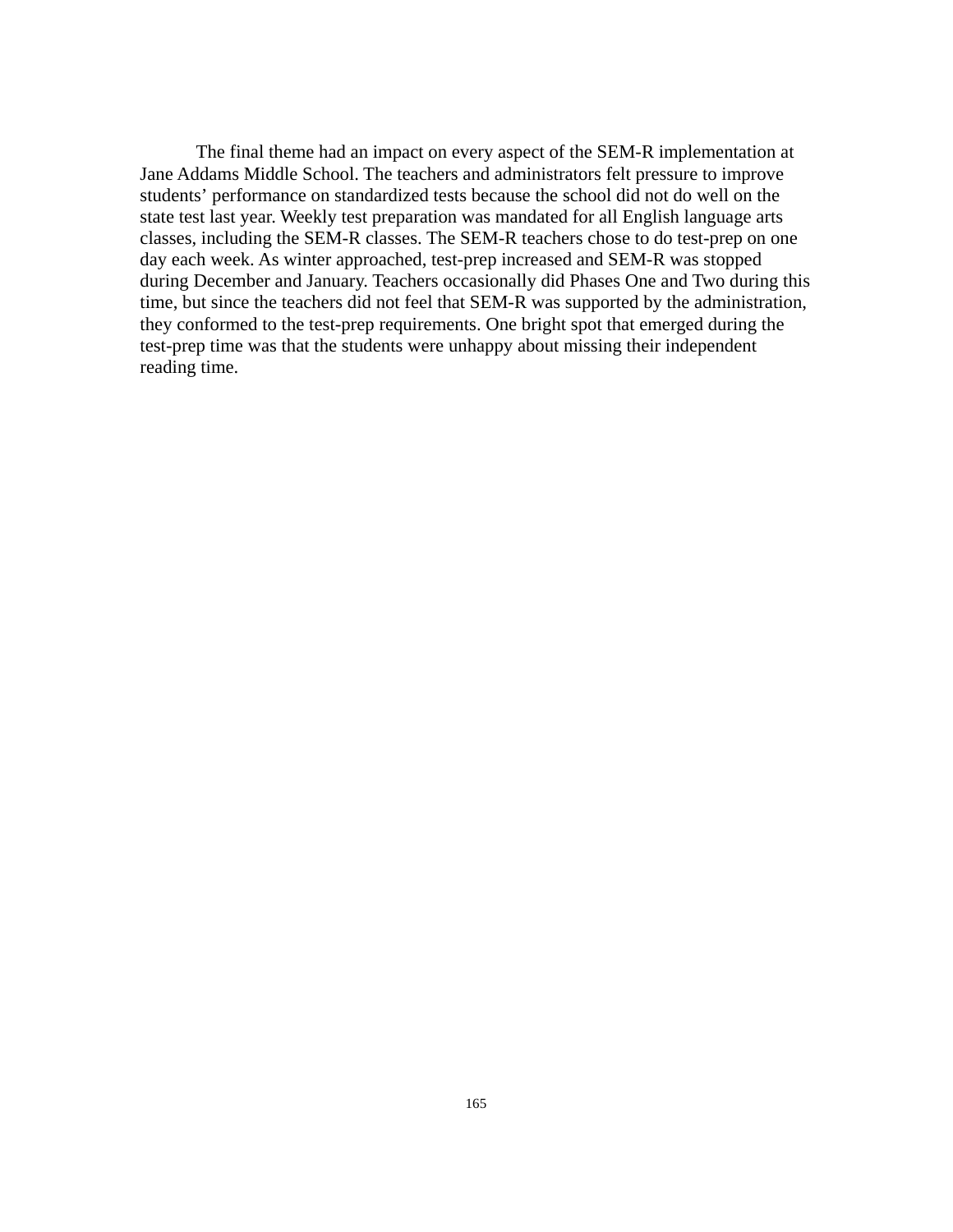# **CHAPTER 12: Monument Magnet School**

# **Sheelah M. Sweeny Northeastern University Boston, Massachusetts**

Monument Magnet school, located in a major city, completed its first academic year at the end of the 2007-2008 school year. Leasing one floor of an elementary school, the school began serving approximately 200 students in grades six and seven. The student population was expanded to 300 during the 2008-2009 school year when a new sixth grade class entered the school, resulting in approximately 100 students in each grade. The student body is composed primarily of Asian students, with Caucasian students as the next most populous group. Their families represent a mixture of upper and lower income levels. The students come from the local neighborhood and elsewhere within the district. Students are grouped heterogeneously for all academic subjects except for one selfcontained special education class in seventh grade. A special education teacher provides additional support for other special education students in an inclusion model within the heterogeneous classrooms. The school operates using a model that infuses enrichment teaching and learning strategies throughout the curriculum along with the use of innovative uses of technology including videoconferences and connections with students throughout the world. In keeping with the enrichment theme and providing opportunities for students to receive advanced instruction, in the next school year an honors math class will be offered for students who score in the top tier on the state math exam.

Because the school is still new, no test data have been released. Conversations with the school principal indicated that the students have performed well on recently completed state tests and the school is expected to be among the better performing middle schools in the district. Publicly available information about the school budget revealed that out of a pool of more than 2 million dollars, library books were the smallest line item at just over \$1,000 for the next school year. This is not surprising since there is no library for the school. In the previous year these funds were used to purchase books for classroom use. The teacher who participated in the SEM-R study is working with the local public library to help students get library cards and they are trying to work out a schedule for walking to the library from school on a regular basis so the students can take out books. The school principal and teachers expressed a desire for a school library, but did not see that funding for the purchase of books, allocation of space, and a library/media specialist would be forthcoming any time soon. If the students continue to do well and the school model is determined to be successful, Monument Magnet School may be able to get an entire building for their use within the next 5 years.

Due to an unexpected influx of English Language Learners (ELLs) at the beginning of the school year, which impacted the English language arts classes, this school decided to modify their implementation of SEM-R and offered it as an after school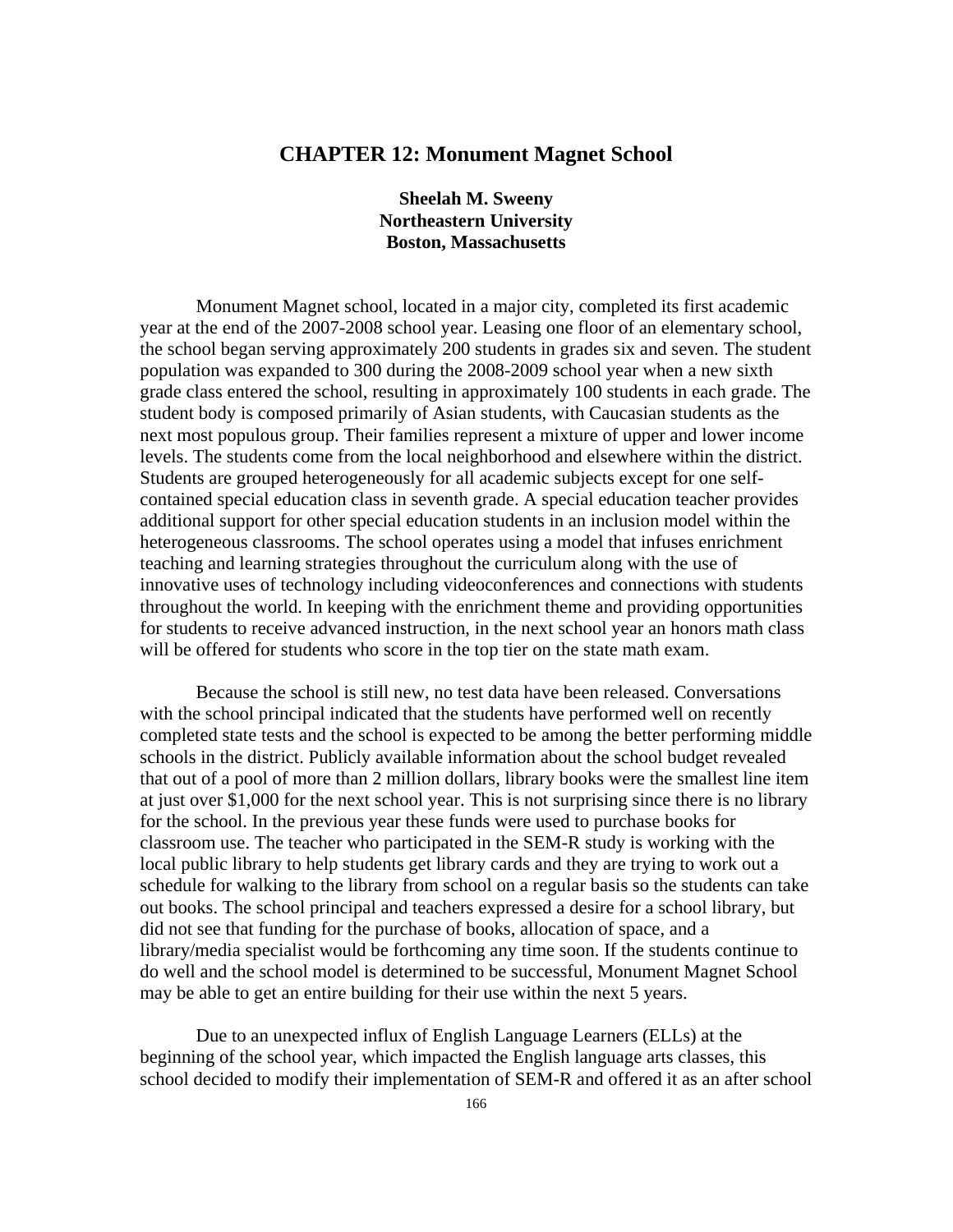option for high ability readers in the eighth grade. The effort got fully underway in November, approximately six weeks later than the other SEM-R schools. The SEM-R class lasted for approximately one hour after school. After trying to include Phase One every week to expose students to more books, and then Phase Two or Three on alternate weeks, the teacher decided to do Phases One and Two every week until the last month of the school year, when she would transition into more dedicated Phase Three time.

# **SEM-R Classroom**

## **Ms. Lambini's Eight Grade Classroom**

The dismissal bell rang at 2:10 p.m. and students filed into the hallways in an orderly manner as most exited the building at the end of the school day. Individual students peeled off from small groups and entered Ms. Carrie Lambini's classroom and ambled toward a desk. Slowly the room filled with eight girls and seven boys. All were seated and Ms. Lambini began a Book Hook at 2:15 p.m. Ms. Lambini chose to share a play with the students because she was trying to expose them to a variety of genres and writing forms. In her introduction to the play *The Laramie Project*, she noted that is was not a narrative, and that people may choose to read plays for a variety of reasons. She explained that the play was based on the killing in Laramie, Wyoming of Matthew Shepard, a young gay man. Ms. Lambini noted that a play is written differently than narrative or informational text because it includes dialog and directions for the actors. A transcript from the classroom discussion illustrates the type of exchange that Ms. Lambini cultivated with her students:

|            | Student 1: How do you provide description in a play?                             |
|------------|----------------------------------------------------------------------------------|
|            | Ms. Lambini: We're going to look at that. There are a lot of ways the author can |
|            | do that.                                                                         |
| Student 2: | Maybe the way the author provides the description.                               |
|            | Ms. Lambini: Italics are one way the author lets you know what's going on.       |
|            | Italics are one way that you can see what the author provides for                |
|            | description. In this play there is minimal stage direction. When I               |
|            | read a play, I read everything I can before I read the play, like the            |
|            | book blurb on the back.                                                          |

Ms. Lambini read the back of the book aloud and encouraged students to search their schema for prior knowledge about *The Laramie Project*. The conversation continued:

Student 3: I saw the movie. Ms. Lambini: Do you want to share anything about the movie? Student 3: Umm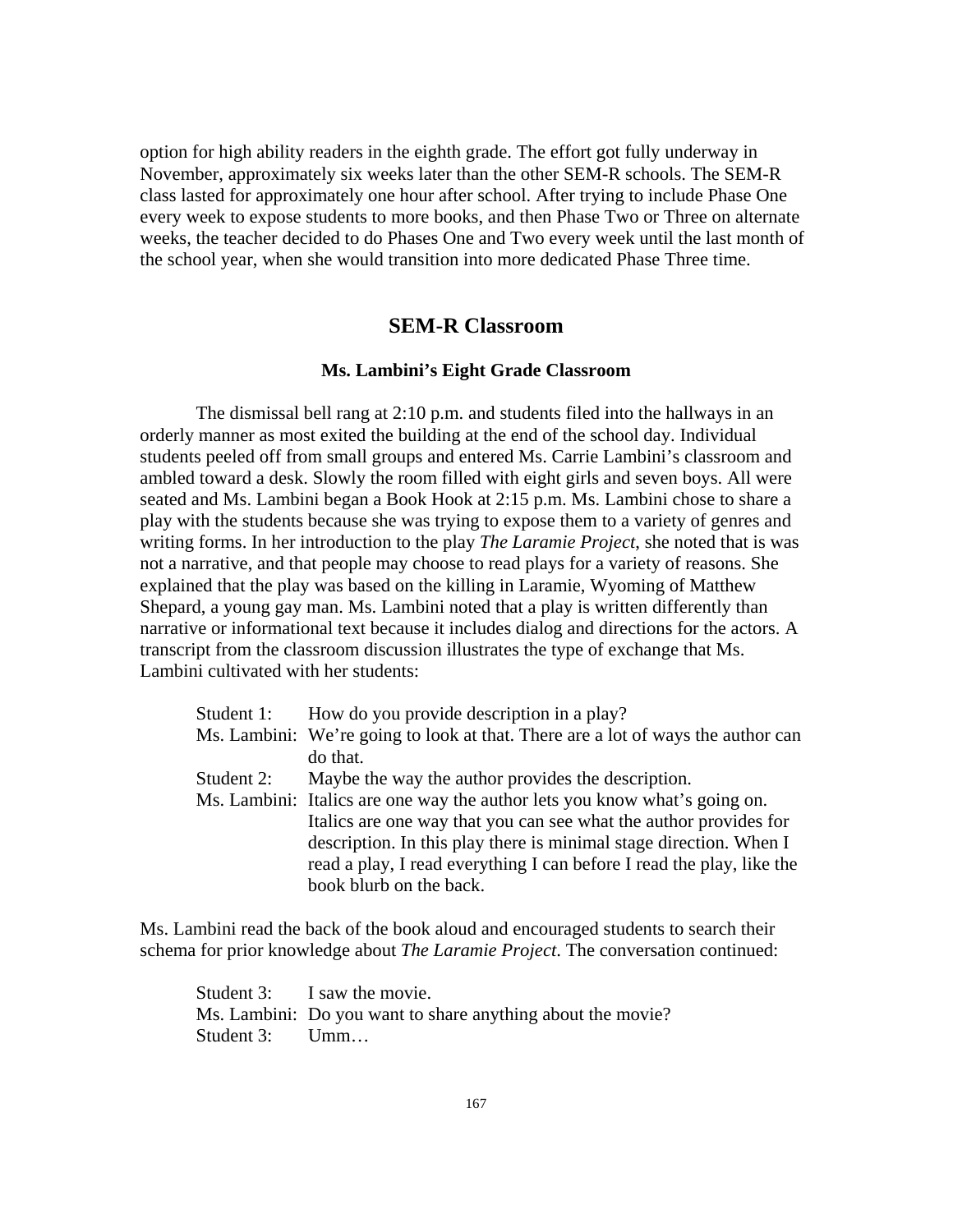Ms. Lambini: I think that is more of a documentary. The introduction will help me add to my prior knowledge and the visualization that started when I read the back of the book. Close your eyes and visualize.

Ms. Lambini continued by reading from the book introduction. The students were quiet none had their eyes closed, but they looked thoughtful. Ms. Lambini pointed out how she determined the author's purpose for writing this play, which was to tackle the topic of discrimination, and made a connection to current events and the election of President Obama. She explained that the historical context was often important to know when reading, especially when reading this particular play. She explained how she could visualize the main event, the beating of Matthew Shepard, even before she read the book. Ms. Lambini concluded her Book Hook by explaining that readers should determine the author's purpose and theme while reading. Once the Book Hook was over, she directed students to answer the following questions: Why did the author write this? Why is this story important? She asked students which strategies they would use while reading, and they responded by identifying prediction and questioning.

Phase Two reading took place for the next 35 minutes. Many of the students searched through plastic bins of books for a new book to read, while the remainder of the class began reading. As Ms. Lambini began her first reading conference, a group of four boys talked quietly, but their conversation was focused on the use of sticky notes to mark pages while reading. They shared some information with one another about the books they were reading, and within 5 minutes were all reading quietly. Over the course of the Phase Two time, members of this group would periodically stop reading to share something that they had read with a neighbor. They appeared to appreciate having the opportunity to discuss what they read with someone.

Ms. Lambini conducted four reading conferences during the Phase Two time, with each lasting between 4-7 minutes. During the rest of the time she circulated among the students and held brief conversations with individual students. She checked the books they were reading, reinforced their use of sticky notes while reading to help them identify words or concepts that they needed to clarify, to note their own strategy use, or to mark a part of the text that they wanted to discuss with her or another student. During one such encounter, Ms. Lambini asked a student, who was reading a graphic novel, how he would critique the book. After the student provided a brief plot summary Ms. Lambini acknowledged that she did not have a lot of prior knowledge about the story, which was recently made into a movie. Another boy joined the conversation and provided details about the book to put it in a historical context for her. Ms. Lambini asked the first student to explain the different formats found in the book, which included a graphic novel format along with extended narrative text. The student explained that the alternation between formats was not confusing and he thought the author wanted to provide more information about the characters in the graphic novel parts of the book. Ms. Lambini remarked that a lot of people like the graphic novel format because it draws them into reading. The student responded by saying that he wanted to pick up the Shakespeare graphic novel she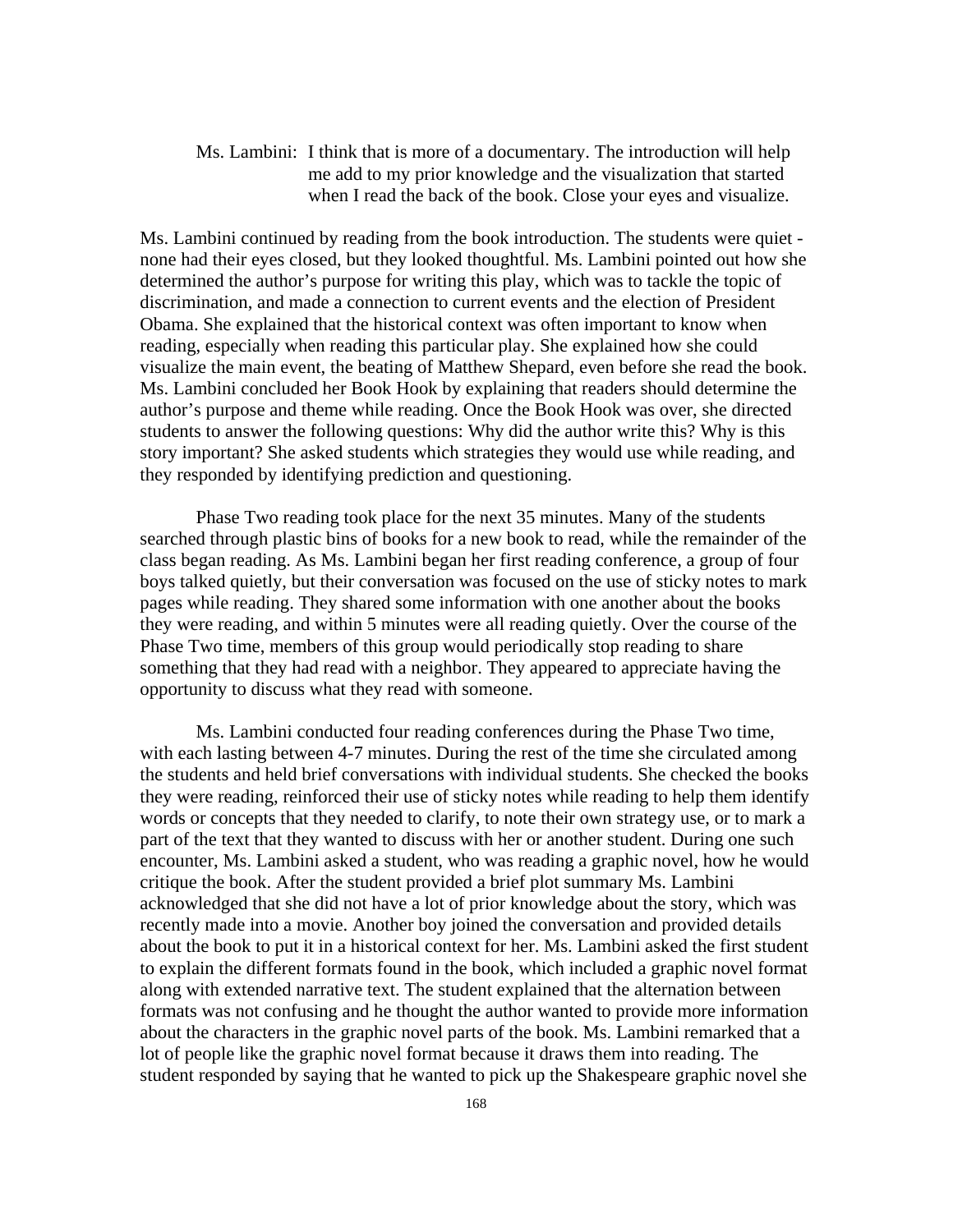had mentioned to the class. Ms. Lambini told him there are most likely a number of different graphic novels about Shakespeare plays, and that if the student read one now, he would be able to compare it to the original if he had to read it in high school.

To conclude the SEM-R time, Ms. Lambini asked all students to stop reading at 3:05 p.m. She reinforced students' use of sticky notes as a strategy to help themselves as readers, then asked one student to share what she had written in her Reading Log. The student had read *A Short History of Nearly Everything* and explained how she read that the North Star is dying and she made a connection to the slaves who used the North Star as their guide. She made this connection with a book the students had just read that said the North Star a companion to slaves on the run. This student wondered, if slaves were still allowed in the United States today, what they would do without the North Star. Ms. Lambini explained that this student was doing all three things that she had identified as reading goals: making connections, visualizing, and thinking about the importance of topic - why the author was writing about it. Ms. Lambini then asked the other students why they thought this information about the North Star was important. One student shared that people on boats use it for navigation, while another thought it was related to natural pollution and how light pollution was making the stars fade from our view. This student speculated that the author might be trying to get us to think about all the light we use. Ms. Lambini summed up the conversation by reminding students to be patient while reading because they might need to get further along in a book to make connections and reminded them that she wants them to be able to tell why the story or information was important for the author to write about.

# **Principal and Reading Coach Interviews**

Interviews with the school principal and reading coach revealed several common threads about language arts instruction at Monument Magnet School. The principal was committed to the use of enrichment strategies that encouraged students to use higherlevel thinking and she saw the SEM-R approach as a big step toward accomplishing that goal in language arts instruction. She was so pleased with the students' reading engagement and thinking that had been reported to her by Ms. Lambini and the reading coach, that she wanted to expand use of SEM-R to all language arts classrooms during the school day in the next school year. Similarly, the reading coach was thrilled to see the students' improved and more sophisticated use of reading strategies. She observed that students were more metacognitive and could identify when books were too easy or difficult for them to read, they were able to independently apply strategies, such as determining the meanings of new vocabulary words from context, and they were able to write about their strategy use in their SEM-R logs. She said that the Book Hooks and conferences during Phase Two allowed Ms. Lambini to focus on students' strategy use, and they now had an arsenal or tool kit of strategies that they were able to use individually and in combination while reading. The reading coach identified the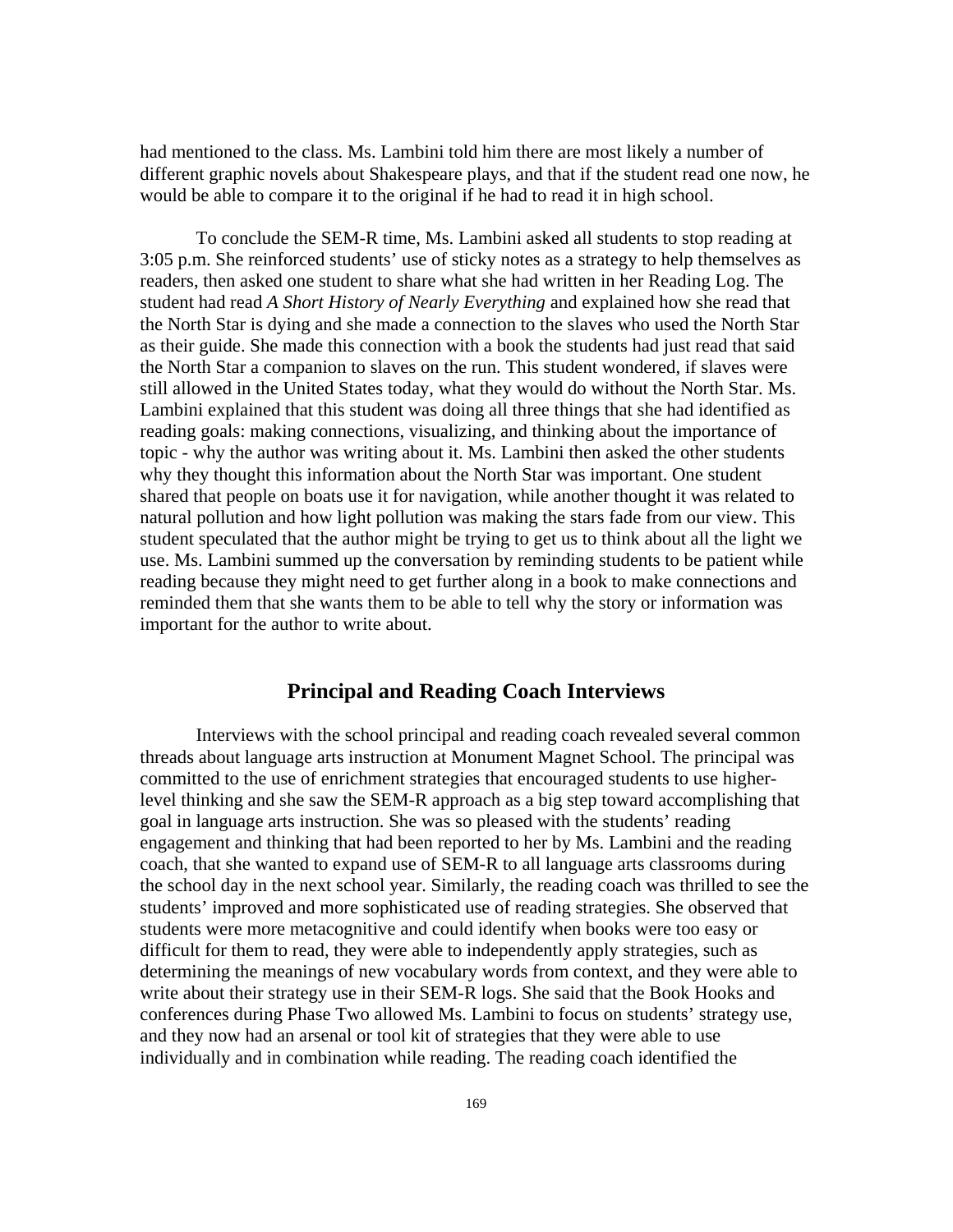expanded classroom library as an important factor in increasing the variety and reading level of texts available to the students.

# **Findings**

The beginning of the SEM-R implementation at Monument Magnet School was thrown off schedule due to an unexpectedly large number of new ELL students who impacted language arts instruction. The scheduling difficulties, and subsequent modification of the SEM-R implementation resulted in the emergence of the theme of flexibility. SEM-R is a model that allows for teachers and schools to make modifications as they deem necessary according to their students' needs, administrative dictates such as alignment with standards and preparation of high-stakes tests, and time and space constraints. In this case, the teacher, reading coach, and principal determined that the best way to provide students with the SEM-R instruction was to do it in an after-school class. The willingness of all constituencies, including the teacher, students, parents, and school administrators, to commit to an extended day speaks well of their desire to support students' academic growth. By working in collaboration with the SEM-R team, the teacher was able to modify the frequency of the SEM-R phases. The students were able to receive instruction and support during Phases One and Two for most of the school year, and will do more individual reading and extension of their reading interests in Phase Three at the end of the school year.

The second theme that emerged was that of independence. Ms. Lambini worked with the students to help them become more independent as readers by teaching them to identify books that were at an appropriate level of reading challenge, exposing them to new and varied genres, and encouraging them to read books that were of interest to them. This helped them become more aware of themselves as readers and resulted in the students having lists of books they wanted to read in the future.

The students' independence was further supported by the routines Ms. Lambini established for their reading both during and after the designated SEM-R time. The students knew where to go to get new books, they had access to their SEM-R logs, and they could choose to do their weekly reflection in their logs or type it in a word processing program. The students knew how to keep track of their reading and they regularly shared books with one another, which encouraged more additions to their future reading lists.

The final theme found in this implementation of SEM-R was connected to the students' independence, and that was the theme of higher-level thinking about books. Ms. Lambini wove higher-level thinking strategies into all aspects of the SEM-R time. She explicitly modeled making sophisticated connections between books, how to use multiple strategies while reading, and encouraged students to think about the author's purpose and context to understand characters' motivation in books. By modeling these strategies and